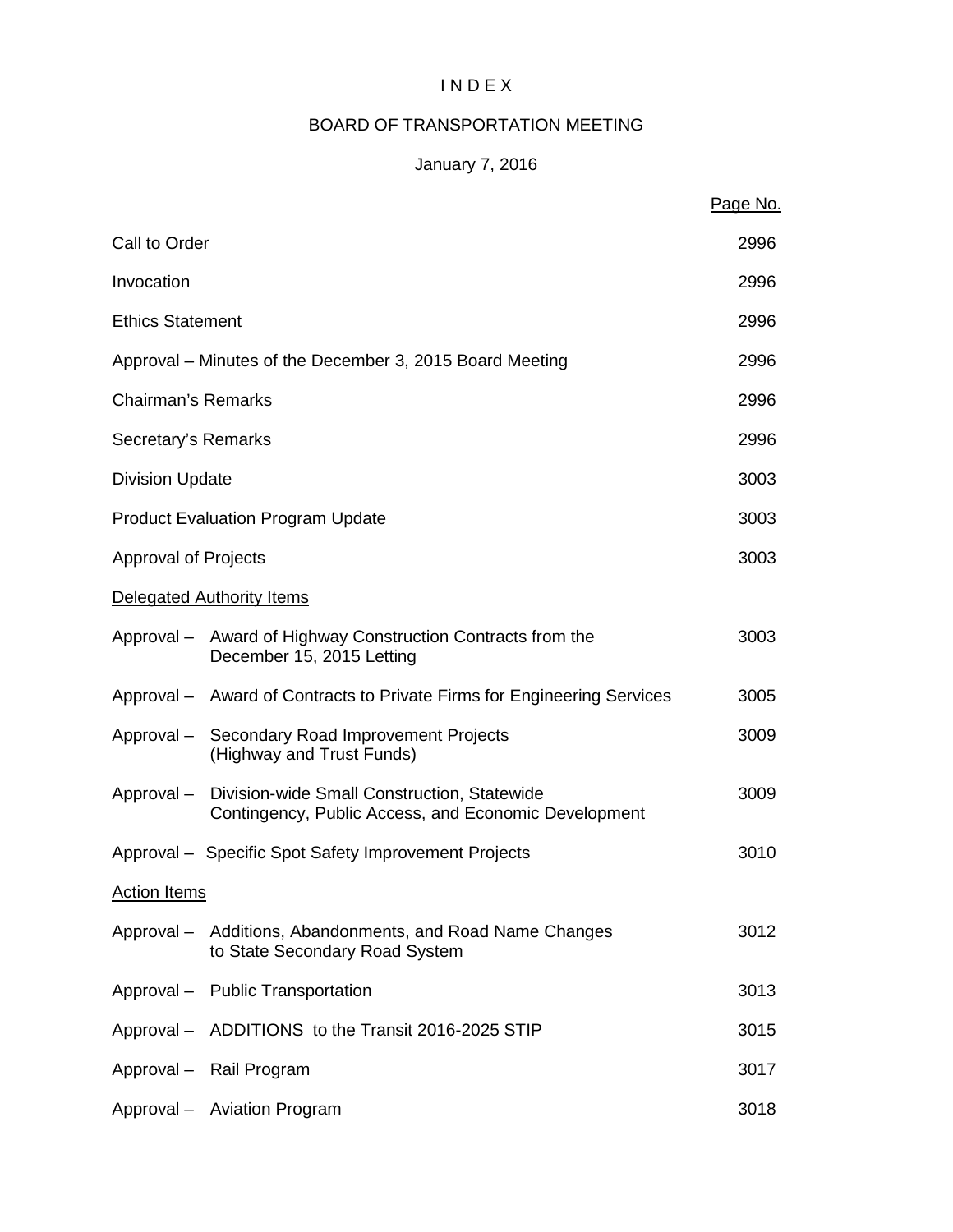|                          | Approval - State Highway Trust Funds - Strategic Transportation Investments | 3021 |
|--------------------------|-----------------------------------------------------------------------------|------|
|                          | Approval - State Highway Trust Funds - Urban Loops                          | 3023 |
|                          | Approval – Funds for Specific Federal – Aid Projects                        | 3024 |
|                          | Approval - Revisions to the 2016 - 2025 STIPS                               | 3033 |
|                          | Approval - Municipal and Special Agreements                                 | 3100 |
|                          | Approval - Municipal Street System Changes                                  | 3108 |
|                          | Approval - Preliminary Right of Way Plans                                   | 3109 |
|                          | Approval - Final Right of Way Plans                                         | 3111 |
|                          | Approval - Revisions of the Final Right of Way Plans                        | 3112 |
|                          | Approval – Conveyance of Highway Right of Way Residues                      | 3113 |
|                          | Approval - Conveyance of Surplus Highway Right of Way                       | 3113 |
|                          | Approval - Revision in Control of Access                                    | 3114 |
|                          | Approval - Resolution for Deputy C. Paul West Sr.                           | 3115 |
| <b>Committee Reports</b> |                                                                             | 3115 |
| Adjournment              |                                                                             | 3116 |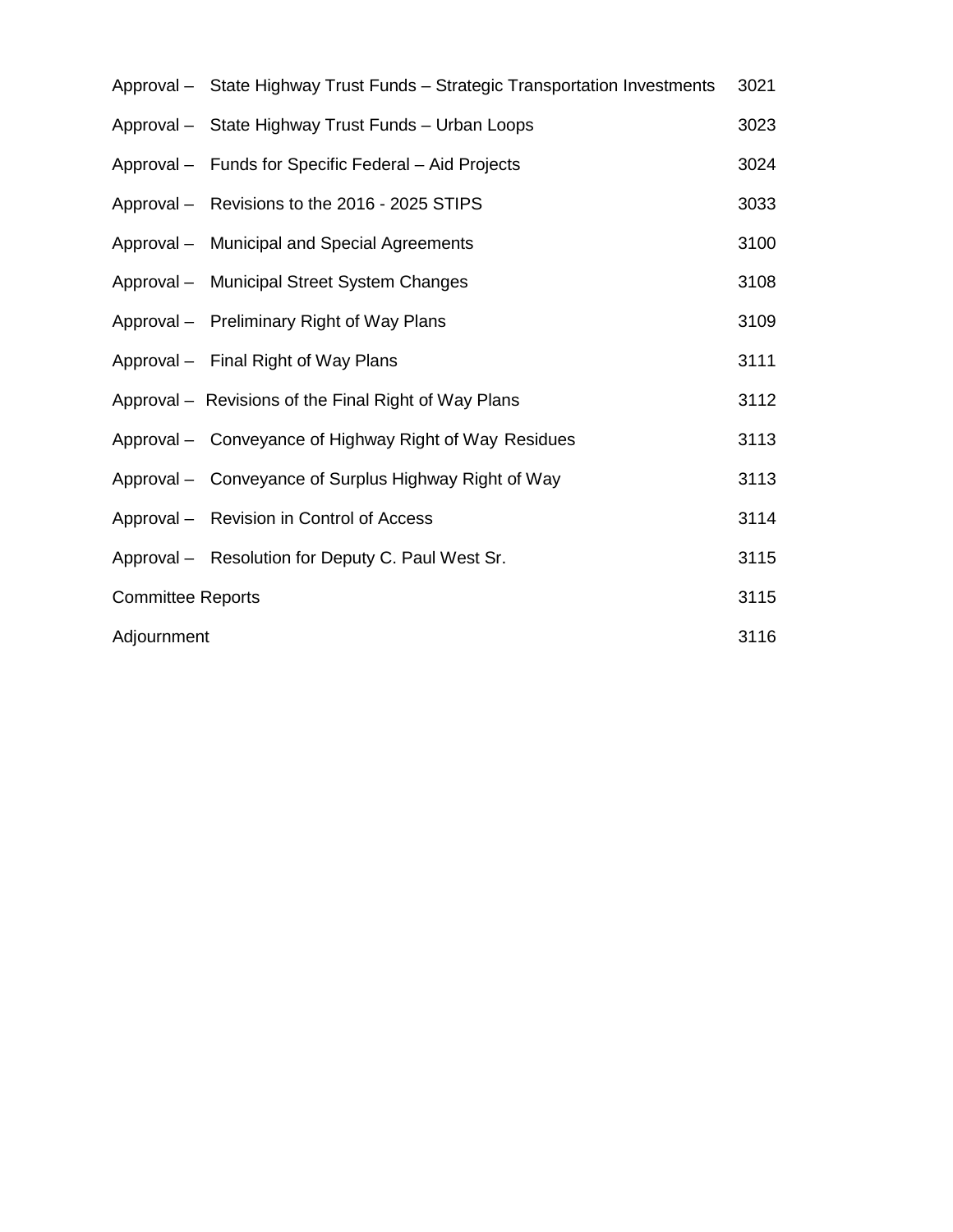#### **Board of Transportation Meeting**

#### **January 7, 2016**

#### **Call to Order**

Chairman Curran called the meeting of the Board of Transportation to order at 8:36 a.m. Thursday,

January 7, 2016 in Raleigh, North Carolina with the following members present:

Fearing, Overholt, Blount, Fountain, Lennon, Tulloss, Sheehan, Crawford, Hutchens, McQueary, Molamphy, Alexander, Dodson, Wetmore, Brown and Debnam.

Board Member Palermo was absent.

Board Member Perkins called in.

#### **Invocation**

The invocation was offered by Board Member Blount.

#### **Ethics Statement**

Chairman Curran read the Ethics Statement advising any Board Member that may have a conflict of interest or appearance of conflict to abstain from participation in that particular item and to file the proper paper work with the Secretary to the Board.

## **Approval – Minutes of the December 3, 2015 Board Meeting**

The minutes of the December 3, 2015 Board of Transportation meeting were unanimously

approved upon a motion by Board Member Blount, seconded by Board Member Fountain.

#### **Chairman Curran's Remarks**

Chairman Curran welcomed everyone and recognized Senator Bill Rabon, Senator Kathy Harrington, Representative John Torbett, and Representative Bill Brawley and thanked them for their support. Chairman turned the meeting over to Secretary Tennyson.

## **Secretary Tennyson's Remarks**

Secretary Tennyson thanked everyone for joining and welcomed special guests from the General Assembly, Senator Bill Rabon, Senator Kathy Harrington, Representative John Torbett and Representative Bill Brawley. The Secretary said these individuals continue to be valuable partners to us, and, among their many efforts to support transportation in our state, they were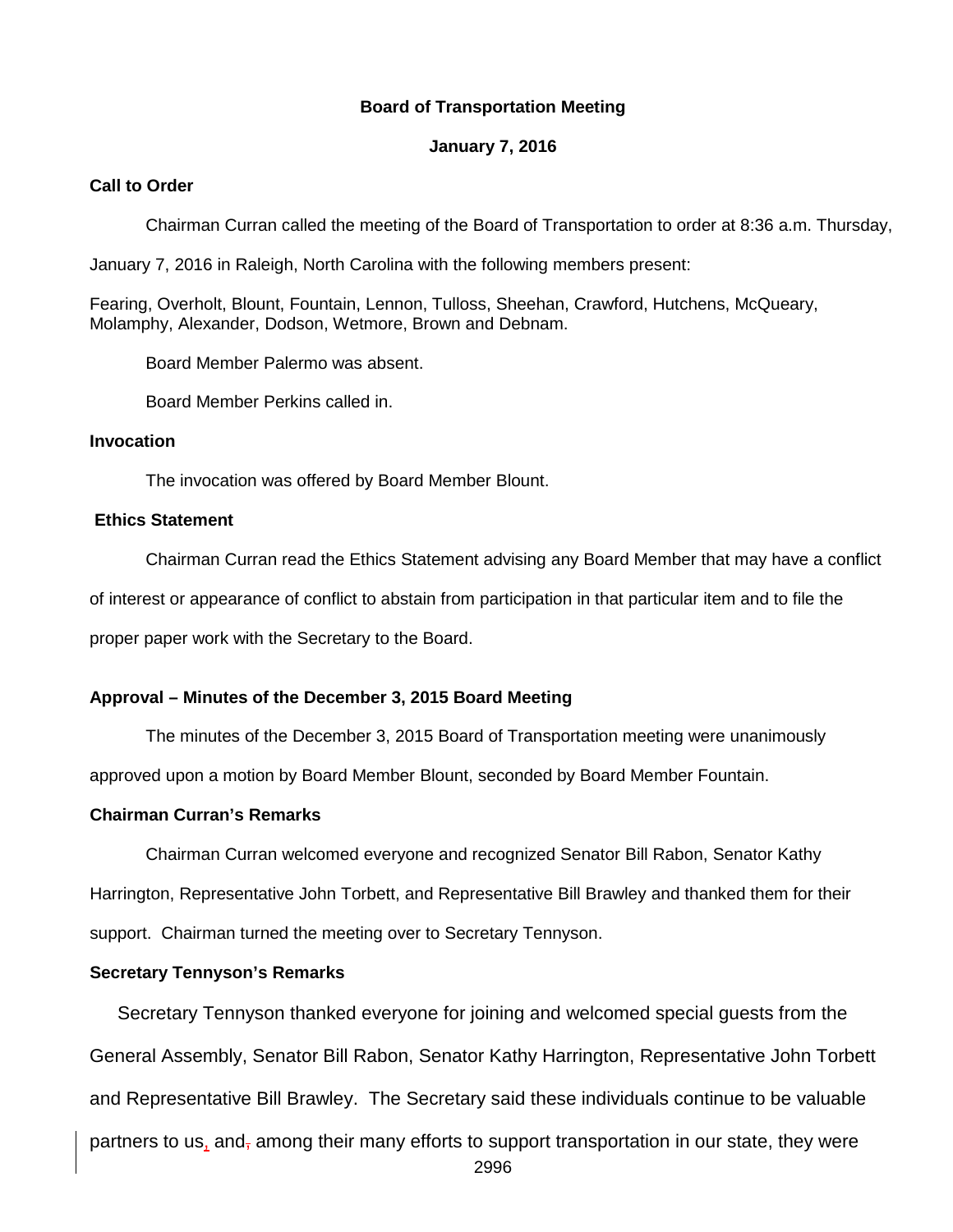instrumental in the passage of the recent state budget that will result in an additional \$1.6 billion for transportation construction projects over the next 10 years. He said this extra money is being allocated according to the Strategic Transportation Investments law and will allow us to fund 92 new sections of highways and 23 new non-highway projects, as well as accelerating the schedules of another 90 highway projects and 43 non-highway projects already included in the State Transportation Improvement Program, which is our 10-year work plan.

Secretary Tennyson said they are here today because this Board is set to approve amending our 10-year work plan to include these new and accelerated projects—and we thank them for their ongoing support. The Secretary said in addition to this additional construction money, the budget is providing nearly \$500 million more in funding to maintain and operate our transportation system over the next two years, which is also vital to our efforts to meet the transportation needs of our state.

Secretary Tennyson thanked them for recognizing the importance of transportation investment and continuing to make it a priority.

The Secretary turned the meeting back over to Chairman Curran for voting on Item N. Board Member Alexander noted a conflict of interest on project U-5738 in Rowan County, Board Member Dodson noted a conflict of interest on project B-5940 in Wake County, and Board Member Curran noted a conflict of interest on projects R-0211EC and EB-5798 both in Mecklenburg County. Chairman Curran presented Item N to the Board for a vote with a motion from Board Member Wetmore and a second from Board Member Fountain. Chairman Curran called the guests from the General Assembly up for a photo and thanked them for their support. He then turned the podium back over to Secretary Tennyson.

The Secretary said he had an important employee recognition, which is especially apropos because, among his many responsibilities, this individual has worked closely with our legislators in attendance today and many others to support transportation throughout North Carolina.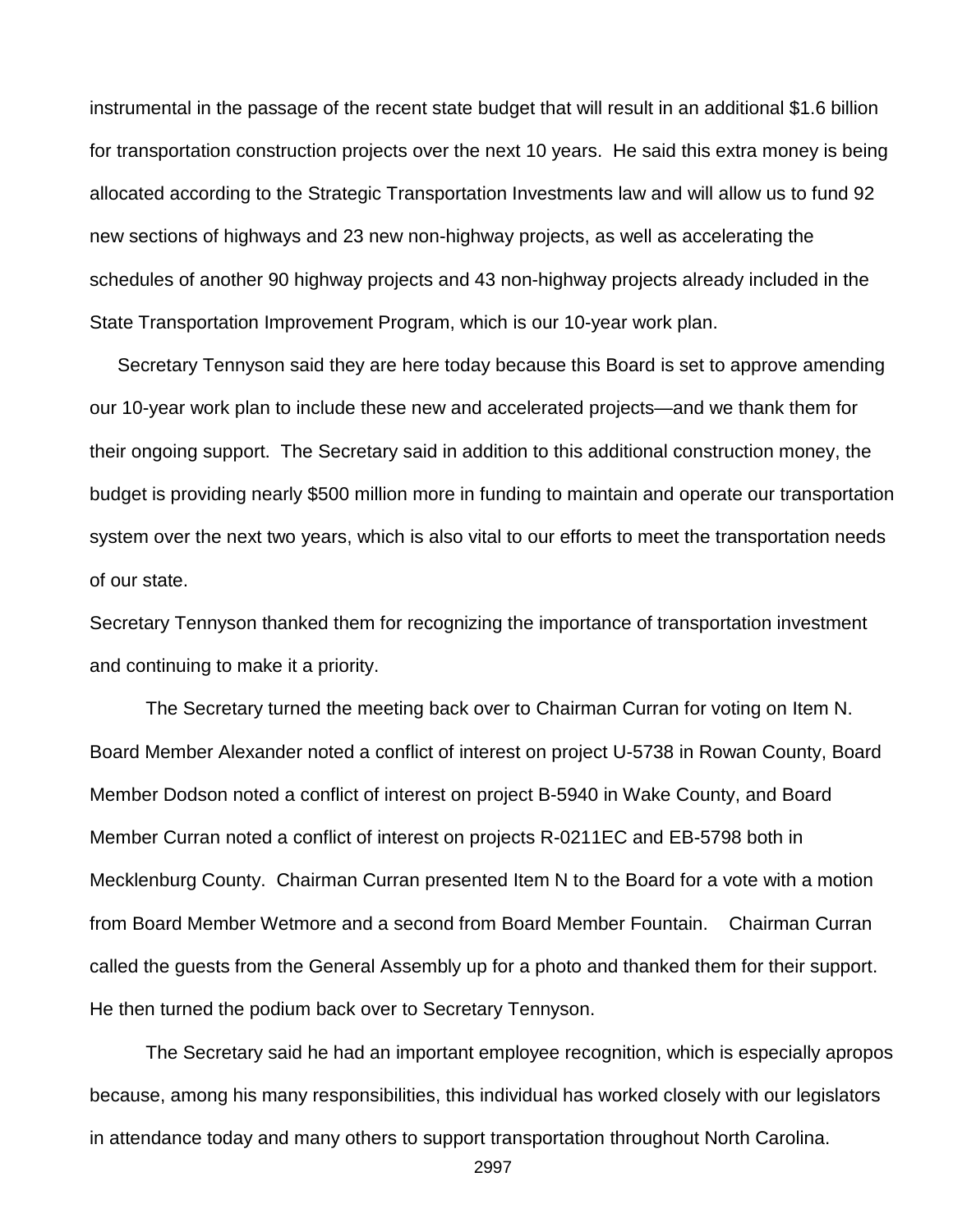Secretary Tennyson asked Bobby Lewis to come forward. The Secretary said that Bobby will be leaving his position as our beloved Chief of Staff at the end of January for a private sector position. He said Bobby began his 20-year career with NCDOT as a summer hire while he was a student at NC State. He then worked his way up through the division to become an indispensable executive leader within our department. As Chief of Staff, he has been involved in almost every key initiative of this department including, most notably, the development of the Strategic Mobility Formula as part of the Strategic Transportation Investments law passed back in summer 2013. He will be greatly missed and will leave some tremendous shoes to fill.

The Secretary said Bobby has truly gone above and beyond the call of duty and helped make this organization a great place to work. The Secretary presented Bobby with the "Extra Mile Award" in recognition of his commitment to our department and our state. The Secretary thanked Bobby for two decades of outstanding service and wished him best of luck in this new chapter of his life.

Bobby Lewis received a standing ovation.

Secretary Tennyson said we also have another exceptional employee leaving our ranks in the coming month and asked Calvin Leggett to come forward. He said after 40 years of public service, Calvin Leggett, Director of the Division of Planning and Programming, is retiring on February 1. He began working at NCDOT in 1975 as a Planning Engineer in what was then the Thoroughfare Planning Branch. From 1985 to1988, Calvin worked for the City of Raleigh before returning to NCDOT to take the helm of the Program Development Branch. During his illustrious NCDOT career, he has overseen various functions including State Transportation Improvement Program development and scheduling, project management, feasibility studies, long-range transportation planning, planning and environmental, research, local agreements, and federal funds management. In 1989, Calvin developed the first STIP under the then-new Highway Trust Fund legislation and in 2015, he oversaw the production of the first STIP developed under North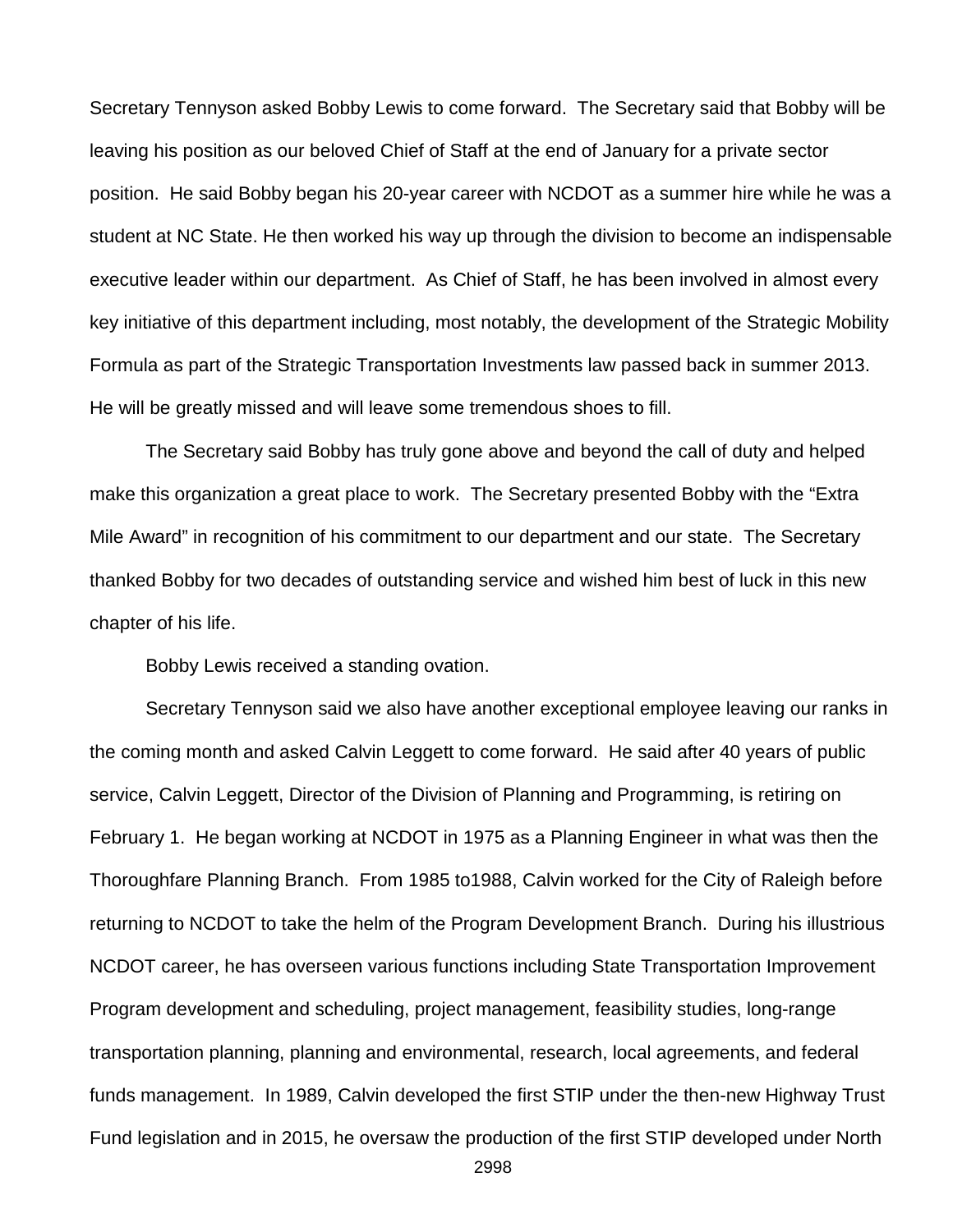Carolina's Strategic Transportation Investments law, demonstrating his ability to change with the times and faithfully and responsibly delivers his products in dramatically changing environments and conditions.

The Secretary presented Calvin with the Extra Mile Award in honor of his exceptional service to the department and our state. The Secretary congratulated Calvin for his retirement.

Calvin Leggett received a standing ovation.

Chairman Curran called for a ten minute recess.

Chairman Curran called the meeting back to order and turned the meeting back over to the Secretary to continue with his remarks.

The Secretary recognized our new Division 12 Engineer Mark Stafford following the recent retirement of Reuben Chandler. Mark is a graduate of N.C. State University with a BS degree in Civil Engineering and Environmental Engineering. He has over 20 years of experience with the Department of Transportation and has worked in several different capacities in Division 12 including County Maintenance Engineer, District Engineer, Resident Engineer, Division Operations Engineer and Division Maintenance Engineer. The Secretary congratulated Mark on his promotion.

Secretary Tennyson stated that the Division staff is crucial in making the NCDOT team work.

The Secretary said he had the privilege of traveling across the state to attend several events before the holidays. At the beginning of December, he went to Mooresville to speak at the 8th Annual Carolina Thread Trail Forum. Our Division of Bicycle and Pedestrian Transportation Director Lauren Blackburn also participated in this event. The Secretary said the Carolina Thread Trail initiative is an effort to connect 15 counties in the south-central piedmont of North Carolina and the north-central South Carolina and millions of people through a large trail and greenway system. He said trails and greenways are playing an increasingly important role in our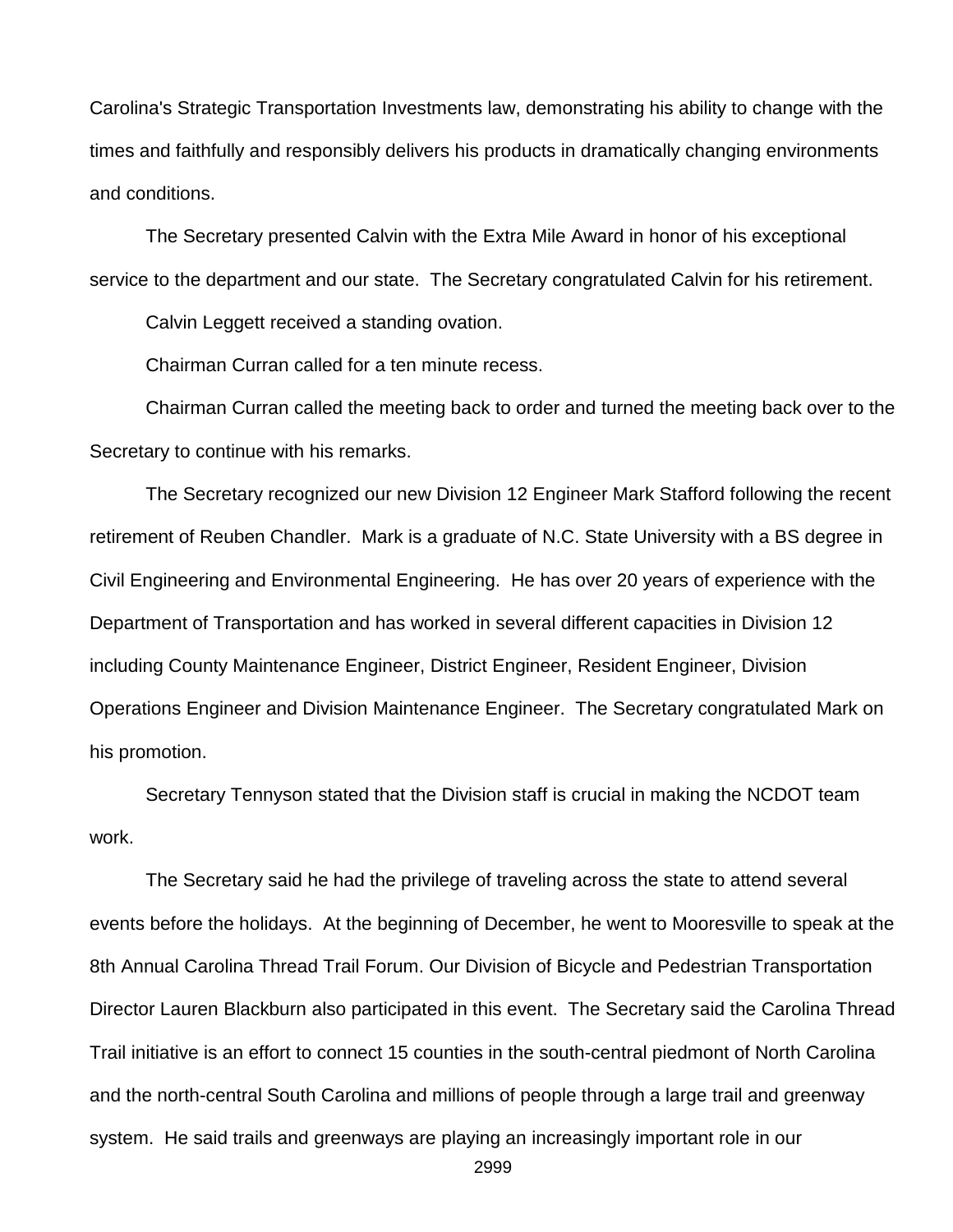transportation system and offer numerous benefits ranging from improved environmental and physical health to supporting economic development. NCDOT supported a study completed by NC State University's Institute for Transportation Research and Education (ITRE) in 2014 that estimated usage and spending along the newly connected American Tobacco Trail. Researchers estimate that approximately 500,000 users travel annually on this popular trail connecting downtown Durham to Wake County.

The Secretary said they also found that trail users spend about \$6.1 million on goods and services each year and an average of 5.5 million calories are burned weekly by travelers on the trail and as a result of these findings, our department and ITRE are in the process of collecting similar data along other significant trails in our state. ITRE will continue to monitor usage and spending along the American Tobacco Trail for three additional years, and they are starting to collect data along the Brevard Greenway in western North Carolina. Researchers also plan to study usage along trails in Duck, as well as along the Little Sugar Creek Greenway in Charlotte. The Secretary said we continue to support greenways and trails as a vital component of our state's transportation network; in fact, most of the larger bicycle and pedestrian projects funded in our current State Transportation Improvement Program are multi-use paths. He said these efforts also fall in line with Governor McCrory's 25-Year Vision for transportation in North Carolina, which includes an emphasis on "Expanding our Bicycle and Pedestrian Network Statewide" and "supports the completion of statewide and regionally significant bicycle and pedestrian systems in order to provide transportation options and promote the 'great trails' state brand."

To help achieve this, we are pleased to be partnering with other state agencies to spotlight North Carolina's most loved trails on the new N.C. Great Trails state map. We encourage you to visit walkbikenc.com and submit information about your favorite trails. Submissions received by January 15th will be considered for placement on the inaugural map, which will be available later this year.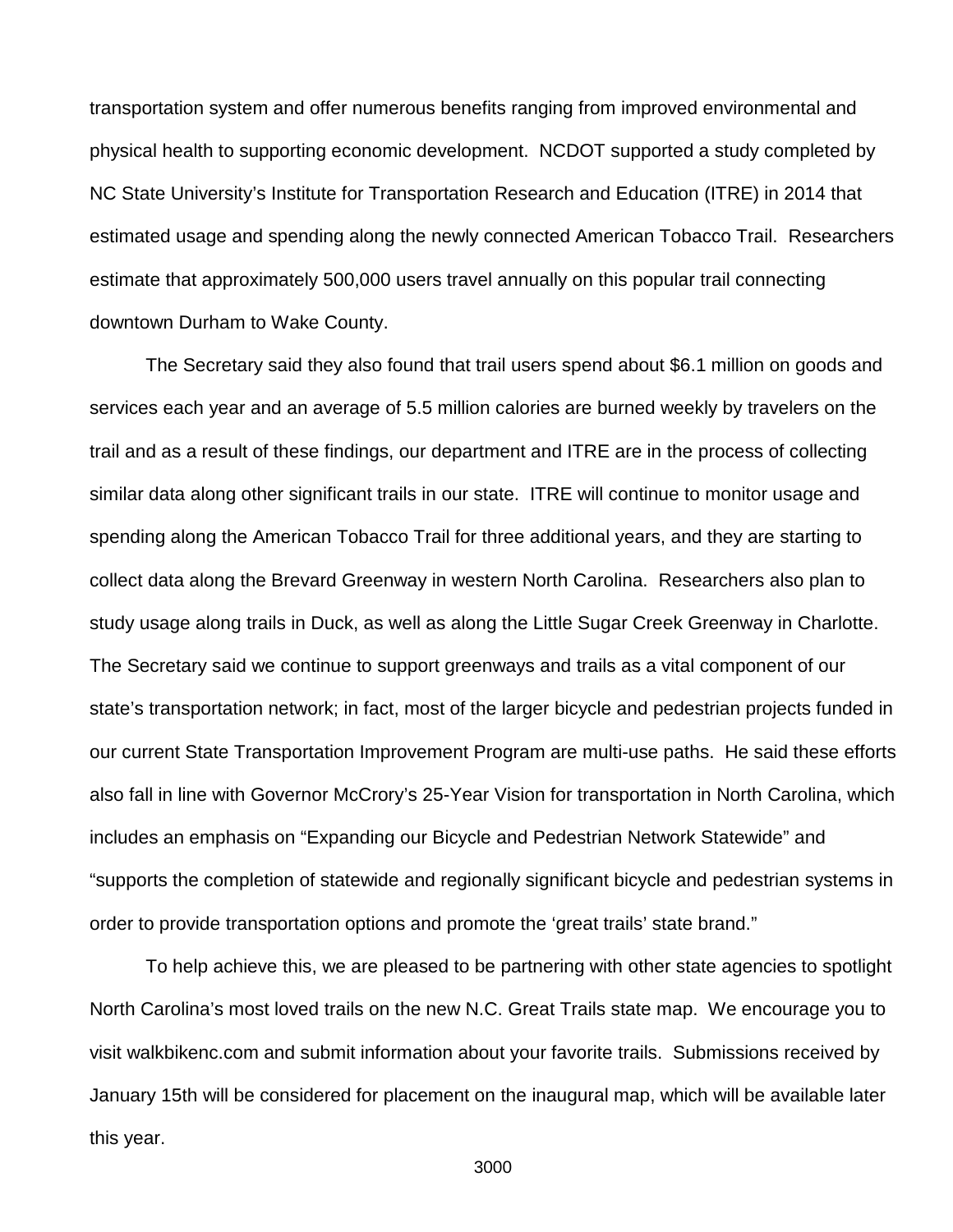The Secretary thanked Lauren Blackburn, her staff and others throughout our department for the hard work they do to support bike and ped facilities throughout the state.

The Secretary said he traveled to Winston-Salem on December 11th to help kick off the Holiday Booze It & Lose It campaign, which ran statewide through January 3rd. The campaign resulted in 3,074 DWI charges—2,822 of which were alcohol related and 252 of which were drugrelated charges.

Nearly 350 law enforcement agencies participated in the campaign issuing 105,020 traffic and criminal citations in addition to the DWI charges at 10,914 checking stations and saturation patrols across the state. The Secretary thanked all our law enforcement partners throughout North Carolina who helped make this campaign possible, as well as Don Nail and his team over at the Governor's Highway Safety Program for their leadership on this initiative. Booze It & Lose It continues to play an important role in protecting everyone on our highways.

The Secretary said we also debuted four new BATMobiles (Breath Alcohol Testing Mobile Units), bringing the fleet of BATMobiles to a total of ten. These mobiles are critical to our enforcement efforts and allow the onsite processing of impaired drivers at DWI checkpoints.

Our preliminary numbers indicate there were 1,355 fatalities on our highways in 2015, including 379 alcohol-related fatalities. Unfortunately this is 5.8 percent more fatalities than in 2014.

The Secretary serves as the chair of North Carolina's Executive Committee for Highway Safety, which brings together stakeholders from throughout the state to work collaboratively to improve the safety of our highway system. The Secretary said the biggest reduction in the death toll comes from seat belt usage. The Secretary reminded everyone that North Carolina is a Vision Zero State, which means our ultimate goal is to have zero fatalities and serious injuries on our roadways. He said the aim of our state's recently updated Strategic Highway Safety Plan,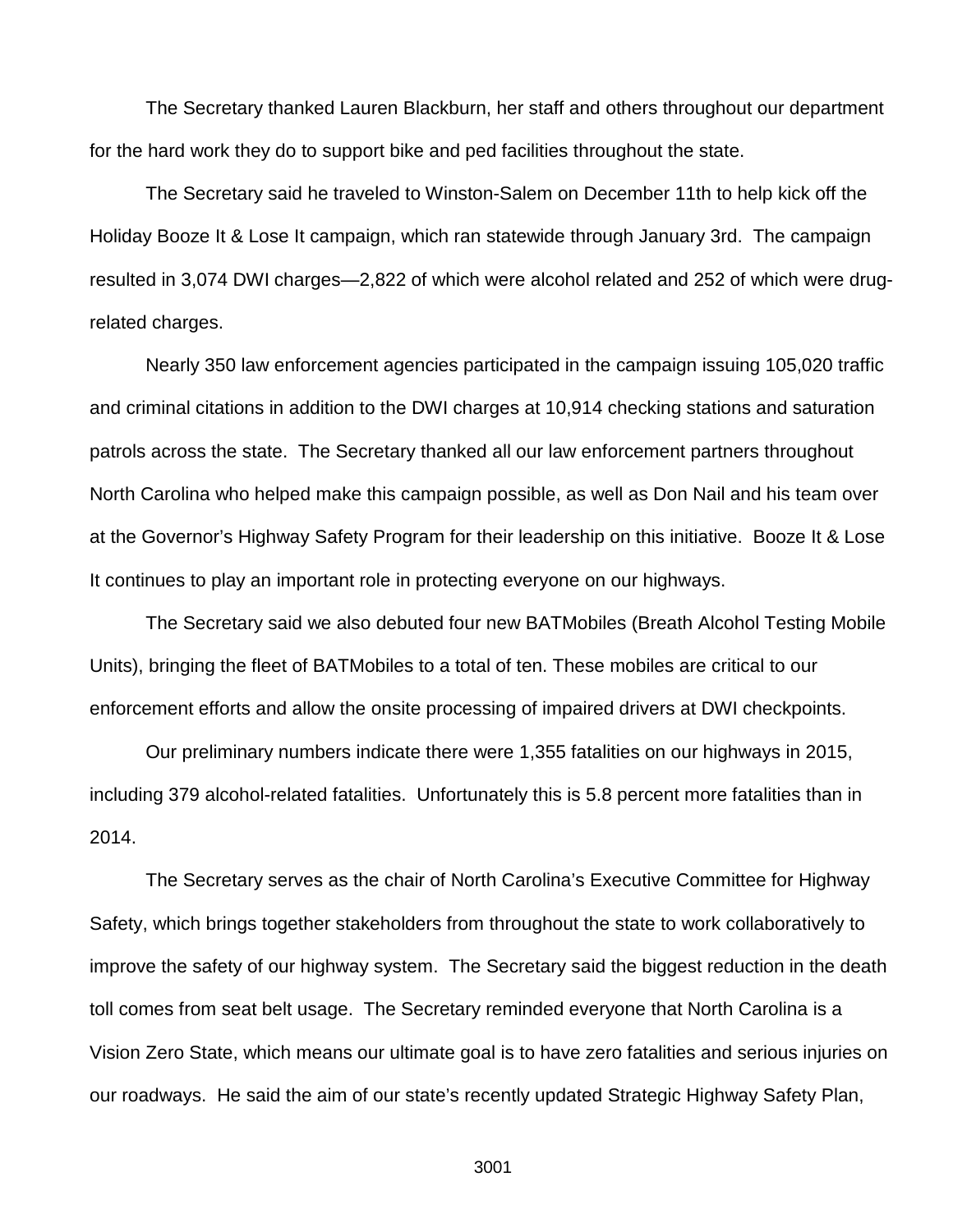released this summer, is to reduce the number of fatalities and serious injuries on our roadways by half before 2030 in support of Vision Zero.

The Secretary said through the Executive Committee for Highway Safety, we are working collaboratively to implement the new plan using strategies and actions in nine safety emphasis areas. He said we have no small task ahead of us to say the least, but thanks to our collective efforts we are making some headway. He said we all play a part in keeping our highways safe by buckling up, not drinking and driving, avoiding distractions, and  $\frac{H}{h}$ he encouraged everyone to slow down, buckle up, and pay attention to the task at hand and to continue making smart decisions behind the wheel in 2016.

On December 16th, the Secretary participated in a ribbon-cutting for the delivery of the first batch of rail cars produced at the Vertex facility in Wilmington. Representatives from Vertex and the China Railway Rolling Stock Corporation, which is partnering with Vertex, as well as city, county and port officials, also participated in the event. The Secretary reminded everyone about the many benefits of this endeavor. He said not only is it bringing jobs and economic investment to our state through the manufacturing of new rail cars, but it is also supporting our ports, our rail infrastructure and the safety of our railroads, as well as our domestic energy industry.

The Secretary said our department was involved in these efforts on a number of fronts, including partnering with the City of Wilmington, New Hanover County and the State Ports to extend Raleigh Street to River Road to provide better access to the Vertex facility. He said our Rail Division also contributed to rebuilding and improving the rail spur to the facility using money from our Freight Rail and Rail Crossing Safety Improvement Fund, and we also helped fund the restoration of the River Road railroad crossing and signals.

The Secretary said Vertex plans to continue expanding its operations, which is great news for the Wilmington area and our state—and this is exactly the type of economic success story we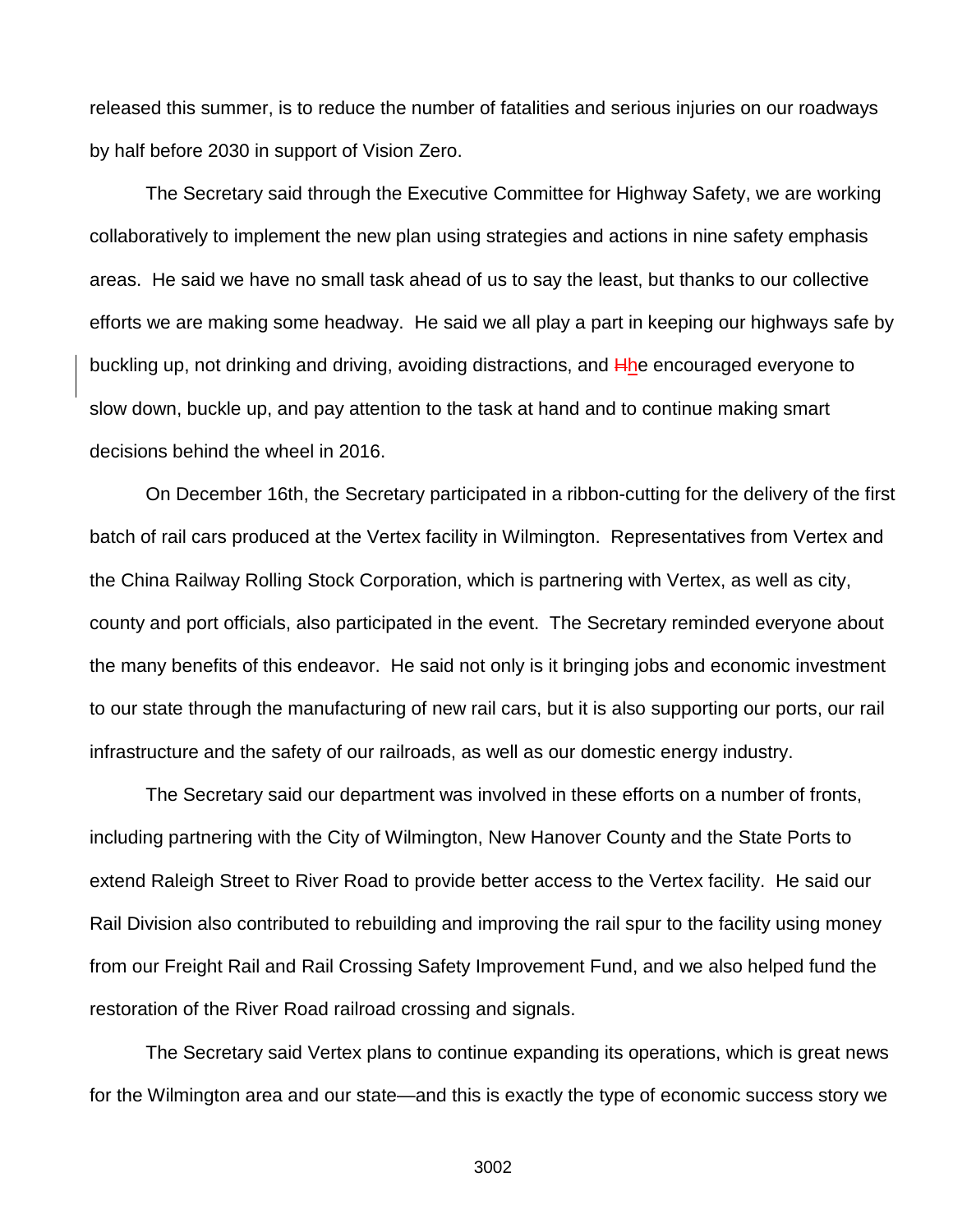want to continue helping to write as we leverage our transportation system to support job creation and economic development.

The Secretary said this partnership with Vertex is just one of our successes from the past year and the 2015 Annual Performance report includes many more of our accomplishments throughout the state during the 2015 state fiscal year. He said it highlights our performance in key areas, as well as our work to move forward with major initiatives including the implementation of the Strategic Transportation Investments law and the Governor's 25-Year Vision, our efforts to Drive Change at DMV, and how we're addressing our funding challenges.

The Secretary thanked everyone who helped pull this impressive report together including Nicole Meister and Emily Jones from our Communications Office and Performance Metrics Manager Ehren Meister.

The Secretary stated how proud he is of what we have accomplished over the past year and looks forward to continuing our achievements in 2016.

#### **Division Update**

Board Member Cheryl McQueary provided a PowerPoint presentation to give an update and share concerns and challenges in Division 7.

#### **Product Evaluation Program Update**

Jimmy Travis and Jessica Kuse gave a slide show presentation to give an update on the Product Evaluation Program.

#### **Approval of Projects**

A motion was made by Board Member Blount, seconded by Board Member Brown, to approve all the projects, excluding items C, D, E, H and L, as they are delegated authority items and require no Board action.

Board Members Curran, Lennon, Dodson, and Alexander abstained from voting on certain projects.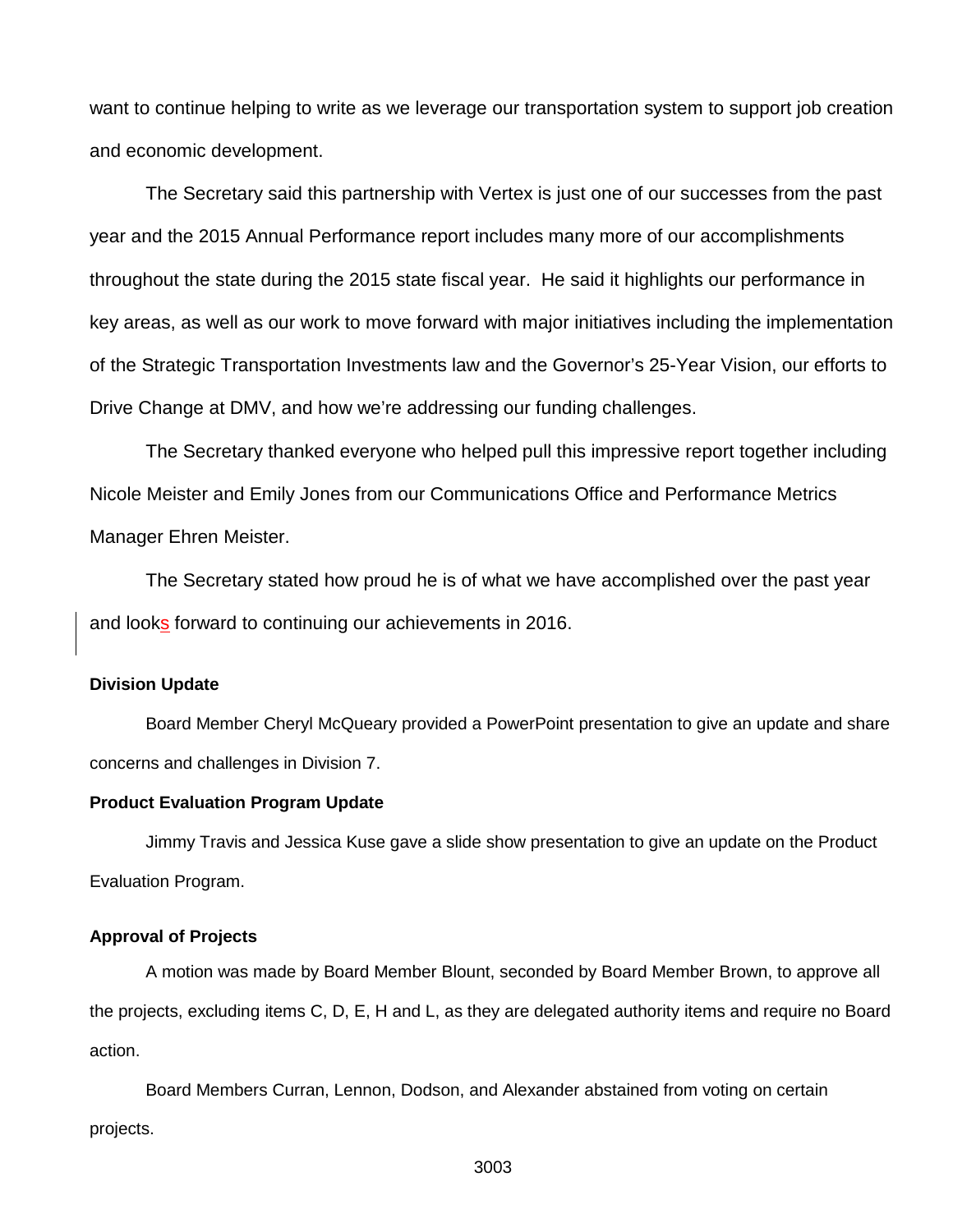# **Delegated Authority Items**

**Approval – Award of Highway Construction Contracts in the December 15, 2015 Letting** Projects were awarded by the Secretary to the low bidder on all projects.

| Project                                                                                                                                           | <b>Contract Awarded To</b>                             | Amount          |
|---------------------------------------------------------------------------------------------------------------------------------------------------|--------------------------------------------------------|-----------------|
| C203795<br>2016CPT.01.03.10081.1,<br>2016CPT.01.03.10461.1,<br>2016CPT.01.03.10581.1<br><b>STATE FUNDED</b><br>BERTIE, HERTFORD,<br><b>MARTIN</b> | BARNHILL CONTRACTING COMPANY<br>ROCKY MOUNT, NC        | \$4,426,411.70  |
| C203794<br>2016CPT.01.04.10281.1,<br>2016CPT.01.04.10481.1<br><b>STATE FUNDED</b><br>DARE, HYDE                                                   | <b>RPC CONTRACTING INC</b><br>KITTY HAWK, NC           | \$7,428,217.60  |
| C203719<br>45336.3.39<br>HSIP-0024(67)<br><b>CUMBERLAND</b><br>W-5206AM                                                                           | BARNHILL CONTRACTING COMPANY<br>ROCKY MOUNT, NC        | \$3,381,150.92  |
| C203655<br>45849.3.FR1<br>HSIP-095-2(128)46<br><b>CUMBERLAND</b><br>W-5519                                                                        | <b>HIGHLAND PAVING COMPANY LLC</b><br>FAYETTEVILLE, NC | \$8,359,869.87  |
| C203660<br>46056.3.2<br><b>STATE FUNDED</b><br><b>ALAMANCE</b><br>B-5342                                                                          | SMITH-ROWE, LLC<br>MOUNT AIRY, NC                      | \$516,449.10    |
| C203656<br>33313.3.FD1<br>BRZ-1456(6)<br><b>MACON</b><br>B-3868                                                                                   | NHM CONSTRUCTORS, LLC<br>ASHEVILLE, NC                 | \$2,803,477.67  |
| C203498<br>33507.2.FD1<br>BRZ-1002(13)<br><b>JACKSON</b><br>B-4159                                                                                | NHM CONSTRUCTORS, LLC<br>ASHEVILLE, NC                 | \$6,587,787.58  |
| C202582<br>34428.3.FR4                                                                                                                            | <b>GLF CONSTRUCTION CORPORATION</b><br>MIAMI, FL       | \$12,186,633.00 |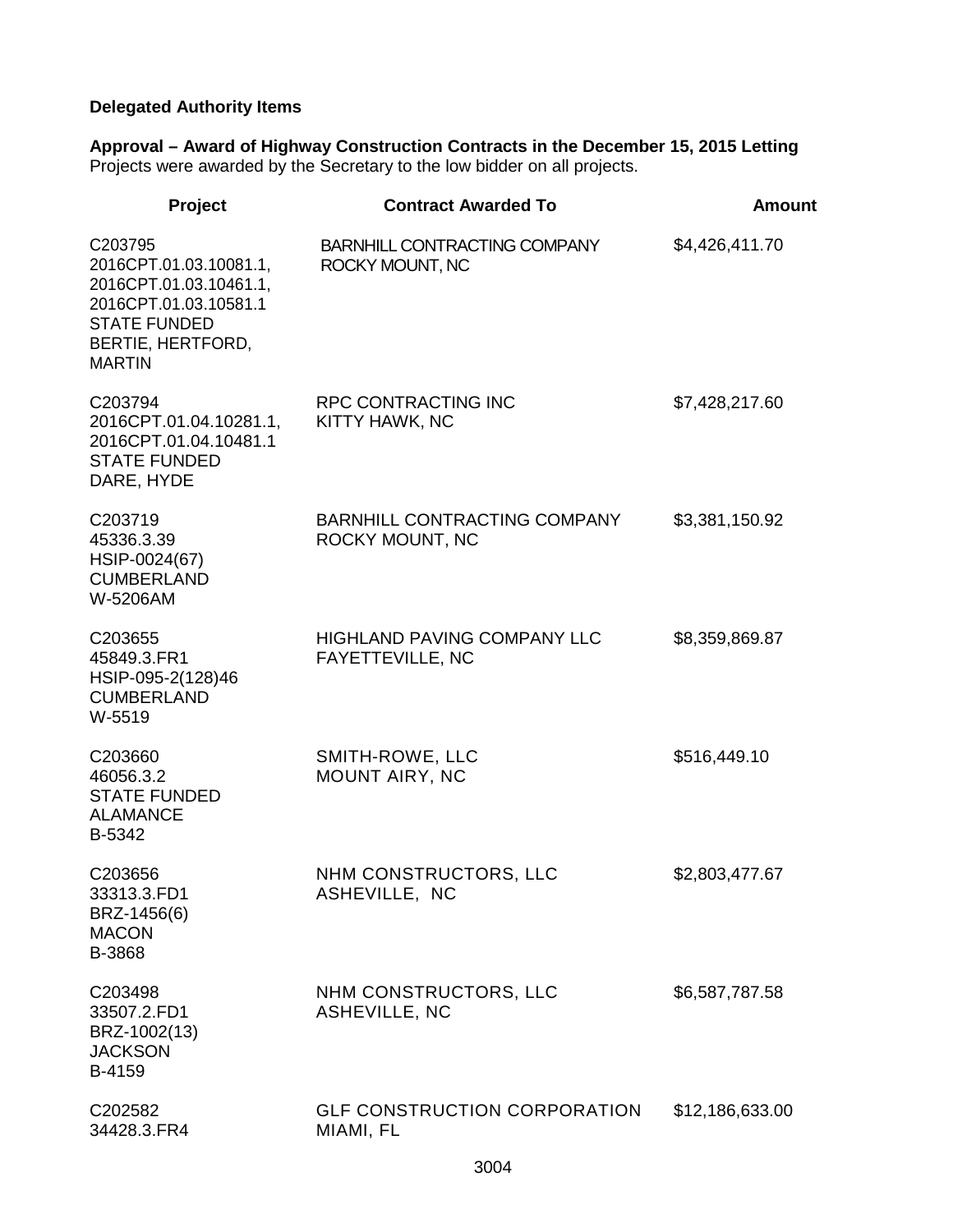HPP-0064(115) TRANSYLVANIA R-2409C

#### **Approval - Professional Services Management**

The Board concurred with the staff recommendations and delegated authority to the Secretary to

award the following contracts.

#### **Technical Services**

#### **Roadway Design**

The following are supplemental contracts to previous contracts approved by the Board with the same engineering firms. These supplemental contracts were necessary due to approved additional work that was unknown at the inception and is required of the firms to complete the projects. Our staff has completed the actions in accordance with the policies and procedures adopted by the Board on May 7, 2009. These are for information only.

# **DIVISION 2**

Scope of Work: Scope of Work: Roadway Design Estimated Construction Cost: \$1,950,000.00

Original Engineering Fee:  $$ 42,254.47$ <br>Previous Supplemental Fee:  $$ 22.063.45$ Previous Supplemental Fee: Supplemental Fee: \$ 5,754.82 DBE/WBE/SPSF Utilization: 100%

46015.1.1 (B-5301) Pitt County Bridge 87 over the Norfolk Southern Railroad on NC 33 Firm: SEPI Engineering & Construction, Inc., Raleigh, NC<br>\$42,254.47 Supplemental Work: Supplemental Work: Additional Roadway Design work

## **Project Development and Environmental Analysis – Project Development**

**DIVISION 13**

Estimated Construction Cost: \$188,000,000.00

Original Engineering Fee: \$1,250,000.00 Supplemental Fee:  $$ 750,000.00$ <br>Supplemental Work: Completion of t

Project: 32573.1.9 (A-10A) Buncombe County I-26 (US 19/23) from I-240 in Asheville to south of SR 2148 (Stockton Branch Road) Scope of Work: Preparation of environmental documents and preliminary design Firm: AECOM Technical Services of North Carolina, Inc., Raleigh, NC (formerly URS Corporation – North Carolina) Completion of tasks CP2A through the FONSI DBE/WBE/SPSF Utilization: Three Oaks Engineering, Inc. (formerly The Catena Group, Inc.) \$37,500.00 5%

## **Chief Engineer**

## **Transportation Mobility and Safety**

After careful evaluation of the workload and schedules of the work that can be accomplished by our staff, it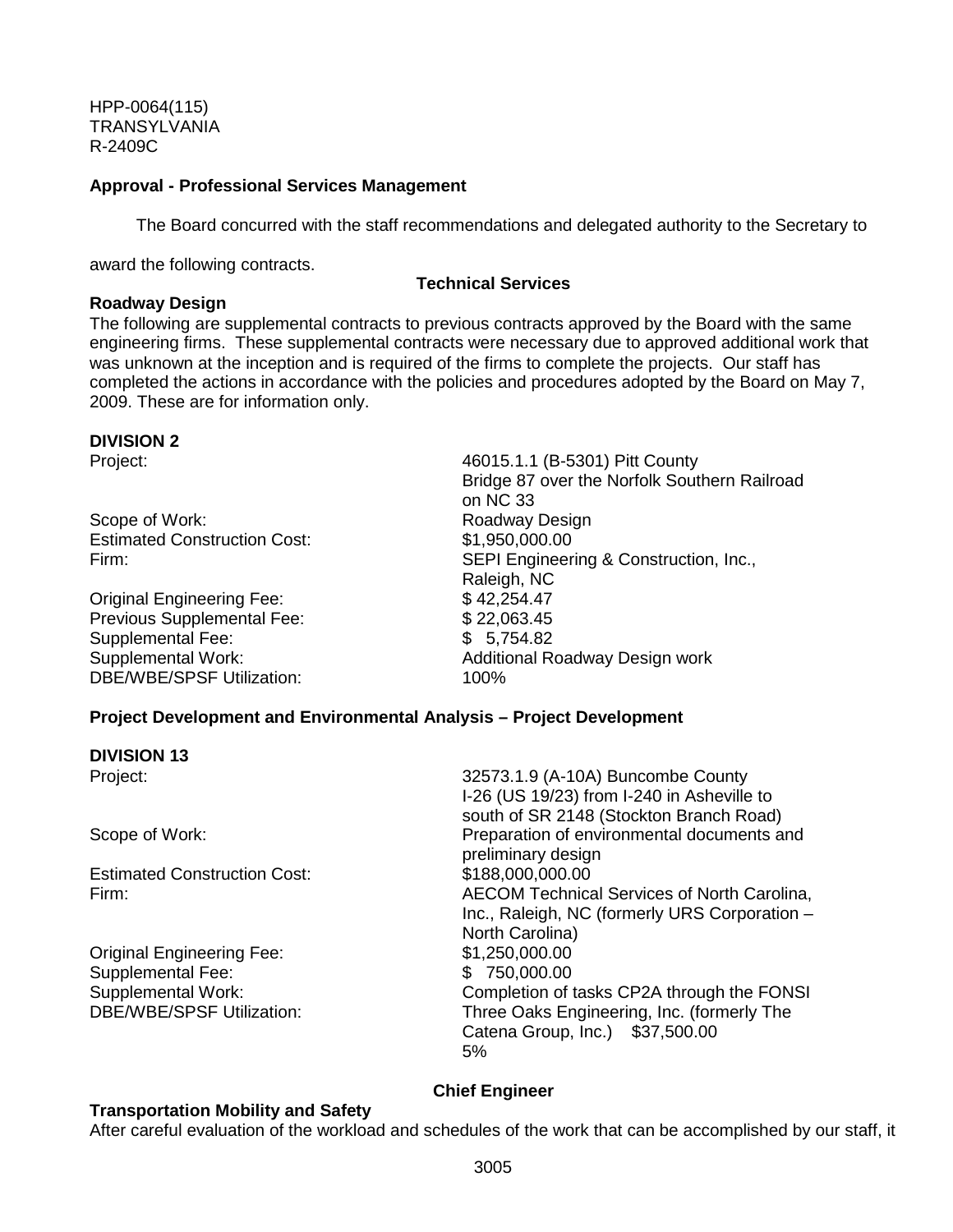was determined necessary to employ a private firm to complete U-4715B Asheville Computerized Signal System listed below for our Department to obligate available funds. Our staff was authorized to proceed with the actions required to employ private engineering firms in accordance with the policies and procedures adopted by the Board on May 7, 2009. This is for information only.

# **DIVISION 13**

Estimated Construction Cost: \$12,100,000.00 Maximum Engineering Fee:  $$ 1,244,903.62$ 

39079.1.2 (U-4715B) Buncombe County Asheville Citywide Signal Improvements Scope of Work: Detailed Plans, Specifications, and an Engineer's Estimate for the Asheville Computerized Traffic Signal System Firm: Atkins North America, Inc., Raleigh, NC SPSF Utilization: Mattern & Craig, Inc. \$173,658.94 14%

## **Field Support**

## **Structures Management**

After careful evaluation of the workload and schedules of the work that can be accomplished by our staff, it was determined necessary to employ private firms for Structures Management Specialty Services (Structure Durability Analysis/Condition Assessment, Non Destructive Testing & Evaluation, Structure Health Monitoring, Bridge Painting QA/QC) on an as needed basis for various federal-aid and state funded projects to support the Structures Management Unit. These contracts will expire two (2) years (with an optional one (1) year extension) after the date of execution or after the contract amount has been depleted, whichever occurs first. Our staff has completed the actions for employing private firms in accordance with the policies and procedures adopted by the Board on May 7, 2009. These are for information only.

#### **STATEWIDE**

| Description of Work:<br>Firm:                               | 2015 Structures Management Specialty<br>Services<br>GS Engineering Services, Inc., Houghton, MI |
|-------------------------------------------------------------|-------------------------------------------------------------------------------------------------|
| <b>Maximum Engineering Fee:</b><br><b>SPSF Utilization:</b> | \$2,000,000.00<br>0%                                                                            |
| Description of Work:                                        | 2015 Structures Management Specialty<br><b>Services</b>                                         |
| Firm:                                                       | Boyle Consulting Engineers, PLLC, Charlotte,<br><b>NC</b>                                       |
| <b>Maximum Engineering Fee:</b><br><b>SPSF Utilization:</b> | \$500,000.00<br>$0\%$                                                                           |
| Description of Work:                                        | 2015 Structures Management Specialty<br><b>Services</b>                                         |
| Firm:                                                       | Siva Corrosion Services, Inc., West Chester,<br>PA.                                             |
| <b>Maximum Engineering Fee:</b><br><b>SPSF Utilization:</b> | \$2,000,000.00<br>0%                                                                            |
| Description of Work:                                        | 2015 Structures Management Specialty<br><b>Services</b>                                         |
| Firm:                                                       | <b>AECOM Technical Services of North Carolina,</b><br>3006                                      |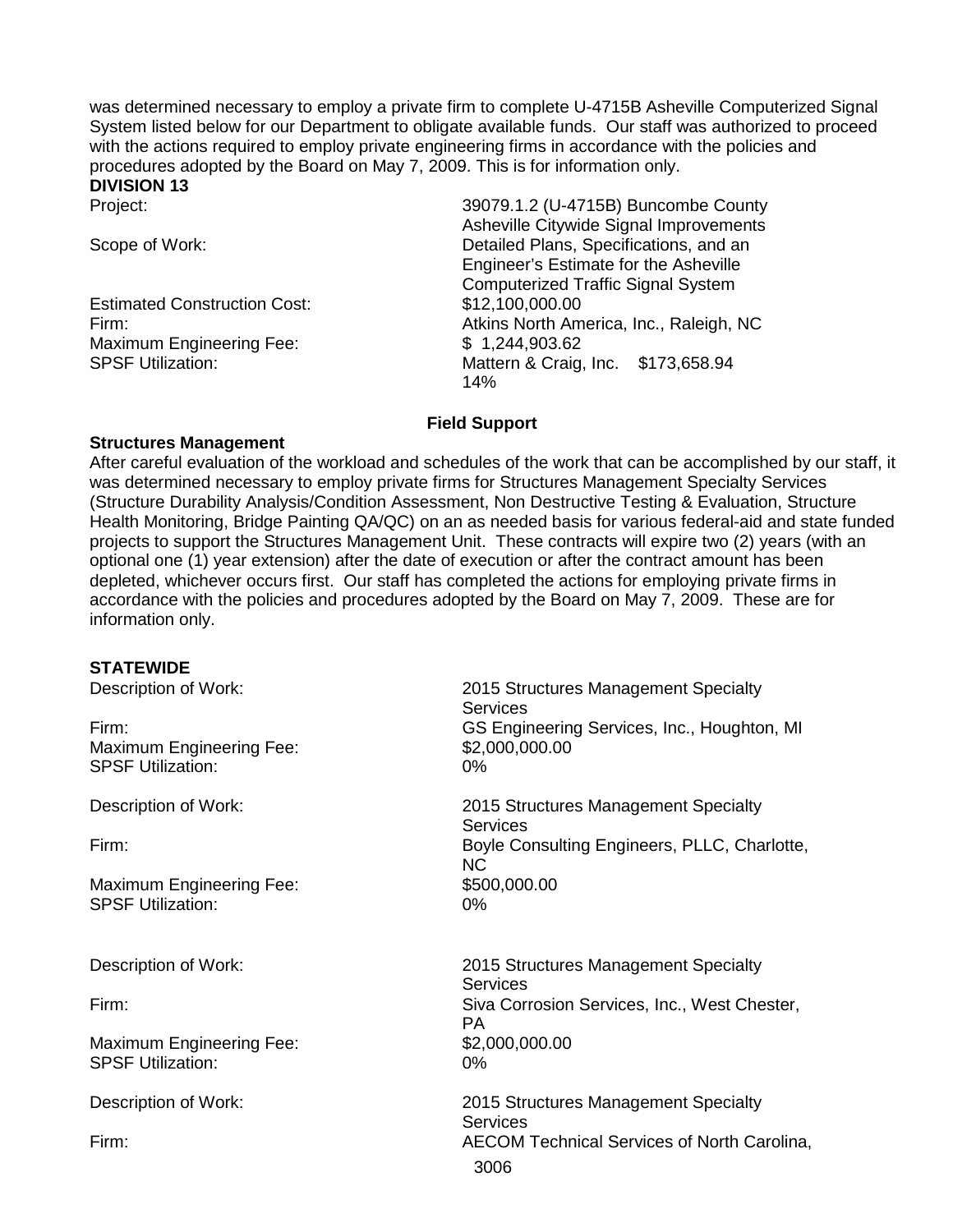Maximum Engineering Fee: \$2,000,000.000 SPSF Utilization: 0%

Maximum Engineering Fee: \$3,000,000.000 SPSF Utilization: 0%

Maximum Engineering Fee: \$1,500,000.00 SPSF Utilization: 0%

Maximum Engineering Fee: \$1,500,000.00 SPSF Utilization: 0%

Maximum Engineering Fee: SPSF Utilization: 0%

Maximum Engineering Fee: SPSF Utilization: 0%

Maximum Engineering Fee: \$2,000,000.00 SPSF Utilization: 0%

Maximum Engineering Fee: \$2,000,000.000 SPSF Utilization: 0%

Maximum Engineering Fee: \$1,000,000.000

Inc., Raleigh, NC

Description of Work: 2015 Structures Management Specialty **Services** Firm: S&ME, Inc., Raleigh, NC

Description of Work: 2015 Structures Management Specialty **Services** Firm: WSP USA Corp., Cary, NC

Description of Work: 2015 Structures Management Specialty **Services** Firm: Wiss, Janney, Elstner Associates, Inc., Northbrook, IL

Description of Work: 2015 Structures Management Specialty **Services** Firm:<br>
Maximum Engineering Fee:<br>
\$1,000,000.00<br>
\$1,000,000.00

Description of Work: 2015 Structures Management Specialty **Services** Firm:<br>
Maximum Engineering Fee:<br>
S2,000,000.00

Description of Work: 2015 Structures Management Specialty **Services** Firm: Greenman-Pedersen, Inc., Scranton, PA

Description of Work: 2015 Structures Management Specialty Services Firm: Stantec Consulting Services, Inc., Raleigh, NC

Description of Work: 2015 Structures Management Specialty **Services** Firm: AMEC Foster Wheeler Environment & Infrastructure, Inc., Durham, NC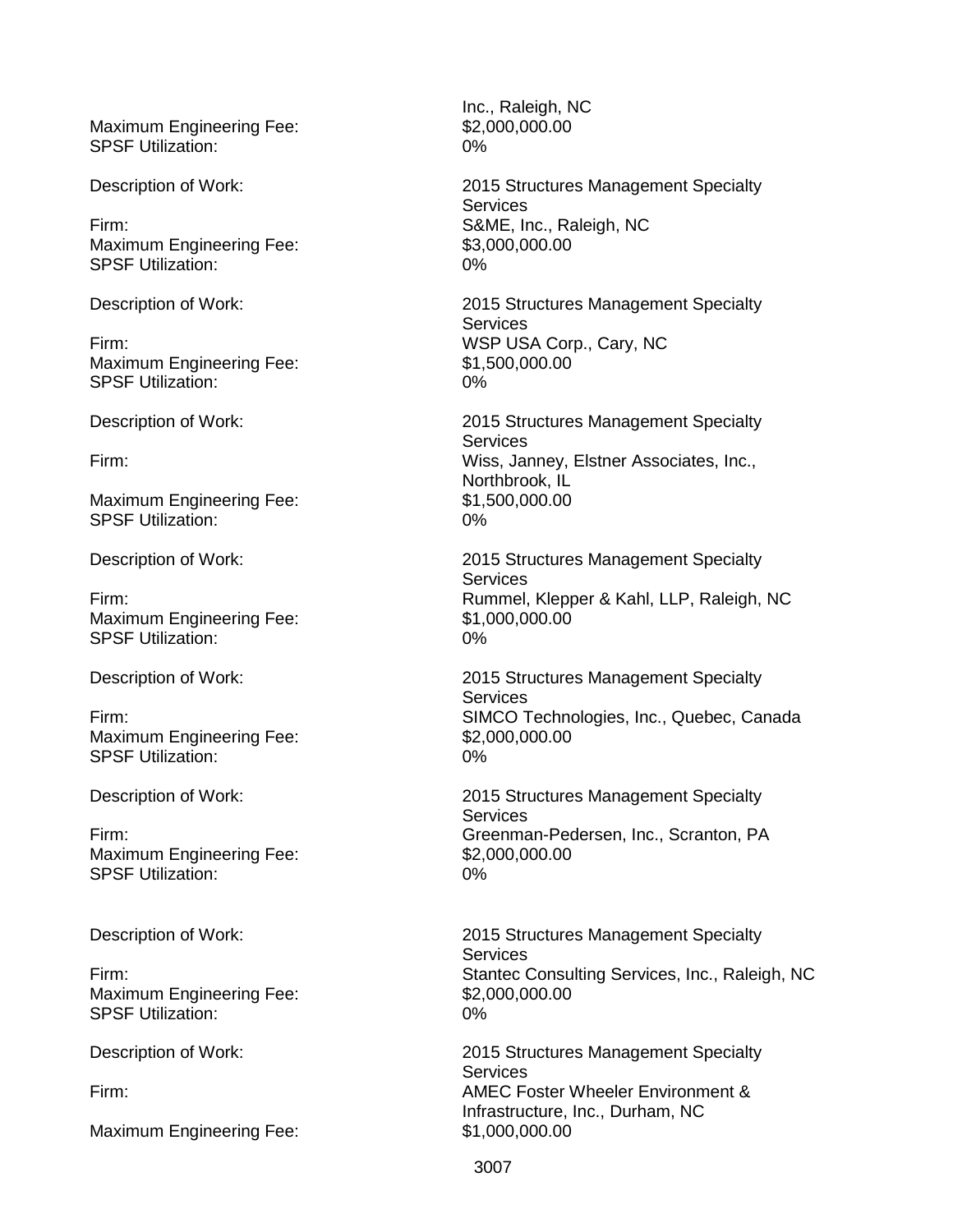SPSF Utilization: 0%

Maximum Engineering Fee: \$1,000,000.00 SPSF Utilization: 0%

Maximum Engineering Fee: \$1,000,000.000 SPSF Utilization: 0%

Description of Work: 2015 Structures Management Specialty **Services** Firm: SEPI Engineering & Construction, Inc., Raleigh, NC

Description of Work: 2015 Structures Management Specialty **Services** Firm: Gannett Fleming, Inc., Raleigh, NC

## **Planning and Programming**

## **Transportation Planning**

The following are supplemental contracts to previous contracts approved by the Board with the same engineering firms. These supplemental contracts were necessary due to approved additional work that was unknown at the inception and is required of the firms to complete the project. Our staff has completed the actions in accordance with the policies and procedures adopted by the Board on May 7, 2009. These are for information only.

## **STATEWIDE**

Original Engineering Fee: \$1,000,000.00 SPSF Utilization:

Original Engineering Fee:  $$1,000,000.00$ <br>Supplemental Fee:  $$0.00$ SPSF Utilization: 0%

Original Engineering Fee: \$1,000,000.00 SPSF Utilization:

Original Engineering Fee: \$500,000.00 Previous Supplemental Fee: \$500,000,000 Supplemental Fee:  $$150,000.00$ <br>SPSF Utilization:  $$C$ learbox For

Description of Work: 2013 Travel Demand Modeling LSC Firm: Parsons Brinckerhoff, Inc., Raleigh, NC Supplemental Fee:  $\frac{1}{2}$   $\frac{1}{2}$   $\frac{1}{2}$   $\frac{1}{2}$   $\frac{1}{2}$   $\frac{1}{2}$   $\frac{1}{2}$   $\frac{1}{2}$   $\frac{1}{2}$   $\frac{1}{2}$   $\frac{1}{2}$   $\frac{1}{2}$   $\frac{1}{2}$   $\frac{1}{2}$   $\frac{1}{2}$   $\frac{1}{2}$   $\frac{1}{2}$   $\frac{1}{2}$   $\frac{1}{2}$   $\frac{1}{2}$   $\frac{$ 

Description of Work: 2013 Travel Demand Modeling LSC Firm: Kimley-Horn & Associates, Inc., Raleigh, NC \$ 0.00 1-year time extension only

Description of Work: 2013 Travel Demand Modeling LSC Firm: CDM Smith, Inc., Raleigh, NC Supplemental Fee:  $\frac{1}{2}$   $\frac{1}{2}$   $\frac{1}{2}$   $\frac{1}{2}$   $\frac{1}{2}$   $\frac{1}{2}$   $\frac{1}{2}$   $\frac{1}{2}$   $\frac{1}{2}$   $\frac{1}{2}$   $\frac{1}{2}$   $\frac{1}{2}$   $\frac{1}{2}$   $\frac{1}{2}$   $\frac{1}{2}$   $\frac{1}{2}$   $\frac{1}{2}$   $\frac{1}{2}$   $\frac{1}{2}$   $\frac{1}{2}$   $\frac{$ 

Description of work: 2012 Traffic Forecasting LSC Firm: RS&H Architects-Engineers-Planners, Inc., Charlotte, NC Clearbox Forecast Group, PLLC \$37,500.00 25%

## **Information Technology**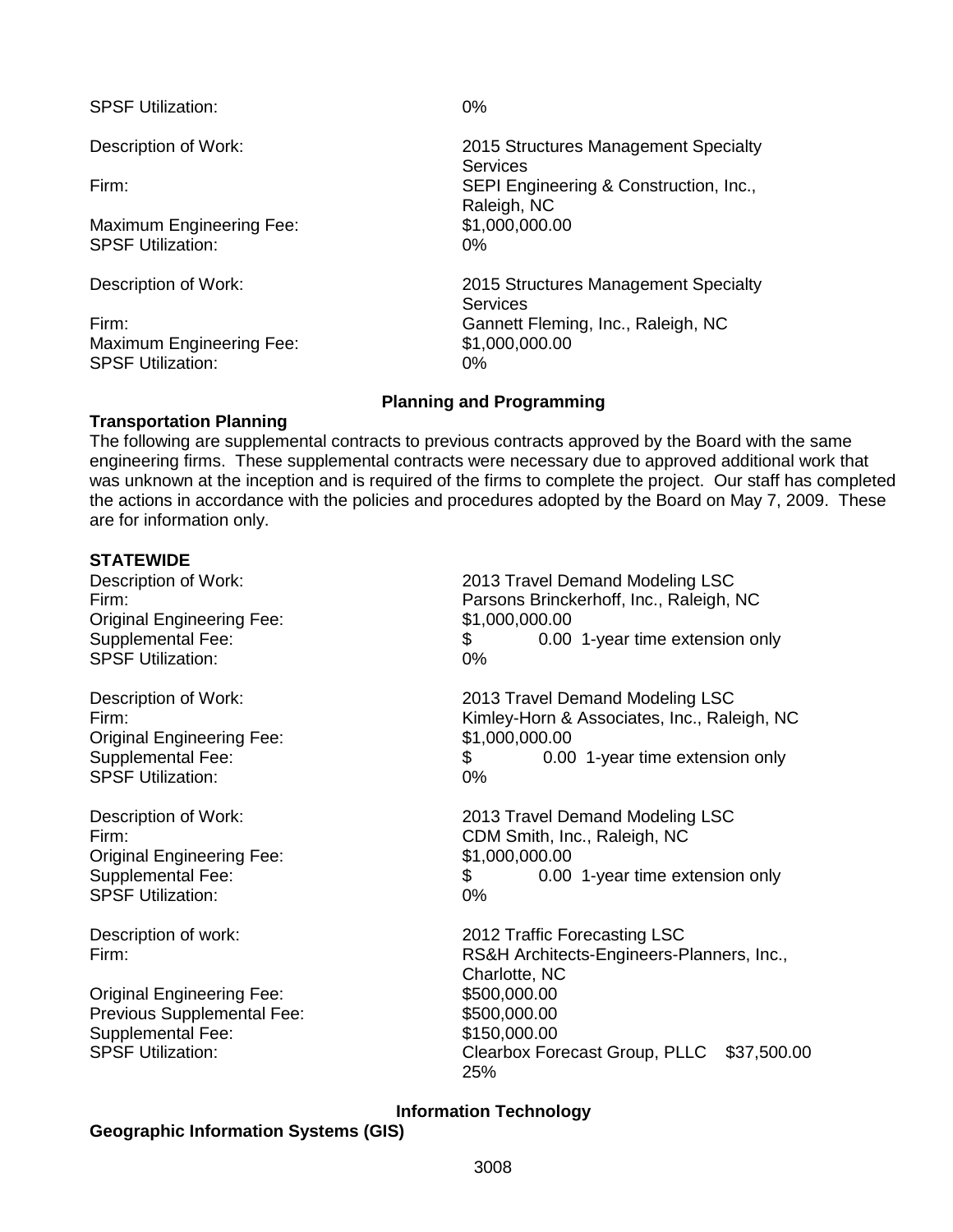After careful evaluation of the workload and schedules of the work that can be accomplished by our staff, it was determined necessary to employ private firms for 2015 GIS Support for Transportation Legislative Initiatives on an as needed basis for various federal-aid and state funded projects to support the Geographic Information Systems (GIS) Unit. These contracts will expire one (1) year; with two (2) oneyear extensions possible after the date of execution or after the contract amount has been depleted, whichever occurs first. Our staff has completed the actions for employing private firms in accordance with the policies and procedures adopted by the Board on May 7, 2009. This is for information only.

#### **STATEWIDE**

| Description of Work:     | 2015 GIS Support for Transportation           |
|--------------------------|-----------------------------------------------|
|                          | Legislative Initiatives                       |
| Firm:                    | Arcadis G&M of North Carolina, Inc., Raleigh, |
|                          | NC.                                           |
| Maximum Engineering Fee: | \$250,000.00                                  |
| <b>SPSF Utilization:</b> | 0%                                            |

#### **Approval - Secondary Road Improvement Projects (Highway and Trust Funds)**

The Board concurred with the staff recommendations and delegated authority to the Secretary to

award the following:

**Closings**

| <u></u><br><b>Division</b> | County                                 | <b>WBS Element</b>       |                           | <b>Road Number / Name</b>                                       | <b>Amount</b>    |
|----------------------------|----------------------------------------|--------------------------|---------------------------|-----------------------------------------------------------------|------------------|
| Div. 11                    | Caldwell                               | 11C.014085               |                           | GDB&P.<br><b>SR 1515A</b><br>Walsh Road.<br>Increase and Close. | \$12,462.46      |
| Div. 13                    | <b>McDowell</b>                        | 13C.059086               |                           | Upgrade to<br>Maintenance Standards.<br>Increase & Close.       | \$4,247.34       |
| <b>Deletions</b>           |                                        |                          |                           |                                                                 |                  |
| County                     | SR No.                                 |                          | <b>Reason</b>             |                                                                 | <b>Amount</b>    |
| Ashe<br>Div. 11            | SR 1588<br><b>Bill Bledsoe</b><br>Road | GDB&P.<br>WBS 11C.005152 | Unavailable Right of Way. |                                                                 | $-$ \$358,826.76 |
|                            | January 2016 Item E Summary:           |                          |                           |                                                                 |                  |
| 0                          | <b>Projects to Increase Funds</b>      |                          | Amount:                   | \$0.00                                                          |                  |
| $\overline{2}$             | <b>Projects to Increase and Close</b>  |                          | Amount:                   | \$16,709.80                                                     |                  |
| 1                          | <b>Projects to Delete</b>              |                          | Amount:                   | \$358,826.76                                                    |                  |
|                            |                                        |                          |                           |                                                                 |                  |

## **Approval – Division-wide Small Construction, Statewide Contingency, Public Access, and Economic Development**

The Board concurred with the staff recommendations and delegated authority to the Secretary to

award the following: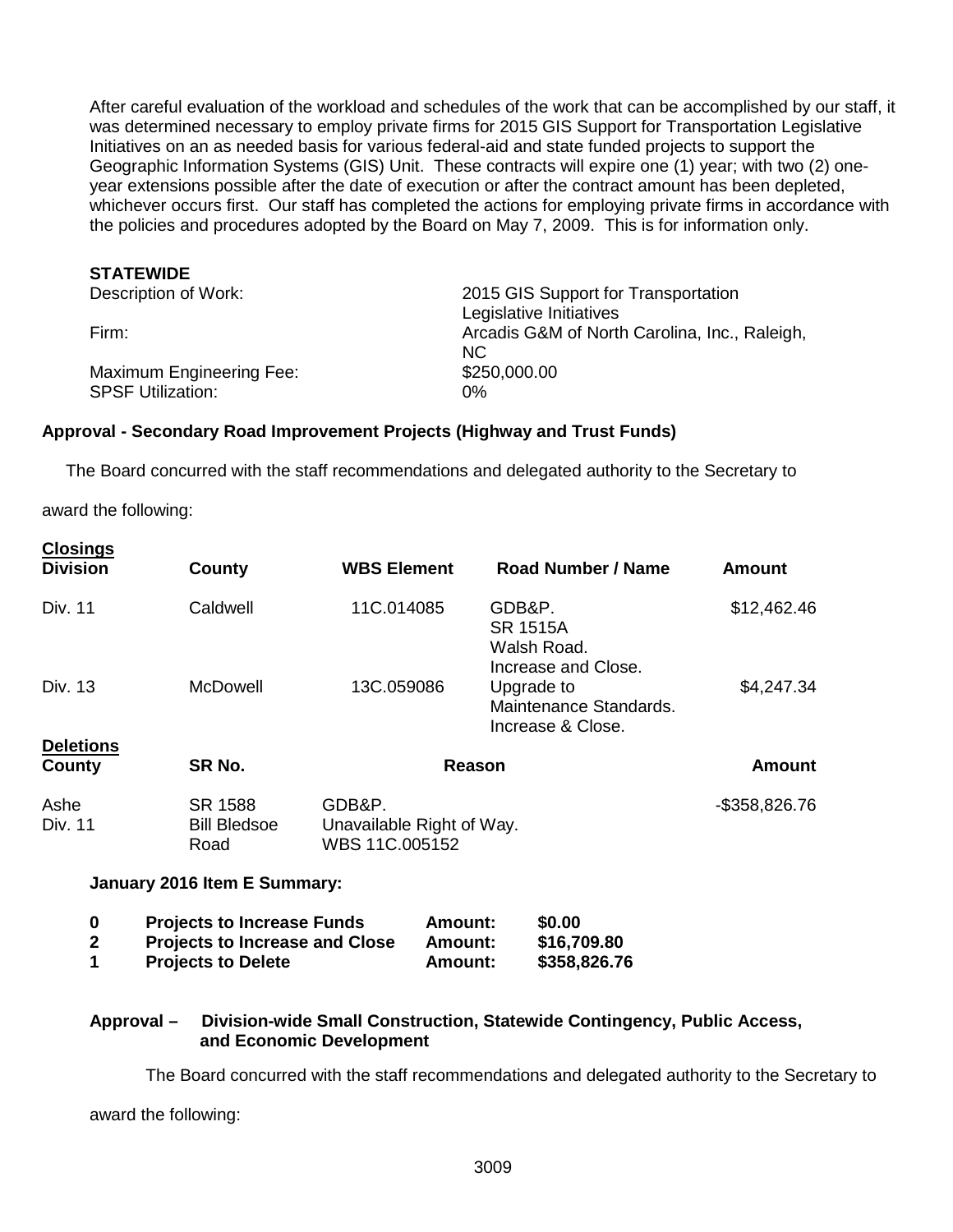| <b>County</b>                  | <b>Description</b>                                                                                                                                                                                     | <b>Type</b>                                                          | <b>Amount</b>                |
|--------------------------------|--------------------------------------------------------------------------------------------------------------------------------------------------------------------------------------------------------|----------------------------------------------------------------------|------------------------------|
| Div 3<br><b>New</b><br>Hanover | City of Wilmington - Design and construction of<br>a taxi-lane and connection to Wilmington<br>International's centralized storm water<br>management system<br>Other funding: \$80,000 (County/Airport | Econ<br>Development<br><b>TOTAL</b>                                  | \$320,000.00<br>\$320,000.00 |
|                                | Authority); \$400,000 (Aviation)<br>WBS 36244.36.18.1                                                                                                                                                  |                                                                      |                              |
| Div <sub>5</sub><br>Durham     | WBS 45335.3.23 was established (11/13) to<br>construct a roundabout at the intersection of<br>Barbee Rd and Herndon Rd                                                                                 | Contingency                                                          | \$500,000.00                 |
|                                | Increase funds                                                                                                                                                                                         | <b>TOTAL</b>                                                         | \$500,000.00                 |
| Div <sub>6</sub>               | City of Fayetteville – Replace rail crossing,                                                                                                                                                          |                                                                      |                              |
| Cumberland                     | complete light clearing and A-boom mowing,<br>seal cracks and overlay with BST, install pipe<br>liner on 72in pipe and replace washed out                                                              | Contingency                                                          | \$425,000.00                 |
|                                | crossline pipe on Edgecombe Dr (non-system)<br>on the campus of Fayetteville State University<br>Other funding: \$85,000 (FSU)<br><b>WBS 45854</b>                                                     | <b>TOTAL</b>                                                         | \$425,000.00                 |
| Div 9<br>Forsyth               | Town of Walkertown – Installation of left turn<br>lane on SR 2405 (Old Belews Creek Rd) at US-<br>158                                                                                                  | Contingency                                                          | \$175,000.00                 |
|                                | <b>WBS 44606</b>                                                                                                                                                                                       | <b>TOTAL</b>                                                         | \$175,000.00                 |
| Div 9<br>Rowan                 | Town of Rockwell – Installation of curb & gutter<br>and drainage on SR 2333 (Cannon St) from                                                                                                           | Contingency                                                          | \$350,000.00                 |
|                                | Vine St to Call Miller St and resurface from<br>Vine St to NC-152<br><b>WBS 44500</b>                                                                                                                  | <b>TOTAL</b>                                                         | \$350,000.00                 |
| Summary:                       | <b>Number of Projects</b><br><b>Number of Divisions</b>                                                                                                                                                | 5<br>4                                                               |                              |
|                                | <b>Small Construction Commitment</b><br><b>Public Access Commitment</b><br><b>Contingency Commitment</b><br><b>Economic Development</b><br><b>TOTAL</b>                                                | \$0.00<br>\$0.00<br>\$1,450,000.00<br>\$320,000.00<br>\$1,770,000.00 |                              |
|                                |                                                                                                                                                                                                        |                                                                      |                              |

# **Approval –Specific Spot Safety Improvement Projects**

The Board concurred with the staff recommendations and delegated authority to the Secretary to

award the following:

| Town/           | <b>Project</b>     | <b>Estimated</b> |
|-----------------|--------------------|------------------|
| County          | <b>Description</b> | Cost             |
| <b>Division</b> |                    |                  |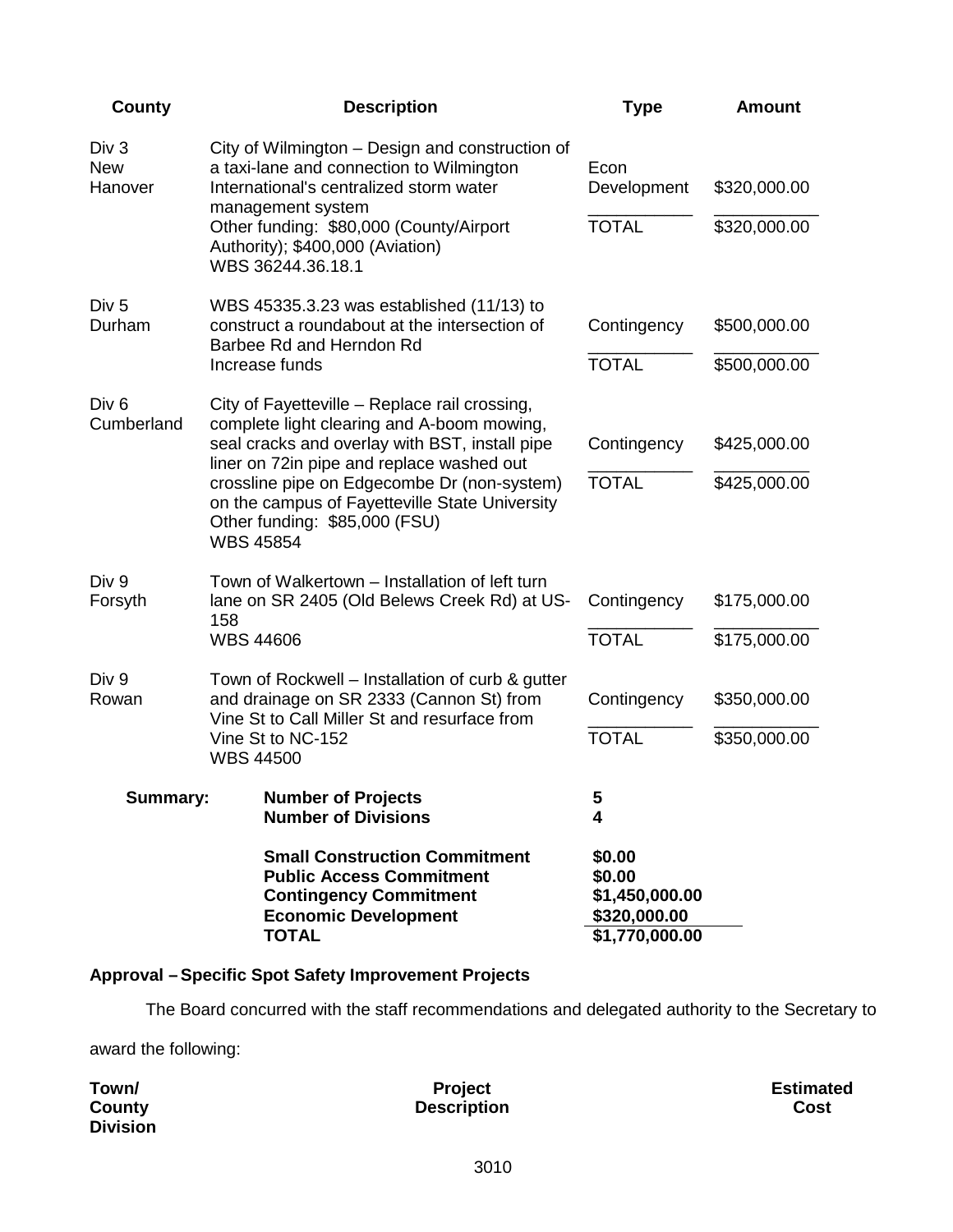# **PROJ. CATEGORY**

| Currituck Co.<br>Div. 1<br><b>SS-4901AI</b>                      | WBS 43767.3.1<br>US 158 at SR 1147 (Indiantown Road). \$4,000.00 in<br>construction funds has previously been approved for sight<br>distance improvements. Additional funds are needed due to an<br>increase in construction costs.<br>File 01-12-22467-2                                                                     | \$6,219.00      |
|------------------------------------------------------------------|-------------------------------------------------------------------------------------------------------------------------------------------------------------------------------------------------------------------------------------------------------------------------------------------------------------------------------|-----------------|
| Duplin Co.<br>Div. 3<br>SS-4903BS                                | WBS 44314.3.1<br>SR 1300 (Wards Bridge Road) at SR 1301 (Bowdens Road).<br>\$66,688.16 in construction funds has previously been approved<br>for flasher revisions. Additional funds are needed due to an<br>increase in construction costs.<br>File 03-14-28663-1                                                            | \$25,000.00     |
| Pender Co.<br>Div. 3<br>SS-4903BQ                                | WBS 44313.3.1<br>US 421 at NC 11/53. \$71,692.00 in construction funds has<br>previously been approved for flasher revisions. Additional funds<br>are needed due to an increase in construction costs.<br>File 03-14-26889-1                                                                                                  | \$31,000.00     |
| Fayetteville/<br>Cumberland<br>Co.<br>Div. 6<br><b>SS-4906AP</b> | WBS 43127.2.1<br>US 401 (Raeford Road) at SR 1256 (Revere Street). \$30,000.00<br>in right of way and utilities funds has previously been approved<br>for traffic signal revisions. Additional funds are needed due to an<br>increase in right of way and utilities costs.<br>File 06-10-7958-1                               | \$18,250.00     |
| Harnett Co.<br>Div. 6<br>SS-4906BZ                               | WBS 44269.3.1<br>SR 1500 (Benson Road) at SR 1546 (Young Road).<br>\$216,000.00 in construction funds has previously been<br>approved for sight distance improvements. Reduce funds and<br>delete project. Project will be constructed with other funds.<br>File 06-14-29265-1                                                | $-$216,000.00$  |
| Guilford Co.<br>Div. 7<br><b>SS-4907BD</b>                       | WBS 44193.3.1<br>NC 150/SR 2702 (Osceola-Ossippee Road) at NC 150/NC 61.<br>\$41,054.00 in construction funds has previously been approved<br>for intersection improvements and conversion from two-way<br>stop to all-way stop. Additional funds are needed due to an<br>increase in construction costs.<br>File 07-14-878-1 | \$25,000.00     |
| Huntersville/<br>Mecklenburg<br>Co.<br>Div. 10<br>SS-4910BD      | WBS 43633.3.1<br>NC 115 and SR 2140 (Stumptown Road). \$60,000.00 in<br>construction funds has previously been approved for turn lane<br>construction and traffic signal installation. Reduce funds and<br>delete project. Project was constructed with other funds.<br>File 10-12-201-1                                      | $-$ \$60,000.00 |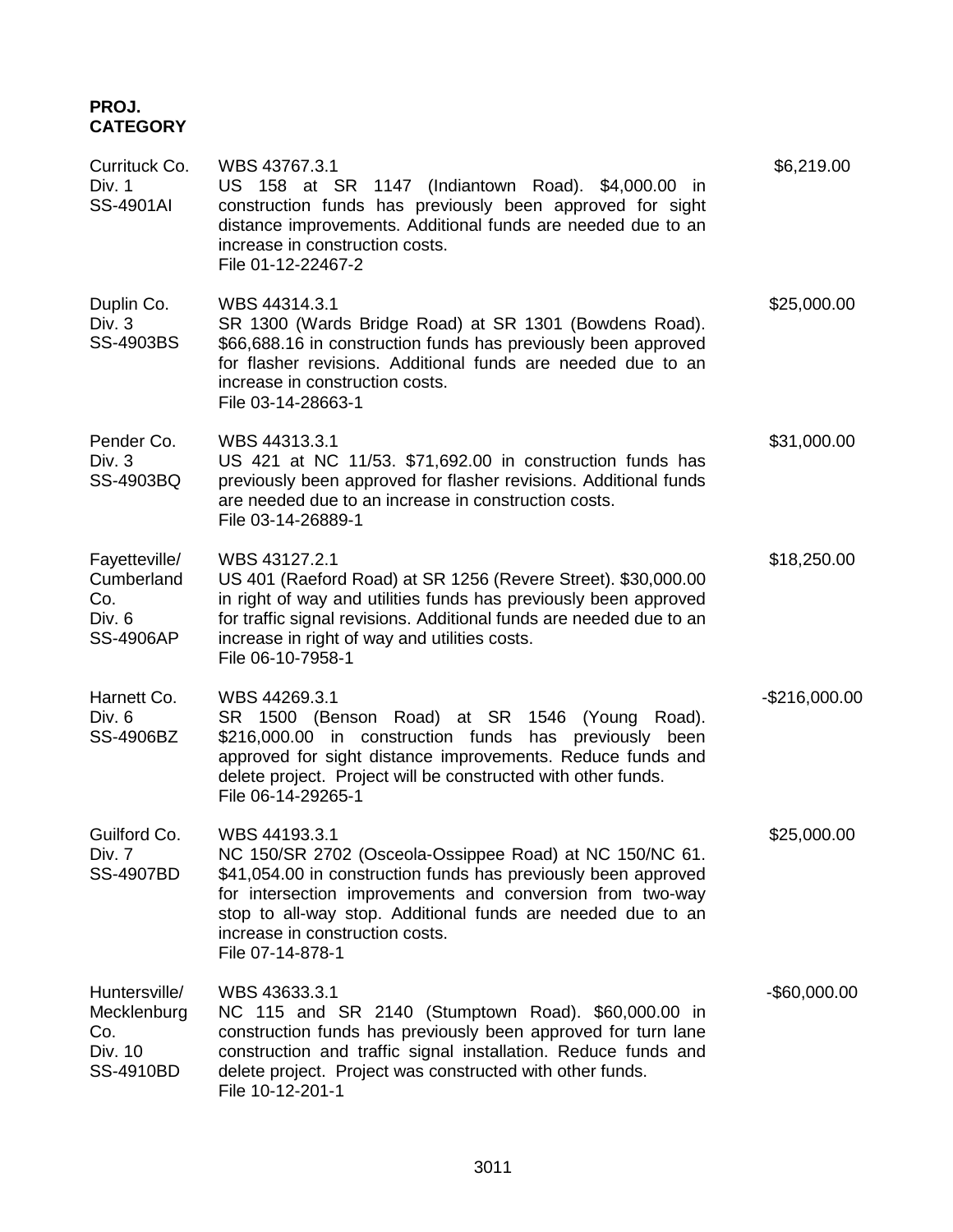#### **Action Items**

## **Approval – Additions, Abandonments, and Road Name Changes to State Secondary Road System**

A motion was made by Board Member Blount, seconded by Board Member Brown to approve the

following proposed additions and abandonments to the State Secondary Road System:

## **Road Additions:**

| County                         | Pet. No. | Length<br>(Miles)                    | <b>Description</b>                                                                                                                                                                      | Date of<br><b>Report</b> |
|--------------------------------|----------|--------------------------------------|-----------------------------------------------------------------------------------------------------------------------------------------------------------------------------------------|--------------------------|
| <b>Division 1</b><br>Currituck | 50965    | 0.27<br>0.27                         | <b>Baxter's Lane Estate Subdivision</b><br><b>Arrow Head Lane</b><br>Little Acorn Trail                                                                                                 | 10/9/15                  |
| Dare                           | 50966    | 0.05<br>0.38<br>0.05<br>0.04<br>0.10 | <b>Cliffs of Colington Subdivision</b><br><b>Colington Ridge</b><br><b>Cliffs of Colington Trail</b><br><b>Colington Lane</b><br><b>Colington Court</b><br><b>Colington Woods Trail</b> | 10/9/15                  |
| Pasquotank                     | 50967    | 0.19<br>0.14<br>0.46                 | <b>Equestrian Estates Subdivision</b><br>Palomino Court<br><b>Austurian Lane</b><br>Cayuse Way                                                                                          | 10/9/15                  |
| Perquimans                     | 50968    | 1.36                                 | <b>Deep Creek Shores Subdivision</b><br>See View Lane                                                                                                                                   | 9/1/15                   |
| <b>Division 2</b><br>Craven    | 50969    | 0.06                                 | <b>Galloway Road</b>                                                                                                                                                                    | 12/7/15                  |
| <b>Division 3</b><br>Onslow    | 50970    | 0.32                                 | <b>Tallpines of New River Subdivision</b><br>Kenna Court                                                                                                                                | 11/17/15                 |
| Pender                         | 50971    | 0.19<br>0.07                         | <b>Schoolview Subdivision</b><br><b>Schoolview Drive</b><br><b>Recess Lane</b>                                                                                                          | 10/8/15                  |
| <b>Division 4</b><br>Johnston  | 50972    | 0.13<br>0.18                         | <b>Summerset Place Subdivision</b><br><b>Pursuit Court</b><br>Donzi Court                                                                                                               | 9/29/15                  |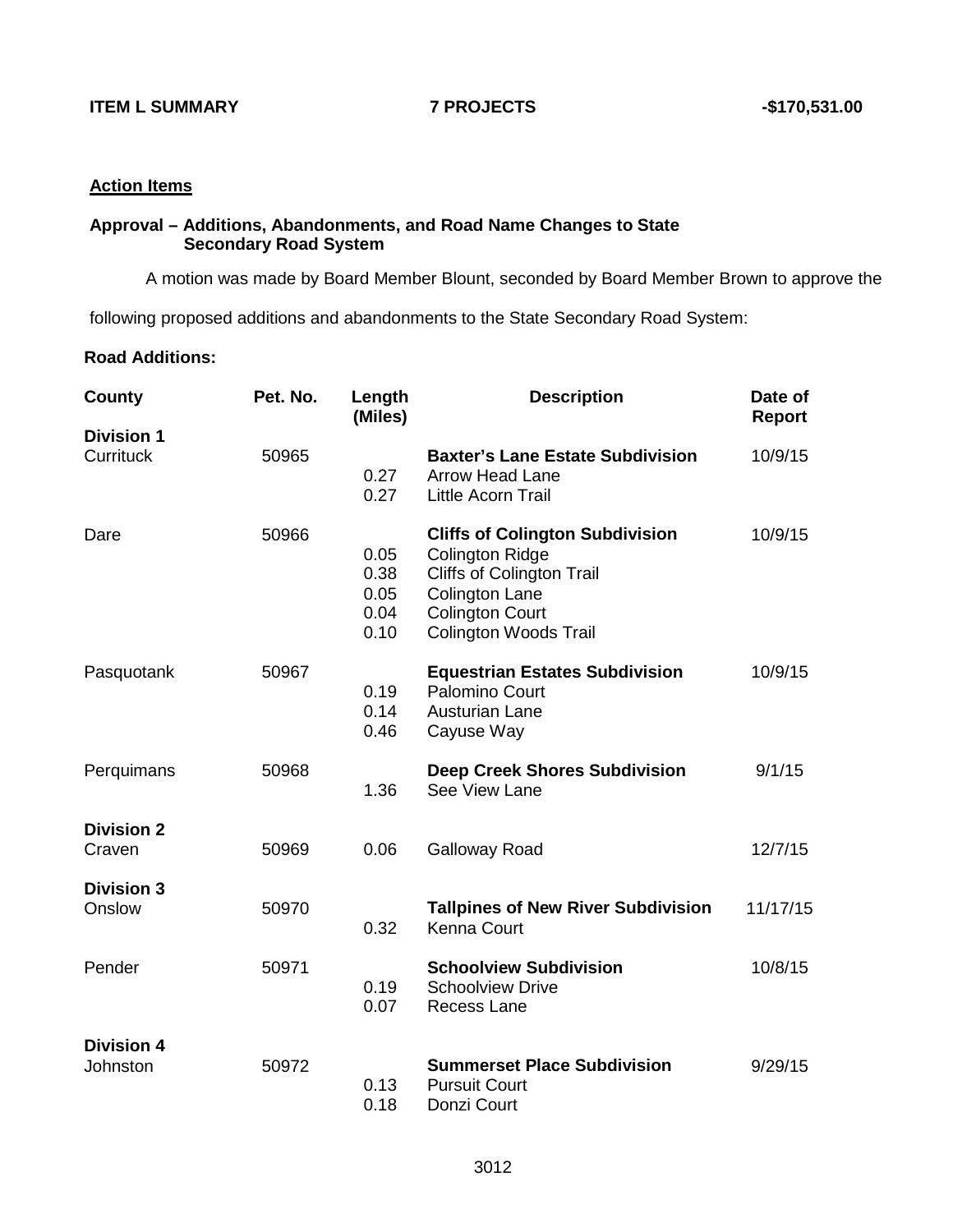| Johnston                      | 50973 | 0.15                                         | <b>Old Fields Subdivision</b><br><b>Hannah Drive</b>                                                                                                                                                | 9/29/15  |
|-------------------------------|-------|----------------------------------------------|-----------------------------------------------------------------------------------------------------------------------------------------------------------------------------------------------------|----------|
| Johnston                      | 50974 | 0.11                                         | <b>Covered Bridge Estates Subdivision</b><br><b>Julie Drive</b>                                                                                                                                     | 9/30/15  |
| <b>Division 5</b><br>Franklin | 50975 | 0.51<br>0.13<br>0.54                         | <b>Youngsville Commerce Center</b><br>Mosswood Boulevard<br>Jeffery Drive<br><b>Weathers Street</b>                                                                                                 | 9/28/15  |
| <b>Division 7</b><br>Guilford | 50976 | 0.59                                         | <b>Fentress Farms Subdivision</b><br>Walter Wright Road, SR 3436 Ext.                                                                                                                               | 10/12/15 |
| Guilford                      | 50977 | 1.04<br>0.27<br>0.10<br>0.27<br>0.07<br>0.74 | <b>Armfield Subdivision</b><br>Henson Forest Drive, SR 5017 Ext.<br><b>Katherine Louise Drive</b><br><b>Matheson Court</b><br><b>McKibbin Circle</b><br><b>Stanback Court</b><br><b>Wyatt Drive</b> | 10/29/15 |
| <b>Division 9</b><br>Davie    | 50978 | 0.15<br>0.11<br>0.38<br>0.19                 | <b>Oak Valley Subdivision</b><br>Caudle meadows Court<br><b>Grasslands Court</b><br><b>Sawgrass Drive</b><br><b>Legacy Drive</b>                                                                    | 11/6/15  |
| Davie                         | 50979 | 0.13                                         | <b>The Hamptons Subdivision</b><br>Hampton Oak Court                                                                                                                                                | 12/4/15  |
| <b>Division 14</b><br>Clay    | 50980 | 0.48                                         | Jackrabbit Road, SR 1155 Ext.                                                                                                                                                                       | 11/17/15 |
| <b>Summary:</b>               |       |                                              | Number of Roads Petitioned for Addition - 35<br>Number of Roads Petitioned for Abandonment - 0                                                                                                      |          |

**Road Name Change:** Division 8, Hoke County Commissioners approved renaming SR 1319, Bridges Road to Dr. NW McPhatter Road.

**Correction:** Petition 50960 was incorrectly listed to be in Division 8. It should have been listed in Division 9.

## **Approval – Public Transportation**

A motion was made by Board Member Blount, seconded by Board Member Brown, to approve the

following: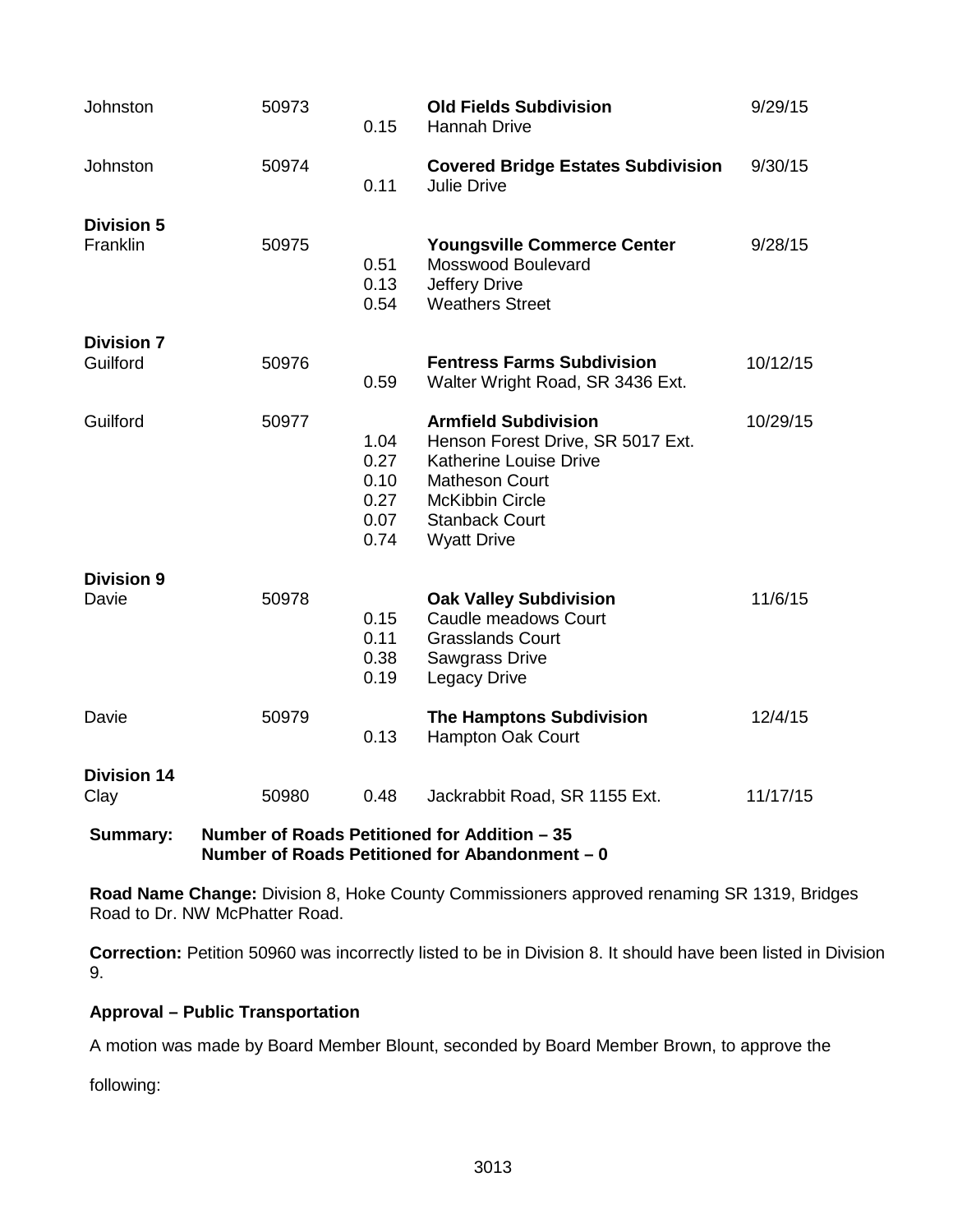| <b>Highway</b><br><b>Division</b><br># | <b>Urban State Match Program</b>                                                                                                                                                                                                                                                                                                                                                                                                                                                                                                                                                                                                                                     | <b>Estimated Project</b><br>Cost                     |                                           |  |
|----------------------------------------|----------------------------------------------------------------------------------------------------------------------------------------------------------------------------------------------------------------------------------------------------------------------------------------------------------------------------------------------------------------------------------------------------------------------------------------------------------------------------------------------------------------------------------------------------------------------------------------------------------------------------------------------------------------------|------------------------------------------------------|-------------------------------------------|--|
| 3                                      | 16-90-X598 - Craven County Government (Craven Area<br>Rural Transit System) request for State Funds for<br>purchase of three light transit vehicles for designated<br>urbanized area. The period of performance is 7/1/2015<br>thru 12/31/2016.                                                                                                                                                                                                                                                                                                                                                                                                                      | \$195,000<br>\$165,750<br>\$13,650<br>\$15,600       | Total<br>Federal<br><b>State</b><br>Local |  |
| $\overline{7}$                         | 16-95-X066 - City of Greensboro (Greensboro Transit<br>Authority) request for State Funds for purchase of two<br>hybrid replacement vehicles. The period of performance is<br>7/1/2012 thru 6/30/2016.                                                                                                                                                                                                                                                                                                                                                                                                                                                               | \$1,267,470<br>\$1,052,000<br>\$101,397<br>\$114,073 | Total<br>Federal<br><b>State</b><br>Local |  |
| $\overline{7}$                         | 16-34-0001 - City of Greensboro (Greensboro Transit<br>Authority) request for State Funds to purchase one hybrid<br>replacement bus. The period of performance is 6/1/12<br>thru 6/30/2016.                                                                                                                                                                                                                                                                                                                                                                                                                                                                          | \$644,578<br>\$535,000<br>\$51,566<br>\$58,012       | Total<br>Federal<br><b>State</b><br>Local |  |
| $\overline{7}$                         | 16-34-0007 - City of Greensboro (Greensboro Transit<br>Authority) request for State Funds to purchase one hybrid<br>replacement bus. The period of performance is 8/1/2014<br>thru 6/30/2016.                                                                                                                                                                                                                                                                                                                                                                                                                                                                        | \$663,308<br>\$550,546<br>\$53,064<br>\$59,698       | Total<br>Federal<br><b>State</b><br>Local |  |
| 13                                     | 16-90-X395-01 - City of Asheville (Asheville Redefines<br>Transit) request for State Funds to purchase one<br>paratransit vehicle. The period of performance is 7/1/07<br>thru 6/30/2016.                                                                                                                                                                                                                                                                                                                                                                                                                                                                            | \$51,128<br>\$37,835<br>\$5,112<br>\$8,181           | Total<br>Federal<br><b>State</b><br>Local |  |
|                                        | <b>Amendment to State Match</b>                                                                                                                                                                                                                                                                                                                                                                                                                                                                                                                                                                                                                                      |                                                      |                                           |  |
| 5                                      | 16-95-X065 - City of Raleigh (GoRaleigh) request for<br>State Funds to purchase eleven replacement buses. This<br>amendment adds an additional 3% in state match funds to<br>the project that was approved in FY 2015 for a 7% state<br>match (Total @ 10%). There is a subsequent reduction in<br>the local match amount by approximately 3%. The total<br>amount of the project in FY 2015 was \$4,600,000 (Federal<br>\$3,680,000, State \$315,746, and Local \$604,254). The<br>amended project breakdown is now a total of \$4,600,000<br>(Federal \$3,680,000, State \$453,746, and Local \$466,254).<br>The period of performance is 7/1/2013 thru 6/30/2016. | \$0<br>\$0<br>\$138,000<br>(\$138,000)               | Total<br>Federal<br><b>State</b><br>Local |  |
|                                        | 5316 - Job Access and Reverse Commute                                                                                                                                                                                                                                                                                                                                                                                                                                                                                                                                                                                                                                |                                                      |                                           |  |

|        | 17-JA-120 Piedmont Authority for Regional                    | \$500,000 Total   |           |
|--------|--------------------------------------------------------------|-------------------|-----------|
| 9 & 11 | <b>Transportation</b> request Federal Transit Administration | \$400,000 Federal |           |
|        | Section 5316 Funds to purchase one replacement bus.          |                   | \$0 State |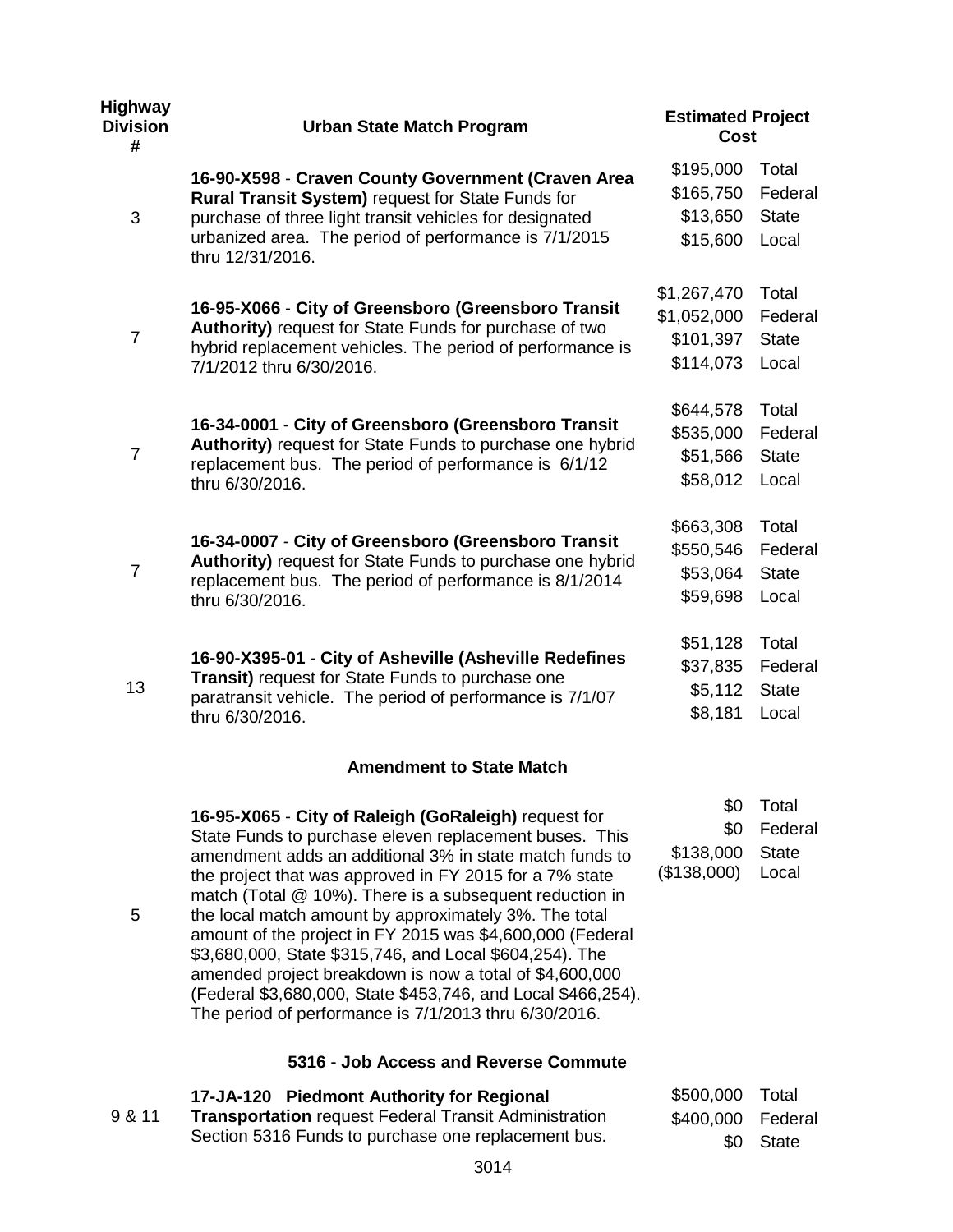|       |                                                                                                                                                                                       | \$100,000                                         | Local                          |
|-------|---------------------------------------------------------------------------------------------------------------------------------------------------------------------------------------|---------------------------------------------------|--------------------------------|
| 7 & 9 | 17-JA-118 Research Triangle Regional Public<br>Transportation Authority (GoTriangle) request Federal<br>Transit Administration Section 5316 Funds to purchase one<br>replacement bus. | \$475,000<br>\$380,000 Federal<br>SO.<br>\$95,000 | Total<br><b>State</b><br>Local |

# **Item I-1, 8 Projects, Total Federal/State funds \$ 3,483,170**

# **ADDITIONS to the Transit 2016-2025 STIP**

| STIP#    | <b>Transit Partner</b>                                                 | <b>DESCRIPTION</b>                                                                                                                 | match        | <b>FUND</b>  | <b>FY16</b><br>(000) | <b>FY17</b><br>(000) | <b>FY18</b><br>(000) | <b>FY19</b><br>(000) | <b>FY20</b><br>(000) | <b>FY21</b><br>(000) | <b>FY22</b><br>(000) |
|----------|------------------------------------------------------------------------|------------------------------------------------------------------------------------------------------------------------------------|--------------|--------------|----------------------|----------------------|----------------------|----------------------|----------------------|----------------------|----------------------|
|          | Cape Fear Public                                                       |                                                                                                                                    |              |              |                      |                      |                      |                      |                      |                      |                      |
|          | Transportation                                                         |                                                                                                                                    |              |              |                      |                      |                      |                      |                      |                      |                      |
| TA-5184  | Authority                                                              | Replacement Under 30' LTV                                                                                                          | <b>STPDA</b> | <b>STPDA</b> | 80                   |                      |                      |                      |                      |                      |                      |
|          |                                                                        |                                                                                                                                    | Local        | L            | 20                   |                      |                      |                      |                      |                      |                      |
|          |                                                                        |                                                                                                                                    |              |              |                      |                      |                      |                      |                      |                      |                      |
|          | <b>ART</b> (Asheville                                                  | City of Asheville Black Mountain                                                                                                   |              |              |                      |                      |                      |                      |                      |                      |                      |
| TM-5137  | Redefines                                                              | <b>Transit Service Operating</b>                                                                                                   |              |              | 100                  | 100                  |                      |                      |                      |                      |                      |
|          | Transit)                                                               | Assistance (JARC Funding)                                                                                                          | <b>FUZ</b>   | 5307         |                      |                      |                      |                      |                      |                      |                      |
|          |                                                                        |                                                                                                                                    | Local        | Г            | 100                  | 100                  |                      |                      |                      |                      |                      |
|          | <b>ART</b> (Asheville                                                  | ART Limited Sunday Service on                                                                                                      |              |              |                      |                      |                      |                      |                      |                      |                      |
|          | Redefines                                                              | Nine Routes Operating                                                                                                              |              |              |                      |                      |                      |                      |                      |                      |                      |
| TM-5315  | Transit)                                                               | Assistance (JARC Funding)                                                                                                          | <b>FUZ</b>   | 5307         | 163                  |                      |                      |                      |                      |                      |                      |
|          |                                                                        |                                                                                                                                    | Local        | Г            | 163                  |                      |                      |                      |                      |                      |                      |
|          |                                                                        |                                                                                                                                    |              |              |                      |                      |                      |                      |                      |                      |                      |
| TM-5163  | City of Asheville                                                      | City of Asheville Administrative<br>Oversight of JARC projects in the<br>Asheville Urbanized Area (JARC<br>Funding)                | <b>FUZ</b>   | 5307         | 20                   |                      |                      |                      |                      |                      |                      |
|          |                                                                        |                                                                                                                                    |              |              |                      |                      |                      |                      |                      |                      |                      |
|          | Greenway<br>Transit (Western<br>Piedmont<br>Regional<br>Transportation |                                                                                                                                    |              |              |                      |                      |                      |                      |                      |                      |                      |
| TG-5261  | Authority)                                                             | <b>Preventive Maintenance</b>                                                                                                      | <b>STPDA</b> | <b>STPDA</b> |                      |                      | 270                  |                      |                      |                      |                      |
|          |                                                                        |                                                                                                                                    | Local        | L            |                      |                      | 68                   |                      |                      |                      |                      |
|          |                                                                        |                                                                                                                                    |              |              |                      |                      |                      |                      |                      |                      |                      |
| TO-5134C | Piedmont<br>Authority for<br>Regional<br>Transportation                | Operating Assistance for service<br>in the High Point Urban Area                                                                   | <b>FUZ</b>   | 5307         | 150                  |                      |                      |                      |                      |                      |                      |
|          |                                                                        |                                                                                                                                    | Local        | Г            | 150                  |                      |                      |                      |                      |                      |                      |
|          | Piedmont<br>Authority for<br>Regional                                  | Routine Capital, passenger<br>shelters, passenger amenities,<br>shop equipment, spare parts for<br>service in the High Point Urban |              |              |                      |                      |                      |                      |                      |                      |                      |
| TG-6173B | Transportation                                                         | Area                                                                                                                               | <b>FUZ</b>   | 5307         | 150                  |                      |                      |                      |                      |                      |                      |
|          |                                                                        |                                                                                                                                    | Local        | L            | 37                   |                      |                      |                      |                      |                      |                      |
|          |                                                                        |                                                                                                                                    |              |              |                      |                      |                      |                      |                      |                      |                      |
| TA-5185  | <b>Lincoln County</b><br>Transit                                       | One Expansion Light Transit<br>Vehicle                                                                                             | FEPD         | 5310         |                      |                      | 50                   |                      |                      |                      |                      |
|          |                                                                        |                                                                                                                                    | State        | Τ            |                      |                      | 6                    |                      |                      |                      |                      |
|          |                                                                        |                                                                                                                                    | Local        | L            |                      |                      | $\boldsymbol{6}$     |                      |                      |                      |                      |
|          |                                                                        |                                                                                                                                    |              |              |                      |                      |                      |                      |                      |                      |                      |
| TA-4990A | Fayetteville Area                                                      | One Expansion Bus                                                                                                                  | <b>FBUS</b>  | 5339         | 356                  |                      |                      |                      |                      |                      |                      |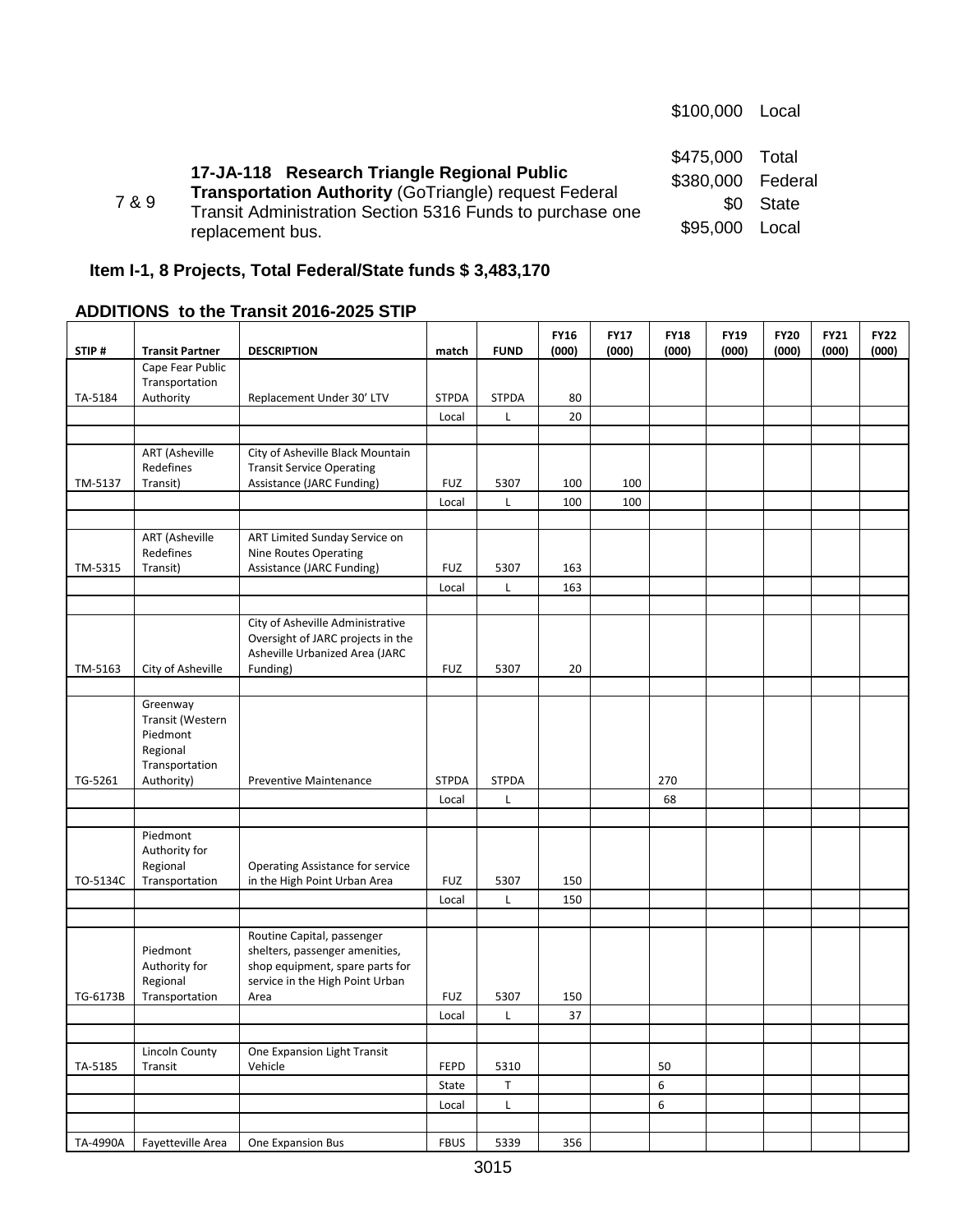| System of Transit |       |             |  |  |  |
|-------------------|-------|-------------|--|--|--|
|                   | State | $\sim$<br>ັ |  |  |  |
|                   | Local | 46          |  |  |  |
|                   |       |             |  |  |  |

|          | Fayetteville Area |                                 |              |              |     |  |      |  |  |
|----------|-------------------|---------------------------------|--------------|--------------|-----|--|------|--|--|
| TA-4990B | System of Transit | One Expansion Bus - Division    | <b>FBUS</b>  | 5339         | 391 |  |      |  |  |
|          |                   |                                 | State        | T            | 35  |  |      |  |  |
|          |                   |                                 | Local        |              | 35  |  |      |  |  |
|          |                   |                                 |              |              |     |  |      |  |  |
|          |                   | Six Expansion Bus es for adding |              |              |     |  |      |  |  |
| TA-5186  | GoRaleigh         | route expansion service         | <b>FUZ</b>   | 5307         |     |  | 2088 |  |  |
|          |                   |                                 | State        | $\mathbf$    |     |  | 261  |  |  |
|          |                   |                                 | Local        | L            |     |  | 261  |  |  |
|          |                   |                                 |              |              |     |  |      |  |  |
| TG-4321A | GoTriangle        | Routine Capital                 | <b>STPDA</b> | <b>STPDA</b> | 145 |  |      |  |  |
|          |                   |                                 | Local        |              | 36  |  |      |  |  |

#### **MODIFICATIONS to the Transit 2016-2025 STIP**

| STIP#    | <b>Transit Partner</b> | <b>DESCRIPTION</b>              | match       | <b>FUND</b> | <b>FY16</b><br>(000) | <b>FY17</b><br>(000) | <b>FY18</b><br>(000) | <b>FY19</b><br>(000) | <b>FY20</b><br>(000) | <b>FY21</b><br>(000) | <b>FY22</b><br>(000) |
|----------|------------------------|---------------------------------|-------------|-------------|----------------------|----------------------|----------------------|----------------------|----------------------|----------------------|----------------------|
|          | Jacksonville           | Facility - Transit Center-      |             |             |                      |                      |                      |                      |                      |                      |                      |
| TD-4904  | Transit                | Downtown - Division             | <b>FUZ</b>  | 5307        | 3849                 |                      |                      |                      |                      |                      |                      |
|          |                        |                                 | State       | T.          | 755                  |                      |                      |                      |                      |                      |                      |
|          |                        |                                 | Local       | L           | 1520                 |                      |                      |                      |                      |                      |                      |
|          |                        |                                 |             |             |                      |                      |                      |                      |                      |                      |                      |
|          |                        | Purchase Replacement Hybrid     |             |             |                      |                      |                      |                      |                      |                      |                      |
| TA-4903A | GoRaleigh              | <b>Buses</b>                    | <b>FUZ</b>  | 5307        | 90                   |                      |                      |                      |                      |                      |                      |
|          |                        |                                 | CMAQ        | CMAQ        | 1750                 |                      |                      |                      |                      |                      |                      |
|          |                        |                                 | State       | S.          | 229                  |                      |                      |                      |                      |                      |                      |
|          |                        |                                 | Local       | Г           | 231                  |                      |                      |                      |                      |                      |                      |
|          |                        |                                 |             |             |                      |                      |                      |                      |                      |                      |                      |
|          |                        | Routine Capital - Cost of       |             |             |                      |                      |                      |                      |                      |                      |                      |
| TG-4935A | C-Tran                 | Contracting                     | <b>FUZ</b>  | 5307        | 1700                 | 1800                 | 1900                 | 1950                 | 2000                 | 2000                 | 2200                 |
|          |                        |                                 | Local       | Г           | 2720                 | 2880                 | 3040                 | 3120                 | 3200                 | 3520                 | 3520                 |
|          |                        | CONTINUED                       |             |             | <b>FY23</b>          | <b>FY24</b>          | <b>FY25</b>          |                      |                      |                      |                      |
|          |                        |                                 | <b>FUZ</b>  | 5307        | 2200                 | 2200                 | 2300                 |                      |                      |                      |                      |
|          |                        |                                 | Local       | L           | 3520                 | 3520                 | 3620                 |                      |                      |                      |                      |
|          |                        |                                 |             |             |                      |                      |                      |                      |                      |                      |                      |
| TO-5129  | C-Tran                 | <b>Operating Assistance</b>     | State       | SMAP        | 195                  | 195                  | 200                  | 200                  | 210                  | 220                  | 220                  |
|          |                        | CONTINUED                       |             |             | <b>FY23</b>          | <b>FY24</b>          | <b>FY25</b>          |                      |                      |                      |                      |
|          |                        |                                 | State       | SMAP        | 230                  | 230                  | 240                  |                      |                      |                      |                      |
|          |                        |                                 |             |             |                      |                      |                      |                      |                      |                      |                      |
|          |                        | UNC Hospitals in Chapel Hill to |             |             |                      |                      |                      |                      |                      |                      |                      |
|          | Durham-Orange          | NC 55 (Alston Avenue) in Durham |             |             |                      |                      |                      |                      |                      |                      |                      |
| TE-5205  | Light Rail Line        | Construct Light Rail System     | <b>FBUS</b> | 5309        | 1000                 |                      |                      |                      |                      |                      |                      |
|          |                        |                                 | State       | T           | 500                  |                      |                      |                      |                      |                      |                      |
|          |                        |                                 | Local       | L           | 500                  |                      |                      |                      |                      |                      |                      |
|          |                        |                                 |             |             |                      |                      |                      |                      |                      |                      |                      |

#### **ADMINISTRATIVE MODIFICATIONS to the 2016-2025 STIP**

| STIP#   | <b>Transit Partner</b>                  | <b>DESCRIPTION</b>                               | match        | <b>FUND</b>  | <b>FY16</b><br>(000) | <b>FY17</b><br>(000) | <b>FY18</b><br>(000) | <b>FY19</b><br>(000) | <b>FY20</b><br>(000) | <b>FY21</b><br>(000) | <b>FY22</b><br>(000) |
|---------|-----------------------------------------|--------------------------------------------------|--------------|--------------|----------------------|----------------------|----------------------|----------------------|----------------------|----------------------|----------------------|
| TG-6176 | Charlotte Area<br><b>Transit System</b> | Replacement of FareBoxes on<br><b>CATS Buses</b> | <b>STPDA</b> | <b>STPDA</b> | 2800                 |                      |                      |                      |                      |                      |                      |
|         |                                         |                                                  | Local        |              | 700                  |                      |                      |                      |                      |                      |                      |
|         |                                         |                                                  |              |              |                      |                      |                      |                      |                      |                      |                      |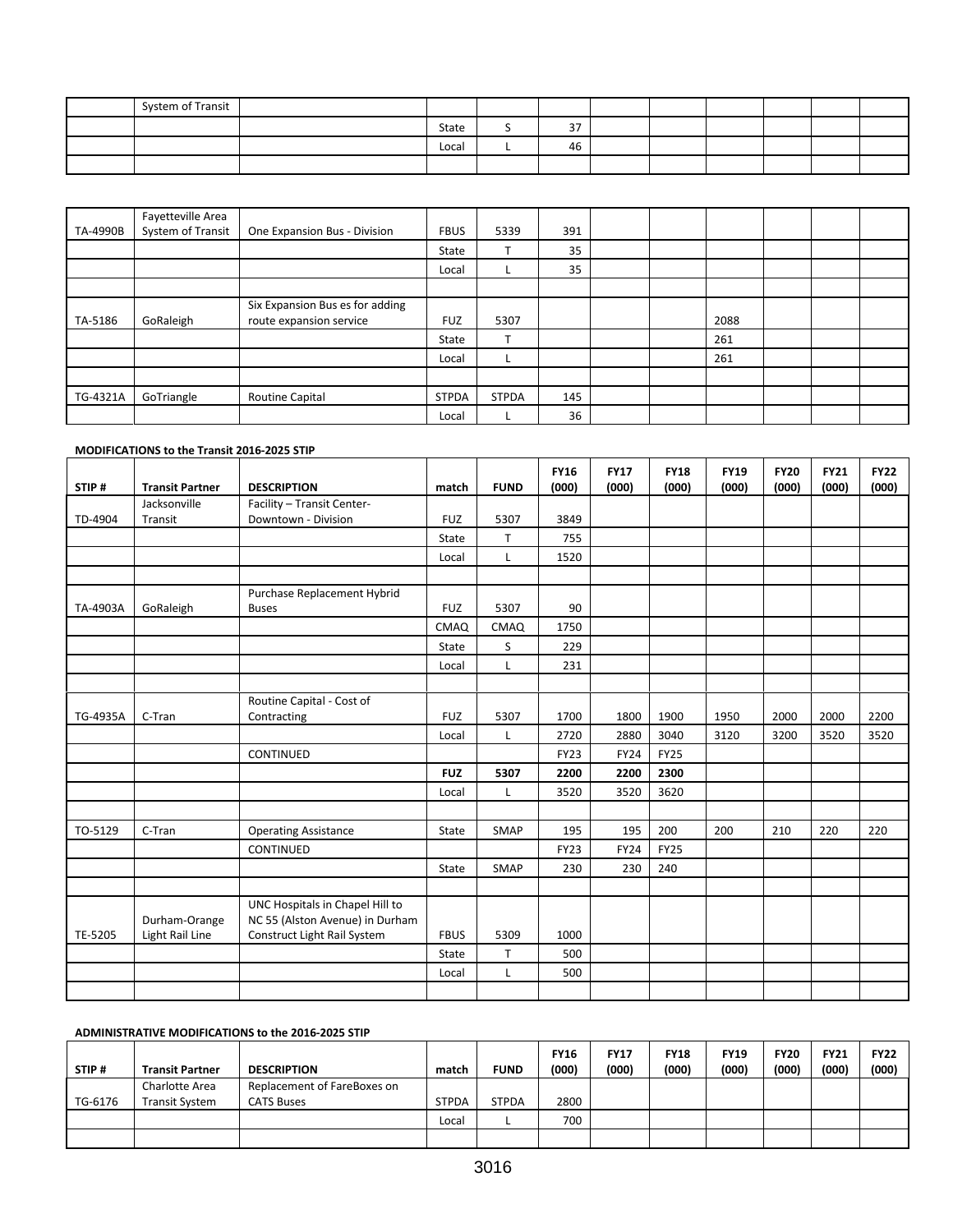| STIP#   | <b>Transit Partner</b> | <b>DESCRIPTION</b> | match      | <b>FUND</b> | <b>FY16</b><br>(000) | <b>FY17</b><br>(000) | <b>FY18</b><br>(000) | <b>FY19</b><br>(000) | <b>FY20</b><br>(000) | <b>FY21</b><br>(000) | <b>FY22</b><br>(000) |
|---------|------------------------|--------------------|------------|-------------|----------------------|----------------------|----------------------|----------------------|----------------------|----------------------|----------------------|
|         | Fayetteville Area      |                    |            |             |                      |                      |                      |                      |                      |                      |                      |
| TA-4990 | System of Transit      | One Expansion Bus  | <b>FUZ</b> | 5307        | 747                  |                      |                      |                      |                      |                      |                      |
|         |                        |                    | State      |             | 81                   |                      |                      |                      |                      |                      |                      |
|         |                        |                    | Local      |             | 72                   |                      |                      |                      |                      |                      |                      |
|         |                        |                    |            |             |                      |                      |                      |                      |                      |                      |                      |

**DELETIONS to the 2016-2025 STIP**

Item I-1A, 19 Projects, Total Federal/State funds \$36,937,000

## **Approval - Rail Program**

A motion was made by Board Member Debnam, seconded by Board Member Brown, to approve the following:

| <b>Town/County</b><br><b>Division</b> | <b>Project Description</b>                                                                                                                                                                                                                                                                                                                                                                                                                                                                                                                                                                                                                                                                                                                                                                                                                                        | <b>Estimated</b><br>Cost |
|---------------------------------------|-------------------------------------------------------------------------------------------------------------------------------------------------------------------------------------------------------------------------------------------------------------------------------------------------------------------------------------------------------------------------------------------------------------------------------------------------------------------------------------------------------------------------------------------------------------------------------------------------------------------------------------------------------------------------------------------------------------------------------------------------------------------------------------------------------------------------------------------------------------------|--------------------------|
| Division 6<br><b>Anson County</b>     | The Rail Division requests Board approval of Freight Rail &<br>Rail Crossing Safety Improvement Funds for Project Blue<br>Jay that proposes to add a siding to the CSX Transportation<br>(CSXT) mainline to provide loading and unloading capacity<br>for a feed mill facility near Wadesboro. The new track is<br>needed to provide access to expand feed mill operations.<br>This project is contingent on a \$45 million capital investment<br>to build a new facility. Authorization of funding is contingent<br>on a completed Rail Industrial Access application, an<br>environmental review, a construction schedule that complies<br>with grant requirements, and all other Rail Industrial Access<br>Program/FRRCSI program requirements being satisfied. The<br>Department shall participate in 50% of actual project costs<br>not to exceed \$200,000. | \$200,000                |
| Division 7<br><b>Guilford County</b>  | The Rail Division requests Board approval of Freight Rail &<br>Rail Crossing Safety Improvement (FRRCSI) funds towards<br>the costs of constructing industrial access to serve Project<br>Apex in Guilford County. This project is contingent on the<br>manufacturer's proposal of a \$20 million expansion to an<br>existing facility, creating 35 jobs and generating 400 carloads<br>of rail freight per year. Authorization of funding is contingent<br>on a completed Rail Industrial Access application, an<br>environmental review, a construction schedule that complies<br>with grant requirements, and all other Rail Industrial Access<br>Program/FRRCSI program requirements being satisfied. The<br>Department will contribute a maximum of \$200,000 to the<br>estimated \$4,700,000 total project cost.                                            | \$200,000                |
| Division 10<br><b>Cabarrus County</b> | The Rail Division requests Board approval of Freight Rail &<br>Rail Crossing Safety Improvement (FRRCSI) funds towards<br>the costs of constructing industrial access sidings to serve<br>Project Burgundy in Cabarrus County. This project is<br>contingent on the company's proposal to create a minimum<br>of 30 jobs per year for the first two years and invest over \$60<br>2017                                                                                                                                                                                                                                                                                                                                                                                                                                                                            | \$179,000                |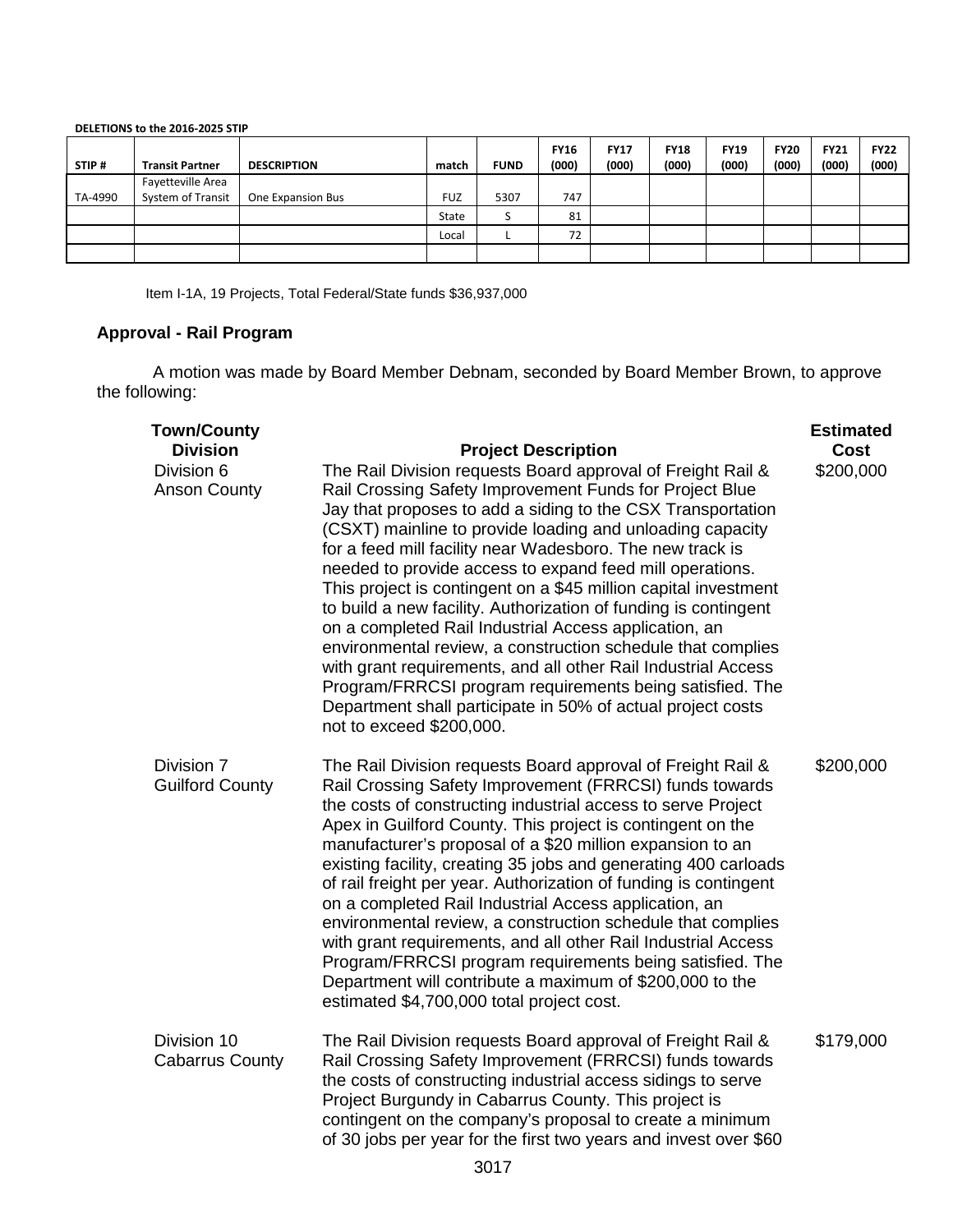million with this new facility, and anticipates shipping 1,300 carloads of rail freight per year. Authorization of funding is contingent on a completed Rail Industrial Access application, an environmental review, a construction schedule that complies with grant requirements, and all other Rail Industrial Access Program/FRRCSI program requirements being satisfied. The Department will contribute a maximum of \$179,000 to the estimated \$436,733 total project cost.

## **ITEM I-2 SUMMARY – 3 PROJECTS – (TOTAL FEDERAL AND STATE) \$579,000**

#### **Approval - Aviation Program**

| <b>Division</b><br><b>Airport</b>                      | <b>Project Title</b><br><b>Project Description</b><br>[Partner Connect #]                                                                                                                                                                                                                                                       | <b>Estimated</b><br>Cost |
|--------------------------------------------------------|---------------------------------------------------------------------------------------------------------------------------------------------------------------------------------------------------------------------------------------------------------------------------------------------------------------------------------|--------------------------|
| Division 1<br><b>Plymouth Municipal</b>                | PARALLEL TAXIWAY<br>Construct a full parallel taxiway in order to prevent runway<br>incursions and enhance safe movement of aircraft on the airfield.<br>[2789]                                                                                                                                                                 | \$3,610,000              |
| Division 3<br><b>Duplin County</b>                     | <b>TREE CLEARING - RUNWAY 5/23 RPZ</b><br>Clear all trees within the acquired Runway Protection Zone (RPZ)<br>and selected trees within the approach zones in order to enhance<br>safe navigation of aircraft in and around the airport. [2452]                                                                                 | \$360,000                |
| Division 4<br><b>Johnston County</b><br>Regional       | <b>ACCESS IMPROVEMENTS</b><br>Improve the existing driveway behind hangars to create an<br>"industrial" entrance for the airport to support tractor-trailers and<br>fuel trucks. Includes new drive to the adjacent t-hangar area; new<br>drive connecting adjacent apron; and new perimeter fencing and<br>access gate. [3426] | \$682,000                |
| Division 4<br><b>Mount Olive Municipal</b>             | <b>RUNWAY LIGHTING SYSTEM REHABILITATION</b><br>Replace existing edge lighting system for the runway and stub<br>taxiway with new LED lights and install runway hold position sign<br>in order to address aging lighting system and enhance safe<br>operations. [3010]                                                          | \$265,000                |
| Division 4<br>Tarboro-Edgecombe                        | <b>LAND/HANGAR ACQUISITION - TERMINAL AREA</b><br>Acquire approximately 0.5 acres of property including existing<br>hangar. [3230]                                                                                                                                                                                              | \$150,000                |
| Division 4<br><b>Wayne Executive</b><br><b>Jetport</b> | <b>RPZ LAND ACQUISITION</b><br>Acquire 5 acres of land within the existing Runway 23 Runway<br>Protection Zone (RPZ). [2145]                                                                                                                                                                                                    | \$75,000                 |
| Division 5<br>Henderson-Oxford                         | <b>APRON REHABILITATION</b><br>Mill and replace existing asphalt pavement in order to rehabilitate<br>the existing aircraft apron. Includes connector taxiway to the<br>runway. [3346]                                                                                                                                          | \$800,000                |
| Division 5                                             | <b>AIRFIELD SIGNAGE</b>                                                                                                                                                                                                                                                                                                         | \$189,300                |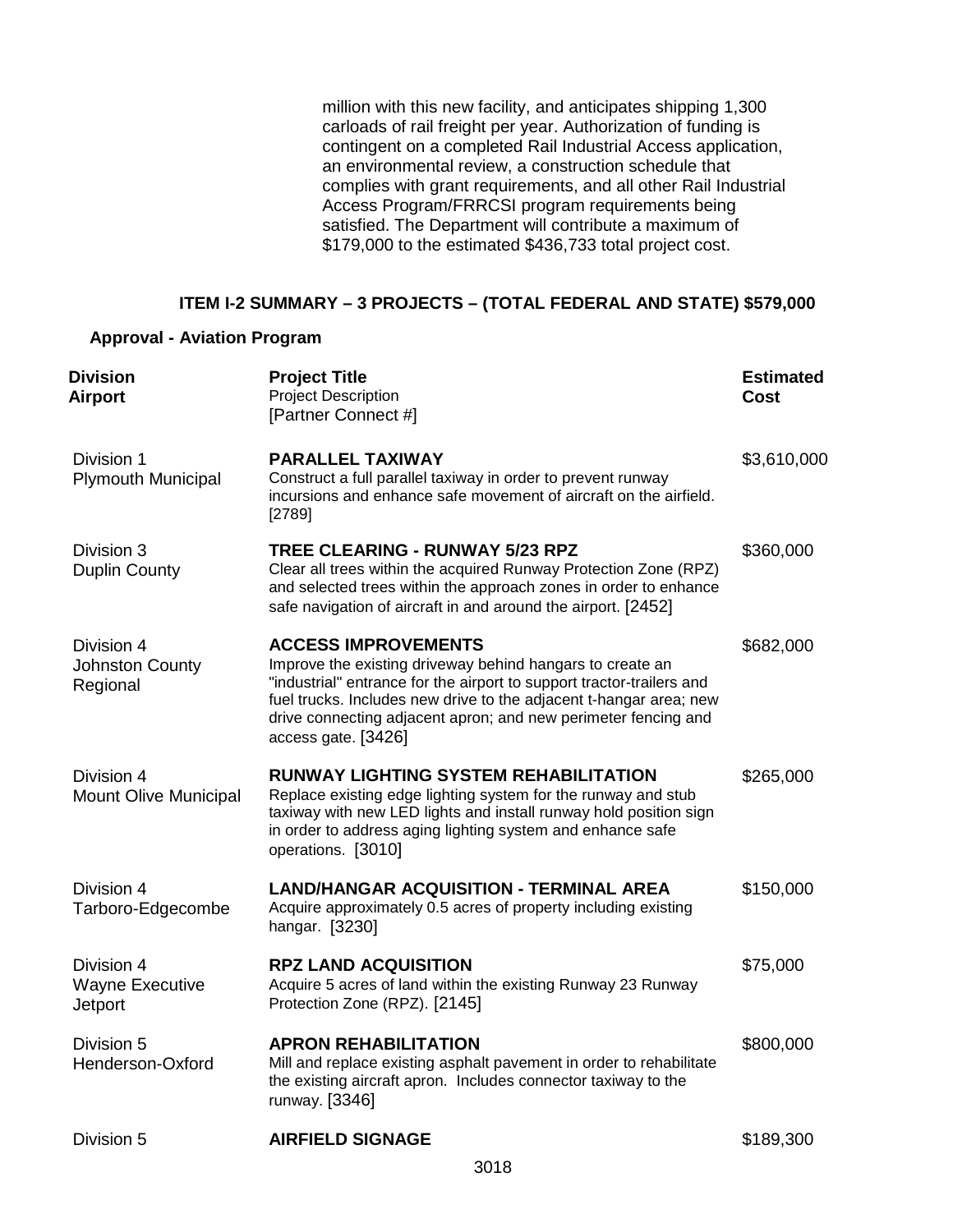| <b>Person County</b>                                 | Replace aging airfield directional and mandatory lighted signs with<br>LED signs in order to enhance safe movement of aircraft on the<br>airfield. [2436]                                                                                                                                                                                              |             |
|------------------------------------------------------|--------------------------------------------------------------------------------------------------------------------------------------------------------------------------------------------------------------------------------------------------------------------------------------------------------------------------------------------------------|-------------|
| Division 5<br><b>Person County</b>                   | <b>TAXIWAY LIGHTS</b><br>Replace quartz Medium Intensity Taxiway Lights (MITL) with LED<br>MITL from west of Taxiway 'B' to end of Runway 6 in order to<br>meet regulatory guidance per FAA Advisory Circular AC150/5340-<br>30H and enhance safe movement of aircraft on the airfield. [2438]                                                         | \$170,000   |
| Division 5<br><b>Triangle North</b>                  | T-HANGAR TAXILANE PHASE I<br>Construct a T-Hangar Taxilane - Phase I in order to enhance<br>access and safe movement on the airfield. [2688 ]                                                                                                                                                                                                          | \$410,000   |
| Division 6<br><b>Columbus County</b><br>Municipal    | <b>RUNWAY REHAB/STRENGTHEN AND WIDENING</b><br>(DESIGN)<br>Widen existing 75' runway to 100' and overlay of the pavement to<br>provide 60,000 lb. dual wheel strength. Project enhances the safe<br>operation of corporate C-II aircraft currently utilizing Airport.[3043]                                                                            | \$175,000   |
| Division 6<br><b>Columbus County</b><br>Municipal    | <b>REPLACE RUNWAY LIGHT SYSTEM</b><br>Install LED Runway Lights in order to replace existing runway<br>lights which are in excess of 30 years old and failing. Project also<br>replaces the existing beacon which is the same age and in poor<br>condition. Project enhances aircraft navigation and safety in and<br>around the airport.[2392]        | \$285,000   |
| Division 6<br><b>Lumberton Regional</b>              | ALP UPDATE AND AC 150/5300-18B SURVEY<br>Update Airport Layout Plan (ALP) as required by the Federal<br>Aviation Administration. Includes the FAA 18B Survey. The ALP<br>maintains the current status and future objectives of the airport<br>and provides all involved agencies to plan and communicate.<br>[2844]                                    | \$154,000   |
| Division 6<br><b>Lumberton Regional</b>              | <b>RUNWAY 23 LPV APPROACH CLEARING</b><br>Obstruction analysis and clearing to protect the Runway 23 end<br>for Localizer Performance with Vertical Guidance (LPV) approach.<br>Project enforces the avigation easement and clears trees from the<br>approach path of runway 23 in order to enhance safe operation<br>and movement of aircraft. [2846] | \$380,000   |
| Division 7<br><b>Burlington Alamance</b><br>Regional | <b>AIRPORT PERIMETER FENCING - PHASE II</b><br>Install approximately 23,400 linear feet of 10' chain link fence with<br>three strands of barb wire as a wildlife deterrent in order to<br>improve security and safety by minimizing wildlife incursions on<br>the active airfield. [2653]                                                              | \$1,975,000 |
| Division 8<br>Asheboro Municipal                     | <b>TERMINAL BUILDING</b><br>Construct new Terminal Building in order to replace the existing<br>aged terminal building constructed in 1972. [3047]                                                                                                                                                                                                     | \$562,500   |
| Division 8<br>Laurinburg-Maxton                      | <b>TAXIWAY REHABILITATION</b><br>Rehabilitate taxiway from Runway 5, including the parallel and<br>connector taxiways, to Runway 13-31 in order to address failing<br>pavement sections. The design for this project is complete.<br>[2451]                                                                                                            | \$2,100,000 |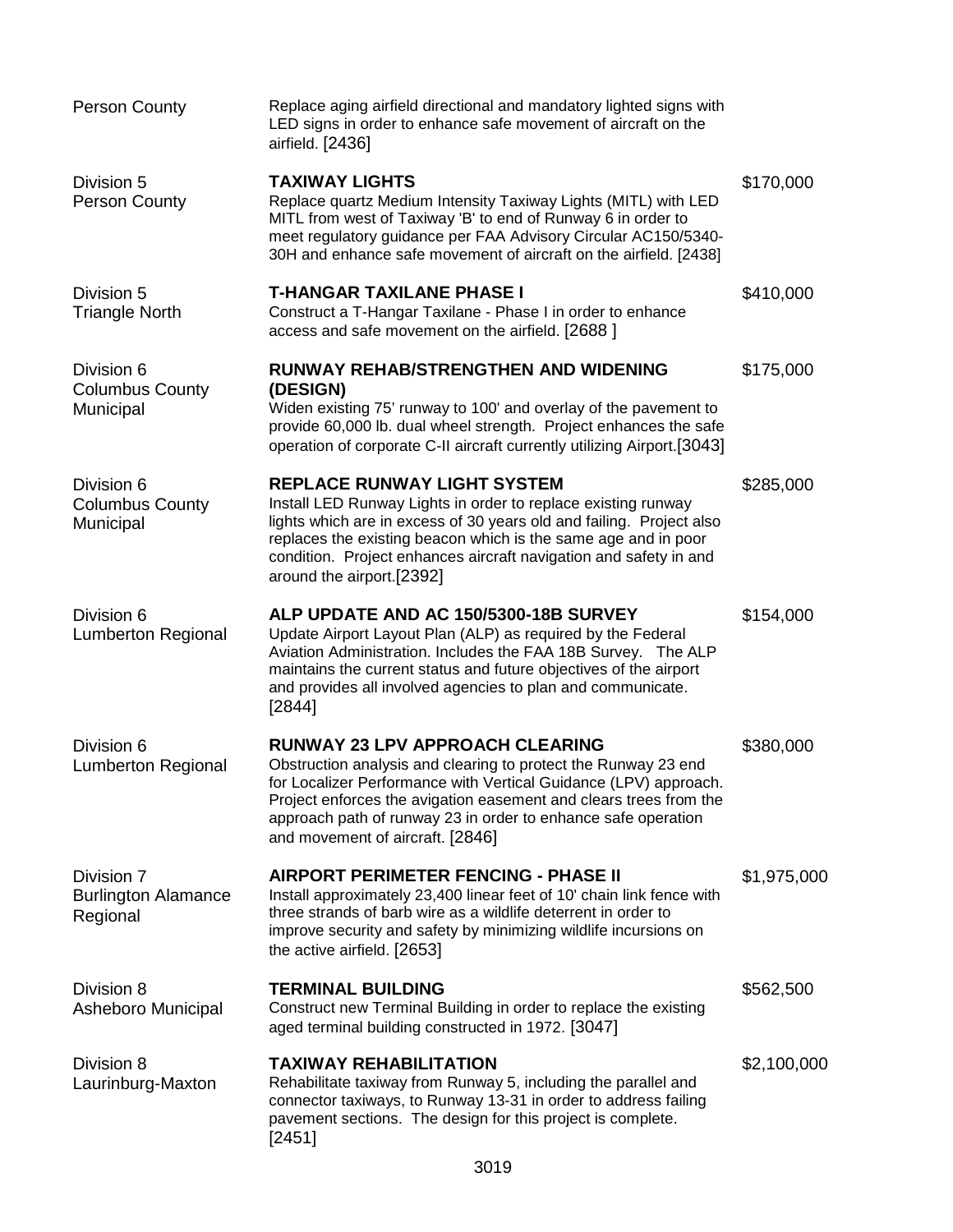| Division 8<br>Laurinburg-Maxton                                            | <b>LOCALIZER</b><br>Replace existing localizer with a new localizer. The existing<br>localizer is 25+ years old and has become unreliable. [3460]                                                                                                                                                                                                 | \$390,000   |
|----------------------------------------------------------------------------|---------------------------------------------------------------------------------------------------------------------------------------------------------------------------------------------------------------------------------------------------------------------------------------------------------------------------------------------------|-------------|
| Division 8<br><b>Raleigh Executive</b><br>Jetport at Sanford-Lee<br>County | <b>ACCESS ROAD REHAB</b><br>Rehabilitate existing access road and parking lot, including re-<br>alignment of existing access road and signage. [2397]                                                                                                                                                                                             | \$375,000   |
| Division 8<br><b>Richmond County</b>                                       | <b>APRON RECONSTRUCTION AND HANGAR</b><br><b>RELOCATION</b><br>Relocate existing open air hangar and reconstruct apron<br>pavement in order to remove conflict with the Taxilane Object<br>Free Area (TOFA), resolve aircraft traffic flow issues and address<br>pavement in poor condition. [3236]                                               | \$1,265,500 |
| Division 8<br><b>Richmond County</b>                                       | <b>TAXIWAY LIGHTING REHABILITATION</b><br>(CONSTRUCTION)<br>Rehabilitate taxiway lighting system in order to enhance safe<br>movement of aircraft on the airfield. [3250]                                                                                                                                                                         | \$485,000   |
| Division 9<br><b>Rowan County</b>                                          | <b>NORTH APRON REHABILITATION</b><br>Rehabilitate north apron from the Standard Aero building to the<br>northern most existing pavement in order to address pavement.<br>Original construction date was 1998 and in pavement is poor<br>condition. [3094]                                                                                         | \$932,000   |
| Division 9<br>Smith Reynolds                                               | <b>RECONSTRUCT TERMINAL APRON</b><br>Reconstruct terminal apron pavement in order to address failing<br>pavement. [2571]                                                                                                                                                                                                                          | \$2,360,000 |
| Division 10<br><b>Anson County</b>                                         | <b>PARALLEL TAXIWAY LIGHTING AND SIGNAGE</b><br>Install medium-intensity LED lighting system and directional<br>signage in order to enhance safe movement of aircraft on the<br>airfield. [2865]                                                                                                                                                  | \$705,000   |
| Division 11<br><b>Ashe County</b>                                          | <b>OVERLAY AND STRENGTHEN RUNWAY 10-28</b><br>Overlay and strengthen Runway 10-28 to 45,000# DWG. Includes<br>the connector taxiway to terminal and replace/install runway edge<br>and connector taxiway edge lighting systems in order to meet<br>business class aircraft needs and enhance safe movement of<br>aircraft on the airfield. [2565] | \$2,725,000 |
| Division 11<br><b>Elkin Municipal</b>                                      | <b>200' RUNWAY SAFETY AREA RUNWAY 7 END</b><br>Extend the Runway Safety Area (RSA) in order to bring the<br>Runway 7 end into compliance with FAA minimum requirements<br>for a B-II airport. [2219]                                                                                                                                              | \$1,970,000 |
| Division 11<br><b>Mount Airy-Surry</b><br>County                           | <b>APRON REHABILITATION - AREA C &amp; D</b><br>Mill and replace pavement on Apron Areas C and D in order to<br>address pavement rated as poor. [2551]                                                                                                                                                                                            | \$330,000   |
| Division 11<br>Mount Airy-Surry                                            | <b>ENVIRONMENTAL MITIGATION MONITORING</b><br>(REIMBURSEMENT)                                                                                                                                                                                                                                                                                     | \$145,000   |
|                                                                            |                                                                                                                                                                                                                                                                                                                                                   |             |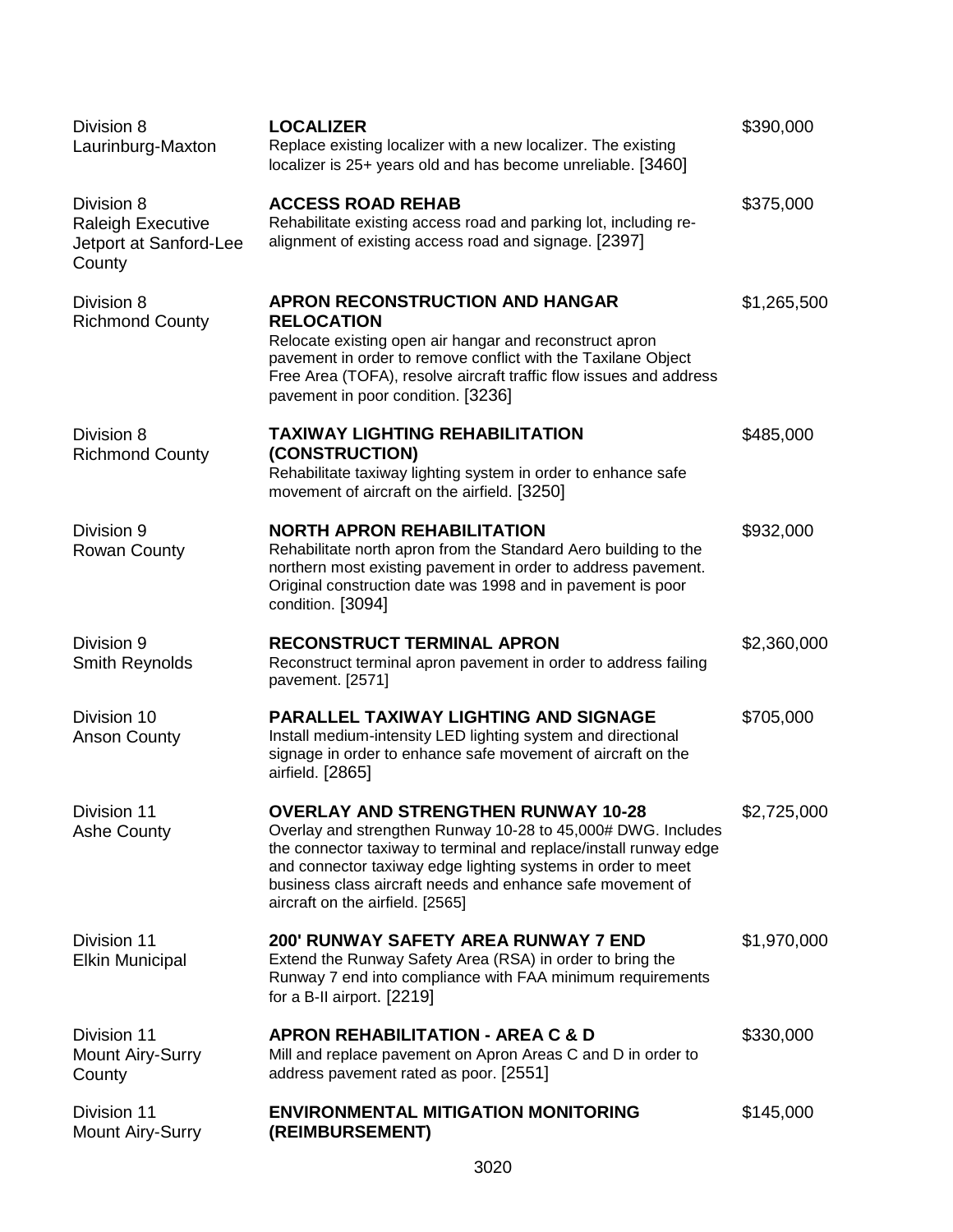| required under existing 401 and 404 permits associated with the<br>runway extension program. As part of mitigation plan for<br>environmental impacts, 5 year monitoring was required. [3367]                                                                                                                                      |
|-----------------------------------------------------------------------------------------------------------------------------------------------------------------------------------------------------------------------------------------------------------------------------------------------------------------------------------|
| <b>RUNWAY &amp; TAXIWAY EXTENSION - SITE</b><br>\$1,288,000<br><b>PREPARATION (AMENDMENT)</b><br>Site work preparation of Phase 2 (bid alternate to Phase 1) in<br>order to maximize utilization of on-site material and reduce<br>additional mobilization costs. [2595]                                                          |
| \$100,000<br><b>LAND ACQUISITION/OBSTRUCTION REMOVAL</b><br>Acquire land and remove obstructions in order to allow for a safe<br>glide path to Runway 1 enhancing safe operations of aircraft.                                                                                                                                    |
| <b>RUNWAY OVERLAY</b><br>\$2,415,000<br>Overlay existing runway pavement in order to address issues with<br>cracking/aging and prolong the life of the pavement. [3120]                                                                                                                                                           |
| <b>REPLACE PAPI, REIL AND WINDSOCKS</b><br>\$191,000<br>Replace existing Precision Approach Path Indicators (PAPIs) on<br>both runway ends, Runway End Identifier Lights (REILs) on<br>Runway 10 and wind socks with new LED systems in order to<br>address aging equipment issue and enhance safe aircraft<br>navigation. [3373] |
| <b>TAXIWAY A LIGHTING REHABILITATION AND</b><br>\$570,000<br><b>GUIDANCE SIGN INSTALLATION</b><br>Rehabilitate existing taxiway edge lighting system with LED lights<br>and install required taxiway guidance signs in order to address<br>aging equipment issue and enhance safe movement of aircraft on<br>the airfield. [3374] |
| <b>LAND ACQUISITION - EXISTING RPZ AND FUTURE 21</b><br>\$1,500,000<br><b>EXTENSION</b><br>Acquire land needed for the existing Runway Protection Zone<br>(RPZ) in order to enhance safe operation of aircraft in and around                                                                                                      |
|                                                                                                                                                                                                                                                                                                                                   |

**ITEM I-4 SUMMARY – 34 PROJECTS - (TOTAL STATE, FEDERAL AND LOCAL COST) \$30,089,300 \*\*Project selection and approval for award. Estimated costs are shown; only eligible costs within the project scope of work will be reimbursed.** 

## **Approval - State Highway Trust Funds – Strategic Transportation Investments**

A motion was made by Board Member Blount seconded by Board Member Brown, to approve the

following.

Board Member Lennon noted a conflict of interest on project U-4751 in New Hanover County.

| Town/           | <b>Project</b>     | <b>Estimated</b> |
|-----------------|--------------------|------------------|
| County          | <b>Description</b> | Cost             |
| <b>Division</b> |                    |                  |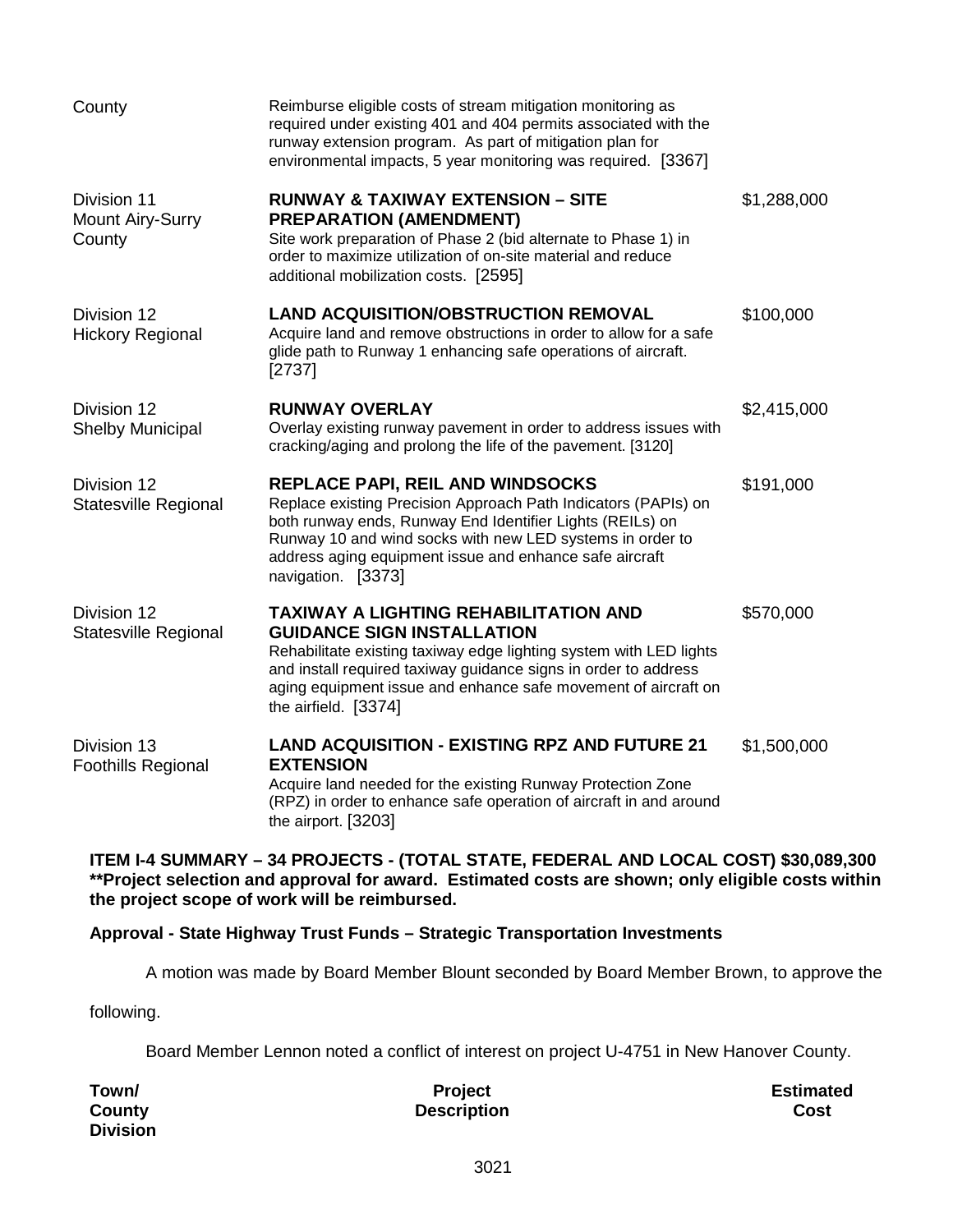# **PROJ. CATEGORY**

| Brunswick Co.<br>Div. 3<br>AV-5739<br><b>DIVISION</b>                         | WBS 46333.2.1<br>Cape Fear Regional Airport. Approach clearing at Runway 5<br>and Runway 23. Initial funds are requested for full right of way.                                                                                                                                                                                               | \$277,000.00   |
|-------------------------------------------------------------------------------|-----------------------------------------------------------------------------------------------------------------------------------------------------------------------------------------------------------------------------------------------------------------------------------------------------------------------------------------------|----------------|
| New Hanover<br>Co.<br>Div. 3<br>AV-5713<br><b>STATEWIDE</b>                   | WBS 46320.3.1<br>Wilmington International Airport (ILM). Pipe ditches in<br>Fixed - Based Operator #2 area. Initial funds are requested for<br>construction.                                                                                                                                                                                  | \$500,000.00   |
| Wilmington/<br>New Hanover<br>Co.<br>Div. $3$<br>U-4751WM<br><b>STATEWIDE</b> | WBS 40191.4.1<br>SR 1409 (Military Cutoff Road Extension) from SR 1409<br>(Military Cutoff Road) to US 17 in Wilmington. Initial funds are<br>requested for wetland mitigation.                                                                                                                                                               | \$7,448,000.00 |
| Statewide<br>Div. 5<br>M-0488D<br><b>STATEWIDE</b>                            | WBS 46404.1.4<br>South Eastern Extension of I-540 - Map Act Lawsuit.<br>\$200,000.00 has previously been approved for preliminary<br>engineering. Additional funds are requested.                                                                                                                                                             | \$100,000.00   |
| Wake Co.<br>Div. 5<br>P-5500<br><b>DIVISION</b>                               | WBS 44092STI.3.1202<br>Raleigh Union Station - City of Raleigh. Initial funds are<br>requested for construction. This is a Strategic Transportation<br><b>Investments Transition project.</b>                                                                                                                                                 | \$4,000,000.00 |
| Wake Co.<br>Div. 5<br>U-5749<br><b>REGIONAL</b>                               | WBS 50169.1.1<br>NC 55 Bypass at NC 55 (East Williams Street) in Holly Springs.<br>Intersection improvements. \$30,000.00 has previously been<br>approved for preliminary engineering. Additional funds are<br>requested.                                                                                                                     | \$150,000.00   |
| Pembroke/<br>Robeson Co.<br>Div. 6<br>P-4900<br><b>STATEWIDE</b>              | WBS 41099.1.2<br>Railroad Bypass of Pembroke to allow North to South shipments<br>to turn East. \$413,697.00 has previously been approved for<br>preliminary engineering. Additional funds are requested. WBS<br>closed.<br><b>Strategic</b><br>Transportation<br>will<br>be<br>This is<br>$\alpha$<br><b>Investments Transition project.</b> | \$598,097.86   |
| Alamance Co.<br>Div. 7<br>U-5538B<br><b>DIVISION</b>                          | WBS 44113.3.2<br>Access road from SR 1981 (Trollingwood - Hawfields Road) to<br>industrial site. \$400,000.00 has previously been approved for<br>construction. Additional funds are needed to cover expenditures<br>that have exceeded the previously authorized budget. This is an<br>economic development project.                         | \$510,000.00   |
| Statewide<br>Div. 9                                                           | WBS 46404.1.2<br>Winston-Salem<br>Northern<br><b>Beltway</b><br>Map<br>Lawsuit.<br>Act                                                                                                                                                                                                                                                        | \$100,000.00   |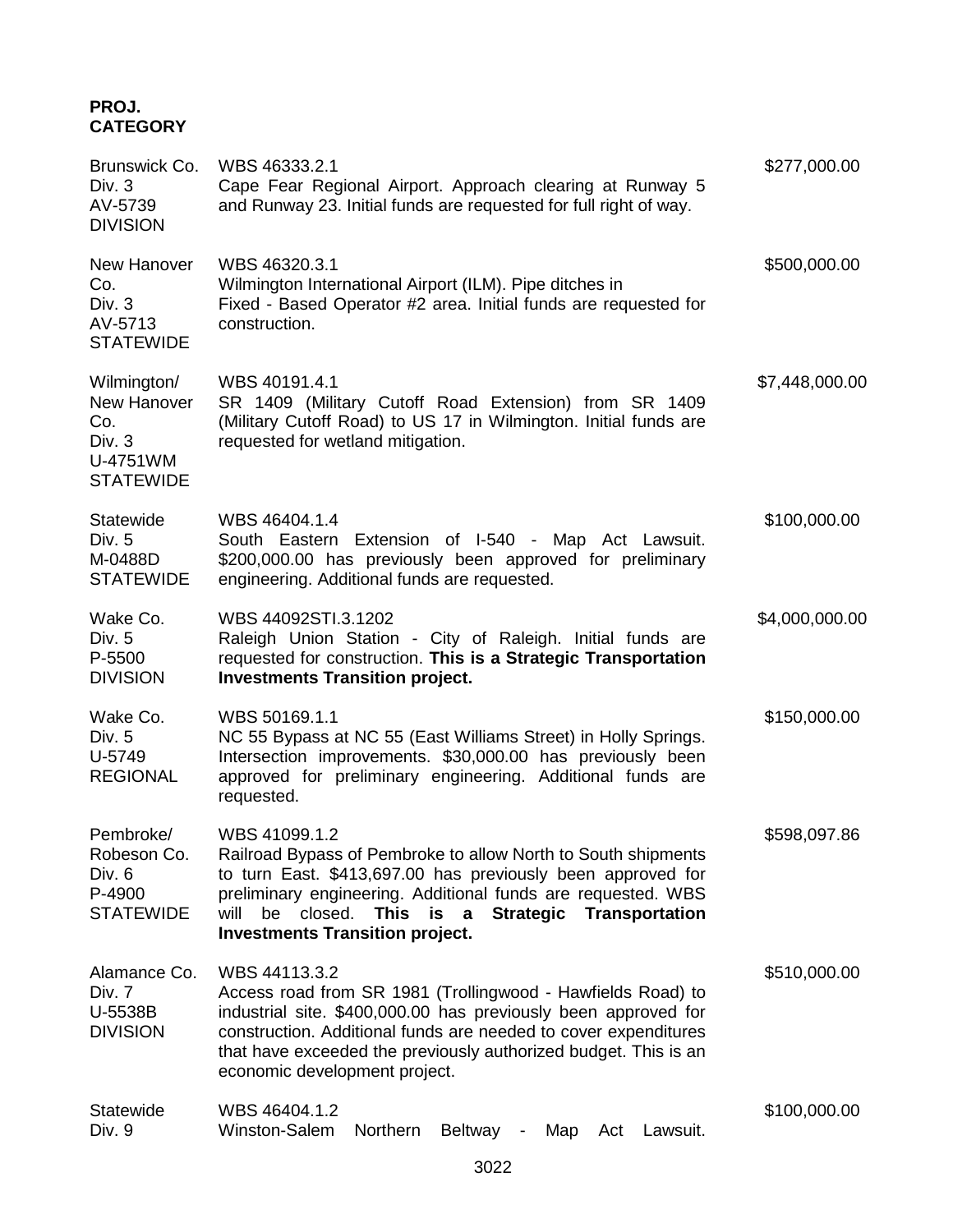| <b>INVESTMENTS</b>                                 | <b>STRATEGIC TRANSPORTATION</b>                                                                                                                                                                                                                                         | <b>10 PROJECTS</b> | \$13,808,097.86 |
|----------------------------------------------------|-------------------------------------------------------------------------------------------------------------------------------------------------------------------------------------------------------------------------------------------------------------------------|--------------------|-----------------|
| <b>INVESTMENTS</b>                                 | DIVISION STRATEGIC TRANSPORATION                                                                                                                                                                                                                                        | 4 PROJECTS         | \$4,912,000.00  |
| <b>INVESTMENTS</b>                                 | REGIONAL STRATEGIC TRANSPORTATION                                                                                                                                                                                                                                       | 1 PROJECT          | \$150,000.00    |
| <b>INVESTMENTS</b>                                 | STATEWIDE STRATEGIC TRANSPORTATION                                                                                                                                                                                                                                      | 5 PROJECTS         | \$8,746,097.86  |
| Graham Co.<br>Div. 14<br>B-3458<br><b>DIVISION</b> | WBS 33078.3.D3<br>Replace Bridge 114 over Stecoah Creek on SR 1237 (Everette<br>Jenkins Road). \$705,000.00 has previously been approved for<br>construction. Additional funds are needed to cover expenditures<br>that have exceeded the previously authorized budget. |                    | \$125,000.00    |
| M-0488B<br><b>STATEWIDE</b>                        | \$400,000.00 has previously been approved for preliminary<br>engineering. Additional funds are requested.                                                                                                                                                               |                    |                 |

# **Approval - State Highway Trust Funds – Urban Loops**

A motion was made by Board Member Blount seconded by Board Member Brown, to approve the

following.

| Town/<br>County<br><b>Division</b><br>PROJ.<br><b>CATEGORY</b>                    |                                                                 | <b>Project</b><br><b>Description</b>                                                                                                                                                                                                                                                                               | <b>Estimated</b><br><b>Cost</b> |
|-----------------------------------------------------------------------------------|-----------------------------------------------------------------|--------------------------------------------------------------------------------------------------------------------------------------------------------------------------------------------------------------------------------------------------------------------------------------------------------------------|---------------------------------|
| Greensboro/<br>Guilford Co.<br>Div. 7<br>U-2525B<br><b>STATEWIDE</b>              | WBS 34821.2.3<br>budget.                                        | Greensboro Eastern Loop from north of US 70 to US 29 north of<br>Greensboro. \$36,535,000.00 has previously been approved for<br>right of way and utilities. Additional funds are needed to cover<br>expenditures that have exceeded the previously authorized                                                     | \$265,000.00                    |
| Winston-<br>Salem/<br>Forsyth Co.<br>Div. 9<br><b>U-2579AB</b><br><b>REGIONAL</b> | WBS 34839.2.4<br>Estate of Barbara J. Mallett) for \$127,280.00 | Winston-Salem Northern Beltway Eastern Section (Future I-74)<br>from I-40 to I-40 Business / US 421. \$28,978,026.00 has<br>previously been approved for appraisal and advanced<br>acquisition of specific parcels. Additional funds are requested<br>for advanced acquisition of Specific Parcel 903 (Property of | \$127,280.00                    |
| <b>TRUST FUND URBAN LOOP</b>                                                      |                                                                 | <b>2 PROJECTS</b>                                                                                                                                                                                                                                                                                                  | \$392,280.00                    |
| <b>INVESTMENTS</b>                                                                | <b>STRATEGIC TRANSPORTATION</b>                                 | <b>10 PROJECTS</b>                                                                                                                                                                                                                                                                                                 | \$13,808,097.86                 |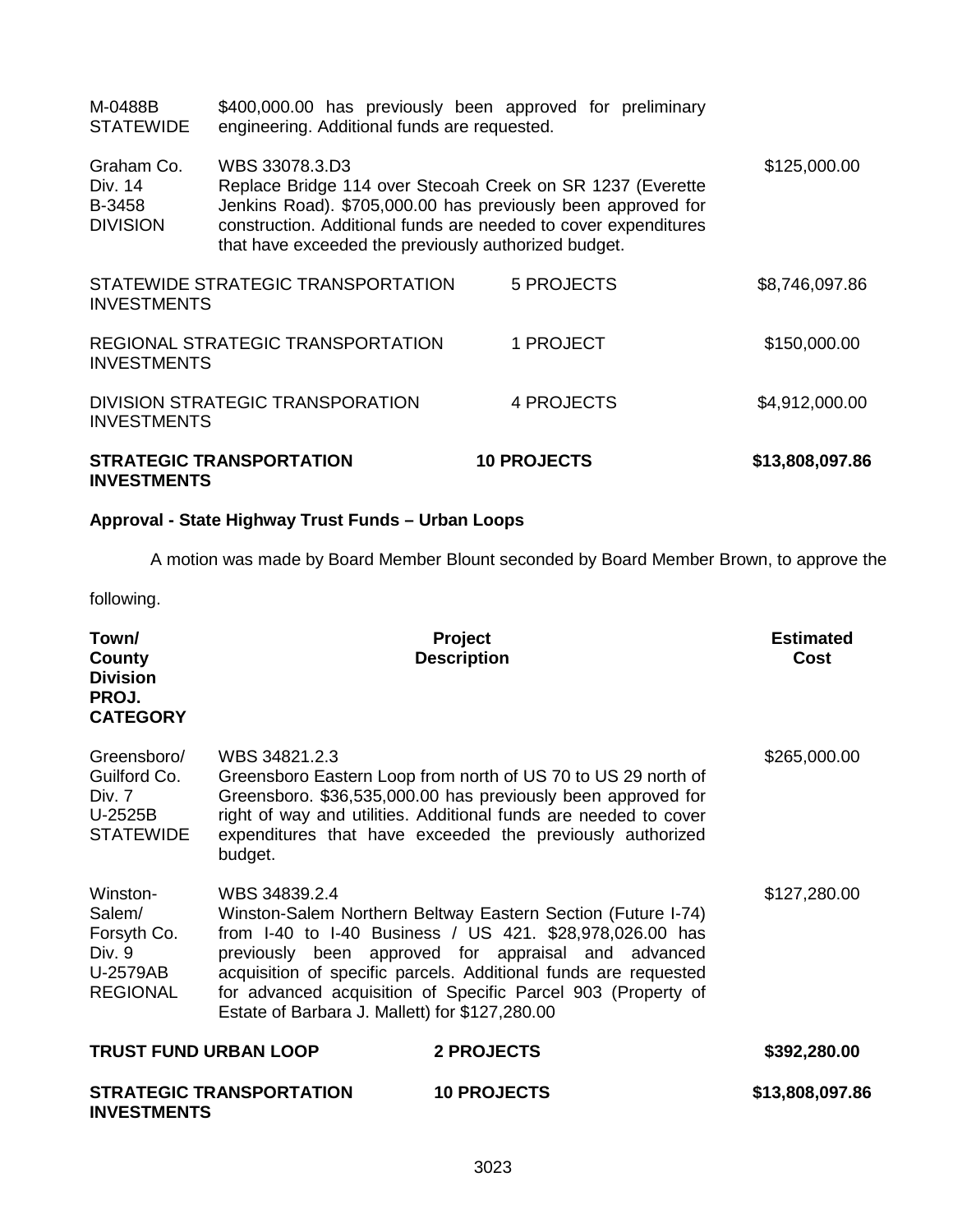**TRUST FUND URBAN LOOP 2 PROJECTS \$392,280.00**

**SUMMARY OF FUNDS 12 PROJECTS \$14,200,377.86**

## **Approval - Funds for Specific Federal–Aid Projects**

A motion was made by Board Member Blount seconded by Board Member Brown, to approve the

following.

Board Member Curran noted a conflict of interest on project-5931 in Mecklenburg County.

**Division 1**

| <b>Rail Program</b>                               |                                                                                                                                                                                                                                                                                                                       |                                                                |      |
|---------------------------------------------------|-----------------------------------------------------------------------------------------------------------------------------------------------------------------------------------------------------------------------------------------------------------------------------------------------------------------------|----------------------------------------------------------------|------|
| Town/<br><b>County/PROJ</b><br><b>CATEGORY</b>    | Project<br><b>Description</b>                                                                                                                                                                                                                                                                                         | <b>Estimated</b><br><b>Cost</b>                                |      |
| Northampton<br>Co.<br>Z-5400AG<br><b>DIVISION</b> | 43600.1.71, RR-1301(011)<br>Railway-Highway Grade Crossing Safety Project. SR 1301<br>(Cornwallis Road) at CSX Transportation Tracks;<br>Crossing #630 115H near Garysburg. Funds are needed<br>for preliminary engineering.                                                                                          | \$30,000.00 Cost<br>\$27,000.00 Fed.<br>\$3,000.00 State       |      |
|                                                   | <b>Division 2</b><br><b>Bridge</b>                                                                                                                                                                                                                                                                                    |                                                                |      |
| Pitt Co.<br>BD-5102W<br><b>DIVISION</b>           | 45348.3.FD23, BRZ-1591(002)<br>Replace Bridge #431 over Parkers Creek on SR 1591.<br>Funds are needed for construction for bridge replacement.                                                                                                                                                                        | \$585,934.00 Cost<br>\$468,747.00 Fed.<br>\$117,187.00 State   |      |
|                                                   | <b>Division 3</b><br><b>Surface Transportation</b>                                                                                                                                                                                                                                                                    |                                                                |      |
| Brunswick Co.<br>R-5021<br><b>DIVISION</b>        | 41582.2.3, STP-0211(021)<br>NC 211 From SR 1500 (Midway Road) to NC 87. Funds<br>are needed for full right of way.                                                                                                                                                                                                    | \$10,037,000.00<br>\$8,029,600.00 Fed.<br>\$2,007,400.00 State | Cost |
|                                                   | <b>Division 4</b><br>Interstate                                                                                                                                                                                                                                                                                       |                                                                |      |
| Johnston Co.<br>$I-5723$<br><b>STATEWIDE</b>      | 52001.3.1, NHPP-0040(014)340<br>I-40 from 0.3 miles west of SR 1211 (Morgan Road)<br>(Milepost 328.8) in Johnston County to Sampson County<br>Line (Milepost 339.8), 11.000 miles. Funds are needed for<br>construction based on the estimate from the 12-Month<br>Tentative Letting List published October 28, 2015. | \$3,900,000.00<br>\$3,120,000.00 Fed.<br>\$780,000.00 State    | Cost |
|                                                   | <b>Bridge</b>                                                                                                                                                                                                                                                                                                         |                                                                |      |
| Halifax Co.<br>B-5657<br><b>DIVISION</b>          | 45612.1.1, BRZ-1001(064)<br>Replace Bridge #15 over Beaverdam Swamp on SR 1001.<br>Funds are needed for preliminary engineering.                                                                                                                                                                                      | \$65,000.00<br>\$52,000.00 Fed.<br>\$13,000.00 State           | Cost |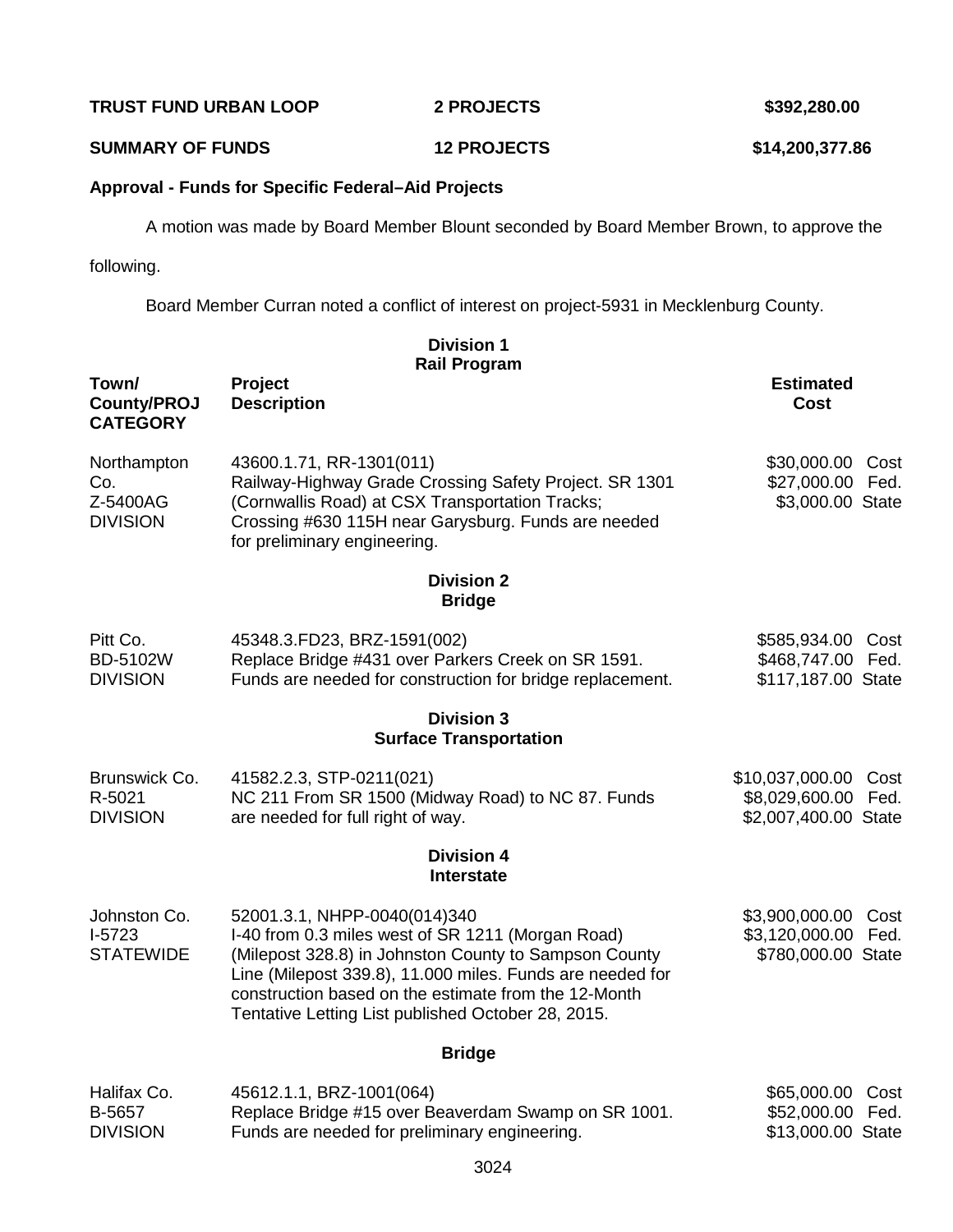| Halifax Co.<br>B-5660<br><b>DIVISION</b>      | 45615.1.1, BRZ-1100(036)<br>Replace Bridge #65 over Deep Creek on SR 1100. Funds<br>are needed for preliminary engineering.                                                                                      | \$65,000.00 Cost<br>\$52,000.00 Fed.<br>\$13,000.00 State |              |
|-----------------------------------------------|------------------------------------------------------------------------------------------------------------------------------------------------------------------------------------------------------------------|-----------------------------------------------------------|--------------|
| Johnston Co.<br>B-4562<br><b>DIVISION</b>     | 38410.1.2, BRZ-2143(002)<br>Replace Bridge #216 over Little Buffalo Creek on SR 2143.<br>Funds are needed for preliminary engineering.                                                                           | \$65,000.00 Cost<br>\$52,000.00<br>\$13,000.00 State      | Fed.         |
| Johnston Co.<br>B-5654<br><b>DIVISION</b>     | 45609.1.1, BRZ-1550(004)<br>Replace Bridge #141 over White Oak Creek on SR 1550.<br>Funds are needed for preliminary engineering.                                                                                | \$65,000.00 Cost<br>\$52,000.00 Fed.<br>\$13,000.00 State |              |
| Johnston Co.<br>B-5659<br><b>DIVISION</b>     | 45614.1.1, BRZ-1738(007)<br>Replace Bridge #432 over Cattail Creek on SR 1738. Funds<br>are needed for preliminary engineering.                                                                                  | \$65,000.00 Cost<br>\$52,000.00<br>\$13,000.00 State      | Fed.         |
| Nash Co.<br>B-5658<br><b>DIVISION</b>         | 45613.1.1, BRZ-1310(008)<br>Replace Bridge #126 over Big Peachtree Creek on SR 1310.<br>Funds are needed for preliminary engineering.                                                                            | \$65,000.00 Cost<br>\$52,000.00 Fed.<br>\$13,000.00 State |              |
| Wayne Co.<br>B-5656<br><b>DIVISION</b>        | 45611.1.1, BRZ-1127(014)<br>Replace Bridge #133 over Yellow Swamp on SR 1127.<br>Funds are needed for preliminary engineering.                                                                                   | \$65,000.00 Cost<br>\$52,000.00 Fed.<br>\$13,000.00 State |              |
|                                               | <b>Safety</b>                                                                                                                                                                                                    |                                                           |              |
| Johnston Co.<br>W-5204B<br><b>DIVISION</b>    | 45334.3.FD2, HSIP-1700(014)<br>SR 1700 (Covered Bridge Road) from SR 1709 (City Road) to<br>SR 1768 (Smith Drive). Funds are needed for construction for<br>safety improvements.                                 | \$650,000.00<br>\$585,000.00 Fed.<br>\$65,000.00 State    | Cost         |
| Wayne Co.<br>W-5601BT<br><b>STATEWIDE</b>     | 50138.3.73, HSIP-0117(035)<br>US 117 at NC 55. Funds are needed for construction for<br>safety improvements.                                                                                                     | \$220,000.00<br>\$198,000.00<br>\$22,000.00 State         | Cost<br>Fed. |
| Wayne Co.<br>W-5601BY<br><b>DIVISION</b>      | 50138.3.78, HSIP-1008(025)<br>SR 1008 (Stevens Mill Road) in the vicinity of SR 1224 (Ferry<br>Bridge Road). Funds are needed for construction for safety<br>improvements.                                       | \$33,000.00 Cost<br>\$29,700.00<br>\$3,300.00 State       | Fed.         |
|                                               | <b>Rail Program</b>                                                                                                                                                                                              |                                                           |              |
| Wayne Co.<br>Z-5400DG<br><b>DIVISION</b>      | 43600.1.72, RR-0422(006)<br>Railway-Highway Grade Crossing Safety Project. Hillsboro<br>Street at CSX Transportation Tracks; Crossing #628 830S in<br>Mount Olive. Funds are needed for preliminary engineering. | \$28,000.00<br>\$25,200.00<br>\$2,800.00 State            | Cost<br>Fed. |
|                                               | <b>Division 5</b><br><b>Interstate</b>                                                                                                                                                                           |                                                           |              |
| Granville Co.<br>$I-5787$<br><b>STATEWIDE</b> | 53027.3.1, NHPP-0085(014)<br>I-85 from north of NC 56 in Granville County to US 158 in<br>Vance County, 17.300 miles. Funds are needed for                                                                       | \$5,000,000.00<br>\$4,000,000.00<br>\$1,000,000.00 State  | Cost<br>Fed. |

construction based on the estimate from the 12-Month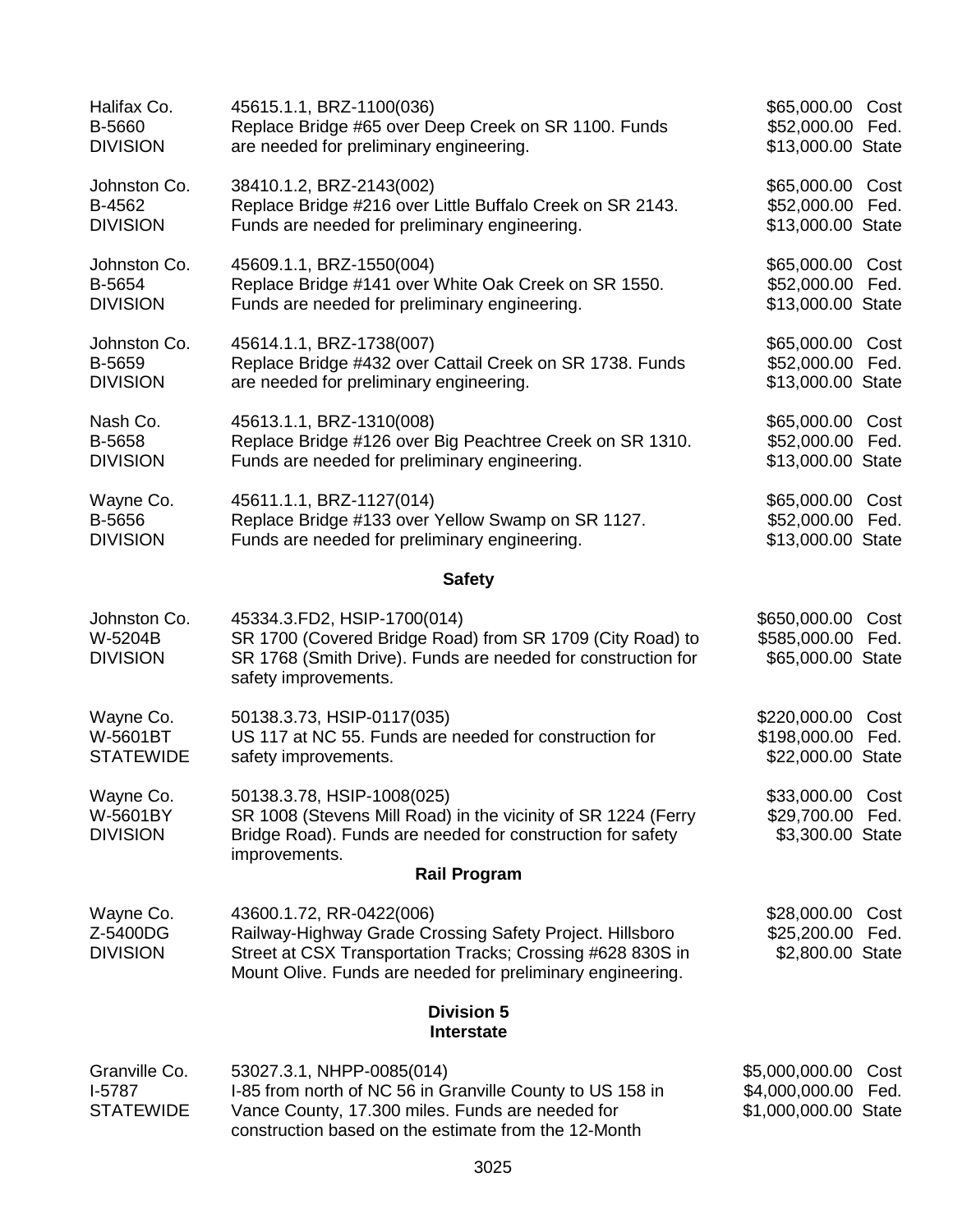| Tentative Letting List published October 28, 2015. |  |  |  |
|----------------------------------------------------|--|--|--|
|----------------------------------------------------|--|--|--|

# **Congestion Mitigation**

| Granville Co.<br>$C-5114$<br><b>EXEMPT</b>     | 45125.3.1, CMS-000S(544)<br>Hike and Bike Greenway Project (Aerial Avenue from E. Lyon<br>Station Road to Pond Drive). \$320,000.00 has previously<br>been approved for construction. Additional funds are needed<br>based on the latest estimate.           | \$34,721.00 Cost<br>\$27,777.00 Fed.<br>\$6,944.00 Local   |              |
|------------------------------------------------|--------------------------------------------------------------------------------------------------------------------------------------------------------------------------------------------------------------------------------------------------------------|------------------------------------------------------------|--------------|
| Granville Co.<br>$C-5114$<br><b>EXEMPT</b>     | 45125.1.1, CMS-000S(544)<br>Hike and Bike Greenway Project (Aerial Avenue from E. Lyon<br>Station Road to Pond Drive). \$63,176.00 has previously been<br>approved for preliminary engineering. Additional funds are<br>needed based on the latest estimate. | \$3,199.00<br>\$3,199.00                                   | Cost<br>Fed. |
|                                                | <b>Rail Program</b>                                                                                                                                                                                                                                          |                                                            |              |
| Wake Co.<br>C-5600A<br><b>DIVISION</b>         | 50061.3.2, CMS-0520(055)<br>Refurbish three passenger rail cars. Funds are needed for<br>construction.                                                                                                                                                       | \$6,000,000.00<br>\$4,800,000.00<br>\$1,200,000.00 State   | Cost<br>Fed. |
| Wake Co.<br>C-5600A<br><b>DIVISION</b>         | 50061.1.2, CMS-0520(055)<br>Refurbish three passenger rail cars. Funds are needed for<br>preliminary engineering.                                                                                                                                            | \$25,000.00<br>\$20,000.00 Fed.<br>\$5,000.00 State        | Cost         |
|                                                | <b>Bicycle and Pedestrian</b>                                                                                                                                                                                                                                |                                                            |              |
| Wake Co.<br>U-5530IB<br><b>DIVISION</b>        | 44111.2.F10, STPDA-0503(032)<br>White Oak Creek Greenway, part of the American Tobacco<br>Trail in Cary. Funds are needed for full right of way.                                                                                                             | \$500,000.00<br>\$250,000.00<br>\$250,000.00 Local         | Cost<br>Fed. |
|                                                | <b>Division 6</b><br><b>Interstate</b>                                                                                                                                                                                                                       |                                                            |              |
| Cumberland Co.<br>$1-5731$<br><b>STATEWIDE</b> | 52008.1.FS1, NHPP-0095(034)<br>I-95 from SR 1933 (Pembroke Lane) to SR 1005 (Smithfield<br>Road). Funds are needed for preliminary engineering.                                                                                                              | \$100,000.00<br>\$80,000.00 Fed.<br>\$20,000.00 State      | Cost         |
| Robeson Co.<br>$I-5732$<br><b>STATEWIDE</b>    | 52009.1.FS1, NHPP-0074(182)<br>I-74 from US 74 to 0.3 miles east of NC 710. Funds are<br>needed for preliminary engineering.                                                                                                                                 | \$50,000.00 Cost<br>\$40,000.00 Fed.<br>\$10,000.00 State  |              |
| Robeson Co.<br>$I-5847$<br><b>STATEWIDE</b>    | 53052.1.FS1, NHPP-0074(183)<br>I-74 from 0.4 mile east of US 74 Alternate to US 74. Funds are<br>needed for preliminary engineering.                                                                                                                         | \$100,000.00 Cost<br>\$80,000.00 Fed.<br>\$20,000.00 State |              |
|                                                | <b>Safety</b>                                                                                                                                                                                                                                                |                                                            |              |
| $W-5601AO$                                     | Cumberland Co. 50138.2.44, HSIP-0401(269)<br><b>U.S. 401 Bynass (Pamalee Drive) at Blanton Road, Funds are</b>                                                                                                                                               | \$20,000.00 Cost<br>$$18,000,00$ Fed                       |              |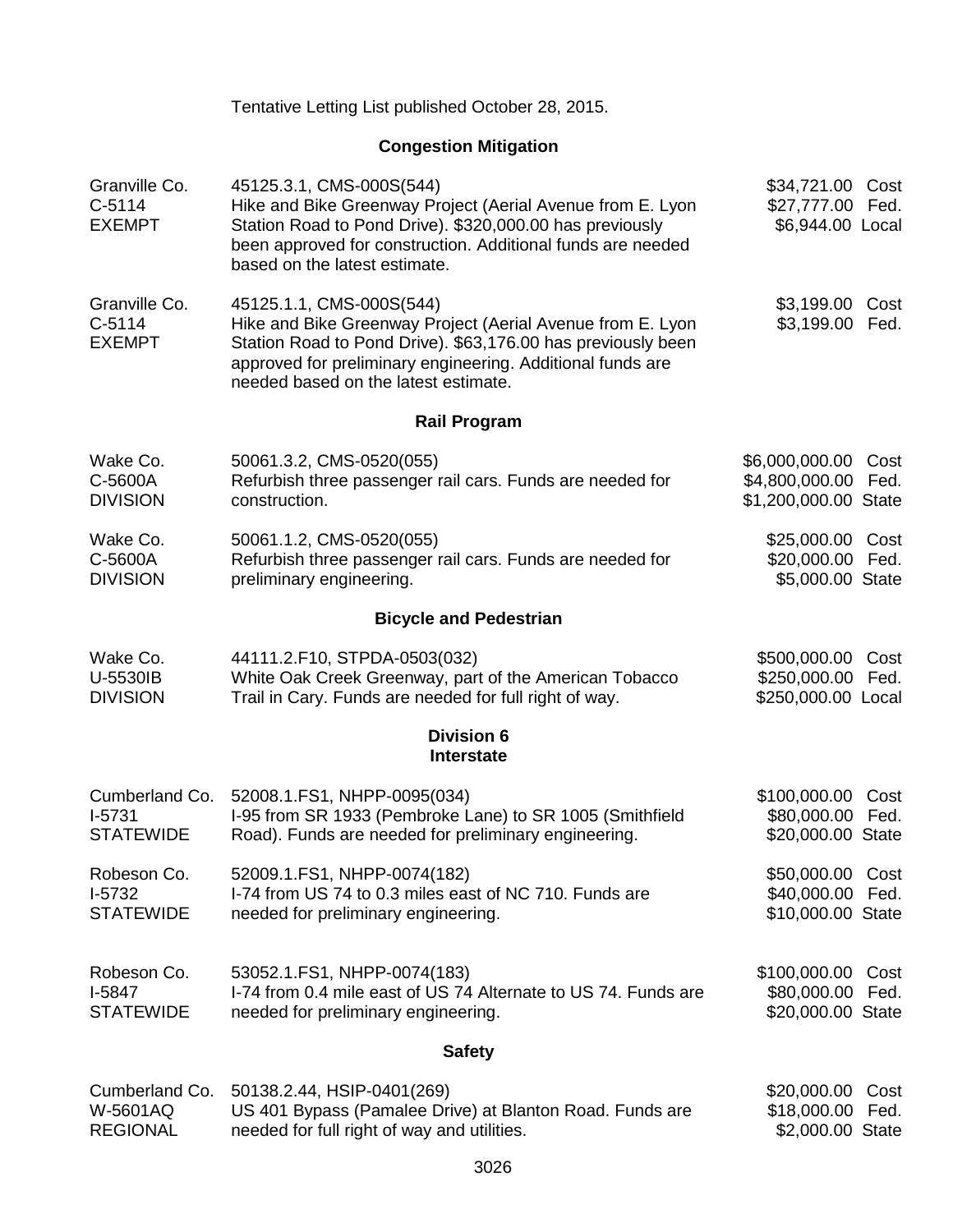| Robeson Co.<br>W-5206AN<br><b>REGIONAL</b>               | 45336.3.FR40, HSIP-0211(036)<br>NC 211 (E. 4th Avenue) at SR 1505 (Old Lowery Road) in Red<br>Springs. Funds are needed for construction to construct left<br>turn lanes.                                                                                      | \$562,000.00 Cost<br>\$505,800.00 Fed.<br>\$56,200.00 State   |              |
|----------------------------------------------------------|----------------------------------------------------------------------------------------------------------------------------------------------------------------------------------------------------------------------------------------------------------------|---------------------------------------------------------------|--------------|
| Robeson Co.<br>W-5601AP<br><b>DIVISION</b>               | 50138.3.43, HSIP-1003(141)<br>SR 1673 (Moss Neck Road) from SR 1563 (Union Chapel<br>Road) to SR 1003 (Chicken Road). Funds are needed for<br>construction for safety improvements.                                                                            | \$397,739.00 Cost<br>\$357,965.00 Fed.<br>\$39,774.00 State   |              |
|                                                          | <b>Rail Program</b>                                                                                                                                                                                                                                            |                                                               |              |
| Cumberland Co.<br>Z-5400FI<br><b>DIVISION</b>            | 43600.3.58, RR-1168(005)<br>Railway-Highway Grade Crossing Safety Project. SR 1168<br>(Whitfield Street) at CSX Transportation Tracks;<br>Crossing #629 886P in Fayetteville. Funds are needed for<br>construction to install crossing flashers and gates.     | \$382,424.00 Cost<br>\$344,182.00 Fed.<br>\$38,242.00 State   |              |
| Robeson Co.<br>Z-5400FV<br><b>REGIONAL</b>               | 43600.1.70, RR-0020(008)<br>Railway-Highway Grade Crossing Safety Project. NC 20<br>(West Broad Street) at CSX Transportation Tracks;<br>Crossing #631 530G in Saint Pauls. Funds are needed<br>for preliminary engineering.                                   | \$20,000.00<br>\$18,000.00 Fed.<br>\$2,000.00 State           | Cost         |
|                                                          | <b>Division 7</b><br><b>Congestion Mitigation</b>                                                                                                                                                                                                              |                                                               |              |
| Guilford Co.<br>C-5700<br><b>EXEMPT</b>                  | 46416.1.1, CMS-0712(007)<br>Oakdale Road existing sidewalk, east of East Main Street to<br>Chimney Court in Jamestown. Funds are needed for<br>preliminary engineering.<br><b>Urban</b>                                                                        | \$50,000.00<br>\$40,000.00 Fed.<br>\$10,000.00 Local          | Cost         |
| Chapel Hill/<br>Orange Co.<br>U-5550<br><b>STATEWIDE</b> | 50154.3.1, NHPP-0015(047)<br>US 15 / 501 (Fordham Boulevard) and SR 1742 (Ephesus<br>Church Road) in Chapel Hill. Construction funds are needed<br>for intersection improvements. Reimbursement to Municipality<br>will be available in Fiscal Year 2018.      | \$2,170,000.00<br>\$1,736,000.00 Fed.<br>\$434,000.00 Local   | Cost         |
|                                                          | <b>Bridge</b>                                                                                                                                                                                                                                                  |                                                               |              |
| Rockingham<br>Co.<br>B-5341<br><b>DIVISION</b>           | 46055.3.FD1, BRSTP-1767(005)<br>Replace Bridge #110 over Wolf Island Creek on SR 1767,<br>0.123 miles. Funds are needed for construction based on the<br>estimate from the 12-Month Tentative Letting List published<br>October 28, 2015.<br><b>Division 8</b> | \$1,450,000.00<br>\$1,160,000.00<br>\$290,000.00 State        | Cost<br>Fed. |
|                                                          | <b>Interstate</b>                                                                                                                                                                                                                                              |                                                               |              |
| Randolph Co.<br>I-5763<br><b>STATEWIDE</b>               | 53006.3.1, NHPP-0073(042)<br>I-73 from US 311 to 0.6 mile north of SR 1938 (Hockett Dairy<br>Road); 7.700 miles. (Combined with I-5737: I-73 from 1.3<br>miles north of SR 1504 (Spero Road) to US 311, 2.2 miles)                                             | \$8,900,000.00 Cost<br>\$7,120,000.00<br>\$1,780,000.00 State | Fed.         |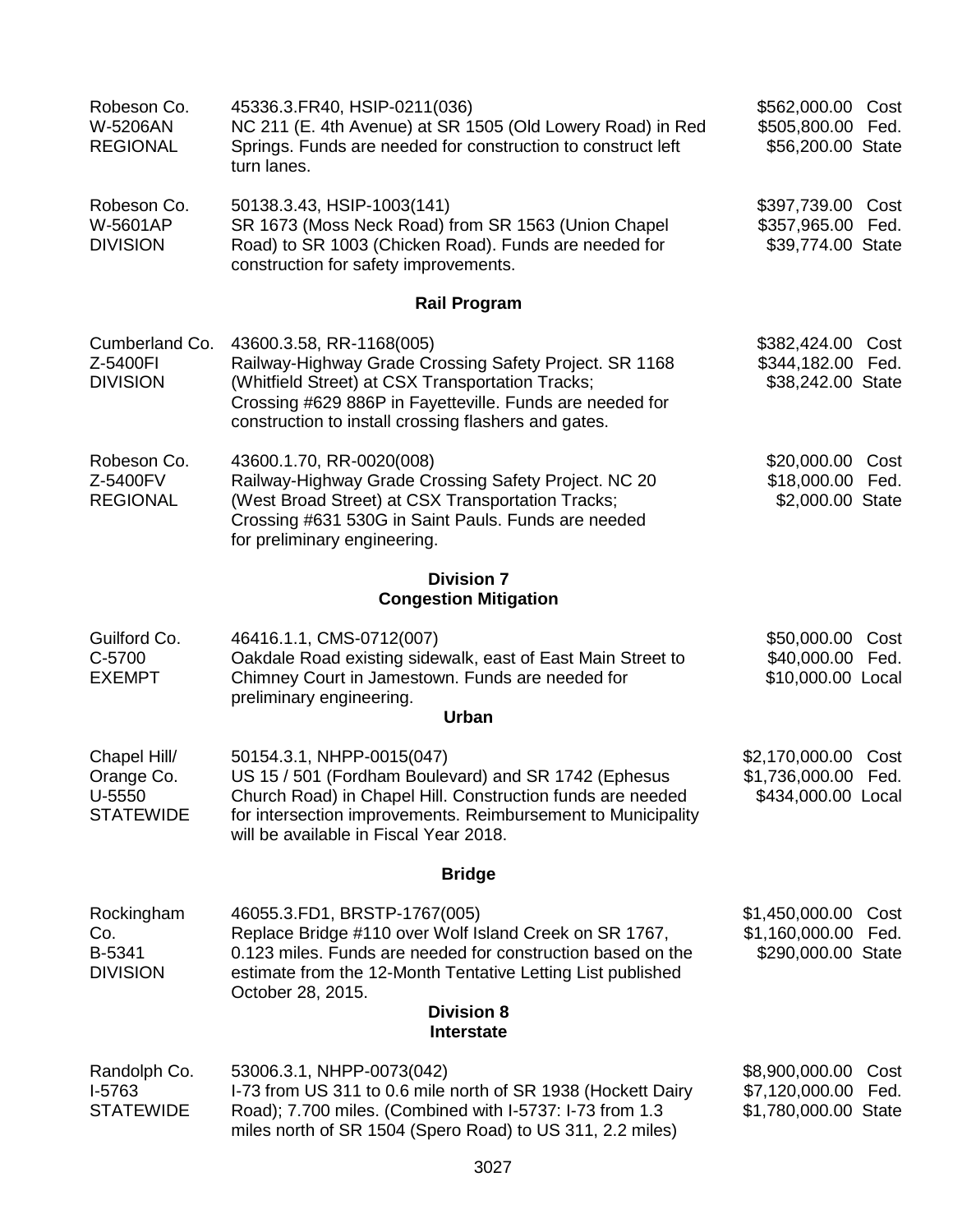and (Combined with W-5601AJ: I-73 / I-74 / US 220 from south of SR 2269 (Vision Drive) to south of SR 1712 (Pineview Road). Funds are needed for construction for pavement rehabilitation.

# **Bridge**

| Moore Co.<br>B-5543<br><b>DIVISION</b>             | 45526.3.F1, BRZ-0848(002)<br>Replace Bridge #87 on South Lakeshore Drive over<br>Thaggards Lake. Funds are needed for construction.                                                                                                                                                                                                                           | \$1,006,250.00<br>\$805,000.00<br>\$201,250.00 Local               | Cost<br>Fed. |
|----------------------------------------------------|---------------------------------------------------------------------------------------------------------------------------------------------------------------------------------------------------------------------------------------------------------------------------------------------------------------------------------------------------------------|--------------------------------------------------------------------|--------------|
| Scotland Co.<br>B-5003<br><b>DIVISION</b>          | 41106.3.F1, BRSTP-0821(005)<br>Replace Bridge #81 on Commonwealth Avenue over Leith<br>Creek. Funds are needed for construction.                                                                                                                                                                                                                              | \$641,500.00 Cost<br>\$513,200.00<br>\$128,300.00 Local            | Fed.         |
|                                                    | <b>Safety</b>                                                                                                                                                                                                                                                                                                                                                 |                                                                    |              |
| Chatham Co.<br><b>W-5601CL</b><br><b>STATEWIDE</b> | 50138.2.91, HSIP-0064(184)<br>US 64 at SR 1716 (Big Woods Road) / SR 1941 (Seaforth<br>Road). Funds are needed for full right of way and utilities.                                                                                                                                                                                                           | \$60,000.00<br>\$54,000.00<br>\$6,000.00 State                     | Cost<br>Fed. |
|                                                    | <b>Safety</b>                                                                                                                                                                                                                                                                                                                                                 |                                                                    |              |
| Randolph Co.<br>W-5601C<br><b>STATEWIDE</b>        | 50138.3.4, HSIP-0064(178)<br>US 64 at SR 2469 (Brown's Crossroads) / SR 2628 (Parks<br>Crossroads Church Road). Funds are needed for construction<br>for safety improvements.                                                                                                                                                                                 | \$575,000.00<br>\$517,500.00<br>\$57,500.00 State                  | Cost<br>Fed. |
| Scotland Co.<br>W-5145<br><b>REGIONAL</b>          | 45269.3.FR1, STP-0501(017)<br>US 501 and SR 1614 (Old Barnes Bridge Road) intersection.<br>Funds are needed for construction to construct turn lanes.                                                                                                                                                                                                         | \$290,000.00<br>\$261,000.00<br>\$29,000.00 State                  | Cost<br>Fed. |
|                                                    | <b>Rail Program</b>                                                                                                                                                                                                                                                                                                                                           |                                                                    |              |
| Montgomery<br>Co.<br>Z-5400HC<br><b>DIVISION</b>   | 43600.1.73, RR-1141(029)<br>Railway-Highway Grade Crossing Safety Project. SR 1141<br>(Lemons Drywall Road) at Aberdeen Carolina & Western<br>Railway Company; Crossing #728 927P near Troy. Funds<br>are needed for preliminary engineering.                                                                                                                 | \$20,000.00<br>\$18,000.00<br>\$2,000.00 State                     | Cost<br>Fed. |
|                                                    | <b>High Priority</b>                                                                                                                                                                                                                                                                                                                                          |                                                                    |              |
| Richmond Co.<br>R-3421A<br><b>STATEWIDE</b>        | 34542.2.6, HPPF-0220(030)<br>US 220 Bypass from US 74 Bypass west of Rockingham at<br>SR 1109 (Zion Church Road) Interchange to south of SR 1140<br>(Old Charlotte Highway). Funds are needed for utilities for gas<br>and water relocation, obligating the balance of SAFETEA-LU<br>Section 1702 High Priority Federal Funds designated for this<br>project. | \$6,836,468.00 Cost<br>\$5,469,174.00 Fed.<br>\$1,367,294.00 State |              |
|                                                    | <b>Division 9</b><br><b>Interstate</b>                                                                                                                                                                                                                                                                                                                        |                                                                    |              |
| Rowan Co.                                          | 36780.3.GV3, NHIMF-085-2(078)63                                                                                                                                                                                                                                                                                                                               | \$168,830,000.00                                                   | Cost         |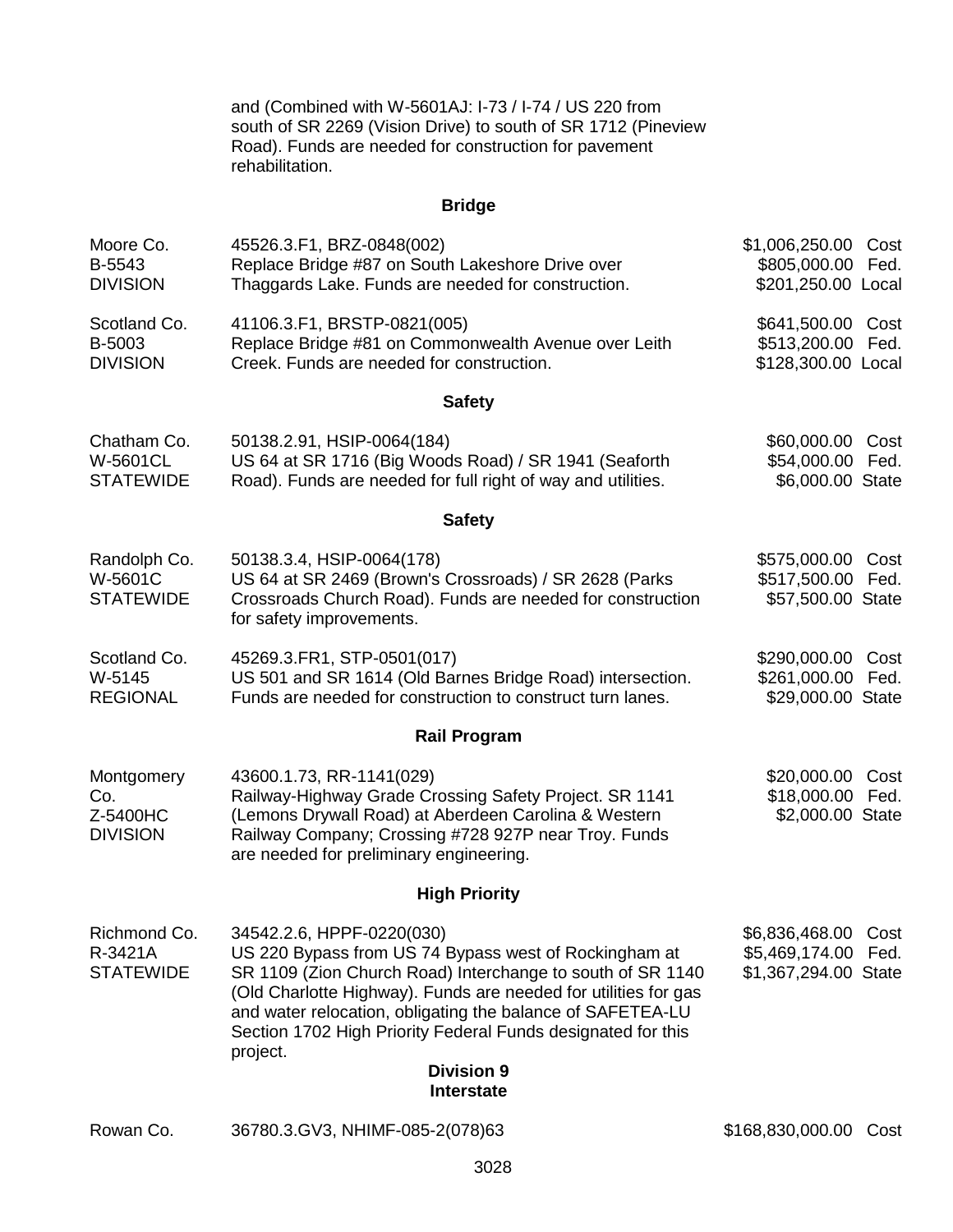| I-3802B<br><b>STATEWIDE</b>              | I-85 from Lane Street (Exit 63) in Cabarrus County to US 29-<br>601 connector (Exit 68) in Rowan County, 5.900 miles.<br>(Combined with B-5365: Replace Bridge #21 and Bridge #34<br>over the Norfolk Southern Railroad Tracks on US 29 / US<br>152), and (Combined with I-3610: I-85 / US 601 at NC 152<br>and US 29, Exit 68). Funds are needed for construction based<br>on the estimate from the 12-Month Tentative Letting List<br>published October 28, 2015. This is a GARVEE BOND project<br>with \$7,722,000.00 of Federal Funds in FFY16 through FFY30<br>and \$7,500,000.00 of State Funds in FFY16 through FFY19.<br>In addition to GARVEE BOND Funds, \$5,750,000.00 of<br>traditional Federal Funds with State Match is programmed<br>from FFY16 through FFY19. This is a Design-Build project. | \$134,230,000.00 Fed.<br>\$34,600,000.00 State                          |
|------------------------------------------|---------------------------------------------------------------------------------------------------------------------------------------------------------------------------------------------------------------------------------------------------------------------------------------------------------------------------------------------------------------------------------------------------------------------------------------------------------------------------------------------------------------------------------------------------------------------------------------------------------------------------------------------------------------------------------------------------------------------------------------------------------------------------------------------------------------|-------------------------------------------------------------------------|
| Rowan Co.<br>I-3802B<br><b>STATEWIDE</b> | 36780.2.U3, NHIMF-085-2(078)63<br>I-85 from Lane Street (Exit 63) in Cabarrus County to<br>US 29-601 connector (Exit 68) in Rowan County. (Combined<br>with B-5365: Replace Bridge #21 and Bridge #34 over the<br>Norfolk Southern Railroad Tracks on US 29 / US 152), and<br>(Combined with I-3610: I-85 / US 601 at NC 152 and US 29,<br>Exit 68). Funds are needed for utilities relocation. This is a<br>Design-Build project.                                                                                                                                                                                                                                                                                                                                                                            | \$2,753,000.00<br>Cost<br>\$2,202,000.00 Fed.<br>\$551,000.00 State     |
| Rowan Co.<br>I-3802B<br><b>STATEWIDE</b> | 36780.2.GV3, NHIMF-085-2(078)63<br>I-85 from Lane Street (Exit 63) in Cabarrus County to<br>US 29-601 connector (Exit 68) in Rowan County. (Combined<br>with B-5365: Replace Bridge #21 and Bridge #34 over the<br>Norfolk Southern Railroad Tracks on US 29 / US 152), and<br>(Combined with I-3610: I-85 / US 601 at NC 152 and US 29,<br>Exit 68). Funds are needed for full right of way. This is a<br>GARVEE BOND project with \$858,000.00 of Federal Funds in<br>FFY16 through FFY30 and \$3,333,000 of State Match Funds<br>in FFY16. In addition to GARVEE BOND Funds, \$267,000.00<br>of traditional Federal Funds with State Match is programmed<br>in FFY16. This is a Design-Build project.                                                                                                      | \$16,470,333.00<br>Cost<br>\$13,084,000.00 Fed.<br>\$3,386,333.00 State |
|                                          | <b>Bridge</b>                                                                                                                                                                                                                                                                                                                                                                                                                                                                                                                                                                                                                                                                                                                                                                                                 |                                                                         |
| Forsyth Co.<br>B-5004<br><b>DIVISION</b> | 41107.1.1, BRSTP-0918(076)<br>Replace Bridge #86 over Salem Creek and Bridge #87 over<br>Brushy Fork Creek on Reynolds Park Road. \$323,360.00 has<br>previously been approved for preliminary engineering.<br>Additional funds are needed based on the latest estimate.                                                                                                                                                                                                                                                                                                                                                                                                                                                                                                                                      | \$44,500.00<br>Cost<br>\$35,600.00 Fed.<br>\$8,900.00 Local             |
| Rowan Co.<br>B-5160<br><b>DIVISION</b>   | 42335.2.1, BRZ-1986(001)<br>Replace Bridge #50 over Nails Branch on SR 1986. Funds are<br>needed for full right of way and utilities.                                                                                                                                                                                                                                                                                                                                                                                                                                                                                                                                                                                                                                                                         | \$80,000.00<br>Cost<br>\$64,000.00 Fed.<br>\$16,000.00 State            |
|                                          | <b>Division 10</b><br><b>Bridge</b>                                                                                                                                                                                                                                                                                                                                                                                                                                                                                                                                                                                                                                                                                                                                                                           |                                                                         |
| Cabarrus Co.<br>B-5548                   | 55048.2.1, NHPP-0049(032)<br>Replace Bridge #103 over Dutch Buffalo Creek on NC 49.                                                                                                                                                                                                                                                                                                                                                                                                                                                                                                                                                                                                                                                                                                                           | \$80,000.00<br>Cost<br>\$64,000.00<br>Fed.                              |
|                                          | 3029                                                                                                                                                                                                                                                                                                                                                                                                                                                                                                                                                                                                                                                                                                                                                                                                          |                                                                         |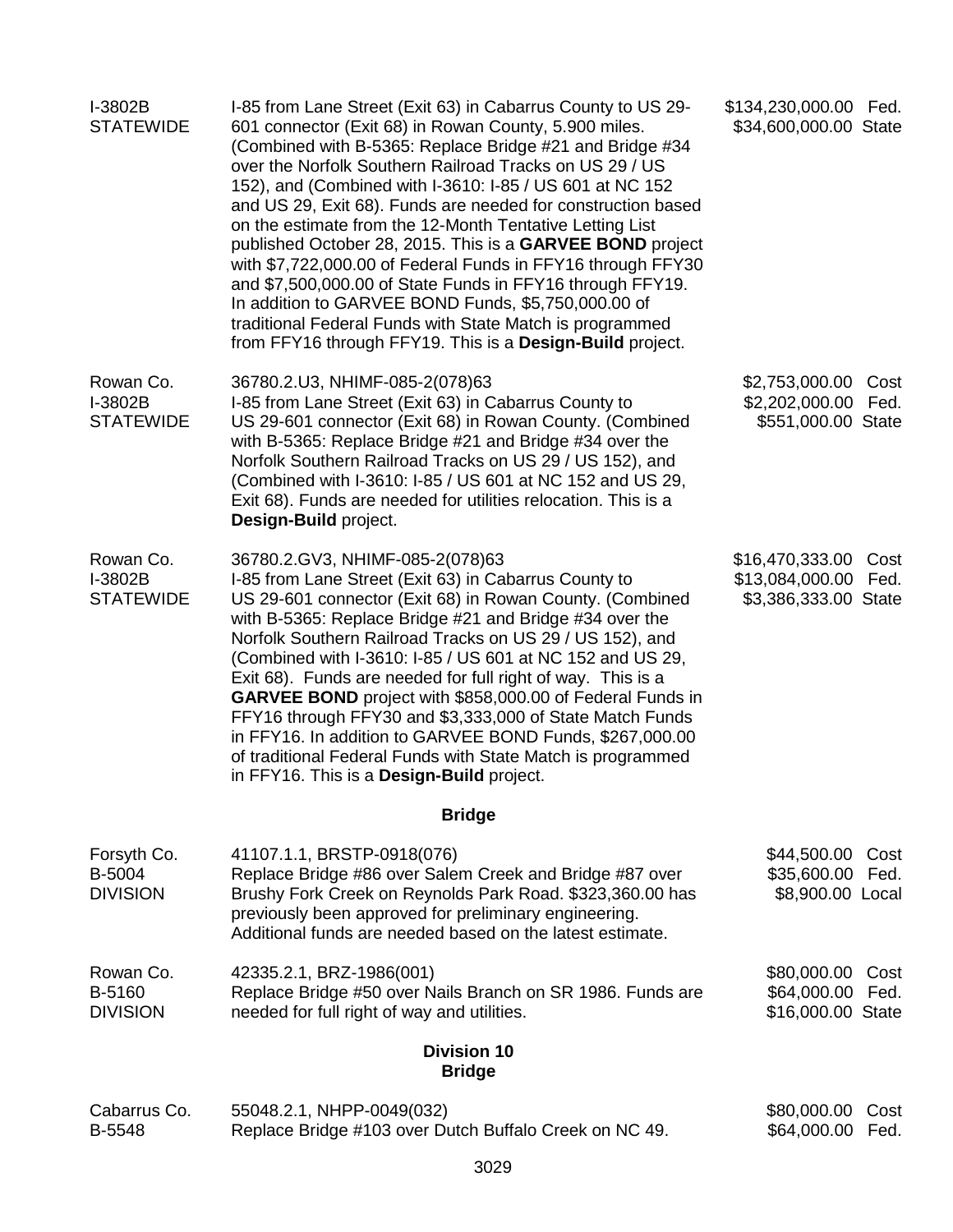| <b>STATEWIDE</b>                                                                | Funds are needed for full right of way and utilities.                                                                                                                                                                                                                                                          | \$16,000.00 State                                       |              |
|---------------------------------------------------------------------------------|----------------------------------------------------------------------------------------------------------------------------------------------------------------------------------------------------------------------------------------------------------------------------------------------------------------|---------------------------------------------------------|--------------|
| Cabarrus Co.<br>B-5793<br><b>DIVISION</b>                                       | 45747.1.1, BRZ-2443(001)<br>Replace Bridge #201 over Little Buffalo Creek on SR 2443.<br>Funds are needed for preliminary engineering.                                                                                                                                                                         | \$100,000.00 Cost<br>\$80,000.00<br>\$20,000.00 State   | Fed.         |
| Mecklenburg<br>Co.<br>B-5930<br><b>DIVISION</b>                                 | 50151.1.1, BRSTP-1003(147)<br>Replace Bridge #433 over McAlpine Creek on Sardis Lane.<br>Funds are needed for preliminary engineering.                                                                                                                                                                         | \$160,000.00<br>\$128,000.00 Fed.<br>\$32,000.00 Local  | Cost         |
| Mecklenburg<br>Co.<br>B-5931<br><b>DIVISION</b>                                 | 50152.1.1, BRSTP-1003(146)<br>Replace Bridge #443 over Southern Railroad on Morris Field<br>Drive. Funds are needed for preliminary engineering.                                                                                                                                                               | \$600,000.00<br>\$480,000.00<br>\$120,000.00 Local      | Cost<br>Fed. |
|                                                                                 | <b>Bridge</b>                                                                                                                                                                                                                                                                                                  |                                                         |              |
| Stanly Co.<br>B-5800<br><b>DIVISION</b>                                         | 45754.1.1, BRZ-1253(005)<br>Replace Bridge #160 over Ramsey Branch on SR 1253.<br>Funds are needed for preliminary engineering.                                                                                                                                                                                | \$100,000.00<br>\$80,000.00<br>\$20,000.00 State        | Cost<br>Fed. |
| Union Co.<br>B-5243<br><b>DIVISION</b>                                          | 42845.3.FD1, BRSTP-1008(023)<br>Replace Bridge #258 on SR 1008 over South Fork Crooked<br>Creek and improvement of the intersection at SR 1009 and<br>SR 1371, 0.187 miles. Funds are needed for construction<br>based on the estimate from the 12-Month Tentative Letting<br>List published October 28, 2015. | \$1,300,000.00<br>\$1,040,000.00<br>\$260,000.00 State  | Cost<br>Fed. |
| Union Co.<br>B-5801<br><b>DIVISION</b>                                          | 45755.1.1, BRZ-2166(001)<br>Replace Bridge #163 over Pole Cat Creek on SR 2166. Funds<br>are needed for preliminary engineering.                                                                                                                                                                               | \$100,000.00<br>\$80,000.00<br>\$20,000.00 State        | Cost<br>Fed. |
|                                                                                 | <b>Safety</b>                                                                                                                                                                                                                                                                                                  |                                                         |              |
| Cabarrus Co./<br>Mecklenburg<br>Co./ Stanly Co.<br>W-5601DL<br><b>STATEWIDE</b> | 50138.1.117, HSIP-0085(021)<br>I-85, I-77, I-277 and US 52. Funds are needed for preliminary<br>engineering.                                                                                                                                                                                                   | \$10,000.00 Cost<br>\$9,000.00 Fed.<br>\$1,000.00 State |              |
|                                                                                 | <b>Safety</b>                                                                                                                                                                                                                                                                                                  |                                                         |              |
| Union Co.<br>W-5601CS<br><b>DIVISION</b>                                        | 50138.2.98, HSIP-1315(016)<br>SR 1315 (New Town Road) from SR 1008 (Waxhaw-Indian<br>Trail Road) to SR 1388 (Will Plyler Road) in Wesley Chapel;<br>SR 1315 (New Town Road) and SR 1336 (Chambwood Road)<br>near Wesley Chapel. Funds are needed for full right of way<br>and utilities.                       | \$50,000.00<br>\$45,000.00<br>\$5,000.00 State          | Cost<br>Fed. |
|                                                                                 | <b>Division 11</b><br><b>Safety</b>                                                                                                                                                                                                                                                                            |                                                         |              |
| Yadkin Co.<br>W-5211B<br><b>STATEWIDE</b>                                       | 45341.3.2, HRRR-0067(004)<br>NC 67 at SR 1003 (Smithtown Road) / SR 1570 (Nebo Road).<br>Funds are needed for construction for the installation of an                                                                                                                                                          | \$35,000.00<br>\$31,500.00<br>\$3,500.00 State          | Cost<br>Fed. |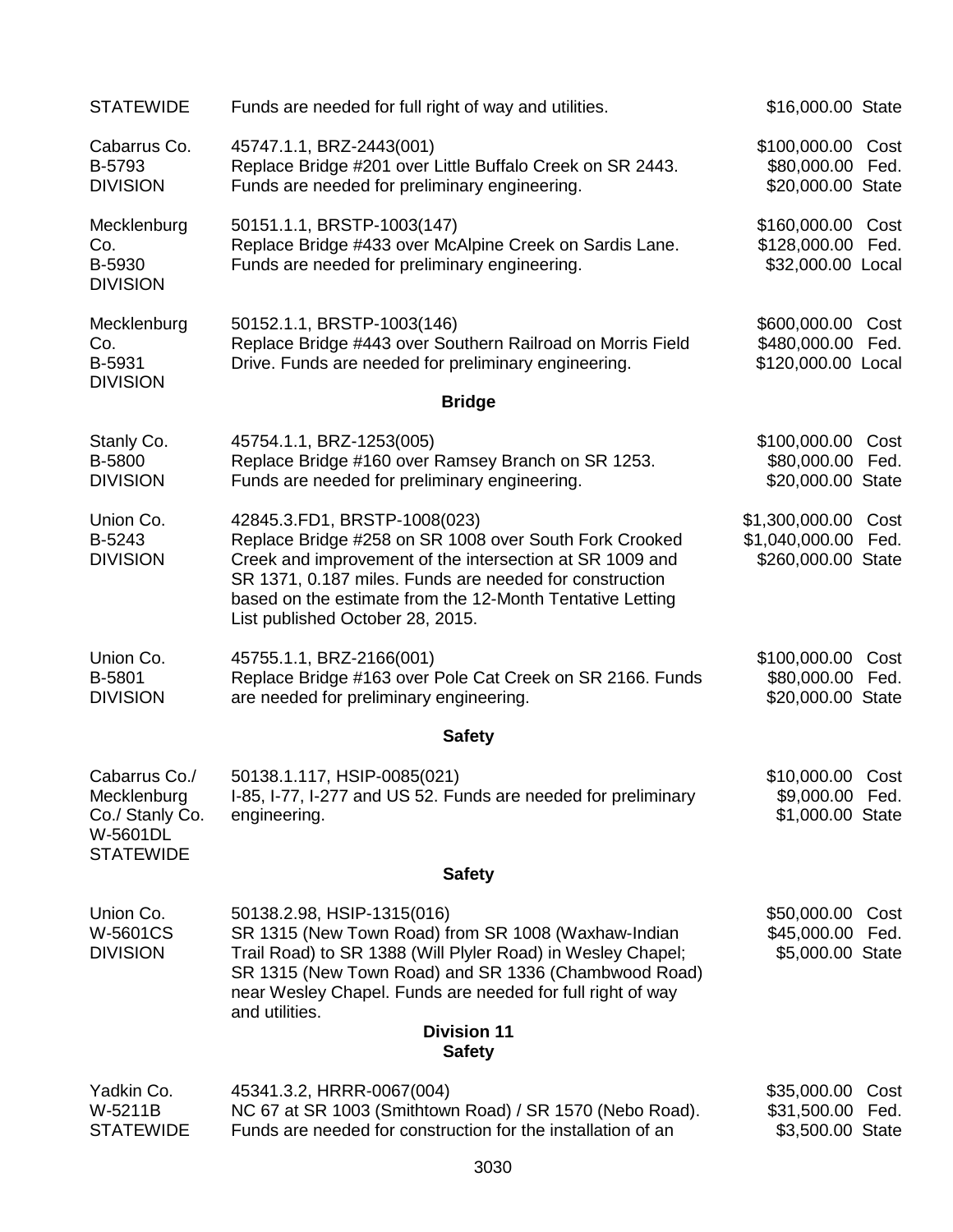Actuated Flasher System.

#### **Division 12 Congestion Mitigation**

| Gastonia/<br>Gaston Co.<br>C-5186<br><b>EXEMPT</b> | 46245.3.1, CMS-1213(025)<br>Install 6 CCTV Cameras to the existing computerized traffic<br>signal system on I-85 at NC 7 (Ozark Avenue); US 29-74 at<br>Franklin Square II; NC 279 (New Hope Road) at Ozark<br>Avenue; US 321 (Chester Street) at Tulip Drive-Bulb Avenue;<br>NC 274 (Bessemer City Road), at NC 275 (Dallas-Bessemer<br>City Road and US 274 (Union Road) at SR 1255 (Hudson<br>Boulevard). Construction funds are needed for traffic signal<br>systems. | \$98,000.00 Cost<br>\$78,400.00<br>Fed.<br>\$19,600.00 Local      |  |  |
|----------------------------------------------------|---------------------------------------------------------------------------------------------------------------------------------------------------------------------------------------------------------------------------------------------------------------------------------------------------------------------------------------------------------------------------------------------------------------------------------------------------------------------------|-------------------------------------------------------------------|--|--|
| Gaston Co.<br>C-5562<br><b>EXEMPT</b>              | 44109.3.F1, CMS-1213(035)<br>Bike and Pedestrian improvements between Downtown and<br>Lineberger Park. Funds are needed for construction of bike<br>and pedestrians lanes, paths, and facilities.                                                                                                                                                                                                                                                                         | \$275,000.00<br>Cost<br>\$220,000.00<br>Fed.<br>\$55,000.00 Local |  |  |
|                                                    | <b>Bridge</b>                                                                                                                                                                                                                                                                                                                                                                                                                                                             |                                                                   |  |  |
| Catawba Co.<br>B-5549<br><b>DIVISION</b>           | 55047.1.1, BRSTP-1216(021)<br>Replace Bridge #327 over Falling Creek on Falling Creek<br>Road. \$176,000.00 has previously been approved for<br>preliminary engineering. Additional funds are needed based<br>on the latest estimate<br><b>Rail Program</b>                                                                                                                                                                                                               | \$230,000.00<br>Cost<br>\$184,000.00<br>Fed.<br>\$46,000.00 Local |  |  |
| Gaston Co.<br>Z-5400LJ<br><b>DIVISION</b>          | 43600.1.74, RR-1306(032)<br>Railway-Highway Grade Crossing Safety Project. SR 1306<br>(S. 8th Street) at Norfolk Southern Railway Tracks;<br>Crossing #716 243H near Bessemer City. Funds are needed<br>for preliminary engineering.                                                                                                                                                                                                                                      | \$40,000.00<br>Cost<br>\$36,000.00<br>Fed.<br>\$4,000.00 State    |  |  |
|                                                    | <b>Rail Program</b>                                                                                                                                                                                                                                                                                                                                                                                                                                                       |                                                                   |  |  |
| Iredell Co.<br>Z-5400LH<br><b>STATEWIDE</b>        | 43600.1.75, RR-1226(021)<br>Railway-Highway Grade Crossing Safety Project on Penske<br>Way at Norfolk Southern Railway Tracks; Crossing #721 616P<br>near Mooresville. Funds are needed for preliminary<br>engineering.                                                                                                                                                                                                                                                   | \$20,000.00<br>Cost<br>\$18,000.00 Fed.<br>\$2,000.00 State       |  |  |
| <b>Division 13</b><br><b>Congestion Mitigation</b> |                                                                                                                                                                                                                                                                                                                                                                                                                                                                           |                                                                   |  |  |
| Buncombe Co.<br>C-5564<br><b>EXEMPT</b>            | 44110.3.1, CMS-000S(758)<br>Land of Sky Regional Council-Work with regional clean air<br>campaign and clean vehicle coalition to implement an<br>educational and outreach program in communities adjacent to<br>the Great Smokey Mountains National Park. \$94,000.00 has<br>previously been approved for construction. Funds are needed<br>for construction for the implementation of the outreach<br>program.                                                           | \$91,250.00<br>Cost<br>\$73,000.00 Fed.<br>\$18,250.00 Local      |  |  |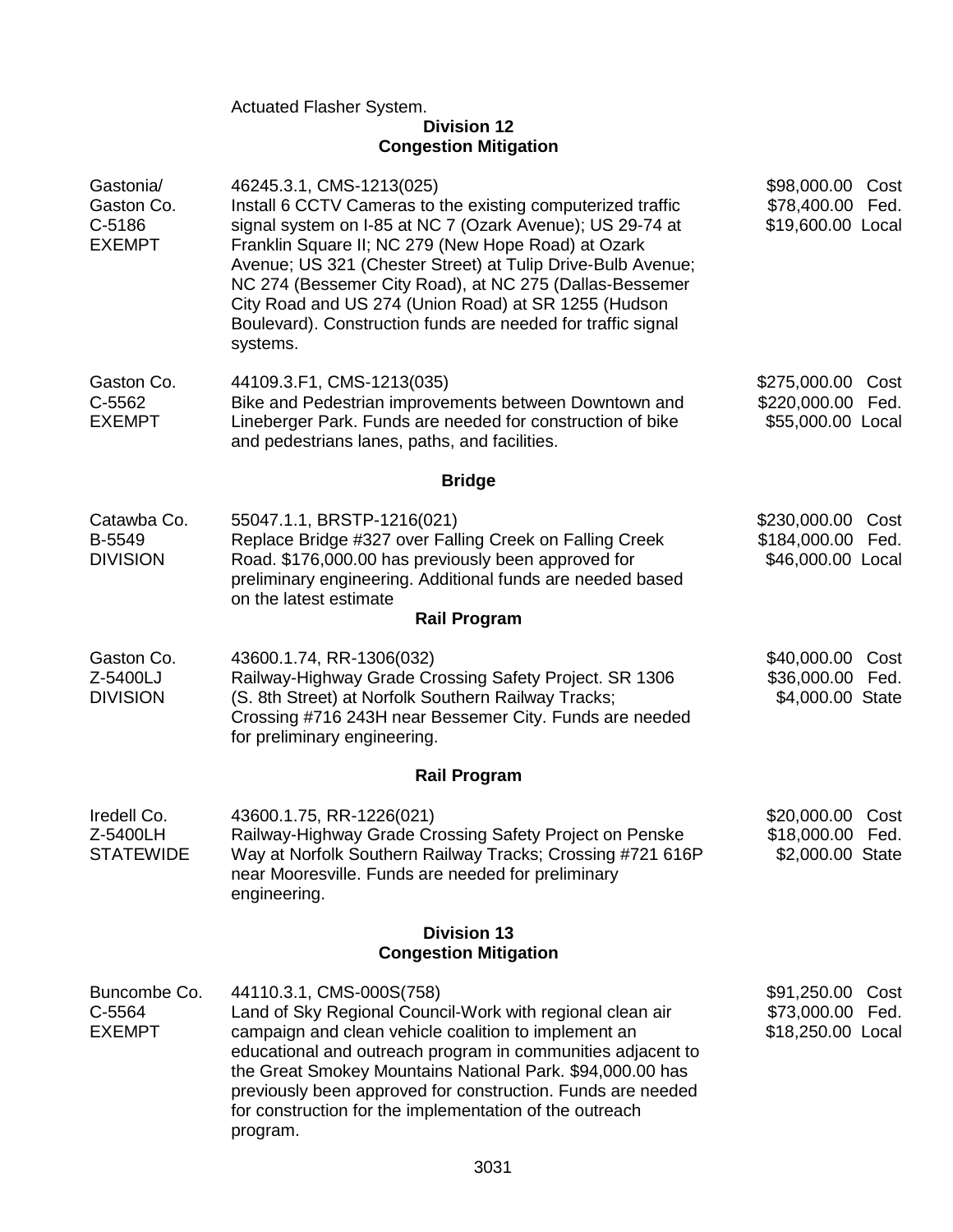# **Bridge**

| Burke Co.<br>B-5398<br><b>DIVISION</b>                   | 46113.2.1, BRZ-1803(001)<br>Replace Bridge #21 over Henry Fork River on SR 1803. Funds<br>are needed for full right of way to replace bridge.                                                                                                     | \$300,000.00 Cost<br>\$240,000.00 Fed.<br>\$60,000.00 State |              |
|----------------------------------------------------------|---------------------------------------------------------------------------------------------------------------------------------------------------------------------------------------------------------------------------------------------------|-------------------------------------------------------------|--------------|
|                                                          | <b>Rural</b>                                                                                                                                                                                                                                      |                                                             |              |
| McDowell Co.<br>R-4436MG<br><b>STATEWIDE</b>             | 34625.2.53, STP-0040(035)<br>Construct a hazardous spill retention basin within the I-40<br>Eastbound Rest Area. Funds are needed for construction to<br>improve water quality.                                                                   | \$72,000.00<br>\$57,600.00<br>\$14,400.00 State             | Cost<br>Fed. |
|                                                          | <b>Division 14</b><br><b>Urban</b>                                                                                                                                                                                                                |                                                             |              |
| Waynesville/<br>Haywood Co.<br>U-5548<br><b>DIVISION</b> | 50156.1.1, STPDA-1302(064)<br>Realignment of Brown Avenue from Boyd Avenue to<br>approximately 1200 feet south of the intersection. Funds<br>are needed for preliminary engineering.                                                              | \$50,000.00<br>\$40,000.00 Fed.<br>\$10,000.00 Local        | Cost         |
|                                                          | <b>Bridge</b>                                                                                                                                                                                                                                     |                                                             |              |
| Jackson Co.<br>B-5404<br><b>DIVISION</b>                 | 46119.3.FD1, BRZ-1163(010)<br>Replace Bridge #136 over Pine Creek on SR 1163, 0.205<br>miles. Funds are needed for construction based on the<br>estimate from the 12-Month Tentative Letting List published<br>October 28, 2015.                  | \$800,000.00<br>\$640,000.00<br>\$160,000.00 State          | Cost<br>Fed. |
| Transylvania<br>Co.<br>B-4822<br><b>DIVISION</b>         | 38592.3.FD1, BRZ-1119(004)<br>Replace Bridge #13 over Nicholson Creek on SR 1119,<br>0.172 miles. Funds are needed for construction based on the<br>estimate from the 12-Month Tentative Letting List published<br>October 28, 2015.              | \$900,000.00<br>\$720,000.00<br>\$180,000.00 State          | Cost<br>Fed. |
| Transylvania<br>Co.<br>B-5403<br><b>DIVISION</b>         | 46118.3.FD1, BRZ-1532(005)<br>Replace Bridge #196 over Crab Creek on SR 1532, 0.152<br>miles. Funds are needed for construction based on the<br>estimate from the 12-Month Tentative Letting List published<br>October 28, 2015.<br><b>Safety</b> | \$1,050,000.00<br>\$840,000.00<br>\$210,000.00 State        | Cost<br>Fed. |
| Clay Co.<br><b>W-5601CV</b><br><b>DIVISION</b>           | 50138.3.101, HSIP-1330(011)<br>SR 1330 (Cold Branch Road) from SR 1307 (Woods Road)<br>to SR 1328 (Peckerwood Road), near Hayesville. Funds are                                                                                                   | \$136,000.00<br>\$122,400.00 Fed.<br>\$13,600.00 State      | Cost         |
| Haywood Co.<br>W-5601CB<br><b>REGIONAL</b>               | needed for construction to install guardrail and end units.<br>50138.3.81, HSIP-0276(014)<br>US 276 at Bridges #132, #125 and #93 near Canton. Funds<br>are needed for construction to install guardrail and end<br>treatments.                   | \$110,000.00<br>\$99,000.00<br>\$11,000.00 State            | Cost<br>Fed. |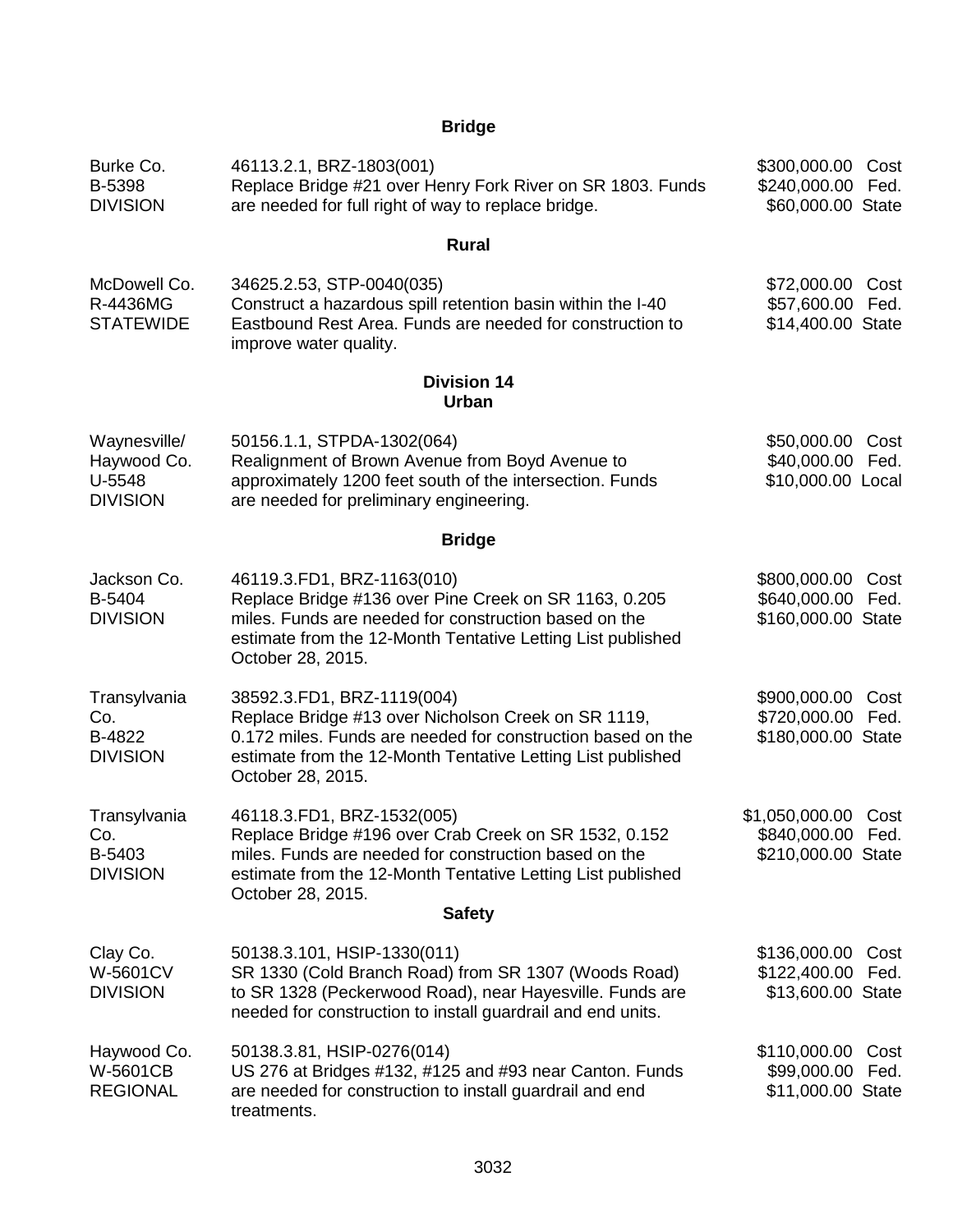| Polk Co.         | 50138.3.100, HSIP-0108(005)                                | \$15,000.00 Cost |  |
|------------------|------------------------------------------------------------|------------------|--|
| W-5601CU         | NC 108, 0.5 mile east of SR 1556 (Industrial Park Access)  | \$13,500.00 Fed. |  |
| <b>REGIONAL</b>  | near Columbus. Funds are needed for construction of safety | \$1,500.00 State |  |
|                  | improvements.                                              |                  |  |
| <b>Statewide</b> |                                                            |                  |  |

#### **Surface Transportation**

| Statewide       | 34634.1.4, STP-000S(803)                                                                                                  | \$1,000,000.00 Cost |  |
|-----------------|---------------------------------------------------------------------------------------------------------------------------|---------------------|--|
| R-9999          | Northern Long-eared Bat (NLEB) endangered species                                                                         | \$800,000.00 Fed.   |  |
| <b>DIVISION</b> | mitigation. \$1,000,000.00 has previously been approved for<br>preliminary engineering. Additional funds are needed based | \$200,000.00 State  |  |
|                 | on the latest estimate.                                                                                                   |                     |  |

#### **Rail Program**

| Statewide        | 50061.3.4, CMS-000S(841)                                 | \$1,500,000.00 Cost |  |
|------------------|----------------------------------------------------------|---------------------|--|
| C-5600C          | Expand and Augment Statewide Transportation Demand       | \$1,200,000.00 Fed. |  |
| <b>STATEWIDE</b> | Management Program. Funds are needed for implementation. | \$300,000.00 State  |  |

#### **ITEM M SUMMARY - 72 PROJECT(S) - (TOTAL FEDERAL AND STATE) \$247,193,074.00**

#### **Approval - Revisions to the 2016-2025 STIPS**

A motion was made by Board Member Blount, seconded by Board Member Brown, to approve the

following additions, modifications and deletions to the 2016 – 2025 State Transportation Improvement

Plans.

Board Member Alexander noted a conflict of interest on project U-5738 in Rowan County; Board

Member Dodson noted a conflict of interest on project B-5940 in Wake County; Board Member Curran

noted a conflict of interest on projects R-0211EC and EB-5798 in Mecklenburg County.

#### **HIGHWAY PROGRAM STIP ADDITIONS**

#### **DIVISION 1**

| AV-5778<br><b>HERTFORD</b><br>Proj. Category<br><b>DIVISION</b> | Tri-County Airport (ASJ),<br>Runway extension.<br><b>New project programmed</b><br>due to additional revenue<br>(HB97).        | Engineering       | <b>FY23</b><br><b>FY23</b> | $$560,000$ (T)<br>$$62,000$ (O)<br>\$622,000 |
|-----------------------------------------------------------------|--------------------------------------------------------------------------------------------------------------------------------|-------------------|----------------------------|----------------------------------------------|
| AV-5779<br><b>DARE</b><br>Proj. Category<br><b>DIVISION</b>     | Dare County Regional Airport<br>(MQI), Land acquisition -<br>runway 23.<br>New project programmed<br>due to additional revenue | Right-of-Way FY23 | <b>FY23</b>                | $$428,000$ (T)<br>$$48,000$ (O)<br>\$476,000 |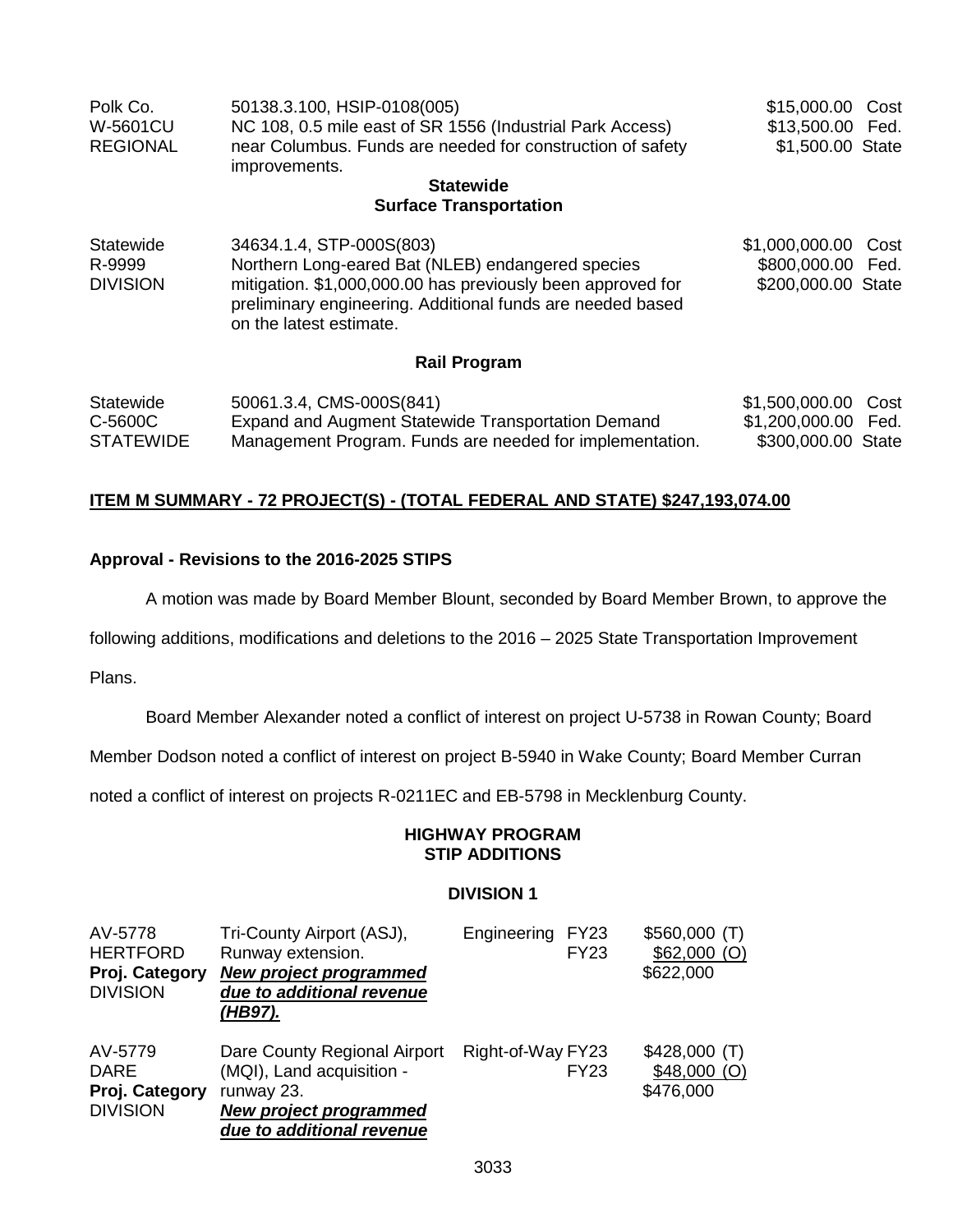## *(HB 97).*

| AV-5780<br><b>DARE</b><br>Proj. Category<br><b>DIVISION</b>      | Dare County Regional Airport<br>(MQI), Land acquisition -<br>runway approach.<br><b>New project programmed</b><br>due to additional revenue<br>(HB 97).                            | Right-of-Way FY23<br><b>FY23</b>        | \$455,000(T)<br>$$50,000$ (O)<br>\$505,000        |
|------------------------------------------------------------------|------------------------------------------------------------------------------------------------------------------------------------------------------------------------------------|-----------------------------------------|---------------------------------------------------|
| AV-5781<br><b>DARE</b><br>Proj. Category<br><b>DIVISION</b>      | Dare County Regional Airport<br>(MQI), Land acquisition -<br>runway 23.<br><b>New project programmed</b><br>due to additional revenue<br><u>(HB 97).</u>                           | <b>Construction FY23</b><br><b>FY23</b> | $$3,326,000$ (T)<br>$$369,000$ (O)<br>\$3,695,000 |
| AV-5784<br><b>DARE</b><br>Proj. Category<br><b>DIVISION</b>      | Dare County Regional Airport<br>(MQI), Land acquisition.<br><b>New project programmed</b><br>due to additional revenue<br><u>(HB 97).</u>                                          | Right-of-Way FY23<br><b>FY23</b>        | $$1,152,000$ (T)<br>$$128,000$ (O)<br>\$1,280,000 |
| AV-5785<br><b>DARE</b><br>Proj. Category<br><b>DIVISION</b>      | Dare County Regional Airport<br>(MQI), Extension of runway<br><b>New project programmed</b><br>due to additional revenue<br><u>(HB 97).</u>                                        | <b>Construction FY24</b><br><b>FY24</b> | $$1,620,000$ (T)<br>$$180,000$ (O)<br>\$1,800,000 |
| AV-5786<br><b>MARTIN</b><br>Proj. Category<br><b>DIVISION</b>    | Martin County Airport (MCZ),<br>Land acquisition.<br><b>New project programmed</b><br>due to additional revenue<br><u>(HB 97).</u>                                                 | Right-of-Way FY24<br><b>FY24</b>        | \$459,000(T)<br>$$51,000$ (O)<br>\$510,000        |
| AV-5787<br><b>HERTFORD</b><br>Proj. Category<br><b>DIVISION</b>  | Tri-County Airport (ASJ),<br>Upgrade existing terminal.<br><b>New project programmed</b><br>due to additional revenue<br>(HB 97).                                                  | <b>Construction FY25</b><br><b>FY25</b> | \$225,000(T)<br>$$25,000$ (O)<br>\$250,000        |
| AV-5788<br><b>MARTIN</b><br>Proj. Category<br><b>DIVISION</b>    | Martin County Airport (MCZ),<br>Construction of new T-hangar<br>taxilanes.<br><b>New project programmed</b><br>due to additional revenue<br><u>(HB 97).</u>                        | <b>Construction FY25</b><br><b>FY25</b> | \$369,000(T)<br>\$41,000 (O)<br>\$410,000         |
| AV-5789<br><b>CURRITUCK</b><br>Proj. Category<br><b>DIVISION</b> | <b>Currituck County Regional</b><br>Airport (ONX), Construct<br>building to store airfield<br>maintenance equipment.<br><b>New project programmed</b><br>due to additional revenue | <b>Construction FY25</b><br><b>FY25</b> | $$135,000$ (T)<br>$$15,000$ (O)<br>\$150,000      |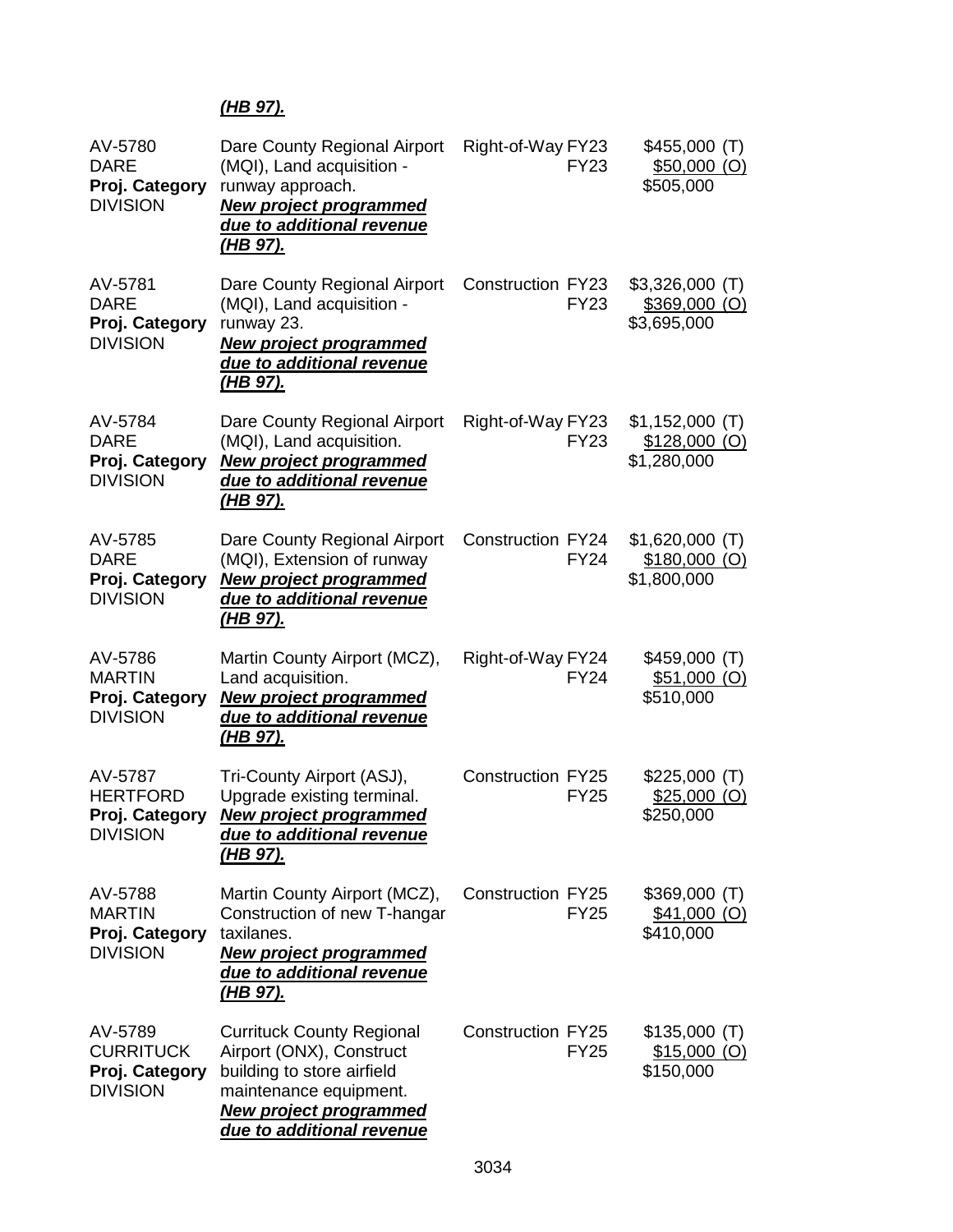| AV-5790<br><b>CURRITUCK</b><br>Proj. Category<br><b>DIVISION</b>                                     | (HB 97).<br><b>Currituck County Regional</b><br>Airport (ONX), Construction of<br>taxilanes.<br><b>New project programmed</b><br>due to additional revenue<br><u>(HB 97).</u> | <b>Construction FY25</b> | <b>FY25</b> | $$1,080,000$ (T)<br>$$120,000$ (O)<br>\$1,200,000                     |  |
|------------------------------------------------------------------------------------------------------|-------------------------------------------------------------------------------------------------------------------------------------------------------------------------------|--------------------------|-------------|-----------------------------------------------------------------------|--|
| AV-5791<br><b>HERTFORD</b><br>Proj. Category<br><b>DIVISION</b>                                      | Tri-County Airport (ASJ),<br>Construct taxiways.<br><b>New project programmed</b><br>due to additional revenue<br><u>(HB 97).</u>                                             | <b>Construction FY24</b> | <b>FY24</b> | $$230,000$ (T)<br>$$26,000$ (O)<br>\$256,000                          |  |
| B-5936<br><b>TYRRELL</b><br>Proj. Category<br><b>STATEWIDE</b>                                       | US 64, Rehabilitate Bridge<br>880007 over Alligator River.<br><b>New project programmed</b><br>due to additional revenue<br>(HB 97).                                          | <b>Construction FY17</b> | <b>FY18</b> | $$4,995,000$ (T)<br>$$4,995,000$ (T)<br>\$9,990,000                   |  |
| B-5937<br><b>CURRITUCK</b><br>Proj. Category<br><b>STATEWIDE</b>                                     | US 158, Rehabilitate Bridge<br>260016 over Currituck Sound.<br><b>New project programmed</b><br>due to additional revenue<br><u>(HB 97).</u>                                  |                          | <b>FY18</b> | Construction FY17 \$14,460,000 (T)<br>\$14,460,000(T)<br>\$28,920,000 |  |
| B-5941<br><b>BERTIE</b><br>Proj. Category<br><b>STATEWIDE</b>                                        | NC 45/NC 308, Rehabilitate<br>Bridge 070007 over Roanoke<br>River.<br><b>New project programmed</b><br>due to additional revenue<br>(HB 97).                                  | <b>Construction FY17</b> |             | $$3,120,000$ (T)                                                      |  |
| B-5942<br><b>HYDE</b><br>Proj. Category Waterway.<br><b>REGIONAL</b>                                 | US 264, Rehabilitate Bridge<br>470020 over Intracoastal<br><b>New project programmed</b><br>due to additional revenue<br><u>(HB 97).</u>                                      | <b>Construction FY17</b> |             | $$1,278,000$ (T)                                                      |  |
| B-5943<br><b>DARE</b><br>Proj. Category<br><b>REGIONAL</b>                                           | US 64 bypass, Rehabilitate<br>Bridge 270054 over Croatan<br>Sound.<br><b>New project programmed</b><br>due to additional revenue<br><u>(HB 97).</u>                           | <b>Construction FY17</b> |             | $$2,400,000$ (T)                                                      |  |
| F-5701<br><b>PAMLICO</b><br><b>NEW HANOVER</b><br><b>HYDE</b><br><b>BRUNSWICK</b><br><b>CARTERET</b> | Various, Construct tug for<br>statewide support vessel.<br><b>New project programmed</b><br>due to additional revenue<br><u>(HB 97).</u>                                      | <b>Construction FY21</b> |             | $$1,725,000$ (T)                                                      |  |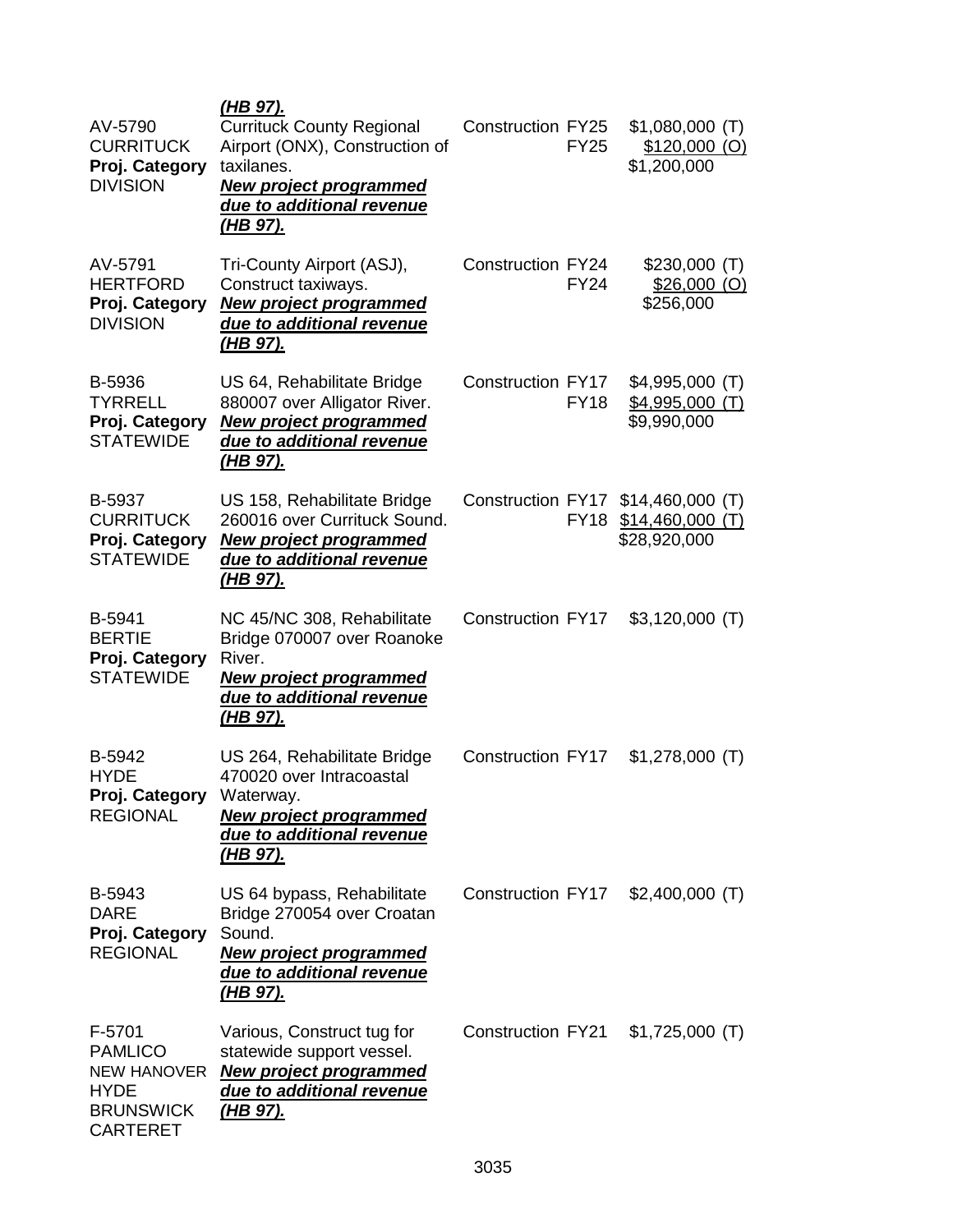#### **CURRITUCK** BEAUFORT DARE **Proj. Category** DIVISION

| R-3419<br><b>DARE</b><br>Proj. Category<br><b>REGIONAL</b>                          | US 158, US 64/NC 12 to<br>eastern end of Currituck.<br>Add additional lanes.<br><b>New project programmed</b><br>due to additional revenue<br>(HB 97).                           | Right-of-Way FY25<br><b>Utilities</b><br><b>Construction PY</b>   | PY<br><b>FY25</b>        | $$13,048,000$ (T)<br>$$13,047,000$ (T)<br>$$3,131,000$ (T)<br>$$56,202,000$ (T)<br>\$85,428,000 |
|-------------------------------------------------------------------------------------|----------------------------------------------------------------------------------------------------------------------------------------------------------------------------------|-------------------------------------------------------------------|--------------------------|-------------------------------------------------------------------------------------------------|
| R-4457<br><b>DARE</b><br>Proj. Category<br><b>DIVISION</b>                          | US 158, NC 12.<br>Improve intersection.<br><b>New project programmed</b><br>due to additional revenue<br><u>(HB 97).</u>                                                         | Right-of-Way FY24<br><b>Construction PY</b>                       |                          | $$4,620,000$ (T)<br>\$19,250,000<br>(T)<br>\$23,870,000                                         |
| R-5757<br><b>NORTHAMPTON</b><br>Proj. Category<br><b>DIVISION</b>                   | NC 305, Seaboard town limits<br>to Hertford County line.<br>Upgrade roadway.<br><b>New project programmed</b><br>due to additional revenue<br><u>(HB 97).</u>                    | Right-of-Way FY20<br><b>Construction FY21</b>                     |                          | \$10,000(T)<br>$$8,200,000$ (T)<br>\$8,210,000                                                  |
| R-5758<br>Proj. Category<br><b>DIVISION</b>                                         | US 258, Halifax County line<br>NORTHAMPTON to Rich Square town limits.<br>Upgrade roadway.<br><b>New project programmed</b><br>due to additional revenue<br><u>(HB 97).</u>      | Right-of-Way FY19<br><b>Construction FY20</b>                     |                          | \$10,000(T)<br>$$1,700,000$ (T)<br>\$1,710,000                                                  |
| U-2419<br><b>HALIFAX</b><br><b>NORTHAMPTON</b><br>Proj. Category<br><b>DIVISION</b> | NC 48, Roanoke Avenue in<br>Halifax County to NC 46 in<br>Northampton County.<br>Widen to multi-lanes.<br><b>New project programmed</b><br>due to additional revenue<br>(HB 97). | Right-of-Way FY23<br><b>Utilities</b><br><b>Construction FY25</b> | <b>FY23</b><br><b>PY</b> | $$1,101,000$ (T)<br>\$132,000(T)<br>\$9,918,000 (T)<br>\$19,836,000 (T)<br>\$30,987,000         |
|                                                                                     |                                                                                                                                                                                  | <b>DIVISION 2</b>                                                 |                          |                                                                                                 |
| <b>B-5938</b><br><b>CARTERET</b><br>Proj. Category<br><b>DIVISION</b>               | SR 1182 (Atlantic beach<br>causeway), Rehabilitate Bridge<br>150068 over Bogue Sound.<br><b>New project programmed</b><br>due to additional revenue<br><u>(HB 97).</u>           | Construction FY17                                                 |                          | $$5,160,000$ (T)                                                                                |
| <b>B-5939</b><br><b>CARTERET</b><br>Proj. Category<br><b>REGIONAL</b>               | NC 58, Rehabilitate Bridge<br>15006 over Bogue Sound.<br><b>New project programmed</b><br>due to additional revenue                                                              | <b>Construction FY17</b>                                          |                          | $$4,200,000$ (T)                                                                                |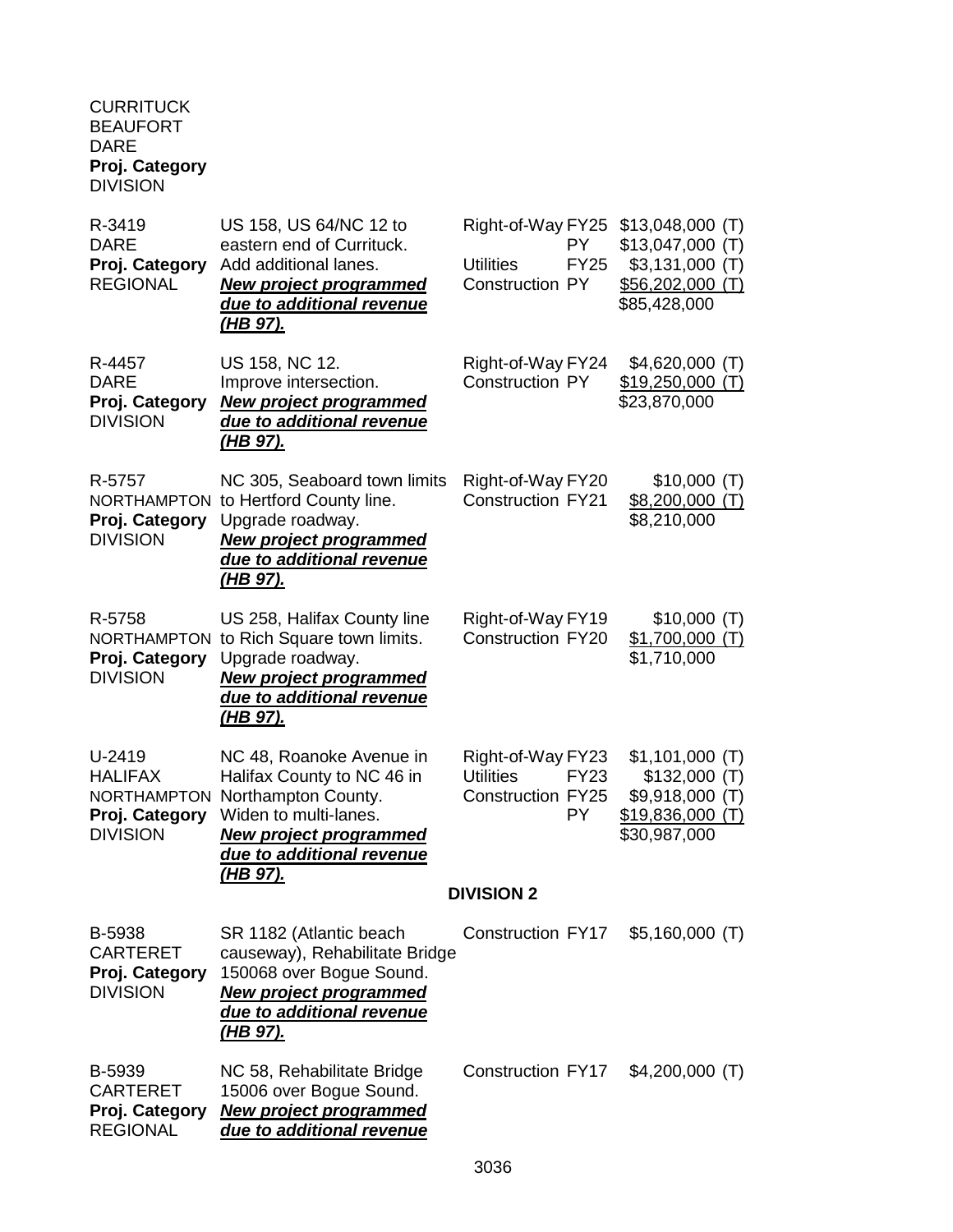| R-5777<br><b>CRAVEN</b><br>Proj. Category<br><b>DIVISION</b>   | <u>(HB 97).</u><br>US 70, Grantham Road to<br>the proposed US 70 Havelock<br>Bypass.<br>Upgrade roadway to freeway.<br><b>New project programmed</b><br>due to additional revenue<br><u>(HB 97).</u>                      | Right-of-Way FY25<br>PY.<br><b>Construction PY</b>                                              | $$24,900,000$ (T)<br>\$49,800,000 (T)<br>\$106,600,000 (T)<br>\$181,300,000                |
|----------------------------------------------------------------|---------------------------------------------------------------------------------------------------------------------------------------------------------------------------------------------------------------------------|-------------------------------------------------------------------------------------------------|--------------------------------------------------------------------------------------------|
| U-3448<br><b>CRAVEN</b><br>Proj. Category<br><b>DIVISION</b>   | SR 1278 (Trent Road), US 17<br>(Martin Luther King, Jr. Road<br>) to SR 1215 (Simmons Street) Construction FY25<br>Widen to multi-lanes.<br><b>New project programmed</b><br>due to additional revenue<br><u>(HB 97).</u> | Right-of-Way FY23<br><b>Utilities</b><br><b>FY23</b><br><b>PY</b>                               | $$3,007,000$ (T)<br>\$361,000(T)<br>$$5,150,000$ (T)<br>$$5,150,000$ (T)<br>\$13,668,000   |
| U-5606<br><b>PITT</b><br>Proj. Category<br><b>DIVISION</b>     | SR 1598 (Dickinson Avenue),<br>NC 11 to Reade Circle.<br>Improve roadway.<br><b>New project programmed</b><br>due to additional revenue<br><u>(HB 97).</u>                                                                | Right-of-Way FY16<br><b>Utilities</b><br><b>FY16</b><br><b>Construction FY18</b>                | \$1,355,000 (STP)<br>\$860,000 (STP)<br>\$9,900,000 (STP)<br>\$12,115,000                  |
| U-5875<br><b>PITT</b><br>Proj. Category<br><b>DIVISION</b>     | SR 1203 (Allen Street),<br>SR 1467 (Stantonsburg Road)<br>to US 13 (Dickinson Avenue<br>extension). Widen to multi-lanes.<br><b>New project programmed</b><br>due to additional revenue<br><u>(HB 97).</u>                | Right-of-Way FY23<br><b>Utilities</b><br><b>FY23</b><br><b>Construction FY25</b><br>PY.         | $$1,777,000$ (T)<br>\$213,000(T)<br>$$5,814,000$ (T)<br>$$11,628,000$ (T)<br>\$19,432,000  |
| U-5876<br><b>CARTERET</b><br>Proj. Category<br><b>REGIONAL</b> | US 70 (Arndell Street),<br>4th Street to SR 1175<br>(Radio Island Road).<br>Widen to multi-lanes.<br><b>New project programmed</b><br>due to additional revenue<br><u>(HB 97).</u>                                        | Right-of-Way FY24<br><b>Utilities</b><br><b>FY24</b><br><b>Construction PY</b>                  | $$6,280,000$ (T)<br>\$754,000(T)<br>$$64,478,000$ (T)<br>\$71,512,000                      |
| U-5917<br><b>PITT</b><br>Proj. Category<br><b>DIVISION</b>     | SR 1704 (fourteenth Street),<br>Red Banks Road to SR 1708<br>(Firetower Road).<br>Widen to multi-lanes.<br><b>New project programmed</b><br>due to additional revenue<br><u>(HB 97).</u>                                  | Right-of-Way FY20<br><b>FY21</b><br><b>Utilities</b><br><b>FY20</b><br><b>Construction FY22</b> | $$1,658,000$ (T)<br>$$1,657,000$ (T)<br>$$398,000$ (T)<br>$$8,322,000$ (T)<br>\$12,035,000 |
| U-5919<br><b>PITT</b><br>Proj. Category<br><b>DIVISION</b>     | SR 1126 (Boyd Street),<br>NC 11 to Railroad Street.<br>Upgrade Roadway.<br><b>New project programmed</b><br>due to additional revenue                                                                                     | <b>Construction FY21</b>                                                                        | $$1,710,000$ (T)                                                                           |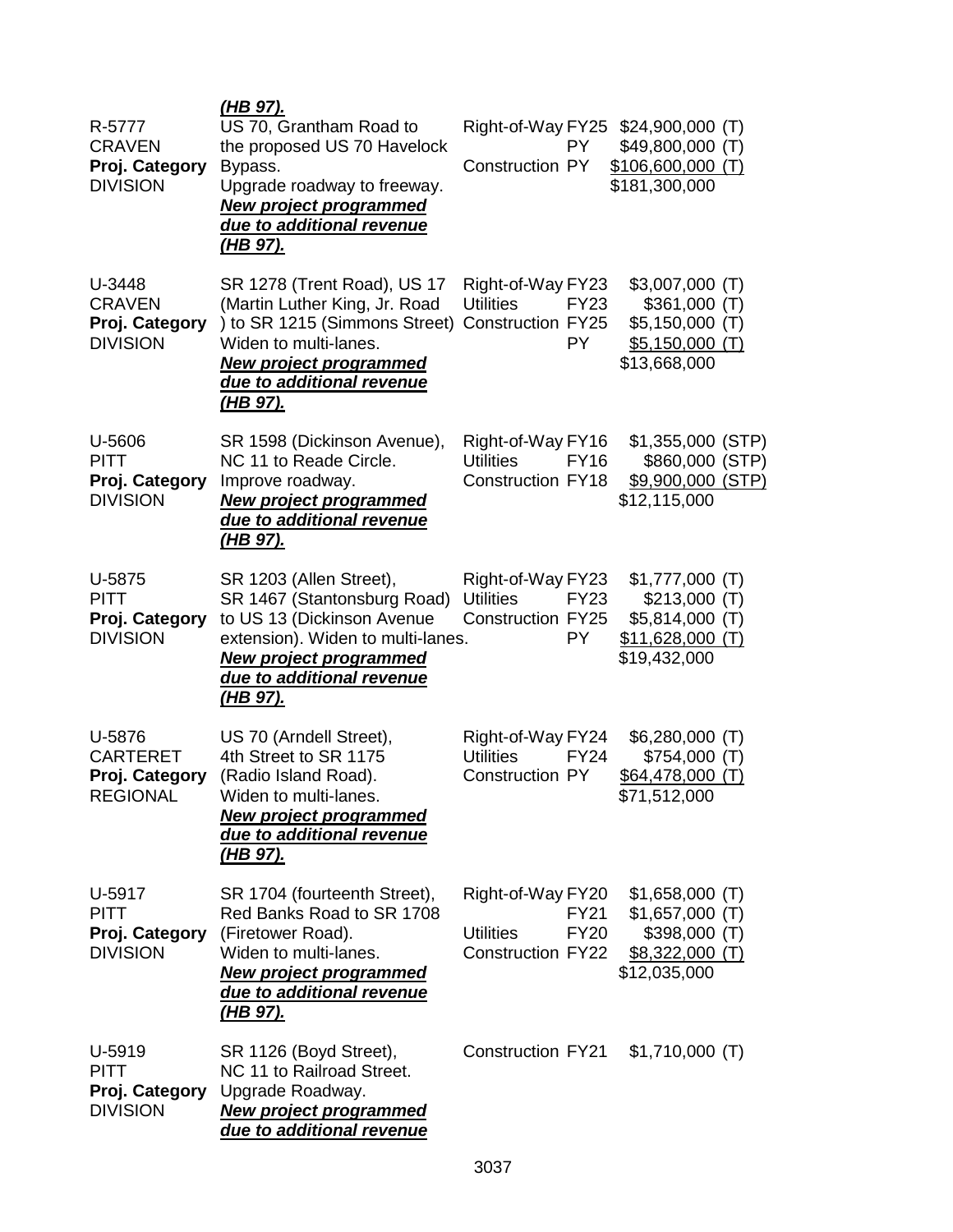| U-5921<br><b>PITT</b><br>Proj. Category<br><b>DIVISION</b>                                                                                                                            | <u>(HB 97).</u><br>SR 1713 (Laurie Ellis Road),<br>NC 11 to SR 1149 (Mill Street)<br>Construct connector on new<br>location.<br><b>New project programmed</b><br>due to additional revenue<br><u>(HB 97).</u>                   | Right-of-Way FY22<br><b>Utilities</b><br><b>Construction FY24</b> | <b>FY22</b>                | \$98,000(T)<br>\$12,000(T)<br>$$1,254,000$ (T)<br>\$1,364,000 |  |
|---------------------------------------------------------------------------------------------------------------------------------------------------------------------------------------|---------------------------------------------------------------------------------------------------------------------------------------------------------------------------------------------------------------------------------|-------------------------------------------------------------------|----------------------------|---------------------------------------------------------------|--|
| W-5202<br><b>JONES</b><br><b>GREENE</b><br><b>LENOIR</b><br><b>PAMLICO</b><br><b>PITT</b><br><b>CARTERET</b><br><b>BEAUFORT</b><br><b>CRAVEN</b><br>Proj. Category<br><b>REGIONAL</b> | Various, Division 2 rumble<br>strips, guardrail, safety and<br>lighting improvements at<br>selected locations.<br><b>Add Construction in FY 16</b><br>not previously programmed.                                                | Construction FY16<br><b>DIVISION 3</b>                            |                            | \$850,000 (HSIP)                                              |  |
| AV-5739                                                                                                                                                                               | Cape Fear Regional (SUT),                                                                                                                                                                                                       | Right-of-Way FY16                                                 |                            | \$249,000(T)                                                  |  |
| <b>BRUNSWICK</b><br>Proj. Category<br><b>DIVISION</b>                                                                                                                                 | Approach clearing at runway<br>5 and runway 23.<br>Add Right-of-Way in FY 16<br><u>not previously programmed.</u>                                                                                                               | Construction FY16                                                 | <b>FY16</b><br><b>FY16</b> | $$28,000$ (O)<br>$$253,000$ (T)<br>$$28,000$ (O)<br>\$558,000 |  |
| EB-5799<br><b>BRUNSWICK</b><br>Proj. Category<br><b>DIVISION</b>                                                                                                                      | SR 1167 (Persimmon Road),<br>Bay Trail Drive to NC 179<br>(Beach Drive).<br>Construct sidewalk.<br><b>New project programmed</b><br>due to additional revenue<br><u>(HB 97).</u>                                                | <b>Construction FY21</b>                                          | <b>FY21</b>                | \$146,000 (STP)<br>$$37,000$ (L)<br>\$183,000                 |  |
| U-4751A<br><b>NEW HANOVER</b><br>Proj. Category<br><b>STATEWIDE</b>                                                                                                                   | Lendire Road, west of US 17<br><b>Business (Market Street) to</b><br>US 17 Business (Market Street)/<br>SR 1403 (Middle Sound Loop Road).<br>Realign roadway.<br><b>Add Construction in FY 16</b><br>not previously programmed. | <b>Construction FY16</b>                                          |                            | $$1,000,000$ (T)                                              |  |
| U-5877<br><b>ONSLOW</b><br>Proj. Category<br><b>DIVISION</b>                                                                                                                          | NC 53 (Western Boulevard),<br>SR 1308 (Gum Branch Road).<br>Improve intersection.<br><b>New project programmed</b><br>due to additional revenue<br><u>(HB 97).</u>                                                              | Right-of-Way FY19<br><b>Construction FY20</b>                     |                            | \$180,000(T)<br><u>\$750,000 (T)</u><br>\$930,000             |  |
| U-5878<br><b>ONSLOW</b>                                                                                                                                                               | Commerce Drive, Commerce<br>Drive to SR 1406 (Piney                                                                                                                                                                             | Right-of-Way FY20<br><b>Utilities</b>                             | <b>FY20</b>                | \$266,000(T)<br>$$32,000$ (T)                                 |  |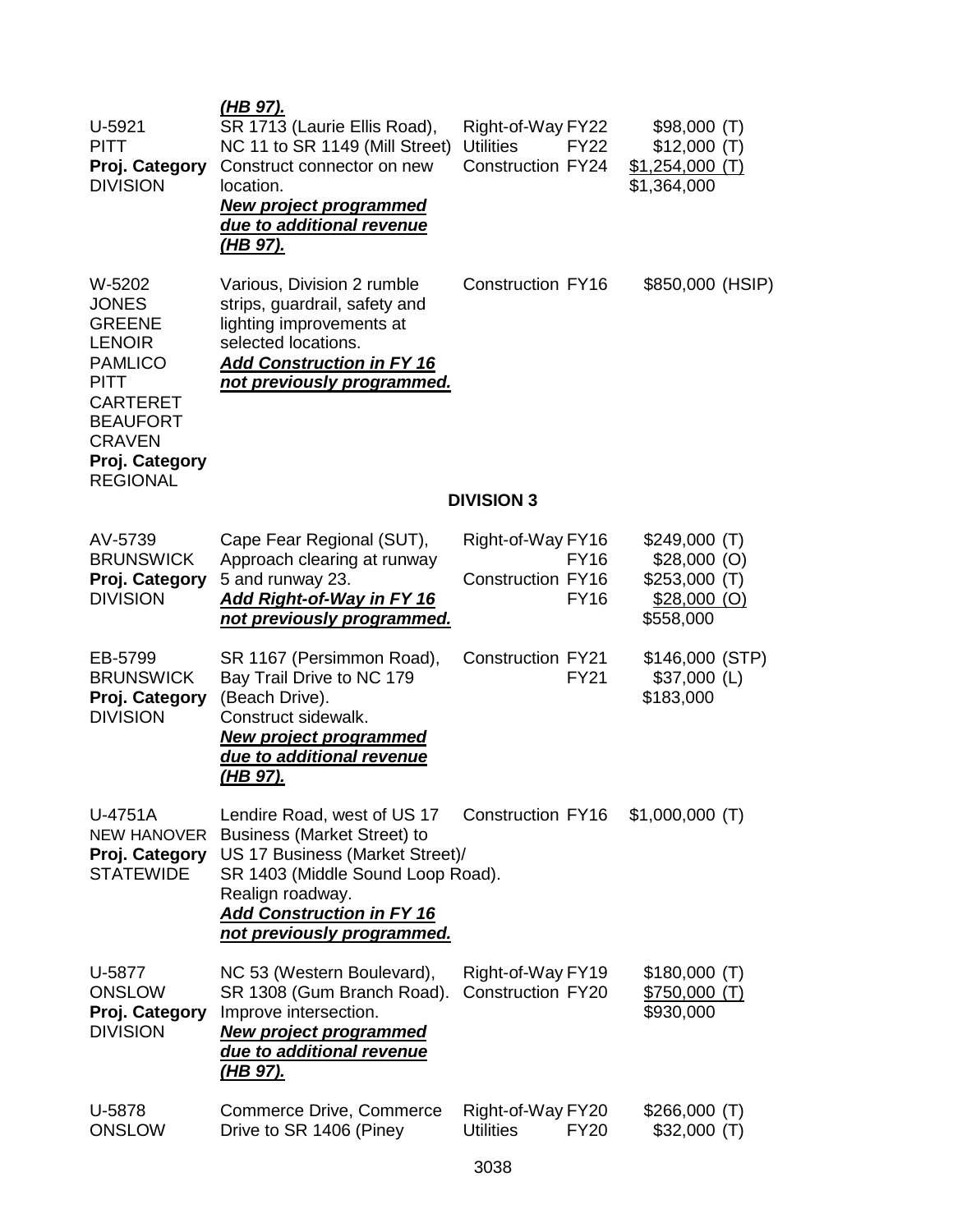| Proj. Category<br><b>DIVISION</b>                                  | Green Road). Construct<br>roadway on new location.<br><b>New project programmed</b><br>due to additional revenue<br><u>(HB 97).</u>                                                                                               | <b>Construction FY22</b>                                                         | $$3,474,000$ (T)<br>\$3,772,000                                                                       |  |
|--------------------------------------------------------------------|-----------------------------------------------------------------------------------------------------------------------------------------------------------------------------------------------------------------------------------|----------------------------------------------------------------------------------|-------------------------------------------------------------------------------------------------------|--|
| U-5880<br>Proj. Category<br><b>REGIONAL</b>                        | US 74 (Martin Luther King, Jr.<br>NEW HANOVER Boulevard), US 17 Business<br>(Market Street).<br>Upgrade interchange.<br><b>New project programmed</b><br>due to additional revenue<br><u>(HB 97).</u>                             | Right-of-Way FY22<br><b>Construction FY24</b><br><b>FY25</b>                     | $$3,000,000$ (T)<br>$$6,250,000$ (T)<br>$$6,250,000$ (T)<br>\$15,500,000                              |  |
| U-5881<br><b>NEW HANOVER</b><br>Proj. Category<br><b>STATEWIDE</b> | NC 132 (College Road),<br>SR 2048 (Gordon Road) to<br>SR 1272 (New Centre Drive)<br>Upgrade roadway.<br><b>New project programmed</b><br>due to additional revenue<br><u>(HB 97).</u>                                             | Right-of-Way FY23<br><b>Utilities</b><br><b>FY23</b><br>Construction FY25<br>PY. | $$19,208,000$ (T)<br>$$2,305,000$ (T)<br>$$31,350,000$ (T)<br><u>\$31,350,000 (T)</u><br>\$84,213,000 |  |
| U-5903<br><b>ONSLOW</b><br>Proj. Category<br><b>DIVISION</b>       | SR 1336 (Henderson Drive),<br>SR 1308 (Gum Branch Road)<br>to NC 53 (Western Boulevard)<br>Widen to multi-lanes.<br><b>New project programmed</b><br>due to additional revenue<br><u>(HB 97).</u>                                 | Right-of-Way FY22<br><b>Utilities</b><br><b>FY22</b><br>Construction FY24        | $$2,111,000$ (T)<br>$$253,000$ (T)<br>$$7,980,000$ (T)<br>\$10,344,000                                |  |
| U-5910<br><b>BRUNSWICK</b><br>Proj. Category<br><b>DIVISION</b>    | Various, Grand Strand Area<br><b>Transportation Study</b><br>Metropolitan Planning<br>Organization planning<br>allocation and unified work program.<br><u>New project programmed</u><br>at the request of the MPO.                | Engineering FY16                                                                 | \$30,000 (STPDA)                                                                                      |  |
| U-5913<br><b>ONSLOW</b><br>Proj. Category<br><b>DIVISION</b>       | SR 1336 (Henderson Drive),<br>NC 53 (Western Boulevard)<br>to US 17 Bypass extension<br>(Jacksonville Parkway).<br>Extend route on new location.<br><b>New project programmed</b><br>due to additional revenue<br><u>(HB 97).</u> | Right-of-Way FY23<br><b>Utilities</b><br>FY23<br><b>Construction FY25</b>        | $$1,253,000$ (T)<br>\$150,000(T)<br>\$13,566,000(T)<br>\$14,969,000                                   |  |
| U-5914<br><b>BRUNSWICK</b><br>Proj. Category<br><b>DIVISION</b>    | NC 133, US 17/74/76 to<br>SR 1554 (Old River Road).<br>Modernize roadway.<br><b>New project programmed</b><br>due to additional revenue<br><u>(HB 97).</u>                                                                        | Construction FY20                                                                | $$5,130,000$ (T)                                                                                      |  |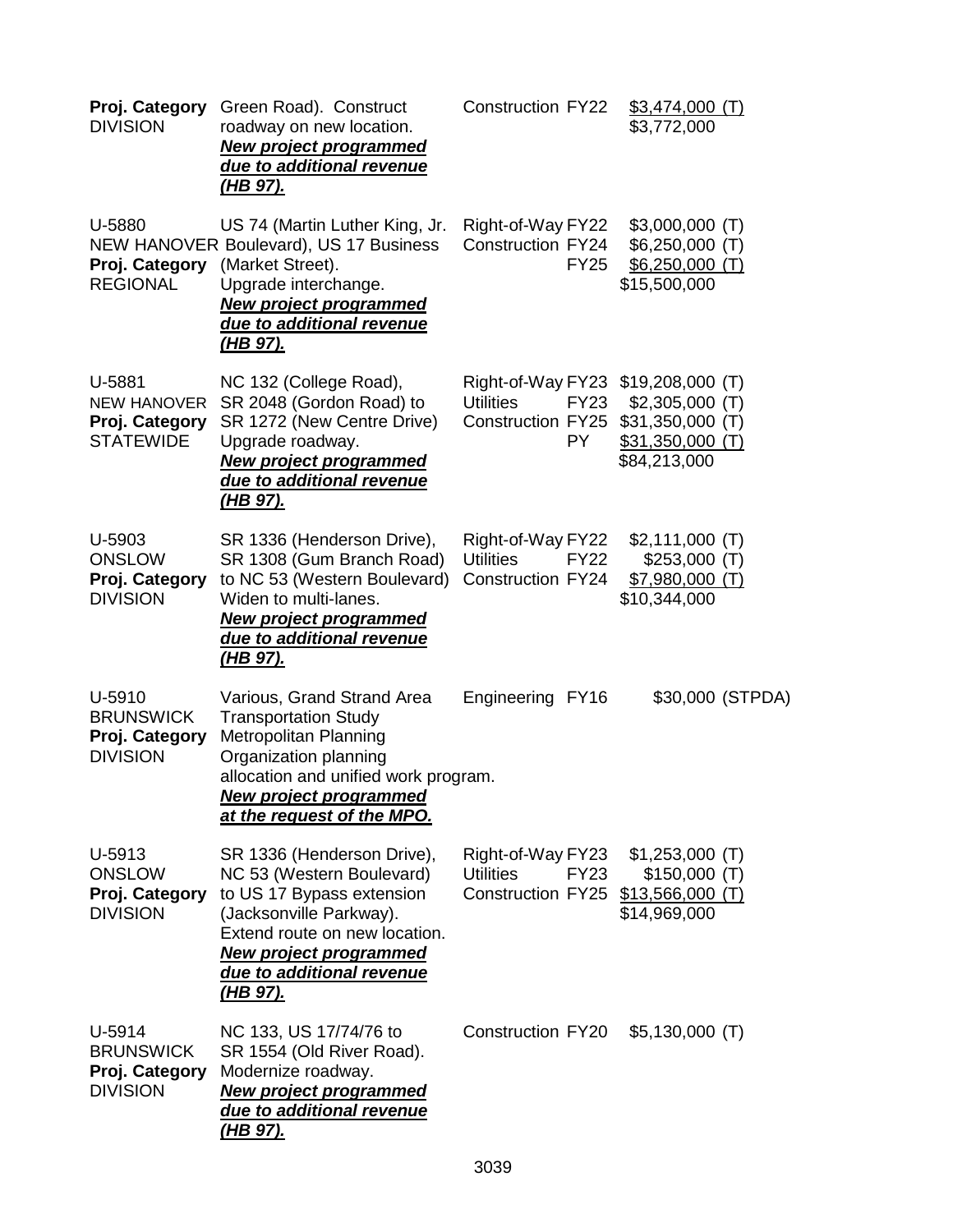| U-5915<br><b>ONSLOW</b><br>Proj. Category<br><b>DIVISION</b>                                              | NC 111 (Catherine Lake Road), Right-of-Way FY23<br>US 258 (Richlands Highway)<br>to SR 1221 (Fowler Manning<br>Road). Widen to multi-lanes.<br><b>New project programmed</b><br>due to additional revenue<br><u>(HB 97).</u>                  | <b>Utilities</b><br><b>FY23</b><br>Construction FY25<br><b>PY</b>              | $$4,354,000$ (T)<br>$$523,000$ (T)<br>$$4,964,000$ (T)<br>\$9,929,000 (T)<br>\$19,770,000 |  |
|-----------------------------------------------------------------------------------------------------------|-----------------------------------------------------------------------------------------------------------------------------------------------------------------------------------------------------------------------------------------------|--------------------------------------------------------------------------------|-------------------------------------------------------------------------------------------|--|
| U-5920<br><b>BRUNSWICK</b><br>Proj. Category<br><b>DIVISION</b>                                           | New route, US 17 Business<br>(North Main Street) to<br>SR 1349 (Bridgers Road).<br>Construct route on new location.<br><b>New project programmed</b><br>due to additional revenue<br><u>(HB 97).</u>                                          | Right-of-Way FY24<br><b>Utilities</b><br><b>FY24</b><br><b>Construction PY</b> | $$3,261,000$ (T)<br>\$391,000(T)<br>$$7,961,000$ (T)<br>\$11,613,000                      |  |
| W-5203DIV<br><b>BRUNSWICK</b><br><b>ONSLOW</b><br><b>NEW HANOVER</b><br>Proj. Category<br><b>DIVISION</b> | Various, Division 3 rumble<br>strips, guardrail, safety and<br>lighting improvements<br>at selected locations.<br>Add Right-of-Way in FY 16<br>and Construction in FY 16<br>not previously programmed.                                        | Right-of-Way FY16<br><b>Construction FY16</b>                                  | \$36,000 (HSIP)<br>\$3,575,000 (HSIP)<br>\$3,611,000                                      |  |
| <b>W-5203REG</b><br><b>ONSLOW</b><br>Proj. Category<br><b>REGIONAL</b>                                    | Various, Division 3 rumble<br>strips, guardrail, safety and<br>lighting improvements at<br>selected locations.<br><b>Add Right-of-Way in FY 16</b><br>and Construction in FY 16<br><u>not previously programmed.</u>                          | Right-of-Way FY16<br><b>Construction FY16</b>                                  | \$25,000 (HSIP)<br>\$1,255,000 (HSIP)<br>\$1,280,000                                      |  |
| W-5203SW<br><b>BRUNSWICK</b><br><b>ONSLOW</b><br>Proj. Category<br><b>STATEWIDE</b>                       | Various, Division 3 rumble<br>strips, guardrail, safety and<br>selected locations.<br>NEW HANOVER lighting improvements at<br><b>Add Right-of-Way in FY 16</b><br>and Construction in FY 16<br>and FY 17 not previously<br><u>programmed.</u> | Right-of-Way FY16<br><b>Construction FY16</b><br><b>FY17</b>                   | \$51,000 (HSIP)<br>\$5,725,000 (HSIP)<br>\$725,000 (HSIP)<br>\$6,501,000                  |  |
|                                                                                                           |                                                                                                                                                                                                                                               | <b>DIVISION 4</b>                                                              |                                                                                           |  |
| AV-5782<br><b>EDGECOMBE</b><br>Proj. Category<br><b>DIVISION</b>                                          | <b>Tarboro Edgecombe Airport</b><br>(ETC), Land acquisition -<br>runway 9.<br><b>New project programmed</b><br>due to additional revenue<br><u>(HB 97).</u>                                                                                   | Right-of-Way FY24<br><b>FY24</b>                                               | \$473,000 (T)<br>$$52,000$ (O)<br>\$525,000                                               |  |
| AV-5792<br><b>HALIFAX</b><br>Proj. Category                                                               | Halifax Northampton Regional Construction FY24<br>Airport (IXA), Install lighting<br>system.                                                                                                                                                  | <b>FY24</b>                                                                    | \$810,000(T)<br>$$90,000$ (O)<br>\$900,000                                                |  |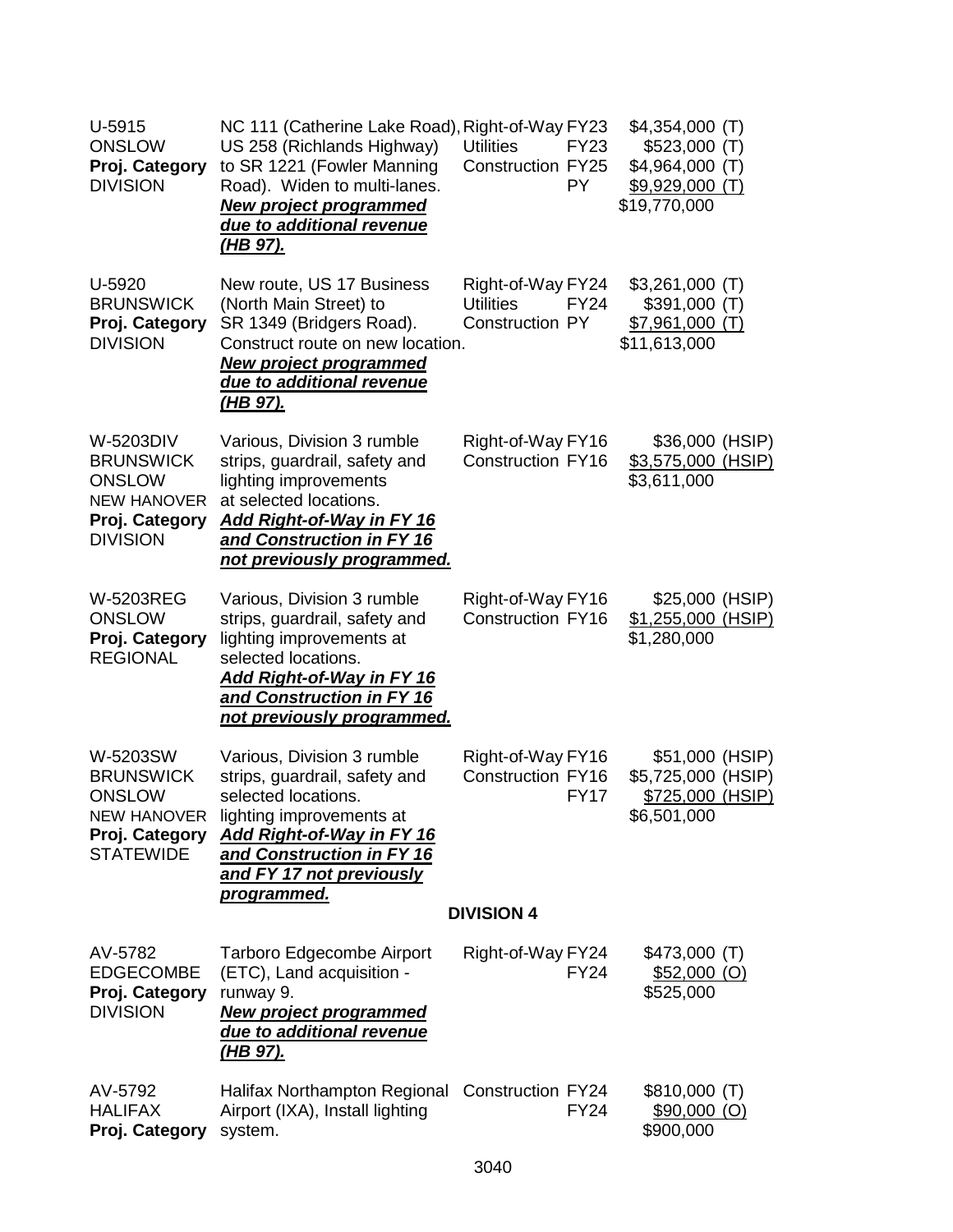| <b>DIVISION</b>                                                | <b>New project programmed</b><br>due to additional revenue<br><u>(HB 97).</u>                                                                                                                   |                                                                   |                          |                                                                                               |  |
|----------------------------------------------------------------|-------------------------------------------------------------------------------------------------------------------------------------------------------------------------------------------------|-------------------------------------------------------------------|--------------------------|-----------------------------------------------------------------------------------------------|--|
| AV-5793<br><b>HALIFAX</b><br>Proj. Category<br><b>DIVISION</b> | Halifax Northampton Regional Construction FY24<br>Airport (IXA), Construct taxilane.<br><b>New project programmed</b><br>due to additional revenue<br><u>(HB 97).</u>                           |                                                                   | <b>FY24</b>              | \$315,000(T)<br>$$35,000$ (O)<br>\$350,000                                                    |  |
| EB-5794<br><b>WILSON</b><br>Proj. Category<br><b>DIVISION</b>  | Elm City, Elm City Elementary<br>School to Elm City Middle<br>School. Construct sidewalk<br>on various routes.<br><b>New project programmed</b><br>due to additional revenue<br><u>(HB 97).</u> | Right-of-Way FY23<br><b>Construction FY24</b>                     | <b>FY24</b>              | $$2,000$ (L)<br>\$82,000 (STP)<br>$$21,000$ (L)<br>\$105,000                                  |  |
| R-5761<br><b>JOHNSTON</b><br>Proj. Category<br><b>REGIONAL</b> | NC 242, US 301 to I-40.<br>Widen to multi-lanes.<br><b>New project programmed</b><br>due to additional revenue<br><u>(HB 97).</u>                                                               | Right-of-Way FY23<br><b>Utilities</b><br><b>Construction FY25</b> | <b>FY23</b><br>PY.       | $$3,012,000$ (T)<br>\$361,000(T)<br>$$6,743,000$ (T)<br>$$13,487,000$ (T)<br>\$23,603,000     |  |
| U-3125<br><b>WAYNE</b><br>Proj. Category<br><b>DIVISION</b>    | US 117, NC 55 to US 117<br>relocation. Upgrade to<br>freeway, part on new location.<br><b>New project programmed</b><br>due to additional revenue<br><u>(HB 97).</u>                            | <b>Utilities</b><br>Construction PY                               | <b>FY24</b>              | Right-of-Way FY24 \$31,592,000 (T)<br>$$3,791,000$ (T)<br>$$194,826,000$ (T)<br>\$230,209,000 |  |
| U-5882<br><b>WAYNE</b><br>Proj. Category<br><b>REGIONAL</b>    | US 13, SR 1705<br>(Hood Swamp Road) to<br>SR 1572 (Saulston Road).<br>Widen to multi-lanes.<br><b>New project programmed</b><br>due to additional revenue<br><u>(HB 97).</u>                    | Right-of-Way FY23<br><b>Utilities</b><br><b>Construction FY25</b> | <b>FY23</b><br><b>PY</b> | $$5,611,000$ (T)<br>\$673,000 (T)<br>$$3,534,000$ (T)<br>$$3,534,000$ (T)<br>\$13,352,000     |  |
| $U-5911$<br><b>NASH</b><br>Proj. Category<br><b>REGIONAL</b>   | NC 48, Red Oak/Battleboro<br>Road to NC 4.<br>Widen to multi-lanes<br><b>New project programmed</b><br>due to additional revenue (HB 97).                                                       | Right-of-Way FY23<br><b>Construction FY25</b>                     | <b>PY</b>                | $$5,671,000$ (T)<br>$$3,686,000$ (T)<br><u>\$7,372,000 (T)</u><br>\$16,729,000                |  |
| U-5916<br><b>NASH</b><br>Proj. Category<br><b>DIVISION</b>     | New route, Western Avenue to Right-of-Way FY23<br>East Smith Road. Construct<br>route on new location.<br><b>New project programmed</b><br>due to additional revenue<br><u>(HB 97).</u>         | <b>Utilities</b><br><b>Construction FY25</b>                      | <b>FY23</b>              | \$56,000(T)<br>\$7,000(T)<br>$$1,353,000$ (T)<br>\$1,416,000                                  |  |
| U-5923                                                         | SR 1207 (McNair Road),                                                                                                                                                                          | Right-of-Way FY23                                                 |                          | \$512,000(T)                                                                                  |  |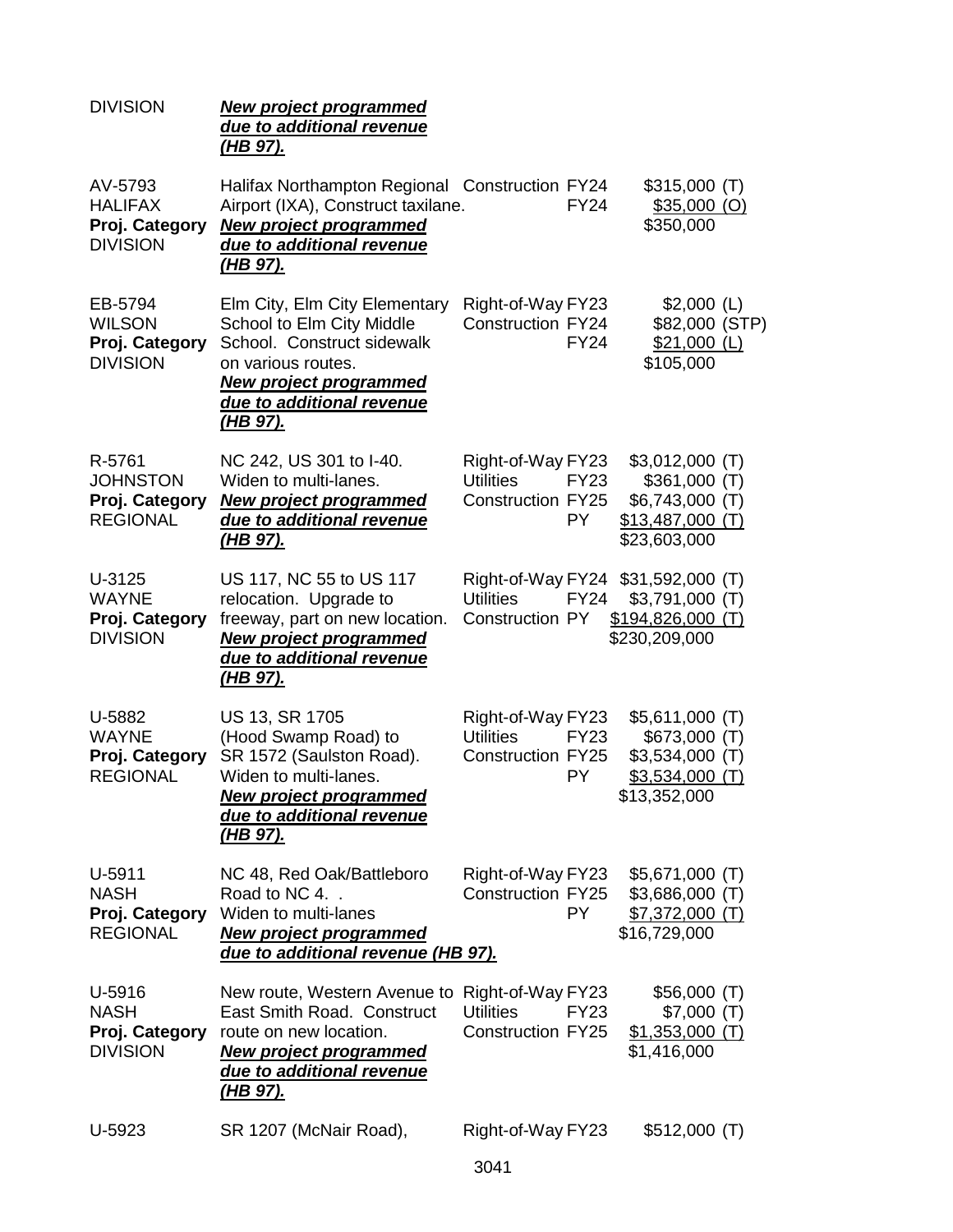| <b>EDGECOMBE</b><br>Proj. Category<br><b>DIVISION</b>                                                           | US 64 to US 64 Alternate.<br>Widen to three lanes.<br>New project programmed<br>due to additional revenue<br><u>(HB 97).</u>                                                                                                                | <b>Utilities</b><br><b>Construction FY25</b>  | <b>FY23</b><br>PY.                        | \$61,000(T)<br>$$5,168,000$ (T)<br>$$10,336,000$ (T)<br>\$16,077,000                               |  |
|-----------------------------------------------------------------------------------------------------------------|---------------------------------------------------------------------------------------------------------------------------------------------------------------------------------------------------------------------------------------------|-----------------------------------------------|-------------------------------------------|----------------------------------------------------------------------------------------------------|--|
| W-5204DIV<br><b>JOHNSTON</b><br><b>WILSON</b><br>Proj. Category<br><b>DIVISION</b><br>and Construction in FY 16 | Various, Division 4 rumble<br>strips, guardrail, safety and<br>lighting improvements<br>at selected locations.<br><b>Add Right-of-Way in FY 16</b><br>not previously programmed.                                                            | Right-of-Way FY16<br><b>Construction FY16</b> |                                           | \$405,000 (HSIP)<br>\$2,775,000 (HSIP)<br>\$3,180,000                                              |  |
| <b>W-5204REG</b><br><b>JOHNSTON</b><br><b>WILSON</b><br>Proj. Category<br><b>REGIONAL</b>                       | Various, Division 4 rumble<br>strips, guardrail, safety and<br>lighting improvements at<br>selected locations.<br>Add Construction in FY 16<br>not previously programmed.                                                                   | <b>Construction FY16</b>                      |                                           | \$2,100,000 (HSIP)                                                                                 |  |
|                                                                                                                 |                                                                                                                                                                                                                                             | <b>DIVISION 5</b>                             |                                           |                                                                                                    |  |
| AV-5794<br><b>PERSON</b><br>Proj. Category<br><b>DIVISION</b>                                                   | Person County Airport (TDF),<br>runway 24. Extend parallel<br>taxiway approximately 300 feet.<br><b>New project programmed</b><br>due to additional revenue<br><u>(HB 97).</u>                                                              | <b>Construction FY22</b>                      | <b>FY22</b>                               | \$981,000(T)<br>$$109,000$ (O)<br>\$1,090,000                                                      |  |
| B-5940<br><b>WAKE</b><br>Proj. Category<br><b>STATEWIDE</b>                                                     | US 70 / NC 50 (Glenwood<br>Avenue), Rehabilitate Bridge<br>910084 and Bridge 910091<br>over Crabtree Creek in Raleigh.<br><b>New project programmed</b><br>due to additional revenue<br>(HB 97).                                            | <b>Construction FY17</b>                      |                                           | $$2,795,000$ (T)                                                                                   |  |
| EB-5814<br><b>WAKE</b><br>Proj. Category<br><b>DIVISION</b><br><b>New project programmed</b>                    | SR 3015 (Airport Boulevard),<br>McCrimmon Parkway to<br>Factory Shoppes Road in<br>Morrisville. Construct sidewalk.<br>due to additional revenue<br><u>(HB 97).</u>                                                                         | Engineering FY21<br><b>Construction FY23</b>  | <b>FY21</b><br><b>FY23</b>                | \$52,000 (TAP)<br>$$13,000$ (L)<br>\$208,000 (TAP)<br>$$52,000$ (L)<br>\$325,000                   |  |
| EB-5815<br><b>WAKE</b><br>Proj. Category<br><b>DIVISION</b>                                                     | SR 2049 (Forestville Road),<br>SR 2224 (Mitchell mill Road) to<br>SR 2982 (Old Country Lane)<br>in Raleigh. Sidewalk<br>improvements, including<br>pedestrian signalization and<br>refuge islands, and paved<br>walkway to school property. | Engineering FY21<br><b>Construction FY23</b>  | <b>FY21</b><br><b>FY23</b><br><b>FY23</b> | \$40,000 (TAP)<br>$$10,000$ (L)<br>\$160,000 (TAP)<br>\$160,000 (TAP)<br>\$40,000 (L)<br>\$250,000 |  |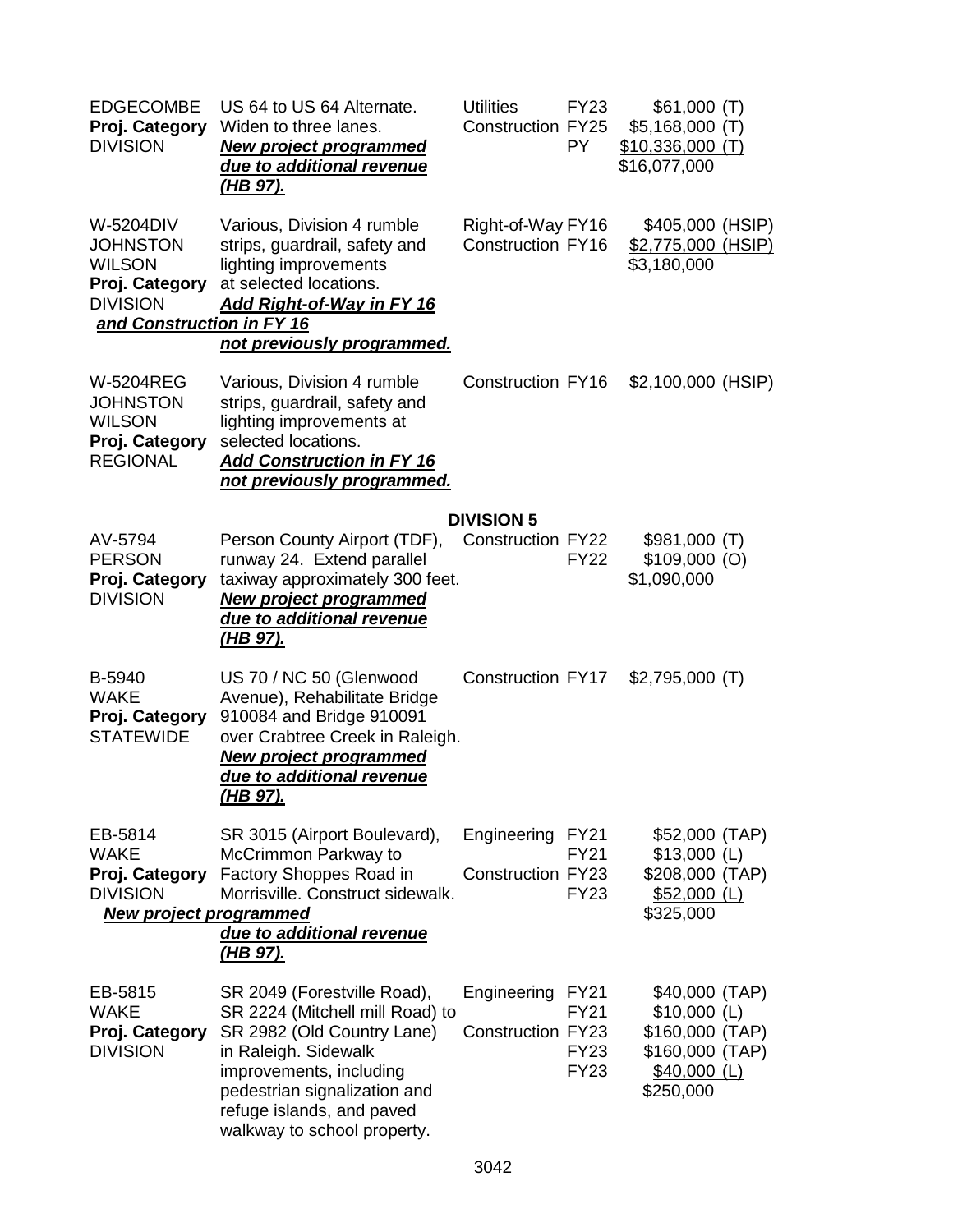|                                                              | <b>New project programmed</b><br>due to additional revenue<br><u>(HB 97).</u>                                                                                                                                                                                                                                                                             |                                                                                                   |                                                                                                  |
|--------------------------------------------------------------|-----------------------------------------------------------------------------------------------------------------------------------------------------------------------------------------------------------------------------------------------------------------------------------------------------------------------------------------------------------|---------------------------------------------------------------------------------------------------|--------------------------------------------------------------------------------------------------|
| EB-5816<br><b>WAKE</b><br>Proj. Category<br><b>DIVISION</b>  | SR 2380 / Non- system (East<br>Stronach Avenue), SR 2406<br>(Shepard School Road) to<br>SR 2344 (North Whitley Street)<br>in Zebulon. Construct sidewalk<br>on north side of street, with<br>connection to housing authority.<br><b>New project programmed</b><br>due to additional revenue<br><u>(HB 97).</u>                                            | Engineering<br>FY <sub>21</sub><br>FY21<br><b>Construction FY23</b><br><b>FY23</b><br><b>FY23</b> | \$20,000 (TAP)<br>$$5,000$ (L)<br>\$84,000 (TAP)<br>\$84,000 (TAP)<br>$$21,000$ (L)<br>\$130,000 |
| P-5706<br><b>DURHAM</b><br>Proj. Category<br><b>REGIONAL</b> | Norfolk Southern H line,<br>East Durham siding.<br>Construct extension, to include<br>combination grade separations<br>and closures at Ellis Road<br>south end crossing (734737a),<br>Glover Road crossing (734735I),<br>and Wrenn Road crossing<br>(734736t) in Durham.<br><b>New project programmed</b><br>due to additional revenue<br><u>(HB 97).</u> | Right-of-Way FY23<br><b>Construction FY25</b>                                                     | $$6,135,000$ (T)<br><u>\$28,582,000 (T)</u><br>\$34,717,000                                      |
| P-5707<br><b>WAKE</b><br>Proj. Category<br><b>REGIONAL</b>   | CSX s line, Construct grade<br>separation at Rogers Road<br>extension crossing<br>(633905y) in Wake Forest.<br><b>New project programmed</b><br>due to additional revenue<br><u>(HB 97).</u>                                                                                                                                                              | Right-of-Way FY18<br><b>Construction FY20</b>                                                     | $$1,890,000$ (T)<br>$$9,000,000$ (T)<br>\$10,890,000                                             |
| P-5708<br><b>WAKE</b><br>Proj. Category<br><b>REGIONAL</b>   | Norfolk Southern H line,<br>Construct grade separation<br>at (734755x) in Cary.<br>Harrison Avenue crossing<br><b>New project programmed</b><br>due to additional revenue<br><u>(HB 97).</u>                                                                                                                                                              | Right-of-Way FY22<br><b>Construction FY24</b>                                                     | $$2,520,000$ (T)<br>$$12,000,000$ (T)<br>\$14,520,000                                            |
| P-5710<br><b>DURHAM</b><br>Proj. Category<br><b>REGIONAL</b> | Norfolk Southern H line,<br>Construct grade separations<br>at Blackwell Street crossing<br>(735229n) and US 15 / US 501<br><b>Business southbound</b><br>(Magnum Street) crossing<br>(735231p) in Durham.<br><b>New project programmed</b><br>due to additional revenue                                                                                   | Right-of-Way FY23<br><b>Construction FY25</b><br>PY.                                              | $$40,000,000$ (T)<br>$$50,000,000$ (T)<br>$$50,000,000$ (T)<br>\$140,000,000                     |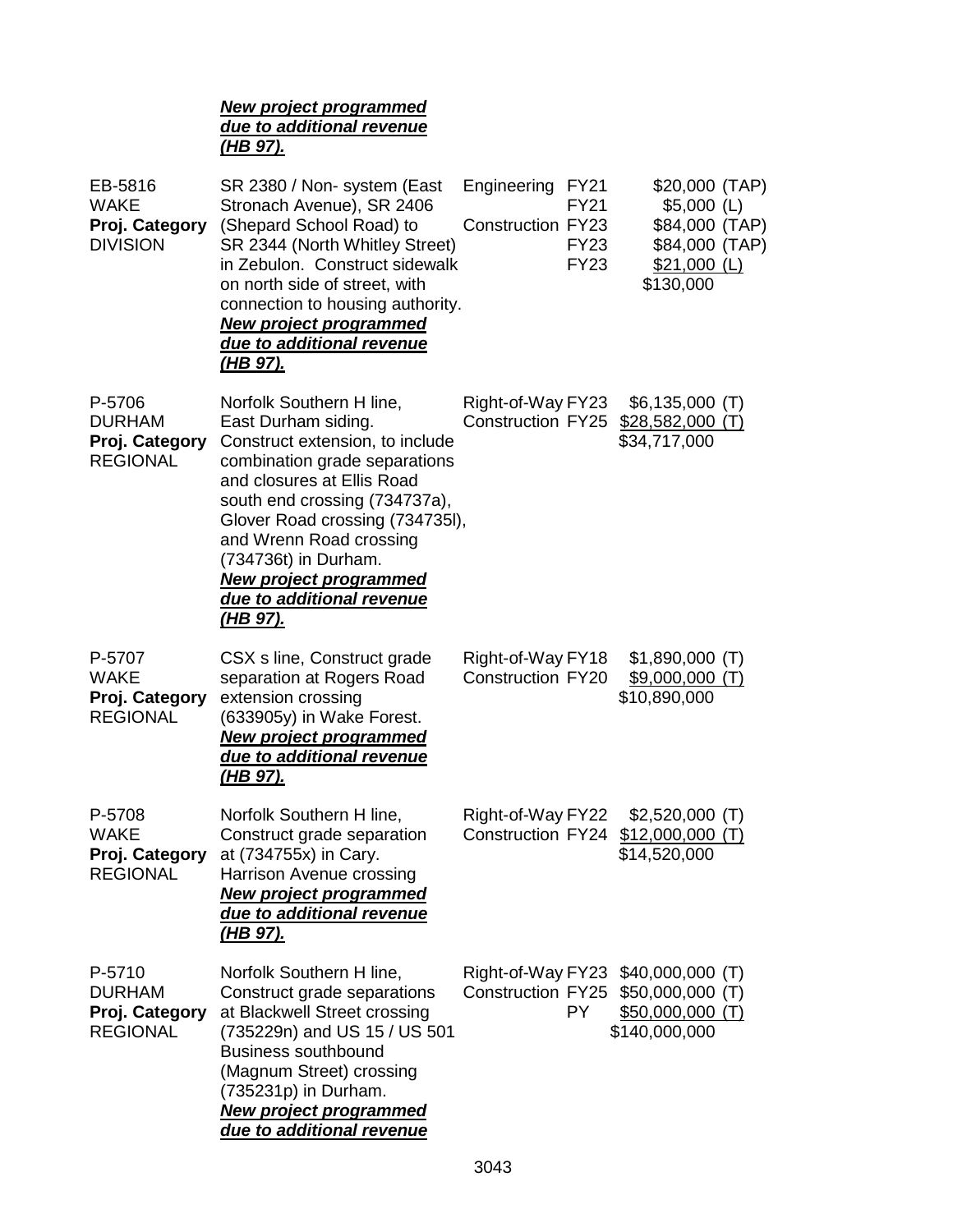| U-5889<br><b>WAKE</b><br>Proj. Category<br><b>DIVISION</b>                                   | <u>(HB 97).</u><br>SR 1115 (Avent Ferry Road),<br>SR 1116 (Cass Holt Road)<br>to NC 55 Bypass in Holly<br>Springs. Widen to multilanes,<br>with intersection improvements<br>at SR 1116 (Cass Holt Road),<br>SR 1101 (Piney Grove-Wilbon Road)<br>and NC 55 Bypass.<br><b>New project programmed</b><br>due to additional revenue<br><u>(HB 97).</u> | Right-of-Way FY20<br><b>Utilities</b><br><b>Construction FY22</b> | <b>FY20</b>                                                     | $$1,139,000$ (T)<br>\$137,000(T)<br>$$6,270,000$ (T)<br>\$7,546,000                                                                                                                                          |  |
|----------------------------------------------------------------------------------------------|------------------------------------------------------------------------------------------------------------------------------------------------------------------------------------------------------------------------------------------------------------------------------------------------------------------------------------------------------|-------------------------------------------------------------------|-----------------------------------------------------------------|--------------------------------------------------------------------------------------------------------------------------------------------------------------------------------------------------------------|--|
| U-5890<br><b>VANCE</b><br>Proj. Category<br><b>DIVISION</b><br><b>New project programmed</b> | SR 1162 (Dabney Drive),<br>Coble Boulevard to US 158<br>Business in Henderson.<br>Corridor Upgrade.<br>due to additional revenue<br><u>(HB 97).</u>                                                                                                                                                                                                  | Right-of-Way FY20<br><b>Utilities</b><br><b>Construction FY22</b> | <b>FY20</b>                                                     | $$2,825,000$ (T)<br>$$339,000$ (T)<br>\$6,027,000 (T)<br>\$9,191,000                                                                                                                                         |  |
| U-5891<br><b>WAKE</b><br>Proj. Category<br><b>REGIONAL</b>                                   | NC 50 (Creedmoor Road),<br>I-540 to north of NC 98. Widen<br>to multilane divided roadway.<br><b>New project programmed</b><br>due to additional revenue<br><u>(HB 97).</u>                                                                                                                                                                          | <b>Utilities</b><br><b>Construction FY25</b><br><b>DIVISION 6</b> | <b>FY23</b><br><b>FY22</b><br><b>FY23</b><br><b>FY24</b><br>PY. | Right-of-Way FY22 \$10,900,000 (T)<br>$$10,900,000$ (T)<br>FY24 \$10,900,000 (T)<br>$$1,308,000$ (T)<br>$$1,308,000$ (T)<br>$$1,308,000$ (T)<br>$$12,084,000$ (T)<br><u>\$24,168,000 (T)</u><br>\$72,876,000 |  |
| EB-5800<br>Proj. Category<br><b>DIVISION</b>                                                 | SR 2251 (Owen Drive),<br><b>CUMBERLAND US 301 to All American</b><br>Expressway. Construct<br>sidewalk on east side<br><b>New project programmed</b><br>due to additional revenue<br><u>(HB 97).</u>                                                                                                                                                 | <b>Construction FY17</b>                                          | <b>FY17</b>                                                     | \$360,000 (STP)<br>$$90,000$ (L)<br>\$450,000                                                                                                                                                                |  |
| EB-5801<br><b>COLUMBUS</b><br>Proj. Category<br><b>DIVISION</b>                              | SR 1421 (South Wilkes Street), Engineering<br>SR 1423 (West Smith Street)<br>to SR 1414 (West Railroad<br>Avenue/Grists Road) in<br>Chadbourn. Construct sidewalk.<br><b>New project programmed</b><br>due to additional revenue<br><u>(HB 97).</u>                                                                                                  | <b>Construction FY23</b>                                          | <b>FY22</b><br><b>FY22</b><br><b>FY23</b>                       | \$8,000 (STP)<br>$$2,000$ (L)<br>\$72,000 (STP)<br>$$18,000$ (L)<br>\$100,000                                                                                                                                |  |
| EB-5802<br><b>HARNETT</b><br>Proj. Category<br><b>DIVISION</b>                               | US 421 (Front Street),<br>Lakeside Drive to 9th Street in<br>Lillington. Construct sidewalk.<br><b>New project programmed</b>                                                                                                                                                                                                                        | Engineering<br>Right-of-Way FY22<br><b>Construction FY23</b>      | FY <sub>21</sub><br><b>FY21</b>                                 | \$14,000 (STP)<br>$$1,000$ (L)<br>$$88,000$ (L)<br>\$84,000 (STP)                                                                                                                                            |  |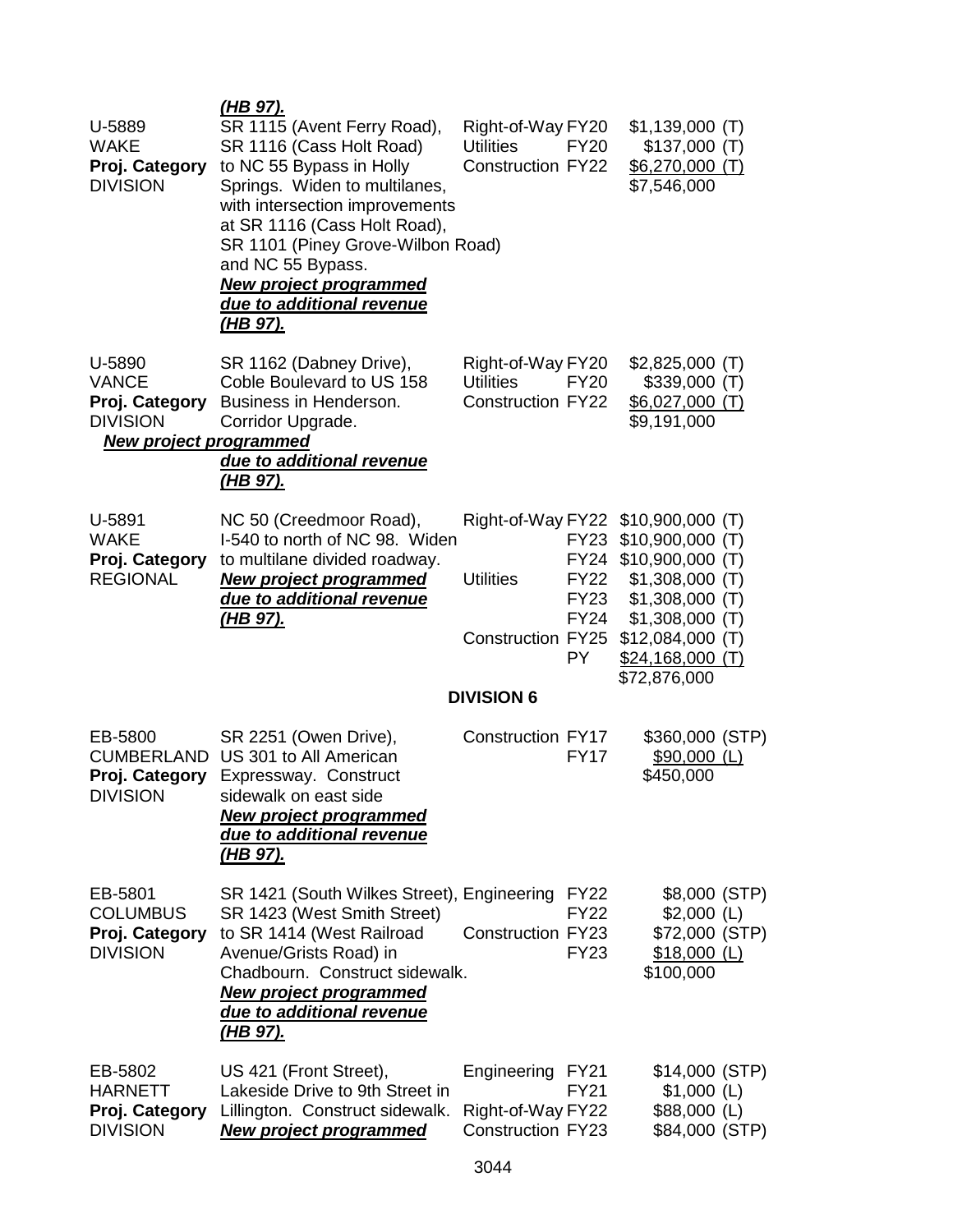|                                                                                           | due to additional revenue<br><u>(HB 97).</u>                                                                                                                                                                           | FY23                                                                                    | $$21,000$ (L)<br>\$208,000                                                                |
|-------------------------------------------------------------------------------------------|------------------------------------------------------------------------------------------------------------------------------------------------------------------------------------------------------------------------|-----------------------------------------------------------------------------------------|-------------------------------------------------------------------------------------------|
| U-4404<br><b>CUMBERLAND</b><br>Proj. Category<br><b>DIVISION</b>                          | SR 1400 (Cliff Dale Road),<br>McPherson Church Road to<br>SR 1404 (Morganton Road).<br>Widen to multi-lanes.<br><b>New project programmed</b><br>due to additional revenue<br><u>(HB 97).</u>                          | Right-of-Way FY23<br><b>FY23</b><br><b>Utilities</b><br><b>Construction FY25</b><br>PY. | $$5,714,000$ (T)<br>\$686,000 (T)<br>$$2,567,000$ (T)<br>$$5,133,000$ (T)<br>\$14,100,000 |
| U-4709<br><b>CUMBERLAND</b><br>Proj. Category<br><b>DIVISION</b>                          | SR 1112 (Rockfish Road)<br>/SR 1115 (Golfview Road)<br>SR 1115/SR 1112<br>to NC 59 (Main Street).<br>Widen to multi-lanes.<br><b>New project programmed</b><br>due to additional revenue<br><u>(HB 97).</u>            | Right-of-Way FY24<br><b>Utilities</b><br><b>FY24</b><br><b>Construction PY</b>          | $$2,016,000$ (T)<br>\$242,000(T)<br>$$9,804,000$ (T)<br>\$12,062,000                      |
| U-5101<br><b>CUMBERLAND</b><br>Proj. Category<br><b>DIVISION</b>                          | SR 1437 (Shaw Road),<br>US 401 (Ramsey Street)<br>to NC 210 (Murchison Road).<br>Widen roadway and construct<br>part on new location.<br><b>New project programmed</b><br>due to additional revenue<br><u>(HB 97).</u> | Right-of-Way FY23<br><b>Utilities</b><br><b>FY23</b><br><b>Construction PY</b>          | $$7,614,000$ (T)<br>\$914,000(T)<br>$$27,951,000$ (T)<br>\$36,479,000                     |
| W-5206DIV<br><b>CUMBERLAND</b><br>Proj. Category<br><b>DIVISION</b>                       | Various, Division 6 rumble<br>strips, guardrail, safety and<br>lighting improvements at<br>selected locations.<br><b>Add Construction in FY 16</b><br>not previously programmed.                                       | <b>Construction FY16</b>                                                                | \$320,000 (HSIP)                                                                          |
| W-5206REG<br><b>HARNETT</b><br><b>ROBESON</b><br><b>Proj. Category</b><br><b>REGIONAL</b> | Various, Division 6 rumble<br>strips, guardrail, safety and<br>lighting improvements at<br>selected locations.<br><b>Add Construction in FY 16</b><br>not previously programmed.                                       | <b>Construction FY16</b>                                                                | \$580,000 (HSIP)                                                                          |
| W-5206SW<br><b>CUMBERLAND</b><br>Proj. Category<br><b>STATEWIDE</b>                       | Various, Division 6 rumble<br>strips, guardrail, safety and<br>lighting improvements at<br>selected locations.<br><b>Add Construction in FY 16</b><br>not previously programmed.                                       | <b>Construction FY16</b>                                                                | \$3,045,000 (HSIP)                                                                        |
|                                                                                           |                                                                                                                                                                                                                        | <b>DIVISION 7</b>                                                                       |                                                                                           |
| AV-5783                                                                                   | <b>Piedmont Triad International</b>                                                                                                                                                                                    | <b>Construction FY21</b>                                                                | \$500,000(T)                                                                              |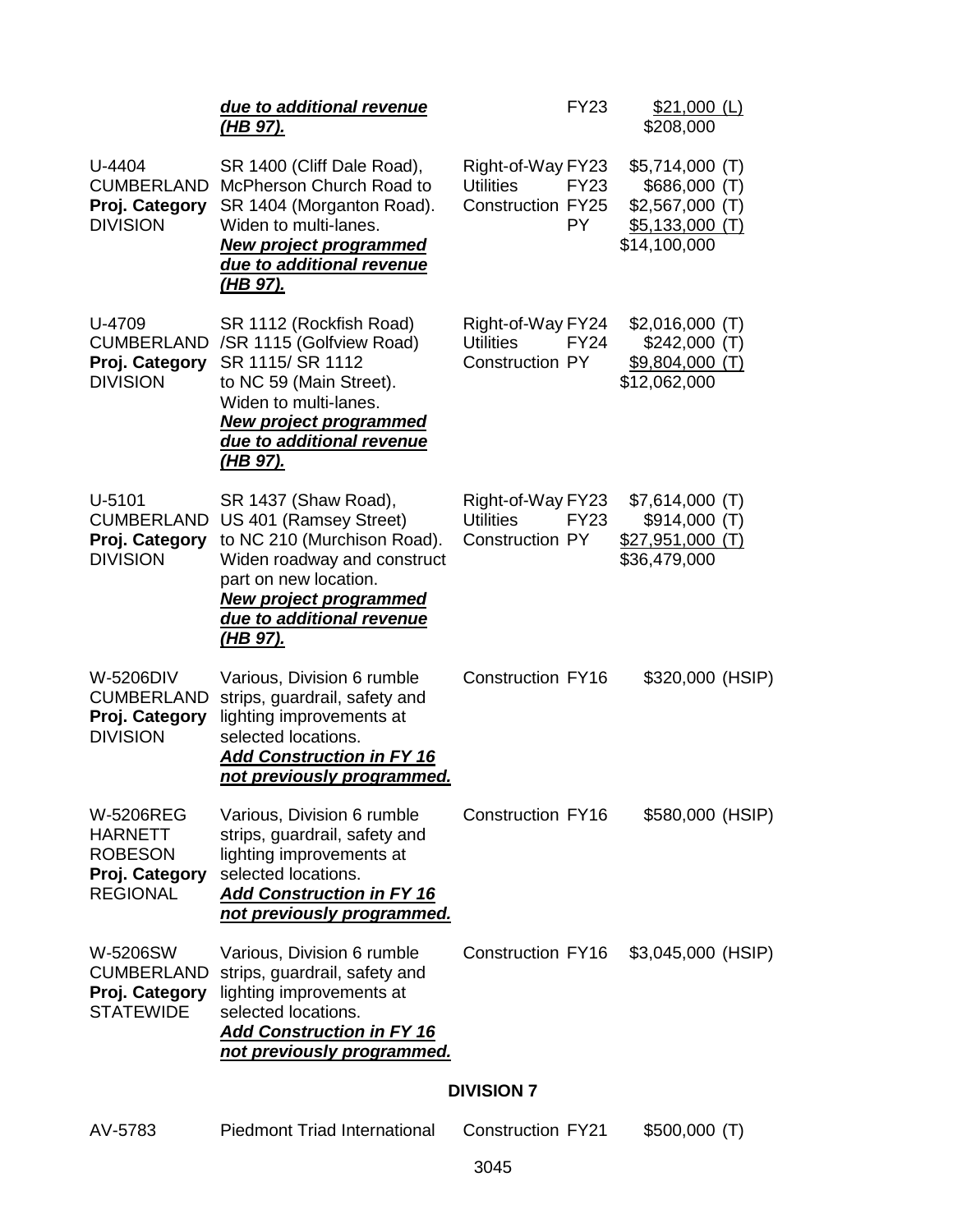| <b>GUILFORD</b><br>Proj. Category<br><b>STATEWIDE</b>            | Airport (GSO), Relocate and<br>location to site outside future<br>upgrade asr-9 from current<br>airport expansion area.<br><b>New project programmed</b><br>due to additional revenue<br><u>(HB 97).</u>                                                                                                 | <b>FY21</b>                                                                                           | $$4,500,000$ (O)<br>\$5,000,000                                                                                        |
|------------------------------------------------------------------|----------------------------------------------------------------------------------------------------------------------------------------------------------------------------------------------------------------------------------------------------------------------------------------------------------|-------------------------------------------------------------------------------------------------------|------------------------------------------------------------------------------------------------------------------------|
| I-5896<br><b>GUILFORD</b><br>Proj. Category<br><b>DIVISION</b>   | I-85, SR 1113 (Kivett Drive)<br>near High Point. Convert grade Utilities<br>separation to interchange.<br><b>New project programmed</b><br>due to additional revenue<br><u>(HB 97).</u>                                                                                                                  | Right-of-Way FY24<br><b>FY24</b><br><b>Construction PY</b>                                            | $$930,000$ (T)<br>\$100,000(T)<br>$$10,260,000$ (T)<br>\$11,290,000                                                    |
| I-5898<br><b>ROCKINGHAM</b><br>Proj. Category<br><b>REGIONAL</b> | Future I-73 / US 220, US 311 /<br>NC 135 interchange.<br>Widen bridge 780074 and<br>upgrade interchange.<br><b>New project programmed</b><br>due to additional revenue<br><u>(HB 97).</u>                                                                                                                | Right-of-Way FY20<br><b>Utilities</b><br><b>FY20</b><br><b>Construction FY22</b>                      | \$300,000(T)<br>\$30,000(T)<br>$$1,875,000$ (T)<br>\$2,205,000                                                         |
| P-5709<br><b>GUILFORD</b><br>Proj. Category<br><b>REGIONAL</b>   | Norfolk Southern H line,<br>Construct grade separation at<br>(722959a) in Greensboro, and<br>Franklin Boulevard crossing<br>close O'Ferrell Street crossing<br>(722961B).<br><b>New project programmed</b><br>due to additional revenue<br><u>(HB 97).</u>                                               | Right-of-Way FY21<br><b>Construction FY23</b>                                                         | $$1,848,000$ (T)<br>$$8,800,000$ (T)<br>\$10,648,000                                                                   |
| R-4707<br><b>GUILFORD</b>                                        | US 29; SR 2526 (Summit Avenue),<br>SR 2641 (Bryan Park Road) to<br>Proj. Category US 29 / SR 4771 (Reedy Fork Parkway)<br>interchange. Improve roadway<br>and modify interchange.<br><b>New project programmed</b><br>due to additional revenue<br>(HB 97) - See part B below<br>for funding / schedule. |                                                                                                       |                                                                                                                        |
| R-4707B<br><b>GUILFORD</b><br>Proj. Category<br><b>REGIONAL</b>  | US 29, SR 4771<br>(Reedy Creek Parkway).<br>Modify interchange.<br><b>New project programmed</b><br>due to additional revenue<br><u>(HB 97).</u>                                                                                                                                                         | Right-of-Way FY20<br><b>Utilities</b><br><b>FY20</b><br>Construction FY24<br><b>FY25</b><br><b>PY</b> | $$2,800,000$ (T)<br>\$982,000 (T)<br>$$10,325,000$ (T)<br>$$10,325,000$ (T)<br><u>\$20,650,000 (T)</u><br>\$45,082,000 |
| R-5766<br><b>ROCKINGHAM</b><br>Proj. Category                    | NC 65 / NC 87, West of<br>SR 2371 (Old County Home<br>Road) in Wentworth to US 158/ Construction PY                                                                                                                                                                                                      | Right-of-Way FY24<br><b>Utilities</b><br><b>FY24</b>                                                  | $$1,000,000$ (T)<br>\$100,000(T)<br>\$33,744,000(T)                                                                    |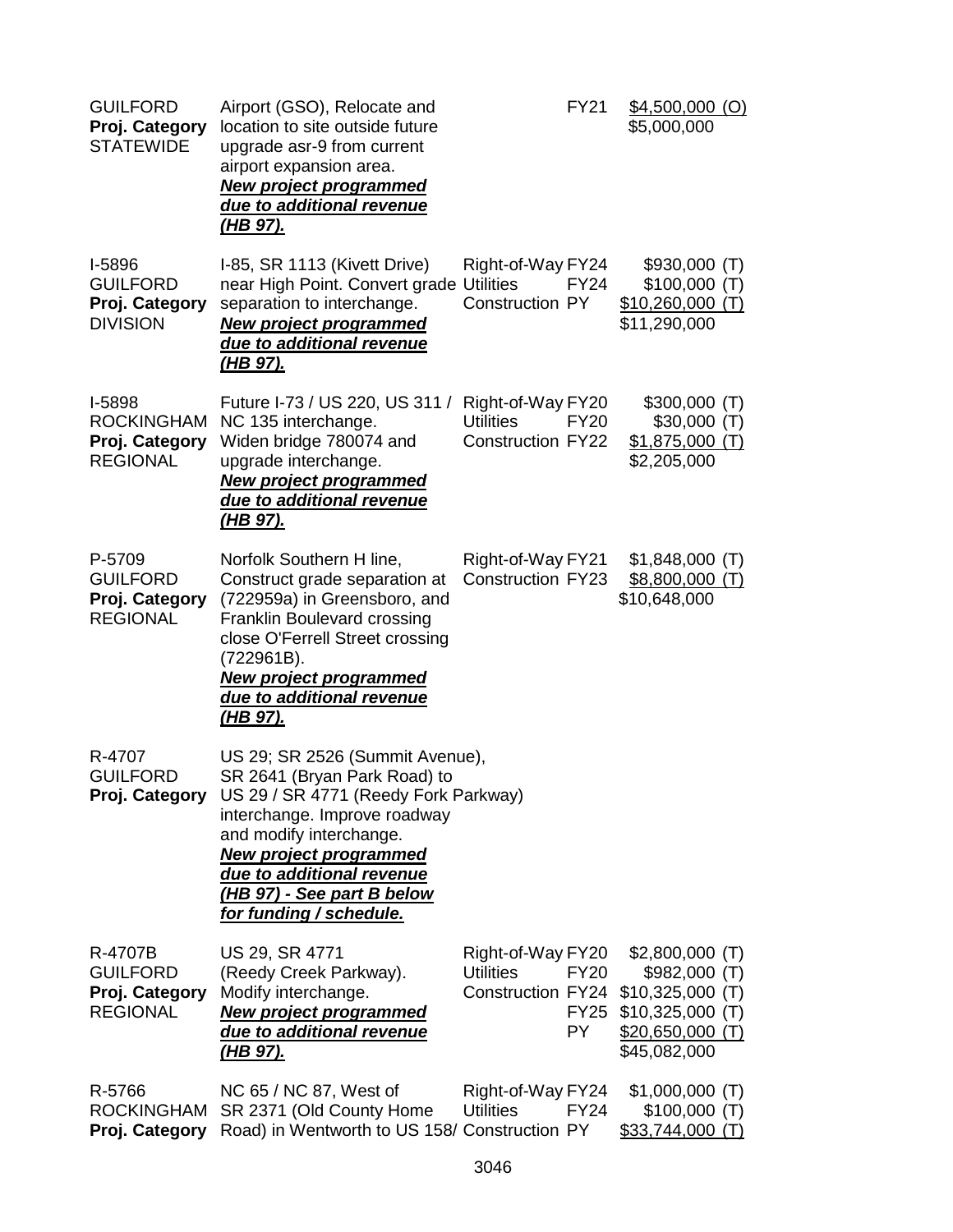| <b>DIVISION</b>                                                                   | US 29 Business (Freeway Drive)<br>in Reidsville. Upgrade roadway.<br><b>New project programmed</b><br>due to additional revenue<br><u>(HB 97).</u>                                                                                  |                                                                          |                                           | \$34,844,000                                                                                                                           |  |
|-----------------------------------------------------------------------------------|-------------------------------------------------------------------------------------------------------------------------------------------------------------------------------------------------------------------------------------|--------------------------------------------------------------------------|-------------------------------------------|----------------------------------------------------------------------------------------------------------------------------------------|--|
| R-5767<br><b>CASWELL</b><br>Proj. Category<br><b>REGIONAL</b>                     | NC 86, SR (Walter's Mill Road). Right-of-Way FY17<br>Construct left turn lane on<br>NC 86.<br><b>New project programmed</b><br>due to additional revenue<br><u>(HB 97).</u>                                                         | <b>Utilities</b><br><b>Construction FY19</b>                             | <b>FY17</b>                               | \$45,000 (STP)<br>\$10,000 (STP)<br>\$188,000 (STP)<br>\$243,000                                                                       |  |
| U-5892<br><b>GUILFORD</b><br>Proj. Category<br><b>REGIONAL</b>                    | US 220 (Battleground Avenue), Right-of-Way FY20<br><b>Westridge Road to Cotswold</b><br>Avenue in Greensboro.<br>Add lanes.<br><b>New project programmed</b><br>due to additional revenue<br><u>(HB 97).</u>                        | <b>Utilities</b><br><b>Construction FY22</b><br><b>Construction FY23</b> | <b>FY21</b><br><b>FY20</b><br><b>FY21</b> | \$2,151,000 (NHP)<br>\$2,150,000 (NHP)<br>\$258,000 (NHP)<br>\$258,000 (NHP)<br>\$5,529,000 (NHP)<br>\$5,529,000 (NHP)<br>\$15,875,000 |  |
| U-5893<br><b>ROCKINGHAM</b><br>Proj. Category<br><b>REGIONAL</b>                  | US 311 / NC 14 (South Van<br>Buren Road), SR 2066<br>(Kings Highway) in Eden.<br>Convert at grade intersection<br>to interchange.<br><b>New project programmed</b><br>due to additional revenue<br>(HB 97).                         | Right-of-Way FY20<br><b>Utilities</b><br><b>Construction FY22</b>        | <b>FY21</b><br><b>FY20</b><br><b>FY21</b> | \$690,000 (T)<br>\$690,000(T)<br>\$50,000(T)<br>\$50,000(T)<br>$$5,750,000$ (T)<br>\$7,230,000                                         |  |
| U-5894<br><b>RANDOLPH</b><br><b>GUILFORD</b><br>Proj. Category<br><b>DIVISION</b> | SR 1595 (Surrett Drive),<br>SR 1592 (Eden Terrace) to<br>SR 1961 (West Market<br>Center Drive) in High Point.<br>Widen to multilanes.<br><b>New project programmed</b><br>due to additional revenue<br><u>(HB 97).</u>              | Right-of-Way FY23<br><b>Utilities</b><br><b>Construction FY25</b>        | <b>FY23</b><br><b>PY</b>                  | $$1,066,000$ (T)<br>\$128,000(T)<br>$$5,206,000$ (T)<br>$$10,412,000$ (T)<br>\$16,812,000                                              |  |
| U-5895<br><b>ORANGE</b><br>Proj. Category<br><b>DIVISION</b>                      | SR 1114 (Buckhorn Road),<br>SR 1144 (West Ten Road)<br>to US 70 near Mebane.<br>Widen to multilanes with bicycle<br>and pedestrian accommodations.<br><b>New project programmed</b><br>due to additional revenue<br><u>(HB 97).</u> | Right-of-Way FY23<br><b>Utilities</b><br><b>Construction FY25</b>        | <b>FY23</b><br>PY.                        | $$1,867,000$ (T)<br>\$224,000(T)<br>\$4,275,000 (T)<br>$$4,275,000$ (T)<br>\$10,641,000                                                |  |
| U-5896<br><b>GUILFORD</b><br>Proj. Category<br><b>REGIONAL</b>                    | US 29 / US 70 / Business 85,<br>SR 1009 (South Main Street)<br>in High Point. Reconstruct<br>interchange.<br><b>New project programmed</b>                                                                                          | Right-of-Way FY24<br><b>Utilities</b><br>Construction PY                 | <b>FY24</b>                               | \$620,000 (NHP)<br>\$100,000 (NHP)<br>\$7,750,000 (NHP)<br>\$8,470,000                                                                 |  |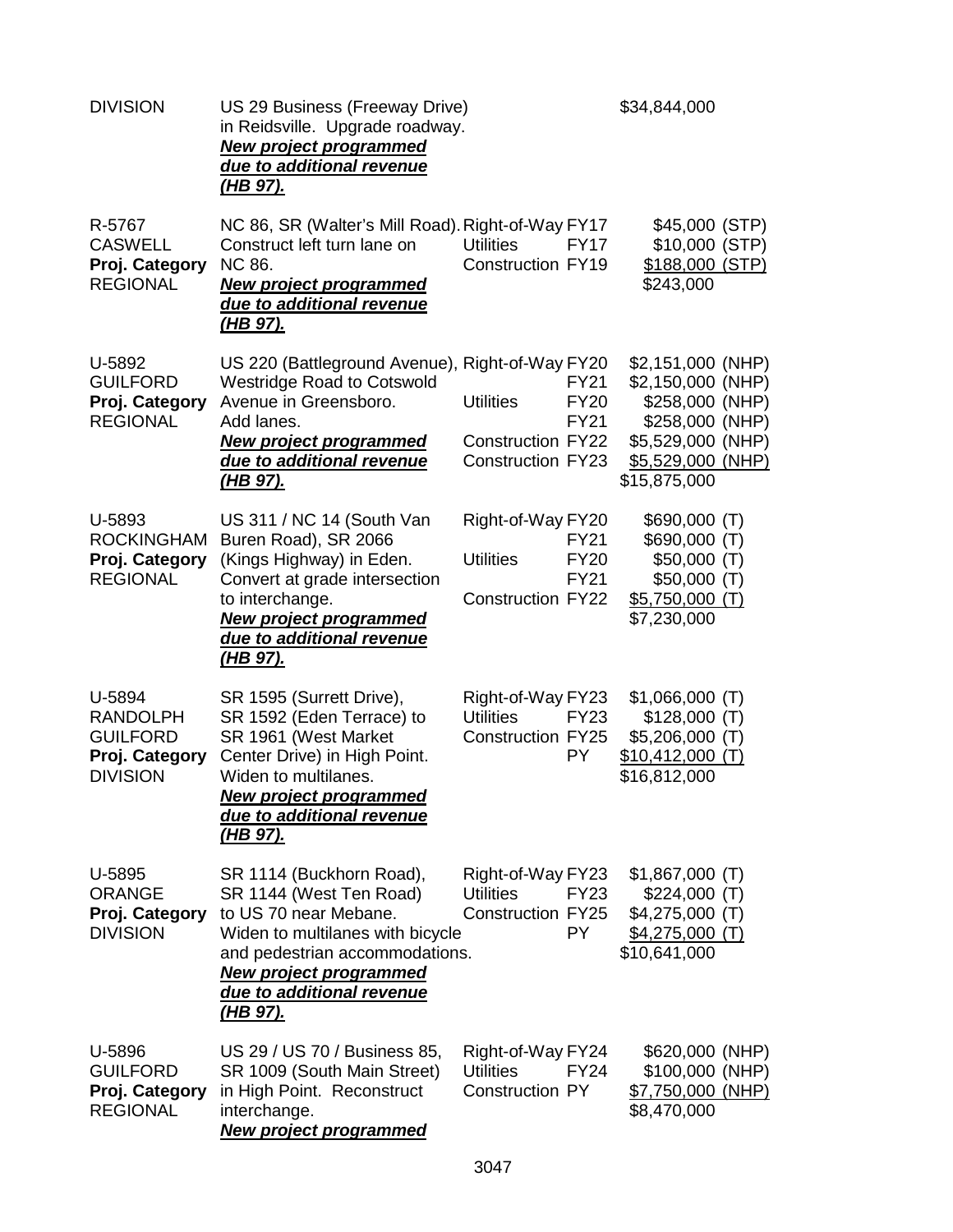## *due to additional revenue (HB 97).*

| U-5897<br><b>GUILFORD</b><br>Proj. Category<br><b>REGIONAL</b><br>due to additional revenue | NC 68, SR 1008 (West<br>Market Street) to future I-73<br>in Greensboro. Add lanes.<br><b>New project programmed</b><br>(HB 97).                                                                                                                                                              | Right-of-Way FY23<br><b>Utilities</b><br><b>Construction FY25</b>                            | <b>FY23</b><br>PY.         | $$2,150,000$ (T)<br>\$300,000(T)<br>$$5,375,000$ (T)<br>$$16,125,000$ (T)<br>\$23,950,000               |                 |
|---------------------------------------------------------------------------------------------|----------------------------------------------------------------------------------------------------------------------------------------------------------------------------------------------------------------------------------------------------------------------------------------------|----------------------------------------------------------------------------------------------|----------------------------|---------------------------------------------------------------------------------------------------------|-----------------|
| U-5898<br><b>GUILFORD</b><br>Proj. Category<br><b>REGIONAL</b>                              | US 29, NC 150.<br>Interchange improvements.<br><b>New project programmed</b><br>due to additional revenue<br><u>(HB 97).</u>                                                                                                                                                                 | Right-of-Way FY19<br><b>Utilities</b><br><b>Construction FY20</b>                            | <b>FY19</b>                | \$40,000(T)<br>\$10,000(T)<br><u>\$500,000 (T)</u><br>\$550,000                                         |                 |
|                                                                                             |                                                                                                                                                                                                                                                                                              | <b>DIVISION 8</b>                                                                            |                            |                                                                                                         |                 |
| I-5899<br><b>RICHMOND</b><br><b>ROBESON</b><br><b>SCOTLAND</b><br>Proj. Category            | Future I-74 / US 74, US 74<br>Rockingham-Hamlet Bypass in<br>Richmond County to existing I-74<br>in Robeson County.<br>Upgrade corridor to interstate standards.<br><b>New project programmed</b><br>due to additional revenue<br>(HB 97) - See following<br>break for funding.              |                                                                                              |                            |                                                                                                         |                 |
| I-5899A<br><b>SCOTLAND</b><br><b>RICHMOND</b><br>Proj. Category<br><b>REGIONAL</b>          | Future I-74 / US 74,<br>Rockingham-Hamlet Bypass<br>to Laurinburg Bypass<br><b>New project programmed</b><br>due to additional revenue<br><u>(HB 97).</u>                                                                                                                                    | Right-of-Way FY22 \$10,000,000 (T)<br><b>Utilities</b><br>Construction FY22 \$18,981,000 (T) | <b>FY22</b><br><b>FY25</b> | $$1,000,000$ (T)<br>FY23 \$18,981,000 (T)<br>FY24 \$18,981,000 (T)<br>$$18,981,000$ (T)<br>\$86,924,000 |                 |
| R-3333                                                                                      | US 401, US 401 Business                                                                                                                                                                                                                                                                      | Right-of-Way FY25                                                                            |                            | \$13,563,000 (NHP)                                                                                      |                 |
| <b>SCOTLAND</b><br><b>HOKE</b><br><b>DIVISION</b>                                           | north of Laurinburg to US 401<br><b>Business northeast of Raeford. Utilities</b><br>Proj. Category Widen to multilanes.<br><b>New project programmed</b><br>due to additional revenue                                                                                                        | <b>Construction PY</b>                                                                       | PY.<br><b>FY25</b><br>PY.  | \$27,126,000 (NHP)<br>\$1,628,000 (NHP)<br>\$3,255,000 (NHP)<br>\$117,078,000 (NHP)<br>\$162,650,000    |                 |
|                                                                                             | <u>(HB 97).</u>                                                                                                                                                                                                                                                                              |                                                                                              |                            |                                                                                                         |                 |
| U-3628<br><b>MOORE</b><br>Proj. Category<br><b>REGIONAL</b>                                 | NC 24 / NC 27, Courthouse<br>west of NC 22 (McNeill Street)<br>to US 15 / US 501 in Carthage. Construction FY22<br>Widen to three lanes with curb<br>and gutter and bicycle /<br>pedestrian accommodations.<br><b>New project programmed</b><br>due to additional revenue<br><u>(HB 97).</u> | Right-of-Way FY20<br><b>Utilities</b>                                                        | <b>FY20</b>                | \$2,031,000 (STP)<br>\$3,192,000 (STP)<br>\$5,467,000                                                   | \$244,000 (STP) |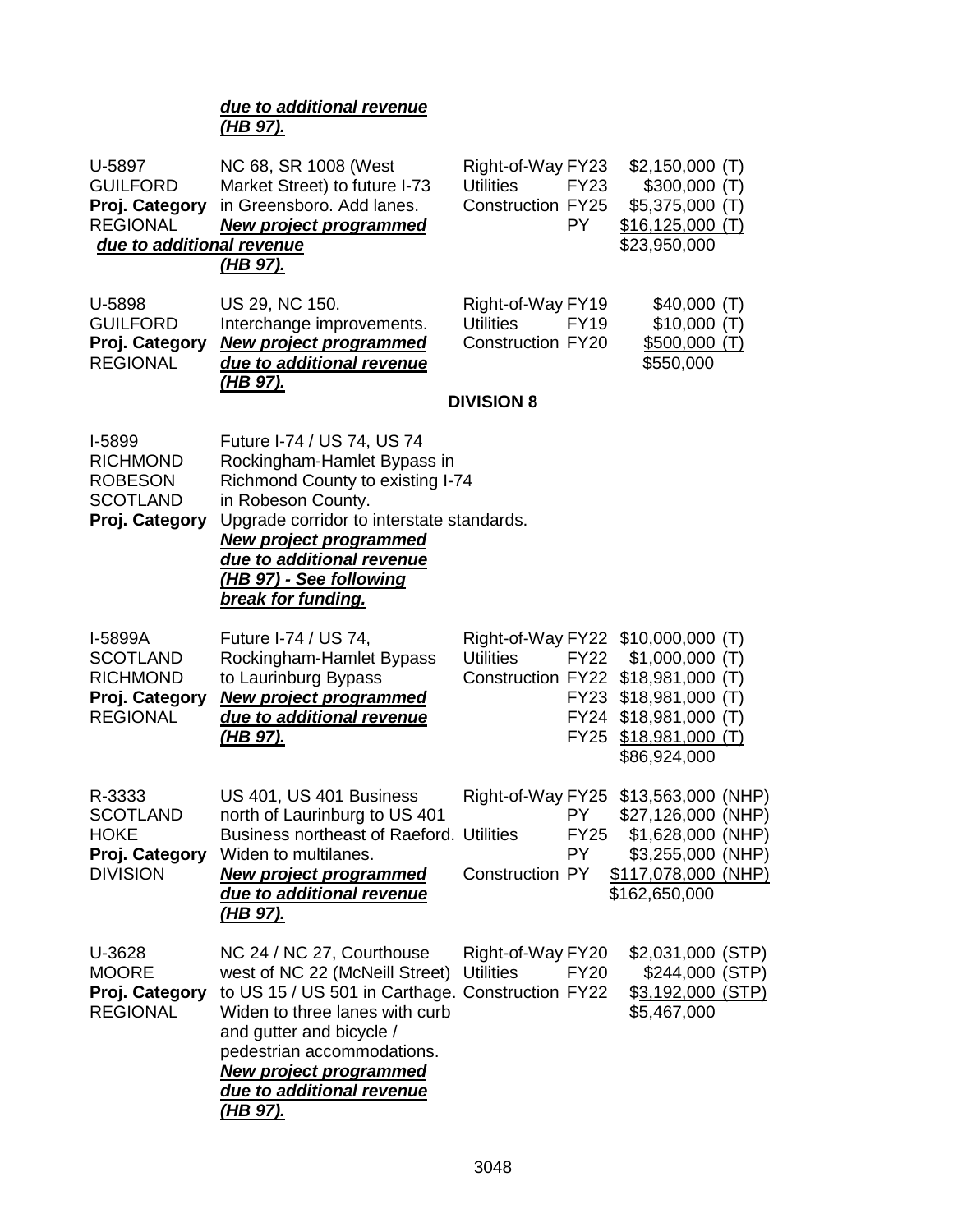## **DIVISION 9**

| EB-5810<br><b>FORSYTH</b><br>Proj. Category<br><b>DIVISION</b>                   | Various, Barbara Jane,<br>Avenue, Byerly Road, and<br>Barry Street in Winston-Salem.<br>Construct sidewalks.<br><b>New project programmed</b><br>due to additional revenue<br><u>(HB 97). Funding contingent</u><br>on receipt of local match<br><u>commitment from city.</u>                                                 | Engineering FY16<br><b>Construction FY18</b>                                                                           | \$20,000 (SRTS)<br>\$200,000 (SRTS)<br>\$220,000                                                                                           |
|----------------------------------------------------------------------------------|-------------------------------------------------------------------------------------------------------------------------------------------------------------------------------------------------------------------------------------------------------------------------------------------------------------------------------|------------------------------------------------------------------------------------------------------------------------|--------------------------------------------------------------------------------------------------------------------------------------------|
| EB-5811<br><b>FORSYTH</b><br>Proj. Category<br><b>DIVISION</b>                   | New multiuse path,<br>Construct pedestrian bridge<br>over the Salem Creek Connector.<br><b>New project programmed</b><br>due to additional revenue<br>(HB 97). Funding contingent<br>on receipt of local match<br>commitment from city.                                                                                       | Engineering FY16<br>Construction FY19                                                                                  | \$240,000 (SRTS)<br>\$2,400,000 (SRTS)<br>\$2,640,000                                                                                      |
| EB-5812<br><b>FORSYTH</b><br>Proj. Category<br><b>DIVISION</b>                   | Salem Creek Greenway,<br><b>Forsyth Technical Community</b><br><b>College to existing Greenway</b><br>at Marketplace Mall in Winston-<br>Salem. Construct Greenway.<br><u>New project programmed</u><br>due to additional revenue<br>(HB 97). Funding contingent<br>on receipt of local match<br><u>commitment from city.</u> | Engineering FY16<br>Construction FY18                                                                                  | \$150,000 (SRTS)<br>\$1,500,000 (SRTS)<br>\$1,650,000                                                                                      |
| EB-5813<br><b>ROWAN</b><br>Proj. Category<br><b>DIVISION</b>                     | Grant's Creek Greenway,<br>Landis spur, SR 1210 (West<br>Ryder Avenue) to west of<br>SR 1211 (Kimball Road) in<br>Landis. Construct greenway.<br><u>New project programmed</u><br>due to additional revenue<br><u>(HB 97).</u>                                                                                                | Engineering<br><b>FY16</b><br><b>FY16</b><br><b>Construction FY18</b><br><b>FY18</b>                                   | \$8,000 (TAP)<br>$$2,000$ (L)<br>\$160,000 (TAP)<br>$$40,000$ (L)<br>\$210,000                                                             |
| $I-0911A$<br><b>FORSYTH</b><br><b>DAVIE</b><br>Proj. Category<br><b>REGIONAL</b> | I-40, West of NC 801 in Davie<br>County to SR 1101 (Harper<br>Road) in Forsyth County.<br><b>New project programmed</b><br>due to additional revenue<br><u>(HB 97).</u>                                                                                                                                                       | Right-of-Way FY17<br><b>Utilities</b><br><b>FY17</b><br><b>Construction FY18</b><br>FY19<br><b>FY20</b><br><b>FY21</b> | \$125,000 (NHP)<br>\$70,000 (NHP)<br>\$14,500,000 (NHP)<br>\$14,500,000 (NHP)<br>\$14,500,000 (NHP)<br>$$14,500,000$ (NHP)<br>\$58,195,000 |
| I-3804<br><b>ROWAN</b><br>Proj. Category                                         | I-85, SR 1221 (Old Beatty<br>Ford Road) near Landis.<br>Convert grade separation to                                                                                                                                                                                                                                           | Right-of-Way FY20<br><b>Utilities</b><br><b>FY20</b><br><b>Construction FY22</b>                                       | $$1,950,000$ (T)<br>$$200,000$ (T)<br>$$7,100,000$ (T)                                                                                     |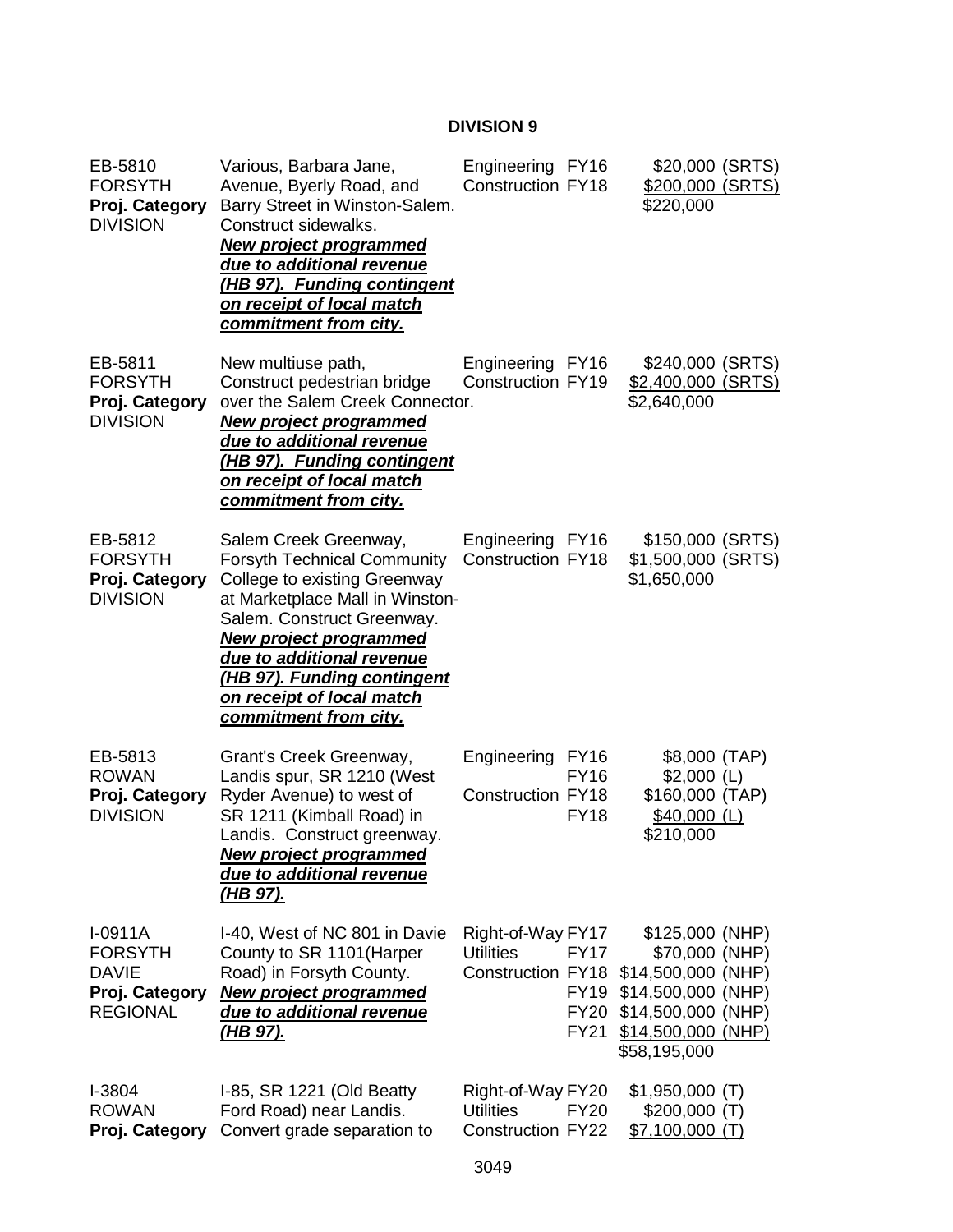| <b>DIVISION</b>                                                 | interchange.<br><b>New project programmed</b><br>due to additional revenue<br><u>(HB 97).</u>                                                                                                                                                                                                                       |                                                                                                    | \$9,250,000                                                                                                |
|-----------------------------------------------------------------|---------------------------------------------------------------------------------------------------------------------------------------------------------------------------------------------------------------------------------------------------------------------------------------------------------------------|----------------------------------------------------------------------------------------------------|------------------------------------------------------------------------------------------------------------|
| R-5768<br><b>STOKES</b><br>Proj. Category<br><b>DIVISION</b>    | US 311, NC 65 in Walnut Cove. Right-of-Way FY20<br>Upgrade intersection and<br>improve railroad crossing.<br><b>New project programmed</b><br>due to additional revenue<br><u>(HB 97).</u>                                                                                                                          | <b>Utilities</b><br><b>FY20</b><br><b>Construction FY23</b>                                        | \$450,000 (STP)<br>\$100,000 (STP)<br>\$1,875,000 (STP)<br>\$2,425,000                                     |
| U-5899<br><b>FORSYTH</b><br>Proj. Category<br><b>DIVISION</b>   | New route, Forum Parkway<br>Connector, SR 3955<br>(Forum Parkway) to NC 66<br>(University Parkway) in.<br>Rural Hall. Construct 2-lane<br>roadway on new location.<br><b>New project programmed</b><br>due to additional revenue<br><u>(HB 97).</u>                                                                 | Right-of-Way FY20<br><b>Utilities</b><br><b>FY20</b><br><b>Construction FY22</b>                   | \$994,000 (T)<br>\$119,000(T)<br><u>\$3,192,000 (T)</u><br>\$4,305,000                                     |
| U-5900<br><b>ROWAN</b><br>Proj. Category<br><b>REGIONAL</b>     | NC 150, SR 1514<br>(Airport Road) to west of<br>Grant's Creek in Salisbury<br><b>Widen to multilanes</b><br><b>New project programmed</b><br>due to additional revenue<br><u>(HB 97).</u>                                                                                                                           | Right-of-Way FY25<br><b>PY</b><br><b>Utilities</b><br><b>FY25</b><br>PY.<br><b>Construction PY</b> | \$7,099,000 (T)<br>\$14,198,000(T)<br>\$852,000 (T)<br>$$1,704,000$ (T)<br>\$14,934,000(T)<br>\$38,787,000 |
| U-5901<br><b>ROWAN</b><br>Proj. Category<br><b>DIVISION</b>     | New route, Airport Parkway,<br>SR 1710 (Harrison Road)<br>near US 70 / US 601<br>(Jake Alexander Boulevard) to<br>SR 2539 (Peach Orchard Road)<br>at US 29 in Salisbury.<br>Construct 2-lane roadway on<br>multilane right of way.<br><b>New project programmed</b><br>due to additional revenue<br><u>(HB 97).</u> | Right-of-Way FY22<br><b>Utilities</b><br><b>FY22</b><br><b>Construction FY25</b><br><b>PY</b>      | \$4,427,000 (T)<br>\$531,000(T)<br>\$8,322,000 (T)<br>$$16,644,000$ (T)<br>\$29,924,000                    |
| U-5902<br><b>DAVIDSON</b><br>Proj. Category                     | NC 150, US 64 to Forsyth<br>County line. Widen to multilanes.<br><b>New project programmed</b><br>due to additional revenue<br>(HB 97) - see following<br>break for funding.                                                                                                                                        |                                                                                                    |                                                                                                            |
| U-5902B<br><b>DAVIDSON</b><br>Proj. Category<br><b>REGIONAL</b> | NC 150, SR 1493 (Frye Bridge<br>Road) to Forsyth County line<br><b>New project programmed</b><br>due to additional revenue                                                                                                                                                                                          | Right-of-Way FY24<br><b>FY24</b><br><b>Utilities</b><br><b>Construction PY</b>                     | \$7,302,000 (T)<br>\$876,000 (T)<br>$$33,150,000$ (T)<br>\$41,328,000                                      |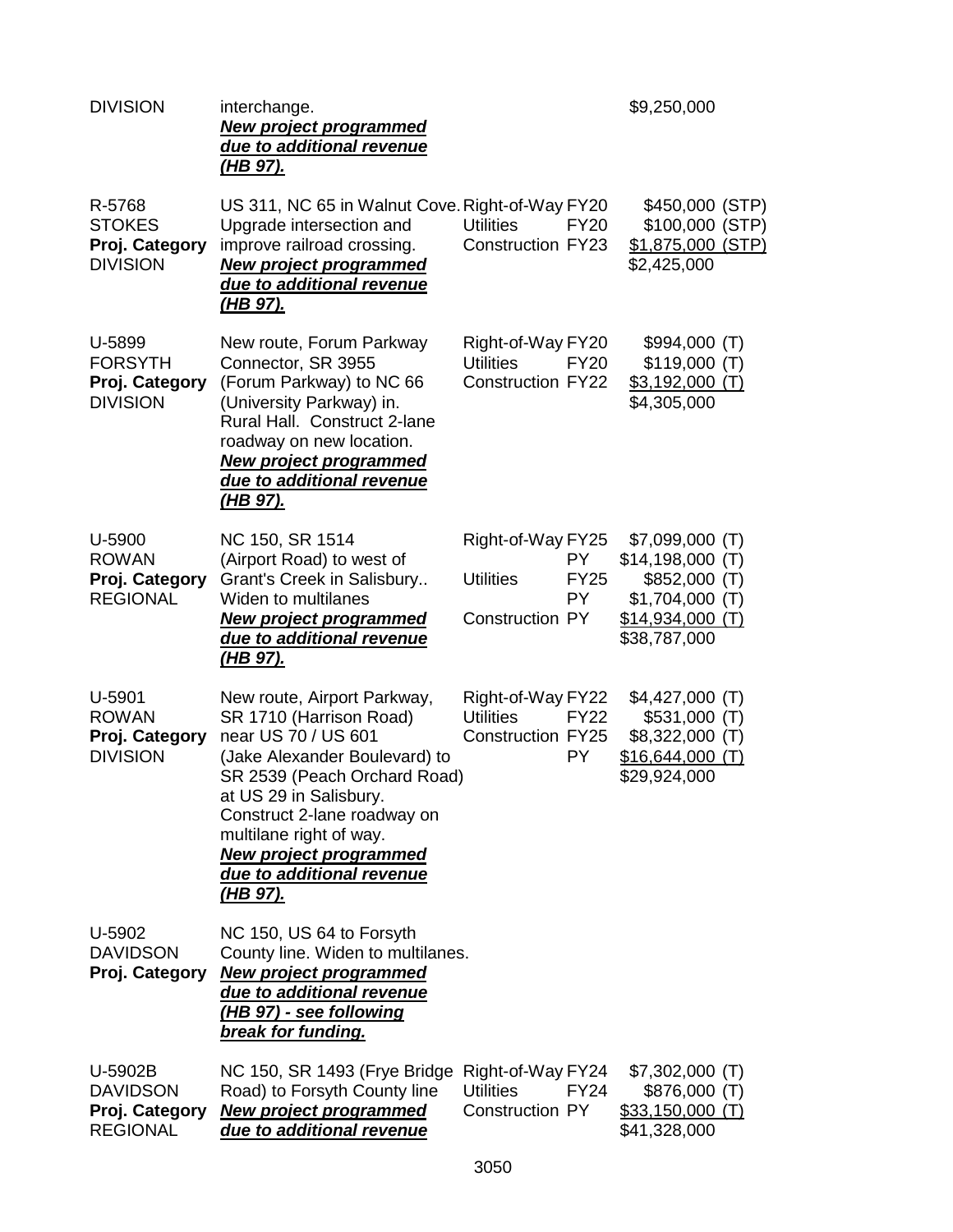## *(HB 97).*

| <b>DIVISION 11</b><br>EB-5798<br><b>WATAUGA</b><br>Proj. Category<br><b>EXEMPT</b> | US 221, Main Street in<br>Blowing Rock to Moses H Cone<br>Memorial Park and Bass Lake. Construction FY16<br>Construct sidewalk.<br><b>New project programmed</b><br>with federal lands access<br>program (flap) and local funding | Engineering FY16<br><b>FY16</b><br><b>FY16</b>                                                         | \$69,000 (FLAP)<br>$$17,000$ (L)<br>\$891,000 (FLAP)<br>$$223,000$ (L)<br>\$1,200,000                                   |  |
|------------------------------------------------------------------------------------|-----------------------------------------------------------------------------------------------------------------------------------------------------------------------------------------------------------------------------------|--------------------------------------------------------------------------------------------------------|-------------------------------------------------------------------------------------------------------------------------|--|
| R-5759<br><b>WILKES</b><br>Proj. Category<br><b>DIVISION</b>                       | NC 115, US 421 to 2nd Street. Right-of-Way FY22<br>Widen existing roadway.<br><b>New project programmed</b><br>due to additional revenue<br><u>(HB 97).</u>                                                                       | <b>Utilities</b><br><b>FY22</b><br>Construction FY24<br><b>FY25</b>                                    | $$5,300,000$ (T)<br>$$600,000$ (T)<br>$$10,400,000$ (T)<br>$$10,400,000$ (T)<br>\$26,700,000                            |  |
| R-5772<br><b>WILKES</b><br>Proj. Category<br><b>DIVISION</b>                       | SR 1001 (Oakwoods Road),<br>US 421 to NC 268<br>(East Main Street).<br>Upgrade existing roadway.<br><b>New project programmed</b><br>due to additional revenue<br><u>(HB 97).</u>                                                 | Right-of-Way FY22<br><b>Utilities</b><br><b>FY22</b><br>Construction FY24                              | \$7,300,000 (T)<br>\$900,000(T)<br>$$11,000,000$ (T)<br>\$19,200,000                                                    |  |
| R-5773<br><b>YADKIN</b><br>Proj. Category<br><b>DIVISION</b>                       | SR 1605 (East Main Street),<br>US 601 to SR 1765<br>(Unifi Industrial Road).<br>Widen to 3-lanes.<br><b>New project programmed</b><br>due to additional revenue<br><u>(HB 97).</u>                                                | Right-of-Way FY22<br><b>Utilities</b><br><b>FY22</b><br><b>Construction FY24</b><br><b>DIVISION 12</b> | $$2,100,000$ (T)<br>$$300,000$ (T)<br>$$3,800,000$ (T)<br>\$6,200,000                                                   |  |
|                                                                                    |                                                                                                                                                                                                                                   |                                                                                                        |                                                                                                                         |  |
| EB-5791<br><b>GASTON</b><br>Proj. Category<br><b>DIVISION</b>                      | NC 273 (Highland Street),<br>SR 2044 (Tuckaseegee Road)<br>to Summit Avenue.<br>Construct missing sidewalk<br>on both sides of road.<br><b>New project programmed</b><br>due to additional revenue<br><u>(HB 97).</u>             | <b>Construction FY19</b><br><b>FY19</b>                                                                | \$344,000 (TAP)<br>$$85,000$ (L)<br>\$429,000                                                                           |  |
| I-5895<br><b>GASTON</b><br>Proj. Category<br><b>STATEWIDE</b>                      | 1-85, US 321 (exit 17) to US 74 Right-of-Way FY22<br>(exit 10). Widen roadway.<br><b>New project programmed</b><br>due to additional revenue<br><u>(HB 97).</u>                                                                   | <b>Utilities</b><br>FY22<br>Construction FY24<br><b>FY25</b><br>PY.                                    | \$5,600,000 (NHP)<br>\$700,000 (NHP)<br>\$29,500,000 (NHP)<br>\$29,500,000 (NHP)<br>\$59,000,000 (NHP)<br>\$124,300,000 |  |
| R-2403<br><b>ALEXANDER</b><br>Proj. Category                                       | NC 16, Catawba River to<br>Wilkes County line.<br>Upgrade two lane roadway.                                                                                                                                                       | Right-of-Way FY22<br><b>Construction FY24</b><br><b>FY25</b>                                           | $$1,000,000$ (T)<br>$$16,467,000$ (T)<br>$$16,466,000$ (T)                                                              |  |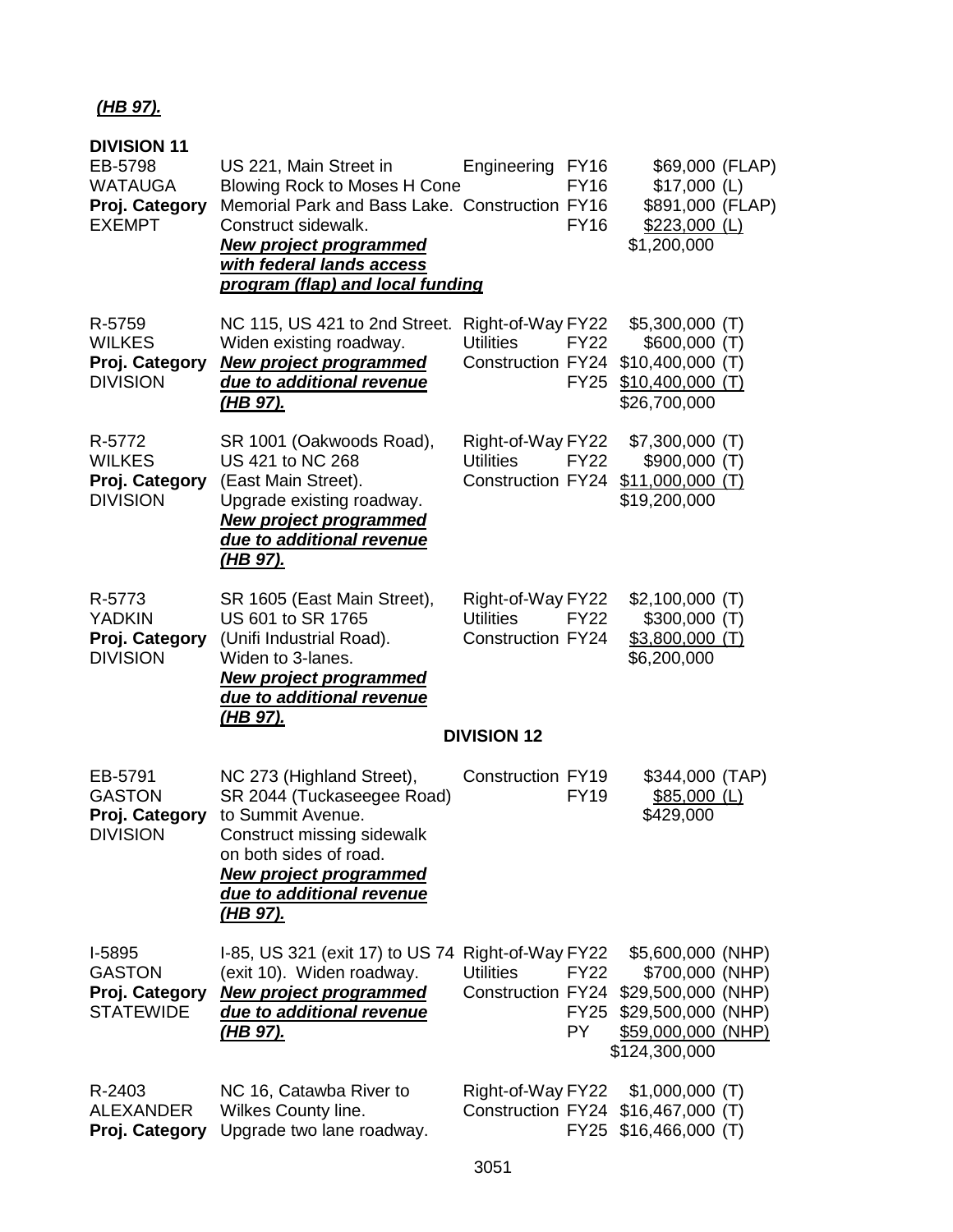| <b>DIVISION</b>                                                  | <b>New project programmed</b><br>due to additional revenue<br><u>(HB 97).</u>                                                                                                                                                      | <b>PY</b>                                                                                                                | \$16,467,000(T)<br>\$50,400,000                                                                     |
|------------------------------------------------------------------|------------------------------------------------------------------------------------------------------------------------------------------------------------------------------------------------------------------------------------|--------------------------------------------------------------------------------------------------------------------------|-----------------------------------------------------------------------------------------------------|
| R-5762<br><b>ALEXANDER</b><br>Proj. Category<br><b>DIVISION</b>  | Intersection of NC 16 and<br>SR 1609 (County Home Road) Construction FY22<br><b>Construct intersection</b><br>improvements.<br><b>New project programmed</b><br>due to additional revenue<br><u>(HB 97).</u>                       | Right-of-Way FY20                                                                                                        | \$45,000 (T)<br>\$190,000(T)<br>\$235,000                                                           |
| U-2221C<br><b>CLEVELAND</b><br>Proj. Category<br><b>REGIONAL</b> | NC 180, SR 2052 to NC 150.<br>Widen to multi-lanes.<br><b>New project programmed</b><br>due to additional revenue<br><u>(HB 97).</u>                                                                                               | Right-of-Way FY23<br><b>Utilities</b><br><b>FY23</b><br><b>Construction FY25</b><br><b>PY</b>                            | \$7,600,000 (T)<br>\$900,000 (T)<br>$$2,725,000$ (T)<br>$$8,175,000$ (T)<br>\$19,400,000            |
| U-2307B<br><b>CATAWBA</b><br>Proj. Category<br><b>DIVISION</b>   | Hickory, East side<br>thoroughfare (McDonald<br>Parkway), SR 1453<br>(Springs Road) to NC 127.<br>Construct multi-lane facility.<br><b>New project programmed</b><br>due to additional revenue<br><u>(HB 97).</u>                  | Right-of-Way FY23<br><b>Utilities</b><br><b>FY23</b><br><b>Construction FY25</b><br><b>PY</b>                            | $$9,200,000$ (T)<br>$$1,100,000$ (T)<br>\$8,900,000 (T)<br>$$17,800,000$ (T)<br>\$37,000,000        |
| U-5884<br><b>IREDELL</b><br>Proj. Category<br><b>DIVISION</b>    | Intersection of NC 3 and<br>SR 1148 (Kistler Farm Road).<br><b>Construct intersection</b><br>improvements.<br><b>New project programmed</b><br>due to additional revenue<br><u>(HB 97).</u>                                        | Right-of-Way FY20<br><b>Construction FY22</b><br><b>DIVISION 13</b>                                                      | \$45,000(T)<br>\$190,000(T)<br>\$235,000                                                            |
| EB-5793<br><b>BURKE</b><br>Proj. Category<br><b>DIVISION</b>     | North Green Street, US 64<br>to Wamsutte Mill Road.<br>Construct sidewalk<br><b>New project programmed</b><br>due to additional revenue<br><u>(HB 97).</u>                                                                         | Engineering<br><b>FY20</b><br><b>FY20</b><br>Right-of-Way FY21<br><b>FY21</b><br><b>Construction FY22</b><br><b>FY22</b> | \$16,000 (TAP)<br>$$4,000$ (L)<br>\$20,000 (TAP)<br>$$5,000$ (L)<br>\$200,000 (TAP)<br>\$50,000 (L) |
| EB-5795<br><b>BUNCOMBE</b><br>Proj. Category<br><b>DIVISION</b>  | <b>McDowell Street All Souls</b><br>Crescent, Southside Avenue to<br>US 25 (Hendersonville Road).<br>Construct dedicated on-road<br>bicycle lane.<br><b>New project programmed</b><br>due to additional revenue<br><u>(HB 97).</u> | Engineering FY20<br><b>FY20</b><br><b>Construction FY21</b><br><b>FY21</b>                                               | \$295,000<br>\$60,000 (TAP)<br>$$15,000$ (L)<br>\$173,000 (TAP)<br>\$43,000 (L)<br>\$291,000        |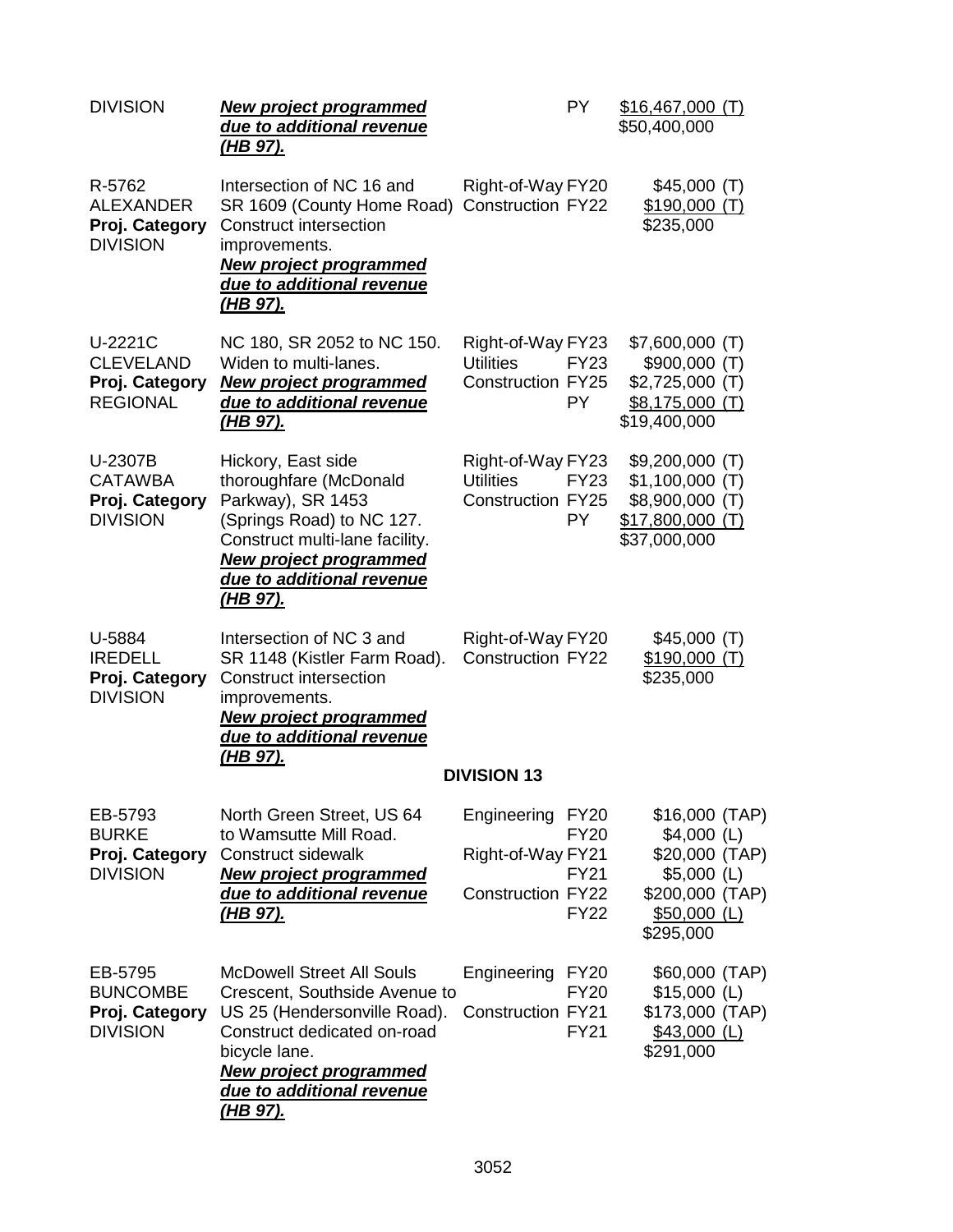| EB-5796<br><b>BUNCOMBE</b><br>Proj. Category<br><b>DIVISION</b> | Broadway Street, NC 251<br>(Riverside Drive) to I-240.<br>Construct bicycle<br>improvements.<br><b>New project programmed</b><br>due to additional revenue<br><u>(HB 97).</u>                                                                                                               | Engineering<br><b>FY20</b><br><b>FY20</b><br><b>Construction FY21</b><br><b>FY21</b> | \$80,000 (TAP)<br>$$20,000$ (L)<br>\$248,000 (TAP)<br>$$62,000$ (L)<br>\$410,000 |  |
|-----------------------------------------------------------------|---------------------------------------------------------------------------------------------------------------------------------------------------------------------------------------------------------------------------------------------------------------------------------------------|--------------------------------------------------------------------------------------|----------------------------------------------------------------------------------|--|
| R-5774<br><b>BUNCOMBE</b><br>Proj. Category<br><b>DIVISION</b>  | <b>Black Mountain southeast</b><br>connector, NC 9 to US 70<br><b>Business (Slate Street)/</b><br>SR 1522 (McCoy Cove Road).<br>Construct roadway on new location.<br><b>New project programmed</b><br>due to additional revenue<br><u>(HB 97).</u>                                         | Right-of-Way FY23<br><b>Utilities</b><br><b>FY23</b><br><b>Construction FY25</b>     | $$1,300,000$ (T)<br>\$150,000(T)<br>$$5,100,000$ (T)<br>\$6,550,000              |  |
|                                                                 |                                                                                                                                                                                                                                                                                             | <b>DIVISION 14</b>                                                                   |                                                                                  |  |
| AV-5776<br><b>CHEROKEE</b><br>Proj. Category<br><b>DIVISION</b> | Western Carolina Regional<br>Airport (RHP), Land acquisition<br>in runway 8 and 26 runway<br>protection zone.<br><b>New project programmed</b><br>due to additional revenue<br><u>(HB 97).</u>                                                                                              | Right-of-Way FY23<br><b>FY23</b>                                                     | \$356,000(T)<br>$$40,000$ (O)<br>\$396,000                                       |  |
| AV-5777<br><b>CHEROKEE</b><br>Proj. Category<br><b>DIVISION</b> | Western Carolina Regional<br>Airport (RHP), Land acquisition<br>in runway 26 runway<br>protection zone.<br><b>New project programmed</b><br>due to additional revenue<br><u>(HB 97).</u>                                                                                                    | Right-of-Way FY23<br><b>FY23</b>                                                     | \$726,000(T)<br>\$81,000 (O)<br>\$807,000                                        |  |
| EB-5797<br><b>SWAIN</b><br>Proj. Category<br><b>EXEMPT</b>      | SR 1337 (West Deep Creek<br>Road), SR 1336 to Great smoky<br>Mountains National Park boundary.<br>Construct improvements to<br>accommodate bicycles and<br>pedestrians.<br><b>New project programmed</b><br>with Federal Lands Access<br><b>Program (FLAP) and local</b><br><u>funding.</u> | Engineering FY16<br><b>FY16</b>                                                      | \$44,000 (FLAP)<br>\$11,000 (L)<br>\$55,000                                      |  |
| R-2594<br>Proj. Category<br><b>DIVISION</b>                     | NC 215, US 64 at<br>TRANSYLVANIA Cherryfield to SR 1326<br>(Macedonia Church Road).<br>south of Balsam Grove.<br>Two lanes on new location.<br><b>New project programmed</b><br>due to additional revenue<br><u>(HB 97).</u>                                                                | Right-of-Way FY22<br><b>Utilities</b><br><b>FY22</b><br><b>Construction PY</b>       | $$3,500,000$ (T)<br>$$600,000$ (T)<br>\$82,600,000 (T)<br>\$86,700,000           |  |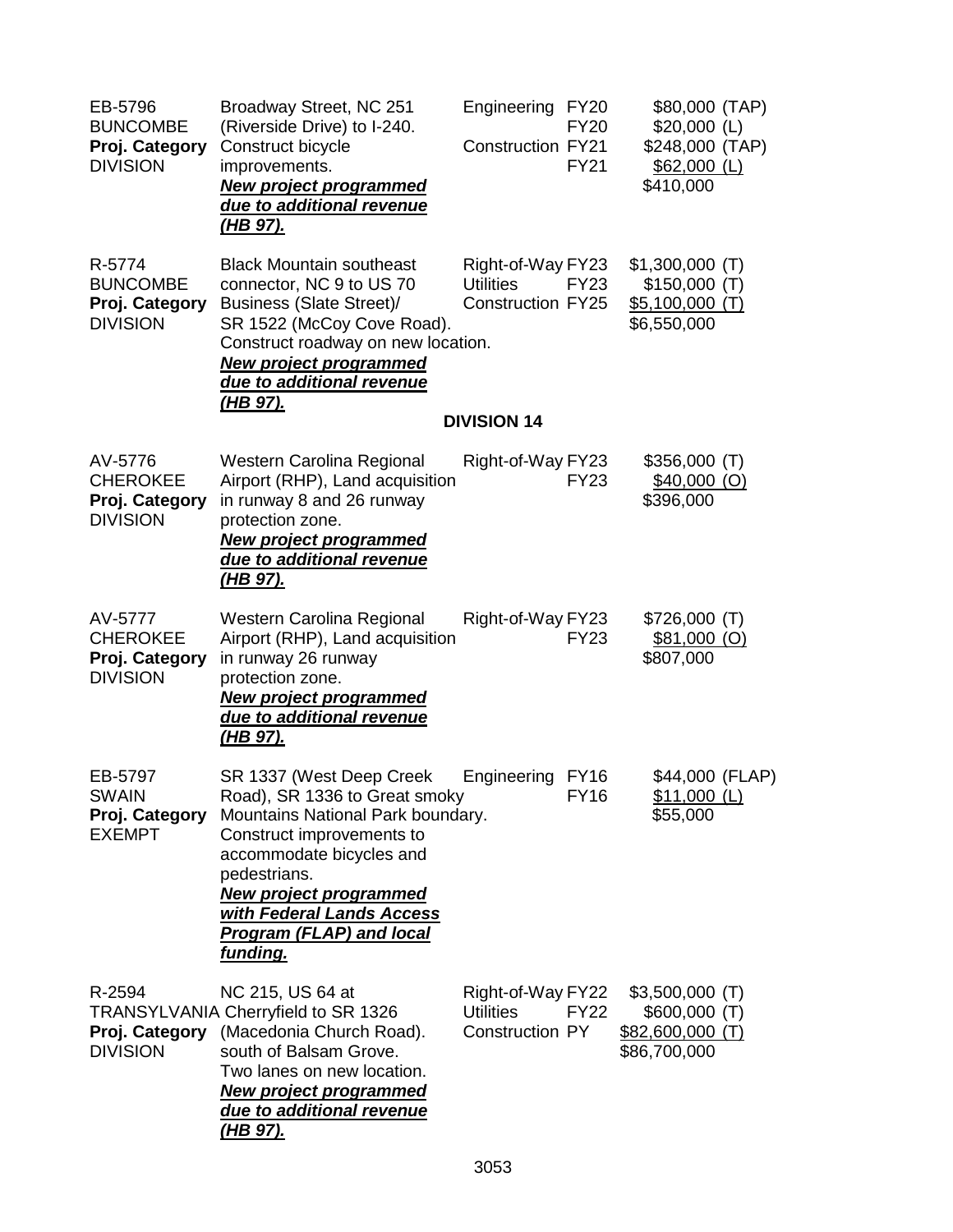| R-5763<br>Proj. Category<br><b>DIVISION</b>                        | SR 1540 (Wilson Road),<br>TRANSYLVANIA SR 1504 (Old US 64) to<br>US 276. Upgrade roadway.<br><b>New project programmed</b><br>due to additional revenue<br><u>(HB 97).</u>                                      | Right-of-Way FY21<br><b>Construction FY23</b>                                    | \$100,000(T)<br>$$12,100,000$ (T)<br>\$12,200,000                                              |  |
|--------------------------------------------------------------------|-----------------------------------------------------------------------------------------------------------------------------------------------------------------------------------------------------------------|----------------------------------------------------------------------------------|------------------------------------------------------------------------------------------------|--|
| R-5764<br><b>TRANSYLVANIA</b><br>Proj. Category<br><b>DIVISION</b> | SR 1546 (Neely Road),<br>SR 1504 (Old US 64) to<br>SR 1544 (French Broad Street).<br>Upgrade roadway.<br><b>New project programmed</b><br>due to additional revenue<br>(HB 97).                                 | Right-of-Way FY21<br><b>Construction FY23</b>                                    | \$100,000(T)<br>$$2,400,000$ (T)<br>\$2,500,000                                                |  |
| R-5765<br>Proj. Category<br><b>DIVISION</b>                        | SR 1116 (North Country Club<br>TRANSYLVANIA Road), Brevard city limit to<br>US 64. Upgrade roadway.<br><b>New project programmed</b><br>due to additional revenue<br>(HB 97).                                   | Right-of-Way FY21<br><b>Construction FY23</b>                                    | \$100,000(T)<br>$$3,000,000$ (T)<br>\$3,100,000                                                |  |
| R-5770<br><b>GRAHAM</b><br>Proj. Category<br><b>EXEMPT</b>         | NC 143, Tennessee State line Engineering FY16<br>to SR 1127 (Joyce Kilmer Road).<br>Pavement rehabilitation.<br><b>New project programmed</b><br>with Federal Lands Access<br><b>Program (flap) funding.</b>    | <b>FY16</b><br>Construction FY16<br><b>FY16</b>                                  | \$152,000 (FLAP)<br>$$38,000$ (O)<br>\$3,494,000 (FLAP)<br><u>\$873,000 (O)</u><br>\$4,557,000 |  |
| U-5886<br><b>HENDERSON</b><br>Proj. Category<br><b>DIVISION</b>    | SR 1170 (White Street),<br>SR 1171 (Willow Road) to<br>US 176 (Spartanburg Highway). Construction FY22<br>Realign and extend roadway.<br><b>New project programmed</b><br>due to additional revenue<br>(HB 97). | Right-of-Way FY20<br><b>Utilities</b><br><b>FY20</b>                             | $$3,500,000$ (T)<br>$$400,000$ (T)<br>$$3,300,000$ (T)<br>\$7,200,000                          |  |
| U-5887<br><b>HENDERSON</b><br>Proj. Category<br><b>DIVISION</b>    | SR 1783 (Highland lake Road), Right-of-Way FY20<br>NC 225 to US 176.<br>Upgrade roadway.<br><b>New project programmed</b><br>due to additional revenue<br><u>(HB 97).</u>                                       | <b>Construction FY22</b>                                                         | \$100,000(T)<br>$$2,600,000$ (T)<br>\$2,700,000                                                |  |
| U-5888<br><b>HAYWOOD</b><br>Proj. Category<br><b>DIVISION</b>      | Intersection of US 23 Business<br>(North Main Street) and<br><b>Walnut Street. Construct</b><br>intersection improvements.<br><b>New project programmed</b><br>due to additional revenue<br><u>(HB 97).</u>     | Right-of-Way FY20<br><b>Utilities</b><br><b>FY20</b><br><b>Construction FY22</b> | \$950,000 (T)<br>$$350,000$ (T)<br>$$1,250,000$ (T)<br>\$2,550,000                             |  |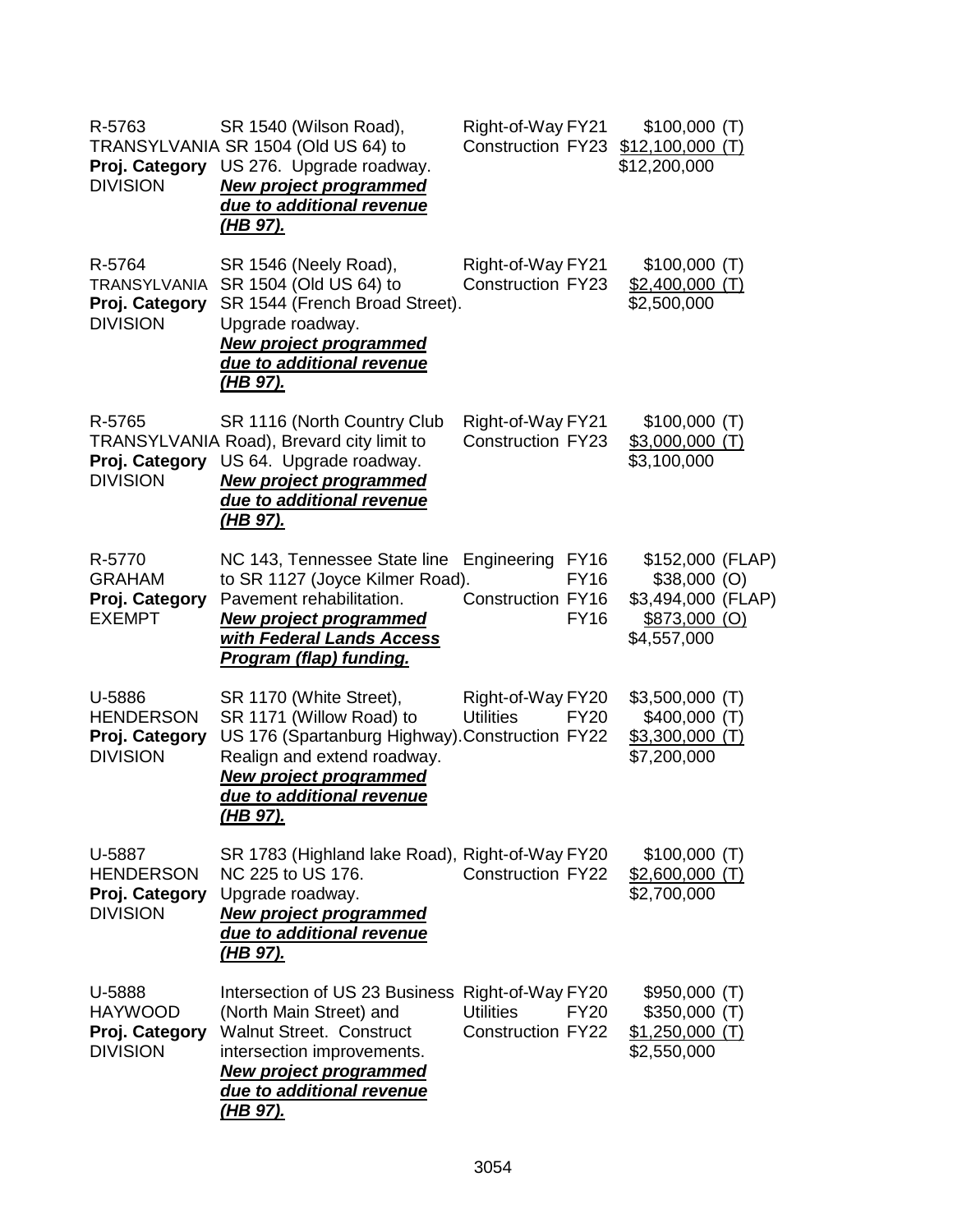## **STIP MODIFICATIONS**

### **DIVISION 1**

| AV-5769<br><b>HERTFORD</b><br>Proj. Category<br><b>DIVISION</b>   | Tri-County Airport (ASJ),<br>Land acquisition.<br><b>Right-of-Way accelerated from FY 23</b><br>to FY 22. Project accelerated<br>in the program due to additional<br>revenue (HB 97).                                                                                        | Right-of-Way FY22<br><b>FY22</b>              | $$450,000$ (T)<br>$$50,000$ (O)<br>\$500,000            |
|-------------------------------------------------------------------|------------------------------------------------------------------------------------------------------------------------------------------------------------------------------------------------------------------------------------------------------------------------------|-----------------------------------------------|---------------------------------------------------------|
| AV-5770<br><b>PASQUOTANK</b><br>Proj. Category<br><b>DIVISION</b> | <b>Elizabeth City Coast Guard</b><br>station (ECG), Taxiway<br>requirements - southside<br>partial parallel taxiway.<br><b>Construction accelerated from FY 24</b><br>to FY 22. Project accelerated<br>in the program due to additional<br>revenue(HB 97).                   | Construction FY22<br><b>FY22</b>              | $$3,660,000$ (T)<br><u>\$407,000 (O)</u><br>\$4,067,000 |
| AV-5771<br><b>WASHINGTON</b><br>Proj. Category<br><b>DIVISION</b> | <b>Plymouth Municipal Airport</b><br>(PMZ), Taxiway turnaround<br>runway 3.<br><b>Construction accelerated from FY 24</b><br>to FY 22. Project accelerated<br>in the program due to additional<br><u>revenue (HB 97).</u>                                                    | <b>Construction FY22</b><br><b>FY22</b>       | \$477,000(T)<br>\$53,000 (O)<br>\$530,000               |
| AV-5772<br><b>HERTFORD</b><br>Proj. Category<br><b>DIVISION</b>   | Tri County Airport (ASJ),<br>Construct taxiway.<br><b>Construction accelerated from FY 24</b><br>to FY 22. Project accelerated<br>in the program due to additional<br><u>revenue (HB 97).</u>                                                                                | <b>Construction FY22</b><br><b>FY22</b>       | $$1,602,000$ (T)<br>$$178,000$ (O)<br>\$1,780,000       |
| B-4783<br><b>PASQUOTANK</b><br>Proj. Category<br><b>DIVISION</b>  | SR 1103 (Esclip Road),<br>Replace Bridge 690005 over<br><b>Branch of Flatty Creek.</b><br><b>Right-of-Way accelerated from FY 23</b><br>to FY 19 and Construction from<br>FY 24 to FY 20. Project accelerated<br>in the program due to additional<br><u>revenue (HB 97).</u> | Right-of-Way FY19<br><b>Construction FY20</b> | \$75,000 (STPOFF)<br>\$750,000 (STPOFF)<br>\$825,000    |
| B-4919<br>Proj. Category<br><b>DIVISION</b>                       | SR 1500 (Fire Tower Road),<br>NORTHAMPTON Replace Bridge 650014 over<br>Potecasi Creek.<br><b>Right-of-Way accelerated from FY 23</b><br>to FY 19 and Construction from<br>FY 24 to FY 20. Project accelerated<br>in the program due to additional                           | Right-of-Way FY19<br><b>Construction FY20</b> | \$70,000 (STPOFF)<br>\$700,000 (STPOFF)<br>\$770,000    |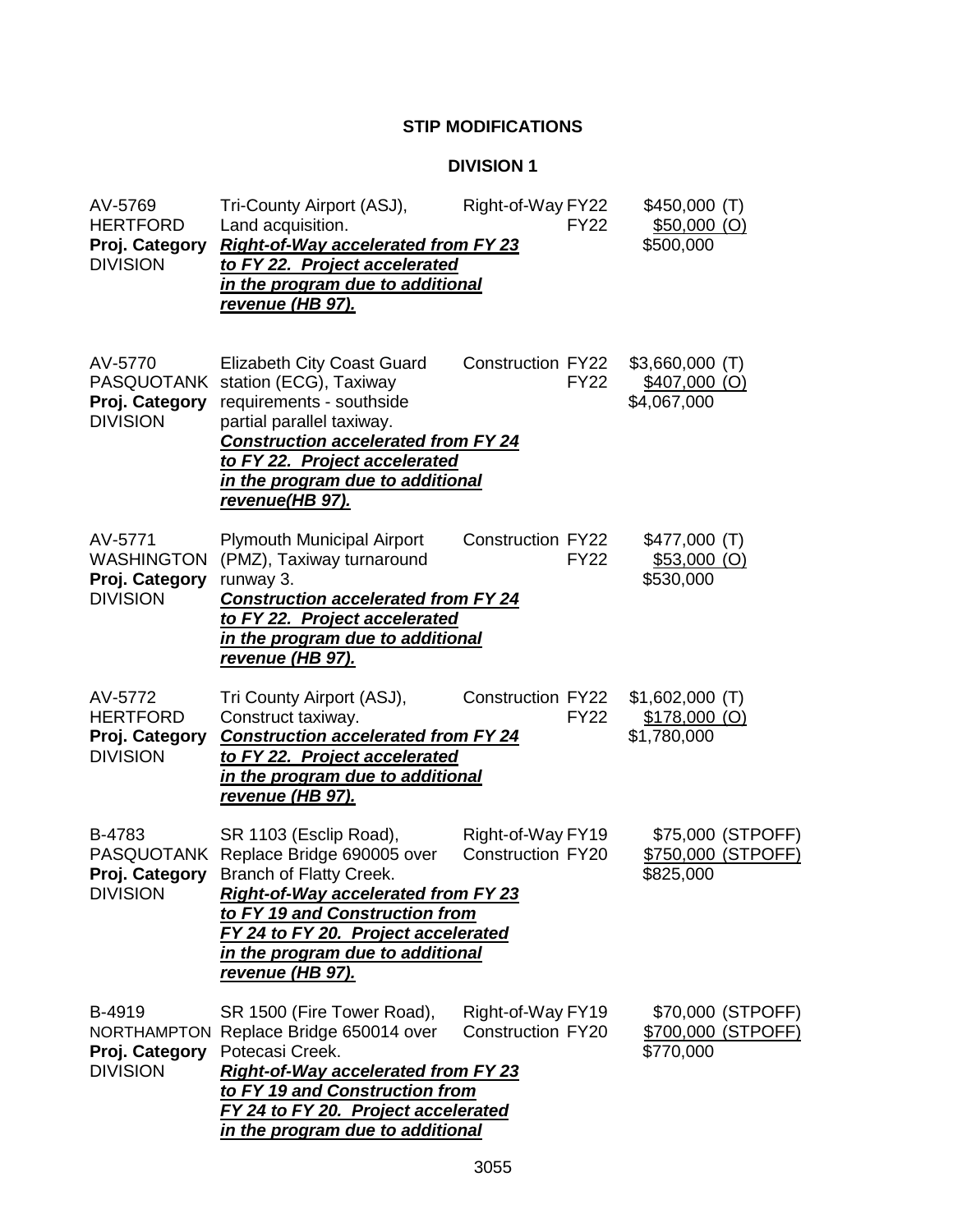### *revenue (HB 97).*

| B-4920<br>Proj. Category<br><b>DIVISION</b>                       | SR 1505 (NCHS East Road),<br>NORTHAMPTON Replace Bridge 650015 over<br>Wildcat Swamp.<br><b>Right-of-Way accelerated from FY 23</b><br>to FY 19 and Construction from<br>FY 24 to FY 20. Project accelerated<br>in the program due to additional<br><u>revenue (HB 97).</u>               | Right-of-Way FY19<br><b>Construction FY20</b> | \$90,000 (STPOFF)<br>\$900,000 (STPOFF)<br>\$990,000             |
|-------------------------------------------------------------------|-------------------------------------------------------------------------------------------------------------------------------------------------------------------------------------------------------------------------------------------------------------------------------------------|-----------------------------------------------|------------------------------------------------------------------|
| B-5601<br><b>WASHINGTON</b><br>Proj. Category<br><b>HWY FUNDS</b> | NC 308, Replace Bridge<br>930011 over Mackeys Creek.<br><b>Right-of-Way accelerated from FY 20</b><br>to FY 17 and Construction from<br>FY 21 to FY 18. Project accelerated<br>in the program due to additional<br>revenue (HB 97).                                                       | Right-of-Way FY17<br><b>Construction FY18</b> | \$300,000 (HFB)<br>\$3,000,000 (HFB)<br>\$3,300,000              |
| B-5602<br><b>HYDE</b><br>Proj. Category<br><b>HWY FUNDS</b>       | US 264, Replace Bridge<br>470008 over Burgess<br>Mill Creek.<br>Right-of-Way accelerated from FY 20<br>to FY 17 and Construction from<br>FY 21 to FY 18. Project accelerated<br>in the program due to additional<br>revenue (HB 97).                                                      | Right-of-Way FY17<br><b>Construction FY18</b> | \$240,000 (HFB)<br>\$2,400,000 (HFB)<br>\$2,640,000              |
| B-5603<br><b>HERTFORD</b><br>Proj. Category<br><b>DIVISION</b>    | SR 1311 (Boone's Bridge<br>Road), Replace Bridge 450137 Construction FY19<br>over Meherrin River Overflow.<br><b>Right-of-Way accelerated from FY 23</b><br>to FY 18 and Construction from<br>FY 24 to FY 19. Project accelerated<br>in the program due to additional<br>revenue (HB 97). | Right-of-Way FY18                             | \$127,000 (STPOFF)<br><u>\$2,535,000 (STPOFF)</u><br>\$2,662,000 |
| B-5604<br><b>PERQUIMANS</b><br>Proj. Category<br><b>HWY FUNDS</b> | US 17 Business,<br>Replace Bridge 710019<br>over Brights Mill Creek.<br><b>Right-of-Way accelerated from FY 21</b><br>to FY 18 and Construction from<br>FY 22 to FY 19. Project accelerated<br>in the program due to additional<br>revenue (HB 97).                                       | Right-of-Way FY18<br><b>Construction FY19</b> | \$210,000 (HFB)<br>\$2,100,000 (HFB)<br>\$2,310,000              |
| B-5606<br><b>PERQUIMANS</b><br>Proj. Category<br><b>HWY FUNDS</b> | SR 1338 (Wynne Fork Road),<br>Replace Bridge 710011 over<br>Castleton Creek.<br><b>Right-of-Way accelerated from FY 21</b><br>to FY 18 and Construction from<br>FY 22 to FY 19. Project accelerated<br>in the program due to additional                                                   | Right-of-Way FY18<br><b>Construction FY19</b> | \$185,000 (HFB)<br>\$1,850,000 (HFB)<br>\$2,035,000              |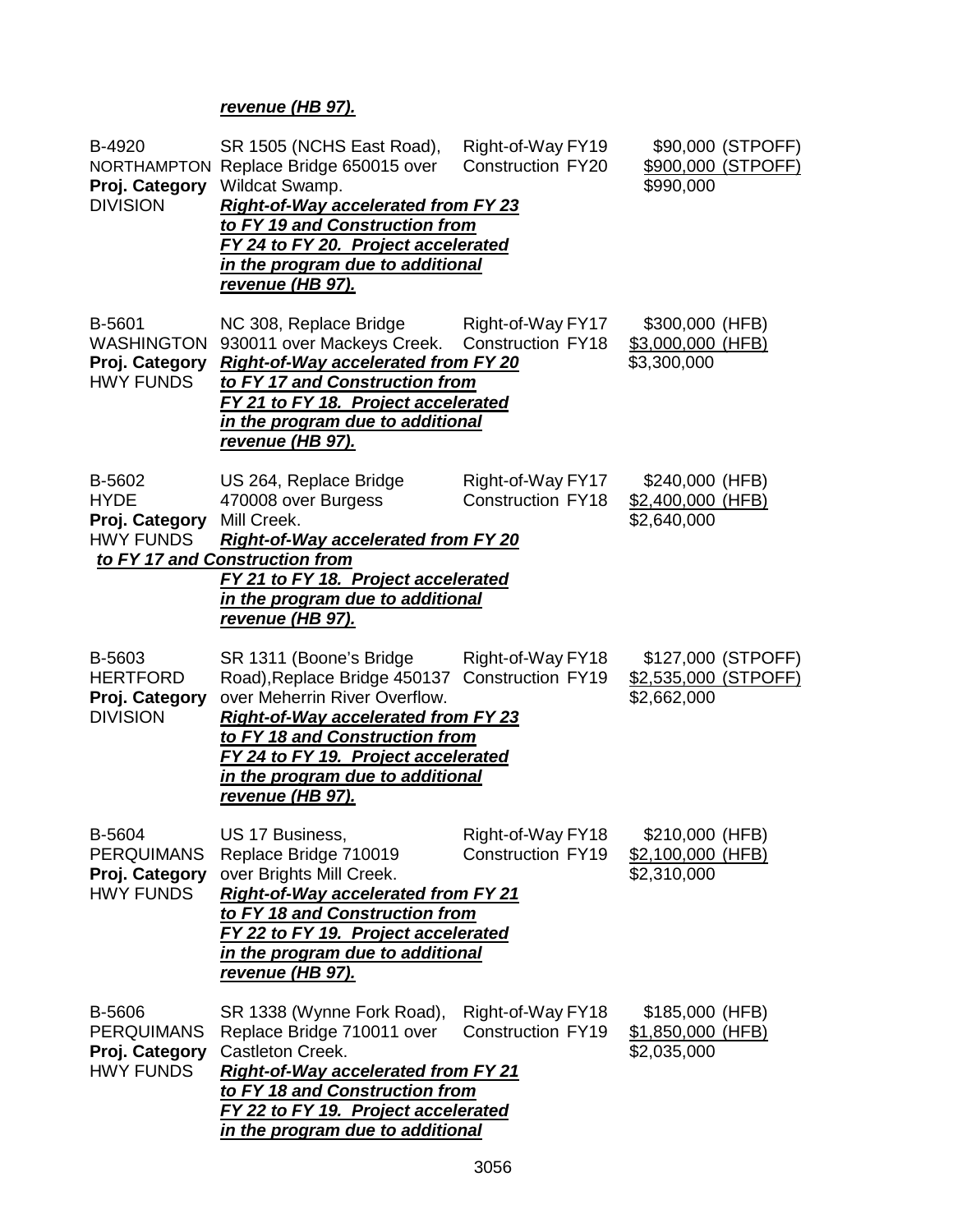## *revenue (HB 97).*

| R-2576<br><b>HERTFORD</b><br>Proj. Category<br><b>HWY FUNDS</b>           | SR 1137 (Liverman Mill Road). Right-of-Way FY17<br>Replace Bridge 450028 over<br>Cutawhiskie Swamp.<br><b>Right-of-Way accelerated from FY 22</b><br>to FY 17 and Construction from<br>FY 23 to FY 18. Project accelerated<br>in the program due to additional<br><u>revenue (HB 97).</u>                   | <b>Construction FY18</b>                                                                          |                                                                                                                                                                                                                                                                                                                                                                                  | \$180,000 (HFB)<br>\$1,825,000 (HFB)<br>\$2,005,000                                                                                                                                                                                                                                                                                                                                                                                                                                                                                                                                                                                                                                                                        |  |
|---------------------------------------------------------------------------|-------------------------------------------------------------------------------------------------------------------------------------------------------------------------------------------------------------------------------------------------------------------------------------------------------------|---------------------------------------------------------------------------------------------------|----------------------------------------------------------------------------------------------------------------------------------------------------------------------------------------------------------------------------------------------------------------------------------------------------------------------------------------------------------------------------------|----------------------------------------------------------------------------------------------------------------------------------------------------------------------------------------------------------------------------------------------------------------------------------------------------------------------------------------------------------------------------------------------------------------------------------------------------------------------------------------------------------------------------------------------------------------------------------------------------------------------------------------------------------------------------------------------------------------------------|--|
| F-5700<br><b>HYDE</b><br><b>DARE</b><br>Proj. Category<br><b>DIVISION</b> | NC 12,<br>Construct river class ferry.<br><b>Accelerated Construction from FY 19</b><br>to FY 17. Project accelerated<br>in the program due to additional<br><u>revenue (HB 97).</u>                                                                                                                        | Construction FY17                                                                                 | <b>FY18</b>                                                                                                                                                                                                                                                                                                                                                                      | \$6,000,000 (FF)<br>\$6,000,000 (FF)<br>\$12,000,000                                                                                                                                                                                                                                                                                                                                                                                                                                                                                                                                                                                                                                                                       |  |
| R-2576<br><b>CURRITUCK</b><br>Proj. Category<br><b>DIVISION</b>           | New route, mid-Currituck<br>bridge, Coinjock to Corolla.<br>New structure over Currituck<br>Sound and upgrade<br>approaches.<br><b>Right-of-Way accelerated from</b><br>FY 19 to FY 17 and Construction<br>from FY 19 to FY 17. Project<br>accelerated in the program due<br>to additional revenue (HB 97). | Right-of-Way FY17<br><b>Utilities</b><br>Construction FY17<br>Garvee Con. FY17<br>Garvee Row FY17 | <b>FY18</b><br><b>FY17</b><br><b>FY17</b><br><b>FY18</b><br><b>FY18</b><br><b>FY19</b><br><b>FY19</b><br><b>FY20</b><br><b>FY20</b><br><b>FY18</b><br><b>FY19</b><br><b>FY20</b><br><b>FY21</b><br><b>FY22</b><br><b>FY23</b><br><b>FY24</b><br><b>FY25</b><br>PY<br><b>FY18</b><br><b>FY20</b><br><b>FY21</b><br><b>FY22</b><br><b>FY23</b><br><b>FY24</b><br><b>FY25</b><br>PY | $$2,400,000$ (S(M))<br>$$2,400,000$ (S(M))<br>\$1,947,000 (STP)<br>$$9,113,000$ (S(M))<br>\$59,379,000 (BOND R)<br>$$9,113,000$ (S(M))<br>\$59,379,000 (BOND R)<br>$$9,113,000$ (S(M))<br>\$59,379,000 (BOND R)<br>$$9,113,000$ (S(M))<br>\$59,379,000 (BOND R)<br>\$9,382,000 (STP)<br>\$9,382,000 (STP)<br>\$9,382,000 (STP)<br>\$9,382,000 (STP)<br>\$9,382,000 (STP)<br>\$9,382,000 (STP)<br>\$9,382,000 (STP)<br>\$9,382,000 (STP)<br>\$9,382,000 (STP)<br>\$56,292,000 (STP)<br>\$1,236,000 (STP)<br>\$1,236,000 (STP)<br>FY19 \$1,236,000 (STP)<br>\$1,236,000 (STP)<br>\$1,236,000 (STP)<br>\$1,236,000 (STP)<br>\$1,236,000 (STP)<br>\$1,236,000 (STP)<br>\$1,236,000 (STP)<br>\$7,416,000 (STP)<br>\$439,985,000 |  |
| R-5014                                                                    | SR 1217 (Collington Road),                                                                                                                                                                                                                                                                                  | Right-of-Way FY17                                                                                 |                                                                                                                                                                                                                                                                                                                                                                                  | \$500,000 (STP)                                                                                                                                                                                                                                                                                                                                                                                                                                                                                                                                                                                                                                                                                                            |  |

DARE Dead end to US 158 (Croaton Utilities FY17 \$825,000 (STP)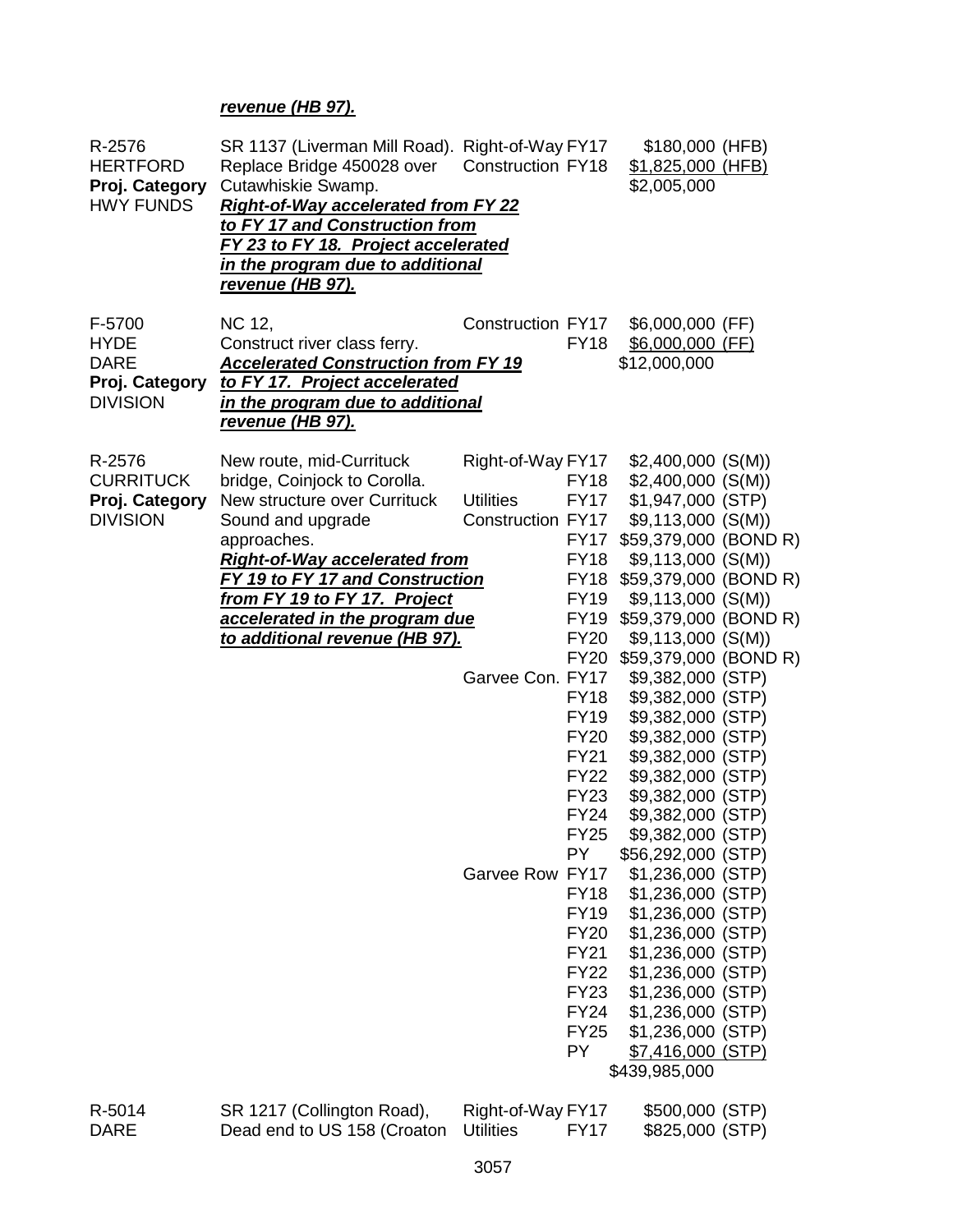| Proj. Category<br><b>DIVISION</b>                                | Highway) in Kill Devil Hills.<br>Operational-safety improvements.<br><b>Delay Construction from FY 18</b><br>to FY 19 to allow additional time<br><u>for Planning and Design.</u>                                                                                                                          |                                               | Construction FY19 \$10,800,000 (STP)<br>\$12,125,000      |
|------------------------------------------------------------------|------------------------------------------------------------------------------------------------------------------------------------------------------------------------------------------------------------------------------------------------------------------------------------------------------------|-----------------------------------------------|-----------------------------------------------------------|
| R-5716<br><b>PERQUIMANS</b><br>Proj. Category<br><b>DIVISION</b> | SR 1300 (New Hope Road),<br>SR 1302 (Union Hall Road) to Construction FY18<br>SR 1303 (Woodland Church Road).<br>Widen and resurface.<br><b>Construction accelerated from FY 19</b><br>to FY 18. Project accelerated in the<br>program due to additional<br>revenue (HB 97).                               | Right-of-Way FY17                             | \$100,000(T)<br>$$1,114,000$ (T)<br>\$1,214,000           |
| R-5738<br><b>DARE</b><br>Proj. Category<br><b>DIVISION</b>       | SR 1208 (West Kitty Hawk<br>Road), SR 1210 (Bob Perry<br>Road) to Ivy Lane.<br>Upgrade facility and<br>Replace Bridge 270040.<br><b>Right-of-Way accelerated from FY 21</b><br>to FY 19 and Construction from<br>FY 23 to FY 21 due to additional<br>revenue (HB 97).                                      | Right-of-Way FY19<br><b>Construction FY21</b> | \$100,000(T)<br>$$2,736,000$ (T)<br>\$2,836,000           |
| R-5739<br>Proj. Category<br><b>DIVISION</b>                      | NC 46, NC 48 in Gaston to Right-of-Way FY20<br>NORTHAMPTON the Virginia State line.<br>Upgrade and widen existing facility.<br><b>Right-of-Way accelerated from FY 21</b><br>to FY 20 and Construction from<br>FY 23 to FY 22. Project accelerated<br>in the program due to additional<br>revenue (HB 97). | <b>Construction FY22</b><br><b>DIVISION 2</b> | \$100,000(T)<br>$$8,587,000$ (T)<br>\$8,687,000           |
| B-4528<br><b>GREENE</b><br>Proj. Category<br><b>DIVISION</b>     | SR 1149 (Warrentown Road),<br>Replace Bridge 390025 over<br>Tyson Marsh.<br><b>Right-of-Way accelerated from FY 20</b><br>to FY 17 and Construction from<br>FY 21 to FY 18. Project accelerated<br>in the program due to additional<br><u>revenue (HB 97).</u>                                             | Right-of-Way FY17<br><b>Construction FY18</b> | \$145,000 (STPOFF)<br>\$1,450,000 (STPOFF)<br>\$1,595,000 |
| B-4530<br><b>GREENE</b><br>Proj. Category<br><b>DIVISION</b>     | SR 1222 (Beaman Old Creek Right-of-Way FY17<br>Road), Replace Bridge 390013 Construction FY18<br>over Beaman Run.<br><b>Right-of-Way accelerated from FY 20</b><br>to FY 17 and Construction from<br>FY 21 to FY 18. Project accelerated<br>in the program due to additional<br><u>revenue (HB 97).</u>    |                                               | \$90,000 (STPOFF)<br>\$900,000 (STPOFF)<br>\$990,000      |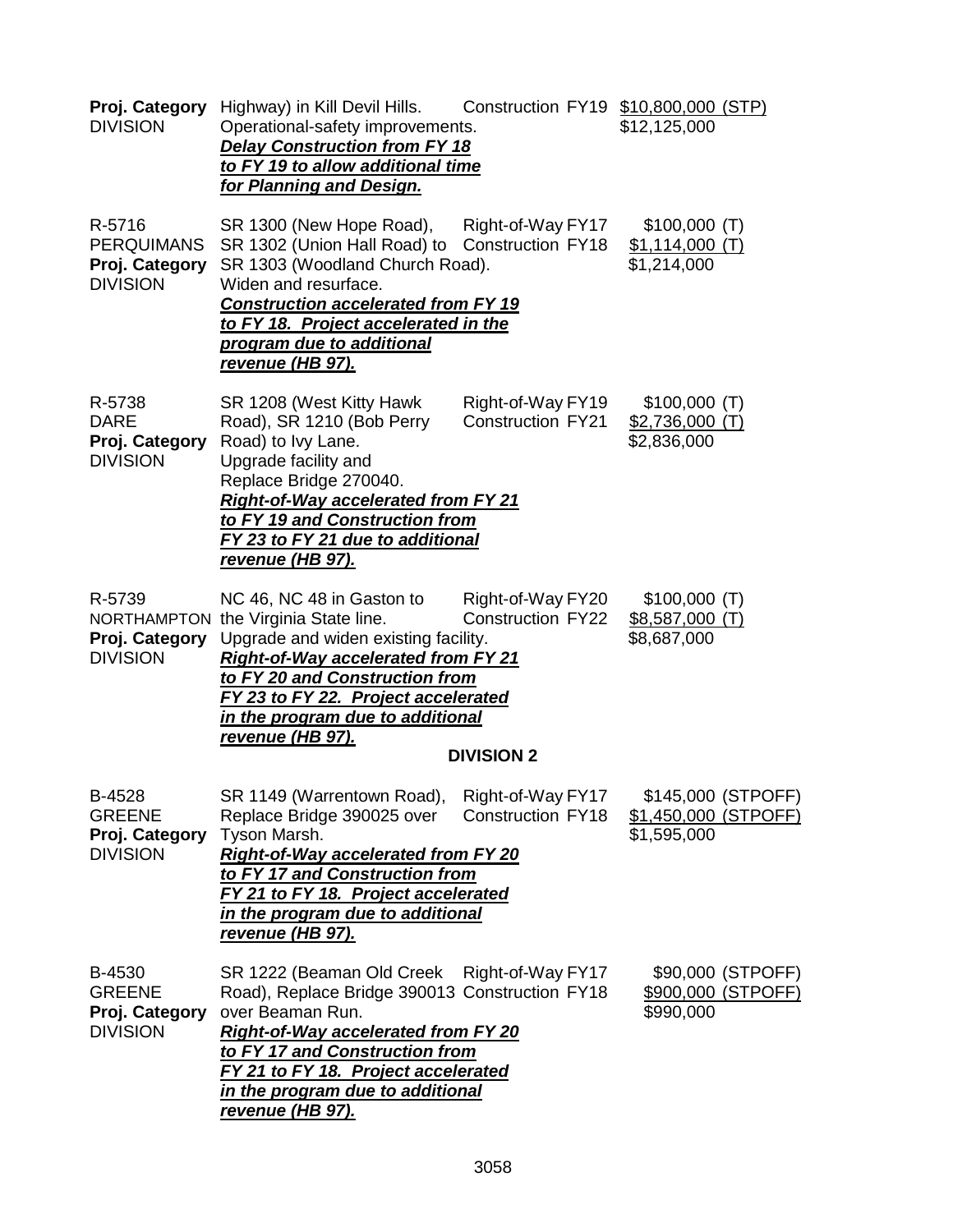| B-4563<br><b>JONES</b><br>Proj. Category<br><b>HWY FUNDS</b>    | SR 1301 (Pine State Road),<br>Replace Bridge 510006 over<br>Big Chinquapin Creek.<br><b>Right-of-Way accelerated from FY 20</b><br>to FY 17 and Construction from<br>FY 21 to FY 18. Project accelerated<br><u>in the program due to additional</u><br><u>revenue (HB 97).</u> | Right-of-Way FY17<br><b>Construction FY18</b>                             | \$135,000 (HFB)<br><u>\$1,350,000 (HFB)</u><br>\$1,485,000 |
|-----------------------------------------------------------------|--------------------------------------------------------------------------------------------------------------------------------------------------------------------------------------------------------------------------------------------------------------------------------|---------------------------------------------------------------------------|------------------------------------------------------------|
| B-5300<br><b>BEAUFORT</b><br>Proj. Category<br><b>HWY FUNDS</b> | US 264, Replace Bridge<br>060055 over Pantego Creek.<br><b>Construction accelerated from FY 17</b><br>to FY 16. Project accelerated in the<br>program due to additional<br><u>revenue (HB 97).</u>                                                                             | Construction FY16                                                         | \$1,200,000 (HFB)                                          |
| B-5617<br><b>CRAVEN</b><br>Proj. Category<br><b>HWY FUNDS</b>   | SR 1464 (Pughtown Road),<br>Replace Bridge 240041 over<br>Swift Creek.<br><b>Right-of-Way accelerated from FY 22</b><br>to FY 17 and Construction from FY 23<br>to FY 18. Project accelerated<br>in the program due to additional<br><u>revenue (HB 97).</u>                   | Right-of-Way FY22<br><b>Construction FY23</b>                             | \$165,000 (HFB)<br>\$1,625,000 (HFB)<br>\$1,790,000        |
| B-5618<br><b>BEAUFORT</b><br>Proj. Category<br><b>HWY FUNDS</b> | SR 1949 (Labor Camp Road),<br>Replace Bridge 060315 over<br>Durham Creek.<br><b>Right-of-Way accelerated from FY 22</b><br>to FY 17 and Construction from FY 23<br>to FY 18. Project accelerated<br>in the program due to additional<br><u>revenue (HB 97).</u>                | Right-of-Way FY22<br><b>Construction FY23</b>                             | \$170,000 (HFB)<br>\$1,675,000 (HFB)<br>\$1,845,000        |
| B-5620<br><b>BEAUFORT</b><br>Proj. Category<br><b>HWY FUNDS</b> | NC 33, Replace Bridge<br>060030 over Campbell Creek. Construction FY23<br><b>Right-of-Way accelerated from FY 22</b><br>to FY 17 and Construction from FY 23<br>to FY 18. Project accelerated<br>in the program due to additional<br>revenue (HB 97).                          | Right-of-Way FY22                                                         | \$120,000 (HFB)<br>\$1,200,000 (HFB)<br>\$1,320,000        |
| R-5702<br><b>PITT</b><br>Proj. Category<br><b>REGIONAL</b>      | NC 11, SR 1110 (Hanrahan<br>Road). Upgrade intersection.<br><b>Right-of-Way accelerated from FY 18</b><br>to FY 17 and Construction from FY 20<br>to FY 18. Project accelerated<br><u>in the program due to additional</u><br><u>revenue (HB 97).</u>                          | Right-of-Way FY17<br><b>Construction FY18</b>                             | \$500,000(T)<br><u>\$2,500,000 (T)</u><br>\$3,000,000      |
| R-5703<br><b>LENOIR</b><br>Proj. Category                       | NC 148 (Harvey Parkway),<br>NC 58 to NC 11.<br>Construct multi lane facility                                                                                                                                                                                                   | Right-of-Way FY17<br><b>Utilities</b><br><b>FY17</b><br>Construction FY19 | $$5,332,000$ (T)<br>\$640,000(T)<br>$$18,963,000$ (T)      |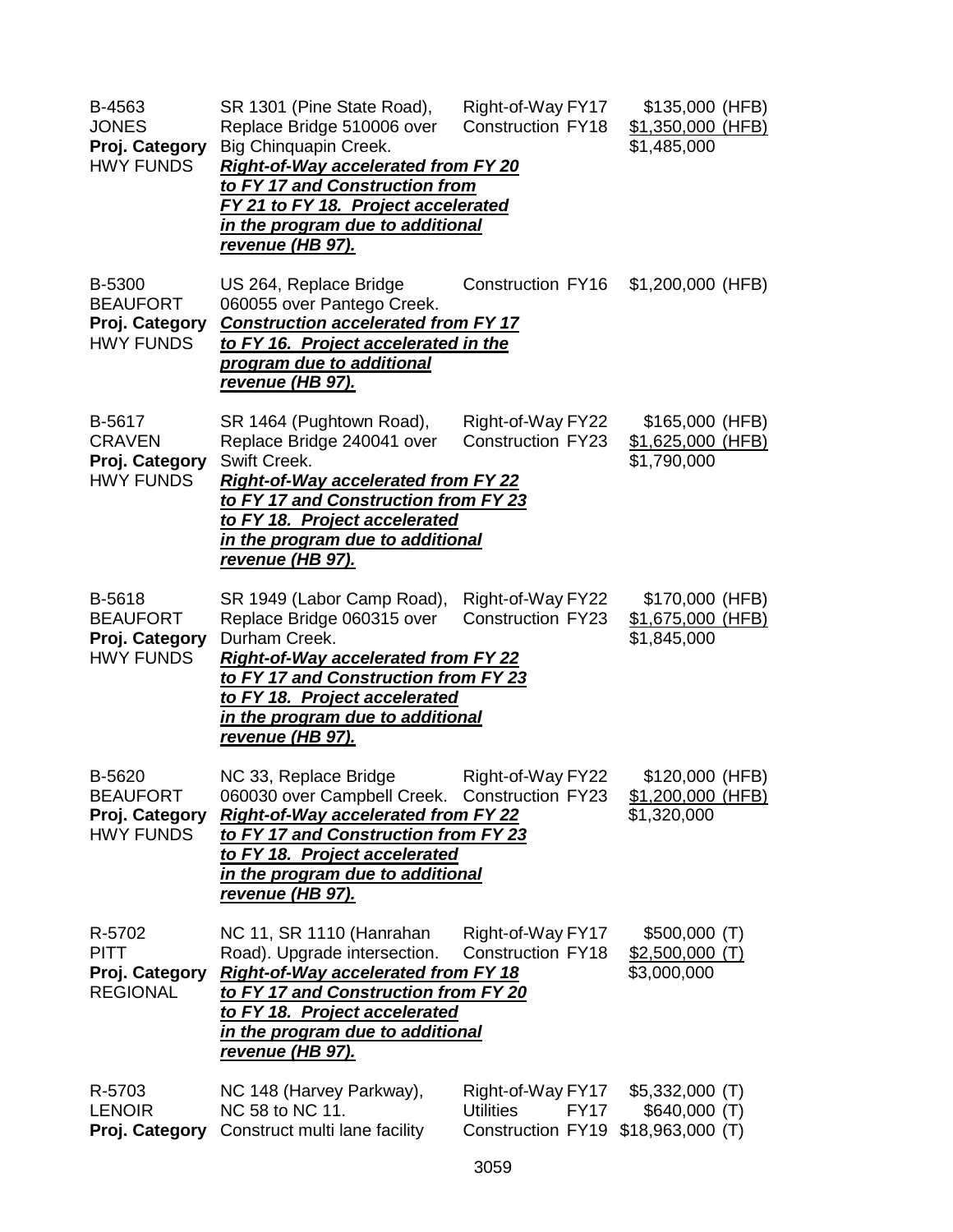| <b>REGIONAL</b>                                                | on new location.<br><b>Right-of-Way accelerated from FY 20</b><br>to FY 17 and Construction from FY 22<br>to FY 19. Project accelerated<br>in the program due to additional<br><u>revenue (HB 97).</u>                                                                                                                                                      |                                                                   |                                                                         | FY20 \$18,963,000 (T)<br>FY21 \$18,963,000 (T)<br>\$62,861,000                                                                                                 |  |
|----------------------------------------------------------------|-------------------------------------------------------------------------------------------------------------------------------------------------------------------------------------------------------------------------------------------------------------------------------------------------------------------------------------------------------------|-------------------------------------------------------------------|-------------------------------------------------------------------------|----------------------------------------------------------------------------------------------------------------------------------------------------------------|--|
| R-5727<br><b>CARTERET</b><br>Proj. Category<br><b>DIVISION</b> | SR 1176 (Bridges Street<br>Extension), SR 1738 (Bridges<br>Street) to SR 1147 (McCabe<br>Road). Widen existing<br>roadway and construct part<br>on new location.<br><b>Construction accelerated from FY 25</b><br>to FY 24. Project accelerated<br>in the program due to additional<br><u>revenue (HB 97).</u>                                              | Right-of-Way FY22<br><b>Utilities</b><br>Construction FY24        | FY23<br><b>FY22</b><br><b>FY25</b><br>PY -                              | $$5,491,000$ (T)<br>$$5,491,000$ (T)<br>$$1,318,000$ (T)<br>$$10,640,000$ (T)<br>$$10,640,000$ (T)<br>$$10,640,000$ (T)<br>\$44,220,000                        |  |
| U-2817<br><b>PITT</b><br>Proj. Category<br><b>DIVISION</b>     | SR 1700 (Evans Street/<br>Old Tar Road), SR 1711<br>(Worthington Road) in<br>Winterville to US 264A<br>(Greenville Boulevard)<br>in Greenville. Widen to multi-lanes.<br><b>Right-of-Way accelerated from FY 23</b><br>to FY 19 and Construction from FY 25<br>to FY 21. Project accelerated<br><u>in the program due to additional</u><br>revenue (HB 97). | Right-of-Way FY19<br><b>Utilities</b><br>Construction FY21        | <b>FY20</b><br><b>FY19</b><br><b>FY20</b><br><b>FY22</b><br><b>FY23</b> | \$6,420,000 (STP)<br>\$6,420,000 (STP)<br>\$750,000 (STP)<br>\$750,000 (STP)<br>\$11,433,000 (STP)<br>\$11,433,000 (STP)<br>\$11,434,000 (STP)<br>\$48,640,000 |  |
| U-5730<br><b>PITT</b><br>Proj. Category<br><b>REGIONAL</b>     | US 13 (Memorial Drive),<br>(NC 43 5th Street).<br>Upgrade intersection.<br><b>Right-of-Way accelerated from FY 18</b><br>to FY 17 and Construction from FY 20<br>to FY 18. Project accelerated<br>in the program due to additional<br>revenue (HB 97).                                                                                                      | Right-of-Way FY17<br><b>Construction FY18</b>                     |                                                                         | \$200,000(T)<br>$$2,000,000$ (T)<br>\$2,200,000                                                                                                                |  |
| U-5785<br><b>PITT</b><br>Proj. Category<br><b>DIVISION</b>     | SR 1708 (Firetower Road),<br>NC 43 (Charles Boulevard)<br>to SR 1704 (Fourteenth Street) Construction FY19<br>in Greenville.<br>Widen to multi-lanes.<br><b>Right-of-Way accelerated from FY 20</b><br>to FY 17 and Construction from FY 22<br>to FY 19. Project accelerated I<br>n the program due to additional<br>revenue (HB 97).                       | Right-of-Way FY17<br><b>Utilities</b>                             | <b>FY17</b><br><b>FY20</b><br><b>FY21</b>                               | $$1,494,000$ (T)<br>\$179,000(T)<br>$$1,520,000$ (T)<br>$$1,520,000$ (T)<br>$$1,520,000$ (T)<br>\$6,233,000                                                    |  |
| U-5860<br><b>BEAUFORT</b><br>Proj. Category                    | SR 1306 (15th Street), US 17<br><b>Business (Carolina Avenue)</b><br>to Brown Street.                                                                                                                                                                                                                                                                       | Right-of-Way FY17<br><b>Utilities</b><br><b>Construction FY19</b> | <b>FY17</b>                                                             | \$5,885,000 (T)<br>\$706,000 (T)<br>$$4,805,000$ (T)                                                                                                           |  |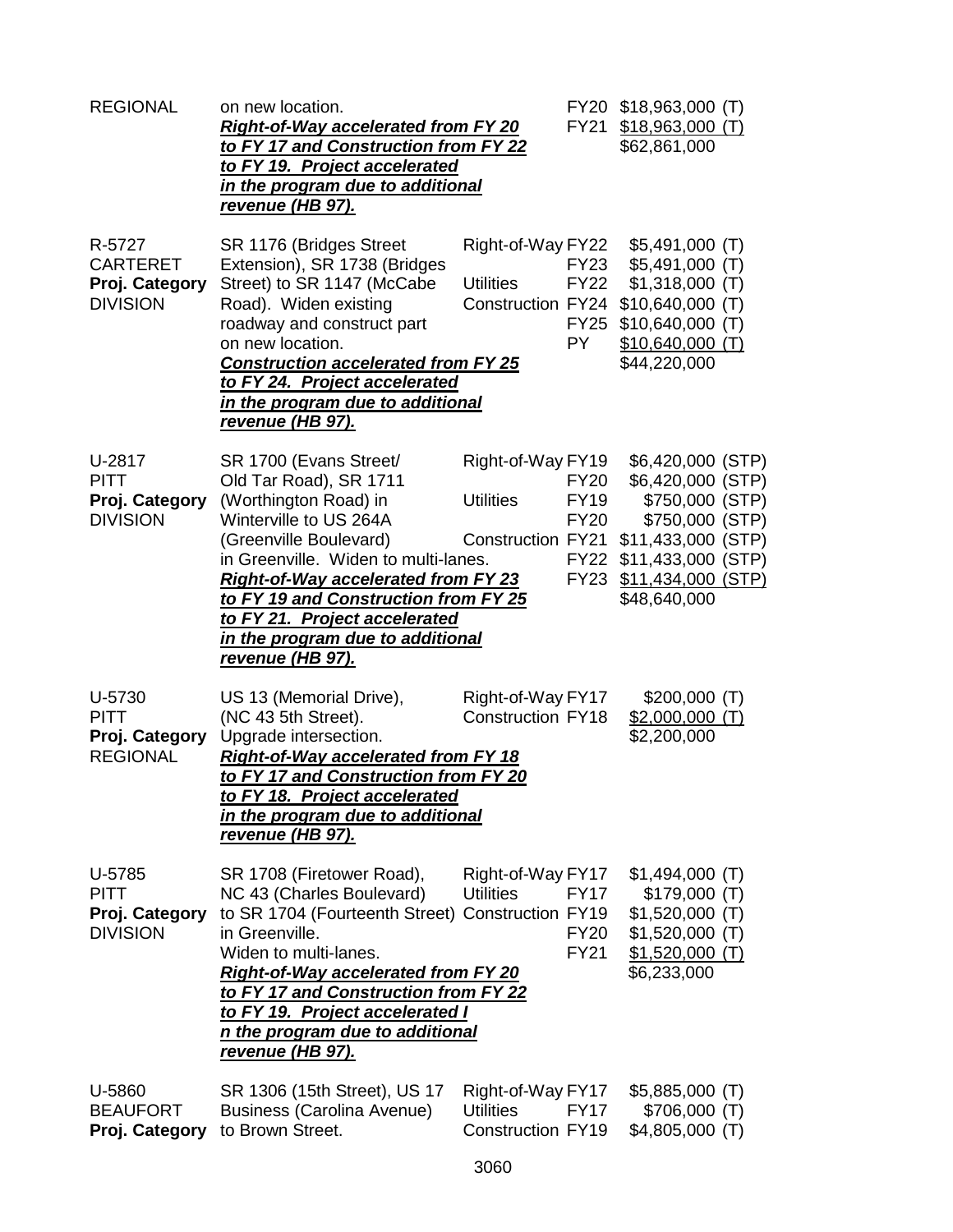| <b>DIVISION</b>                                                    | Widen to multi lanes.<br><b>Right-of-Way accelerated from FY 21</b><br>to FY 17 and Construction from FY 23<br>to FY 19. Project accelerated<br>in the program due to additional<br><u>revenue (HB 97).</u>                                                                                                                            | FY20                                                                                                                                  | $$4,804,000$ (T)<br>\$16,200,000                                                                                                                           |
|--------------------------------------------------------------------|----------------------------------------------------------------------------------------------------------------------------------------------------------------------------------------------------------------------------------------------------------------------------------------------------------------------------------------|---------------------------------------------------------------------------------------------------------------------------------------|------------------------------------------------------------------------------------------------------------------------------------------------------------|
| U-5870<br><b>PITT</b><br>Proj. Category<br><b>DIVISION</b>         | SR 1708 (Fire Tower Road),<br>SR 1704 (Fourteenth Street)<br>to NC 33 (East 10th Street)<br>in Greenville.<br>Widen to multi-lanes.<br>Right-of-Way accelerated from<br>FY 25 to FY 17 and Construction<br>from unfunded to FY 19. Project<br>accelerated in the program due<br>to additional revenue (HB 97).                         | Right-of-Way FY17<br><b>FY18</b><br><b>Utilities</b><br><b>FY17</b><br><b>FY18</b><br>Construction FY19<br><b>FY20</b><br><b>FY21</b> | $$2,768,000$ (T)<br>$$2,767,000$ (T)<br>$$332,000$ (T)<br>$$332,000$ (T)<br>$$5,852,000$ (T)<br>$$5,852,000$ (T)<br><u>\$5,852,000 (T)</u><br>\$23,755,000 |
|                                                                    |                                                                                                                                                                                                                                                                                                                                        | <b>DIVISION 3</b>                                                                                                                     |                                                                                                                                                            |
| B-5236<br><b>NEW HANOVER</b><br>Proj. Category<br><b>HWY FUNDS</b> | SR 1100 (River Road),<br>Replace Bridge 640019<br>over Lords Creek.<br>Delay Right-of-Way from FY 16<br>to FY 17 and Construction from<br>FY 17 to FY 18 to allow additional<br>time for Planning and Design.                                                                                                                          | Right-of-Way FY17<br><b>Utilities</b><br><b>FY17</b><br><b>Construction FY18</b>                                                      | \$175,000 (HFB)<br>\$77,000 (HFB)<br>\$1,000,000 (HFB)<br>\$1,252,000                                                                                      |
| R-2303E<br><b>SAMPSON</b><br>Proj. Category<br><b>DIVISION</b>     | NC 24, US 421/US 701/<br>SR 1296 (Sunset Avenue)<br>to west of SR 1920<br>(Moltonville Road). Four lanes<br>divided, part on new location.<br><b>Right-of-Way accelerated from</b><br>unfunded to FY 17 and Construction<br>from unfunded to FY 19. Project<br>accelerated in the program due to<br>additional revenue (HB 97).        | Right-of-Way FY17<br>Construction FY19<br><b>FY20</b><br><b>FY21</b>                                                                  | $$7,250,000$ (T)<br>$$9,167,000$ (T)<br>$$9,167,000$ (T)<br>$$9,168,000$ (T)<br>\$34,752,000                                                               |
| U-3831<br><b>NEW HANOVER</b><br>Proj. Category<br><b>DIVISION</b>  | SR 2048 (Gordon Road),<br>NC 132 interchange ramp<br>to west of US 17 Business<br>(Market Street) in Wilmington.<br>Widen to multi- lanes<br><b>Right-of-Way accelerated from FY 22</b><br>to FY 21 and Construction from FY 24<br>to FY 23. Project accelerated<br><u>in the program due to additional</u><br><u>revenue (HB 97).</u> | Right-of-Way FY21<br><b>Construction FY23</b>                                                                                         | $$4,200,000$ (T)<br>$$13,100,000$ (T)<br>\$17,300,000                                                                                                      |
| U-4902C<br>NEW HANOVER<br>Proj. Category                           | <b>US 17 Business (Market</b><br>Street), Martin Luther King, Jr.<br>Boulevard to Station Road.                                                                                                                                                                                                                                        | Right-of-Way FY16<br><b>Construction FY18</b><br><b>FY19</b>                                                                          | \$125,000(T)<br>$$1,700,000$ (T)<br>$$1,700,000$ (T)                                                                                                       |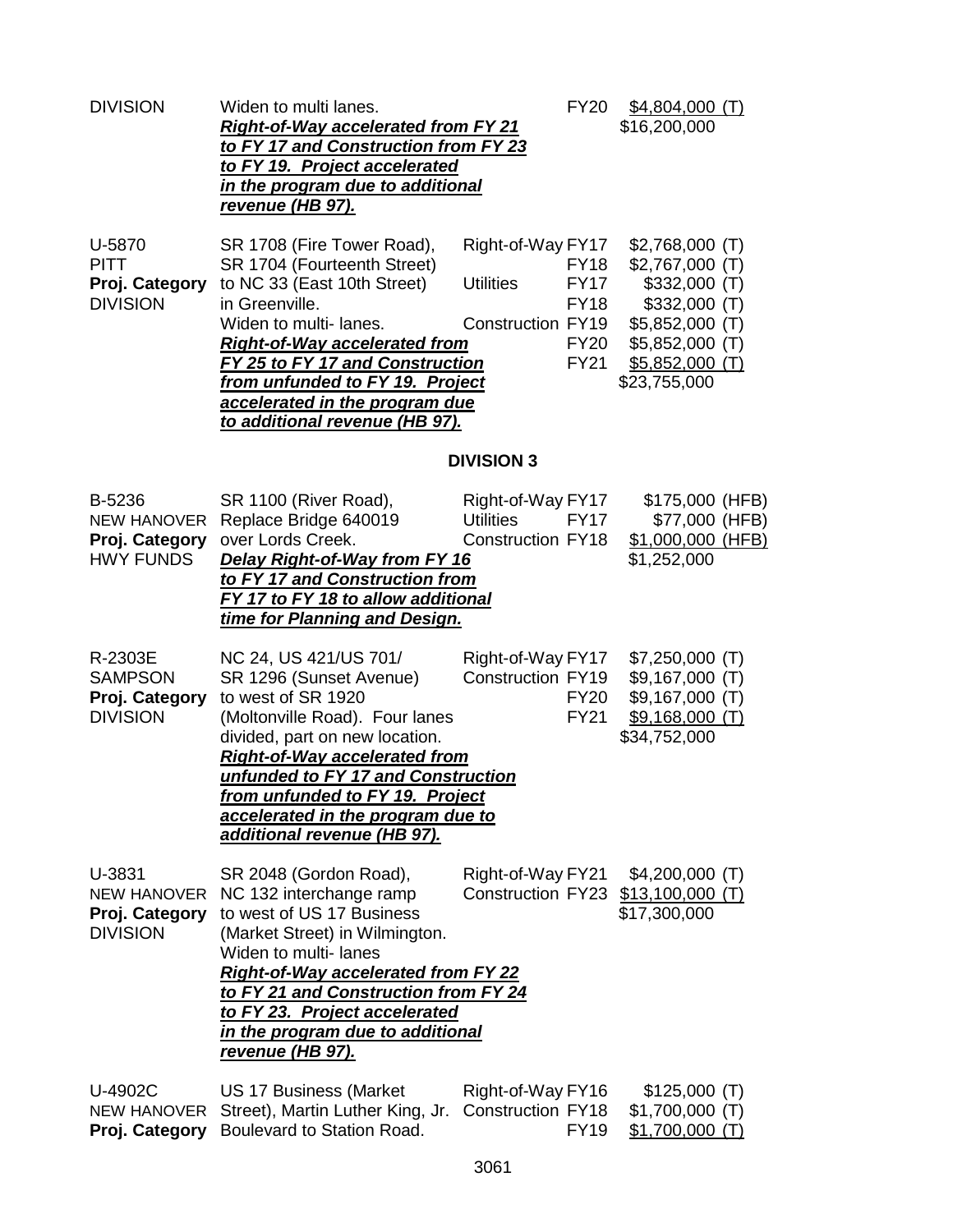| <b>STATEWIDE</b>                                                    | Access management improvements.<br><b>Right-of-Way accelerated from FY 18</b><br>to FY 16 and Construction from FY 20<br>to FY 18. Project accelerated<br>in the program due to additional<br><u>revenue (HB 97).</u>                                                                                                                |                                                                                                           | \$3,525,000                                                                                                                                      |
|---------------------------------------------------------------------|--------------------------------------------------------------------------------------------------------------------------------------------------------------------------------------------------------------------------------------------------------------------------------------------------------------------------------------|-----------------------------------------------------------------------------------------------------------|--------------------------------------------------------------------------------------------------------------------------------------------------|
| U-4902D<br><b>NEW HANOVER</b><br>Proj. Category<br><b>STATEWIDE</b> | <b>US 17 Business (Market</b><br>Street), Lendire Road to<br>SR 2734 (Marsh Oaks Drive).<br>Access management improvements<br><b>Right-of-Way accelerated from FY 18</b><br>to FY 16 and Construction from FY 20<br>to FY 18. Project accelerated<br>in the program due to additional<br><u>revenue (HB 97).</u>                     | Right-of-Way FY16<br><b>Construction FY18</b><br><b>FY19</b>                                              | \$250,000(T)<br>$$3,150,000$ (T)<br>$$3,150,000$ (T)<br>\$6,550,000                                                                              |
| U-5319<br><b>ONSLOW</b><br>Proj. Category<br><b>TRANSITION</b>      | SR 1308 (Gum Branch Road),<br>SR 1470 (Western Boulevard)<br>in Jacksonville. Install dual<br>left turn movement for<br>southbound SR 1308.<br>Delay Right-of-Way from FY 15<br>to FY 19 and Construction from<br>FY 15 to FY 20 to allow additional<br>time to modify scope of project.                                             | Right-of-Way FY19<br><b>Construction FY20</b>                                                             | \$180,000 (STP)<br>\$750,000 (STP)<br>\$930,000                                                                                                  |
| U-5710<br><b>NEW HANOVER</b><br>Proj. Category<br><b>STATEWIDE</b>  | US 74 (Eastwood Road),<br>SR 1409 (Military Cutoff Road)<br>intersection in Wilmington.<br>Convert at-grade intersection<br>to an interchange.<br><b>Right-of-Way accelerated from FY 20</b><br>to FY 19 and Construction from FY 22<br>to FY 21. Project accelerated<br>in the program due to additional<br><u>revenue (HB 97).</u> | Right-of-Way FY19<br><b>FY20</b><br><b>Construction FY21</b><br><b>FY21</b><br><b>FY22</b><br><b>FY23</b> | \$2,430,000 (NHP)<br>\$2,430,000 (NHP)<br>\$6,750,000 (NHP)<br>\$6,750,000 (NHP)<br>\$6,750,000 (NHP)<br>\$6,750,000 (NHP)<br>\$25,110,000       |
| U-5716<br><b>ONSLOW</b><br>Proj. Category<br><b>STATEWIDE</b>       | NC 24, US 258 (Richlands<br>Highway) Intersection.<br>Convert at-grade intersection<br>to interchange.<br><b>Right-of-Way accelerated from FY 20</b><br>to FY 19 and Construction from FY 22<br><u>to FY 21. Project accelerated</u><br>in the program due to additional<br><u>revenue (HB 97).</u>                                  | Right-of-Way FY19<br><b>FY20</b><br><b>Construction FY21</b><br><b>FY21</b><br><b>FY22</b><br><b>FY23</b> | $$1,095,000$ (NHP)<br>\$1,095,000 (NHP)<br>\$11,742,000 (NHP)<br>\$11,742,000 (NHP)<br>\$11,742,000 (NHP)<br>$$11,742,000$ (NHP)<br>\$37,416,000 |
| U-5719<br><b>ONSLOW</b><br>Proj. Category<br><b>STATEWIDE</b>       | US 258 (Richlands Highway),<br>SR 1219 (Blue Creek Road)/<br>SR 1396 (Ridge Road).<br>Realign intersections to form<br>one at-grade intersection.                                                                                                                                                                                    | Right-of-Way FY16<br><b>Construction FY17</b>                                                             | $$360,000$ (T)<br>$$1,500,000$ (T)<br>\$1,860,000                                                                                                |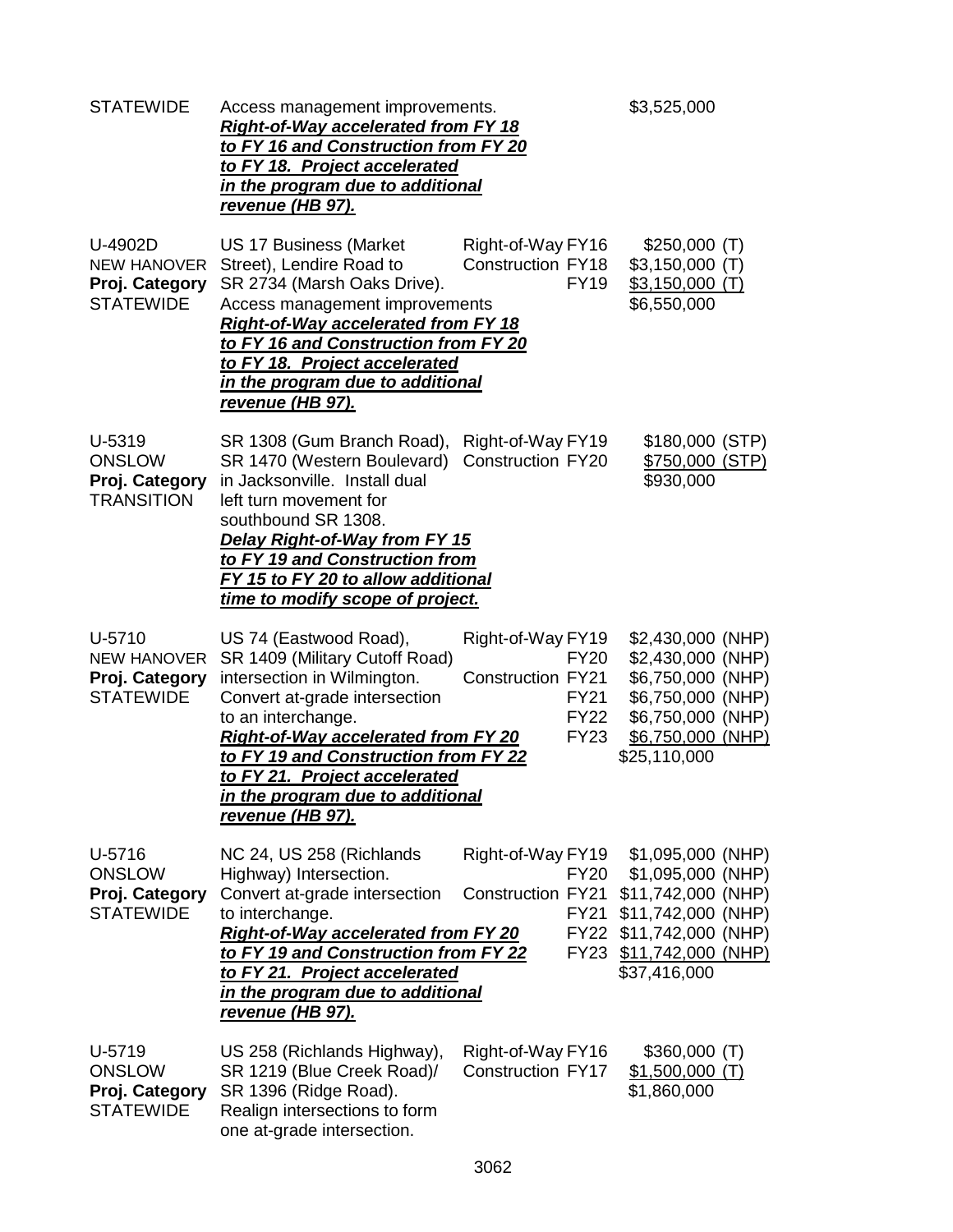|                                                                   | <b>Right-of-Way accelerated from FY 19</b><br>to FY 16 and Construction from FY 21<br>to FY 17. Project accelerated<br><u>in the program due to additional</u><br>revenue (HB 97).                                                                                                                                                                                            |                                                                                                         |                                                                                                             |  |
|-------------------------------------------------------------------|-------------------------------------------------------------------------------------------------------------------------------------------------------------------------------------------------------------------------------------------------------------------------------------------------------------------------------------------------------------------------------|---------------------------------------------------------------------------------------------------------|-------------------------------------------------------------------------------------------------------------|--|
| U-5728<br><b>ONSLOW</b><br>Proj. Category<br><b>REGIONAL</b>      | US 17 business (Marine<br>Boulevard), SR 1308<br>(Bell Fork Road) in Jacksonville.<br>Improve intersection.<br><b>Right-of-Way accelerated from FY 19</b><br>to FY 18. Project accelerated<br>in the program due to additional<br><u>revenue (HB 97).</u>                                                                                                                     | Right-of-Way FY18<br><b>Construction FY20</b>                                                           | \$90,000(T)<br>\$375,000(T)<br>\$465,000                                                                    |  |
| U-5729<br>NEW HANOVER<br>Proj. Category<br><b>REGIONAL</b>        | US 421 (Carolina Beach Road), Right-of-Way FY18<br>US 421 (Burnett Avenue) to<br>US 117 (Shipyard Boulevard)<br>in Wilmington. Upgrade roadway.<br>Right-of-Way accelerated from FY 19<br>to FY 18 and Construction delayed<br>from FY 20 to FY 21 to allow additional<br>time for Right- of-Way. Project<br>accelerated in the program due to<br>additional revenue (HB 97). | <b>Utilities</b><br><b>FY18</b><br>Construction FY21                                                    | $$3,000,000$ (T)<br>\$275,000(T)<br>$$10,000,000$ (T)<br>\$13,275,000                                       |  |
| U-5731<br><b>NEW HANOVER</b><br>Proj. Category<br><b>REGIONAL</b> | US 74, US 17/US 421 in<br>Wilmington. Construct a<br>fly-over and free flow ramp at<br>interchange<br><b>Right-of-Way accelerated from FY 22</b><br>to FY 21 and Construction from FY 24<br>to FY 22. Project accelerated<br>in the program due to additional<br>revenue (HB 97).                                                                                             | Right-of-Way FY21<br><b>Construction FY22</b>                                                           | $$3,000,000$ (T)<br>$$12,500,000$ (T)<br>\$15,500,000                                                       |  |
| U-5732<br><b>PENDER</b><br>Proj. Category<br><b>REGIONAL</b>      | US 17, SR 1582 (Washington<br>Acres Road) to SR 1563<br>(Sloop Point Loop Road).<br>Convert to superstreet.<br><b>Right-of-Way accelerated from FY 19</b><br>to FY 18 and Construction from FY 21<br>to FY 20. Project accelerated<br><u>in the program due to additional</u><br><u>revenue (HB 97).</u>                                                                      | Right-of-Way FY18<br><b>Utilities</b><br><b>FY18</b><br>Construction FY20<br><b>FY21</b><br><b>FY22</b> | $$4,724,000$ (T)<br>\$567,000(T)<br>\$4,706,000 (T)<br>$$4,706,000$ (T)<br>$$4,707,000$ (T)<br>\$19,410,000 |  |
| U-5736<br><b>ONSLOW</b><br>Proj. Category<br><b>REGIONAL</b>      | NC 53 (Western Boulevard),<br>US 17 (Marine Boulevard) to<br>NC 24 (Lejeune Boulevard)<br>in Jacksonville. Construct<br>access management improvements.<br><b>Right-of-Way accelerated from FY 20</b><br>to FY 19 and Construction from FY 22                                                                                                                                 | Right-of-Way FY19<br><b>Utilities</b><br><b>FY19</b><br><b>Construction FY21</b>                        | $$2,000,000$ (T)<br>\$80,000(T)<br>$$13,452,000$ (T)<br>\$15,532,000                                        |  |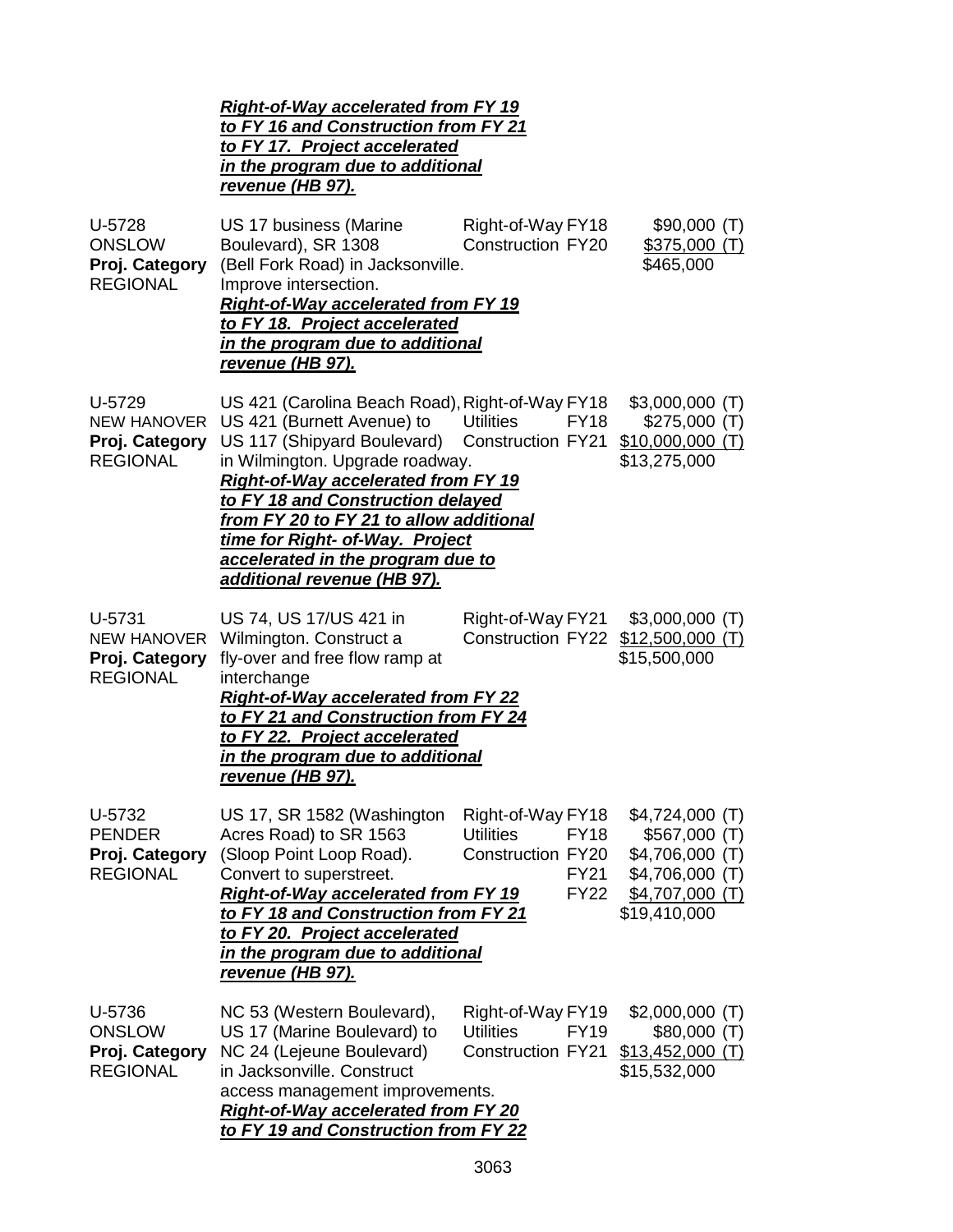| to FY 21. Project accelerated    |
|----------------------------------|
| in the program due to additional |
| revenue (HB 97).                 |

| U-5739<br><b>ONSLOW</b><br>Proj. Category<br><b>REGIONAL</b>                        | US 258 (Richlands Highway),<br>SR 1212 (Pony Farm Road) to<br>NC 53 (Burgaw Highway).<br>Construct superstreet.<br><b>Right-of-Way accelerated from FY 21</b><br>to FY 18 and Construction from FY 23<br>to FY 20. Project accelerated<br>in the program due to additional<br>revenue (HB 97).                          | Right-of-Way FY18<br><b>Utilities</b><br><b>FY18</b><br>Construction FY20<br><b>FY21</b><br><b>FY22</b>        | $$1,750,000$ (T)<br>\$210,000(T)<br>$$4,218,000$ (T)<br>$$4,218,000$ (T)<br>$$4,218,000$ (T)<br>\$14,614,000 |                                                                |
|-------------------------------------------------------------------------------------|-------------------------------------------------------------------------------------------------------------------------------------------------------------------------------------------------------------------------------------------------------------------------------------------------------------------------|----------------------------------------------------------------------------------------------------------------|--------------------------------------------------------------------------------------------------------------|----------------------------------------------------------------|
| U-5788<br><b>BRUNSWICK</b><br>Proj. Category<br><b>DIVISION</b>                     | US 17 Business (Main Street),<br>Wall Street/Shallotte Avenue.<br>Realign intersection<br><b>Right-of-Way accelerated from FY 18</b><br>to FY 17. Project accelerated<br>in the program due to additional<br><u>revenue (HB 97).</u>                                                                                    | Right-of-Way FY17<br><b>Construction FY19</b>                                                                  | \$50,000(T)<br><u>\$542,000 (T)</u><br>\$592,000                                                             |                                                                |
| U-5862<br><b>BRUNSWICK</b><br>Proj. Category<br><b>REGIONAL</b>                     | US 17 (Shallotte bypass),<br>SR 1357 (Smith Avenue).<br>Upgrade intersection to interchange.<br><b>Right-of-Way accelerated from FY 21</b><br>to FY 20 and Construction from FY 23<br>to FY 21. Project accelerated<br>in the program due to additional<br><u>revenue (HB 97).</u>                                      | Right-of-Way FY20<br><b>Construction FY21</b>                                                                  | $$1,380,000$ (T)<br>$$5,750,000$ (T)<br>\$7,130,000                                                          |                                                                |
| U-5863<br><b>NEW HANOVER</b><br>Proj. Category<br><b>REGIONAL</b>                   | NC 133 (Castle Hayne Road),<br>I-140/US 17 (Wilmington<br>Bypass) to SR 1310<br>(Division Drive) in Wilmington.<br>Widen to multi-lanes.<br><b>Right-of-Way accelerated from FY 22</b><br>to FY 21 and Construction from FY 24<br>to FY 23. Project accelerated<br>in the program due to additional<br>revenue (HB 97). | Right-of-Way FY21<br><b>Utilities</b><br><b>FY21</b><br><b>Construction FY23</b><br><b>FY24</b><br><b>FY25</b> | \$965,000(T)<br>\$116,000(T)<br>$$9,272,000$ (T)<br>$$9,272,000$ (T)<br>$$9,272,000$ (T)<br>\$28,897,000     |                                                                |
| <b>DIVISION 4</b><br>B-4562<br><b>JOHNSTON</b><br>Proj. Category<br><b>DIVISION</b> | SR 2143 (Beulahtown Road),<br>Replace Bridge 500216 over<br>Little Buffalo Creek.<br><b>Right-of-Way accelerated from FY 22</b><br>to FY 17 and Construction from FY 23<br>to FY 18. Project accelerated<br>in the program due to additional<br><u>revenue (HB 97).</u>                                                 | Right-of-Way FY17<br><b>Construction FY18</b><br><b>FY19</b>                                                   | \$1,375,000                                                                                                  | \$125,000 (STPOFF)<br>\$625,000 (STPOFF)<br>\$625,000 (STPOFF) |
| B-4771                                                                              | SR 1201 (Richardson Bridge                                                                                                                                                                                                                                                                                              | Right-of-Way FY17                                                                                              | \$240,000 (HFB)                                                                                              |                                                                |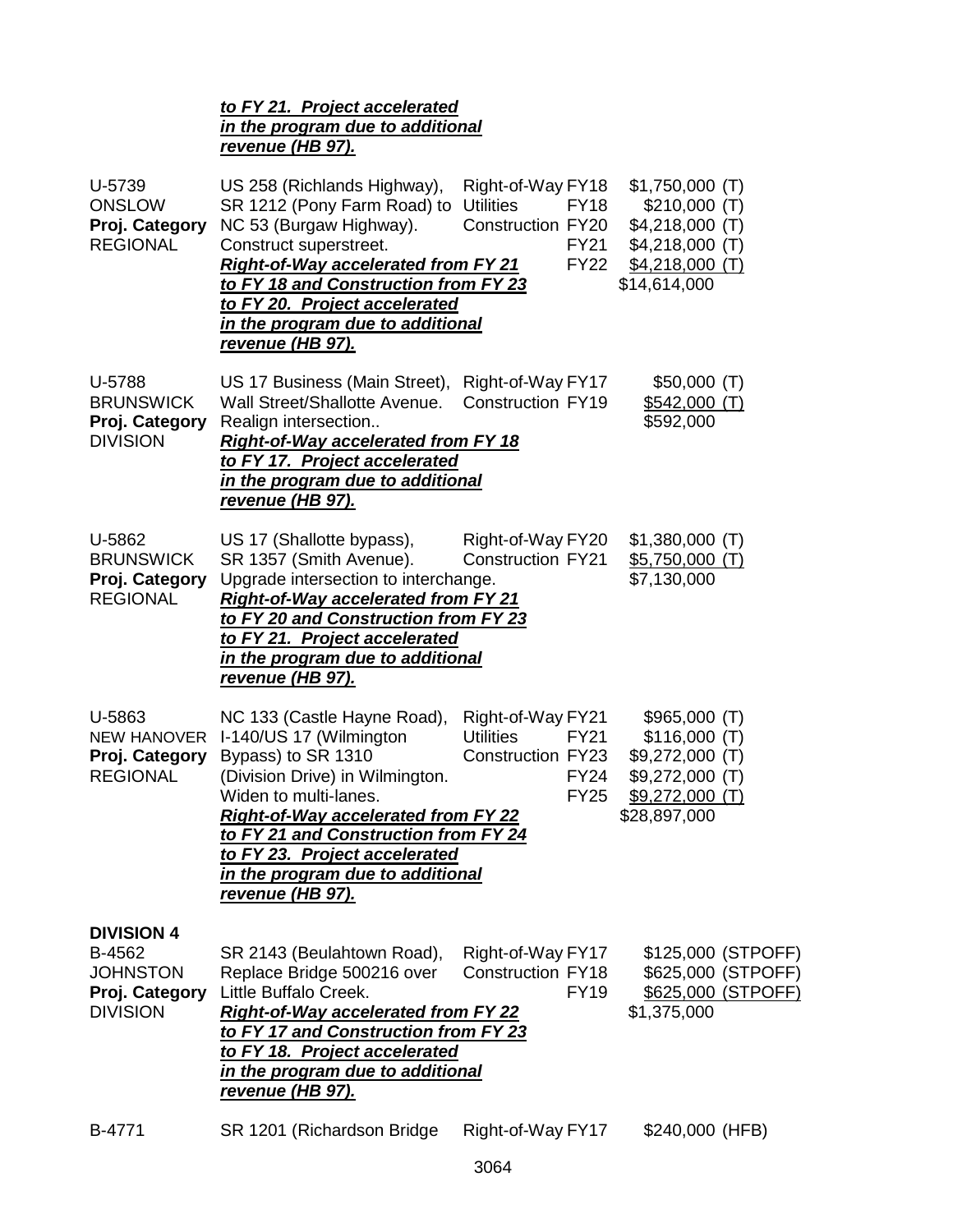| <b>JOHNSTON</b><br>Proj. Category<br><b>HWY FUNDS</b>          | Road), Replace Bridge 500011 Construction FY17<br>over Mill Creek.<br><b>Construction accelerated from</b><br>FY 18 to FY 17. Project accelerated<br>in the program due to additional<br>revenue (HB 97).                                                                                 |                                                                                   | \$2,400,000 (HFB)<br>\$2,640,000                                           |
|----------------------------------------------------------------|-------------------------------------------------------------------------------------------------------------------------------------------------------------------------------------------------------------------------------------------------------------------------------------------|-----------------------------------------------------------------------------------|----------------------------------------------------------------------------|
| B-5654<br><b>JOHNSTON</b><br>Proj. Category<br><b>DIVISION</b> | SR 1550 (Winston Road),<br>Replace Bridge 500141 over<br>White Oak Creek.<br><b>Right-of-Way accelerated from FY 20</b><br>to FY 17 and Construction from FY 21<br>to FY 18. Project accelerated<br>in the program due to additional<br>revenue (HB 97).                                  | Right-of-Way FY17<br><b>Construction FY18</b><br><b>FY19</b><br><b>DIVISION 4</b> | \$30,000 (STPOFF)<br>\$302,000 (STPOFF)<br>\$302,000 (STPOFF)<br>\$634,000 |
| B-5656<br><b>WAYNE</b><br>Proj. Category<br><b>DIVISION</b>    | SR 1127 (Herring Road),<br>Replace Bridge 950133<br>over Yellow Swamp.<br><b>Right-of-Way accelerated from FY 22</b><br>to FY 17 and Construction from FY 23<br>to FY 18. Project accelerated<br>in the program due to additional<br>revenue (HB 97).                                     | Right-of-Way FY17<br><b>Construction FY18</b>                                     | \$21,000 (STPOFF)<br>\$415,000 (STPOFF)<br>\$436,000                       |
| B-5657<br><b>HALIFAX</b><br>Proj. Category<br><b>DIVISION</b>  | SR 1001 (Justice Branch<br>Road), Replace Bridge<br>410015 over Beaverdam Swamp.<br><b>Right-of-Way accelerated from FY 22</b><br>to FY 17 and Construction from FY 23<br>to FY 17. Project accelerated<br>in the program due to additional<br>revenue (HB 97).                           | Right-of-Way FY17<br><b>Construction FY17</b>                                     | \$29,000 (STPOFF)<br>\$588,000 (STPOFF)<br>\$617,000                       |
| B-5658<br><b>NASH</b><br>Proj. Category<br><b>DIVISION</b>     | SR 1310 (Taylor's Gin Road), Right-of-Way FY17<br>Replace Bridge 630126 over<br><b>Big Peachtree Creek</b><br><b>Right-of-Way accelerated from FY 23</b><br>to FY 17 and Construction from FY 24<br>to FY 17. Project accelerated<br>in the program due to additional<br>revenue (HB 97). | <b>Construction FY17</b><br><b>FY18</b>                                           | \$31,000 (STPOFF)<br>\$315,000 (STPOFF)<br>\$314,000 (STPOFF)<br>\$660,000 |
| B-5659<br><b>JOHNSTON</b><br>Proj. Category<br><b>DIVISION</b> | SR 1738 (Eatmon Road),<br>Replace Bridge 500432<br>over Cattail Creek.<br><b>Right-of-Way accelerated from FY 20</b><br>to FY 17 and Construction from FY 21<br>to FY 18. Project accelerated<br>in the program due to additional<br>revenue (HB 97).                                     | Right-of-Way FY17<br><b>Construction FY18</b><br><b>FY19</b>                      | \$16,000 (STPOFF)<br>\$155,000 (STPOFF)<br>\$155,000 (STPOFF)<br>\$326,000 |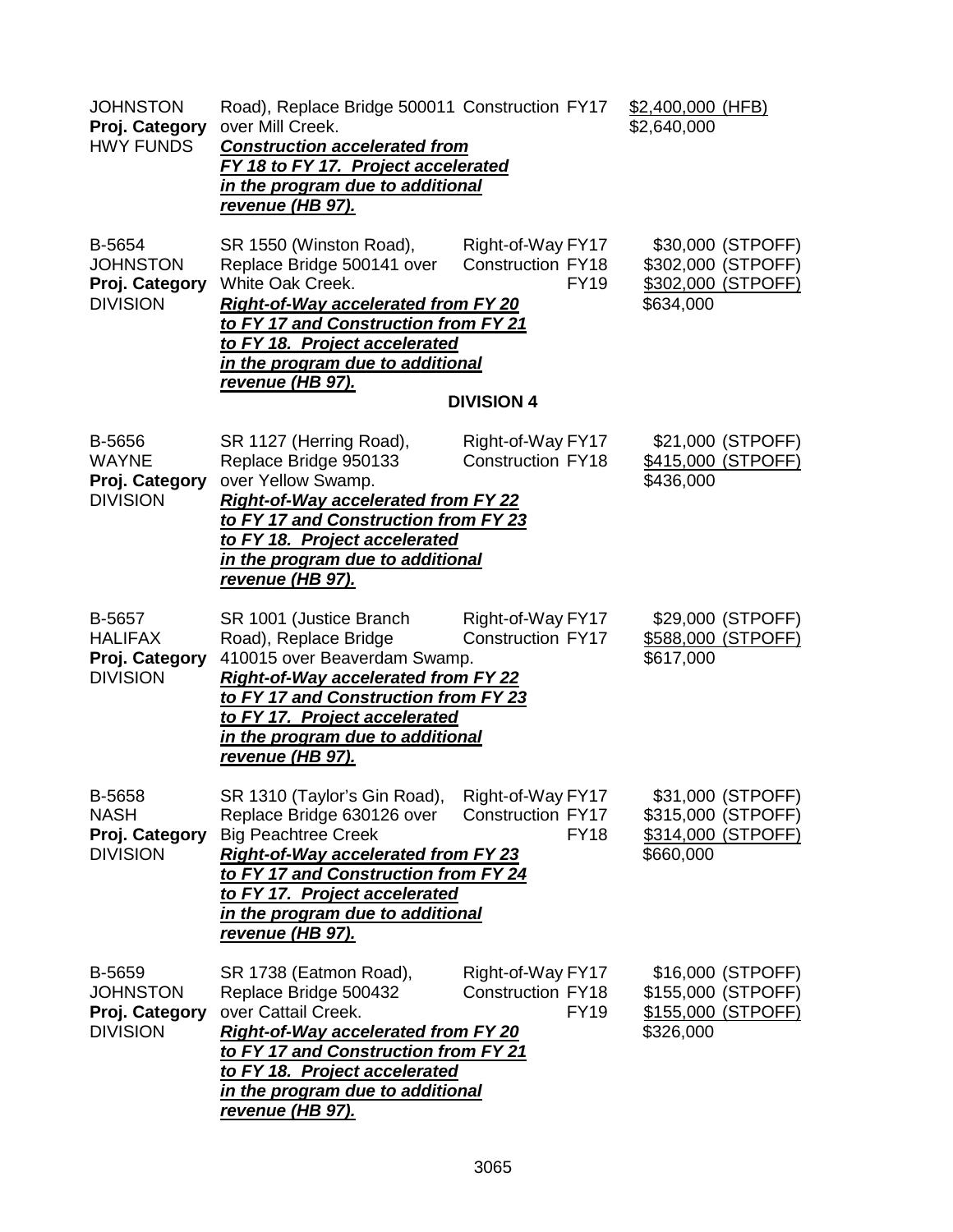| B-5660<br><b>HALIFAX</b><br>Proj. Category<br><b>DIVISION</b>   | SR 1100 (Bells Bridge Road),<br>Replace Bridge 410065 over<br>Deep Creek.<br><b>Right-of-Way accelerated from FY 23</b><br>to FY 17 and Construction from FY 24<br>to FY 17. Project accelerated<br>in the program due to additional<br><u>revenue (HB 97).</u>                               | Right-of-Way FY17<br><b>Construction FY17</b> | \$68,000 (STPOFF)<br>\$1,368,000 (STPOFF)<br>\$1,436,000 |
|-----------------------------------------------------------------|-----------------------------------------------------------------------------------------------------------------------------------------------------------------------------------------------------------------------------------------------------------------------------------------------|-----------------------------------------------|----------------------------------------------------------|
| B-5661<br><b>JOHNSTON</b><br>Proj. Category<br><b>HWY FUNDS</b> | SR 2123 (Old Dam Road),<br>Replace Bridge 500243<br>over Little River.<br><b>Right-of-Way accelerated from FY 23</b><br>to FY 17 and Construction from FY 24<br>to FY 18. Project accelerated<br>in the program due to additional<br><u>revenue (HB 97).</u>                                  | Right-of-Way FY17<br><b>Construction FY18</b> | \$95,000 (HFB)<br>\$925,000 (HFB)<br>\$1,020,000         |
| B-5663<br><b>JOHNSTON</b><br>Proj. Category<br><b>HWY FUNDS</b> | SR 1124 (Reedy Pond<br>Church Road), Replace<br>Bridge 500046 over Mill Creek.<br><b>Right-of-Way accelerated from FY 21</b><br>to FY 17 and Construction from FY 22<br>to FY 18. Project accelerated<br>in the program due to additional<br>revenue (HB 97).                                 | Right-of-Way FY17<br><b>Construction FY18</b> | \$110,000 (HFB)<br>\$1,100,000 (HFB)<br>\$1,210,000      |
| B-5665<br><b>HALIFAX</b><br>Proj. Category<br><b>HWY FUNDS</b>  | SR 1309 (Spruills Bridge Road) Right-of-Way FY17<br>Replace Bridge 410138<br>over Little Fishing Creek.<br><b>Right-of-Way accelerated from FY 23</b><br>to FY 17 and Construction from FY 24<br>to FY 18. Project accelerated<br>in the program due to additional<br><u>revenue (HB 97).</u> | <b>Construction FY18</b>                      | \$25,000 (HFB)<br>\$234,000 (HFB)<br>\$259,000           |
| B-5667<br><b>JOHNSTON</b><br>Proj. Category<br><b>HWY FUNDS</b> | SR 2159 (Bottleneck Road),<br>Replace Bridge 500231<br>over Little Buffalo Creek.<br><b>Right-of-Way accelerated from FY 23</b><br>to FY 17 and Construction from FY 24<br>to FY 18. Project accelerated<br>in the program due to additional<br>revenue (HB 97).                              | Right-of-Way FY17<br><b>Construction FY18</b> | \$70,000 (HFB)<br><u>\$712,000 (HFB)</u><br>\$782,000    |
| B-5672<br><b>HALIFAX</b><br>Proj. Category<br><b>HWY FUNDS</b>  | SR 1310 (Airlie Road),<br>Replace Bridge 910134<br>over Bear Swamp.<br><b>Right-of-Way accelerated from FY 23</b><br>to FY 17 and Construction from FY 24<br>to FY 18. Project accelerated<br><u>in the program due to additional</u><br><u>revenue (HB 97).</u>                              | Right-of-Way FY17<br><b>Construction FY18</b> | \$100,000 (HFB)<br>\$958,000 (HFB)<br>\$1,058,000        |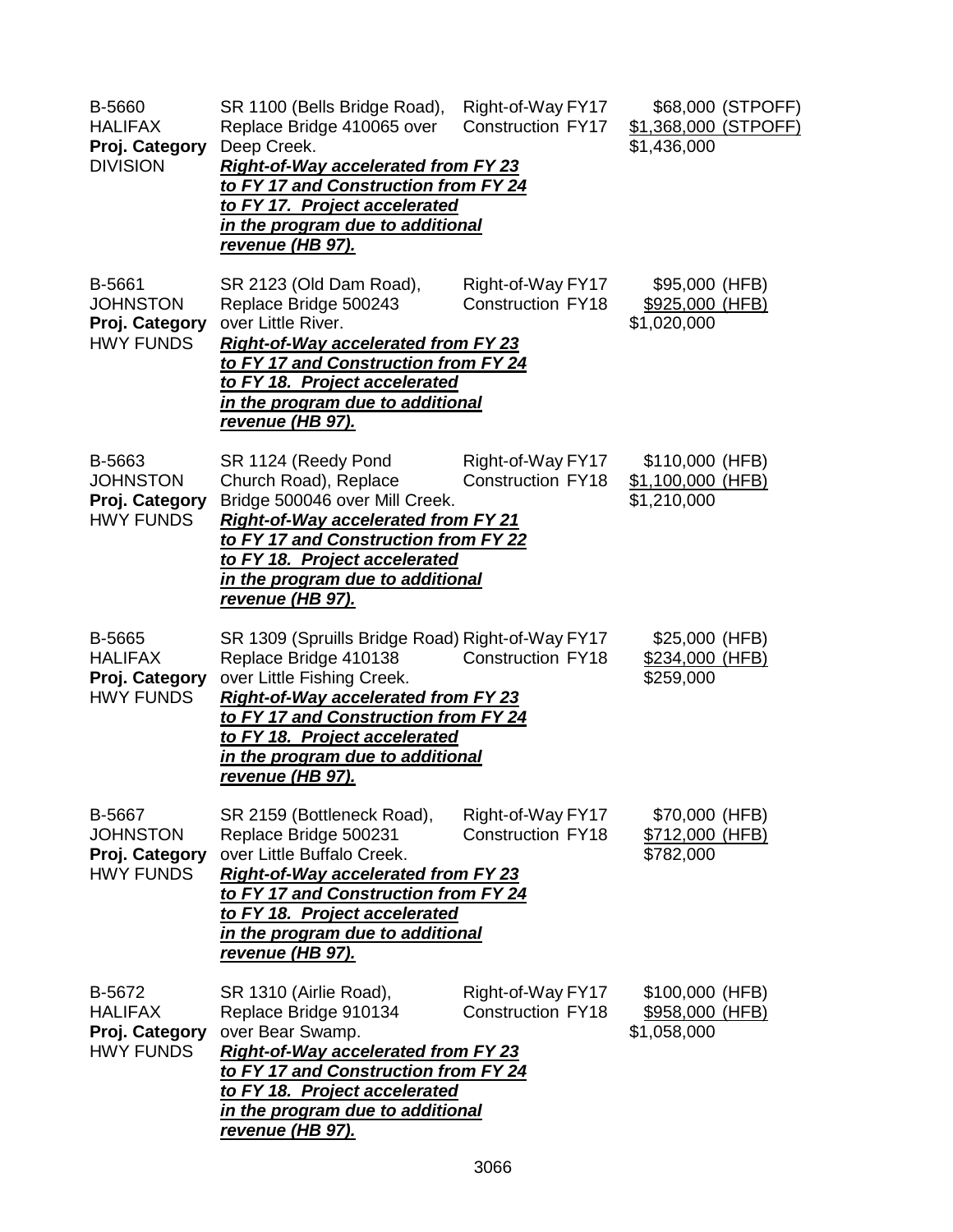| $I-5761$<br><b>NASH</b><br>Proj. Category<br><b>STATEWIDE</b>  | I-95, SR 1700(Oak Level Road) Construction FY16 \$1,900,000 (NHPIM)<br>(mile post 135.7) to SR 1770<br>(Sunset Avenue) (mile post 137.4).<br>Pavement rehabilitation.<br><b>Construction accelerated from FY 17</b><br>to FY 16. Project accelerated<br>in the program due to additional<br>revenue (HB 97).                                                                        |                                                                                                                        |                                                                                                                            |
|----------------------------------------------------------------|-------------------------------------------------------------------------------------------------------------------------------------------------------------------------------------------------------------------------------------------------------------------------------------------------------------------------------------------------------------------------------------|------------------------------------------------------------------------------------------------------------------------|----------------------------------------------------------------------------------------------------------------------------|
| R-3618<br><b>JOHNSTON</b><br>Proj. Category<br><b>DIVISION</b> | New route, SR 1553<br>(Shotwell Road) southwest<br>of US 70 to NC 42 East of<br>Clayton. Construct two lane<br>road on multi-lane Right-of-way.<br><b>Right-of-Way accelerated from FY 24</b><br>to FY 23 and Construction from<br>unfunded to FY 25. Project accelerated<br>in the program due to additional<br><u>revenue (HB 97).</u>                                            | Right-of-Way FY23<br>FY24<br><b>Utilities</b><br><b>FY23</b><br>Construction FY25<br><b>PY</b>                         | $$6,665,000$ (T)<br>$$6,665,000$ (T)<br>$$1,600,000$ (T)<br>\$6,400,000 (T)<br>$$6,400,000$ (T)<br>\$27,730,000            |
| R-5718<br><b>JOHNSTON</b><br>Proj. Category<br><b>DIVISION</b> | SR 1003 (Buffalo Road),<br>US 70 to SR 1934<br>(Old Beulah Road).<br>Widen to three lanes<br><b>Right-of-Way accelerated</b><br>from FY 19 to FY 18 and<br><b>Construction from FY 21 to</b><br>FY 19. Project accelerated<br>in the program due to additional<br>revenue (HB 97).                                                                                                  | Right-of-Way FY18<br><b>Utilities</b><br><b>FY18</b><br>Construction FY19<br><b>FY20</b><br><b>FY21</b><br><b>FY21</b> | \$560,000(T)<br>\$67,000(T)<br>$$2,204,000$ (T)<br>$$2,204,000$ (T)<br>$$2,204,000$ (T)<br>$$2,204,000$ (T)<br>\$7,239,000 |
| R-5719<br><b>WAYNE</b><br>Proj. Category<br><b>DIVISION</b>    | US 117, SR 1135<br>(Country Club Road).<br>Construct interchange with US 117.<br><b>Right-of-Way accelerated from FY 19</b><br>to FY 16 and Construction from FY 21<br>to FY 17. Project accelerated<br>in the program due to additional<br><u>revenue (HB 97).</u>                                                                                                                 | Right-of-Way FY16<br><b>Construction FY17</b>                                                                          | $$1,380,000$ (T)<br>$$10,260,000$ (T)<br>\$11,640,000                                                                      |
| R-5722<br><b>JOHNSTON</b><br>Proj. Category<br><b>DIVISION</b> | SR 1913 (Wilson's Mills Road), Right-of-Way FY17<br>SR 1501 (Swift Creek Road)<br>to east of SR 1908<br>(Fire Department Road).<br>Intersection improvements at<br>Wilson's Mills Elementary school.<br><b>Right-of-Way accelerated from FY 18</b><br>to FY 17 and Construction from FY 20<br>to FY 18. Project accelerated<br>in the program due to additional<br>revenue (HB 97). | <b>Utilities</b><br><b>FY17</b><br><b>Construction FY18</b>                                                            | $$192,000$ (T)<br>$$23,000$ (T)<br>\$864,000(T)<br>\$1,079,000                                                             |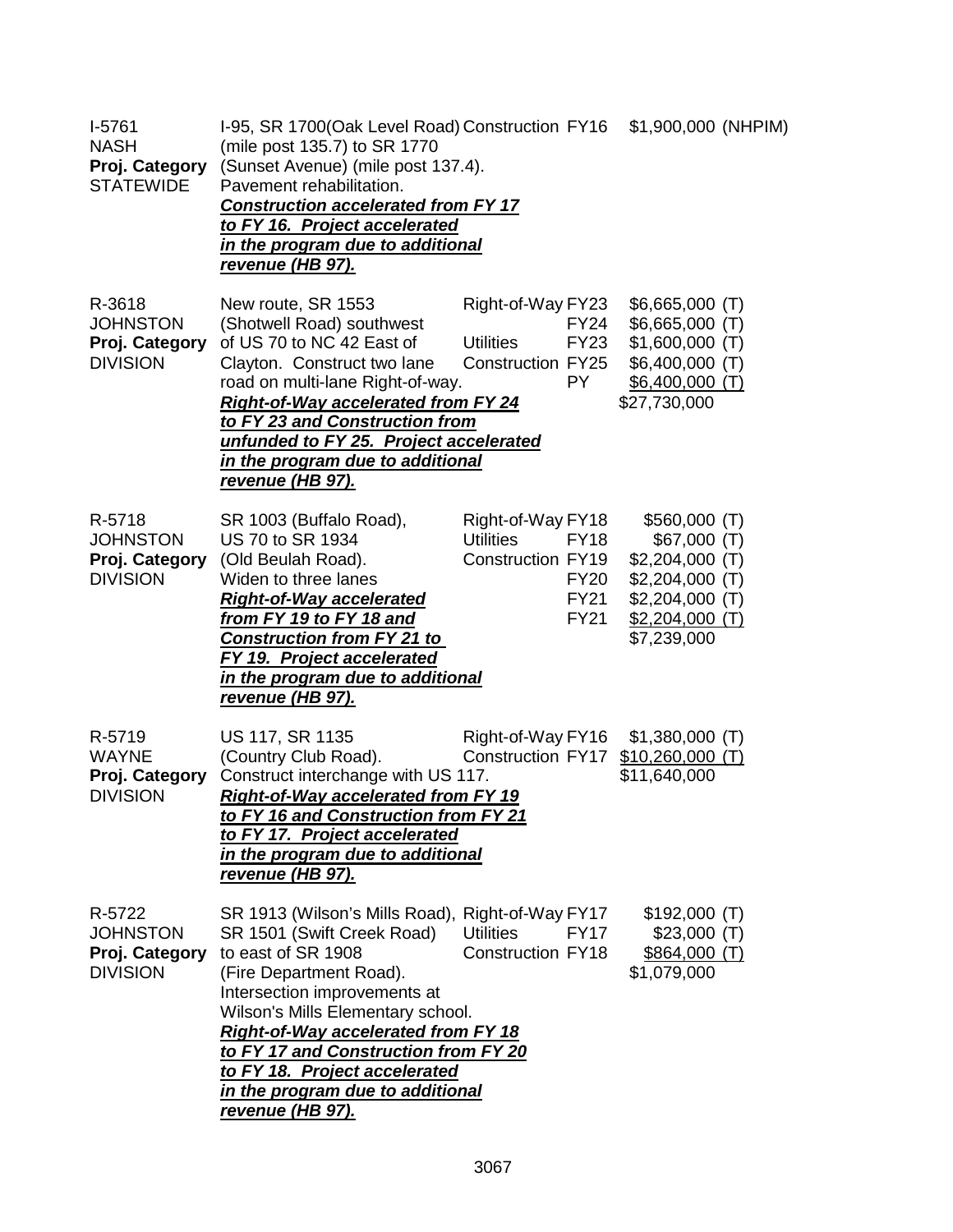| $U-2714$<br><b>WAYNE</b><br>Proj. Category<br><b>REGIONAL</b>   | US 117, US 70 Bypass to<br>SR 1306 (Fedelon Trail) in<br>Goldsboro. Widen roadway<br>and make safety improvements.<br><b>Right-of-Way accelerated from FY 19</b><br>to FY 17 and Construction from FY 20<br>to FY 18. Project accelerated<br>in the program due to additional<br><u>revenue (HB 97).</u>                  | Right-of-Way FY17<br><b>Utilities</b><br><b>FY17</b><br><b>Construction FY18</b><br><b>FY19</b> | \$890,000 (NHP)<br>\$107,000 (NHP)<br>\$9,975,000 (NHP)<br>\$9,975,000 (NHP)<br>\$20,947,000 |
|-----------------------------------------------------------------|---------------------------------------------------------------------------------------------------------------------------------------------------------------------------------------------------------------------------------------------------------------------------------------------------------------------------|-------------------------------------------------------------------------------------------------|----------------------------------------------------------------------------------------------|
| U-4407<br><b>WAYNE</b><br>Proj. Category<br><b>REGIONAL</b>     | US 70 Business (East Ash<br>Street), SR 1579 (Berkeley<br>Boulevard) east to US 70<br>Bypass in Goldsboro.<br>Widen to multi-lanes.<br><b>Right-of-Way accelerated from FY 20</b><br>to FY 19 and Construction from FY 22<br>to FY 21. Project accelerated<br>in the program due to additional<br><u>revenue (HB 97).</u> | Right-of-Way FY19<br><b>Utilities</b><br><b>FY19</b><br><b>Construction FY21</b>                | $$2,772,000$ (T)<br>$$333,000$ (T)<br>$$18,700,000$ (T)<br>\$21,805,000                      |
| U-4762<br><b>EDGECOMBE</b><br>Proj. Category<br><b>DIVISION</b> | SR 1250 (Springfield Road),<br>US 64 Alternate to SR 1243<br>(Leggett Road).<br>Widen to multi-lanes.<br><b>Right-of-Way accelerated from FY 19</b><br>to FY 17 and Construction from FY 21<br>to FY 18. Project accelerated<br>in the program due to additional<br>revenue (HB 97).                                      | Right-of-Way FY17<br><b>Utilities</b><br><b>FY17</b><br><b>Construction FY18</b>                | $$1,023,000$ (T)<br>\$123,000(T)<br>$$5,358,000$ (T)<br>\$6,504,000                          |
| U-5724<br><b>WAYNE</b><br>Proj. Category<br><b>REGIONAL</b>     | US 13 (Berkeley Boulevard,<br>Realignment of SR 1709<br>(Central Heights Road) at<br>Berkeley Boulevard in Goldsboro.<br><b>Right-of-Way accelerated from FY 19</b><br><u>to FY 17 and Construction from FY 21</u><br>to FY 19. Project accelerated<br>in the program due to additional<br>revenue (HB 97).               | Right-of-Way FY17<br><b>Construction FY19</b>                                                   | $$270,000$ (T)<br>$$1,125,000$ (T)<br>\$1,395,000                                            |
| U-5794<br><b>WILSON</b><br>Proj. Category<br><b>DIVISION</b>    | SR 1309 (Bloomery Road)/<br>SR 1382 (Packhouse Road),<br>US 264 Alternate to NC 58.<br>Widen and upgrade facility.<br><b>Right-of-Way accelerated from FY 20</b><br>to FY 17 and Construction from FY 22<br>to FY 18. Project accelerated<br>in the program due to additional<br><u>revenue (HB 97).</u>                  | Right-of-Way FY17<br>Construction FY18 \$13,908,000 (T)                                         | \$100,000(T)<br>\$14,008,000                                                                 |
| U-5795<br><b>JOHNSTON</b>                                       | SR 2302 (Ricks Road), US 70<br>to US 301. Widen to                                                                                                                                                                                                                                                                        | Right-of-Way FY17<br><b>Utilities</b><br><b>FY17</b>                                            | \$605,000(T)<br>\$73,000(T)                                                                  |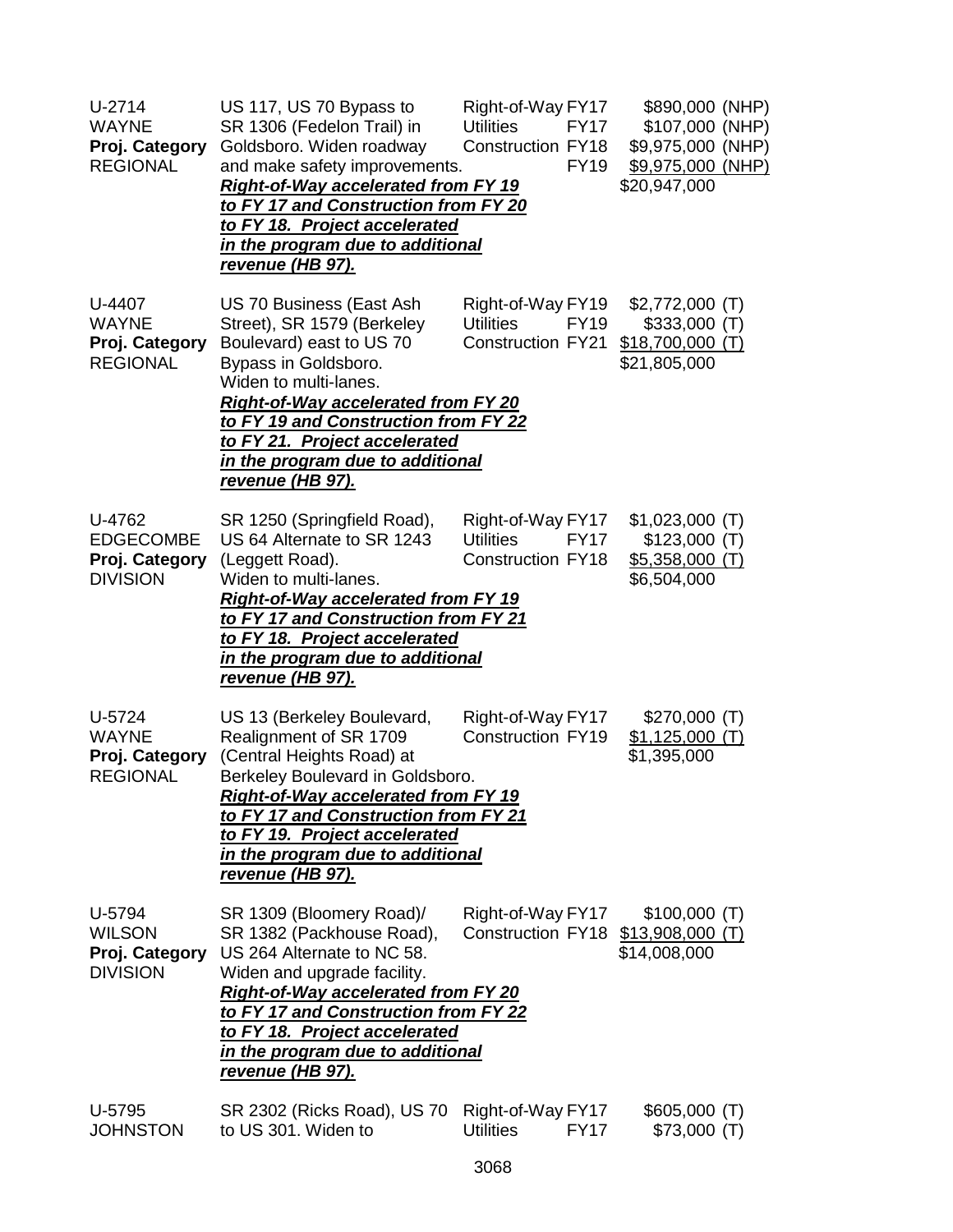| Proj. Category<br><b>DIVISION</b><br><b>DIVISION</b>                                | three lanes.<br><b>Right-of-Way accelerated from FY 19</b><br>to FY 17 and Construction from FY 21<br>to FY 18. Project accelerated<br>in the program due to additional<br><u>revenue (HB 97).</u>                                                                | <b>Construction FY18</b>                                           | $$3,306,000$ (T)<br>\$3,984,000                     |
|-------------------------------------------------------------------------------------|-------------------------------------------------------------------------------------------------------------------------------------------------------------------------------------------------------------------------------------------------------------------|--------------------------------------------------------------------|-----------------------------------------------------|
| U-5796<br><b>WAYNE</b><br>Proj. Category<br><b>DIVISION</b>                         | US 117, SR 1120<br>(O'Berry Road) in Goldsboro.<br>Construct interchange.<br><b>Right-of-Way accelerated from FY 18</b><br>to FY 16 and Construction from FY 20<br>to FY 17. Project accelerated<br>in the program due to additional<br><u>revenue (HB 97).</u>   | Right-of-Way FY16<br><b>Construction FY17</b>                      | $$1,380,000$ (T)<br>$$7,296,000$ (T)<br>\$8,676,000 |
| <b>DIVISION 5</b><br>B-5330<br><b>FRANKLIN</b><br>Proj. Category<br><b>DIVISION</b> | SR 1413 (Sutton Road),<br>Replace Bridge 340107<br>over Devil Cradle Creek.<br><b>Right-of-Way accelerated from FY 23</b><br>to FY 17 and Construction from FY 24<br>to FY 17. Project accelerated<br>in the program due to additional<br><u>revenue (HB 97).</u> | Right-of-Way FY17<br><b>Construction FY17</b>                      | \$135,000 (HFB)<br>\$1,350,000 (HFB)<br>\$1,485,000 |
| B-5677<br><b>GRANVILLE</b><br>Proj. Category<br><b>HWY FUNDS</b>                    | SR 1724 (Northside Road),<br>Replace Bridge 380042<br>over Ledge Creek.<br><b>Right-of-Way accelerated from FY 21</b><br>to FY 17 and Construction from FY 22<br>to FY 17. Project accelerated<br>in the program due to additional<br><u>revenue (HB 97).</u>     | Right-of-Way FY17<br><b>Construction FY17</b>                      | \$80,000 (HFB)<br>\$775,000 (HFB)<br>\$855,000      |
| B-5679<br><b>VANCE</b><br>Proj. Category<br><b>HWY FUNDS</b>                        | SR 1326 (Kelly Road),<br>Replace Bridge 900070<br>over Flat Creek.<br><b>Right-of-Way accelerated from FY 21</b><br>to FY 17 and Construction from FY 22<br>to FY 17. Project accelerated<br>in the program due to additional<br><u>revenue (HB 97).</u>          | Right-of-Way FY17<br><b>Construction FY17</b><br><b>DIVISION 5</b> | \$130,000 (HFB)<br>\$1,300,000 (HFB)<br>\$1,430,000 |
| B-5682<br><b>GRANVILLE</b><br>Proj. Category<br><b>HWY FUNDS</b>                    | SR 1400 (Grassy Creek -<br>Virgilina Road),<br>Replace Bridge 380129<br>over Beech Creek.<br><b>Right-of-Way accelerated from FY 22</b><br>to FY 17 and Construction from FY 23<br>to FY 17. Project accelerated<br>in the program due to additional              | Right-of-Way FY17<br><b>Construction FY17</b>                      | \$75,000 (HFB)<br>\$720,000 (HFB)<br>\$795,000      |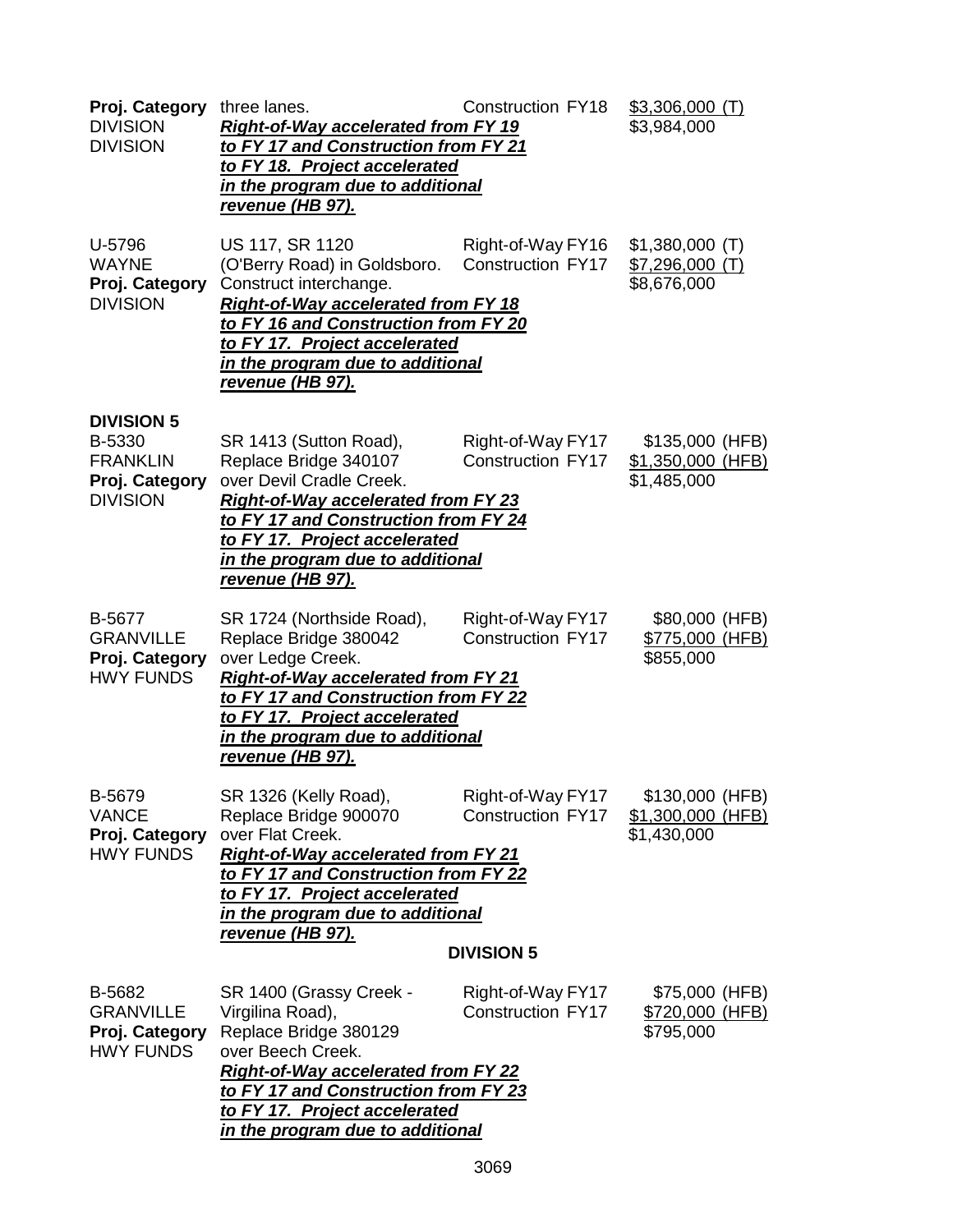| B-5687<br><b>WARREN</b><br>Proj. Category<br><b>HWY FUNDS</b> | <u>revenue (HB 97).</u><br>SR 1620 (Lickskillet Road),<br>Replace Bridge 920043<br>over Shocco Creek.<br><b>Right-of-Way accelerated from FY 22</b><br>to FY 17 and Construction from FY 23<br>to FY 17. Project accelerated<br><u>in the program due to additional</u><br><u>revenue (HB 97).</u> | Right-of-Way FY17<br><b>Construction FY17</b>                        | \$115,000 (HFB)<br>\$1,150,000 (HFB)<br>\$1,265,000                                      |
|---------------------------------------------------------------|----------------------------------------------------------------------------------------------------------------------------------------------------------------------------------------------------------------------------------------------------------------------------------------------------|----------------------------------------------------------------------|------------------------------------------------------------------------------------------|
| C-5164<br><b>WAKE</b><br>Proj. Category<br><b>EXEMPT</b>      | <b>Smith Greenway Sanford</b><br>Creek Greenway, Construct<br>trail and sidewalks to connect<br>major activity centers in<br>Wake Forest.<br><b>Delay Construction from FY 15 to</b><br><b>FY 16at request of Transportation</b><br><b>Planning Branch.</b>                                        | Construction FY16<br><b>FY16</b>                                     | \$2,125,000 (CMAQ)<br>$$531,000$ (L)<br>\$2,656,000                                      |
| $C-5165$<br><b>WAKE</b><br>Proj. Category<br><b>EXEMPT</b>    | SR 1615 (High House Road),<br>SR 3112 (Cary Parkway) in Cary.<br>Intersection improvements.<br>Delay Right-of-Way from FY 15 to<br><b>FY 16 at request of Transportation</b><br><u>Planning Branch.</u>                                                                                            | Right-of-Way FY16<br><b>FY16</b><br>Construction FY16<br><b>FY16</b> | \$960,000 (CMAQ)<br>$$240,000$ (L)<br>\$1,728,000 (CMAQ)<br>\$432,000 (L)<br>\$3,360,000 |
| C-5178<br><b>DURHAM</b><br>Proj. Category<br><b>EXEMPT</b>    | Various, Campus Walk Avenue, Construction FY16<br>Morreene Road to LaSalle<br>Street and LaSalle Street,<br>Kangaroo Drive to Erwin Road<br>in Durham. Construct sidewalks.<br><b>Delay Construction from FY 15 to</b><br>FY 16. city needs additional time<br>to acquire Right-of-Way.            | <b>FY16</b>                                                          | \$269,000 (CMAQ)<br>$$67,000$ (L)<br>\$336,000                                           |
| C-5183B<br><b>DURHAM</b><br>Proj. Category<br><b>EXEMPT</b>   | SR 1945 (S. Alston Avenue),<br>SR 1171 (Riddle Road)<br>to Capps Street<br><b>Modify Project scope:</b><br>delay Construction from FY 15 to<br>FY 17 at request of Transportation<br><u> Planning Branch.</u>                                                                                      | <b>Construction FY17</b><br><b>FY17</b>                              | \$1,003,000 (CMAQ)<br>$$251,000$ (L)<br>\$1,254,000                                      |
| C-5527<br><b>FRANKLIN</b><br>Proj. Category<br><b>EXEMPT</b>  | SR 1229 (South Main Street),<br>Existing sidewalk to NC 56<br>west in Louisburg.<br>Construct sidewalk.<br><b>Delay Construction from FY 15</b><br>to FY 16 at request of Transportation<br><u>Planning Branch.</u>                                                                                | <b>Construction FY16</b><br><b>FY16</b>                              | \$473,000 (CMAQ)<br>$$118,000$ (L)<br>\$591,000                                          |
| C-5567<br><b>GRANVILLE</b>                                    | East Lyon Station Greenway,<br>Town of Butner Greenway                                                                                                                                                                                                                                             | Right-of-Way FY16<br><b>FY16</b>                                     | \$28,000 (CMAQ)<br>$$7,000$ (L)                                                          |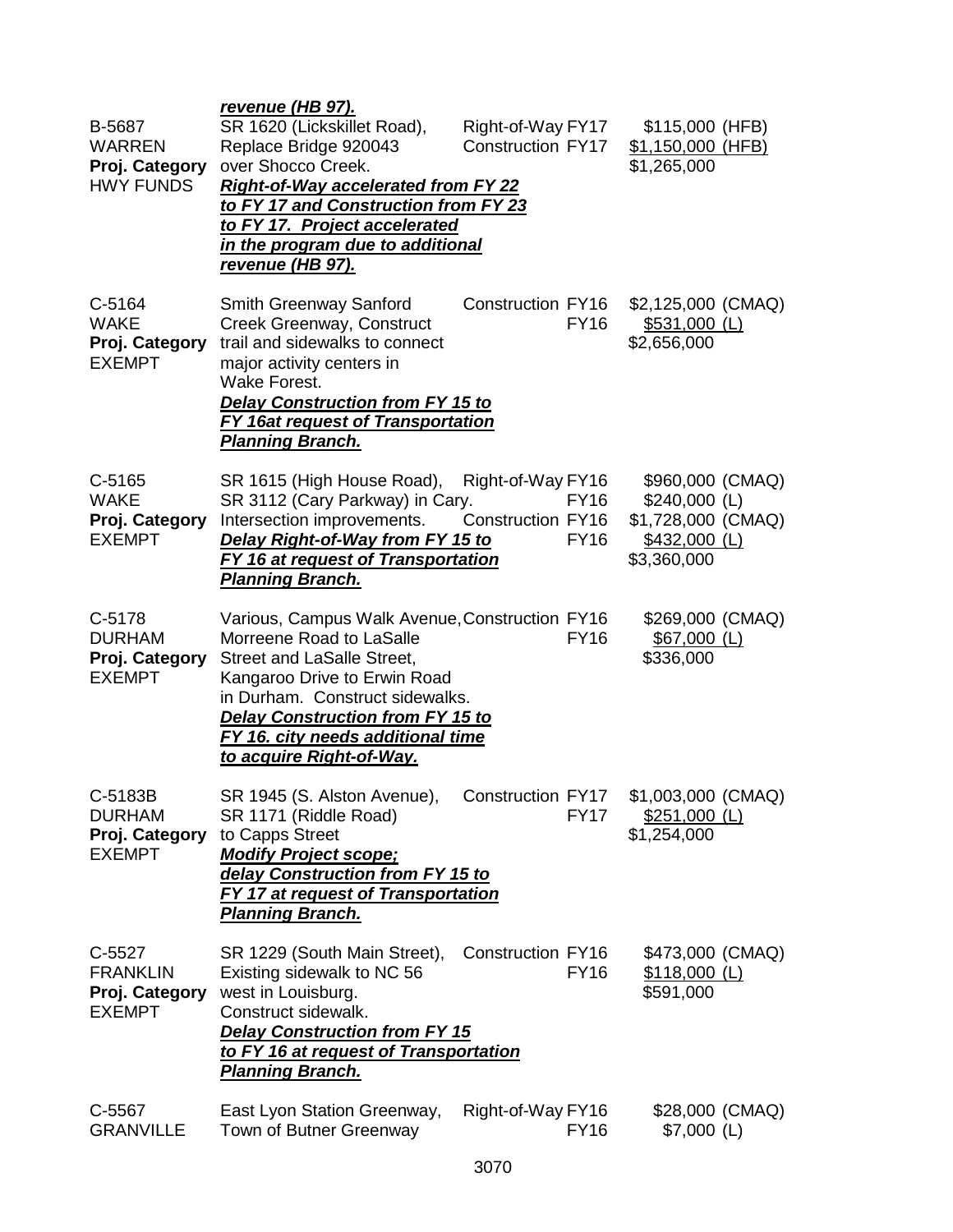| Proj. Category<br><b>EXEMPT</b>                               | extension. Construct multi-use Construction FY16<br>path.<br><b>Delay Right-of-Way from FY 15</b><br>to FY 16. Additional time needed<br>to procure private engineering<br>firm and produce Right-of-Way                            |                                                                   | <b>FY16</b>                                              | \$144,000 (CMAQ)<br>$$36,000$ (L)<br>\$215,000                                                                                                                                                                                                  |  |
|---------------------------------------------------------------|-------------------------------------------------------------------------------------------------------------------------------------------------------------------------------------------------------------------------------------|-------------------------------------------------------------------|----------------------------------------------------------|-------------------------------------------------------------------------------------------------------------------------------------------------------------------------------------------------------------------------------------------------|--|
| $I-5704$<br><b>WAKE</b><br>Proj. Category<br><b>STATEWIDE</b> | I-40, west of SR 1728<br>(Wade Avenue) to east of<br>I-440 /US 1/ US 64. Add lanes<br>and rehabilitate pavement.<br><b>Delay Construction from FY 23</b><br>to FY 25 due to cost increase<br>exceeding \$2 million / 25% threshold. | <b>Construction FY25</b>                                          | PY.                                                      | \$24,500,000 (NHP)<br>\$73,500,000 (NHP)<br>\$98,000,000                                                                                                                                                                                        |  |
| $I-5708$<br><b>WAKE</b><br>Proj. Category<br><b>STATEWIDE</b> | I-440 / US 1, SR 2000 (Wake<br>Forest Road) in Raleigh.<br>Interchange improvements.<br><b>Delay Construction from FY 20</b><br>to FY 21 to allow additional<br>time for Right- of-Way / Utility phase.                             | Right-of-Way FY19<br><b>Utilities</b><br><b>Construction FY21</b> | <b>FY19</b><br><b>FY22</b>                               | \$920,000 (NHP)<br>\$832,000 (NHP)<br>\$2,875,000 (NHP)<br>\$2,875,000 (NHP)<br>\$7,502,000                                                                                                                                                     |  |
| R-2721<br><b>WAKE</b><br>Proj. Category<br><b>STATEWIDE</b>   | New route (future NC 540),<br>Southern Wake Freeway /<br><b>Triangle Expressway</b><br><b>Southeast Extension</b><br>(Raleigh outer loop), NC 55<br>(south) to US 401 south.<br>Freeway on new location.                            | Right-of-Way FY17<br><b>Utilities</b><br>Construction FY17        | <b>FY17</b><br><b>FY17</b>                               | \$4,038,000 (NHP)<br>FY17 \$17,000,000 (S(M))<br>\$44,962,000 (BOND R)<br>FY17 \$10,180,000 (NHP)<br>\$7,820,000 (BOND R)<br>\$6,074,000 (NHP)<br>FY17 \$12,500,000 (S(M))                                                                      |  |
|                                                               | <b>Construction to be funded in</b><br>part using Garvee Bonds - change<br><u>from state to federal fiscal year</u><br>(no change in let schedule).<br><b>Cost increase exceeding</b><br>\$2 million / 25% threshold.               |                                                                   | <b>FY18</b><br><b>FY19</b><br><b>FY19</b><br><b>FY20</b> | FY17 \$142,706,000 (BOND R)<br>\$6,074,000 (NHP)<br>FY18 \$12,500,000 (S(M))<br>\$6,074,000 (NHP)<br>$$12,500,000$ (S(M))<br>\$6,074,000 (NHP)<br>FY20 \$12,500,000 (S(M))                                                                      |  |
|                                                               |                                                                                                                                                                                                                                     |                                                                   |                                                          | Garvee Con. FY17 \$12,870,000 (NHP)<br>FY18 \$12,870,000 (NHP)<br>FY19 \$12,870,000 (NHP)<br>FY20 \$12,870,000 (NHP)<br>FY21 \$12,870,000 (NHP)<br>FY22 \$12,870,000 (NHP)<br>FY23 \$12,870,000 (NHP)                                           |  |
|                                                               |                                                                                                                                                                                                                                     | Garvee ROWFY17                                                    | <b>PY</b><br><b>FY22</b><br><b>FY23</b>                  | FY24 \$12,870,000 (NHP)<br>FY25 \$12,870,000 (NHP)<br>\$77,220,000 (NHP)<br>\$4,376,000 (NHP)<br>FY18 \$4,376,000 (NHP)<br>FY19 \$4,376,000 (NHP)<br>FY20 \$4,376,000 (NHP)<br>FY21 \$4,376,000 (NHP)<br>\$4,376,000 (NHP)<br>\$4,376,000 (NHP) |  |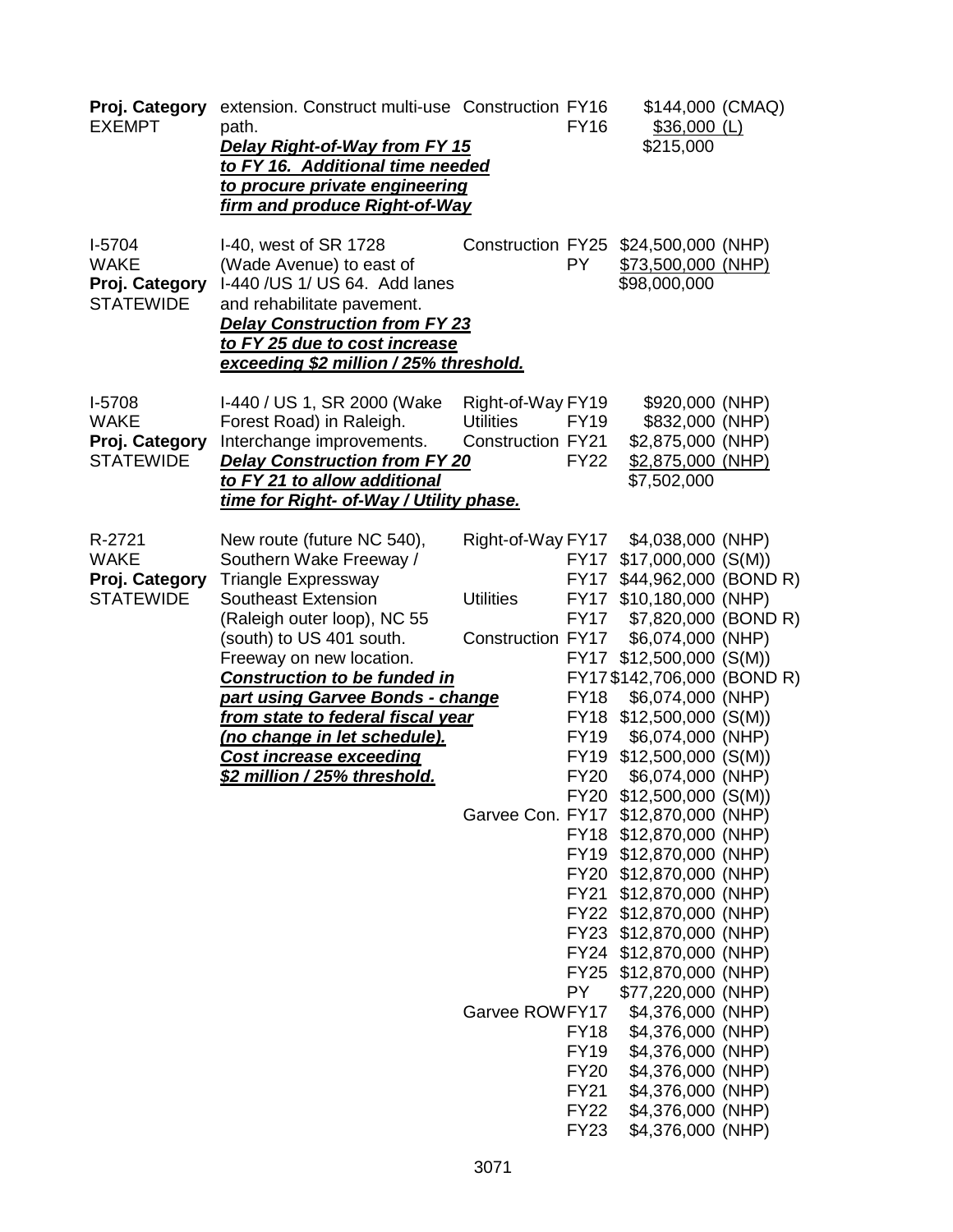|                                                                                |                                                                                                                                                                                                                                                                                                                                          |                                                                   | <b>FY24</b><br><b>FY25</b><br>PY.                                                   | \$4,376,000 (NHP)<br>\$4,376,000 (NHP)<br>\$26,256,000 (NHP)<br>\$559,692,000                                                                                                                                                                                                                                                                   |  |
|--------------------------------------------------------------------------------|------------------------------------------------------------------------------------------------------------------------------------------------------------------------------------------------------------------------------------------------------------------------------------------------------------------------------------------|-------------------------------------------------------------------|-------------------------------------------------------------------------------------|-------------------------------------------------------------------------------------------------------------------------------------------------------------------------------------------------------------------------------------------------------------------------------------------------------------------------------------------------|--|
| R-2814C<br><b>WAKE</b><br><b>FRANKLIN</b><br>Proj. Category<br><b>DIVISION</b> | US 401, NC 96 to SR 1103<br>(Flat Rock Church Road /<br>Clifton Pond Road)<br><b>Construction accelerated from</b><br>Post Year to FY 19. Project<br>accelerated in the program due<br>to additional revenue (HB 97).                                                                                                                    | Construction FY19                                                 | <b>FY20</b><br><b>FY21</b>                                                          | \$8,167,000 (STP)<br>\$8,167,000 (STP)<br>\$8,166,000 (STP)<br>\$24,500,000                                                                                                                                                                                                                                                                     |  |
| R-2828<br><b>JOHNSTON</b><br><b>WAKE</b><br>Proj. Category<br><b>STATEWIDE</b> | New route (future NC 540),<br>Southern Wake Freeway /<br>Southeast Extension<br>(Raleigh Triangle Expressway<br>outer loop), US 401 to I-40.                                                                                                                                                                                             | <b>Utilities</b>                                                  | <b>FY24</b>                                                                         | Right-of-Way FY24 \$10,572,000 (NHP)<br>FY24 \$25,000,000 (S(M))<br>FY24 \$41,428,000 (BOND R)<br>FY24 \$25,278,000 (NHP)<br>\$8,722,000 (BOND R)                                                                                                                                                                                               |  |
| Construct freeway on new                                                       | location.<br><b>Delay Right-of-Way and Construction</b><br>from FY 22 to FY 24 due to cost<br>increase exceeding \$2 million/25%<br>threshold and resulting impact<br>of corridor cap Construction.<br>to be funding in part using<br><u>Garvee Bonds.</u>                                                                               | Construction FY24<br>Garvee ROWFY24                               | <b>FY25</b><br>PY F<br><b>PY</b><br><b>FY25</b><br>PY -<br><b>FY25</b><br><b>PY</b> | \$8,027,000 (NHP)<br>FY24 \$25,000,000 (S(M))<br>FY24 \$167,894,000 (BOND R)<br>\$8,027,000 (NHP)<br>FY25 \$25,000,000 (S(M))<br>\$8,027,000 (NHP)<br>$$25,000,000$ (S(M))<br>Garvee Con. FY24 \$25,740,000 (NHP)<br>\$25,740,000 (NHP)<br>\$334,620,000 (NHP)<br>\$6,435,000 (NHP)<br>\$6,435,000 (NHP)<br>\$83,655,000 (NHP)<br>\$860,600,000 |  |
| R-2829<br><b>JOHNSTON</b><br><b>WAKE</b><br>Proj. Category<br><b>STATEWIDE</b> | New route (future NC 540),<br>Eastern Wake Freeway /<br>Triangle Expressway<br>Southeast Extension (Raleigh<br>outer loop), I-40 to US 64 /<br>US 264 Bypass.<br>Freeway on new location.<br>Delay Right-of-Way from FY 25<br>to Post Year, due to cost increase<br>exceeding \$2 million / 25% threshold<br>and exceeding corridor cap. | Right-of-Way PY<br><b>Utilities</b><br>Construction PY            | PY.<br>PY<br>PY.<br>PY.                                                             | $$77,002,000$ (T)<br>\$29,998,000 (BOND R)<br>$$5,125,000$ (T)<br>\$1,875,000 (BOND R)<br>\$396,385,000 (T)<br>\$155,615,000 (BOND R)<br>\$666,000,000                                                                                                                                                                                          |  |
| U-2901AC<br><b>WAKE</b><br>Proj. Category<br><b>REGIONAL</b>                   | NC 55 (Williams Street),<br>US 1 to Apex peakway.<br>Convert current multilanes<br>to median divided section<br><b>Delay Construction from FY 21</b><br>to FY 22 to allow additional time<br>for Right-of-Way / Utility phase.                                                                                                           | Right-of-Way FY20<br><b>Utilities</b><br><b>Construction FY22</b> | FY20                                                                                | \$757,000 (T)<br>\$91,000 (T)<br>$$3,227,000$ (T)<br>\$4,075,000                                                                                                                                                                                                                                                                                |  |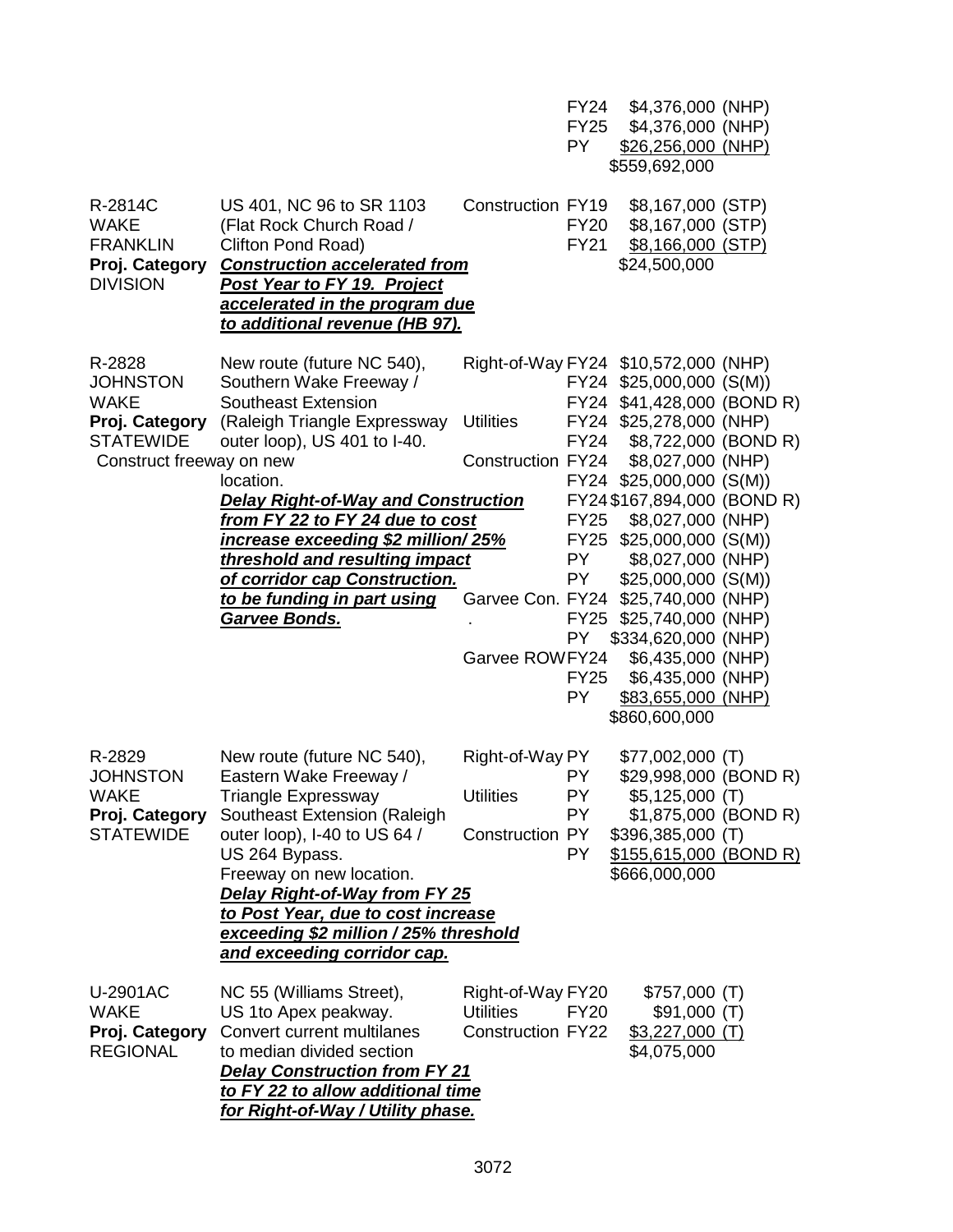| U-2901B<br><b>WAKE</b><br>Proj. Category<br><b>REGIONAL</b>   | NC 55 (Williams Street), Apex<br>peakway to Bryan Drive.<br>Widen remaining 2-lane<br>sections to multilanes.<br><b>Delay Construction from FY 21</b><br>to FY 22 to allow additional time<br><u>for Right of-Way / Utility phase.</u>                                                         | Right-of-Way FY20<br><b>Utilities</b><br><b>FY20</b><br><b>Construction FY22</b>                  | \$13,000(T)<br>\$2,000(T)<br>$$2,365,000$ (T)<br>\$2,380,000                                     |
|---------------------------------------------------------------|------------------------------------------------------------------------------------------------------------------------------------------------------------------------------------------------------------------------------------------------------------------------------------------------|---------------------------------------------------------------------------------------------------|--------------------------------------------------------------------------------------------------|
| U-5301A<br><b>WAKE</b><br>Proj. Category<br><b>REGIONAL</b>   | US 64, SR 1306<br>(Laura Duncan Road).<br>Convert at-grade intersection<br>to interchange.<br><b>Delay Right-of-Way from FY 21</b><br>to FY 22 and Construction from<br>FY 22 to FY 24 to allow additional<br>time for Planning and Design,<br>and Right-of-Way / Utility phase.               | Right-of-Way FY22<br><b>Utilities</b><br><b>FY22</b><br><b>Construction FY24</b><br><b>FY25</b>   | \$4,400,000 (NHP)<br>\$500,000 (NHP)<br>\$16,650,000 (NHP)<br>\$16,650,000 (NHP)<br>\$38,200,000 |
| U-5301B<br><b>WAKE</b><br>Proj. Category<br><b>REGIONAL</b>   | US 64, SR 1521 (Lake Pine<br>Drive). Convert at-grade<br>intersection to interchange.<br>Delay Right-of-Way from FY 21<br>to FY 22 and Construction from<br>FY 22 to FY 24 to allow additional<br>time for Planning and Design,<br>and Right-of-Way / Utility phase.                           | Right-of-Way FY22<br><b>Utilities</b><br><b>FY22</b><br>Construction FY24<br><b>FY25</b>          | \$4,800,000 (NHP)<br>\$200,000 (NHP)<br>\$16,950,000 (NHP)<br>\$16,950,000 (NHP)<br>\$38,900,000 |
| U-5301C<br><b>WAKE</b><br>Proj. Category<br><b>STATEWIDE</b>  | US 64, SR 1306<br>(Laura Duncan Road) to<br>US 1 interchange.<br>Upgrade roadway to superstreet.<br>Delay Right-of-Way from FY 21<br>to FY 22 and Construction from<br><u>FY 22 to FY 24 to allow additional</u><br>time for Planning and Design,<br>and Right-of-Way / Utility phase.         | Right-of-Way FY22<br>Construction FY24                                                            | \$800,000 (NHP)<br>\$11,800,000 (NHP)<br>\$12,600,000                                            |
| U-5717<br><b>DURHAM</b><br>Proj. Category<br><b>STATEWIDE</b> | US 15 / US 501, SR 1116<br>(Garrett Road) in Durham.<br>Convert at-grade<br>intersection to interchange.<br><b>Right-of-Way accelerated from FY 23</b><br>to FY 20 and Construction from<br>FY 24 to FY 23. Project accelerated<br>in the program due to additional<br><u>revenue (HB 97).</u> | Right-of-Way FY20<br><b>Construction FY23</b><br><b>FY24</b>                                      | $$4,620,000$ (T)<br>$$9,625,000$ (T)<br>$$9,625,000$ (T)<br>\$23,870,000                         |
| U-5746<br><b>WAKE</b><br>Proj. Category<br><b>REGIONAL</b>    | US 401, future NC 540 to<br>SR 1010 (Ten-Ten Road).<br>Add lanes.<br><b>Delay Right-of-Way and</b><br><b>Construction from FY 18 to</b>                                                                                                                                                        | Right-of-Way FY19 \$10,953,000 (T)<br><b>Utilities</b><br><b>FY19</b><br><b>Construction FY19</b> | $$1,314,000$ (T)<br>$$7,718,000$ (T)<br>\$19,985,000                                             |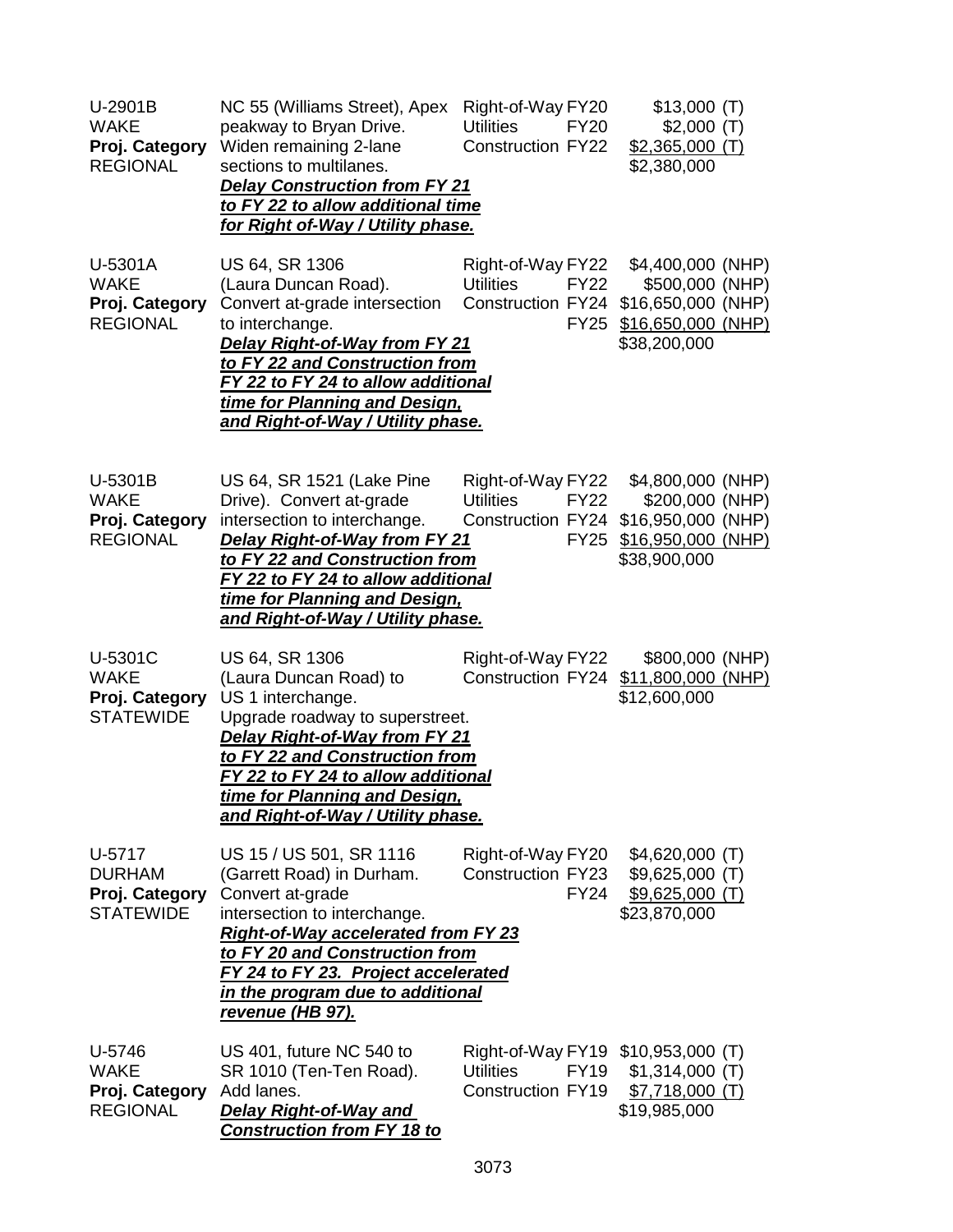# *FY 19 to allow additional time for Planning and Design.*

| U-5748<br><b>WAKE</b><br>Proj. Category<br><b>REGIONAL</b>     | US 401, SR 2044 (Ligon Mill<br>Road) / SR 2224 (Mitchell Mill<br>Road) in Raleigh. Convert at-<br>grade intersection to interchange.<br><b>Delay Construction from FY 21</b><br>to FY 22 to allow additional time<br><u>for Right-of-Way / Utility phase.</u>                                                                                       | Right-of-Way FY20<br><b>Utilities</b><br><b>FY20</b><br>Construction FY22 \$11,514,000 (T) | $$2,190,000$ (T)<br>\$624,000(T)<br>\$14,328,000                         |
|----------------------------------------------------------------|-----------------------------------------------------------------------------------------------------------------------------------------------------------------------------------------------------------------------------------------------------------------------------------------------------------------------------------------------------|--------------------------------------------------------------------------------------------|--------------------------------------------------------------------------|
| U-5750<br><b>WAKE</b><br>Proj. Category<br><b>REGIONAL</b>     | NC 54, NC 540 to perimeter<br>Park Drive in Morrisville.<br>Add lanes.<br><b>Right-of-Way accelerated from FY 21</b><br>to FY 20. Project accelerated in the<br>program due to additional<br>revenue (HB 97).                                                                                                                                       | Right-of-Way FY20<br><b>FY20</b><br><b>Utilities</b><br><b>Construction FY23</b>           | $$1,964,000$ (T)<br>\$236,000(T)<br>\$9,601,000 (T)<br>\$11,801,000      |
| U-5751<br><b>WAKE</b><br>Proj. Category<br><b>REGIONAL</b>     | US 401, NC 55 in Fuquay-<br>Varina. Convert intersection<br>trumpet interchange, to include<br>to conversion of NC 55 / NC 42<br>intersection to interchange.<br><b>Right-of-Way accelerated from FY 20</b><br>to FY 19 and Construction from<br>FY 21 to FY 20. Project accelerated<br><u>in the program due to additional</u><br>revenue (HB 97). | Right-of-Way FY19<br><b>Construction FY20</b>                                              | \$1,380,000 (NHP)<br>\$5,750,000 (NHP)<br>\$7,130,000                    |
| U-5774C<br><b>DURHAM</b><br>Proj. Category<br><b>REGIONAL</b>  | NC 54, SR 1110<br>(Barbee Chapel Road) to I-40. Construction FY25<br>Upgrade roadway corridor.<br><b>Delay Construction from FY 24</b><br>to FY 25 to allow additional time<br>for Right-of-Way / Utility phase.                                                                                                                                    | Right-of-Way FY23<br>PY.                                                                   | \$500,000 (NHP)<br>\$2,150,000 (NHP)<br>\$6,450,000 (NHP)<br>\$9,100,000 |
| U-5774E<br><b>DURHAM</b><br>Proj. Category<br><b>REGIONAL</b>  | NC 54, SR 1110 (Farrington<br>Road). Convert at-grade Construction FY25<br>intersection to grade separation.<br><b>Delay Construction from FY 24</b><br>to FY 25 to allow additional time<br><u>for Right-of-Way / Utility phase.</u>                                                                                                               | Right-of-Way FY23                                                                          | \$450,000 (NHP)<br>\$1,875,000 (NHP)<br>\$2,325,000                      |
| U-5774F<br><b>DURHAM</b><br>Proj. Category<br><b>STATEWIDE</b> | I-40, NC 54, I-40 / NC 54<br>Interchange improvements<br><b>Delay Construction from</b><br>FY 24 to FY 25 to allow<br>additional time for<br><u>Right-of-Way / Utility phase.</u>                                                                                                                                                                   | Right-of-Way FY23<br><b>Utilities</b><br><b>FY23</b><br><b>Construction FY25</b>           | \$160,000 (NHP)<br>\$268,000 (NHP)<br>\$1,000,000 (NHP)<br>\$1,428,000   |
| U-5774H<br><b>DURHAM</b>                                       | NC 54, NC 751 to SR 1118<br>(Fayetteville Road).                                                                                                                                                                                                                                                                                                    | Right-of-Way FY23<br><b>Utilities</b><br><b>FY23</b>                                       | $$5,900,000$ (T)<br>$$2,500,000$ (T)                                     |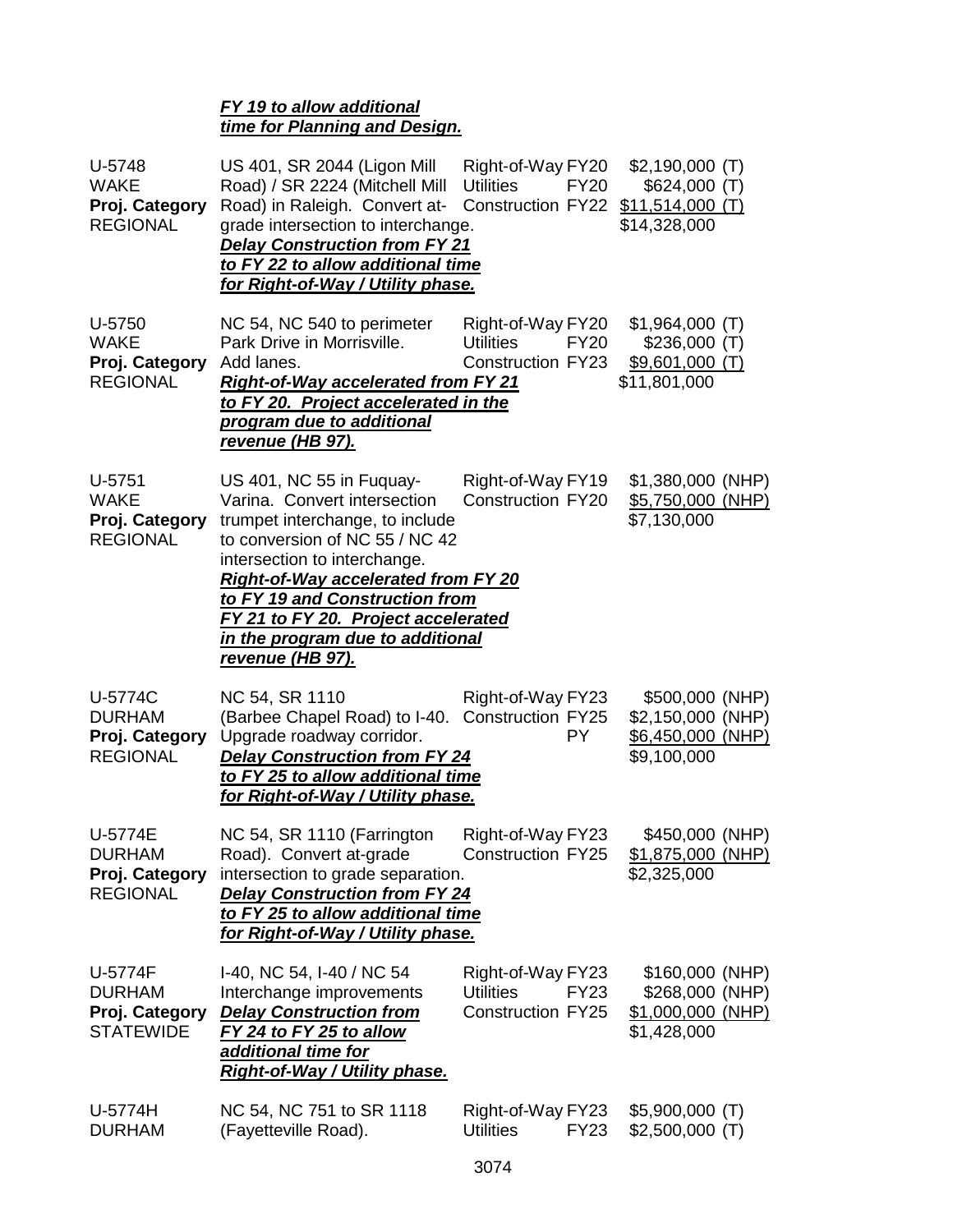| Proj. Category<br><b>DIVISION</b>                                                                                               | Upgrade roadway corridor.<br><b>Delay Construction from FY 24</b><br>to FY 25 to allow additional time<br>for Right- of-Way / Utility phase.                                                                                                                                                                                                                                                                              | <b>Construction FY25</b><br>PY.                                                                                        | \$6,600,000 (T)<br>$$6,600,000$ (T)<br>\$21,600,000                                                                               |
|---------------------------------------------------------------------------------------------------------------------------------|---------------------------------------------------------------------------------------------------------------------------------------------------------------------------------------------------------------------------------------------------------------------------------------------------------------------------------------------------------------------------------------------------------------------------|------------------------------------------------------------------------------------------------------------------------|-----------------------------------------------------------------------------------------------------------------------------------|
| U-5825A<br><b>WAKE</b><br>Proj. Category<br><b>DIVISION</b>                                                                     | SR 1010 (Ten-Ten Road),<br>Apex peakway to<br>Reliance Avenue in Apex.<br>Widen to multilanes.<br><b>Accelerate Right-of-Way from FY 24</b><br>to FY 23 to allow additional time<br>for Right-of-Way / Utility phase.                                                                                                                                                                                                     | Right-of-Way FY23<br><b>Utilities</b><br><b>FY23</b><br><b>Construction FY25</b><br><b>PY</b>                          | $$2,389,000$ (T)<br>\$287,000(T)<br>$$4,408,000$ (T)<br>\$8,816,000(T)<br>\$15,900,000                                            |
| U-5828<br><b>WAKE</b><br>Proj. Category<br><b>DIVISION</b>                                                                      | McCrimmon Parkway,<br>SR 3015 (Airport Boulevard)<br>to SR 1002 (Aviation Parkway)<br>in Morrisville. Widen to<br>multilanes, part on new location.<br><b>Right-of-Way accelerated from fy 20</b><br>to FY 16 and Construction from<br>FY 21 to FY 18. Project accelerated<br>in the program due to additional<br>revenue (HB 97), and town funding<br><u>of Engineering and Right-of-Way /</u><br><b>Utility phases.</b> | Right-of-Way FY16<br><b>Utilities</b><br><b>FY16</b><br>Construction FY18<br><b>FY19</b><br><b>FY20</b><br><b>FY21</b> | $$2,502,000$ (L)<br>$$300,000$ (L)<br>$$2,968,000$ (T)<br>$$2,968,000$ (T)<br>\$2,968,000 (T)<br>$$2,967,000$ (T)<br>\$14,672,000 |
| U-5829<br><b>GRANVILLE</b><br>Proj. Category<br><b>DIVISION</b>                                                                 | 26th Street, Northwest of<br>SR 1107 (Wilkins Road) to<br>SR 1104 (East Lyon Station<br>Road) in Butner. Upgrade<br>and extend roadway, including<br>grade separation over I-85.<br><b>Delay Construction from FY 22</b><br>to FY 23 to allow additional time<br>for Right-of-Way / Utility phase.                                                                                                                        | Right-of-Way FY21<br><b>Utilities</b><br><b>FY21</b><br><b>Construction FY23</b><br><b>FY23</b>                        | \$551,000(T)<br>\$66,000(T)<br>$$6,902,000$ (T)<br>$$6,902,000$ (T)<br>\$7,519,000                                                |
| W-5205<br><b>WARREN</b><br><b>GRANVILLE</b><br><b>FRANKLIN</b><br><b>PERSON</b><br><b>VANCE</b><br><b>WAKE</b><br><b>DURHAM</b> | Various, Division 5 rumble<br>strips, guardrail, safety and<br>lighting improvements at<br>selected locations.<br><b>Division needs category: Add</b><br><b>Right-of-Way in FY 16 and</b><br><b>Construction in FY 16 and 17</b><br>not previously programmed.<br><b>Regional impact category:</b><br><b>Add Construction in FY 16 not</b><br><b>previously programmed.</b><br>See funding allocations below.             |                                                                                                                        |                                                                                                                                   |
| W-5205DIV<br><b>WAKE</b><br>Proj. Category                                                                                      | Various, Division 5 rumble<br>strips, guardrail, safety and<br>lighting improvements at                                                                                                                                                                                                                                                                                                                                   | Right-of-Way FY16<br><b>Construction FY16</b><br><b>FY17</b>                                                           | \$125,000 (HSIP)<br>\$285,000 (HSIP)<br>\$1,200,000 (HSIP)                                                                        |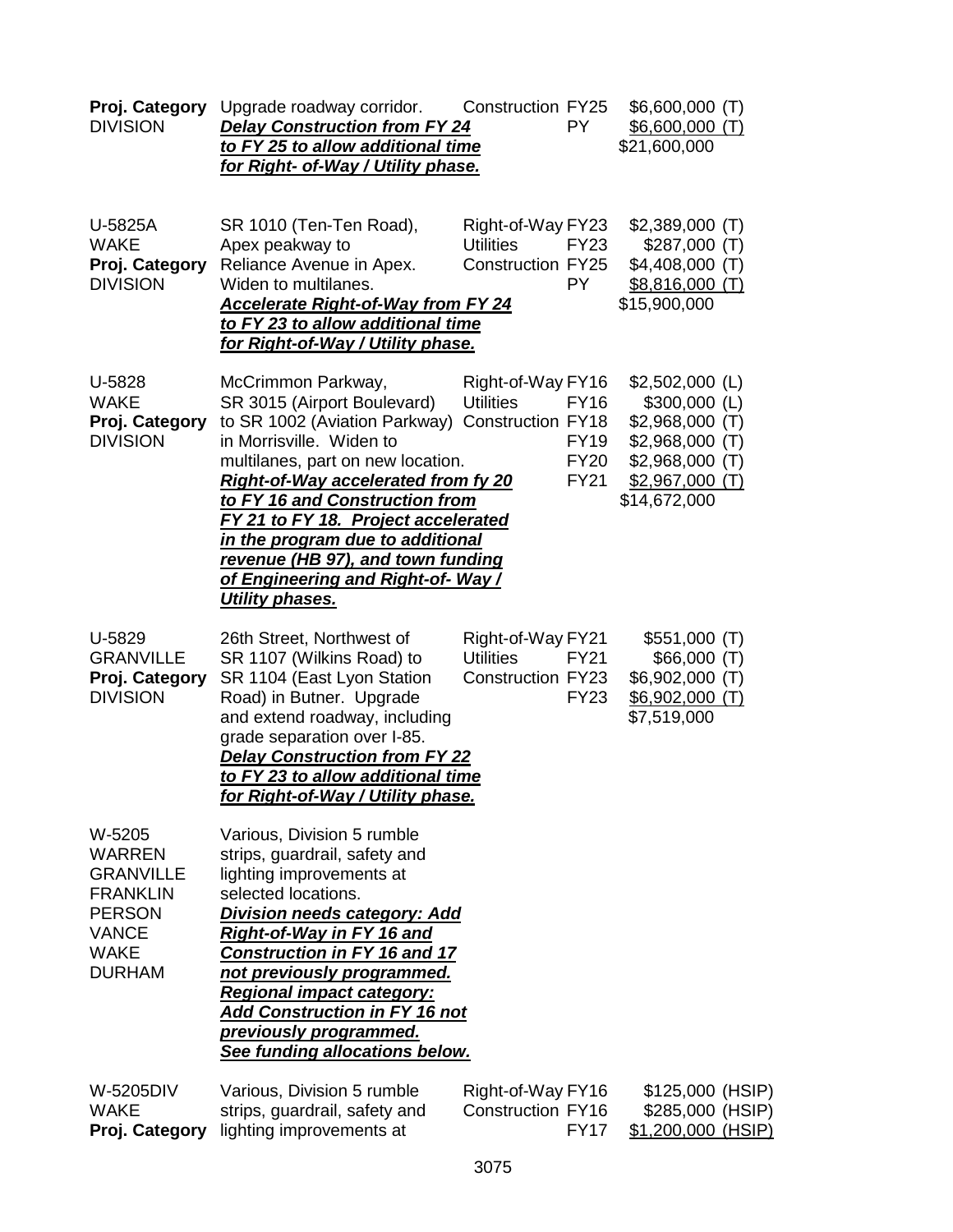| <b>DIVISION</b>                                                      | selected locations - division<br>needs category<br><b>Funding programmed at request of</b><br><b>Transportation Mobility and Safety Division.</b>                                                                                                                                         |                                               | \$1,610,000                                               |
|----------------------------------------------------------------------|-------------------------------------------------------------------------------------------------------------------------------------------------------------------------------------------------------------------------------------------------------------------------------------------|-----------------------------------------------|-----------------------------------------------------------|
| <b>W-5205REG</b><br><b>WAKE</b><br>Proj. Category<br><b>REGIONAL</b> | Various, Division 5 rumble<br>strips, guardrail, safety and<br>lighting improvements at<br>selected locations - Regional<br>impact category<br><b>Funding programmed at request of</b><br><b>Transportation Mobility and Safety Division.</b>                                             | Construction FY16                             | \$1,365,000 (HSIP)                                        |
|                                                                      |                                                                                                                                                                                                                                                                                           | <b>DIVISION 6</b>                             |                                                           |
| AV-5734<br><b>CUMBERLAND</b><br>Proj. Category<br><b>REGIONAL</b>    | <b>Fayetteville Regional Airport</b><br>(FAY), Replace perimeter<br>fencing and road.<br><b>Delay Construction from FY 18</b><br>to FY 19 to allow additional time<br>to coordinate grant with<br>other projects.                                                                         | Construction FY19<br><b>FY19</b>              | $$300,000$ (T)<br>$$3,140,000$ (O)<br>\$3,440,000         |
| <b>B-4950</b><br>CUMBERLAND<br>Proj. Category<br><b>DIVISION</b>     | SR 1851 (Faircloth Bridge<br>Road), Replace Bridge<br>250171 and bridge 250172<br>over South River.<br><b>Right-of-Way accelerated from FY 17</b><br>to FY 16 and Construction from<br>FY 18 to FY 17. Project accelerated<br>in the program due to additional<br><u>revenue (HB 97).</u> | Right-of-Way FY17<br><b>Construction FY18</b> | \$360,000 (STPOFF)<br>\$1,850,000 (STPOFF)<br>\$2,210,000 |
| B-5339<br><b>HARNETT</b><br><b>DIVISION</b>                          | SR 1544 (guy Road),<br>Replace Bridge 420233<br>Proj. Category over Black River Tributary.<br><b>Right-of-Way accelerated from FY 23</b><br>to FY 16 and Construction from<br>FY 24 to FY 16. Project accelerated<br>in the program due to additional<br><u>revenue (HB 97).</u>          | Right-of-Way FY23<br>Construction FY24        | \$80,000 (STPOFF)<br>\$770,000 (STPOFF)<br>\$850,000      |
| B-5412<br><b>HARNETT</b><br>Proj. Category<br><b>DIVISION</b>        | SR 1702 (Williams Road),<br>Replace Bridge 420007 over<br>West Buies Creek.<br><b>Right-of-Way accelerated from FY 23</b><br>to FY 16 and Construction from<br>FY 24 to FY 17. Project accelerated<br>in the program due to additional<br><u>revenue (HB 97).</u>                         | Right-of-Way FY16<br><b>Construction FY17</b> | \$60,000 (STPOFF)<br>\$600,000 (STPOFF)<br>\$660,000      |
| B-5414<br><b>HARNETT</b>                                             | SR 1234 (Leaflet Church<br>Road), Replace Bridge                                                                                                                                                                                                                                          | Right-of-Way FY23<br><b>Construction FY24</b> | \$50,000 (STPOFF)<br>\$525,000 (STPOFF)                   |
|                                                                      |                                                                                                                                                                                                                                                                                           |                                               |                                                           |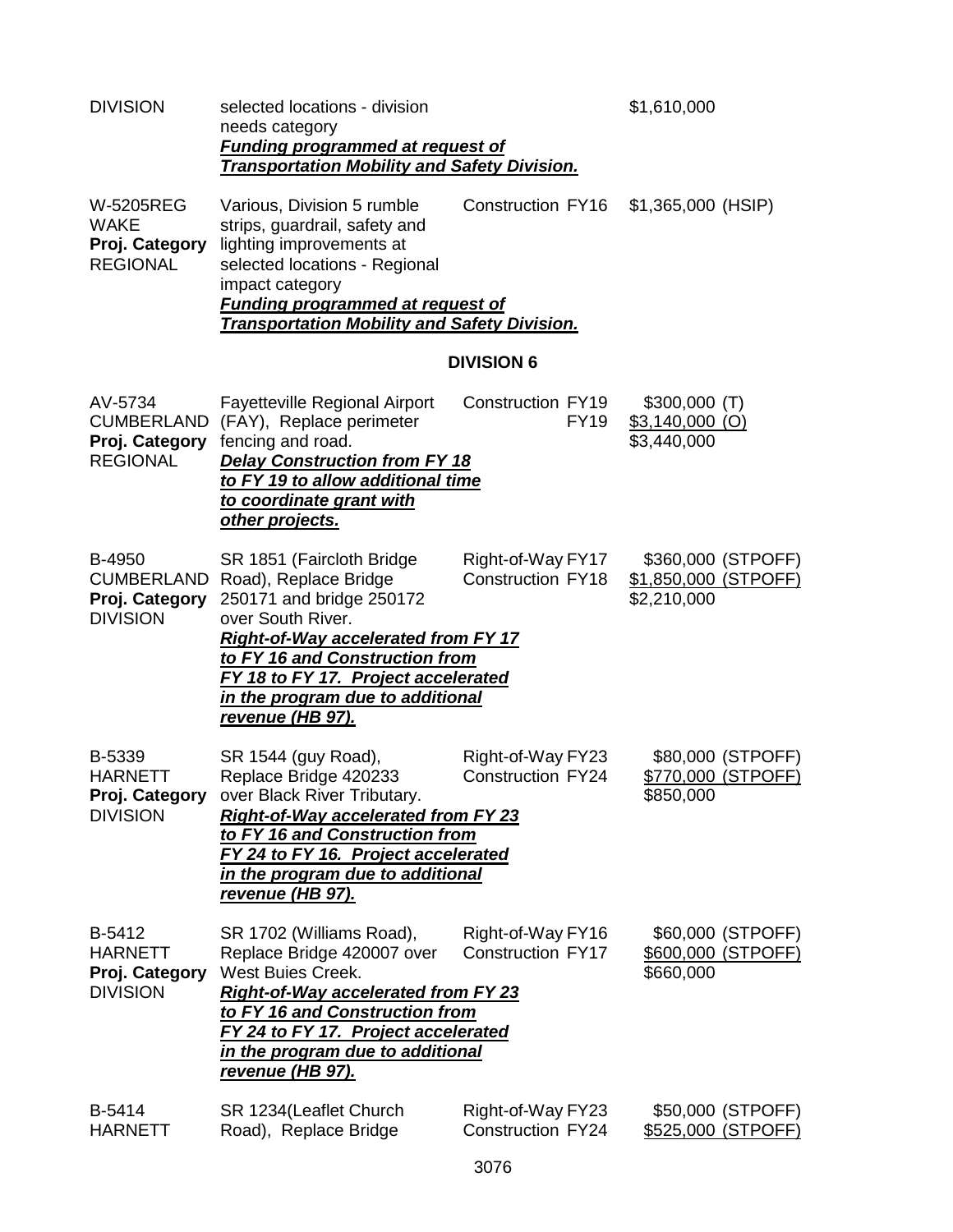| <b>DIVISION</b>                                                   | Proj. Category 420195 over branch of<br>Upper Little River.<br><b>Right-of-Way accelerated from FY 23</b><br>to FY 16 and Construction from<br>FY 24 to FY 16. Project accelerated<br>in the program due to additional<br><u>revenue (HB 97).</u>                                          |                                               | \$575,000                                                |
|-------------------------------------------------------------------|--------------------------------------------------------------------------------------------------------------------------------------------------------------------------------------------------------------------------------------------------------------------------------------------|-----------------------------------------------|----------------------------------------------------------|
| B-5691<br><b>CUMBERLAND</b><br>Proj. Category<br><b>HWY FUNDS</b> | SR 1006 (Maxwell Road),<br>Replace Bridge 250052<br>over South River.<br><b>Right-of-Way accelerated from FY 20</b><br>to FY 17 and Construction from<br>FY 21 to FY 17. Project accelerated<br>in the program due to additional<br><u>revenue (HB 97).</u>                                | Right-of-Way FY20<br><b>Construction FY21</b> | \$275,000 (HFB)<br>\$2,750,000 (HFB)<br>\$3,025,000      |
| B-5693<br><b>ROBESON</b><br>Proj. Category<br><b>DIVISION</b>     | SR 1924 (Currie Road),<br>Replace Bridge 770059<br>over Big Marsh Swamp.<br><b>Right-of-Way accelerated from FY 20</b><br>to FY 16 and Construction from<br>FY 21 to FY 16. Project accelerated<br>in the program due to additional<br><u>revenue (HB 97).</u>                             | Right-of-Way FY20<br><b>Construction FY21</b> | \$92,000 (STPOFF)<br>\$1,839,000 (STPOFF)<br>\$1,931,000 |
| B-5698<br><b>ROBESON</b><br>Proj. Category<br><b>HWY FUNDS</b>    | SR 1164 (Back Swamp Road), Right-of-Way FY23<br>Replace Bridge 770172<br>over Back Swamp.<br><b>Right-of-Way accelerated from FY 23</b><br>to FY 17 and Construction from<br>FY 24 to FY 17. Project accelerated<br>in the program due to additional<br><u>revenue (HB 97).</u>            | Construction FY24                             | \$75,000 (HFB)<br>\$727,000 (HFB)<br>\$802,000           |
| B-5701<br><b>BLADEN</b><br>Proj. Category<br><b>HWY FUNDS</b>     | SR 1700 (Mercer Mill Brown<br>Marsh Road), Replace Bridge<br>080032 over Hammond Creek.<br><b>Right-of-Way accelerated to FY 17</b><br>and from FY 21 Construction from<br>FY 22 to FY 17. Project accelerated<br>in the program due to additional<br>revenue (HB 97).                     | Right-of-Way FY21<br><b>Construction FY22</b> | \$130,000 (HFB)<br>$$1,300,000$ (HFB)<br>\$1,430,000     |
| B-5706<br><b>ROBESON</b><br>Proj. Category<br><b>HWY FUNDS</b>    | SR 2519 (South Robeson<br>Road), Replace Bridge 770135 Construction FY24<br>over Aaron Swamp.<br><b>Right-of-Way accelerated from FY 23</b><br>to FY 17 and Construction from<br>FY 24 to FY 17. Project accelerated<br><u>in the program due to additional</u><br><u>revenue (HB 97).</u> | Right-of-Way FY23                             | \$75,000 (HFB)<br>\$730,000 (HFB)<br>\$\$805,000         |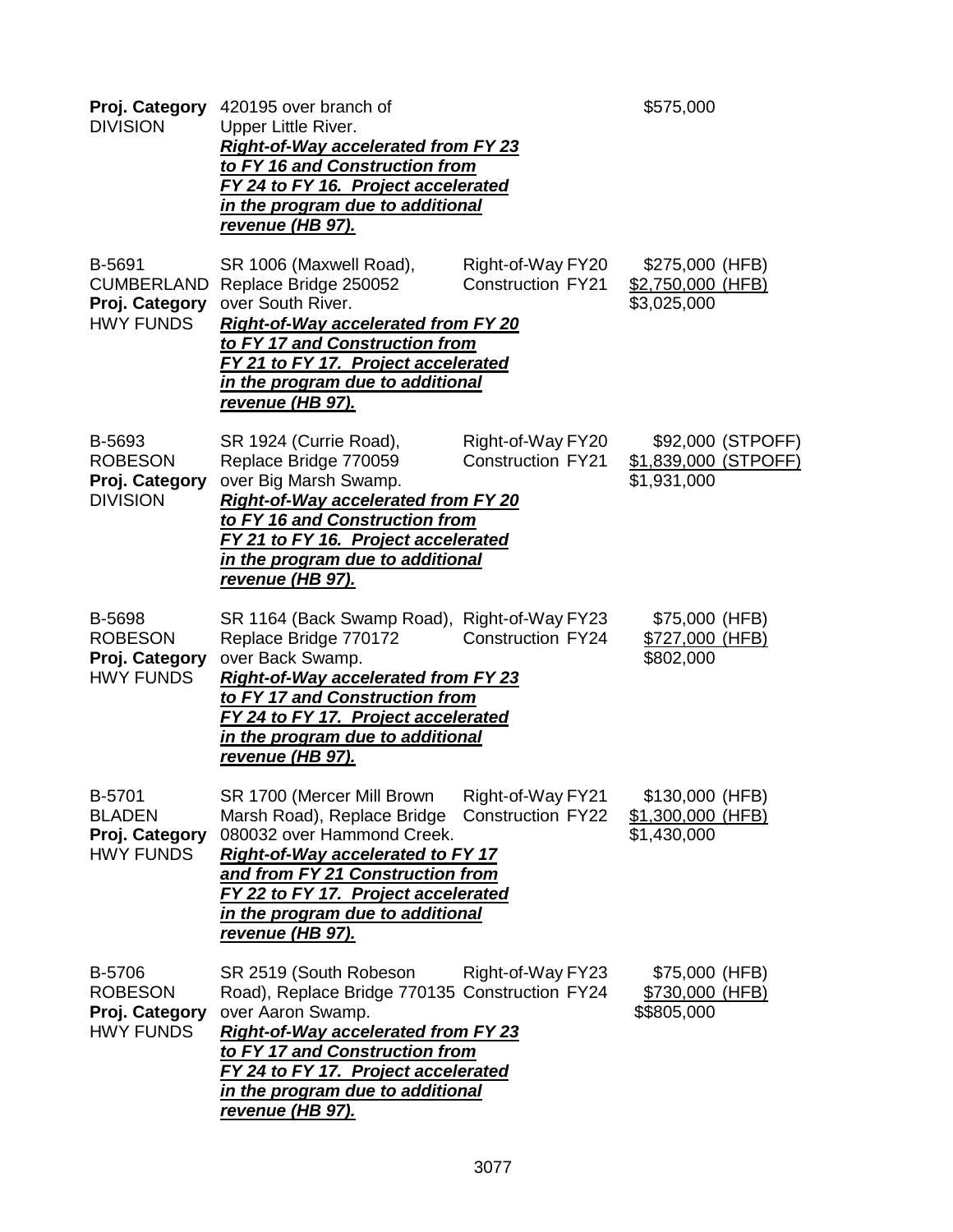| B-5709<br><b>BLADEN</b><br>Proj. Category<br><b>HWY FUNDS</b>    | SR 1709 (Powell Road),<br>Replace Bridge 080154 over<br>Hammond Creek.<br><b>Right-of-Way accelerated from FY 22</b><br>to FY 16 and Construction from<br>FY 23 to FY 17. Project accelerated<br>in the program due to additional<br>revenue (HB 97).                                                           | Right-of-Way FY16<br><b>Construction FY17</b>                               | \$120,000 (HFB)<br>\$1,225,000 (HFB)<br>\$1,345,000                                               |
|------------------------------------------------------------------|-----------------------------------------------------------------------------------------------------------------------------------------------------------------------------------------------------------------------------------------------------------------------------------------------------------------|-----------------------------------------------------------------------------|---------------------------------------------------------------------------------------------------|
| $I-5847$<br><b>ROBESON</b><br>Proj. Category<br><b>STATEWIDE</b> | I-74, I-74 Business to NC 710. Construction FY16<br>Pavement rehabilitation.<br><b>Construction accelerated from FY 20</b><br>to FY 16. Project accelerated in the<br>program due to additional<br><u>revenue (HB 97).</u>                                                                                      |                                                                             | \$2,555,000 (NHPIM)                                                                               |
| $I-5877$<br><b>HARNETT</b><br>Proj. Category<br><b>DIVISION</b>  | I-95, SR 1811 (Bud Hawkins<br>Road) (exit 70) and SR 1001<br>(Long Branch Road) (exit 71).<br>Improve interchanges.<br><b>Right-of-Way accelerated from FY 21</b><br>to FY 19 and Construction from<br>FY 23 to FY 20. Project accelerated<br>in the program due to additional<br><u>revenue (HB 97).</u>       | Right-of-Way FY19                                                           | \$1,080,000 (NHP)<br>Construction FY20 \$13,500,000 (NHP)<br>\$14,580,000                         |
| I-5878<br><b>HARNETT</b><br>Proj. Category<br><b>DIVISION</b>    | I-95, US 421 (exit 73) and Right-of-Way FY19<br>SR 1793 (Pope Road) (exit 72). Construction FY21<br>Improve interchanges.<br><b>Right-of-Way accelerated from FY 20</b><br>to FY 19 and Construction from<br>FY 22 to FY 21. Project accelerated<br>in the program due to additional<br><u>revenue (HB 97).</u> | <b>FY22</b><br><b>FY23</b>                                                  | \$4,320,000 (NHP)<br>\$9,000,000 (NHP)<br>\$9,000,000 (NHP)<br>\$9,000,000 (NHP)<br>\$31,320,000  |
| I-5879<br><b>ROBESON</b><br>Proj. Category<br><b>DIVISION</b>    | I-95, SR 1528<br>(Carthage Road) (exit 19).<br>Improve interchange<br><b>Right-of-Way accelerated</b><br>from FY 21 to FY 20. Project<br>accelerated in the program due<br>to additional revenue (HB 97).                                                                                                       | Right-of-Way FY20<br><b>Construction FY23</b><br><b>FY24</b><br><b>FY25</b> | \$540,000 (NHP)<br>$$2,250,000$ (NHP)<br>\$2,250,000 (NHP)<br>\$2,250,000 (NHP)<br>\$7,290,000    |
| I-5883<br><b>HARNETT</b><br>Proj. Category<br><b>DIVISION</b>    | I-95, SR 1808(Jonesboro<br>Road) (exit 75) and SR 1709<br>(Hodges Chapel Road)<br>(exit 77). Improve interchanges.<br><b>Right-of-Way accelerated from FY 22</b><br>to FY 20 and Construction from<br>FY 24 to FY 21. Project accelerated<br>in the program due to additional<br><u>revenue (HB 97).</u>        | Right-of-Way FY20<br><b>Construction FY21</b><br><b>FY22</b><br><b>FY23</b> | \$1,080,000 (NHP)<br>\$4,500,000 (NHP)<br>\$4,500,000 (NHP)<br>$$4,500,000$ (NHP)<br>\$14,580,000 |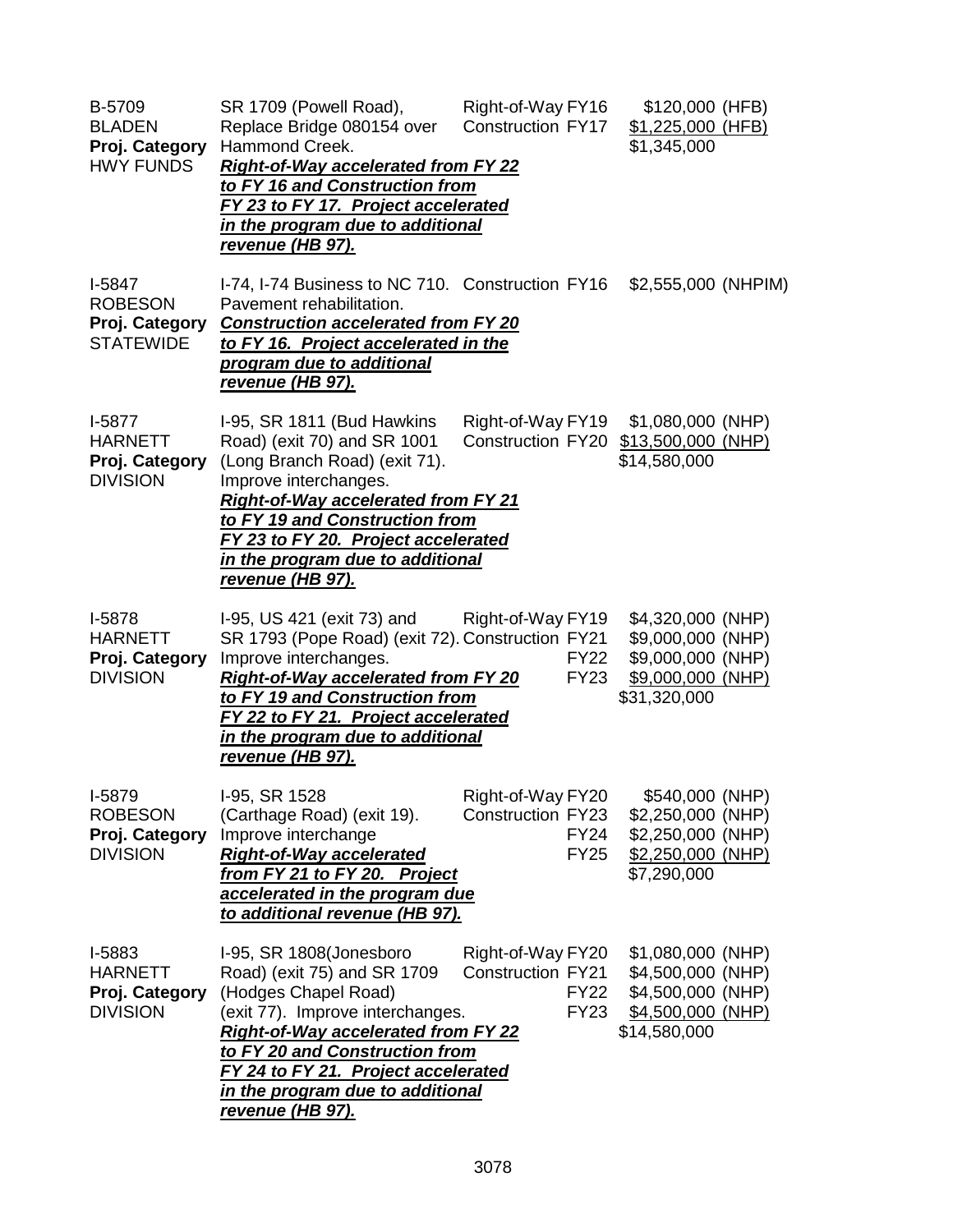| U-2519AA<br><b>CUMBERLAND</b><br><b>ROBESON</b><br>Proj. Category<br><b>REGIONAL</b> | I-295 (Fayetteville outer loop),<br>I-95 in Robeson County to<br>south of SR 1118 (Parkton<br>Road) in Cumberland County.<br>Freeway on new location.<br><b>Right-of-Way accelerated</b><br>from FY 19 to FY 18 and<br><b>Construction from FY 21 to</b><br>FY 20. Project accelerated<br>in the program due to<br>additional revenue (HB 97). | Right-of-Way FY18<br>Construction FY20<br>FY21                                                                 | $$6,200,000$ (T)<br>$$25,350,000$ (T)<br>$$25,350,000$ (T)<br>\$56,900,000                                         |
|--------------------------------------------------------------------------------------|------------------------------------------------------------------------------------------------------------------------------------------------------------------------------------------------------------------------------------------------------------------------------------------------------------------------------------------------|----------------------------------------------------------------------------------------------------------------|--------------------------------------------------------------------------------------------------------------------|
| U-2519AB<br><b>CUMBERLAND</b><br>Proj. Category<br><b>REGIONAL</b>                   | I-295 (Fayetteville outer loop),<br>South of SR 1118<br>(Parkton Road) to south of<br>SR 1003 (Camden Road).<br>Freeway on new location.<br><b>Right-of-Way accelerated from FY 19</b><br>to FY 18 and Construction from<br><u>FY 21 to FY 20. Project accelerated</u><br>in the program due to additional<br>revenue (HB 97).                 |                                                                                                                | Right-of-Way FY18 \$22,400,000 (T)<br>Construction FY20 \$54,750,000 (T)<br>FY21 \$54,750,000 (T)<br>\$131,900,000 |
| U-4403B<br><b>CUMBERLAND</b><br>Proj. Category<br><b>REGIONAL</b>                    | <b>US 401 Business</b><br>(Martin Luther king, Jr.<br>Freeway), US 401 Business<br>to US 401 Bypass.<br>Widen to multi-lanes.<br><b>Right-of-Way accelerated from FY 25</b><br>to FY 23 and Construction from<br>unfunded to FY 25. Project<br>accelerated in the program due<br>to additional revenue (HB 97).                                | Right-of-Way FY23<br><b>Utilities</b><br>FY23<br>Construction FY25                                             | \$7,200,000 (NHP)<br>\$864,000 (NHP)<br>\$6,170,000 (NHP)<br>\$14,234,000                                          |
| U-4403C<br><b>REGIONAL</b>                                                           | US 401, US 401 Bypass to<br>CUMBERLAND 1-295. Widen to multi-lanes.<br>Proj. Category Right-of-Way accelerated<br>from FY 25 to FY 23 and<br><b>Construction from unfunded</b><br>to FY 25. Project accelerated<br>in the program due to<br>additional revenue (HB 97).                                                                        | Right-of-Way FY23<br>Utilities FY23<br>Construction FY25<br>PY.                                                | \$8,700,000 (NHP)<br>\$1,044,000 (NHP)<br>\$7,471,000 (NHP)<br>\$14,941,000 (NHP)<br>\$32,156,000                  |
| U-5798<br><b>HOKE</b><br><b>CUMBERLAND</b><br>Proj. Category<br><b>DIVISION</b>      | SR 1102 (Gillis Hill Road),<br>US 401 (Raeford Road) to<br>SR 1418 (Lindsay Road).<br>Widen to multi lanes.<br><b>Right-of-Way accelerated from FY 23</b><br>to FY 21 and Construction from<br>FY 25 to FY 23. Project accelerated<br>in the program due to additional<br><u>revenue (HB 97).</u>                                              | Right-of-Way FY21<br><b>Utilities</b><br><b>FY21</b><br><b>Construction FY23</b><br><b>FY24</b><br><b>FY25</b> | $$1,598,000$ (T)<br>\$192,000(T)<br>$$6,232,000$ (T)<br>$$6,232,000$ (T)<br>$$6,232,000$ (T)<br>\$20,486,000       |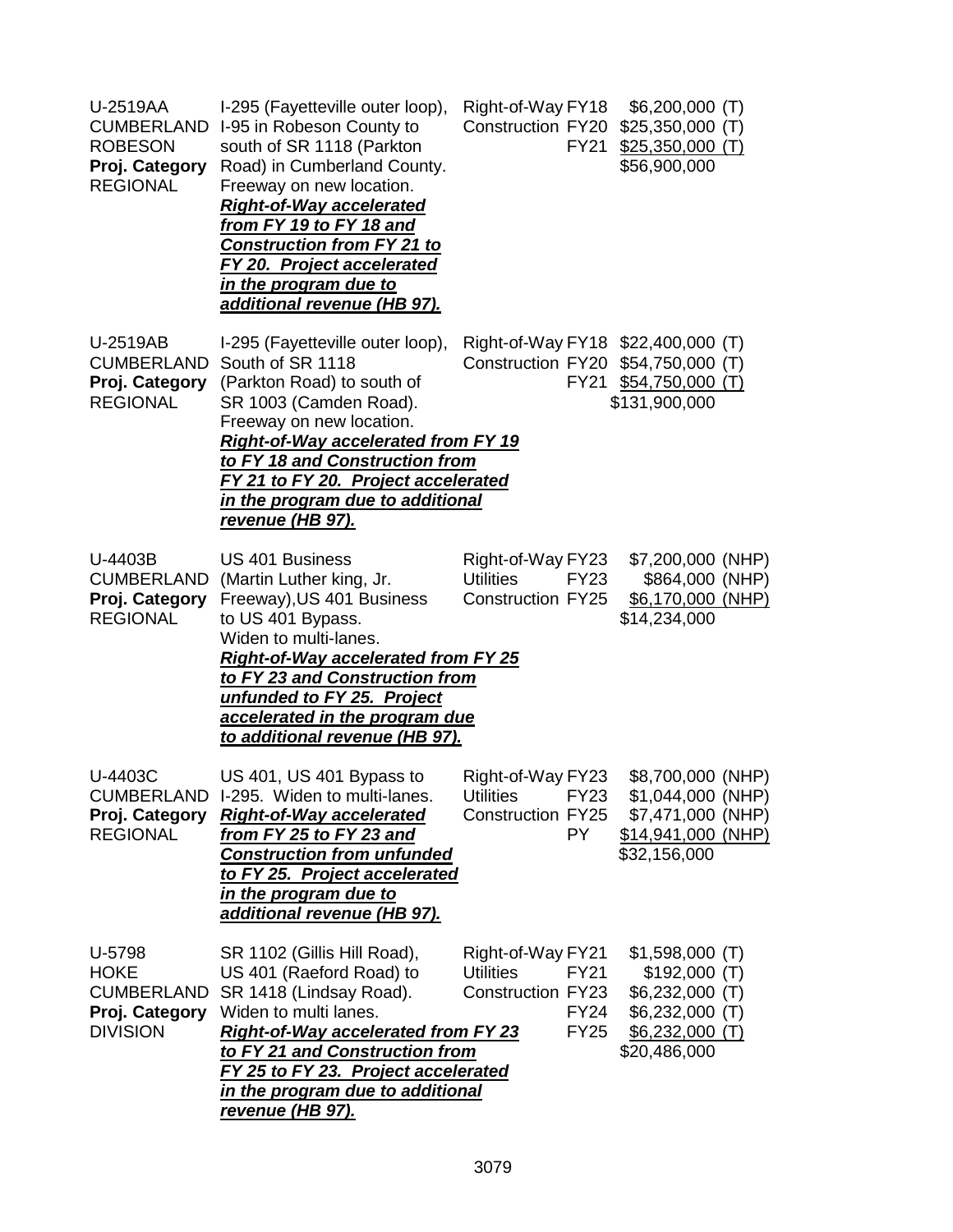| U-5802A<br><b>CUMBERLAND</b><br>Proj. Category<br><b>DIVISION</b>                   | New route (Spring Lake<br>Bypass), NC 210 (Lillington<br>Highway) to NC 210<br>(Murchison Road). Construct<br>multi-lane facility, part on new location.<br><b>Right-of-Way accelerated from FY 23</b><br>to FY 22 and Construction from<br>FY 25 to FY 24. Project accelerated<br>in the program due to additional<br>revenue (HB 97). | Right-of-Way FY22<br><b>Utilities</b><br>Construction FY24         | <b>FY22</b><br><b>FY25</b><br><b>PY</b> | \$496,000 (T)<br>\$60,000(T)<br>$$8,133,000$ (T)<br>\$8,134,000 (T)<br><u>\$8,134,000 (T)</u><br>\$24,957,000 |                    |
|-------------------------------------------------------------------------------------|-----------------------------------------------------------------------------------------------------------------------------------------------------------------------------------------------------------------------------------------------------------------------------------------------------------------------------------------|--------------------------------------------------------------------|-----------------------------------------|---------------------------------------------------------------------------------------------------------------|--------------------|
| U-5802B<br><b>CUMBERLAND</b><br>Proj. Category<br><b>DIVISION</b>                   | New route (Spring Lake<br>Bypass), NC 210<br>(Murchison Road) to NC 87<br>(Bragg Boulevard).<br>Construct multi-lane facility,<br>part on new location.<br><b>Right-of-Way accelerated from FY 23</b><br>to FY 22 and Construction from<br>FY 25 to FY 24. Project accelerated<br>in the program due to additional<br>revenue (HB 97).  | Right-of-Way FY22<br><b>Utilities</b><br>Construction FY24         | <b>FY22</b><br><b>FY25</b><br><b>PY</b> | $$2,394,000$ (T)<br>\$287,000(T)<br>$$2,711,000$ (T)<br>$$2,711,000$ (T)<br>$$2,711,000$ (T)<br>\$10,814,000  |                    |
| <b>DIVISION 7</b><br>B-4958<br><b>GUILFORD</b><br>Proj. Category<br><b>DIVISION</b> | SR 2128 (Bunch Road),<br>Replace Bridge 400106 over<br>Reedy Fork Creek in Oak Ridge.<br><b>Right-of-Way accelerated from FY 23</b><br>to FY 17 and Construction FY 18.<br><b>FY 24 to Project accelerated from</b><br>in the program due to additional<br>revenue (HB 97).                                                             | Right-of-Way FY17<br><b>Construction FY18</b><br><b>DIVISION 7</b> |                                         | \$1,700,000 (STPOFF)<br>\$1,870,000                                                                           | \$170,000 (STPOFF) |
| B-5715<br><b>ROCKINGHAM</b><br>Proj. Category<br><b>DIVISION</b>                    | SR 2351 (Witty Road),<br>Replace Bridge 780017<br>over Haw River<br><b>Right-of-Way accelerated from FY 21</b><br>to FY 17 and Construction from<br>FY 22 to FY 18. Project accelerated<br>in the program due to additional<br>revenue (HB 97).                                                                                         | Right-of-Way FY17<br><b>Construction FY18</b>                      |                                         | \$1,373,000 (STPOFF)<br>\$1,442,000                                                                           | \$69,000 (STPOFF)  |
| B-5726<br><b>GUILFORD</b><br>Proj. Category<br><b>HWY FUNDS</b>                     | SR 1001 (North Church Street), Right-of-Way FY17<br>Replace Bridge 400135<br>over an unnamed branch.<br><b>Right-of-Way accelerated from FY 21</b><br>to FY 17 and Construction from<br>FY 22 to FY 18. Project accelerated<br>in the program due to additional<br>revenue (HB 97).                                                     | <b>Construction FY18</b>                                           |                                         | \$45,000 (HFB)<br>\$425,000 (HFB)<br>\$470,000                                                                |                    |
| 5731                                                                                | SR 2109 (Everfield Road),                                                                                                                                                                                                                                                                                                               | Right-of-Way FY17                                                  |                                         | \$180,000 (HFB)                                                                                               |                    |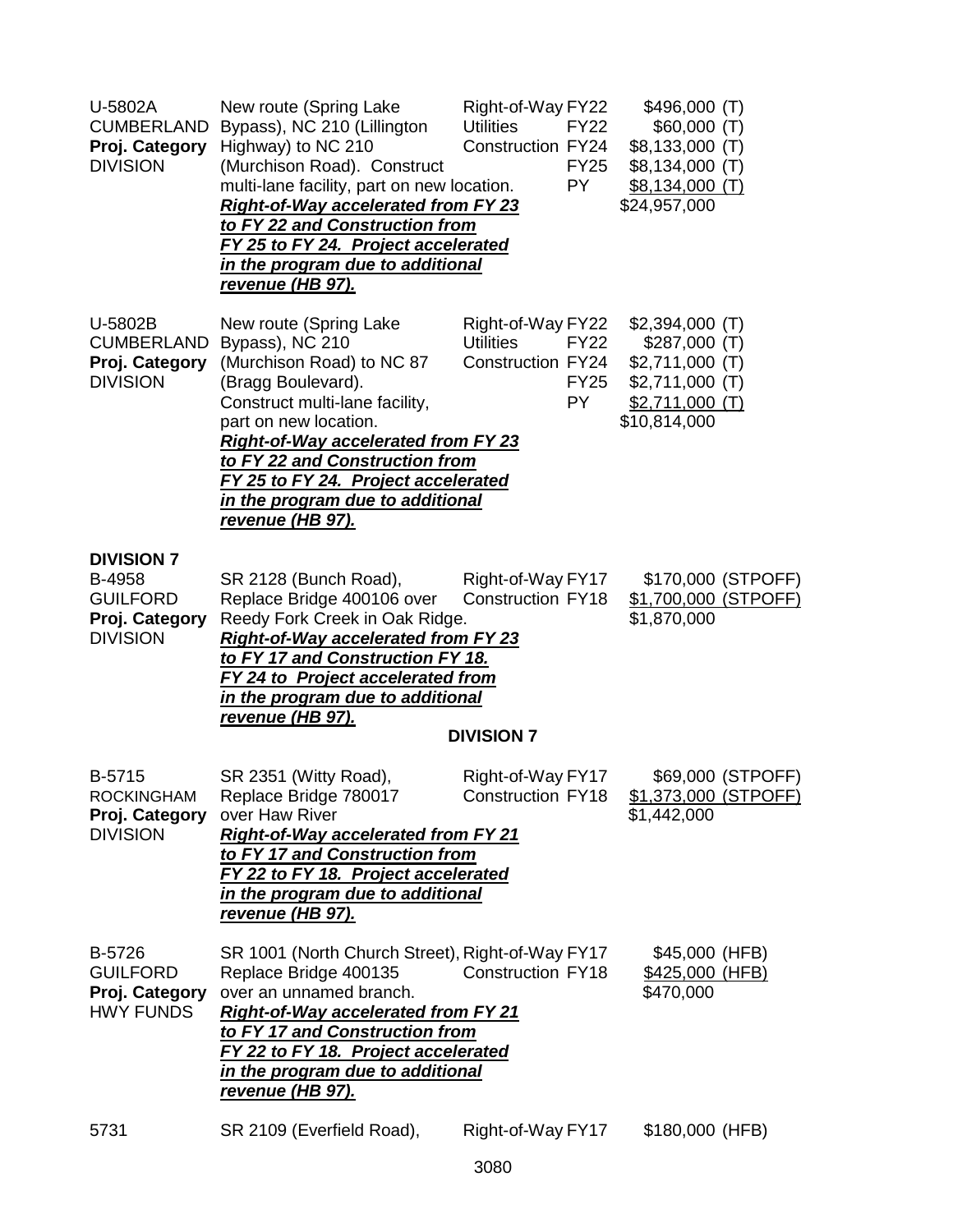| <b>GUILFORD</b><br>Proj. Category<br><b>HWY FUNDS</b>             | Replace Bridge 400112 over<br>Haw River in Oak Ridge<br>and Stokesdale.<br><b>Right-of-Way accelerated from FY 22</b><br>to FY 17 and Construction from<br>FY 23 to FY 18. Project accelerated<br>in the program due to additional<br>revenue (HB 97).                                                                                                                                                                                 | <b>Construction FY18</b>                      |                                                                                                       | \$1,825,000 (HFB)<br>\$2,005,000                                                                                                                                            |  |
|-------------------------------------------------------------------|----------------------------------------------------------------------------------------------------------------------------------------------------------------------------------------------------------------------------------------------------------------------------------------------------------------------------------------------------------------------------------------------------------------------------------------|-----------------------------------------------|-------------------------------------------------------------------------------------------------------|-----------------------------------------------------------------------------------------------------------------------------------------------------------------------------|--|
| B-5735<br><b>ALAMANCE</b><br>Proj. Category<br><b>HWY FUNDS</b>   | SR 1936 (Stone Street<br>Extension), Replace Bridge<br>000307 over Back Creek.<br><b>Right-of-Way accelerated from FY 22</b><br>to FY 17 and Construction from<br>FY 23 to FY 18. Project accelerated<br>in the program due to additional<br><u>revenue (HB 97).</u>                                                                                                                                                                   | Right-of-Way FY17<br><b>Construction FY18</b> |                                                                                                       | \$175,000 (HFB)<br>\$1,725,000 (HFB)<br>\$1,900,000                                                                                                                         |  |
| I-3306A<br><b>ORANGE</b><br>Proj. Category<br><b>REGIONAL</b>     | I-40, I-85 to Durham County<br>line. Widen to six lanes and<br>install ITS.<br><b>Right-of-Way accelerated from FY 23</b><br>to FY 21 and Construction from FY 24<br>to FY 23. Project accelerated in the<br>program due to additional<br><u>revenue (HB 97).</u>                                                                                                                                                                      | Right-of-Way FY21<br><b>Construction FY23</b> | FY24<br><b>FY25</b><br>PY.                                                                            | \$100,000 (NHP)<br>\$22,000,000 (NHP)<br>\$22,000,000 (NHP)<br>\$22,000,000 (NHP)<br>\$22,000,000 (NHP)<br>\$88,100,000                                                     |  |
| $I-5736$<br><b>GUILFORD</b><br>Proj. Category<br><b>STATEWIDE</b> | I-74 / US 311, Forsyth County<br>line to SR 1300 (Green Road)<br>in High Point.<br>Pavement rehabilitation.<br>Cost increase exceeding \$2 million<br>and 25% thresholds.                                                                                                                                                                                                                                                              | Construction FY16                             | <b>FY17</b>                                                                                           | \$5,700,000 (NHPIM)<br>\$5,700,000 (NHPIM)<br>\$11,400,000                                                                                                                  |  |
| U-2412A<br><b>GUILFORD</b><br>Proj. Category<br><b>DIVISION</b>   | SR 1486 (Greensboro Road) / Construction FY19 \$12,975,000 (NHP)<br>SR 4121 (High Point Road), FY20 \$12,975,000 (NHP)<br>US 311 Bypass to SR 4228<br>(Vickrey Chapel Road)<br><b>Construction accelerated from FY 25</b><br>to FY 19. Project accelerated in the<br>program due to additional revenue<br>(HB 97). requires air quality conformity<br>determination by MPO prior to authorization<br>of Preliminary Engineering funds. |                                               |                                                                                                       | FY21 \$12,975,000 (NHP)<br>FY22 \$12,975,000 (NHP)<br>\$51,900,000                                                                                                          |  |
| U-3109A<br><b>ALAMANCE</b><br>Proj. Category<br><b>REGIONAL</b>   | NC 119, NC 119 relocation,<br>I-40 / I-85 to north of SR 1921<br>(Mebane Rogers Road).<br><b>Construction accelerated from</b><br><b>Post Year to FY 17. Project</b><br>accelerated in the program due<br>to additional revenue (HB 97).<br><b>Construction to be funded</b>                                                                                                                                                           | <b>Construction FY17</b>                      | <b>FY17</b><br><b>FY18</b><br><b>FY18</b><br><b>FY19</b><br><b>FY19</b><br><b>FY20</b><br><b>FY20</b> | $$1,225,000$ (STP)<br>$$2,500,000$ (S(M))<br>\$1,225,000 (STP)<br>$$2,500,000$ (S(M))<br>\$1,225,000 (STP)<br>\$1,225,000 (STP)<br>\$1,225,000 (STP)<br>$$2,500,000$ (S(M)) |  |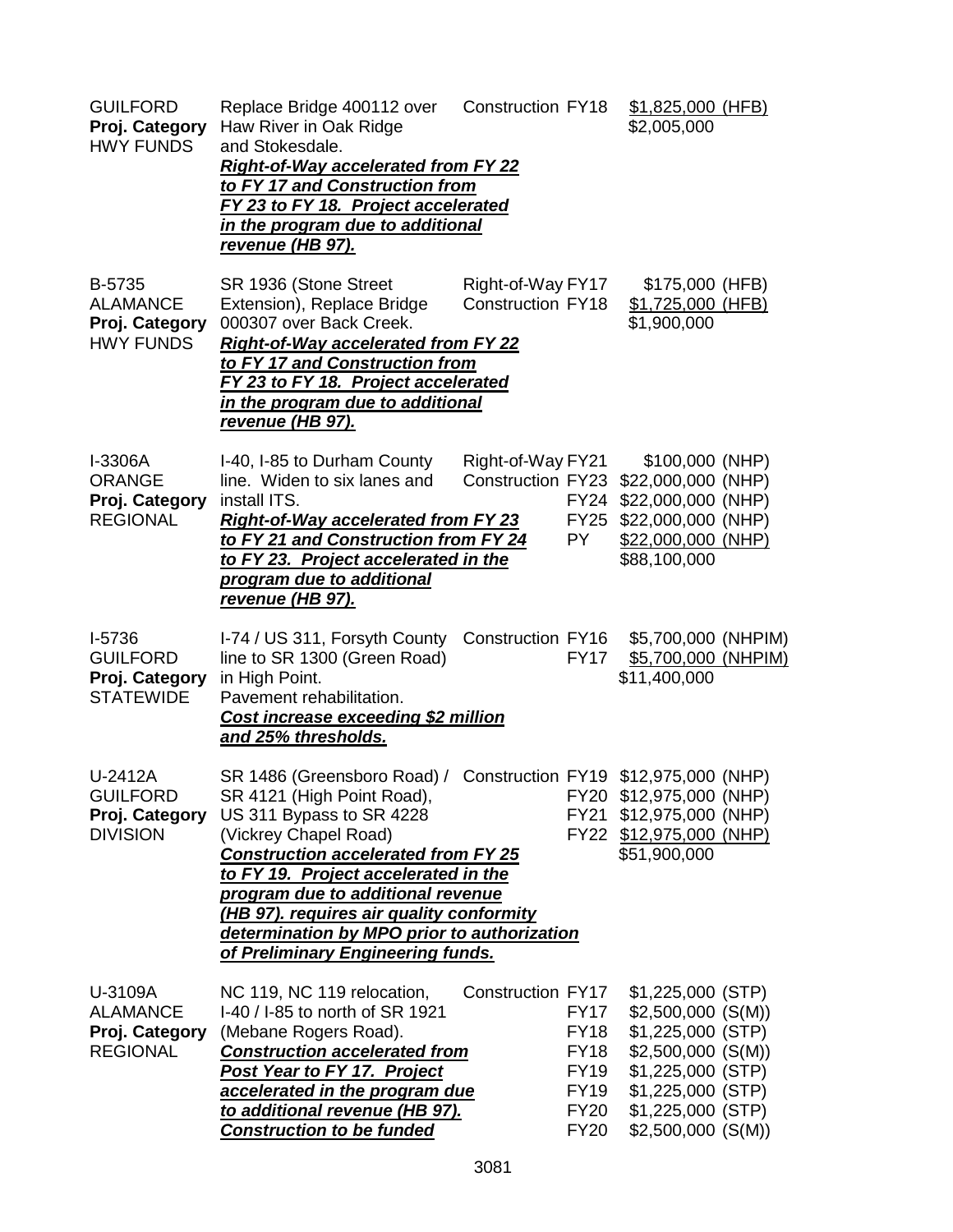|                                                                                | using Garvee Bonds.                                                                                                                                                                                                                                                                                                                                                                                         | Garvee Con. FY17                                                  | <b>FY18</b><br><b>FY19</b><br><b>FY20</b><br><b>FY21</b><br><b>FY22</b><br><b>FY23</b><br><b>FY24</b><br><b>FY25</b><br>PY. | \$2,574,000 (STP)<br>\$2,574,000 (STP)<br>\$2,574,000 (STP)<br>\$2,574,000 (STP)<br>\$2,574,000 (STP)<br>\$2,574,000 (STP)<br>\$2,574,000 (STP)<br>\$2,574,000 (STP)<br>\$2,574,000 (STP)<br>\$15,444,000 (STP)<br>\$53,510,000 |
|--------------------------------------------------------------------------------|-------------------------------------------------------------------------------------------------------------------------------------------------------------------------------------------------------------------------------------------------------------------------------------------------------------------------------------------------------------------------------------------------------------|-------------------------------------------------------------------|-----------------------------------------------------------------------------------------------------------------------------|---------------------------------------------------------------------------------------------------------------------------------------------------------------------------------------------------------------------------------|
| U-3109B<br><b>ALAMANCE</b><br>Proj. Category<br><b>REGIONAL</b>                | NC 119, NC 119 relocation,<br>north of SR 1921 (Mebane<br>Rogers Road) to south of<br>SR 1918 (Mrs. White Road)<br><b>Right-of-Way accelerated</b><br>from Post Year to FY 20 and<br><b>Construction from Post Year to</b><br><b>FY 22. Project accelerated in the</b><br>program due to additional                                                                                                         | Right-of-Way FY20<br><b>Utilities</b><br><b>Construction FY20</b> | <b>FY21</b><br><b>FY20</b><br><b>FY21</b><br><b>FY23</b>                                                                    | \$3,300,000 (STP)<br>\$3,300,000 (STP)<br>\$407,000 (STP)<br>\$406,000 (STP)<br>\$5,200,000 (STP)<br>\$5,200,000 (STP)<br>\$17,813,000                                                                                          |
| U-3615A<br><b>GUILFORD</b><br>Proj. Category<br><b>DIVISION</b>                | SR 1820 (Skeet Club Road),<br>US 311 to east of SR 1818<br>(Johnson Street).<br>Widen to five-lane facility from<br>US 311 to north of US 311 and<br>to four-lane median divided facility<br>from north of US 311 to east<br>of SR 1818 (Johnson Street).<br><b>Right-of-Way accelerated from</b><br><b>Post Year to FY 24. Project</b><br>accelerated in the program due<br>to additional revenue (HB 97). | Right-of-Way FY24<br><b>Construction PY</b>                       |                                                                                                                             | $$5,700,000$ (T)<br>$$15,500,000$ (T)<br>\$21,200,000                                                                                                                                                                           |
| U-5169<br><b>GUILFORD</b><br>Proj. Category<br><b>REGIONAL</b>                 | I-74 / US 311, NC 68<br>(Eastchester Drive) in<br><b>High Point. Reconstruct</b><br>interchange and approaches.<br><b>Delay Construction from FY 17</b><br>to FY 18 to allow additional time<br>for Right of Way and Utility phase.                                                                                                                                                                         | Right-of-Way FY16<br><b>Utilities</b><br><b>Construction FY18</b> | <b>FY16</b><br><b>FY19</b>                                                                                                  | \$1,975,000 (NHP)<br>$$1,422,000$ (NHP)<br>\$7,050,000 (NHP)<br>\$7,050,000 (NHP)<br>\$17,497,000                                                                                                                               |
| U-5774B<br><b>DURHAM</b><br><b>ORANGE</b><br>Proj. Category<br><b>REGIONAL</b> | NC 54, US 15 / US 501 in<br>Orange County to SR 1110<br>(Barbee Chapel Road) in<br>Durham County, Upgrade<br>roadway corridor and convert<br>at-grade intersection with<br>SR 1110 to interchange.<br><b>Delay Construction from FY 24</b><br>to FY 25 to allow additional time<br>for Right-of-Way / Utility phase.                                                                                        | Right-of-Way FY23<br><b>Utilities</b><br><b>Construction FY25</b> | FY23<br><b>FY25</b><br>PY.                                                                                                  | \$4,620,000 (NHP)<br>\$554,000 (NHP)<br>\$6,733,000 (NHP)<br>\$6,733,000 (NHP)<br>\$20,199,000 (NHP)<br>\$32,106,000                                                                                                            |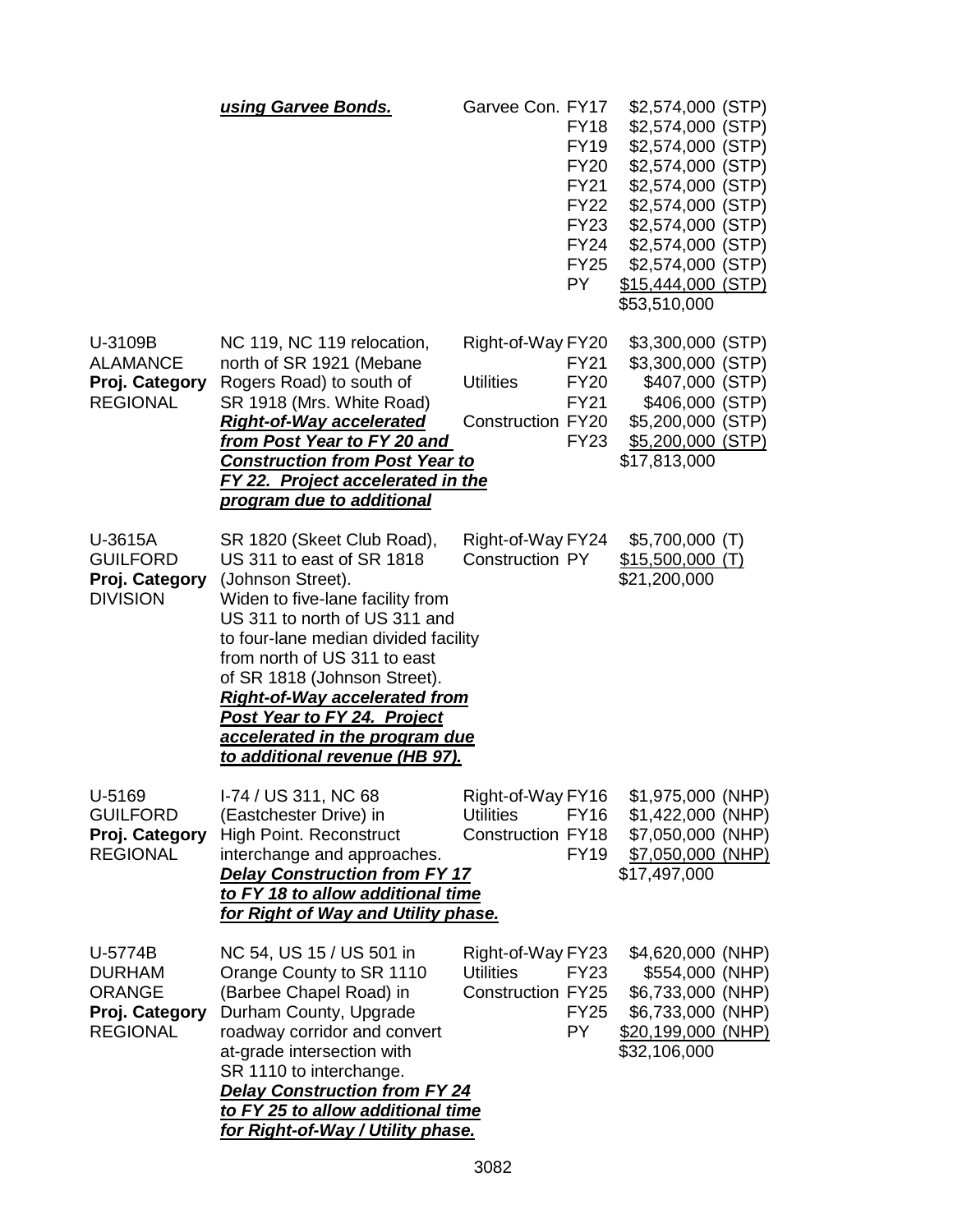| U-5842<br><b>GUILFORD</b><br>Proj. Category<br><b>DIVISION</b>   | Pisgah Church Road, North<br>Elm Street in Greensboro.<br>Intersection improvements.<br><b>Delay Construction from FY 18</b><br>to FY 19 to allow additional time<br>for Right-of-Way / Utility phase.                                          | Right-of-Way FY17<br>Construction FY19        | FY17<br><b>FY19</b> | \$144,000 (STP)<br>$$36,000$ (L)<br>\$600,000 (STP)<br>$$150,000$ (L)<br>\$930,000 |                                         |
|------------------------------------------------------------------|-------------------------------------------------------------------------------------------------------------------------------------------------------------------------------------------------------------------------------------------------|-----------------------------------------------|---------------------|------------------------------------------------------------------------------------|-----------------------------------------|
|                                                                  |                                                                                                                                                                                                                                                 | <b>DIVISION 8</b>                             |                     |                                                                                    |                                         |
| AV-5761<br><b>RICHMOND</b><br>Proj. Category<br><b>DIVISION</b>  | <b>Richmond County Airport</b><br>(RCZ), Clear obstructions<br>in runway 14 approach.<br><b>Construction accelerated from FY 22</b><br>to FY 20. Project accelerated in the<br>program due to additional<br><u>revenue (HB 97).</u>             | <b>Construction FY20</b>                      | <b>FY20</b>         | \$495,000 (T)<br>$$55,000$ (L)<br>\$550,000                                        |                                         |
| AV-5762<br><b>LEE</b><br>Proj. Category<br><b>DIVISION</b>       | Raleigh Executive Sanford -<br>Lee County Airport (TTA),<br>Construct apron expansion and<br>widen taxiway from 35 to 60 feet.<br>Construction from FY 24 to FY 20.<br>Project accelerated in the program<br>due to additional revenue (HB 97). | <b>Construction FY20</b>                      | <b>FY20</b>         | $$1,966,000$ (T)<br>\$219,000 (L)<br>\$2,185,000                                   |                                         |
| AV-5763<br><b>RICHMOND</b><br>Proj. Category<br><b>DIVISION</b>  | <b>Richmond County Airport</b><br>(RCZ), Extend runway 14-32<br>to 5500 feet.<br><b>Construction accelerated from FY 25</b><br>to FY 20. Project accelerated in the<br>program due to additional<br>revenue (HB 97).                            | Construction FY20                             | <b>FY20</b>         | $$5,065,000$ (T)<br>$$562,000$ (L)<br>\$5,627,000                                  |                                         |
| B-5003<br><b>SCOTLAND</b><br>Proj. Category<br><b>TRANSITION</b> | Commonwealth Avenue,<br>Replace Bridge 820081<br>over Leith Creek with<br>culvert in Laurinburg.<br><b>Delay Construction from FY 15</b><br>to FY 16 pending processing of<br>authorization request.                                            | Construction FY16                             | <b>FY16</b>         | \$129,000 (L)<br>\$643,000                                                         | \$514,000 (STPOFF)                      |
| B-5543<br><b>MOORE</b><br>Proj. Category<br><b>DIVISION</b>      | South Lakeshore Drive,<br>Replace Bridge 620087<br>over Thaggards Lake in<br><b>Whispering Pines.</b><br><b>Delay Construction from FY 15</b><br>to FY 16 pending processing of<br>authorization request.                                       | <b>Construction FY16</b>                      | <b>FY16</b>         | \$201,000 (L)<br>\$1,006,000                                                       | \$805,000 (STPOFF)                      |
| B-5739<br><b>RANDOLPH</b><br>Proj. Category                      | SR 2621 (Foushee Road),<br>Replace Bridge 750170 over<br>Reed Creek.                                                                                                                                                                            | Right-of-Way FY17<br><b>Construction FY17</b> |                     | \$784,000                                                                          | \$37,000 (STPOFF)<br>\$747,000 (STPOFF) |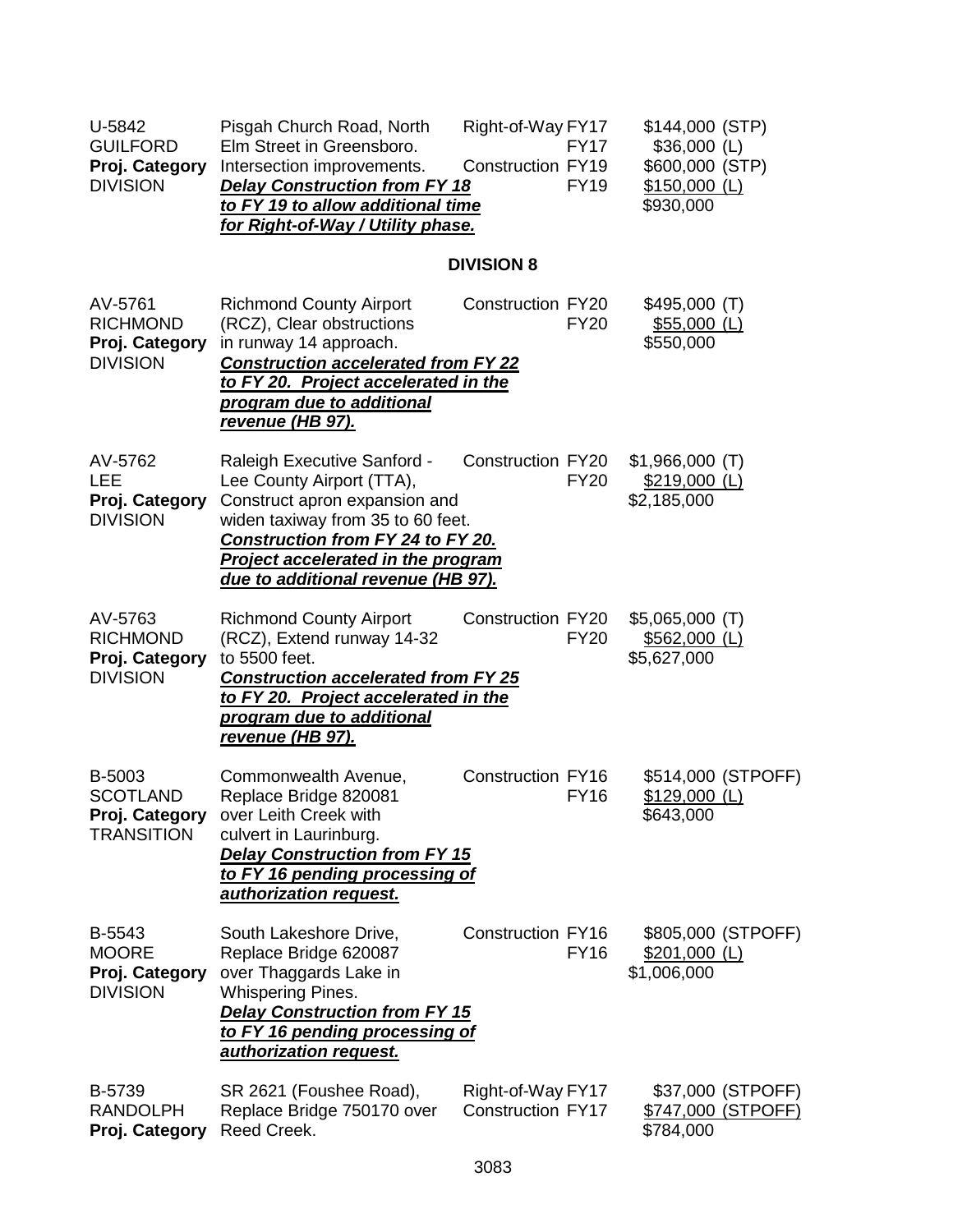| <b>DIVISION</b>                                                 | <b>Right-of-Way accelerated from FY 22</b><br>to FY 17 and Construction from<br>FY 23 to FY 17. Project accelerated<br>in the program due to additional<br>revenue (HB 97).                                                                                                               |                                               |                                                     |                                         |
|-----------------------------------------------------------------|-------------------------------------------------------------------------------------------------------------------------------------------------------------------------------------------------------------------------------------------------------------------------------------------|-----------------------------------------------|-----------------------------------------------------|-----------------------------------------|
| B-5747<br><b>CHATHAM</b><br>Proj. Category<br><b>HWY FUNDS</b>  | SR 2145 (R Jordan Road),<br>Replace Bridge 180157 over<br>Cedar Creek.<br><b>Right-of-Way accelerated from FY 21</b><br>to FY 17 and Construction from<br>FY 22 to FY 17. Project accelerated<br><u>in the program due to additional</u><br><u>revenue (HB 97).</u>                       | Right-of-Way FY17<br>Construction FY17        | \$120,000 (HFB)<br>\$1,200,000 (HFB)<br>\$1,320,000 |                                         |
| B-5758<br><b>MOORE</b><br>Proj. Category<br><b>HWY FUNDS</b>    | SR 1102 (Addor Road),<br>Replace Bridge 620013<br>over Aberdeen Creek.<br>Right-of-Way accelerated from FY 23<br>to FY 17 and Construction from<br>FY 24 to FY 17. Project accelerated<br>in the program due to additional<br>revenue (HB 97).                                            | Right-of-Way FY17<br><b>Construction FY17</b> | \$50,000 (HFB)<br>\$525,000 (HFB)<br>\$575,000      |                                         |
| B-5760<br><b>RICHMOND</b><br>Proj. Category<br><b>HWY FUNDS</b> | SR 1424 (Jones Spring<br>Church Road), Replace Bridge Construction FY17<br>760079 over naked Creek.<br><b>Right-of-Way accelerated from FY 23</b><br>to FY 17 and Construction from<br>FY 24 to FY 17. Project accelerated<br>in the program due to additional<br><u>revenue (HB 97).</u> | Right-of-Way FY17                             | \$40,000 (HFB)<br>\$400,000 (HFB)<br>\$440,000      |                                         |
| B-5763<br><b>RANDOLPH</b><br><b>DIVISION</b>                    | SR 2407 (Starmount Road),<br>Replace Bridge 750129 over<br>Proj. Category branch of Sandy Creek.<br><b>Right-of-Way accelerated from FY 24</b><br>to FY 17 and Construction from<br>FY 25 to FY 17. Project accelerated<br>in the program due to additional<br>re <u>venue (HB 97).</u>   | Right-of-Way FY17<br><b>Construction FY17</b> | \$448,000                                           | \$21,000 (STPOFF)<br>\$427,000 (STPOFF) |
| EB-5521<br><b>TRANSITION</b>                                    | NC 134 (North Main Street);<br>MONTGOMERY SR 1005 (South Main, SR 1323<br>Proj. Category (Okeewemee Road) to Barnhill<br>Street in Troy. Construct sidewalks.<br><b>Delay Construction from FY 15</b><br>to FY 16. town needs additional time<br>for Planning and Design.                 | <b>Construction FY16</b>                      | \$595,000 (STPEB)                                   |                                         |
| EB-5734<br><b>CHATHAM</b><br>Proj. Category                     | SR 2013 (East Raleigh Street), Engineering FY18<br>South 6th Avenue to US 64<br>(East 11th Street) in Siler City. Construction FY20                                                                                                                                                       | <b>FY18</b>                                   | \$31,000 (TAP)<br>$$8,000$ (L)<br>\$157,000 (TAP)   |                                         |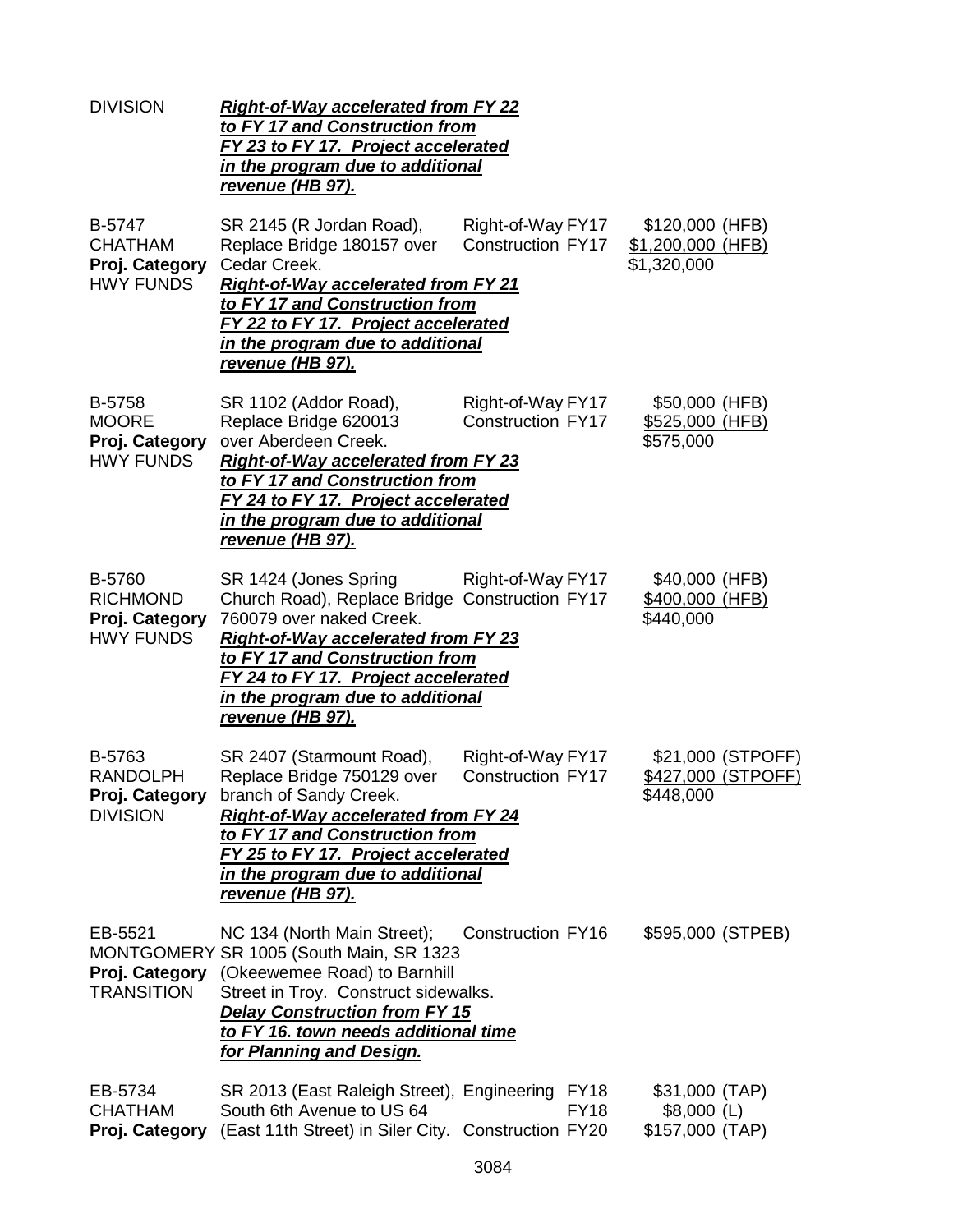| <b>DIVISION</b>                                                                  | Construct sidewalk on south<br>side from South 6th Avenue to<br>South 10th Avenue, and construct<br>multiuse path on south side<br>from south 10th Avenue to<br>US 64 (East 11th Street).<br><b>Right of way accelerated FY 23</b><br>to FY 18 and Construction from<br>FY 24 to FY 20. Project accelerated<br><u>in the program due to additional</u><br>revenue (HB 97).                                                                                        | <b>FY20</b>                                                                                          | \$39,000 (L)<br>\$235,000                            |
|----------------------------------------------------------------------------------|-------------------------------------------------------------------------------------------------------------------------------------------------------------------------------------------------------------------------------------------------------------------------------------------------------------------------------------------------------------------------------------------------------------------------------------------------------------------|------------------------------------------------------------------------------------------------------|------------------------------------------------------|
| R-5726<br><b>MOORE</b><br>Proj. Category<br><b>REGIONAL</b>                      | NC 211, SR 1241 (Holly<br>Grove School Road) to<br>NC 73 in West End.<br>Widen to multilanes<br><b>Right-of-Way accelerated from FY 20</b><br>to FY 18 and Construction from<br>FY 22 to FY 20. Project accelerated<br>in the program due to additional<br><u>revenue (HB 97).</u>                                                                                                                                                                                | Right-of-Way FY18 \$12,708,000 (T)<br><b>Utilities</b><br>FY18<br>Construction FY20 \$26,021,000 (T) | $$1,525,000$ (T)<br>\$40,254,000                     |
| U-5707<br><b>HOKE</b><br>Proj. Category<br><b>DIVISION</b>                       | SR 1420 (Gillis Hill Road),<br>Gillis Hill Road extension,<br>SR 1406 (Rockfish Road) to<br>SR 1418 (Lindsay Road) near<br>Fayetteville. Construct multilane<br>facility on new location to tie<br>in at the intersection of<br>SR 1406 Rockfish Road and<br>SR 1421 School Drive.<br><b>Right-of-Way accelerated from FY 21</b><br>to FY 20 and Construction from<br>FY 23 to FY 22. Project accelerated<br>in the program due to additional<br>revenue (HB 97). | Right-of-Way FY20<br><b>Construction FY22</b>                                                        | \$867,000 (T)<br>\$4,977,000 (T)<br>\$5,844,000      |
| <b>DIVISION 9</b><br>B-5160<br><b>ROWAN</b><br>Proj. Category<br><b>DIVISION</b> | SR 1986 (Mt. Vernon Road),<br>Replace Bridge 790050 over<br>Nails Branch.<br>Delay Right-of-Way from FY 15<br>to FY 16. additional time<br>needed for utility coordination.                                                                                                                                                                                                                                                                                       | Right-of-Way FY16<br><b>Construction FY16</b>                                                        | \$45,000 (STPOFF)<br>\$450,000 (STPOFF)<br>\$495,000 |
| B-5769<br><b>ROWAN</b><br>Proj. Category<br><b>DIVISION</b>                      | SR 2539 (Peach Orchard<br>Road), Replace Bridge<br>790200 over Town Creek.<br><b>Right-of-Way accelerated from FY 23</b><br>to FY 17 and Construction from<br>FY 24 to FY 18. Project accelerated<br>in the program due to additional<br><u>revenue (HB 97).</u>                                                                                                                                                                                                  | Right-of-Way FY17<br><b>Construction FY18</b>                                                        | \$29,000(T)<br>\$577,000(T)<br>\$606,000             |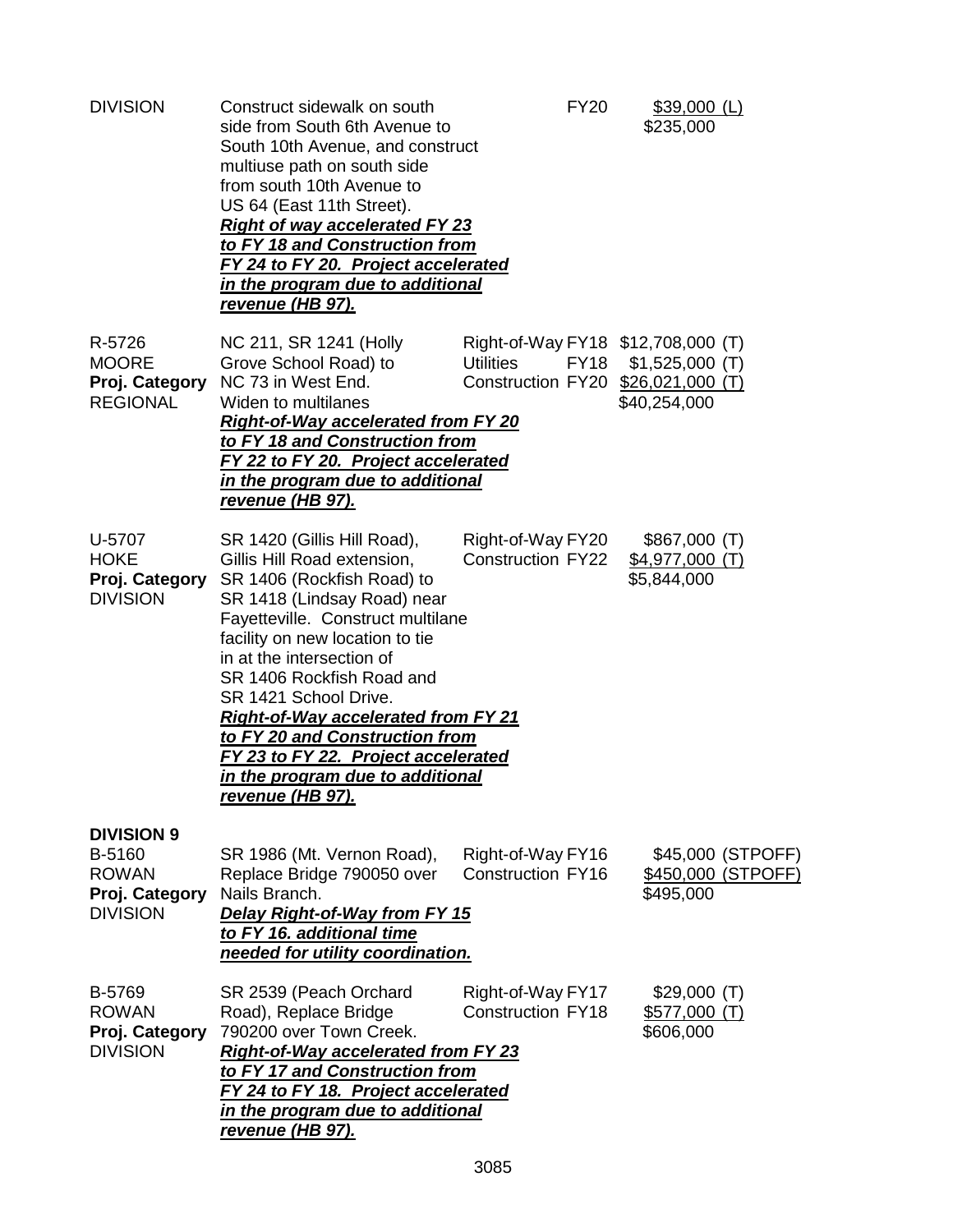| B-5771<br><b>FORSYTH</b><br>Proj. Category<br><b>HWY FUNDS</b>   | SR 1611 (main Street),<br>Replace Bridge 330016 over<br>Muddy Creek in Bethania.<br><b>Right-of-Way accelerated from FY 20</b><br>to FY 17 and Construction from<br>FY 21 to FY 18. Project accelerated<br>in the program due to additional<br><u>revenue (HB 97).</u>     | Right-of-Way FY17<br><b>Construction FY18</b>                      | \$170,000 (HFB)<br>\$1,700,000 (HFB)<br>\$1,870,000       |  |
|------------------------------------------------------------------|----------------------------------------------------------------------------------------------------------------------------------------------------------------------------------------------------------------------------------------------------------------------------|--------------------------------------------------------------------|-----------------------------------------------------------|--|
| B-5774<br><b>DAVIDSON</b><br>Proj. Category<br><b>HWY FUNDS</b>  | SR 1810 (Clodfelter Road),<br>Replace Bridge 280099 over<br><b>Bushy Fork Creek.</b><br><b>Right-of-Way accelerated from FY 21</b><br>to FY 19 and Construction from<br>FY 22 to FY 20. Project accelerated<br>in the program due to additional<br><u>revenue (HB 97).</u> | Right-of-Way FY19<br><b>Construction FY20</b><br><b>DIVISION 9</b> | \$120,000 (HFB)<br>\$1,200,000 (HFB)<br>\$1,320,000       |  |
| B-5776<br><b>DAVIDSON</b><br>Proj. Category<br><b>HWY FUNDS</b>  | SR 1810 (Clodfelter Road),<br>Replace Bridge 280100 over<br>Abbotts Creek.<br><b>Right-of-Way accelerated from FY 21</b><br>to FY 19 and Construction from<br>FY 22 to FY 20. Project accelerated<br><u>in the program due to additional</u><br><u>revenue (HB 97).</u>    | Right-of-Way FY19<br><b>Construction FY20</b>                      | \$180,000 (HFB)<br>\$1,800,000 (HFB)<br>\$1,980,000       |  |
| B-5784<br><b>STOKES</b><br>Proj. Category<br><b>DIVISION</b>     | SR 1484 (Dan George Road),<br>Replace Bridge 840125 over<br>North Double Creek.<br><b>Right-of-Way accelerated from FY 24</b><br>to FY 18 and Construction from<br>FY 25 to FY 19. Project accelerated<br>in the program due to additional<br>revenue (HB 97).             | Right-of-Way FY18<br>Construction FY19                             | \$54,000(T)<br>$$1,085,000$ (T)<br>\$1,139,000            |  |
| $I-5767$<br><b>FORSYTH</b><br>Proj. Category<br><b>STATEWIDE</b> | I-74 / US 311, I-40 to<br>Guilford County line.<br>Pavement rehabilitation.<br>Cost increase exceeding \$2 million<br>and 25% thresholds.                                                                                                                                  | <b>Construction FY16</b><br><b>FY17</b>                            | \$4,600,000 (NHPIM)<br>\$4,600,000 (NHPIM)<br>\$9,200,000 |  |
| I-5887<br><b>STOKES</b><br>Proj. Category<br><b>DIVISION</b>     | US 52 / future I-74, SR 1102<br>(Trinity Church Road) near<br>King. Convert existing grade<br>separation to full-movement<br>interchange.<br><b>Accelerate Right-of-Way from FY 24</b><br>to FY 23 to allow 2 years for<br><b>Right-of-Way /Utility phase.</b>             | Right-of-Way FY23<br><b>Construction FY25</b>                      | $$930,000$ (T)<br>$$10,260,000$ (T)<br>\$11,190,000       |  |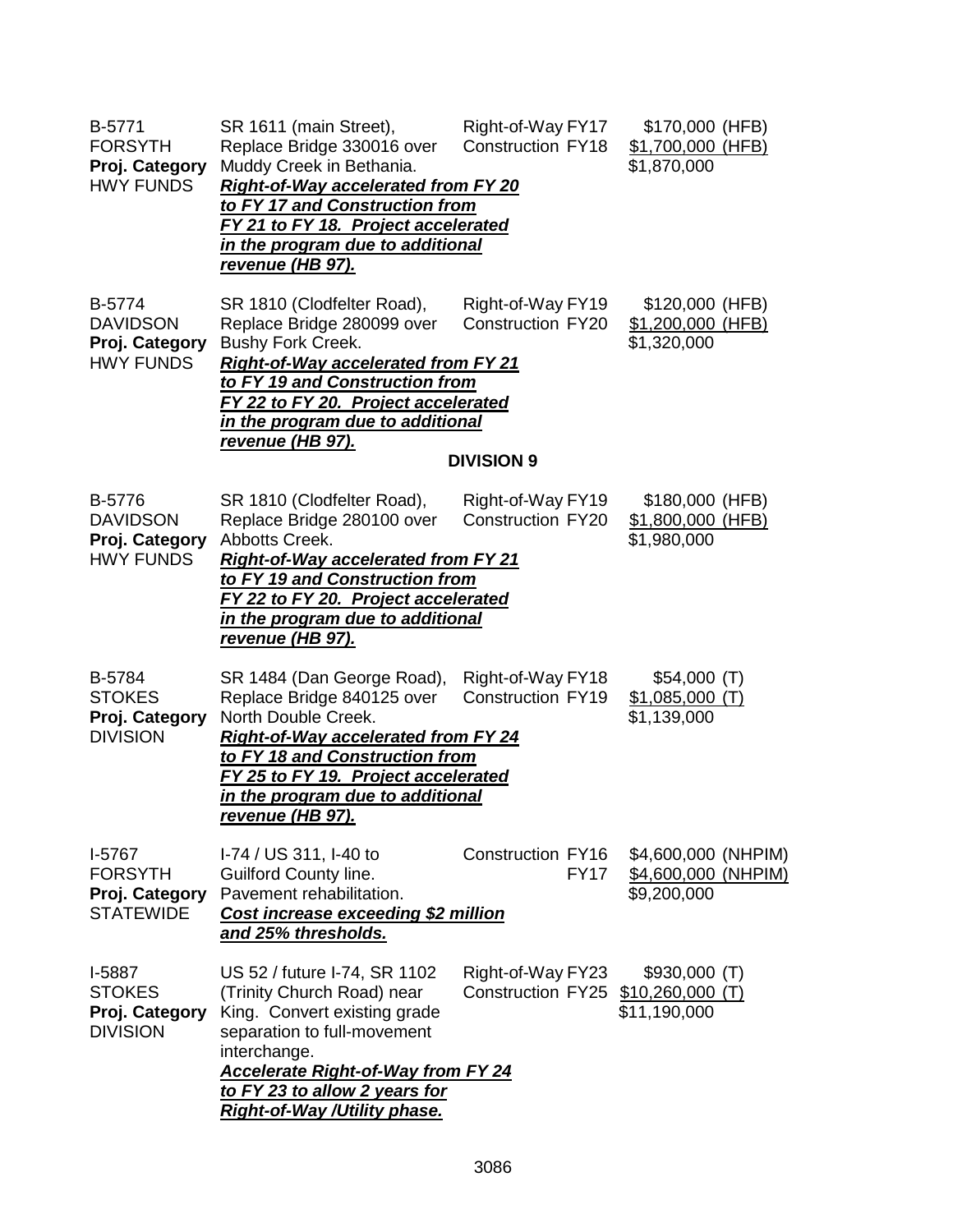| R-2247EB<br><b>FORSYTH</b><br>Proj. Category<br><b>STATEWIDE</b> | New route, Winston-Salem<br>Northern Beltway, Western<br>section, Interchange at US 52<br><b>Right-of-Way accelerated from</b><br><b>Post Year to FY 19 and</b><br><b>Construction from Post Year</b><br>to FY 22. Project accelerated in<br>the program due to additional<br>revenue (HB 97).                                                                                | <b>Construction FY22</b>                                                              | <b>FY23</b><br>FY24                                                                                                                                                                             | Right-of-Way FY19 \$26,000,000 (T)<br>$$29,200,000$ (T)<br>$$29,200,000$ (T)<br>$$29,200,000$ (T)<br>FY25 \$29,200,000 (T)<br>\$142,800,000                                                                                                                                                                                                                       |  |
|------------------------------------------------------------------|-------------------------------------------------------------------------------------------------------------------------------------------------------------------------------------------------------------------------------------------------------------------------------------------------------------------------------------------------------------------------------|---------------------------------------------------------------------------------------|-------------------------------------------------------------------------------------------------------------------------------------------------------------------------------------------------|-------------------------------------------------------------------------------------------------------------------------------------------------------------------------------------------------------------------------------------------------------------------------------------------------------------------------------------------------------------------|--|
| R-2577A<br><b>FORSYTH</b><br>Proj. Category<br><b>REGIONAL</b>   | US 158, Multi-lanes north of<br>US 421 / I-40 Business to<br>SR 1965 (Belews Creek Road). Utilities<br>Widen to multilanes.<br><b>Right-of-Way accelerated</b><br>from FY 21 to FY 20. Project<br>accelerated in the program due<br>to additional revenue (HB 97).                                                                                                            | Right-of-Way FY20<br><b>Construction FY25</b>                                         | <b>FY21</b><br><b>FY20</b><br><b>FY21</b><br>PY.                                                                                                                                                | \$3,900,000 (NHP)<br>\$3,900,000 (NHP)<br>\$1,654,000 (NHP)<br>\$1,654,000 (NHP)<br>\$12,050,000 (NHP)<br>\$12,050,000 (NHP)<br>\$35,208,000                                                                                                                                                                                                                      |  |
| U-2579AA<br><b>FORSYTH</b><br>Proj. Category<br><b>REGIONAL</b>  | Future I-74, Winston-Salem<br>Northern Beltway, Eastern<br>section, I-74 / US 311 to I-40<br><b>Right-of-Way accelerated from</b><br><b>FY 20to FY 18 and Construction from</b><br>FY 22 to FY 21. Project accelerated<br>in the program due to additional<br>revenue (HB 97). Construction<br>to be funded using Garvee Bonds.                                               | Right-of-Way FY18<br><b>Utilities</b><br><b>Construction FY21</b><br>Garvee Con. FY21 | <b>FY18</b><br><b>FY21</b><br><b>FY22</b><br><b>FY22</b><br><b>FY23</b><br><b>FY23</b><br><b>FY24</b><br><b>FY24</b><br><b>FY22</b><br><b>FY23</b><br><b>FY24</b><br><b>FY25</b><br>PY.         | \$4,885,000 (NHP)<br>\$700,000 (NHP)<br>\$5,925,000 (NHP)<br>\$2,500,000(S(M))<br>\$5,925,000 (NHP)<br>$$2,500,000$ (S(M))<br>\$5,925,000 (NHP)<br>\$2,500,000(S(M))<br>\$5,925,000 (NHP)<br>$$2,500,000$ (S(M))<br>\$3,432,000 (NHP)<br>\$3,432,000 (NHP)<br>\$3,432,000 (NHP)<br>\$3,432,000 (NHP)<br>\$3,432,000 (NHP)<br>\$34,320,000 (NHP)<br>\$90,765,000   |  |
| U-2579AB<br><b>FORSYTH</b><br>Proj. Category<br><b>REGIONAL</b>  | Future I-74, Winston-Salem<br>Northern Beltway, Eastern<br>section, I-40 to US 421 /<br>NC150 / Business 40<br><b>Right-of-Way accelerated from</b><br><b>FY 20to FY 18 and Construction</b><br>from FY 22 to FY 21. Project Construction FY21<br>accelerated in the program<br>due to additional revenue<br>(HB 97). Construction to be<br><b>funded using Garvee bonds.</b> | <b>Utilities</b><br>Garvee Con. FY21                                                  | <b>FY19</b><br><b>FY20</b><br><b>FY18</b><br><b>FY19</b><br><b>FY20</b><br><b>FY21</b><br><b>FY22</b><br><b>FY22</b><br><b>FY23</b><br><b>FY23</b><br><b>FY24</b><br><b>FY24</b><br><b>FY22</b> | Right-of-Way FY18 \$18,600,000 (NHP)<br>\$18,600,000 (NHP)<br>\$18,600,000 (NHP)<br>\$934,000 (NHP)<br>\$933,000 (NHP)<br>\$933,000 (NHP)<br>\$7,250,000 (NHP)<br>$$7,500,000$ (S(M))<br>\$7,250,000 (NHP)<br>$$7,500,000$ (S(M))<br>\$7,250,000 (NHP)<br>$$7,500,000$ (S(M))<br>\$7,250,000 (NHP)<br>\$7,500,000(S(M))<br>\$7,722,000 (NHP)<br>\$7,722,000 (NHP) |  |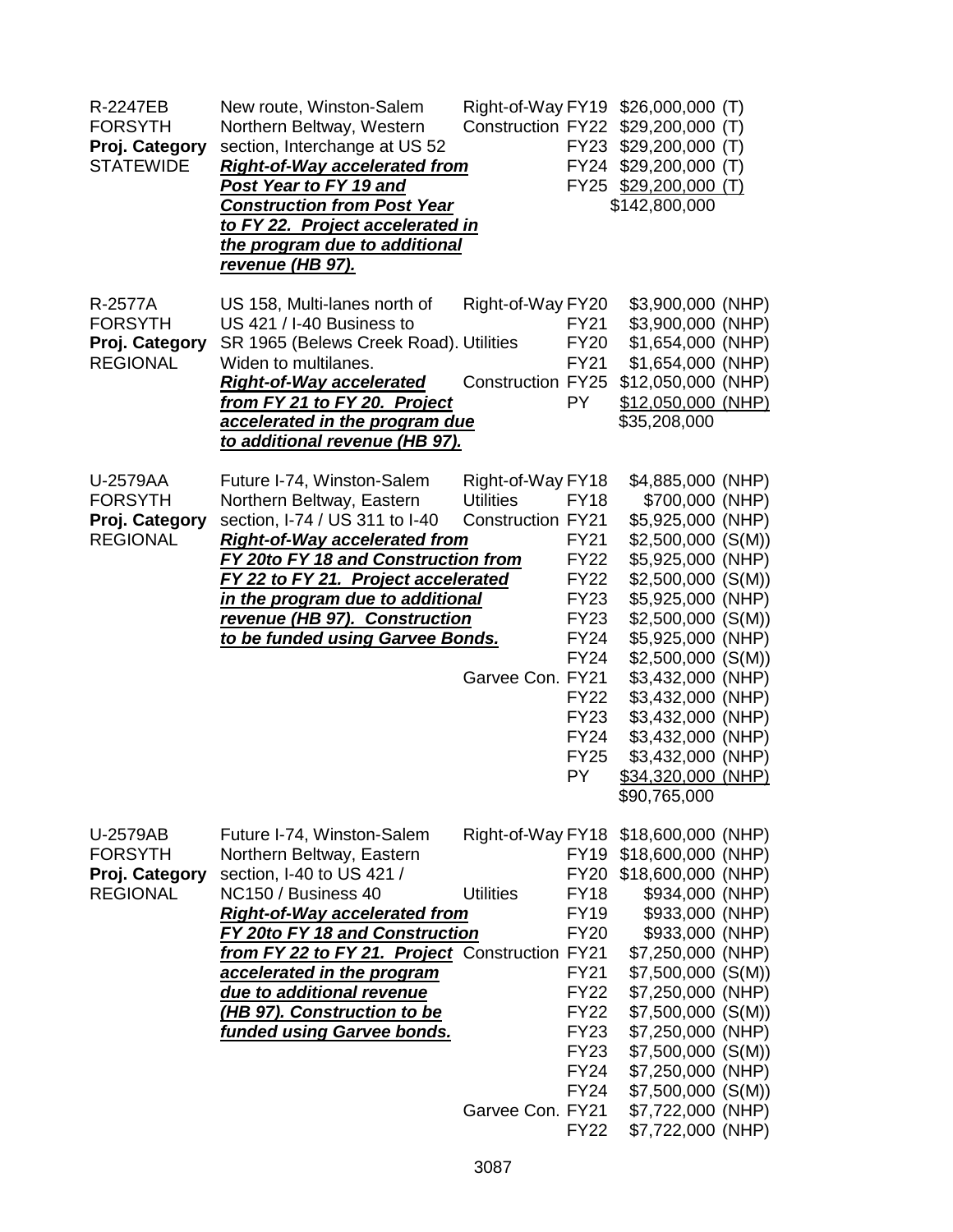|                  |                                                             |                          | <b>FY23</b> | \$7,722,000 (NHP)     |  |
|------------------|-------------------------------------------------------------|--------------------------|-------------|-----------------------|--|
|                  |                                                             |                          | <b>FY24</b> | \$7,722,000 (NHP)     |  |
|                  |                                                             |                          | <b>FY25</b> | \$7,722,000 (NHP)     |  |
|                  |                                                             |                          | <b>PY</b>   | \$77,220,000 (NHP)    |  |
|                  |                                                             |                          |             | \$233,430,000         |  |
|                  |                                                             |                          |             |                       |  |
| U-2579C          | Future I-74, Winston-Salem                                  | Right-of-Way FY16        |             | $$2,185,000$ (S(M))   |  |
| <b>FORSYTH</b>   | Northern Beltway, Eastern                                   | <b>Utilities</b>         | <b>FY16</b> | \$2,878,000 (NHP)     |  |
| Proj. Category   | section, US 158 to US 311                                   | <b>Construction FY18</b> |             | \$3,025,000 (NHP)     |  |
| <b>REGIONAL</b>  | <b>Construction to be funded</b>                            |                          | <b>FY18</b> | $$3,000,000$ (S(M))   |  |
|                  | using Garvee Bonds                                          |                          | <b>FY19</b> | \$3,025,000 (NHP)     |  |
|                  | <u>(no change in schedule).</u>                             |                          | <b>FY19</b> | $$3,000,000$ (S(M))   |  |
|                  |                                                             |                          | <b>FY20</b> | \$3,025,000 (NHP)     |  |
|                  |                                                             |                          | <b>FY20</b> | \$3,000,000 (S(M))    |  |
|                  |                                                             |                          | <b>FY21</b> | \$3,025,000 (NHP)     |  |
|                  |                                                             |                          |             |                       |  |
|                  |                                                             |                          | <b>FY21</b> | $$3,000,000$ (S(M))   |  |
|                  |                                                             | Garvee Con. FY18         |             | \$3,089,000 (NHP)     |  |
|                  |                                                             |                          | <b>FY19</b> | \$3,089,000 (NHP)     |  |
|                  |                                                             |                          | <b>FY20</b> | \$3,089,000 (NHP)     |  |
|                  |                                                             |                          | <b>FY21</b> | \$3,089,000 (NHP)     |  |
|                  |                                                             |                          | <b>FY22</b> | \$3,089,000 (NHP)     |  |
|                  |                                                             |                          | <b>FY23</b> | \$3,089,000 (NHP)     |  |
|                  |                                                             |                          | <b>FY24</b> | \$3,089,000 (NHP)     |  |
|                  |                                                             |                          | <b>FY25</b> | \$3,089,000 (NHP)     |  |
|                  |                                                             |                          | <b>PY</b>   | \$21,623,000 (NHP)    |  |
|                  |                                                             | Garvee ROWFY16           |             | \$558,000 (NHP)       |  |
|                  |                                                             |                          | <b>FY17</b> | \$558,000 (NHP)       |  |
|                  |                                                             |                          | <b>FY18</b> | \$558,000 (NHP)       |  |
|                  |                                                             |                          | <b>FY19</b> | \$558,000 (NHP)       |  |
|                  |                                                             |                          | <b>FY20</b> | \$558,000 (NHP)       |  |
|                  |                                                             |                          | <b>FY21</b> | \$558,000 (NHP)       |  |
|                  |                                                             |                          | <b>FY22</b> | \$558,000 (NHP)       |  |
|                  |                                                             |                          | <b>FY23</b> | \$558,000 (NHP)       |  |
|                  |                                                             |                          | <b>FY24</b> | \$558,000 (NHP)       |  |
|                  |                                                             |                          | <b>FY25</b> | \$558,000 (NHP)       |  |
|                  |                                                             |                          | PY.         | \$2,790,000 (NHP)     |  |
|                  |                                                             |                          |             | \$83,868,000          |  |
|                  |                                                             |                          |             |                       |  |
| U-2579D          | Future I-74, Winston-Salem                                  | Right-of-Way FY19        |             | $$8,834,000$ (T)      |  |
| <b>FORSYTH</b>   | Northern Beltway, Eastern                                   |                          | <b>FY20</b> | \$8,833,000 (T)       |  |
| Proj. Category   | section, US 311 to SR 2211                                  |                          | <b>FY21</b> | \$8,833,000 (T)       |  |
| <b>STATEWIDE</b> | <b>Baux Mountain Road)</b>                                  | <b>Utilities</b>         | <b>FY19</b> | $$400,000$ (T)        |  |
|                  | <b>Right-of-Way accelerated</b>                             | <b>Construction FY22</b> |             | $$19,600,000$ (T)     |  |
|                  | from Post Year to FY 19 and                                 |                          | <b>FY23</b> | $$19,600,000$ (T)     |  |
|                  |                                                             |                          | <b>FY24</b> | $$19,600,000$ (T)     |  |
|                  | <b>Construction from post year</b>                          |                          |             |                       |  |
|                  | to FY 22. Project accelerated                               |                          |             | FY25 \$19,600,000 (T) |  |
|                  | in the program due to additional<br><u>revenue (HB 97).</u> |                          |             | \$105,300,000         |  |
|                  |                                                             |                          |             |                       |  |
| U-2579E          | Future I-74, Winston-Salem                                  | Right-of-Way FY19        |             | $$11,184,000$ (T)     |  |
| <b>FORSYTH</b>   | Northern Beltway, Eastern                                   |                          | <b>FY20</b> | $$11,183,000$ (T)     |  |
| Proj. Category   | section, SR 2211 (Baux                                      |                          | <b>FY21</b> | $$11,183,000$ (T)     |  |
| <b>STATEWIDE</b> | Mountain Road) to NC 8                                      | <b>Utilities</b>         | <b>FY19</b> | $$360,000$ (T)        |  |
|                  |                                                             |                          |             |                       |  |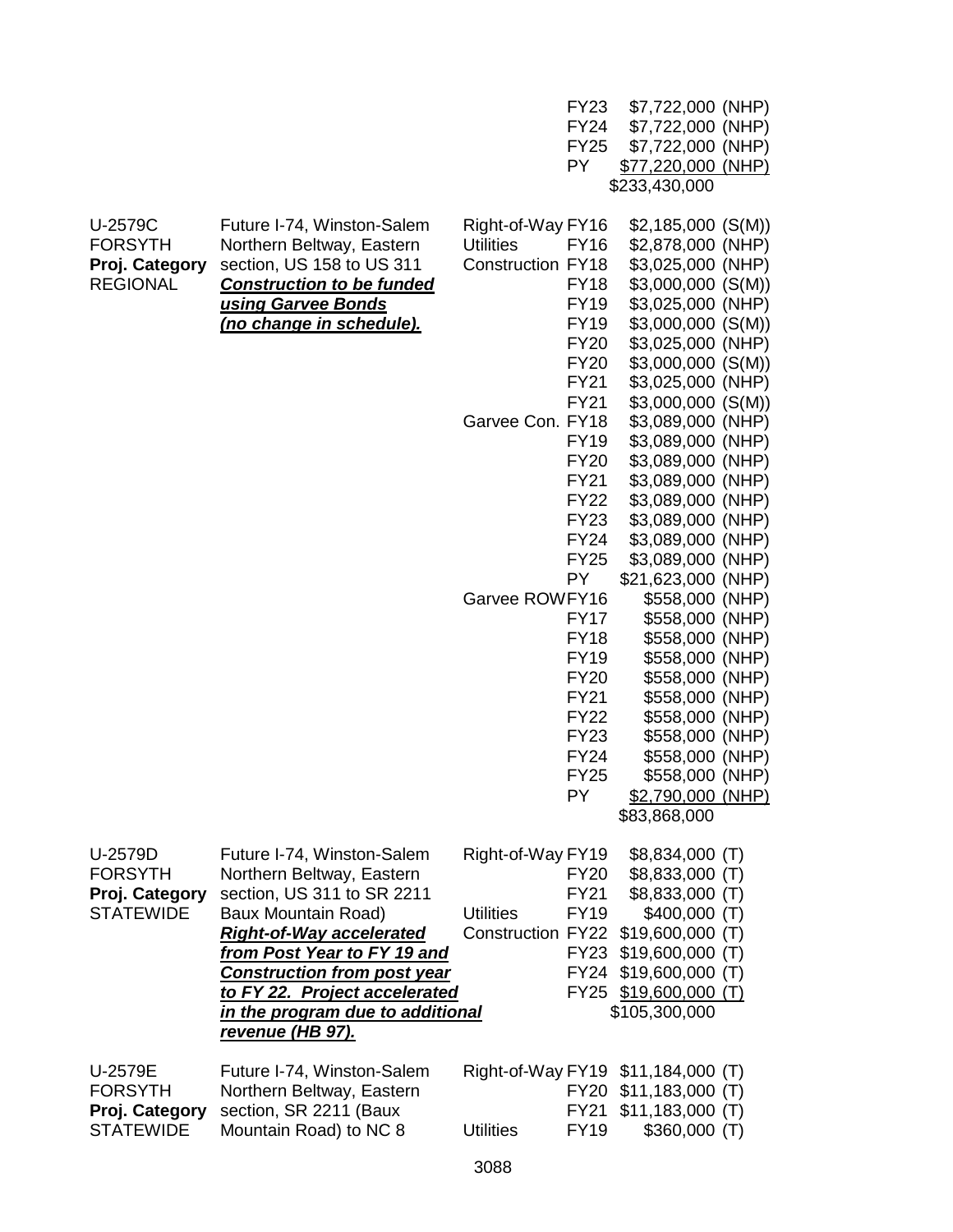|                                                                                      | <b>Right-of-Way accelerated</b><br>from Post Year to FY 19 and<br><b>Construction from Post Year</b><br>to FY 22. Project accelerated<br>in the program due to additional<br><u>revenue (HB 97).</u>                                                                                                                                  |                                                                                           | Construction FY22 \$12,475,000 (T)<br>FY23 \$12,475,000 (T)<br>FY24 \$12,475,000 (T)<br>FY25 \$12,475,000 (T)<br>\$83,810,000                                                                                    |
|--------------------------------------------------------------------------------------|---------------------------------------------------------------------------------------------------------------------------------------------------------------------------------------------------------------------------------------------------------------------------------------------------------------------------------------|-------------------------------------------------------------------------------------------|------------------------------------------------------------------------------------------------------------------------------------------------------------------------------------------------------------------|
| U-2579F<br><b>FORSYTH</b><br>Proj. Category<br><b>STATEWIDE</b>                      | Future I-74, Winston-Salem<br>Northern Beltway, Eastern<br>section, NC 8 to east of US 52<br><b>Right-of-Way accelerated</b><br><u>from Post Year to FY 19 and </u><br><b>Construction from Post Year</b><br>to FY 22. Project accelerated<br>in the program due to additional<br><u>revenue (HB 97).</u>                             | <b>Utilities</b><br><b>FY19</b><br><b>Construction FY22</b><br><b>FY24</b><br><b>FY25</b> | Right-of-Way FY19 \$15,084,000 (T)<br>FY20 \$15,083,000 (T)<br>FY21 \$15,083,000 (T)<br>\$440,000(T)<br>\$9,800,000 (T)<br><b>FY23</b><br>\$9,800,000 (T)<br>\$9,800,000 (T)<br>$$9,800,000$ (T)<br>\$84,890,000 |
| U-5738<br><b>ROWAN</b><br>Proj. Category<br><b>DIVISION</b>                          | SR 2528 (Julian Road),<br>US 601 (Jake Alexander<br>Boulevard) to SR 2667<br>(Summit Park Drive) in<br>Salisbury. Widen to multilanes.<br><b>Right-of-Way accelerated from FY 20</b><br>to FY 18 and Construction from<br>FY 22 to FY 20. ; Project accelerated<br><u>in the program due to additional</u><br><u>revenue (HB 97).</u> | Right-of-Way FY18<br><b>Utilities</b><br><b>FY18</b><br>Construction FY20                 | \$814,000 (T)<br>\$98,000(T)<br>$$10,602,000$ (T)<br>\$11,514,000                                                                                                                                                |
| U-5824<br><b>FORSYTH</b><br>Proj. Category<br><b>DIVISION</b>                        | NC 66 (Old Hollow Road),<br>Harley Drive to Bellaire Circle / Utilities<br>Whitehall Village Lane in<br>Walkertown. Widen to multilanes.<br><b>Right-of-Way accelerated from FY 21</b><br>to FY 20 and Construction from<br>FY 23 to FY 22. Project accelerated<br>in the program due to additional<br>revenue (HB 97).               | Right-of-Way FY20<br><b>FY20</b><br>Construction FY22                                     | $$6,955,000$ (T)<br>\$835,000(T)<br>$$8,208,000$ (T)<br>\$15,998,000                                                                                                                                             |
| <b>DIVISION 10</b><br>B-5793<br><b>CABARRUS</b><br>Proj. Category<br><b>DIVISION</b> | SR 2443 (Crowell Road),<br>Replace Bridge 120201 over<br>Little Buffalo Creek.<br><b>Right-of-Way accelerated from FY 20</b><br>to FY 17 and Construction from<br>FY 21 to FY 17. Project accelerated<br>in the program due to additional<br><u>revenue (HB 97).</u>                                                                  | Right-of-Way FY17<br><b>Construction FY17</b><br><b>DIVISION 10</b>                       | \$20,000 (STPOFF)<br>\$350,000 (STPOFF)<br>\$370,000                                                                                                                                                             |
| B-5800                                                                               | SR 1253 (Sam Road),                                                                                                                                                                                                                                                                                                                   | Right-of-Way FY17                                                                         | \$10,000 (STPOFF)                                                                                                                                                                                                |
|                                                                                      |                                                                                                                                                                                                                                                                                                                                       |                                                                                           |                                                                                                                                                                                                                  |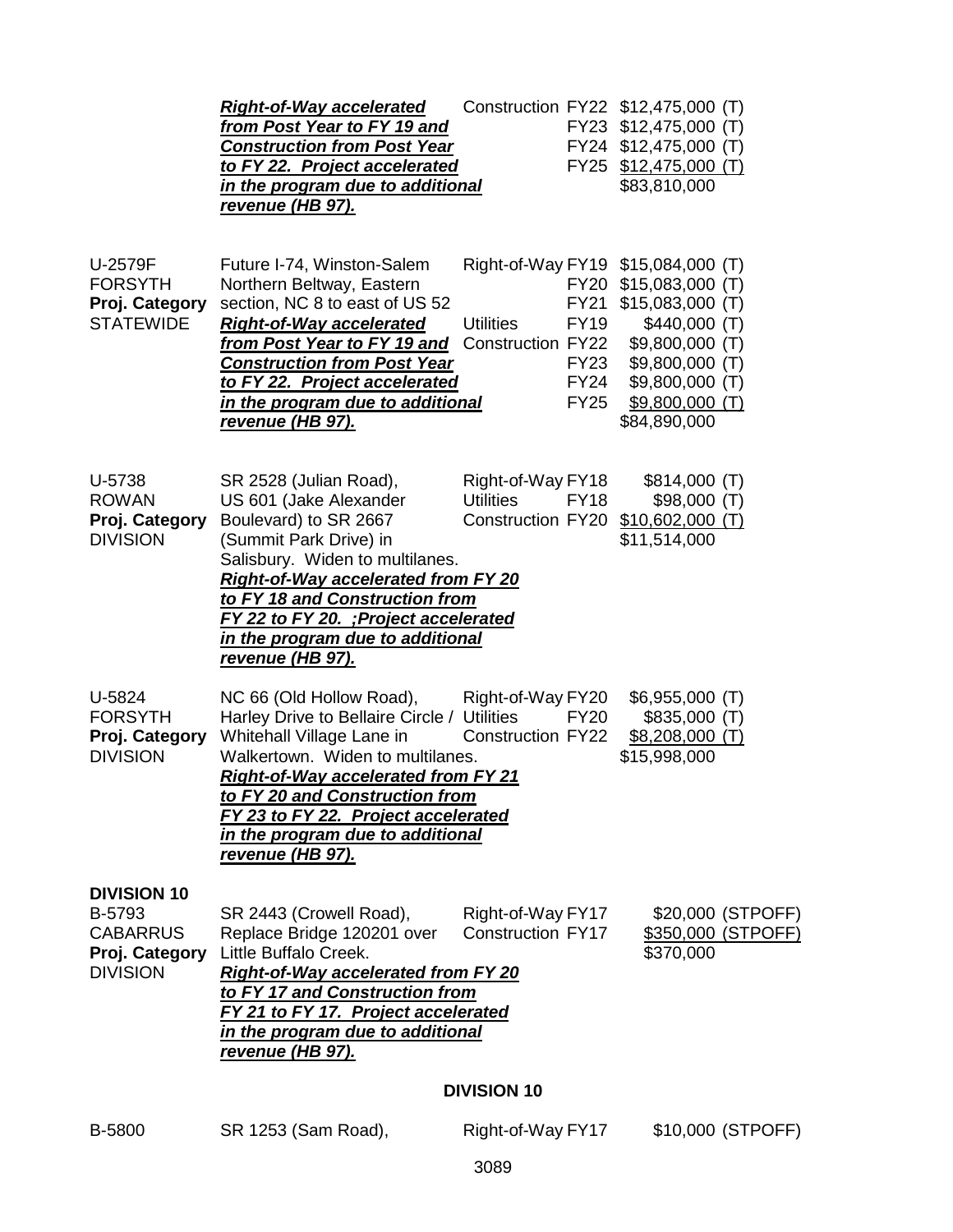| <b>STANLY</b><br>Proj. Category<br><b>DIVISION</b>                   | Replace Bridge 830160<br>over Ramsey Branch.<br><b>Right-of-Way accelerated from FY 21</b><br>to FY 17 and Construction from<br>FY 22 to FY 17. Project accelerated<br>in the program due to additional<br>revenue (HB 97).                                                                                                                                                                          | <b>Construction FY17</b>                                   |                                                          | \$210,000                                                                                                           | \$200,000 (STPOFF)                      |
|----------------------------------------------------------------------|------------------------------------------------------------------------------------------------------------------------------------------------------------------------------------------------------------------------------------------------------------------------------------------------------------------------------------------------------------------------------------------------------|------------------------------------------------------------|----------------------------------------------------------|---------------------------------------------------------------------------------------------------------------------|-----------------------------------------|
| B-5801<br><b>UNION</b><br>Proj. Category<br><b>DIVISION</b>          | SR 2166 (Plyler Road),<br>Replace bridge 890163<br>over Pole Cat Creek.<br><b>Right-of-Way accelerated from FY 24</b><br>to FY 17 and Construction from<br>FY 25 to FY 17. Project accelerated<br>in the program due to additional<br><u>revenue (HB 97).</u>                                                                                                                                        | Right-of-Way FY17<br><b>Construction FY17</b>              |                                                          | \$265,000                                                                                                           | \$15,000 (STPOFF)<br>\$250,000 (STPOFF) |
| B-5820<br><b>STANLY</b><br>Proj. Category<br><b>HWY FUNDS</b>        | SR 1507 (Gold Branch Road),<br>Replace Bridge 830221 over<br>Curl Tail Creek.<br><b>Right-of-Way accelerated from FY 22</b><br>to FY 17 and Construction from<br>FY 23 to FY 17. Project accelerated<br><u>in the program due to additional</u><br><u>revenue (HB 97).</u>                                                                                                                           | Right-of-Way FY17<br><b>Construction FY17</b>              |                                                          | \$25,000 (HFB)<br>\$250,000 (HFB)<br>\$275,000                                                                      |                                         |
| $1-5714$<br><b>MECKLENBURG</b><br>Proj. Category<br><b>STATEWIDE</b> | I-77, SR 2136 (Gilead Road)<br>Interchange. Upgrade<br>existing interchange.<br><b>Right-of-Way accelerated from FY 18</b><br>to FY 17 and Construction from<br>FY 19 to FY 18. ; Project accelerated<br>in the program due to additional<br><u>revenue (HB 97).</u>                                                                                                                                 | Right-of-Way FY17<br>Construction FY18                     |                                                          | \$100,000 (NHP)<br>\$10,500,000 (NHP)<br>\$10,600,000                                                               |                                         |
| R-0211EC<br><b>MECKLENBURG</b><br>Proj. Category<br><b>DIVISION</b>  | I-485, SR 3468 (Weddington<br>Road). Construct interchange. Construction FY16<br><b>Right-of-Way accelerated from</b><br>FY 17to FY 16 and Construction<br>from FY 19 to FY 16. Project<br>accelerated and funding source<br><b>changed due to additional</b><br>revenue (HB 97). Requires<br><u>air quality determination</u><br>by MPO prior to authorization<br>of Preliminary Engineering funds. | Right-of-Way FY16                                          | <b>FY17</b>                                              | $$6,100,000$ (T)<br>\$6,950,000 (T)<br>$$6,950,000$ (T)<br>\$20,000,000                                             |                                         |
| R-2555B<br><b>MECKLENBURG</b><br>Proj. Category<br><b>DIVISION</b>   | SR 5544<br>(West Catawba Avenue),<br>NC 73 (Sam Fur Road) to<br>SR 2151 (Jetton Road).<br>Widen roadway<br><b>Construction accelerated</b>                                                                                                                                                                                                                                                           | Right-of-Way FY18<br><b>Utilities</b><br>Construction FY20 | <b>FY19</b><br><b>FY18</b><br><b>FY20</b><br><b>FY21</b> | $$7,500,000$ (T)<br>$$7,500,000$ (T)<br>$$3,500,000$ (T)<br>$$3,167,000$ (T)<br>\$1,200,000 (L)<br>$$3,166,000$ (T) |                                         |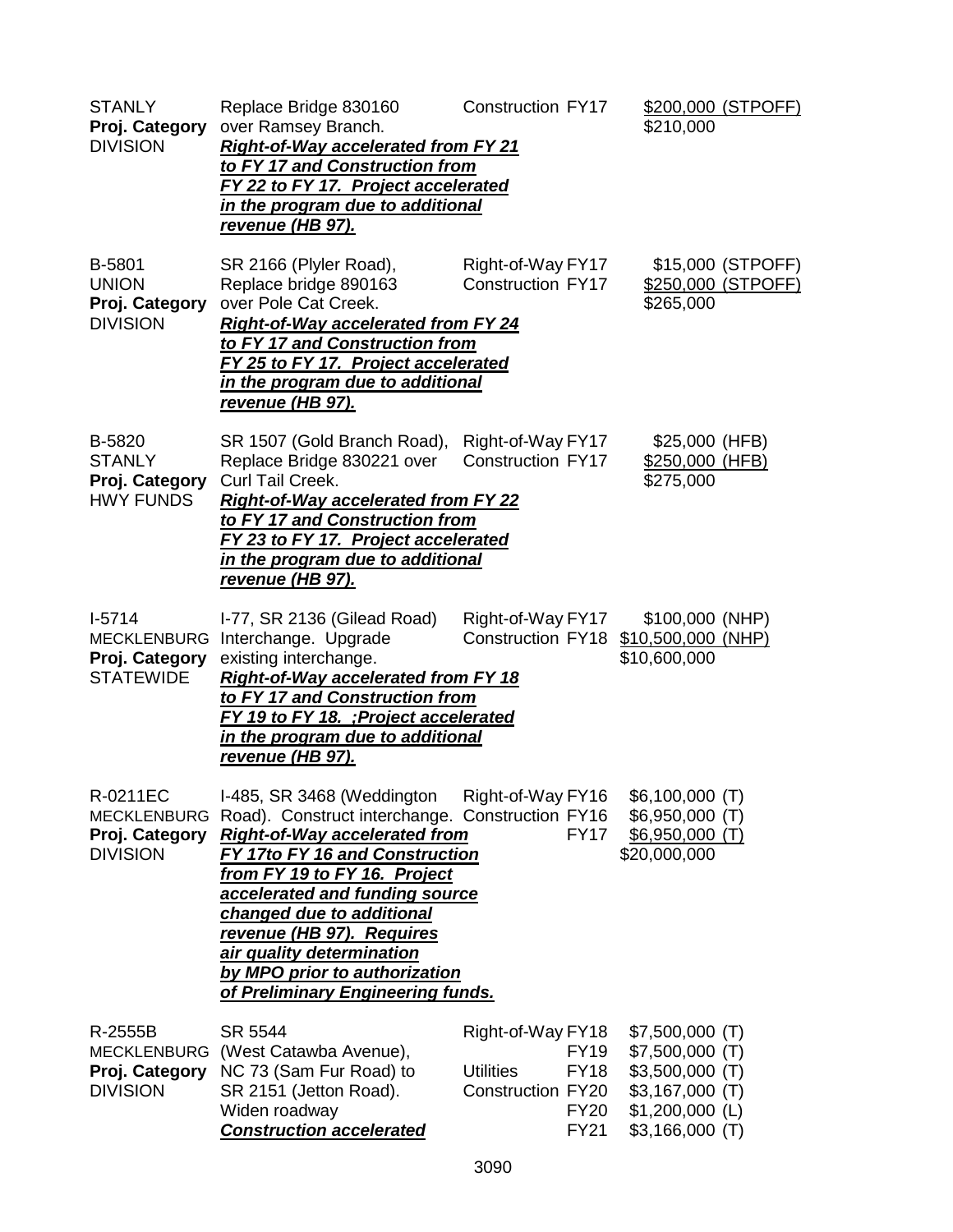|                                                                                    | from FY 21 to FY 20. Project<br>accelerated in the program<br>due to additional revenue (HB 97).                                                                                                                                                                                                                                                                                                                                                     |                                                                   | <b>FY22</b>                                                                                                          | $$3,167,000$ (T)<br>\$29,200,000                                                                                                                                                                                                             |  |
|------------------------------------------------------------------------------------|------------------------------------------------------------------------------------------------------------------------------------------------------------------------------------------------------------------------------------------------------------------------------------------------------------------------------------------------------------------------------------------------------------------------------------------------------|-------------------------------------------------------------------|----------------------------------------------------------------------------------------------------------------------|----------------------------------------------------------------------------------------------------------------------------------------------------------------------------------------------------------------------------------------------|--|
| U-4714B<br><b>UNION</b><br><b>MECKLENBURG</b><br>Proj. Category<br><b>DIVISION</b> | SR 1009 (John Street-<br>Old Monroe Road), I-485 to<br>SR 1008 (Indian Trail Road).<br>Widen to multi-lanes.<br><b>Construction accelerated</b><br>from FY 24 to FY 22. Project<br>accelerated in the program<br>due to additional revenue (HB 97).                                                                                                                                                                                                  | Right-of-Way FY20<br><b>Construction FY22</b>                     | <b>FY20</b><br><b>FY21</b><br><b>FY21</b><br><b>FY22</b><br><b>FY23</b><br><b>FY23</b><br><b>FY24</b><br><b>FY24</b> | \$8,520,000 (STPDA)<br>$$2,130,000$ (S(M))<br>\$8,520,000 (STPDA)<br>\$2,130,000(S(M))<br>\$4,507,000 (STPDA)<br>\$1,127,000(S(M))<br>\$4,506,000 (STPDA)<br>\$1,126,000(S(M))<br>\$4,507,000 (STPDA)<br>$$1,127,000$ (S(M))<br>\$38,200,000 |  |
| U-4714C<br><b>UNION</b><br>Proj. Category<br><b>DIVISION</b>                       | SR 1009 (John Street-<br>Old Monroe Road), SR 1008<br>(Indian Chapel-Stouts Road)<br>to SR 1377 (Wesley Trail Road) Construction PY<br>Widen to multi-lanes<br><b>Right-of-Way accelerated from FY 22</b><br>to FY 20. Project accelerated in the<br>program due to additional revenue<br><u>(HB 97).</u>                                                                                                                                            | Right-of-Way FY20                                                 | <b>FY20</b><br><b>FY21</b>                                                                                           | \$3,500,000 (STPDA)<br>$$10,000,000$ (L)<br>\$3,500,000 (STPDA)<br>\$13,900,000 (STP)<br>\$30,900,000                                                                                                                                        |  |
| U-4913<br>MECKLENBURG<br><b>UNION</b><br>Proj. Category<br><b>DIVISION</b>         | Idlewild Road, I-485 to<br>SR 1524 (Stevens Mill Road).<br>Widen existing roadway.<br><b>Funding source changed</b><br>from STP-DA and local<br><b>match to State Trust Funds</b><br>due to additional revenue<br><u>(HB 97).</u>                                                                                                                                                                                                                    | Right-of-Way FY20<br><b>Utilities</b><br><b>Construction FY21</b> | <b>FY20</b>                                                                                                          | \$150,000(T)<br>\$900,000(T)<br>$$6,000,000$ (T)<br>\$7,050,000                                                                                                                                                                              |  |
| U-5703<br><b>UNION</b><br>Proj. Category<br><b>STATEWIDE</b>                       | US 74 (Roosevelt Boulevard.), Right-of-Way FY17<br>SR 1514 (Rocky River Road) Construction FY18<br>Intersection. Reconfigure<br>to superstreet.<br><b>Right-of-Way accelerated from FY 19</b><br>to FY 17 and Construction from<br>FY 21 to FY 18. Project accelerated<br><u>due to additional revenue (HB 97).</u><br><b>Requires air quality determination by</b><br><b>MPO prior to authorization of</b><br><b>Preliminary Engineering funds.</b> |                                                                   |                                                                                                                      | $$400,000$ (T)<br>$$1,750,000$ (T)<br>\$2,150,000                                                                                                                                                                                            |  |
| U-5767<br>Proj. Category<br><b>REGIONAL</b>                                        | US 21 (Statesville Road),<br>MECKLENBURG Northcross Center Court to<br>SR 2147 (Westmoreland<br>Road). Widen to multi-lanes.<br><b>Right-of-Way accelerated from FY 22</b><br>to FY 20 and Construction from                                                                                                                                                                                                                                         | Right-of-Way FY20<br><b>Utilities</b><br>Construction FY20        | <b>FY20</b>                                                                                                          | \$800,000(T)<br>$$1,400,000$ (T)<br>$$21,000,000$ (T)<br>\$23,200,000                                                                                                                                                                        |  |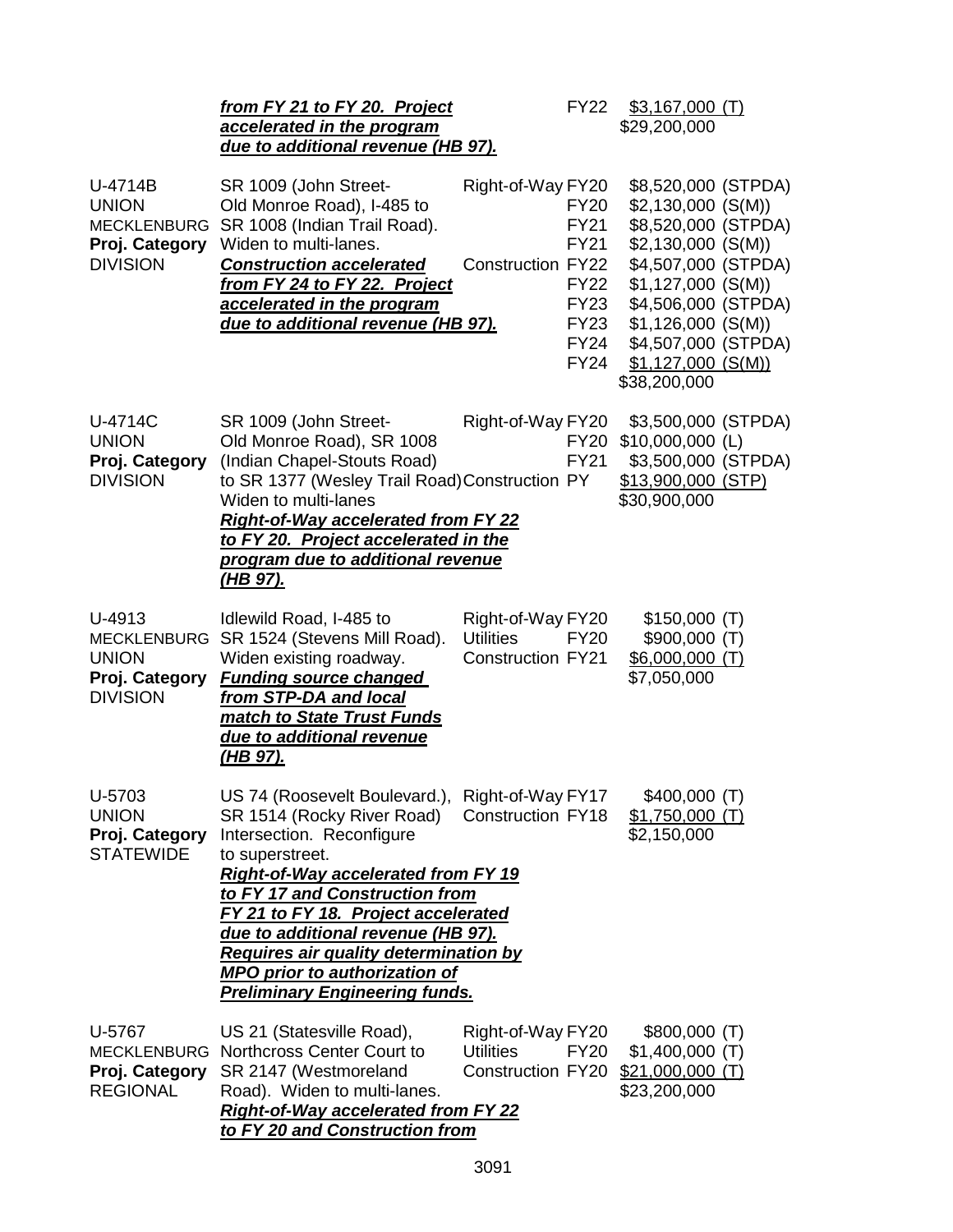### *FY 24 to FY 20. Project accelerated in the program due to additional revenue (HB 97).*

| U-5771<br><b>MECKLENBURG</b><br>Proj. Category<br><b>REGIONAL</b>                           | US 21, SR 2136 (Gilead Road) Right-of-Way FY20<br>to Holly Point Drive.<br>Widen to multi-lanes.<br><b>Right-of-Way accelerated from FY 22</b><br>to FY 20 and Construction from<br>FY 24 to FY 20. Project accelerated<br>in the program due to additional<br><u>revenue (HB 97).</u> | <b>Utilities</b><br><b>FY20</b><br>Construction FY20 | $$2,700,000$ (T)<br>$$300,000$ (T)<br>$$16,500,000$ (T)<br>\$19,500,000 |
|---------------------------------------------------------------------------------------------|----------------------------------------------------------------------------------------------------------------------------------------------------------------------------------------------------------------------------------------------------------------------------------------|------------------------------------------------------|-------------------------------------------------------------------------|
| <b>W-5210DIV</b><br><b>MECKLENBURG</b><br><b>UNION</b><br>Proj. Category<br><b>DIVISION</b> | Division 10 rumble strips,<br>guardrail, safety and lighting<br>improvements at selected<br>locations in division category.<br><b>Add Construction in FY 16</b><br>not previously programmed.                                                                                          | <b>Construction FY16</b>                             | \$1,175,000 (HSIP)                                                      |
| <b>W-5210REG</b><br><b>CABARRUS</b><br>Proj. Category<br><b>REGIONAL</b>                    | Division 10 rumble strips,<br>guardrail, safety and lighting<br>improvements at selected<br>locations in Regional category.<br><b>Add Right-of-Way and Construction</b><br>in FY 16 not previously programmed.                                                                         | Right-of-Way FY16<br><b>Construction FY16</b>        | \$10,000 (HSIP)<br>\$230,000 (HSIP)<br>\$240,000                        |
| W-5210SW<br><b>UNION</b><br>Proj. Category<br><b>STATEWIDE</b>                              | Division 10 rumble strips,<br>guardrail, safety and lighting<br>improvements at selected<br>locations in statewide category.<br><b>Add Right-of-Way and Construction</b><br>in FY 16 not previously programmed.                                                                        | Right-of-Way FY16<br><b>Construction FY16</b>        | \$50,000 (HSIP)<br>\$1,550,000 (HSIP)<br>\$1,600,000                    |
| <b>DIVISION 11</b><br>AV-5757<br><b>SURRY</b><br>Proj. Category<br><b>DIVISION</b>          | Elkin Municipal Airport (ZEF),<br>Runway safety area extension<br>for runway 7<br><b>Construction accelerated from FY 23</b><br>to FY 22. Project accelerated in the<br>program due to additional revenue<br>(HB 97).                                                                  | <b>Construction FY22</b><br><b>FY22</b>              | $$2,520,000$ (T)<br>$$280,000$ (O)<br>\$2,800,000                       |
| AV-5758<br><b>SURRY</b><br>Proj. Category<br><b>DIVISION</b>                                | Mount Airy/Surry County<br>Airport (MWK), Runway and<br>taxiway extension - paving<br>and lighting<br><b>Construction accelerated from FY 23</b><br>to FY 22. Project accelerated in the<br>program due to additional revenue<br><u>(HB 97).</u>                                       | <b>Construction FY22</b><br><b>FY22</b>              | $$1,260,000$ (T)<br>$$140,000$ (O)<br>\$1,400,000                       |
| AV-5759                                                                                     | Elkin municipal Airport (ZEF),                                                                                                                                                                                                                                                         | Construction FY22                                    | $$2,124,000$ (T)                                                        |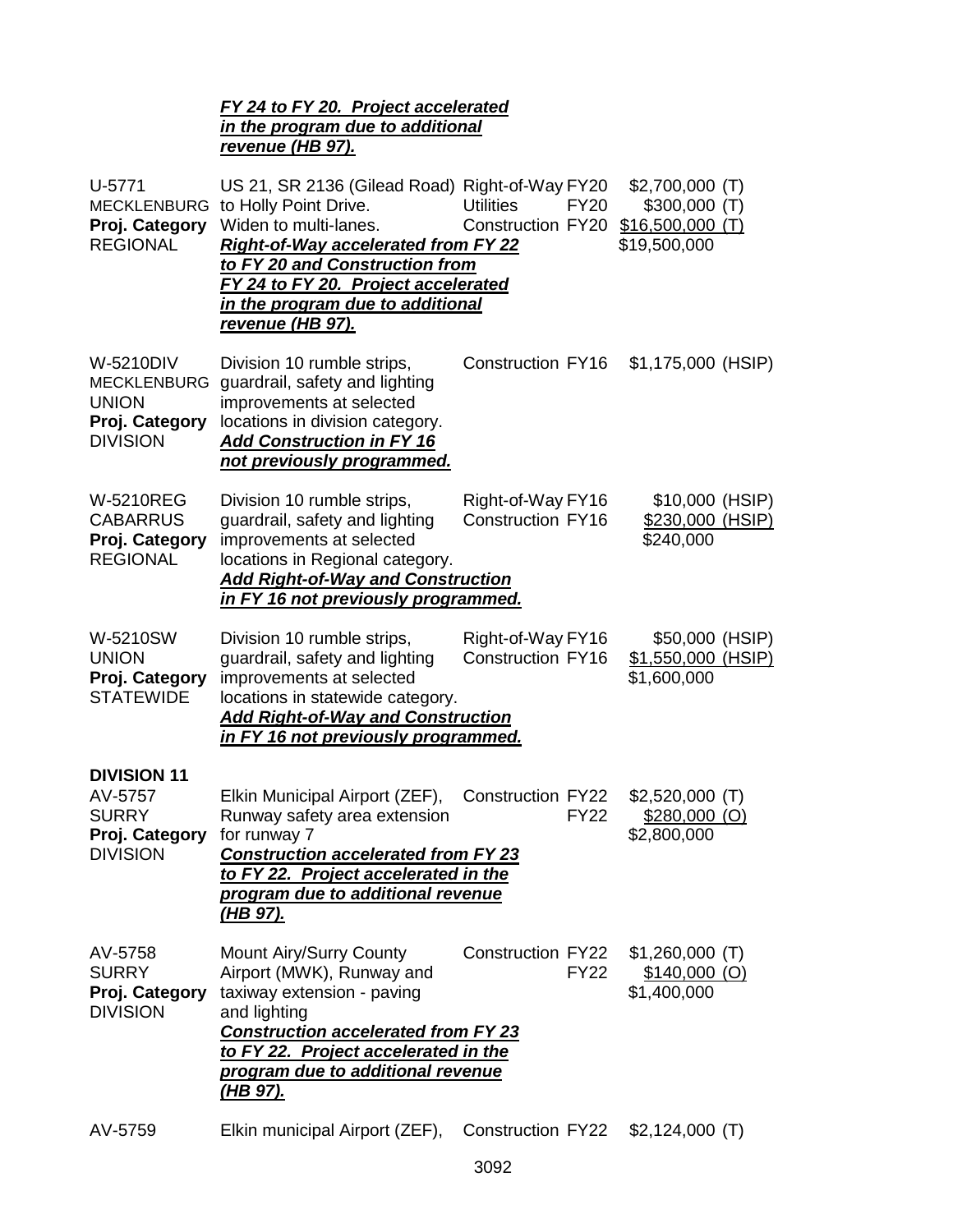| <b>SURRY</b><br>Proj. Category<br><b>DIVISION</b>                                    | Runway 25. Construct 500<br>feet extension and taxiway turnaround<br><b>Construction accelerated from FY 23</b><br>to FY 22. Project accelerated in the<br>program due to additional revenue<br><u>(HB 97).</u>                                                                   |                                                            | <b>FY22</b>       | $$236,000$ (O)<br>\$2,360,000                                                                      |  |
|--------------------------------------------------------------------------------------|-----------------------------------------------------------------------------------------------------------------------------------------------------------------------------------------------------------------------------------------------------------------------------------|------------------------------------------------------------|-------------------|----------------------------------------------------------------------------------------------------|--|
| I-5865<br><b>YADKIN</b><br>Proj. Category<br><b>STATEWIDE</b>                        | I-77, 0.6 mile north of SR 1103 Construction FY19<br>(Marier Road) to 0.9 mile north<br>of SR 1316 (Rena Road).<br>Pavement rehabilitation<br><b>Construction accelerated from FY 20</b><br>to FY 19. Project accelerated in the<br>program due to additional revenue<br>(HB 97). | <b>DIVISION 11</b>                                         |                   | \$1,700,000 (NHPIM)                                                                                |  |
| R-2566B<br><b>WATAUGA</b><br>Proj. Category<br><b>REGIONAL</b>                       | NC 105, SR 1136<br>(Clarks Creek Road) to<br>SR 1107 (NC 105 Bypass)<br>in Boone. Widen to multi-lanes.<br><b>Construction accelerated from</b><br>unfunded to FY 25. Project<br>accelerated in the program due<br><u>to additional revenue (HB 97).</u>                          | Right-of-Way FY23<br><b>Utilities</b><br>Construction FY25 | FY23<br><b>PY</b> | \$1,000,000 (NHP)<br>\$6,800,000 (NHP)<br>\$10,000,000 (NHP)<br>\$30,000,000 (NHP)<br>\$47,800,000 |  |
| <b>W-5211REG</b><br><b>YADKIN</b><br>Proj. Category<br><b>REGIONAL</b>               | Division 11 rumble strips,<br>guardrail, safety and lighting<br>improvements at selected<br>locations in Regional category.<br><b>Add Construction in FY 16</b><br>not previously programmed.                                                                                     | <b>Construction FY16</b>                                   |                   | \$750,000 (HSIP)                                                                                   |  |
| <b>DIVISION 12</b><br>AV-5752<br><b>CATAWBA</b><br>Proj. Category<br><b>DIVISION</b> | <b>Hickory Regional Airport</b><br>(HKY), Land acquisition and<br>obstruction removal.<br><b>Right-of-Way accelerated from FY 21</b><br>to FY 20. Project accelerated in the<br>program due to additional revenue<br><u>(HB 97).</u>                                              | Right-of-Way FY20                                          | <b>FY20</b>       | \$540,000 (T)<br>$$60,000$ (O)<br>\$600,000                                                        |  |
| AV-5753<br><b>LINCOLN</b><br>Proj. Category<br><b>DIVISION</b>                       | Lincolnton-Lincoln County<br>Airport (IPJ), Obstruction<br>removal in runway 5 approach.<br><b>Right-of-Way accelerated from FY 21</b><br>to FY 20. Project accelerated in the<br><b>program due to additional revenue</b><br><u>(HB 97).</u>                                     | Right-of-Way FY20                                          | <b>FY20</b>       | \$266,000 (T)<br>$$29,000$ (O)<br>\$295,000                                                        |  |
| AV-5755<br><b>LINCOLN</b><br>Proj. Category                                          | Lincolnton-Lincoln County<br>Airport (IPJ), Land acquisition<br>for runway 5 approach.                                                                                                                                                                                            | Right-of-Way FY20                                          | <b>FY20</b>       | \$158,000(T)<br>$$18,000$ (O)<br>\$176,000                                                         |  |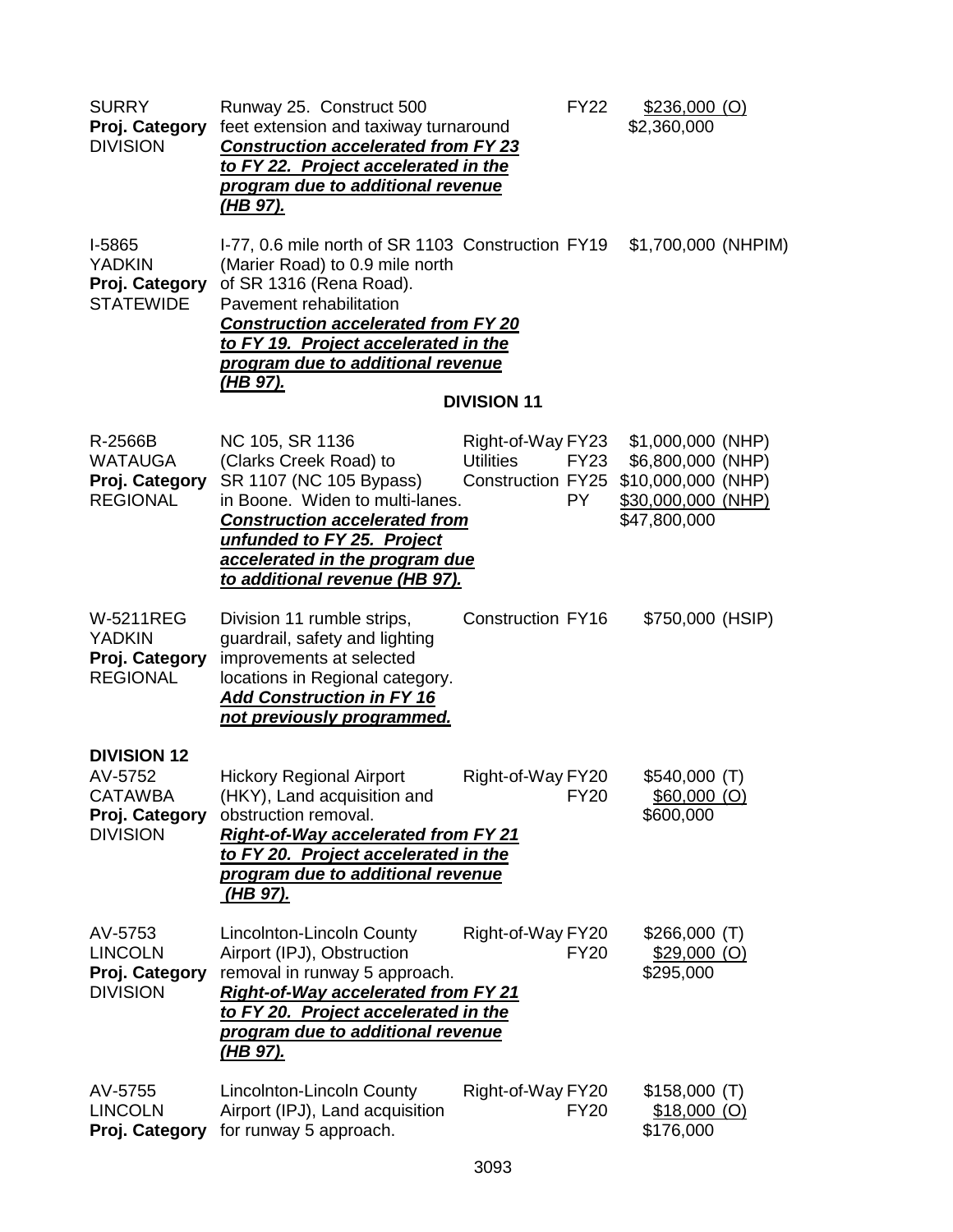| <b>DIVISION</b>                                                  | <b>Right-of-Way accelerated from FY 22</b><br>to FY 20. Project accelerated in the<br>program due to additional revenue<br><u>(HB 97).</u>                                                                                                                                                                             |                                                |             |                                                                                                                                               |  |
|------------------------------------------------------------------|------------------------------------------------------------------------------------------------------------------------------------------------------------------------------------------------------------------------------------------------------------------------------------------------------------------------|------------------------------------------------|-------------|-----------------------------------------------------------------------------------------------------------------------------------------------|--|
| EB-5746<br><b>GASTON</b><br>Proj. Category<br><b>DIVISION</b>    | NC 273 (South Main Street),<br>SR 2044 (Tuckaseege Road)<br>to Rose Street. Construct<br>sidewalks on both sides of road.<br><b>Construction accelerated from FY 22</b><br>to FY 20. Project accelerated in the<br>program due to additional revenue<br><u>(HB 97).</u>                                                | <b>Construction FY20</b><br><b>DIVISION 12</b> | <b>FY20</b> | \$488,000 (TAP)<br>$$122,000$ (L)<br>\$610,000                                                                                                |  |
| EB-5750<br><b>CATAWBA</b><br>Proj. Category<br><b>DIVISION</b>   | Main Avenue Greenway,<br>9th Street NW to 7th Avenue<br>NE in Hickory. Construct<br>Greenway with park nodes<br>and bridge spanning NC 127.<br><b>Construction accelerated from FY 23</b><br>to FY 20. Project accelerated in the<br>program due to additional<br><u>revenue (HB 97).</u>                              | Construction FY20                              | <b>FY20</b> | \$7,680,000 (TAP)<br>\$1,920,000 (L)<br>\$9,600,000                                                                                           |  |
| I-3819B<br><b>IREDELL</b><br>Proj. Category<br><b>STATEWIDE</b>  | I-40/I-77, final I-40/I-77<br>Interchange improvements.<br><b>Right-of-Way and Construction</b><br>accelerated from unfunded to<br><b>FY 18. Project accelerated due</b><br>to additional revenue (HB 97).<br>requires air quality determination<br>by MPO prior to authorization<br>of Preliminary Engineering funds. | Right-of-Way FY18                              |             | $$100,000$ (NHP)<br>Construction FY18 \$67,833,000 (NHP)<br>FY19 \$67,834,000 (NHP)<br>FY20 \$67,833,000 (NHP)<br>\$203,600,000               |  |
| $I-5813$<br><b>IREDELL</b><br>Proj. Category<br><b>STATEWIDE</b> | I-77, 0.3 mile north of<br>SR 2321 (East Broad Street)<br>to (SR 1892 Jennings Road).<br>Pavement rehabilitation.<br><b>Construction accelerated from FY 19</b><br>to FY 18. Project accelerated in the<br>program due to additional revenue<br><u>(HB 97).</u>                                                        |                                                |             | Construction FY18 \$1,900,000 (NHPIM)                                                                                                         |  |
| R-2307A<br><b>CATAWBA</b><br>Proj. Category<br><b>REGIONAL</b>   | NC 150, Relocated NC 16<br>(TIP Project R-2206) to<br>SR 1902 (Harvel Road).<br>Widen to multi lanes.<br><b>Right-of-Way accelerated from FY 25</b><br>to FY 22 and Construction from<br>unfunded to FY 25. Project<br>accelerated in the program due<br>to additional revenue (HB 97).                                |                                                | PY.         | Right-of-Way FY22 \$15,300,000 (STP)<br>FY23 \$15,300,000 (STP)<br>Construction FY25 \$16,750,000 (STP)<br>\$50,250,000 (STP)<br>\$97,600,000 |  |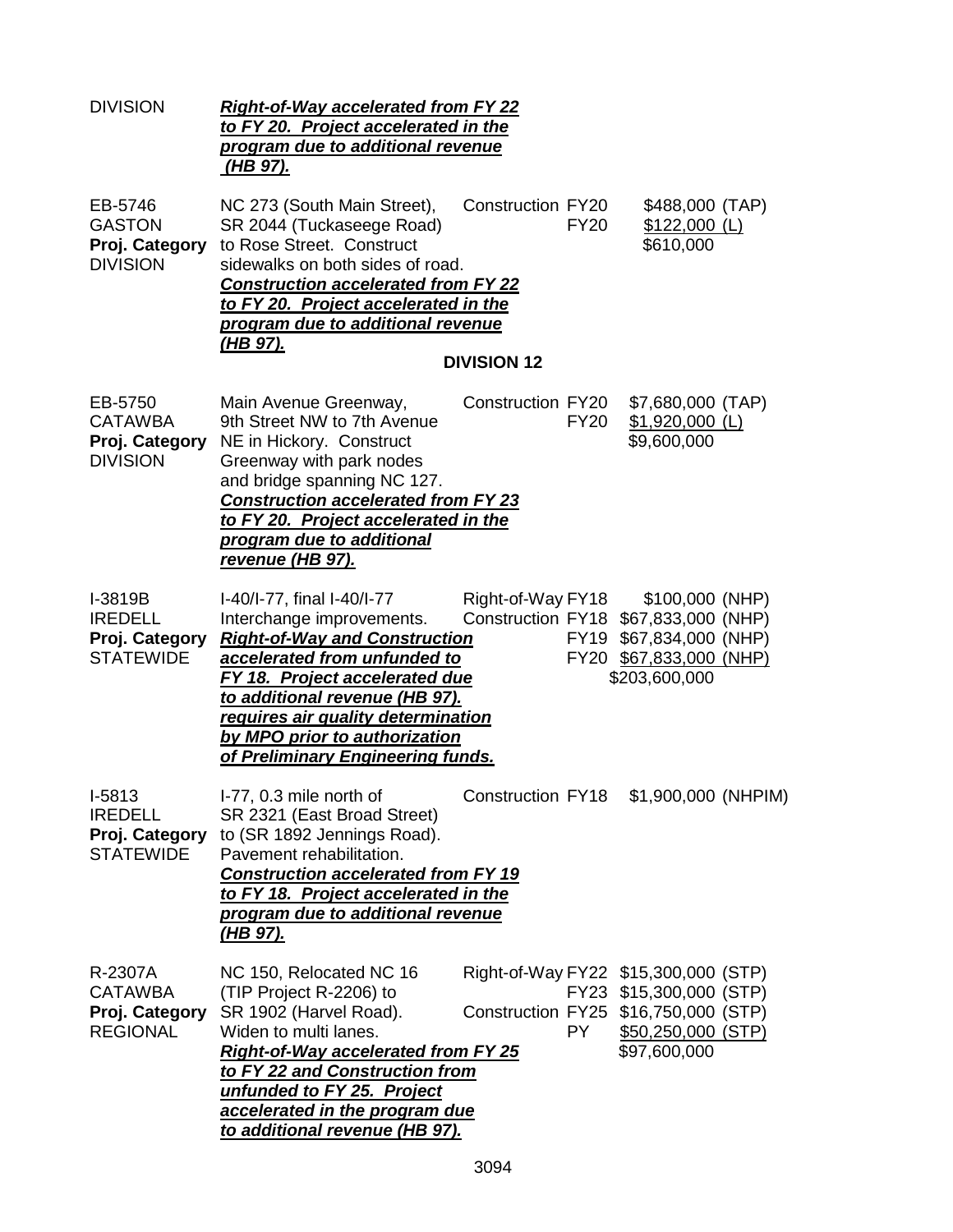| R-5721A<br><b>LINCOLN</b><br>Proj. Category<br><b>REGIONAL</b>                                             | NC 73, NC 16 Business<br>MECKLENBURG to Vance Road Extension/<br><b>Beatties Ford Road.</b><br>Widen to multi-lanes.<br><b>Construction accelerated from FY 24</b><br>to FY 23. Project accelerated in the<br>program due to additional revenue<br><u>(HB 97).</u>                                               | Right-of-Way FY21<br><b>Utilities</b><br><b>Construction FY23</b> | <b>FY21</b><br><b>FY24</b><br><b>FY25</b><br><b>PY</b> | $$5,500,000$ (T)<br>$$2,600,000$ (T)<br>$$9,050,000$ (T)<br>$$9,050,000$ (T)<br>$$9,050,000$ (T)<br>$$9,050,000$ (T)<br>\$44,300,000                                                                                        |  |
|------------------------------------------------------------------------------------------------------------|------------------------------------------------------------------------------------------------------------------------------------------------------------------------------------------------------------------------------------------------------------------------------------------------------------------|-------------------------------------------------------------------|--------------------------------------------------------|-----------------------------------------------------------------------------------------------------------------------------------------------------------------------------------------------------------------------------|--|
| W-5212DIV<br><b>IREDELL</b><br><b>CATAWBA</b><br>Proj. Category<br><b>DIVISION</b>                         | Division 12 rumble strips,<br>guardrail, safety and lighting<br>improvements at selected<br>locations in the division category.<br><b>Add Right-of-Way and Construction</b><br>in FY 16 not previously programmed.                                                                                               | Right-of-Way FY16<br><b>Construction FY16</b>                     |                                                        | \$150,000 (HSIP)<br>\$870,000 (HSIP)<br>\$1,020,000                                                                                                                                                                         |  |
| <b>W-5212REG</b><br><b>GASTON</b><br><b>IREDELL</b><br><b>CATAWBA</b><br>Proj. Category<br><b>REGIONAL</b> | Division 12 rumble strips,<br>guardrail, safety and lighting<br>improvements at selected<br>locations in the Regional category.<br>Add Right-of-Way in FY 16 and<br><b>Construction in FY 16 and FY 17</b><br>not previously programmed.                                                                         | Right-of-Way FY16<br><b>Construction FY16</b>                     | <b>FY17</b>                                            | \$710,000 (HSIP)<br>\$1,650,000 (HSIP)<br>\$1,650,000 (HSIP)<br>\$4,010,000                                                                                                                                                 |  |
|                                                                                                            |                                                                                                                                                                                                                                                                                                                  | <b>DIVISION 13</b>                                                |                                                        |                                                                                                                                                                                                                             |  |
| B-5158<br><b>MITCHELL</b><br>Proj. Category<br><b>HWY FUNDS</b>                                            | SR 1002 (Crabtree Creek),<br>Replace Bridge 600100,<br>Bridge 600101, and Bridge<br>600102over Crabtree Creek.<br><b>Delay Construction from FY 19</b><br>to FY 20 to allow additional time<br>for Planning and Design.                                                                                          | Right-of-Way FY18<br><b>Construction FY20</b>                     |                                                        | \$300,000 (HFB)<br>\$3,000,000 (HFB)<br>\$3,300,000                                                                                                                                                                         |  |
| $I-2513B$<br><b>BUNCOMBE</b><br>Proj. Category<br><b>STATEWIDE</b>                                         | I-26, North of SR 3548<br>(Haywood Road) to existing<br>US 19/US 23/US 70.<br>Multi-lane freeway, part<br>on new location.<br><b>Right-of-Way accelerated from FY 21</b><br>to FY 20 and Construction from<br>FY 24 to FY 23. Project accelerated<br>in the program due to additional<br><u>revenue (HB 97).</u> |                                                                   | FY25<br>PY.                                            | Right-of-Way FY20 \$24,750,000 (NHP)<br>FY21 \$24,750,000 (NHP)<br>Construction FY23 \$45,125,000 (NHP)<br>FY24 \$45,125,000 (NHP)<br>FY25 \$45,125,000 (NHP)<br>\$45,125,000 (NHP)<br>$$45,125,000$ (NHP)<br>\$230,000,000 |  |
| $I-4409$<br><b>BUNCOMBE</b><br>Proj. Category<br><b>REGIONAL</b>                                           | Convert existing I-40/SR 2500<br>(Blue Ridge Road) grade<br>separation to interchange.<br>Widen SR 2500 (Blue Ridge Road)<br>to three lanes from US 70<br>to south of I-40 and upgrade<br>roadway south of I-40 to SR 2713.                                                                                      | Right-of-Way FY21<br><b>Construction FY23</b>                     |                                                        | \$800,000 (NHP)<br>\$5,000,000 (NHP)<br>\$5,800,000                                                                                                                                                                         |  |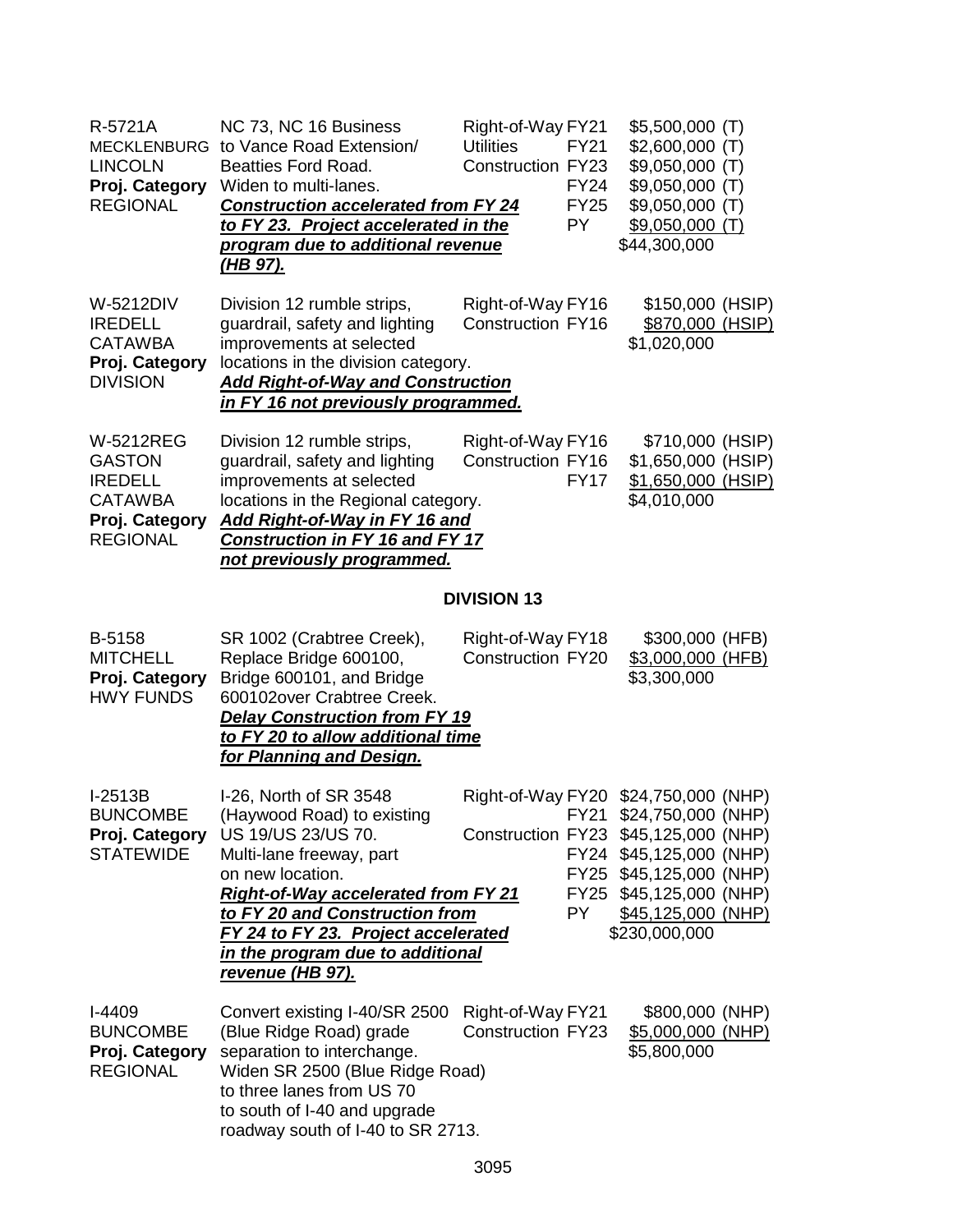|                                                                   | <b>Right-of-Way accelerated from FY 24</b><br>to FY 21 and Construction from<br>unfunded to FY 23. Project<br>accelerated in the program due<br>to additional revenue (HB 97).                                                                                                                 |                                                                                                                |                                                                                                                            |
|-------------------------------------------------------------------|------------------------------------------------------------------------------------------------------------------------------------------------------------------------------------------------------------------------------------------------------------------------------------------------|----------------------------------------------------------------------------------------------------------------|----------------------------------------------------------------------------------------------------------------------------|
| $I-5750$<br><b>BUNCOMBE</b><br>Proj. Category<br><b>STATEWIDE</b> | I-40, 0.2 mile east of US 25<br>(Hendersonville Road) to 0.2<br>mile east of SR 3075 (Onteora<br>Boulevard). Bridge rehabilitation.<br><b>Modify project scope to reflect</b><br>bridge rehabilitation work.                                                                                   | <b>Construction FY16</b>                                                                                       | \$378,000 (NHPIM)                                                                                                          |
| $I-5874$<br><b>BURKE</b><br>Proj. Category<br><b>REGIONAL</b>     | I-40, SR 1142<br>(Jamestown Road) - exit 100.<br>Upgrade interchange.<br><b>Right-of-Way accelerated from FY 19</b><br>to FY 18 and Construction from<br>FY 21 to FY 20. Project accelerated<br>in the program due to additional<br><u>revenue (HB 97).</u>                                    | Right-of-Way FY18<br><b>Construction FY20</b><br><b>FY21</b>                                                   | \$300,000 (NHP)<br>\$938,000 (NHP)<br>\$937,000 (NHP)<br>\$2,175,000                                                       |
| I-5885<br><b>BUNCOMBE</b><br>Proj. Category<br><b>DIVISION</b>    | I-40, US 25 (Hendersonville<br>Road). Construct interchange<br>improvements.<br><b>Right-of-Way accelerated from FY 18</b><br>to FY 17 and Construction from<br>FY 19 to FY 18. Project accelerated<br>in the program due to additional<br><u>revenue (HB 97).</u>                             | Right-of-Way FY17<br><b>Construction FY18</b>                                                                  | \$40,000 (NHP)<br>\$500,000 (NHP)<br>\$540,000                                                                             |
| I-5886<br><b>BUNCOMBE</b><br>Proj. Category<br><b>DIVISION</b>    | I-40, US 25a (Sweeten Creek<br>Road). Construct interchange<br>improvements.<br><b>Right-of-Way accelerated from FY 19</b><br>to FY 17 and Construction from<br>FY 21 to FY 18. Project accelerated<br>in the program due to additional<br><u>revenue (HB 97).</u>                             | Right-of-Way FY17<br><b>Construction FY18</b><br><b>FY19</b>                                                   | \$2,200,000 (NHP)<br>\$6,750,000 (NHP)<br>\$6,750,000 (NHP)<br>\$15,700,000                                                |
| U-3403B<br><b>BUNCOMBE</b><br>Proj. Category<br><b>REGIONAL</b>   | NC 191 (Brevard Road - Old<br>Haywood Road), NC 146 to<br>north of Blue Ridge Parkway.<br>Widen to multi-lanes.<br><b>Right-of-Way accelerated from FY 22</b><br>to FY 21 and Construction from<br>FY 24 to FY 23. Project accelerated<br>in the program due to additional<br>revenue (HB 97). | Right-of-Way FY21<br><b>Utilities</b><br><b>FY21</b><br><b>Construction FY23</b><br><b>FY24</b><br><b>FY25</b> | \$5,100,000 (STP)<br>\$600,000 (STP)<br>\$5,633,000 (STP)<br>\$5,634,000 (STP)<br><u>\$5,633,000 (STP)</u><br>\$22,600,000 |
| U-4715B<br><b>BUNCOMBE</b><br>Proj. Category                      | Asheville signal system.<br>Construct citywide signal<br>improvements                                                                                                                                                                                                                          | Right-of-Way FY17<br><b>FY17</b><br><b>Utilities</b><br><b>FY17</b><br>3096                                    | \$74,000 (STP)<br>\$26,000(S(M))<br>\$740,000 (STP)                                                                        |
|                                                                   |                                                                                                                                                                                                                                                                                                |                                                                                                                |                                                                                                                            |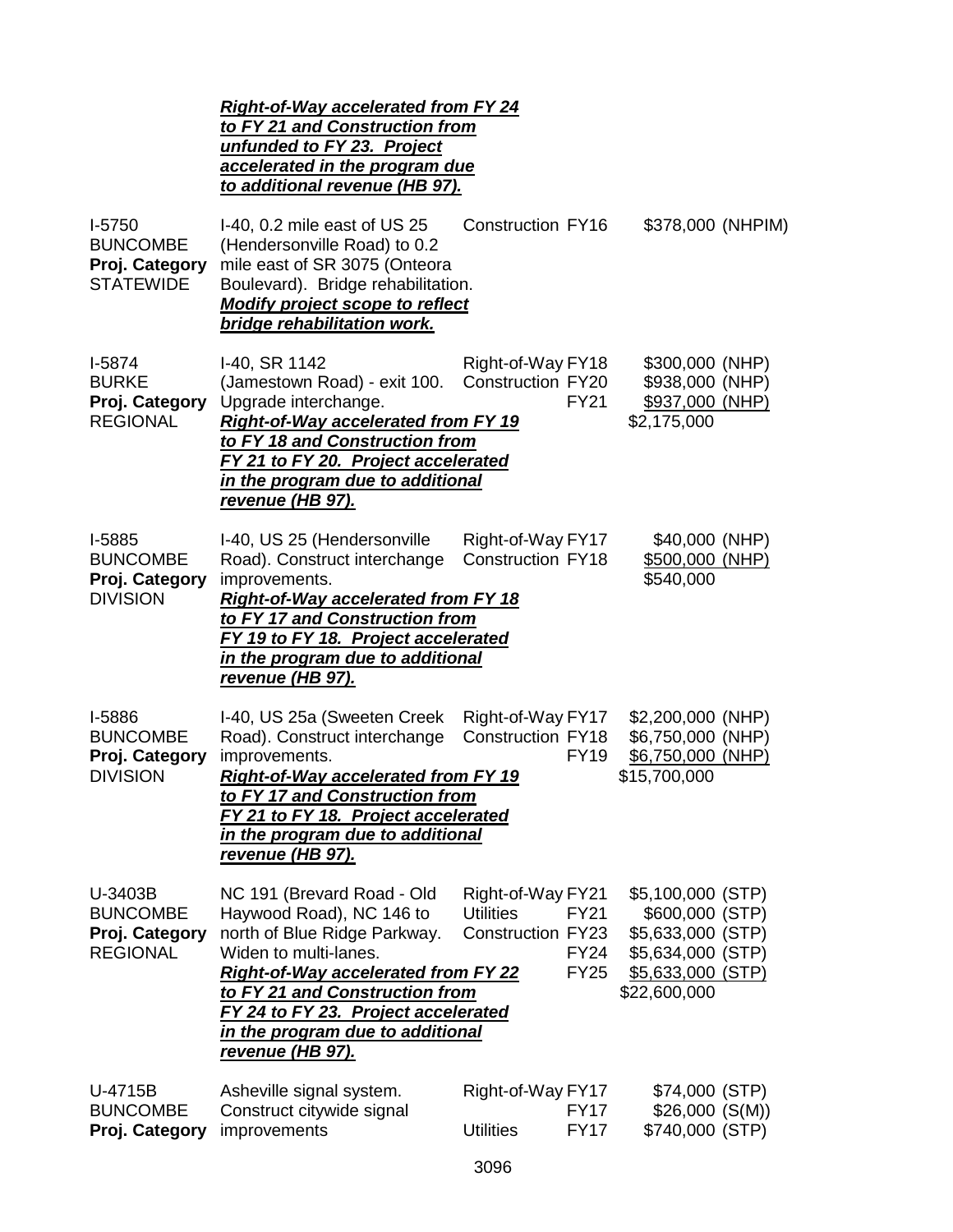| <b>DIVISION</b>                                                  | <b>Right-of-Way added in</b><br><b>FY 17 and Construction</b><br>accelerated from FY 19 to<br>FY 17. Project accelerated in<br>the program due to additional<br><u>revenue (HB 97).</u>                                                                                                           | <b>FY17</b><br><b>Construction FY17</b><br><b>FY17</b>                                          | $$260,000$ (S(M))<br>\$8,954,000 (STP)<br>\$3,146,000(S(M))<br>\$13,200,000       |  |
|------------------------------------------------------------------|---------------------------------------------------------------------------------------------------------------------------------------------------------------------------------------------------------------------------------------------------------------------------------------------------|-------------------------------------------------------------------------------------------------|-----------------------------------------------------------------------------------|--|
| U-5019E<br><b>BUNCOMBE</b><br>Proj. Category<br><b>DIVISION</b>  | Craven Street bridge<br>improvements over the<br>French broad River<br><b>New project segment</b><br>programmed due to<br>additional revenue (HB 97).                                                                                                                                             | engineering FY17<br><b>Construction FY18</b>                                                    | \$650,000 (STP)<br>\$4,200,000 (STP)<br>\$4,850,000                               |  |
| U-5781<br><b>BUNCOMBE</b><br>Proj. Category<br><b>REGIONAL</b>   | Intersection of US 25<br>(Merrimon Avenue) and<br>Edgewood Road.<br>Improve intersection.<br><b>Right-of-Way accelerated from FY 19</b><br>to FY 18 and Construction from<br>FY 21 to FY 20. Project accelerated<br>in the program due to additional<br><u>revenue (HB 97).</u>                   | Right-of-Way FY18<br><b>Construction FY20</b><br><b>FY21</b>                                    | \$180,000(T)<br>\$375,000(T)<br>\$375,000(T)<br>\$930,000                         |  |
| U-5782<br><b>BUNCOMBE</b><br>Proj. Category<br><b>REGIONAL</b>   | Intersection of US 25<br>(Merrimon Avenue) and<br>W. T. Weaver Boulevard.<br>Improve intersection.<br><b>Right-of-Way accelerated from FY 19</b><br>to FY 18 and Construction from<br>FY 21 to FY 20. Project accelerated<br>in the program due to additional<br><u>revenue (HB 97).</u>          | Right-of-Way FY18<br><b>Construction FY20</b>                                                   | \$45,000(T)<br>\$190,000(T)<br>\$235,000                                          |  |
| U-5818<br><b>McDOWELL</b><br>Proj. Category<br><b>DIVISION</b>   | SR 1001 (Sugar Hill Road),<br>I-40 westbound ramps to<br>west of I-40 eastbound<br>ramps. Widen roadway.<br><b>Right-of-Way accelerated from FY 19</b><br>to FY 18 and Construction from<br>FY 21 to FY 20. Project accelerated<br>in the program due to additional<br><u>revenue (HB 97).</u>    | Right-of-Way FY18<br><b>Utilities</b><br><b>FY18</b><br><b>Construction FY20</b><br><b>FY21</b> | \$25,000(T)<br>\$10,000(T)<br>$$1,900,000$ (T)<br>$$1,900,000$ (T)<br>\$3,835,000 |  |
| U-5833<br><b>RUTHERFORD</b><br>Proj. Category<br><b>DIVISION</b> | SR 2241 (oak Street),<br>SR 2159 (Pine Ridge Road) to Utilities<br>US 74. Widen existing roadway.Construction FY18<br><b>Right-of-Way accelerated from FY 19</b><br>to FY 17 and Construction from<br>FY 21 to FY 18. Project accelerated<br>in the program due to additional<br>revenue (HB 97). | Right-of-Way FY17<br><b>FY17</b>                                                                | $$400,000$ (T)<br>\$50,000(T)<br>$$3,300,000$ (T)<br>\$3,750,000                  |  |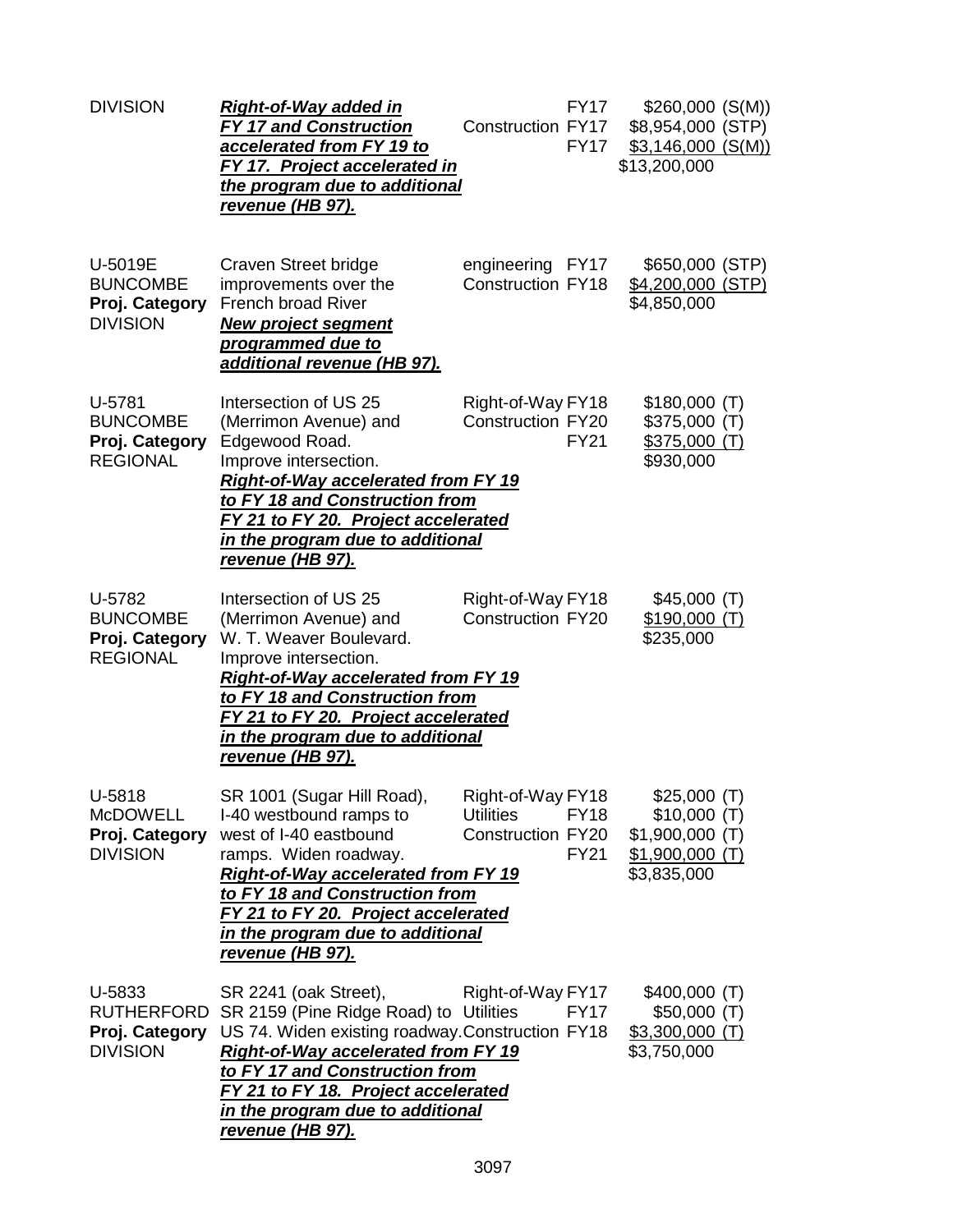| U-5834<br><b>BUNCOMBE</b><br>Proj. Category<br><b>DIVISION</b>    | SR 3116 (Mills Gap Road),<br>US 25 (Hendersonville Road)<br>to SR 3157 (Weston Road).<br>Upgrade existing roadway.<br><b>Right-of-Way accelerated from FY 19</b><br>to FY 18. Project accelerated in the<br>program due to additional<br><u>revenue (HB 97).</u>                                                                 | Right-of-Way FY18<br><b>Construction FY21</b> |                                         | \$100,000(T)<br>$$3,000,000$ (T)<br>\$3,100,000                                                                        |  |
|-------------------------------------------------------------------|----------------------------------------------------------------------------------------------------------------------------------------------------------------------------------------------------------------------------------------------------------------------------------------------------------------------------------|-----------------------------------------------|-----------------------------------------|------------------------------------------------------------------------------------------------------------------------|--|
| W-5213DIV<br><b>BUNCOMBE</b><br>Proj. Category<br><b>DIVISION</b> | Division 13 rumble strips,<br>guardrail, safety and lighting<br>improvements at selected<br>locations in the division category.<br><b>Add Construction in FY 16</b><br>not previously programmed.                                                                                                                                | Construction FY16                             |                                         | \$1,225,000 (HSIP)                                                                                                     |  |
|                                                                   |                                                                                                                                                                                                                                                                                                                                  | <b>DIVISION 14</b>                            |                                         |                                                                                                                        |  |
| R-2588B<br><b>HENDERSON</b><br>Proj. Category<br><b>REGIONAL</b>  | NC 191, SR 1381 (Mountain<br>Road) to NC 280 south of Mills Utilities<br>River. Widen to multi-lanes.<br><b>Right-of-Way accelerated from FY 23</b><br>to FY 22 and Construction from<br>FY 25 to FY 24. Project accelerated<br><u>in the program due to additional</u><br><u>revenue (HB 97).</u>                               | Right-of-Way FY22<br><b>Construction FY24</b> | <b>FY22</b><br><b>FY25</b><br><b>PY</b> | \$4,500,000 (STP)<br>\$500,000 (STP)<br>\$11,275,000 (STP)<br>\$11,275,000 (STP)<br>\$22,550,000 (STP)<br>\$50,100,000 |  |
| R-5734<br><b>MACON</b><br>Proj. Category<br><b>DIVISION</b>       | US 23/US 441, US 64 to<br>SR 1652 (Wide Horizon Drive)/ Utilities<br>SR 1152 (Belden Circle).<br>Implement access management<br>strategies<br><b>Right-of-Way accelerated from FY 19</b><br>to FY 17 and Construction from<br>FY 21 to FY 20. Project accelerated<br>in the program due to additional<br><u>revenue (HB 97).</u> | Right-of-Way FY17<br><b>Construction FY20</b> | <b>FY17</b>                             | $$530,000$ (T)<br>\$60,000(T)<br>$$5,700,000$ (T)<br>\$6,290,000                                                       |  |
| R-5744<br><b>HENDERSON</b><br>Proj. Category<br><b>DIVISION</b>   | Balfour Parkway, NC 191<br>(Brevard Road) to US 64.<br>Construct new 4-lane<br>Expressway.<br><b>Right-of-Way accelerated from FY 24</b><br>to FY 22. Project accelerated in the<br>program due to additional<br><u>revenue (HB 97).</u>                                                                                         | <b>Utilities</b><br>Construction PY           | <b>FY22</b>                             | Right-of-Way FY22 \$13,150,000 (T)<br>FY23 \$13,150,000 (T)<br>\$900,000 (T)<br>$$129,000,000$ (T)<br>\$156,200,000    |  |
| U-5604<br><b>MACON</b><br>Proj. Category<br><b>REGIONAL</b>       | US 441 Business,<br>US 23 / US 64 / US 441 to<br>Porter Street. Intersection<br>improvements at Womak Street,<br>Maple Street, Porter Street, and                                                                                                                                                                                | Right-of-Way FY17<br><b>Construction FY19</b> |                                         | $$1,600,000$ (T)<br>\$5,700,000 (T)<br>\$7,300,000                                                                     |  |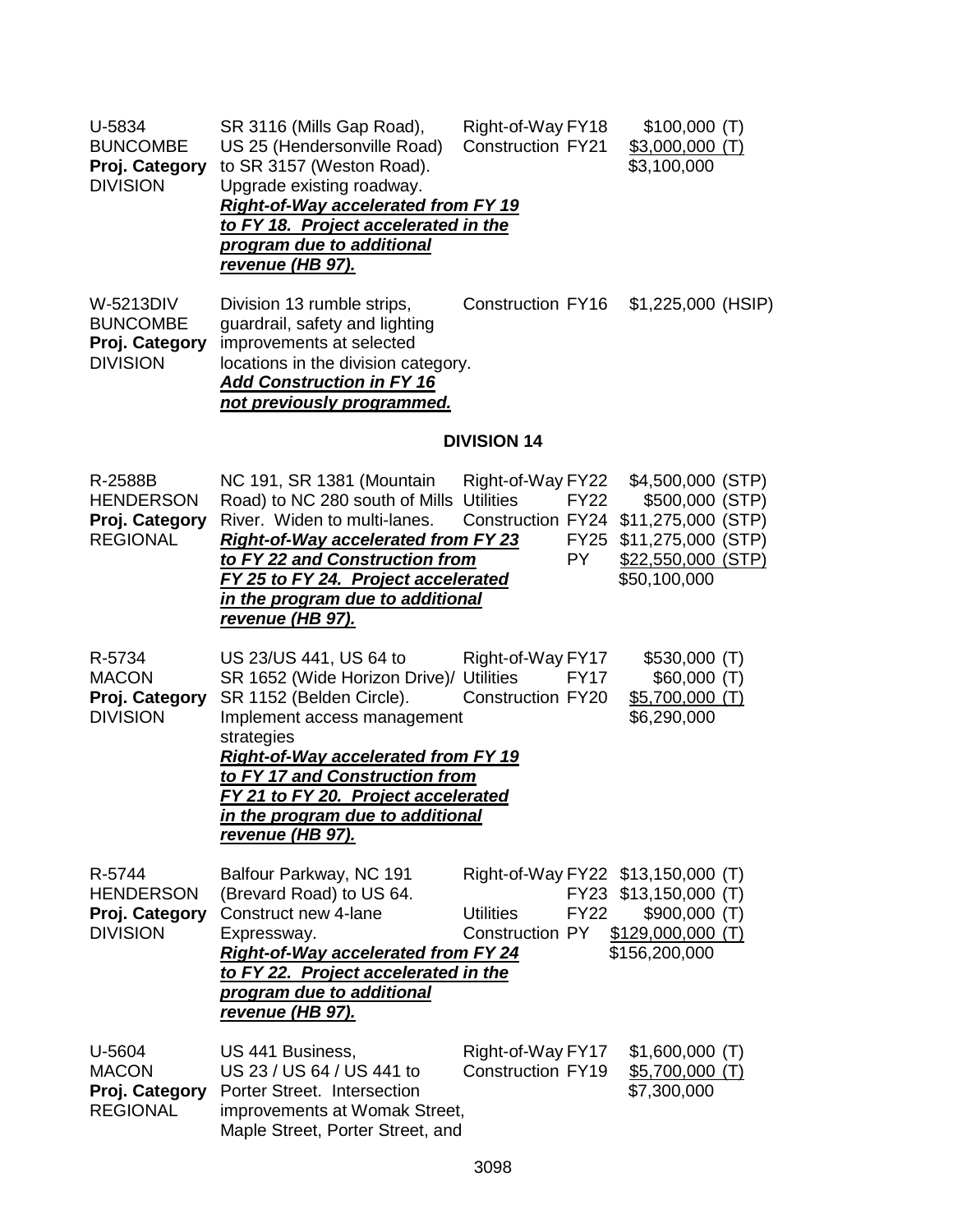Depot Street in Franklin. *Right-of-Way accelerated from FY 20 to FY 17 and Construction from FY 22 to FY 19. Project accelerated in the program due to additional revenue (HB 97).*

| U-5840<br><b>HENDERSON</b><br>Proj. Category                 | SR 1545 (Old Airport Road),<br>US 25 to Mills Gap Road.                                                                                                                                                                                                                                                             | Right-of-Way FY17<br><b>Construction FY19</b>                                         | \$100,000(T)<br>\$2,200,000                                    |  |
|--------------------------------------------------------------|---------------------------------------------------------------------------------------------------------------------------------------------------------------------------------------------------------------------------------------------------------------------------------------------------------------------|---------------------------------------------------------------------------------------|----------------------------------------------------------------|--|
| <b>DIVISION</b>                                              | \$2,300,000<br>Widen roadway.<br>Right-of-Way accelerated from FY 19<br>to FY 17 and Construction from<br>FY 21 to FY 19. Project accelerated<br>in the program due to additional<br>revenue (HB 97).                                                                                                               |                                                                                       |                                                                |  |
| U-5866<br><b>GRAHAM</b><br>Proj. Category<br><b>DIVISION</b> | New route, US 129 (Rodney<br>Orr Bypass) to Robinsville<br>High School and Middle.<br>School. Construct new route<br>including bridge over Cheoah River.<br><b>Right-of-Way accelerated from FY 19</b><br>to FY 17 and Construction from<br>FY 21 to FY 19. Project accelerated<br>in the program due to additional | Right-of-Way FY17<br><b>Utilities</b><br>FY <sub>17</sub><br><b>Construction FY19</b> | \$150,000(T)<br>\$20,000(T)<br>$$3,800,000$ (T)<br>\$3,970,000 |  |

*revenue (HB 97).*

#### **STIP DELETIONS DIVISION 1**

| B-5600           | SR 1319 (Roper Lane),              | Right-of-Way FY20        | \$15,000 (STPOFF)  |
|------------------|------------------------------------|--------------------------|--------------------|
| <b>HYDE</b>      | Replace Bridge 470079              | <b>Construction FY21</b> | \$309,000 (STPOFF) |
| Proj. Category   | over canal.                        |                          | \$324,000          |
| <b>DIVISION</b>  | Delete at the request of Division. |                          |                    |
| B-5607           | SR 1208 (West Kitty Hawk           | Right-of-Way FY21        | \$55,000 (HFB)     |
| <b>DARE</b>      | Road), Replace Bridge              | <b>Construction FY22</b> | \$575,000 (HFB)    |
| Proj. Category   | 270040 over canal.                 |                          | \$630,000          |
| <b>HWY FUNDS</b> | Delete, work to be accomplished    |                          |                    |
|                  | under project r-5738.              |                          |                    |

## **DIVISION 6**

| <b>I-5846</b><br><b>ROBESON</b><br>Proj. Category<br><b>STATEWIDE</b> | I-74, US 74 to east of NC 710. Construction FY20<br>Pavement rehabilitation.<br>Delete, work to be accomplished<br>under different project. | \$2,600,000 (NHPIM) |
|-----------------------------------------------------------------------|---------------------------------------------------------------------------------------------------------------------------------------------|---------------------|
| <b>I-5848</b><br><b>ROBESON</b><br>Proj. Category<br><b>STATEWIDE</b> | 1-95, 1 mile north of NC 72 (mileConstruction FY20)<br>post 18) to 0.2 mile north of<br>SR 1536 (Carthage Road)<br>(mile post 19).          | \$700,000 (NHPIM)   |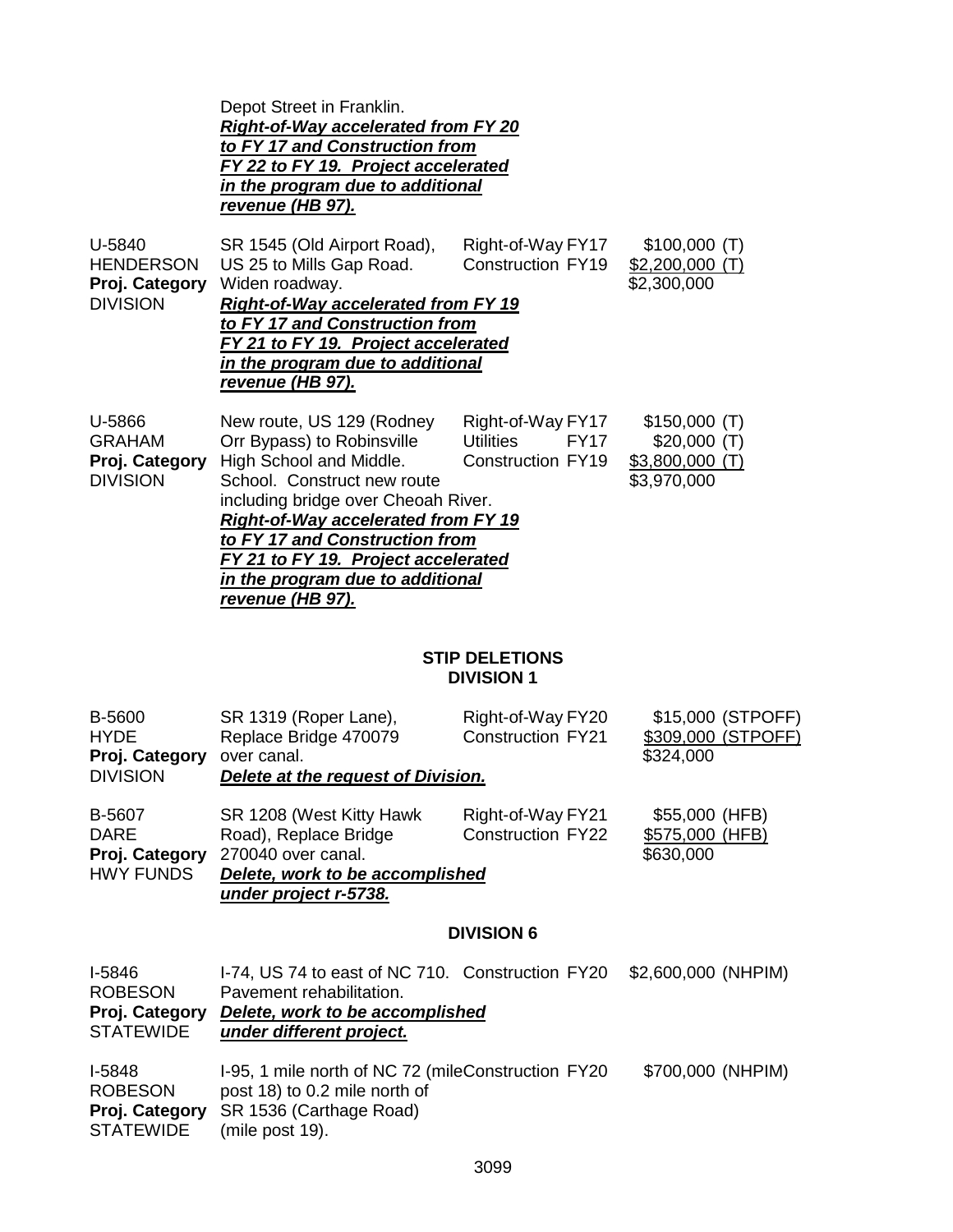|                                                                                     | Pavement rehabilitation.<br>under different project.                                                                                                                                                                                         |  | <b>Delete, work to be accomplished</b> |  |  |                 |  |
|-------------------------------------------------------------------------------------|----------------------------------------------------------------------------------------------------------------------------------------------------------------------------------------------------------------------------------------------|--|----------------------------------------|--|--|-----------------|--|
| <b>I-5849</b><br><b>ROBESON</b><br>Proj. Category<br><b>STATEWIDE</b>               | I-95, north of SR 1536<br>Construction FY20<br>\$1,700,000 (NHPIM)<br>(Carthage Road) (mile post 19)<br>to north of US 301 (mile post 23).<br>Pavement rehabilitation.<br><b>Delete, work to be accomplished</b><br>under different project. |  |                                        |  |  |                 |  |
| <b>DIVISION 9</b><br>EB-5005<br><b>DAVIE</b><br>Proj. Category<br><b>TRANSITION</b> | \$700,000 STPEB<br>Rich Park Greenway, US 158, Construction FY15<br>SR 1400 (Campbell Road),<br>and Rich Park in Mocksville.<br>Construct multiuse path.<br>Delete; project declined by town.                                                |  |                                        |  |  |                 |  |
|                                                                                     | <b>ADDITIONS</b>                                                                                                                                                                                                                             |  | 140 PROJECTS                           |  |  | \$2,434,187,000 |  |
| <b>MODIFICATIONS</b>                                                                |                                                                                                                                                                                                                                              |  | 239 PROJECTS                           |  |  |                 |  |
|                                                                                     | <b>DELETIONS</b>                                                                                                                                                                                                                             |  | 6 PROJECTS                             |  |  | \$6,654,000     |  |
|                                                                                     |                                                                                                                                                                                                                                              |  | 385 PROJECTS                           |  |  | \$2,427,533,000 |  |

# **Approval – Municipal and Special Agreements**

A motion was made by Board Member Blount seconded by Board Member Brown, to approve the

following.

SUMMARY: There are a total of 20 agreements for approval by the Board of Transportation.

Division 3

| City of Jacksonville<br><b>Onslow County</b><br>U-4007A/ U-4007B<br>35008.2.FS9<br>35008.2.FS10 | This Project consists of landscaping areas along the Jacksonville<br>Bypass according to plans developed by the City of Jacksonville<br>and approved by NCDOT. The Municipality shall develop the<br>landscape design, prepare plans and site, and install the plantings.<br>The Department shall participate in the cost not to exceed<br>\$365,273.96. The Municipality shall assume maintenance of the<br>plantings after one year.                                                                                                              |
|-------------------------------------------------------------------------------------------------|-----------------------------------------------------------------------------------------------------------------------------------------------------------------------------------------------------------------------------------------------------------------------------------------------------------------------------------------------------------------------------------------------------------------------------------------------------------------------------------------------------------------------------------------------------|
| Town of Leland<br><b>Brunswick County</b><br>U-5534 P<br>44096.1.17                             | This Project consists of the design of a multi-use path beginning at<br>Westgate Drive behind Wal-Mart, running south/southwest,<br>crossing Jacky's Creek and tying into Ricegate Drive in Brunswick<br>Forest in Leland. The Municipality is responsible for all phases of<br>the Project. The Department shall participate in an amount not to<br>exceed \$96,172 (80%) in STP-DA funds. The Municipality will be<br>responsible for providing \$24,042 (20%) matching funds and all<br>costs that exceed the total estimated cost of \$120,214. |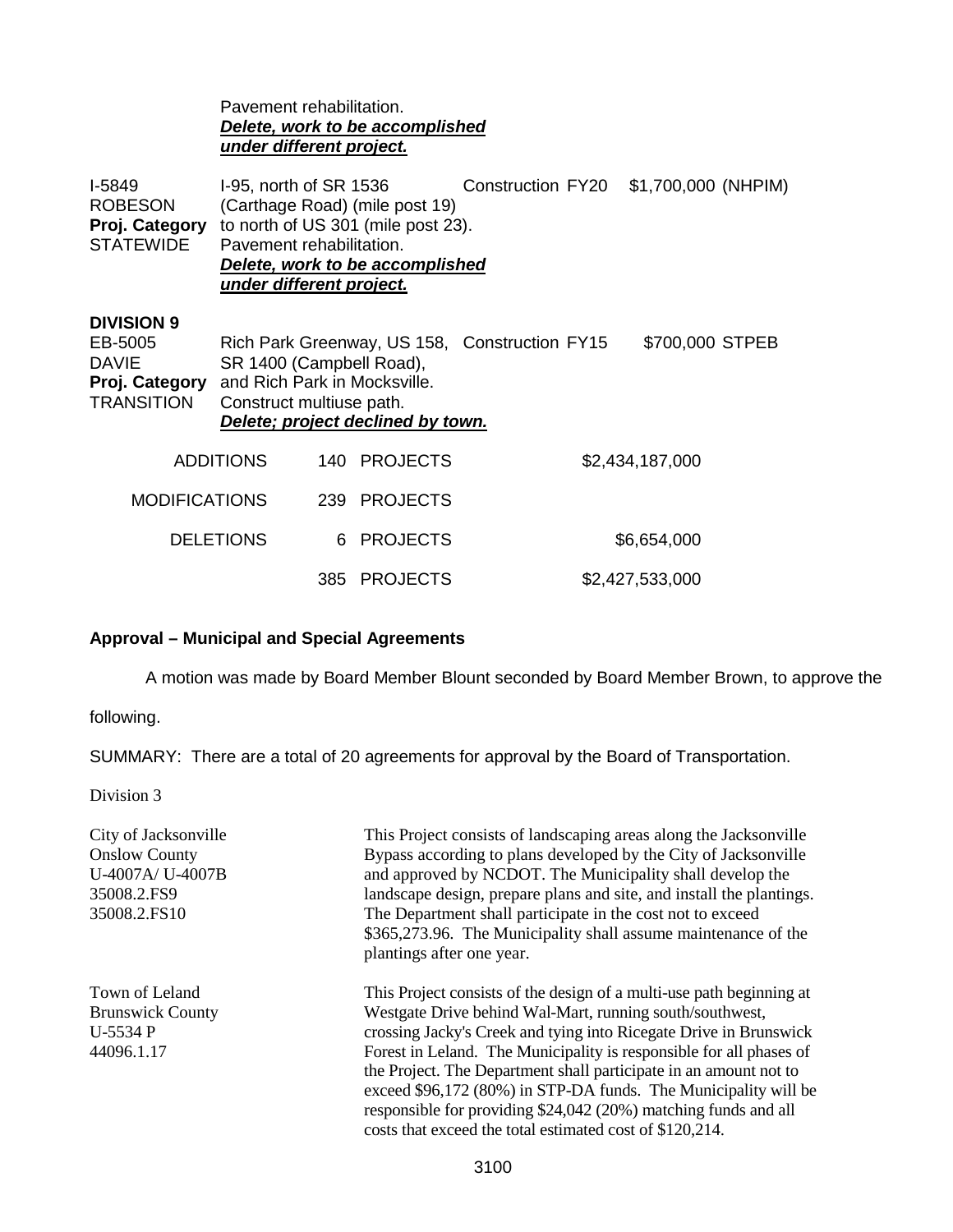#### Division 6

County of Harnett Harnett County 44477

Division 7

City of High Point Guilford County C-5609 A 43731.3.2

Town of Hillsborough Orange County U-5549 43987.1.FR1 50153.3.F1

City of Greensboro Guilford County C-5555 E 45540.1.6 45540.2.6 45540.3.6

City of Greensboro Guilford County EB-5712 50408.3.F1

Orange County C-5602 A 43710.3.2

The Project consists of construction of a new entrance to the Harnett County Campus of Central Carolina Community College on US 421. The Department shall participate in an amount not to exceed \$98,000. The County will be responsible for remaining costs and all costs that exceed the total estimated cost of \$168,000.

This Project consists of an asphalt greenway between Deep River Road and Penny Road in High Point. The Municipality is responsible for all phases of the Project. The Department shall participate in an amount not to exceed \$1,236,000 (80%) in CMAQ funds. The Municipality will be responsible for providing \$309,000 (20%) matching funds and all costs that exceed the total estimated cost of \$1,545,000.

This Project consists of signal improvements on NC 86 (Churton Street) and curb and gutter, crosswalk and bus pull-out on NC 86/US 70 Street in Hillsborough. This Supplemental Agreement is to remove \$47,000 of Spot Safety funding participation from the construction of the Project.

This Project consists of the construction of sidewalk along College Road on the east side from Guida Drive to Friendly Avenue and along New Garden Road on the west side from Friendly Avenue to Ballinger Road in Greensboro. The Municipality is responsible for all phases of the Project. The Department shall participate in an amount not to exceed \$220,000 (80%) in CMAQ funds. The Municipality will be responsible for providing \$55,000 (20%) matching funds and all costs that exceed the total estimated cost of \$275,000.

This Project consists of the construction of sidewalks along Lovett Street on both sides from West Florida Street to Freeman Mill Road where none exists, with appropriate curb cuts and driveway aprons, and marked crosswalks where needed in Greensboro. The Municipality is responsible for all phases of the Project. The Department shall participate in an amount not to exceed \$369,903 in Safe Routes to Schools funds.

This Project consists of funding a 28 feet, 22-passenger dieselpowered expansion light transit vehicle (LTV) and operating assistance to support transit service expansion along the US 70 corridor between Mebane and Hillsborough. The County is responsible for all phases of the Project. The Department shall participate in an amount not to exceed \$164,129 (80%) in CMAQ funds. The County will be responsible for providing \$41,033 (20%) matching funds and all costs that exceed the total estimated cost of \$205,162.

City of High Point This Rail Agreement covers the Municipal Agreement entered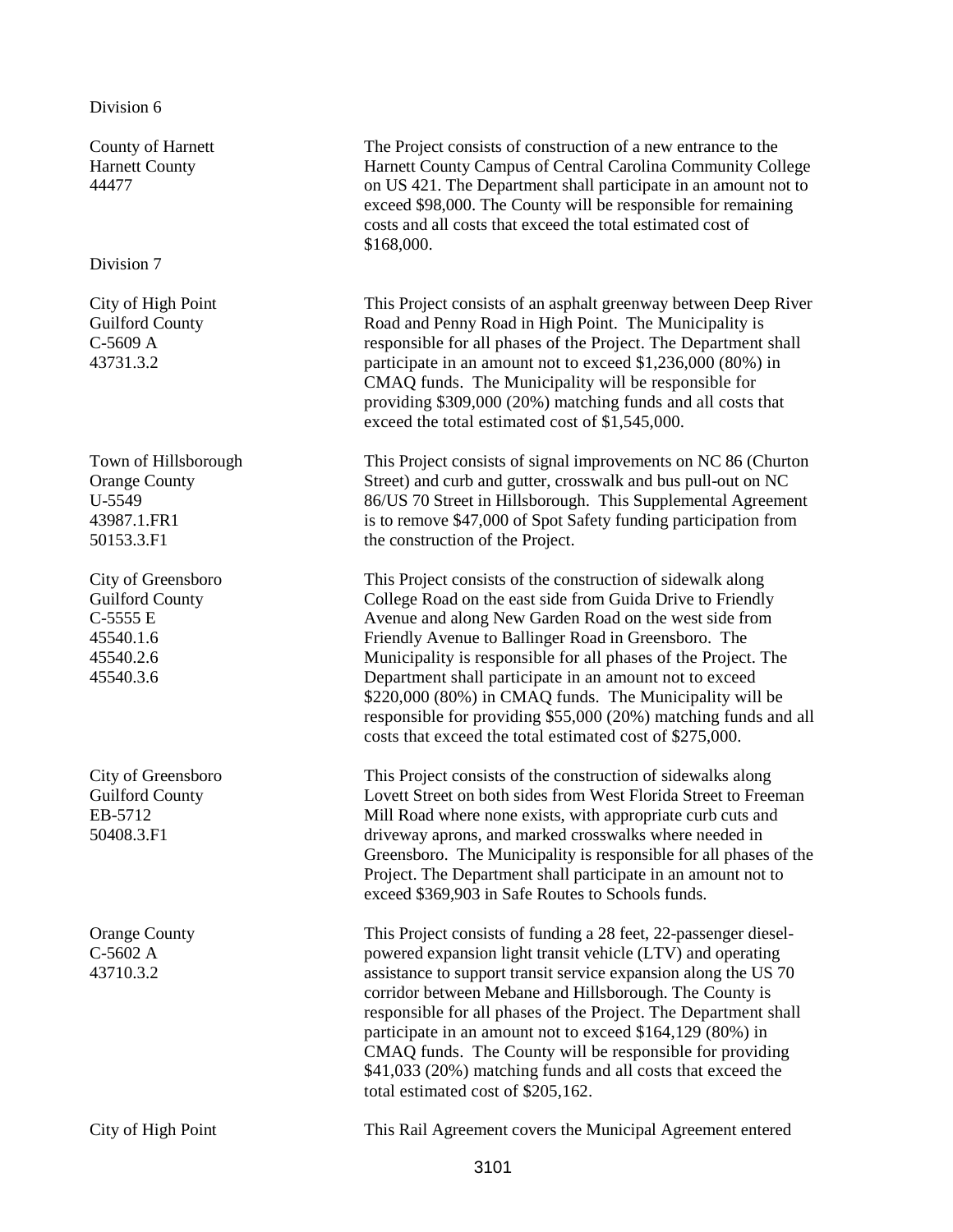Guilford County P-2912 A 49999.1STR14 49999.3STR14 34299.2.1 37676

#### Division 9

City of Winston-Salem Forsyth County U-2827B 34872.1.1

Division 10

City of Charlotte Mecklenburg County C-5538 51008.2.1 51008.3.1

Town of Cornelius Mecklenburg County EB-5775 46417.2.1 46417.3.1

Mecklenburg County U-5107 42369.1.1 42369.3.1

into on June 14, 1993, between the Department and the Municipality, which was supplemented on April 22, 1996, March 12, 2001, October 29, 2001, August 5, 2003, September 2, 2005, April 18, 2012, and May 29, 2015, for certain improvements to the former Southern Railway Passenger Station located in High Point. Enhancement funds are no longer available and State funds have been added to complete the project. There will be no further supplements for this project. This Supplemental Agreement No. 8 amends the funding source from federal funds to state funds for improvements to the platform canopy roofing system, which will be performed by the Municipality. The estimated cost is \$400,000; \$320,000 (80%) in State Rail funds and \$80,000 (20%) in municipal match.

This Project consists of roadway improvements to US 421 from I-40 Bypass to west of US 158 in Winston-Salem. This Agreement is for the Department to prepare an Area Model Analysis and Operational Analysis for detouring traffic in Winston-Salem during the Design-Build Project. The Department shall participate in fifty-five percent (55%) of the cost of the study. The Municipality shall reimburse the Department forty-five percent (45%), of the actual cost of the study. The estimated reimbursement from the Municipality is \$476,341.63. The estimated total cost of the study is \$1,050,297.

This Project consists of the construction of a single-lane roundabout at the intersection of Tuckaseegee, Berryhill and Thrift Roads. The Municipality is responsible for all phases of the Project. The Department shall reimburse 80% of approved eligible costs from the CMAQ funds allocation, not to exceed \$1,847,000. The Municipality will be responsible for providing the 20% (\$461,750) non-federal match for the CMAQ funds authorized and all costs that exceed the total available funding of \$2,308,750.

This Project consists of the construction of the South Prong Rocky River Greenway. The Municipality is responsible for all phases of the Project. The Department shall reimburse 80% of eligible costs from the STP-DA funds allocation, not to exceed \$721,000. The Municipality will be responsible for providing the 20% (\$180,250) non-federal match for the STP-DA funds authorized, and all costs that exceed the total available funding of \$901,250.

This Project consists of signalization at the Tyvola Entrance to the Queens Athletic Complex. The County is responsible for all phases of the Project. The Department shall reimburse 80% of eligible costs from the High Priority funds allocation, not to exceed \$624,000. The Municipality will be responsible for providing the 20% (\$156,000) non-federal match for the High Priority funds authorized, and all costs that exceed the total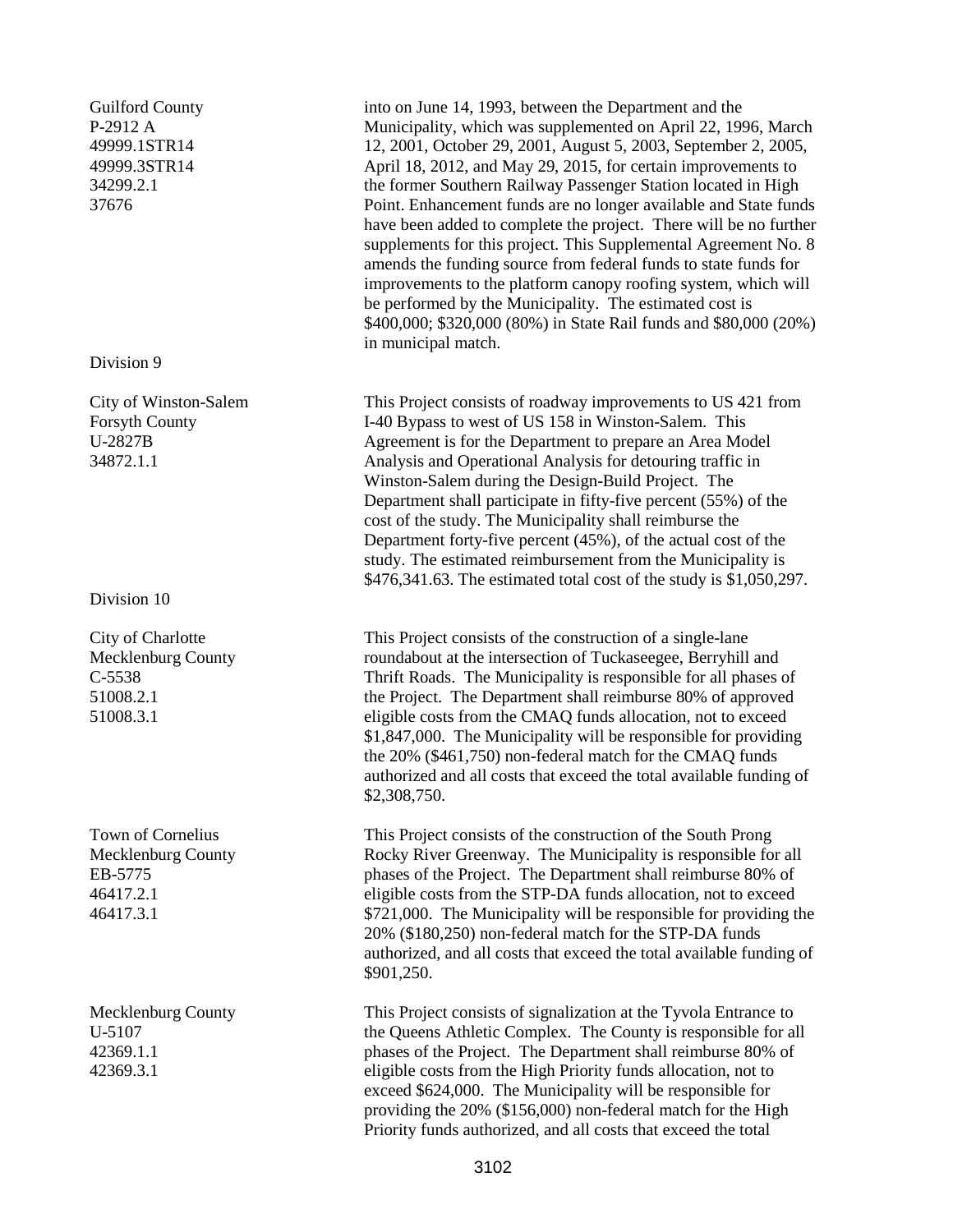City of Concord Cabarrus County B-3421 33048.3.1 Division 11 City of Mount Airy Surry County 44598

Division 11, 12 & 13

Western Piedmont Council of Governments Alexander, Burke, Caldwell, and Catawba Counties U-5924 44509.1.11 44509.1.26

Division 12

Ingles Markets, Inc. Iredell County I-3819 34192.2.GV4

City of Gastonia Gaston County I-5000 41153.1.1

Division 14

available funding of \$780,000.

The Project consists of the replacement of Bridge No. 266 on SR 1002 (Cabarrus Ave.) over Norfolk Southern Railway Company, including sidewalk, bridge rails, foundation and conduit system for decorative street lighting, in Cabarrus County. This Supplemental Agreement is for betterments to upgrade from four metal strain poles to two arch powder coated mast arms. The Municipality shall reimburse the Department 100% actual cost. The estimated cost is \$4,000.

The Project consists of design and construction necessary to repair slope protection along Lovills Creek, stream restoration, completion of greenway, and greenway enhancements. The Municipality shall be responsible for all phases of the Project. The Department shall participate in actual construction costs in an amount not to exceed \$150,000. Costs which exceed this amount shall be borne by the Municipality.

This Project consists of the Western Piedmont Council of Governments providing planning activities pursuant to Title 23 of the US Code, Section 134. The Department will reimburse eighty percent (80%) of the costs of eligible planning activities with Planning (PL) and STP-DA funds. The allocation of these funds to the Council will be commensurate with Federal-aid allocations and distribution by the Department.

This Project consists of improvements to the I-40/ I-77 Interchange and I-40 from US 21 to I-77 in Statesville. The Developer has requested the Department to include preparation of engineering plans to construct a roundabout at US 21 and Free Nancy Avenue in conjunction with the Project. The Developer will be responsible for all costs. The estimated cost is \$185,000.

This Project consists of geometric safety improvements to interchange on I-85/US 321 in Gastonia. As part of these improvements, an existing City of Gastonia trail will be relocated on land on which Norfolk Southern Railway has an easement. The location of the land for the new trail has to be abandoned by the railway in order for the trail to be constructed. This Agreement is to provide reimbursement for legal services procured in regard to the abandonment of the railroad property to be used as a trail. The Department will reimburse the Municipality one hundred percent (100%) of the cost of the legal services upon completion of the work. The estimated cost is \$20,000.

Town of Fletcher This Project consists of the construction of Hendersonville Road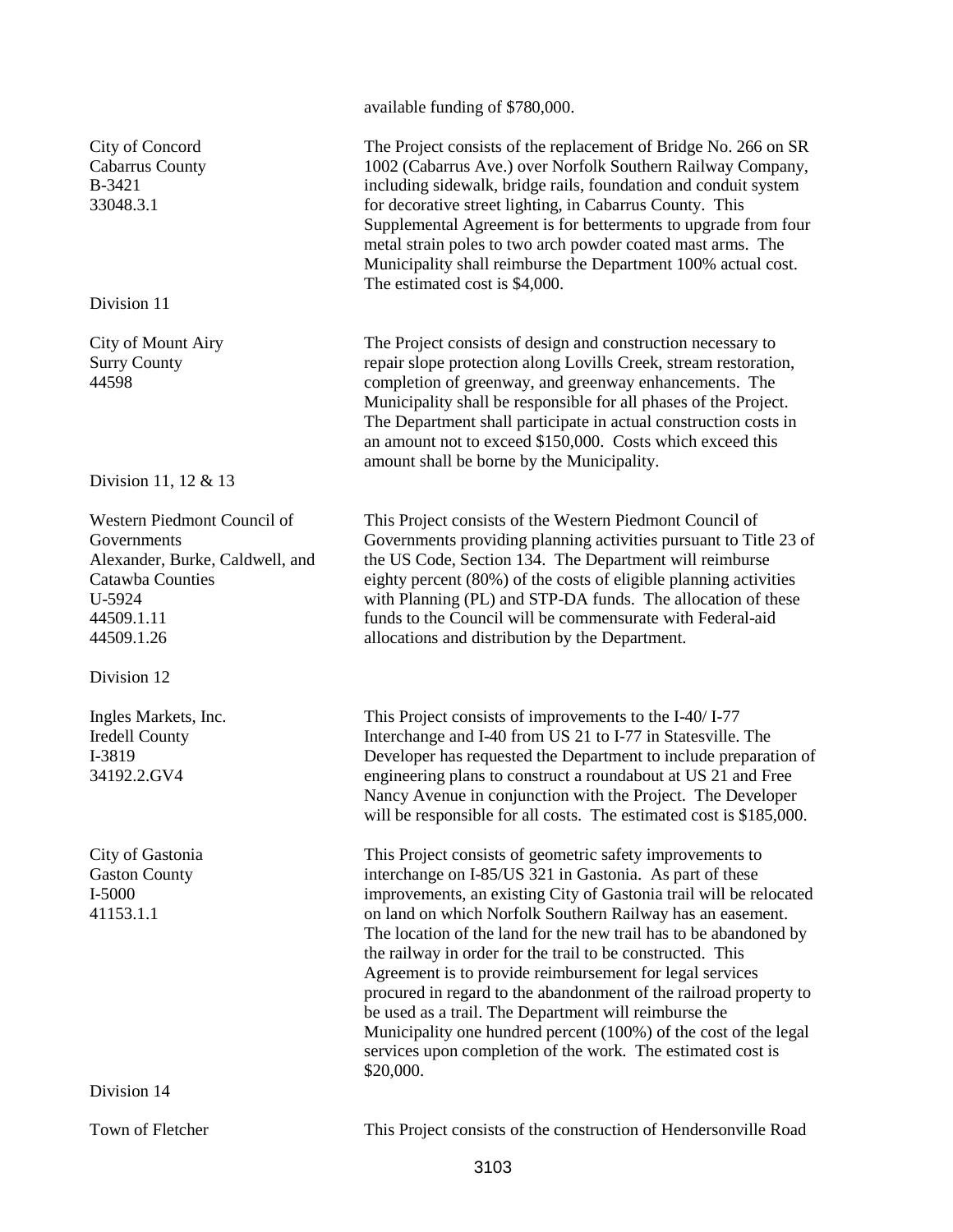| <b>Henderson County</b>         | (US 25) Improvements. The Municipality is responsible for all    |
|---------------------------------|------------------------------------------------------------------|
| U-5872                          | phases of the Project. The Department shall reimburse 80% of     |
| 46415.1.1                       | eligible costs from the STP-DA funds allocation, not to exceed   |
| 46415.2.1                       | \$1,728,553,000. The Municipality will be responsible for        |
| 46415.3.1                       | providing the 20% (\$432,138) non-federal match for the STP-DA   |
|                                 | funds authorized, and all costs that exceed the total available  |
|                                 | funding of \$2,160,691.                                          |
| FHWA – Eastern Federal Lands    | This Project consists of the resurfacing of existing paved       |
| <b>Highway Division (EFLHD)</b> | roadway, rebuilding of shoulders, installing thermoplastic       |
| <b>Graham County</b>            | pavement markings and snowplowable pavement markers along        |
|                                 | the Cherohala Skyway (Nantahala National Forest) in Graham       |
|                                 | County funded by Federal Lands Access Program (FLAP) funds.      |
|                                 | The Department is responsible for all phases of work. The        |
|                                 | Department shall participate in a matching share equal to 19.02% |
|                                 | (\$911,464.32). The Total Project cost is \$4,627,321.60.        |

SUMMARY: There are a total of 24 agreements for informational purposes only.

Division 3

| Town of Boiling Springs Lakes<br><b>Brunswick County</b><br>46305.1.5 | This Project consists of landscaping areas according to plans<br>developed by Department for the Town of Boiling Springs Lakes.<br>The Department shall develop the landscape design, prepare<br>plans and site and install the plantings. The Municipality shall<br>assume maintenance of the plantings after one year.                                                        |  |  |
|-----------------------------------------------------------------------|---------------------------------------------------------------------------------------------------------------------------------------------------------------------------------------------------------------------------------------------------------------------------------------------------------------------------------------------------------------------------------|--|--|
| Circle K Inc.<br><b>Brunswick County</b><br>36249.3574                | This Project consists of a signal upgrade at the intersection of NC<br>133 and (River Road) SR 1551 (Blackwell Road) related to the<br>Belville Commons development. The Developer shall reimburse<br>the Department one hundred percent (100%) of the actual cost of<br>the review and inspection work performed by the Department. The<br>estimated reimbursement is \$5,000. |  |  |
| Division 5                                                            |                                                                                                                                                                                                                                                                                                                                                                                 |  |  |
| KRG New Hill Place, LLC<br><b>Wake County</b><br>36249.3576           | This Project consists of designing cable routing plans and line<br>items for a new fiber optic network to be constructed by the<br>Developer along NC-55 Bypass in Holly Springs, NC. The<br>Department will perform the work and the Developer shall<br>reimburse the Department one hundred percent (100%) of the<br>actual costs. The estimated cost is \$13,000.            |  |  |
| <b>CalAtlantic Homes</b><br><b>Wake County</b><br>36249.3580          | This Project consists of new signal installation at SR 1635<br>(McCrimmon Parkway) and Town Hall Drive. The Developer<br>shall reimburse the Department one hundred percent (100%) of<br>the actual cost of the review and inspection work performed by<br>the Department. The estimated reimbursement is \$5,000.                                                              |  |  |
| Division 7                                                            |                                                                                                                                                                                                                                                                                                                                                                                 |  |  |
| City of High Point<br><b>Guilford County</b><br>7.104112<br>7.104132  | This Project consists of the fabrication and installation of new<br>signs on I-74 and I-85 Business in High Point. The Department<br>shall design, fabricate and provide the necessary labor for the<br>installation of the signs. The Municipality shall reimburse the                                                                                                         |  |  |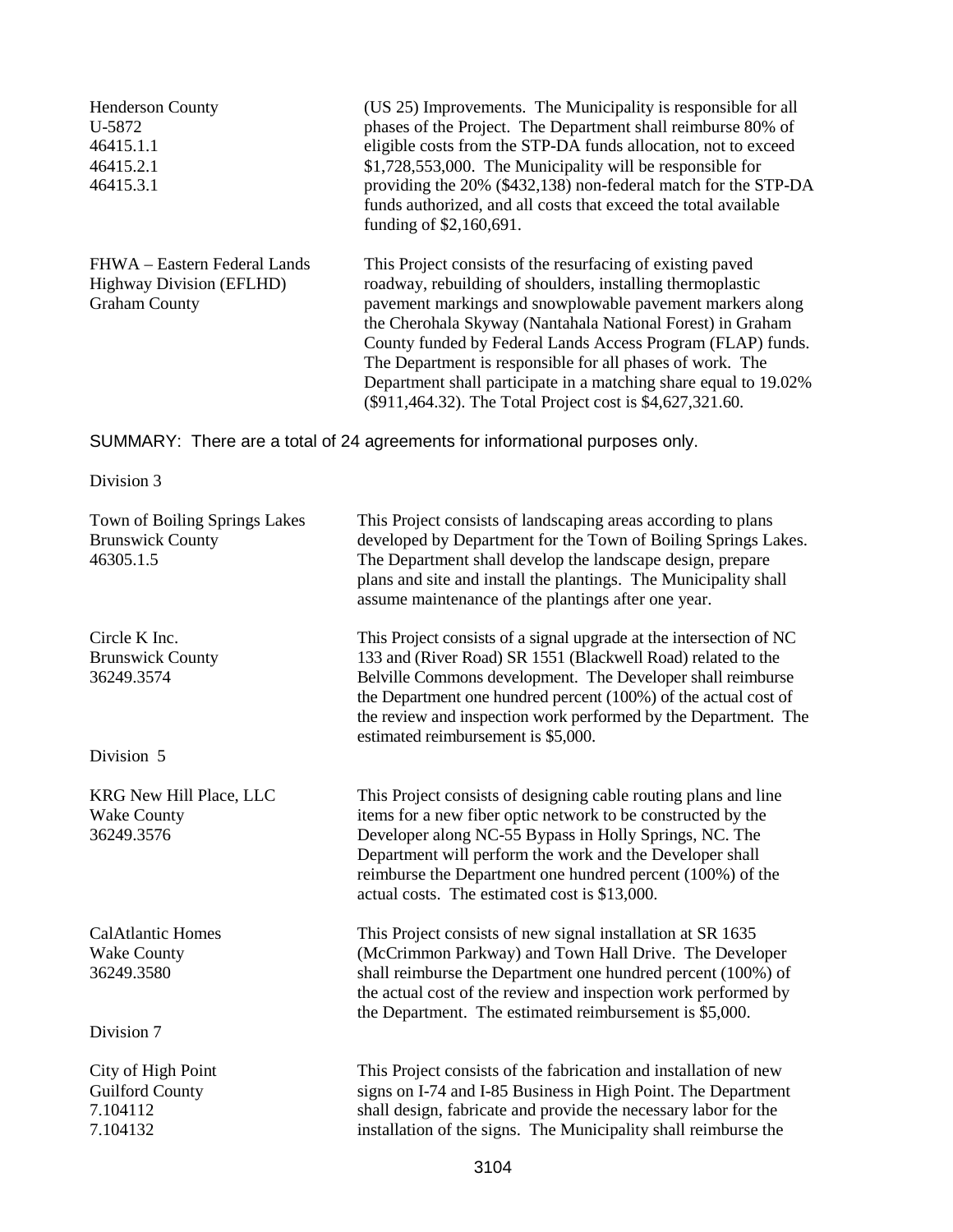Department one hundred percent (100%) of the actual cost of the work performed by the Department. The estimated cost is \$100,000.

This Project consists of the construction of the Loves Creek Greenway. This Supplemental Agreement is to extend the completion date of the Project to February 2, 2017, in lieu of December 31, 2015.

This Agreement is to provide de-icing salt to the County for the safe and efficient utilization of transportation systems in the Lee County. The County shall reimburse the Department 100% of the actual cost of the de-icing salt. The estimated reimbursement to the Department is \$113.05 per ton.

This Project consists of installing landscape plantings on bridge realignment site located at the intersection of US 1 and US 15- 501/NC 211 in Aberdeen. Upon completion of the work, the Municipality shall assume responsibility for all maintenance and replacement of the landscape materials.

This Project consists of traffic signal review and inspection for the traffic signal at NC 73 at Rich Hatchet Road in Huntersville. The Developer shall reimburse the Department one hundred percent (100%) of the actual cost of the Department's work. The estimated reimbursement is \$5,000.

This Project consists of design, fabrication, and installation of one directional sign at the intersection of NC 184/NC 194 in Banner Elk. The Entity shall reimburse the Department one hundred percent (100%) of the actual cost of the Department's work. The estimated reimbursement is \$400.

This Project consists of the construction of a side-path along NC 184 (Beech Mountain Parkway) from 0.2 miles north of the south town limit to 0.6 miles north of the south town limit. The Municipality shall be responsible for all phases of the Project. The Department shall participate in actual construction costs in an amount not to exceed \$250,000. Costs which exceed this amount shall be borne by the Municipality.

This Municipal Maintenance Agreement (Schedule A) provides for the Municipality to contract with the Department for the installation, repair and maintenance of traffic control devices. The Municipality shall install and maintain signs and supports on the State Highway System Streets located within the Municipality. The Department shall be billed quarterly by the Municipality for the cost of signs and supports as per the

Division 8

Town of Siler City Chatham County EB-5004 45521.1.1 45521.3.1

Lee County 36249.3577

Town of Aberdeen Moore County 46305.3.16

Division 10

NR Holly Crest Property Owner, LLC 36249.3575

Division 11

Lees-McRae College Avery County 36249.3571

Town of Beech Mountain Avery County 44480

Division 12

City of Gastonia Gaston County 12.103612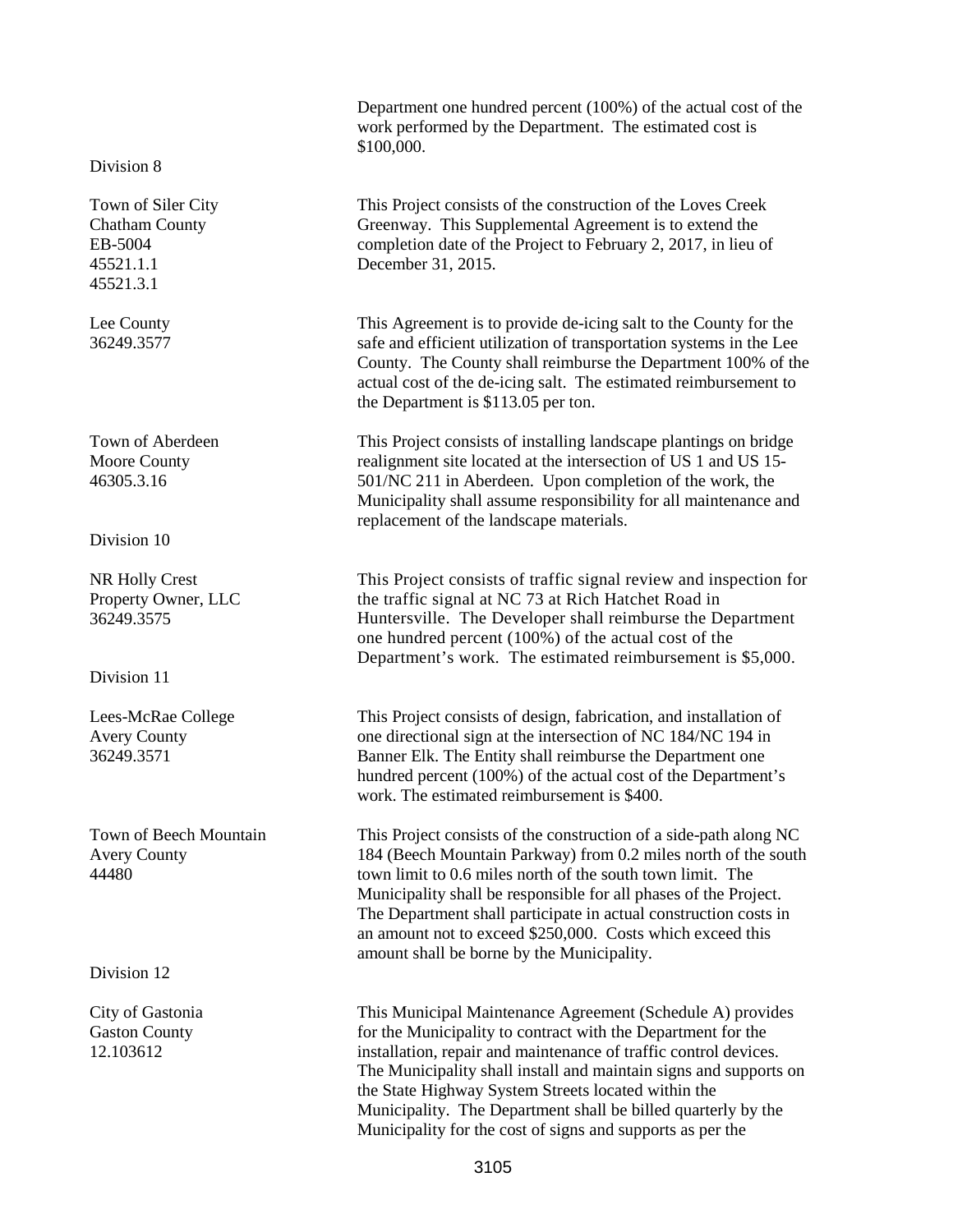City of Gastonia Gaston County 12.103612

City of Gastonia Gaston County 12.1036SM

City of Gastonia Gaston County 12.1036SM

City of Hickory Catawba County 12.101812

City of Hickory Catawba County 12.101812

City of Hickory Catawba County 12.1018SM

City of Hickory Catawba County

#### agreement.

This Municipal Maintenance Agreement (Schedule B) provides for the Municipality to maintain traffic control devices. The Municipality shall install and maintain pavement marking materials and pavement markers on the State Highway System Streets located within the Municipality. The Department shall be billed quarterly by the Municipality for the cost of signs and supports as per the agreement.

This Municipal Operations Agreement (Schedule C) consists of the operation of the traffic signals at certain intersections on the State Highway System within or near the Municipality The Department shall reimburse the Municipality based on an annual approved amount of applicable traffic control devices utilized for the operation and maintenance of the system.

This Municipal Operations Agreement (Schedule D) provides for the operation of the computerized traffic signal system as indicated in the Agreement. The Municipality shall be responsible for timing plans, electric traffic signals and other traffic control devices on the State Highway System Streets located within the Municipality. The Department shall be invoiced for the approved cost of the traffic signal control system installation, maintenance, and administrative costs as per the Agreement.

This Municipal Maintenance Agreement (Schedule A) provides for the Municipality to contract with the Department for the installation, repair and maintenance of traffic control devices. The Municipality shall install and maintain signs and supports on the State Highway System Streets located within the Municipality. The Department shall be billed quarterly by the Municipality for the cost of signs and supports as per the Agreement.

This Municipal Maintenance Agreement (Schedule B) provides for the Municipality to maintain traffic control devices. The Municipality shall install and maintain pavement marking materials and pavement markers on the State Highway System Streets located within the Municipality. The Department shall be billed quarterly by the Municipality for the cost of signs and supports as per the Agreement.

This Municipal Operations Agreement (Schedule C) consists of the operation of the traffic signals at certain intersections on the State Highway System within or near the Municipality The Department shall reimburse the Municipality based on an annual approved amount of applicable traffic control devices utilized for the operation and maintenance of the system.

This Municipal Operations Agreement (Schedule D) provides for the operation of the computerized traffic signal system as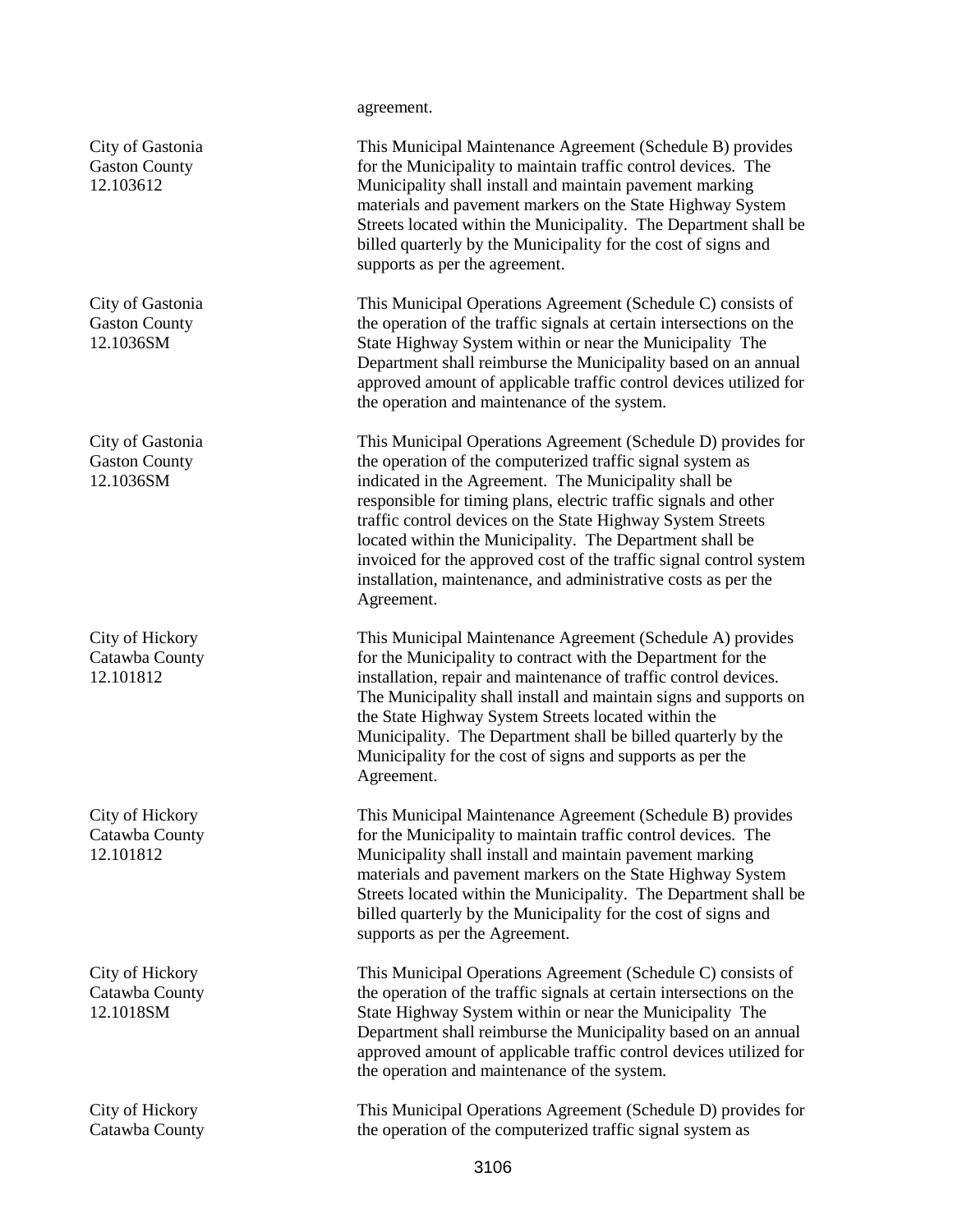| 12.1018SM                                                                    | indicated in the Agreement. The Municipality shall be<br>responsible for timing plans, electric traffic signals and other<br>traffic control devices on the State Highway System Streets<br>located within the Municipality. The Department shall be<br>invoiced for the approved cost of the traffic signal control system<br>installation, maintenance, and administrative costs as per the<br>Agreement.                                                           |
|------------------------------------------------------------------------------|-----------------------------------------------------------------------------------------------------------------------------------------------------------------------------------------------------------------------------------------------------------------------------------------------------------------------------------------------------------------------------------------------------------------------------------------------------------------------|
| Town of Mooresville<br><b>Iredell County</b><br>12.1049SM                    | This Municipal Operations Agreement (Schedule C) consists of<br>the operation of the traffic signals at certain intersections on the<br>State Highway System within or near the Municipality The<br>Department shall reimburse the Municipality based on an annual<br>approved amount of applicable traffic control devices utilized for<br>the operation and maintenance of the system.                                                                              |
| South Point Associates #1, LLC<br><b>Gaston County</b><br>36249.3579         | This Project consists of review and inspection of newly placed<br>signal at the intersection of NC 273 and new driveway. The<br>Department will review the traffic signal plans and inspect the<br>traffic signal installation. The Developer shall reimburse the<br>Department one hundred percent (100%) of the actual cost of the<br>Department's work. The estimated reimbursement is \$7,500.                                                                    |
| Division 13                                                                  |                                                                                                                                                                                                                                                                                                                                                                                                                                                                       |
| Town of Mars Hill<br><b>Madison County</b><br>44472                          | This Project consists of construction of a sidewalk along NC 213<br>(Cascade Street) from Athletic Street to the gravel parking lot<br>adjacent to the Mars Hill University Tennis Courts, Baseball<br>Field and Football Complex. The Department shall be<br>responsible for the phases of the work. The Municipality shall be<br>responsible for all liability and maintenance responsibilities for<br>the sidewalk upon completion and acceptance of work.         |
| <b>Ingles Markets</b><br><b>Buncombe County</b><br>36249.3554                | This Project consists of the installation of a new metal pole and<br>mast arm in the Northwest quadrant at the intersection of the<br>Ingles Markets property at 863 Brevard Road (NC 191). The<br>Department will review the traffic signal plans and inspect the<br>traffic signal installation. The Developer shall reimburse the<br>Department one hundred percent (100%) of the actual cost of the<br>Department's work. The estimated reimbursement is \$7,500. |
| Division 14                                                                  |                                                                                                                                                                                                                                                                                                                                                                                                                                                                       |
| <b>Tryon International Equestrian</b><br>Center<br>Polk County<br>36249.3573 | This Project consists of design, fabrication and installation of<br>guide signs for the Tryon International Equestrian Center on US<br>74 at Exit 170. The Developer shall reimburse the Department<br>one hundred percent (100%) of the actual cost of the work<br>performed by the Department. The estimated reimbursement is<br>\$15,000.                                                                                                                          |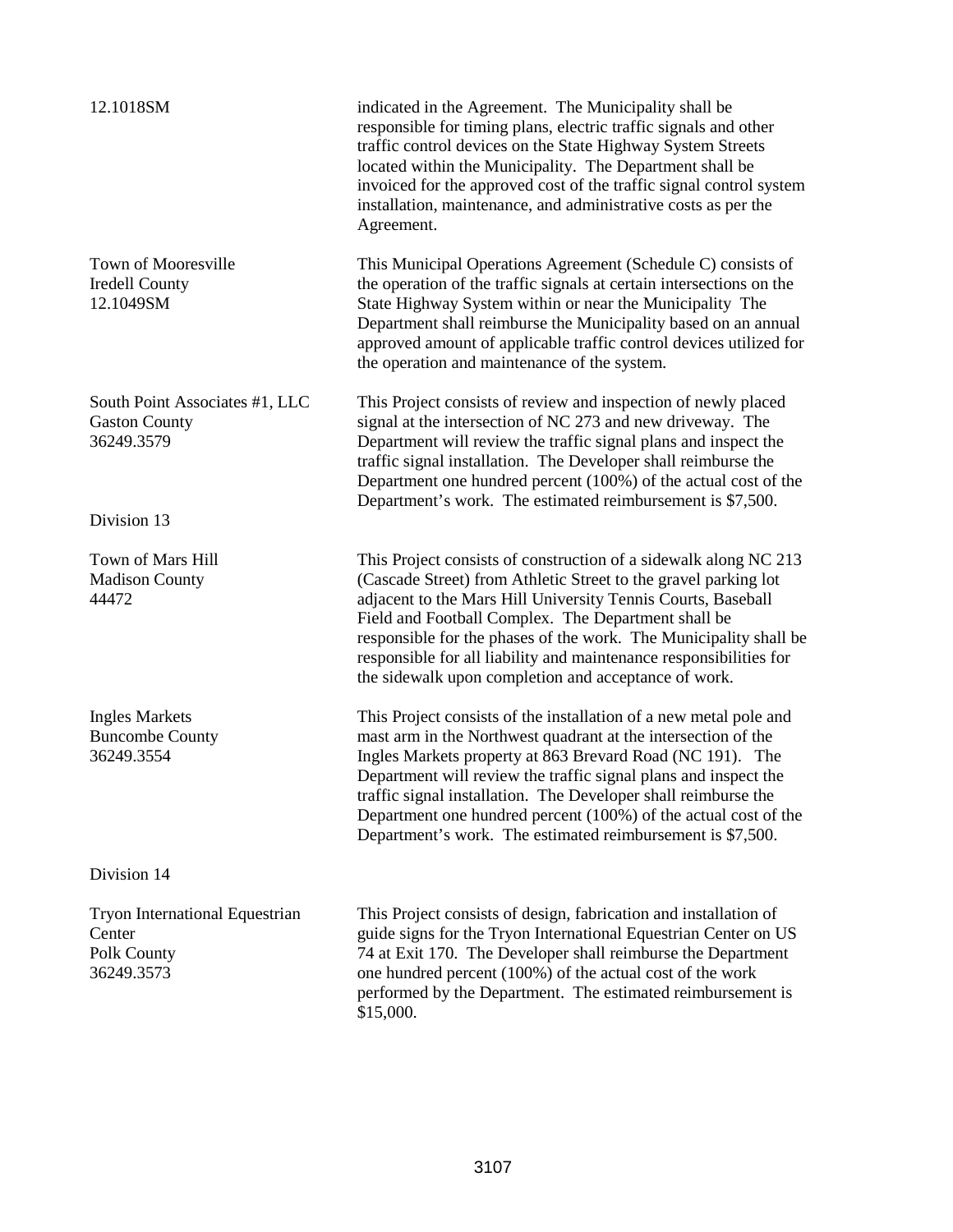# **Approval – Municipal Street System Changes**

A motion was made by Board Member Blount, seconded by Board Member Brown, to approve the following:

| <b>Additions to the State Highway System</b> |                       |                     |         |                                                                                                    |        |  |
|----------------------------------------------|-----------------------|---------------------|---------|----------------------------------------------------------------------------------------------------|--------|--|
| <b>Division</b>                              | County                | <b>Municipality</b> | Road    | Termini                                                                                            | Length |  |
| 10                                           | Union<br>2016 01 M001 | Indian Trail        | SR 1557 | To add SR 1557 Reid Road that was<br>incorrectly taken off by the<br>September 2011 BOT agenda     | 0.41   |  |
|                                              |                       |                     | SR 1576 | To add SR 1576 Beverly Drive that<br>was incorrectly taken off by the<br>September 2011 BOT agenda | 0.83   |  |

# **Deletions from the State Highway System**

| <b>Division</b> | County                 | <b>Municipality</b> | Road    | <b>Termini</b>                                                                       | Length |
|-----------------|------------------------|---------------------|---------|--------------------------------------------------------------------------------------|--------|
| 02              | Craven<br>2016_01_M001 | New Bern            | SR 1110 | To delete (SR 1110) Wilcox Road<br>from SR 1112 to end of state<br>maintenance       | 1.28   |
|                 |                        |                     | SR 1116 | To delete (SR 1116) Thurman Road<br>from SR 1111 to the existing city limit          | 0.44   |
|                 |                        |                     | SR 1200 | To delete (SR 1200) Country Club<br>Road from end of US 70 exit ramp to<br>SR 1299   | 1.55   |
|                 |                        |                     | SR 1200 | To delete (SR 1200) Chelsea Road<br>from SR 1278 to the existing city limit          | 0.27   |
|                 |                        |                     | SR 1219 | To delete (SR 1219) Jimmies Creek<br>Drive from US 17 to end of state<br>maintenance | 0.22   |
|                 |                        |                     | SR 1220 | To delete (SR 1220) Racetrack Road<br>NC 55 to end of state maintenance              | 1.17   |
|                 |                        |                     | SR 1278 | To delete (SR 1278) Trent Road from<br>US 17 to SR 1215                              | 2.22   |
| 02              | Craven<br>2016_01_M001 | New Bern            | SR 1304 | To delete (SR 1304) Bosch<br>Boulevard from NC 55 to dead end                        | 0.71   |
|                 |                        |                     | SR 1388 | To delete (SR 1388) High School<br>Drive Loop from US 17 to US 17                    | 0.80   |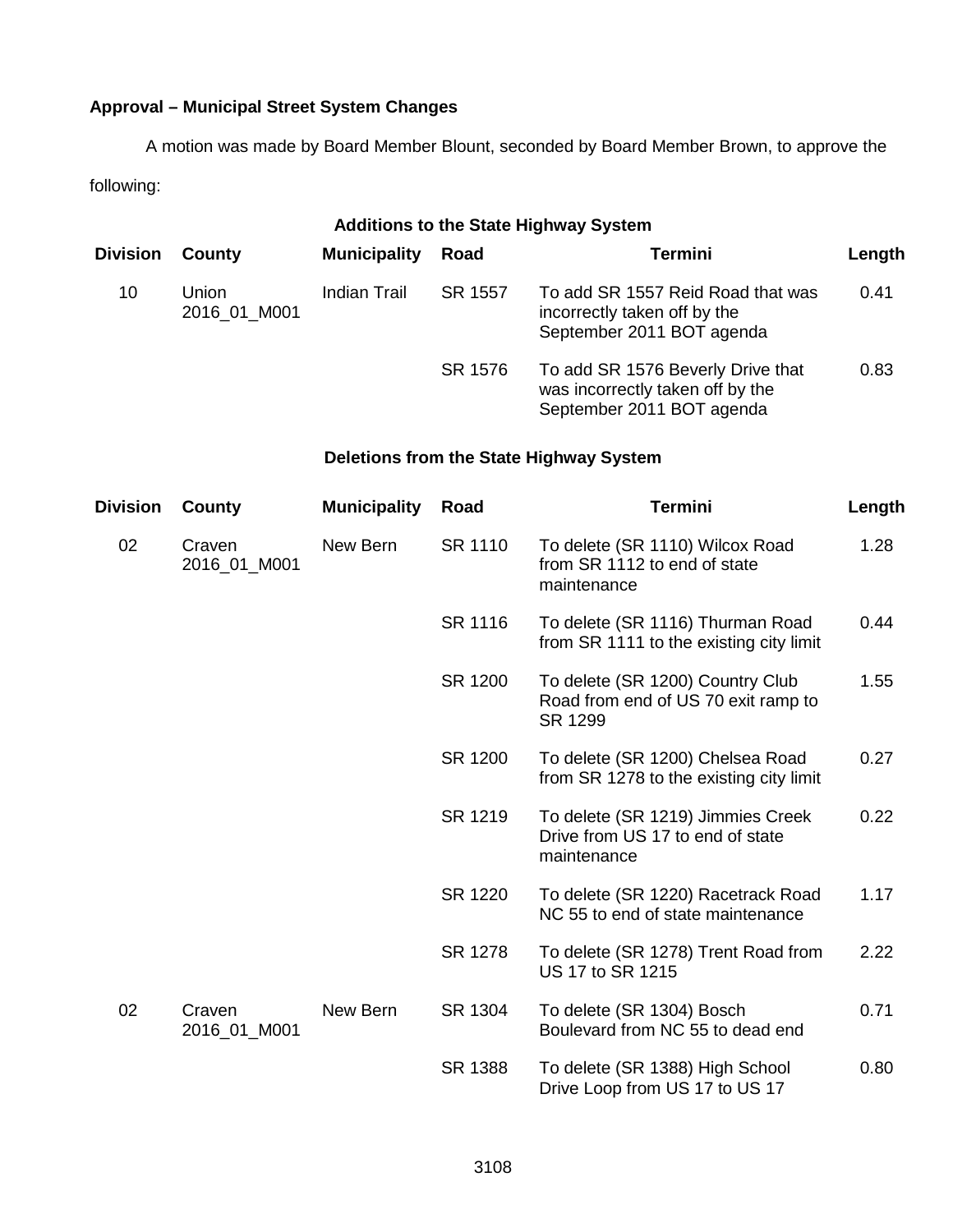| SR 1393 | To delete (SR 1393) McCarthy<br>Boulevard from SR 1278 to US 17                                | 0.50 |
|---------|------------------------------------------------------------------------------------------------|------|
| SR 1403 | To delete (SR 1403) Oaks<br>Road/National Avenue/George Street<br>from SR 1402 to Broad Street | 2.78 |
| SR 1491 | To delete (SR1491) Health Drive<br>from NC 55 to end of state<br>maintenance                   | 0.16 |
| SR 1521 | To delete (SR 1521) Un-Named from<br>SR 1304 to NC 43                                          | 0.29 |
| SR 1607 | To delete (SR 1607) Riverside Drive<br>from SR 1604 to end of state<br>maintenance             | 0.55 |
| SR 1609 | To delete (SR 1609) Sandy Point<br>Road from SR 1607 to dead end                               | 0.41 |
| SR 1965 | To delete (SR 1965) Marion Drive<br>from SR 1004 to end of stat<br>maintenance                 | 0.48 |
|         |                                                                                                |      |

# **Road Name Change Within Municipalities Corporate Limits**

| <b>Division</b> | County | <b>Municipality</b> | Road    | Termini                                                                             | Length |
|-----------------|--------|---------------------|---------|-------------------------------------------------------------------------------------|--------|
| 11              | Wilkes | Wilkesboro          | SR 2506 | To change road name for (SR 2506)<br>from Lineberry Road to Herbal<br>Ingenuity Way | 0.26   |

### **Approval – Preliminary Right of Way Plans**

A motion was made by Board Member Blount, seconded by Board Member Brown, to approve the following:

The Preliminary Right of Way Plans for the below projects, including Secondary Roads

and Industrial Access Roads, provide for the construction, design, drainage and control of

access as shown on the respective plans.

Based upon the recommendations of the Manager of the Right of Way Unit, the Board finds that

such rights of way as shown on these preliminary plans and drawings, including existing public dedicated

right of way, are for a public use and are necessary for the construction of said projects.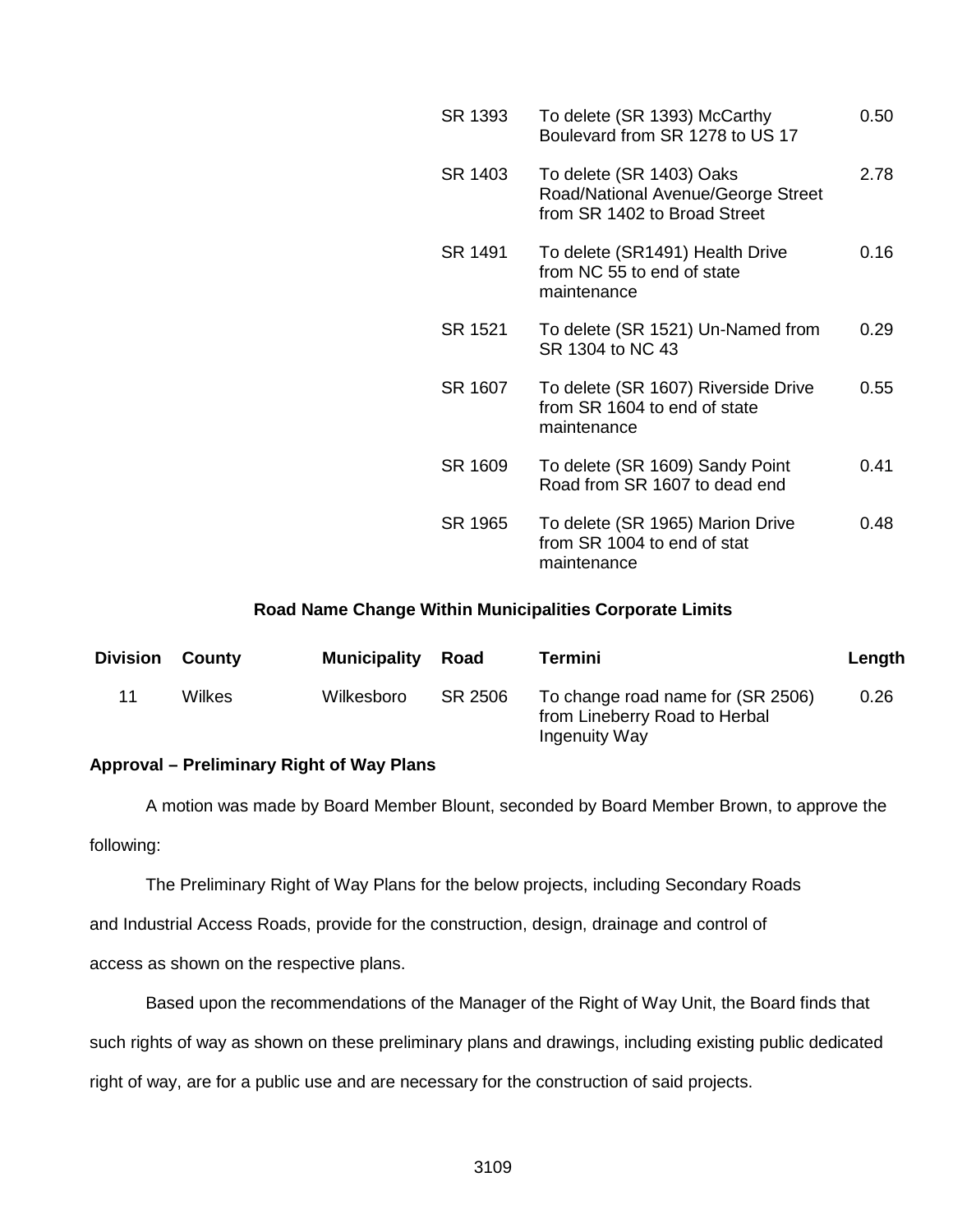The rights of way for the location, construction, relocation, and control of access of highways

embraced in the below projects shall be as shown in detail on the preliminary right of ways plans and

drawings for said projects on file in the Right of Way Branch in the Department of Transportation in

#### Raleigh.

The Board finds such right of way acquisition to be necessary and hereby authorizes the

Right of Way Branch to acquire right of way on the below projects either by negotiation or by

condemnation through the Attorney General's Office.

#### **(Division 2)**

**Pitt County; I.D. No. R-2250; Project No. 34411.2.5:**

NC 11/903 (Greenville Southwest Bypass)

#### **(Division 3)**

**Pender County; I.D. No. B-4929; Project No. 40233.2.2:**

Bridge No. 16 over the Intercoastal Waterway on NC 50/210 (Utilities)

### **(Division 5)**

**Wake County; I.D. No. U-5515; Project No. 55056.2.F1:**

SR 1930 (Stadium Drive), SR 1933 (West North Ave) from Capital Boulevard to SR 1954 (North Wingate Street)

#### **(Division 6)**

#### **Columbus County; I.D. No. W-5601AT; Project No. 50138.2.47:**

US 701 from approximately 400 feet South to approximately 600 feet North of SR 1005 (Peacock Road)

#### **(Division 8)**

**Chatham County; I.D. No. W-5601CL; Project No. 50138.2.91:** US 64 at SR 1716 (Big Woods Road) / SR 1941 (Seaforth Road) **Scotland County; I.D. No. W-5208MA; Project No. 45338.2.14:** Construct roundabout to the intersection of US 15/501 and NC 144

#### **Randolph County; I.D. No. R-2536; Project No. 34450.2.8:**

US 64 (Asheboro Southern Bypass) from US 64 West of Asheboro to Existing US 64 East of Asheboro and zoo connector from East of SR 2839 (Stanley's Farm Road)

#### **(Division 9)**

**Davidson County; I.D. No. B-4780; Project No. 45736.2.2:**

Bridge No. 17 over Swearing Creek on NC 47

#### **Rowan County; I.D. No. N/A; Project No. 17BP.9.R.60:**

Bridge No. 281 on Peeler Rd. (SR 2538) over Town Creek with Box Culvert

#### **(Division 10)**

#### **Union County; I.D. No. W-5601CS; Project No. 50138.2.98:**

SR 1315 (New Town Road) from SR 1008 (Waxhaw-Indian Trail Road) to SR 1388 (Will Plyler Road) in Wesley Chapel and SR 1336 (Chambwood Road) near Wesley Chapel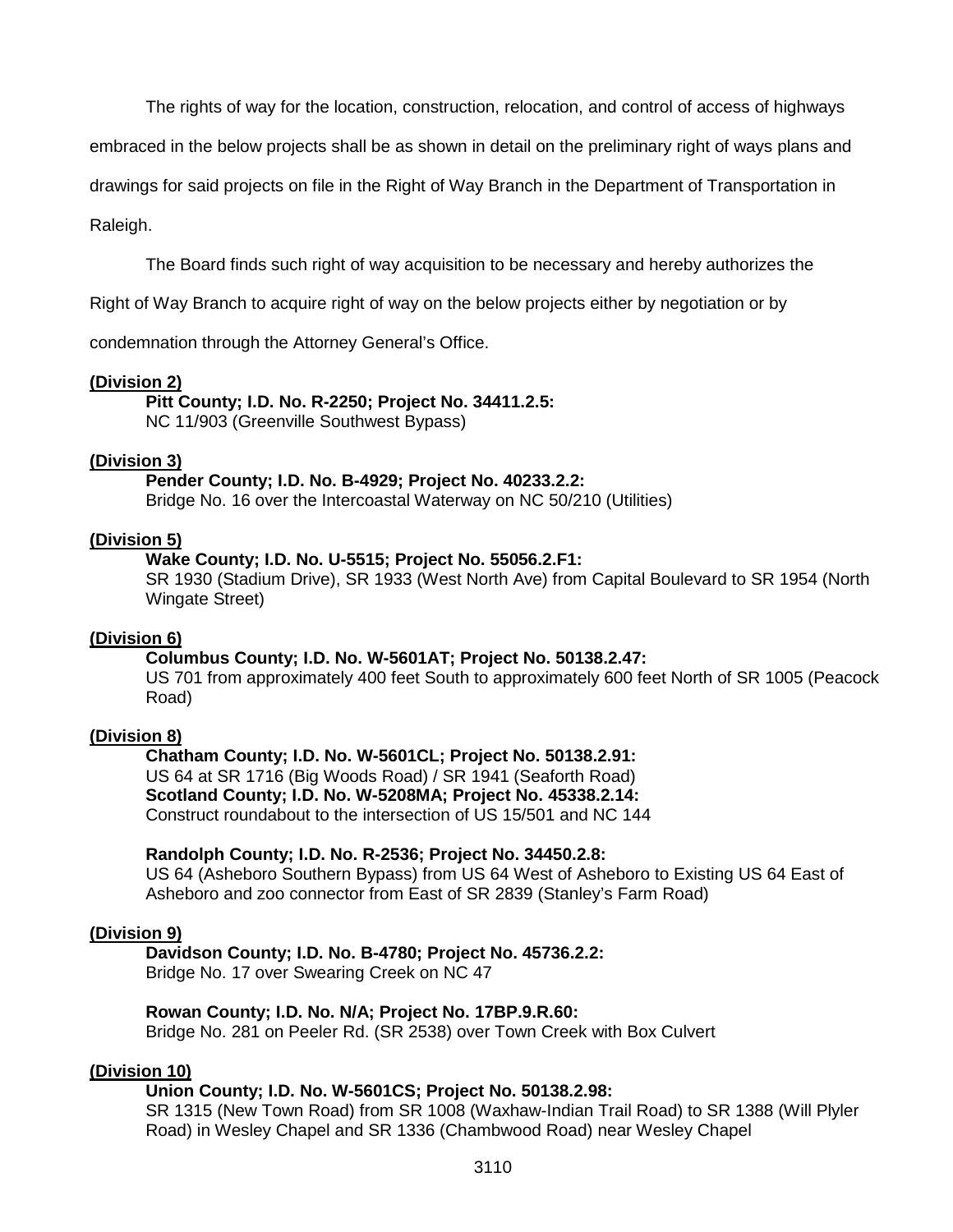**Cabarrus County; I.D. No. B-5804; Project No. 45758.2.1:** Bridge No. 56 over Lake Fisher on SR 2000 (Brantley Road)

**Cabarrus County; I.D. No. U-5806; Project No. 44378.2.2:** Intersection of SR 2894 (Concord Mills Boulevard) and Entrance No. 1 (Kings Grant Pavilion) (Utilities)

### **PRELIMINARY RIGHT OF WAY PLANS 12 PROJECT(S) \$0.00**

### **Final Right of Way Plans**

A motion was made by Board Member Blount, seconded by Board Member Brown, to approve the

following:

Right of way acquisition in accordance with the preliminary right of way plans on file in the Right of

Way Unit has been determined to be necessary for public use and was authorized by the Board. Certain

changes in the right of way have necessitated alteration of the preliminary right of way plans. Final plans

have been prepared and provide for the construction, design, drainage and control of access for these

projects. The Board finds that such rights of way and control of access as shown on the final plans are for

a public use and are necessary for construction. The sections of roads which were shown on the

preliminary plans as sections of roads to be abandoned are hereby abandoned and removed from the

State Highway System for Maintenance upon the completion and acceptance of the project.

The rights of way for the location, design and construction of highways embraced in the

following projects shall be as shown in detail on the final plans for said projects as follows:

#### **(Division 7)**

#### **Project No. 46055.2.FD1; Rockingham County; I.D. No. B-5341:**

Grading, drainage, paving and structure on Bridge No. 110 over Wolf Island Creek on SR 1767 (Mayfield Road) with the right of way indicated upon the final plans for said project.

#### **(Division 10)**

#### **Project No. 46056.2.FD1; Alamance County; I.D. No. B-5342:**

Grading, drainage, paving, signal and culvert on Bridge No. 258 over South Fork Crooked Creek on SR 1008 (Indian Trail Road) and intersection improvements on SR 1009 and SR 1371 with the right of way indicated upon the final plans for said project.

#### **(Division 12)**

#### **Project No. 42303.2.FD1; Iredell County; I.D. No. B-5142:**

Grading, drainage, paving and structure on Bridge No. 57 over Cornelius Creek on SR 1302 with the right of way indicated upon the final plans for said project.

#### **(Division 13)**

**Project No. 46110.2.FD1; Rutherford County; I.D. No. B-5395:**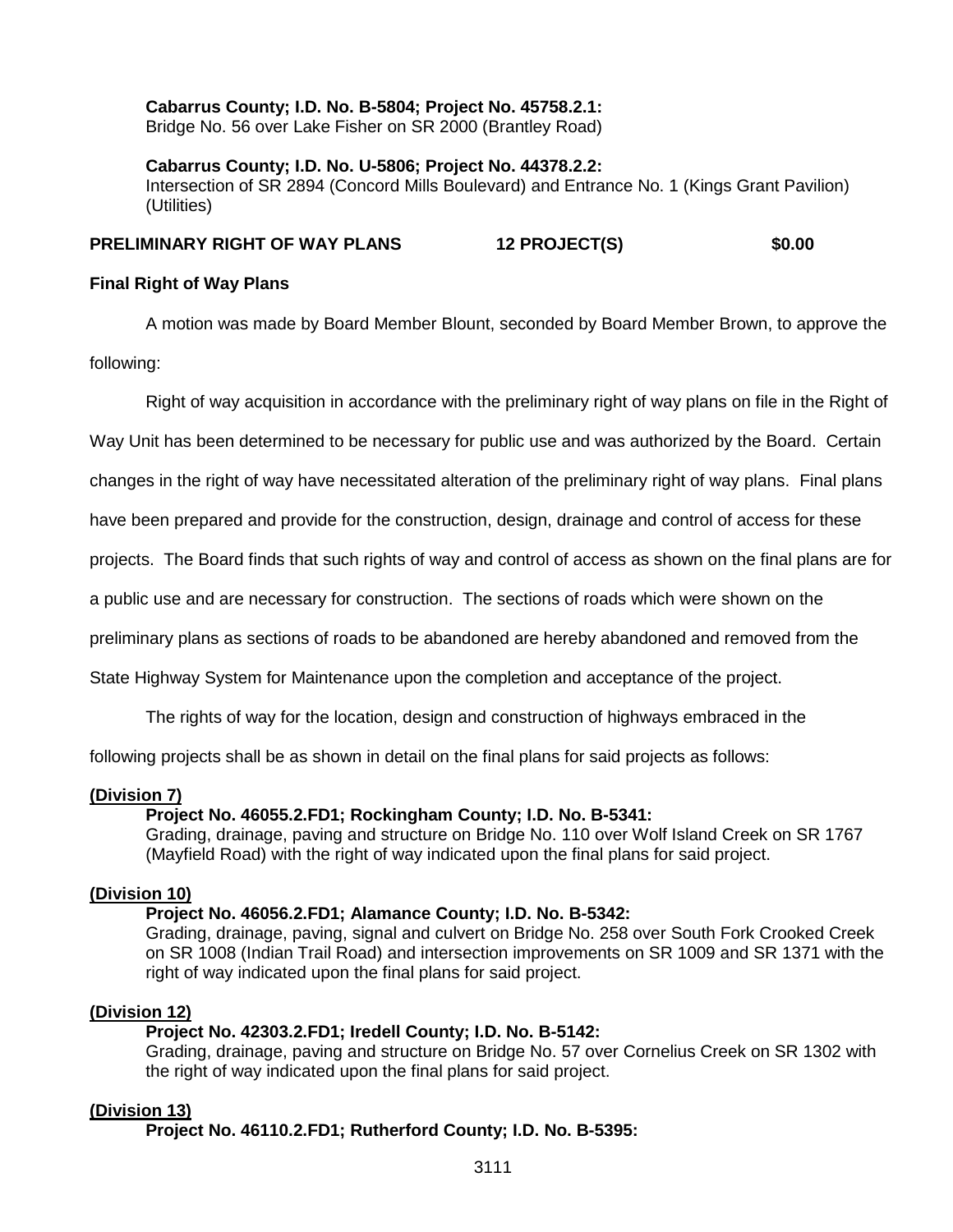Grading, drainage, paving and culvert on Bridge No. 577 over Hunting Creek on SR 1538 with the right of way indicated upon the final plans for said project.

#### **(Division 14)**

#### **Project No. 38592.2.FD1; Transylvania County; I.D. No. B-4822:**

Grading, drainage, paving and structure on Bridge No. 13 over Nicholson Creek on SR 1119 with the right of way indicated upon the final plans for said project.

#### **Project No. 43587.2.1; Transylvania County; I.D. No. R-5605:**

Grading, drainage, paving and signals on Davidson River Village Connector – from US 64 to US 276/US 64 in Pisgah Forest with the right of way indicated upon the final plans for said project.

#### **Project No. 46118.2.FD1; Transylvania County; I.D. No. B-5403:**

Grading, drainage, paving and structure on Bridge No. 196 over Crab Creek on SR 1532 with the right of way indicated upon the final plans for said project.

#### **Project No. 46119.2.FD1; Jackson County; I.D. No. B-5404:**

Grading, drainage, paving and structure on Bridge No. 136 over Pine Creek on SR 1163 with the right of way indicated upon the final plans for said project.

### **FINAL RIGHT OF WAY PLANS 8 PROJECT(S) \$0.00**

#### **Revisions of the Final Right of Way Plans**

A motion was made by Board Member Blount, seconded by Board Member Brown, to approve the

following:

Right of way acquisition in accordance with the final right of way plans for the following projects

has been determined to be necessary and authorized by the Board. Plans are on file at the Office of the

Secretary to the Board of Transportation as an addendum to the minutes of the meetings hereinafter

indicated.

Certain changes in right of way, construction and drainage easements, and control of access have been necessitated by alterations in the construction plans of these projects. Amended plan sheets for these projects have been prepared which provide for changes of certain right of way areas, construction and drainage easements and control of access.

The Board finds that the revised areas of right of way, construction and drainage easements and control of access, as shown on the amended plan sheets hereinafter set out, are for a public purpose and are necessary for the construction of projects.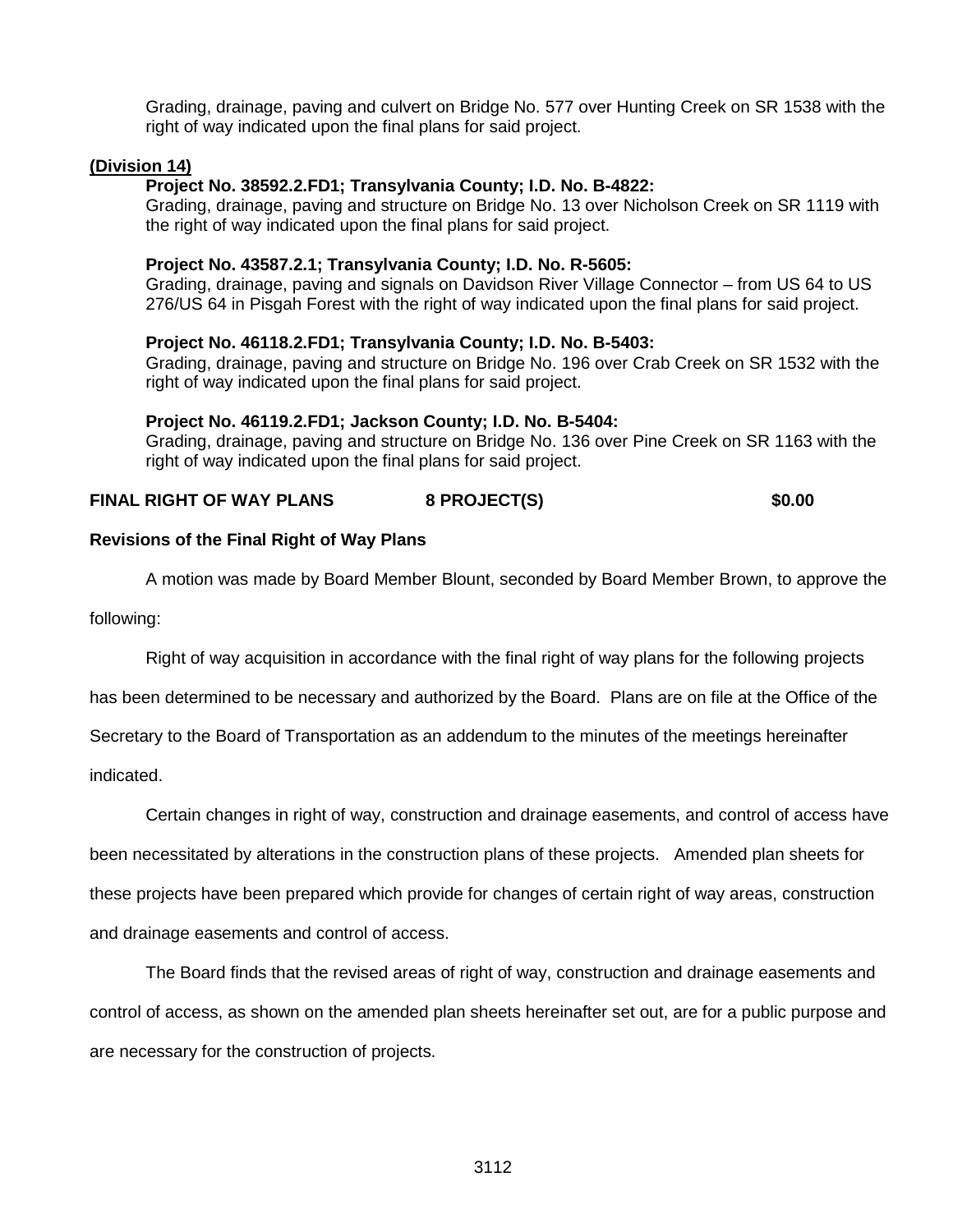The right of way, construction and drainage easements and control of access are hereby revised

as shown on the plan sheets incorporated herein as an addendum, said projects, date of original final

approval, and revised right of way, easements and access being as follows:

# **(Division 11)**

# **Project No. 34402.2.6; I.D. No. R-2237C; Caldwell/Watauga Counties:**

Final Right of Way plans approved on the minutes of the December 1, 2011 Board of Transportation Meeting. Revised additional right of way, easements or control of access shown on plan sheet(s) 5 as presented at the January 7, 2016 Board of Transportation Meeting.

# **Project No. 34518.2.FR1; I.D. No. R-2915A; Watauga/Ashe Counties:**

Final Right of Way plans approved on the minutes of the December 4, 2014 Board of Transportation Meeting. Revised additional right of way, easements or control of access shown on plan sheet(s) 15 as presented at the December 3, 2015 Board of Transportation Meeting.

# **REVISION FINAL ROW PLANS 2 PROJECT(S) \$0.00**

# **Approval of conveyance of Highway Right of Way Residues**

It is hereby resolved**,** based upon the recommendation of the Manager of the Right of

Way Unit, and on a motion by Board Member Blount, seconded by Board Member Brown, that the

following highway right of way conveyances are approved:

# **(Division 11)**

# **Project 8.2730704, Parcel U-91C 011, Lenoir Southwest Loop from East of SR 1146 (Dula Town Road) to East of SR 1001 (Connelly Springs Road)**

**Caldwell County**

Conveyance of an approximate 0.310-acre residue area to Jack G. Bolick and Carol K. Bolick for the high bid amount of \$600.00

# CONVEYANCE ROW RESIDUE 1 PROJECT(S) \$600.00

# **Approval of conveyance of Surplus Highway Right of Way**

It is hereby resolved**,** based upon the recommendation of the Manager of the Right of

Way Unit, and on a motion by Board Member Blount, seconded by Board Member Brown, that the

following highway right of way conveyances are approved:

# **(Division 10)**

# **Project 8.U670112, Parcel 000, NC 51 from Pineville Northeasterly to NC 16 Mecklenburg County**

Abandonment of an approximate 25.856-acre surplus right of way area to the County of Mecklenburg for no monetary consideration.

# **(Division 11)**

**Project 8.4700101, Parcel 005, SR 1784 (John P. Frank Parkway) in Traphill Wilkes County**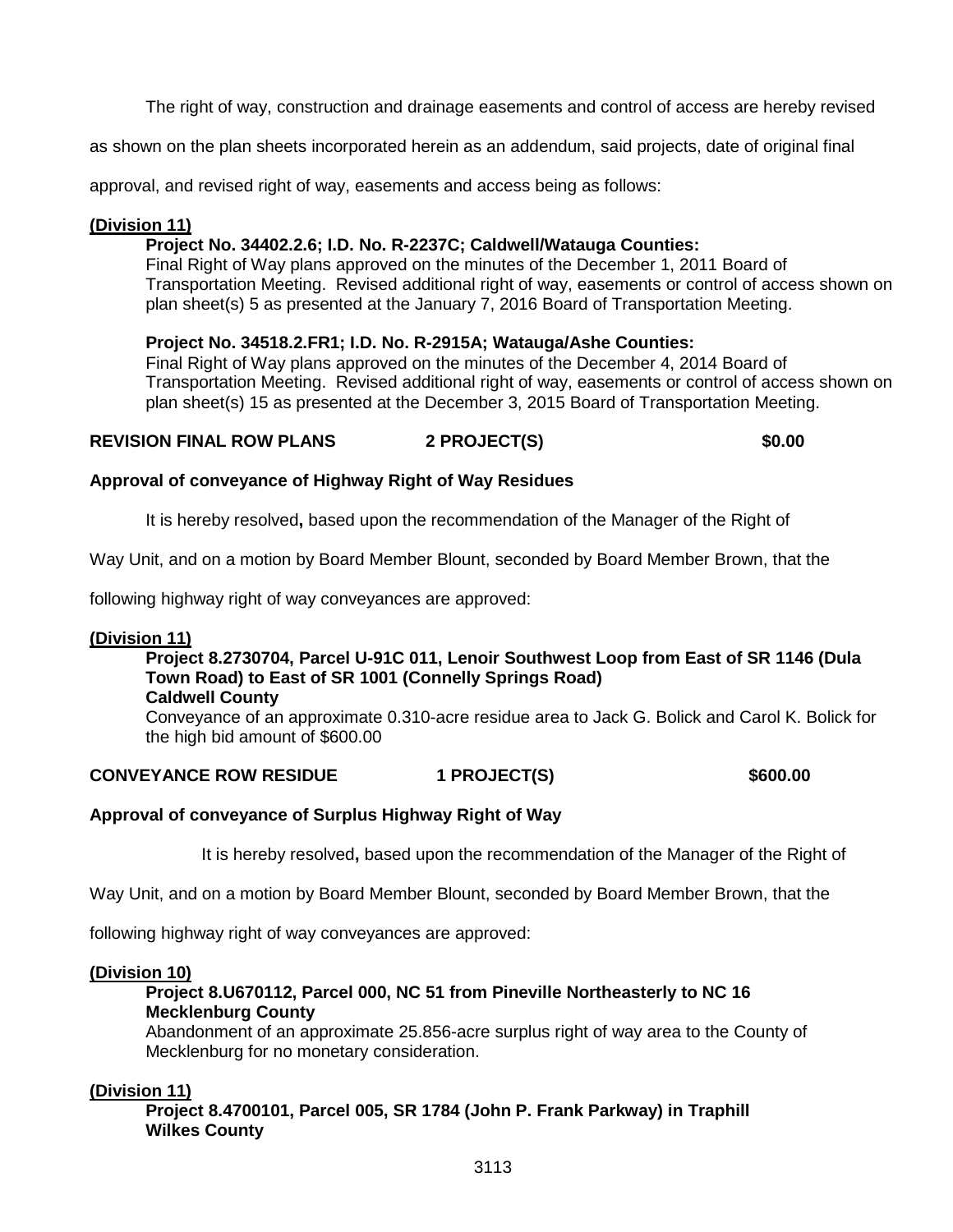Abandonment of an approximate 0.886-acre surplus right of way area to Wild Mountain Properties, LLC for no monetary consideration.

# **CONVEYANCE OF SURPLUS RIGHT OF WAY 2 PROJECT(S) \$0.00**

### **Approval of Revision in Control of Access**

It is hereby resolved**,** based upon the recommendation of the Manager of the Right of

Way Unit, and on a motion by Board Member Blount, seconded by Board Member Brown, that the

following highway right of way conveyances are approved:

#### **(Division 9)**

#### **Project 8.2621603, Parcel 004, Silas Creek Parkway from South of Polo Road North to Intersection of Bethabara Road and North Point Blvd Forsyth County**

Grant of a revision in the existing control of access to Jemsite Development, LLC an approximate 70 foot break along SR 4463 (Fairlawn Drive) and an approximate 60 foot break along SR 1528 (Silas Creek Parkway) in Winston-Salem, for no monetary consideration.

| APPROVAL OF REVISION IN C/A | 1 PROJECT(S)         | \$0.00                 |
|-----------------------------|----------------------|------------------------|
| <b>R-ITEM SUMMARY</b>       | <b>26 PROJECT(S)</b> | <b>TOTAL: \$600.00</b> |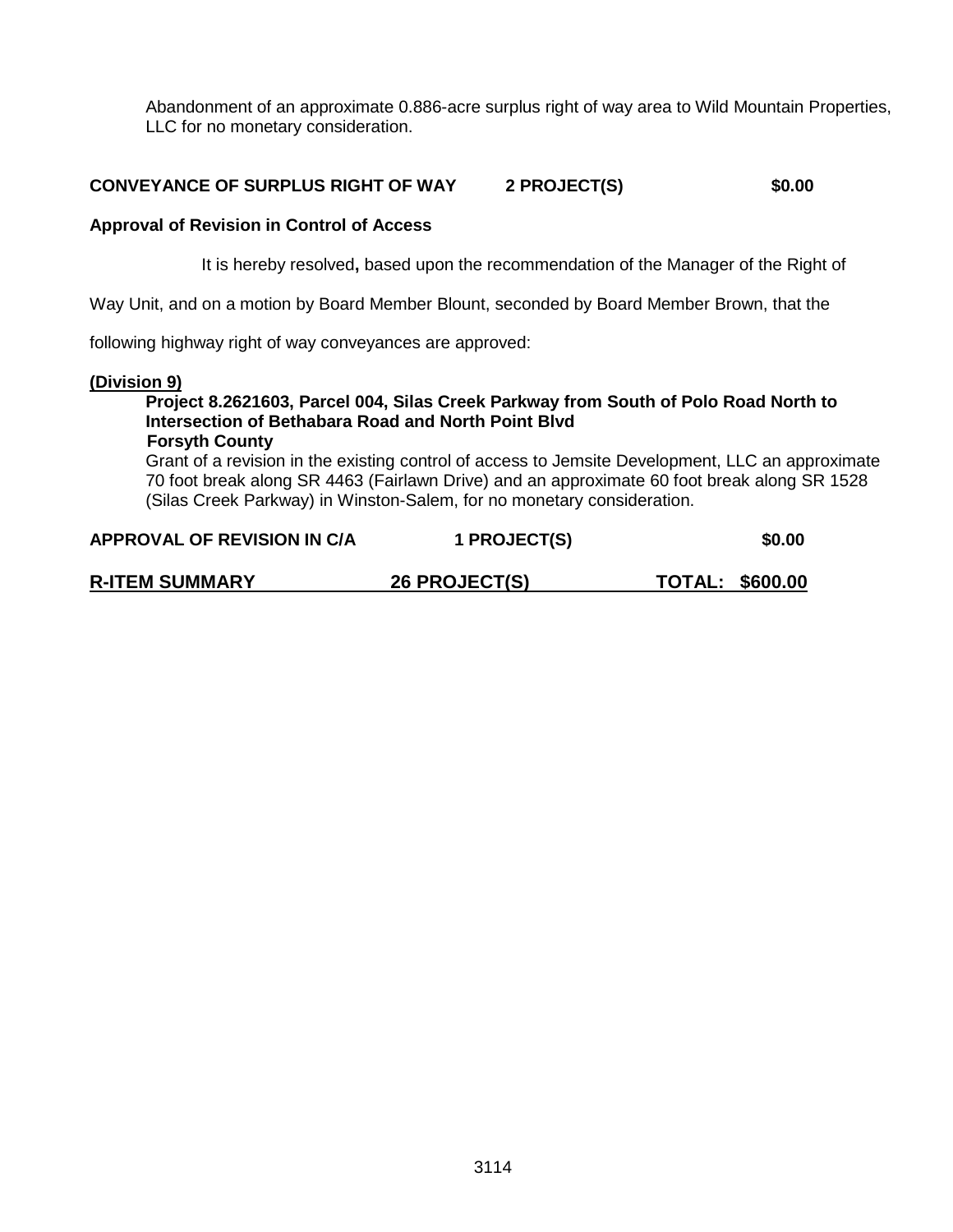# **RESOLUTION FOR DEPUTY C. PAUL WEST SR.**

**WHEREAS,** Deputy Clendon Paul West, Sr. was born in Smithfield, Johnston County, North Carolina in 1968, was a graduate of Smithfield-Selma High School, joined the United States Marine Corps and after an honorable discharge returned to Johnston County where he later became a deputy with the Johnston County Sheriff's Office; and

**WHEREAS,** Deputy Clendon Paul West, Sr. was a loving father of two sons, husband, brother, son, grandson and friend; and

**WHEREAS,** Deputy Clendon Paul West, Sr., was never limited to his Public Servant uniform, and spent countless hours working in his community to support the youth through coaching and volunteering; and

**WHEREAS,** on September 11, 1995 Deputy Clendon Paul West, Sr., was fatally wounded in the line of duty while serving the citizens of Johnston County; and

**WHEREAS,** Deputy Clendon Paul West, Sr., gave the ultimate sacrifice for his service to the Town of Smithfield and Johnston County; and

**WHEREAS,** the Johnston County Board of Commissioners and the Smithfield Town Council request to name the bridge on Market Street over the Neuse River in memory of Deputy Clendon Paul West, Sr.

#### **NOW, THEREFORE, BE IT RESOLVED:**

That the North Carolina Board of Transportation names the bridge on Market Street over the Neuse River in Smithfield as the *Deputy C. Paul West, Sr. Bridge.*

That appropriate signs be erected at a suitable time.

Adopted, this the seventh day of January 2016 by the North Carolina Board of Transportation.

<u>Ned Curran</u>

Secretary of Transportation

#### **Committee Reports**

Jake Alexander, Chair of the Highways Committee, provided an update.

John Lennon, Vice Chair of Multi-Modal Committee, provided an update.

Cheryl McQueary, Chair of the Funding & Appropriation Strategies Committee, provided an update.

Chairman Curran – Audit Committee, provided an update.